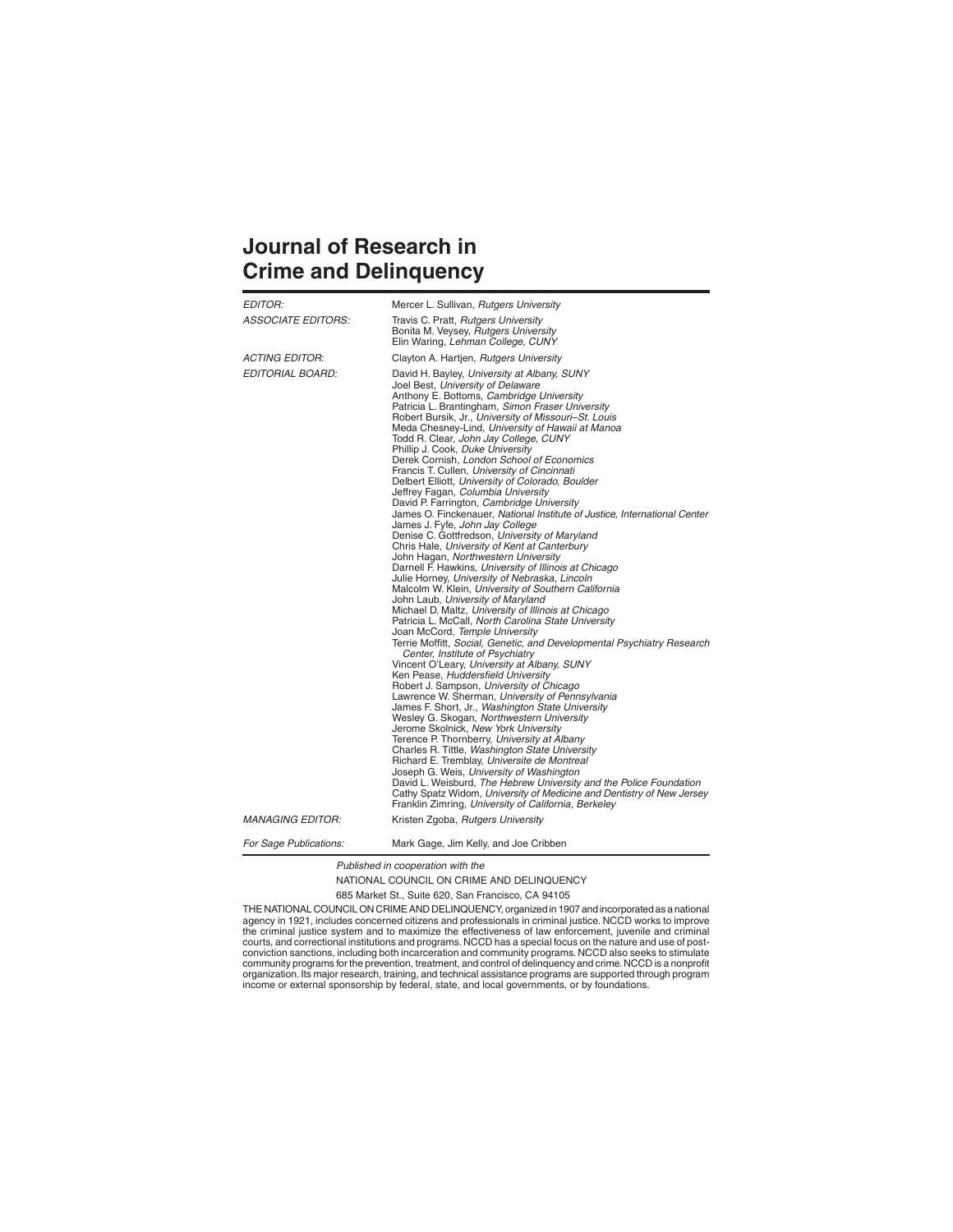# **JOURNAL OF Research in Crime and Delinquency**

**Volume 38, Number 4 November 2001**

**CONTENTS**

| <b>Building on the Foundation of General Strain Theory:</b>                                                                                           |     |
|-------------------------------------------------------------------------------------------------------------------------------------------------------|-----|
| Specifying the Types of Strain Most Likely                                                                                                            |     |
| to Lead to Crime and Delinquency                                                                                                                      |     |
| <b>ROBERT AGNEW</b>                                                                                                                                   | 319 |
| <b>Student Anger and Aggressive Behavior in School:</b><br>An Initial Test of Agnew's Macro-Level Strain Theory<br>TIMOTHY BREZINA<br>ALEX R. PIQUERO |     |
| PAUL MAZEROLLE                                                                                                                                        | 362 |
| <b>Policing Is Not a Treatment:</b><br>Alternatives to the Medical Model of Police Research<br><b>DAVID THACHER</b>                                   | 387 |
| The Effects of Substance Use on Specific Types<br>of Criminal Offending in Young Men<br><b>JOHN W. WELTE</b><br><b>LENING ZHANG</b>                   |     |
| WILLIAM F. WIECZOREK                                                                                                                                  | 416 |
| <b>Crime and Risky Behavior in Traffic:</b><br>An Example of Cross-Situational Consistency<br><b>MARIANNE JUNGER</b><br><b>ROBERT WEST</b>            |     |
| <b>REINIER TIMMAN</b>                                                                                                                                 | 439 |
| <b>About the Authors</b>                                                                                                                              | 460 |
| <b>Index</b>                                                                                                                                          | 463 |

**Sage Publications Thousand Oaks • London • New Delhi**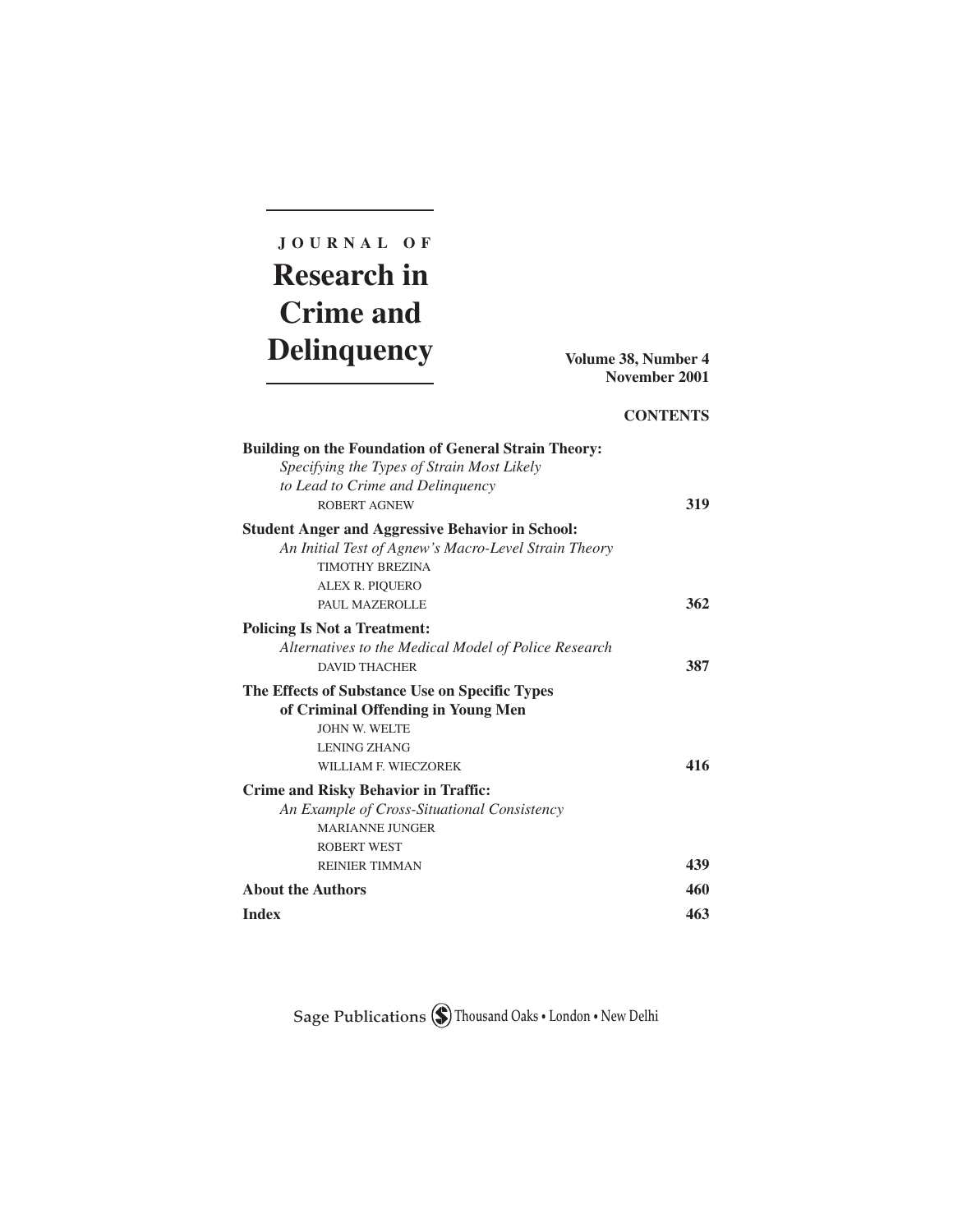# **BUILDING ON THE FOUNDATION OF GENERAL STRAIN THEORY: SPECIFYING THE TYPES OF STRAIN MOST LIKELY TO LEAD TO CRIME AND DELINQUENCY**

# **ROBERT AGNEW**

*General strain theory (GST) is usually tested by examining the effect of strain on crime. Researchers, however, have little guidance when it comes to selecting among the many hundreds of types of strain and have trouble explaining why only some of them are related to crime. This article builds on GST by describing the characteristics of strainful events and conditions that influence their relationship to crime. Strains are said to be most likely to result in crime when they (1) are seen as unjust, (2) are seen as high in magnitude, (3) are associated with low social control, and (4) create some pressure or incentive to engage in criminal coping. Drawing on these characteristics, it is predicted that some types of strain will not be related to crime, including types that have dominated the research on strain theory, and that others will be related to crime, including types that have been neglected by empirical researchers.*

General strain theory (GST) argues that strains or stressors increase the likelihood of negative emotions like anger and frustration. These emotions create pressure for corrective action, and crime is one possible response (Agnew1992). Crime may be a method for reducing strain (e.g., stealing the money you desire), seeking revenge, or alleviating negative emotions (e.g., through illicit drug use). GST builds on previous strain theories in several ways: most notably, by pointing to several new categories of strain, including the loss of positive stimuli (e.g., loss of a romantic partner, death of a friend), the presentation of negative stimuli (e.g., physical assaults and verbal insults), and newcategories of goal blockage (e.g., the failure to achieve justice goals). Recent research demonstrates that many of the specific strains falling under these categories are related to crime and delinquency (see Agnew 2001a for a summary; Aseltine, Gore, and Gordon 2000; Mazerolle et al. 2000; Piquero and Sealock 2000). The specification of these newcategories of strain is GST's greatest strength.

JOURNAL OF RESEARCH IN CRIME AND DELINQUENCY, Vol. 38 No. 4, November 2001 319-361 © 2001 Sage Publications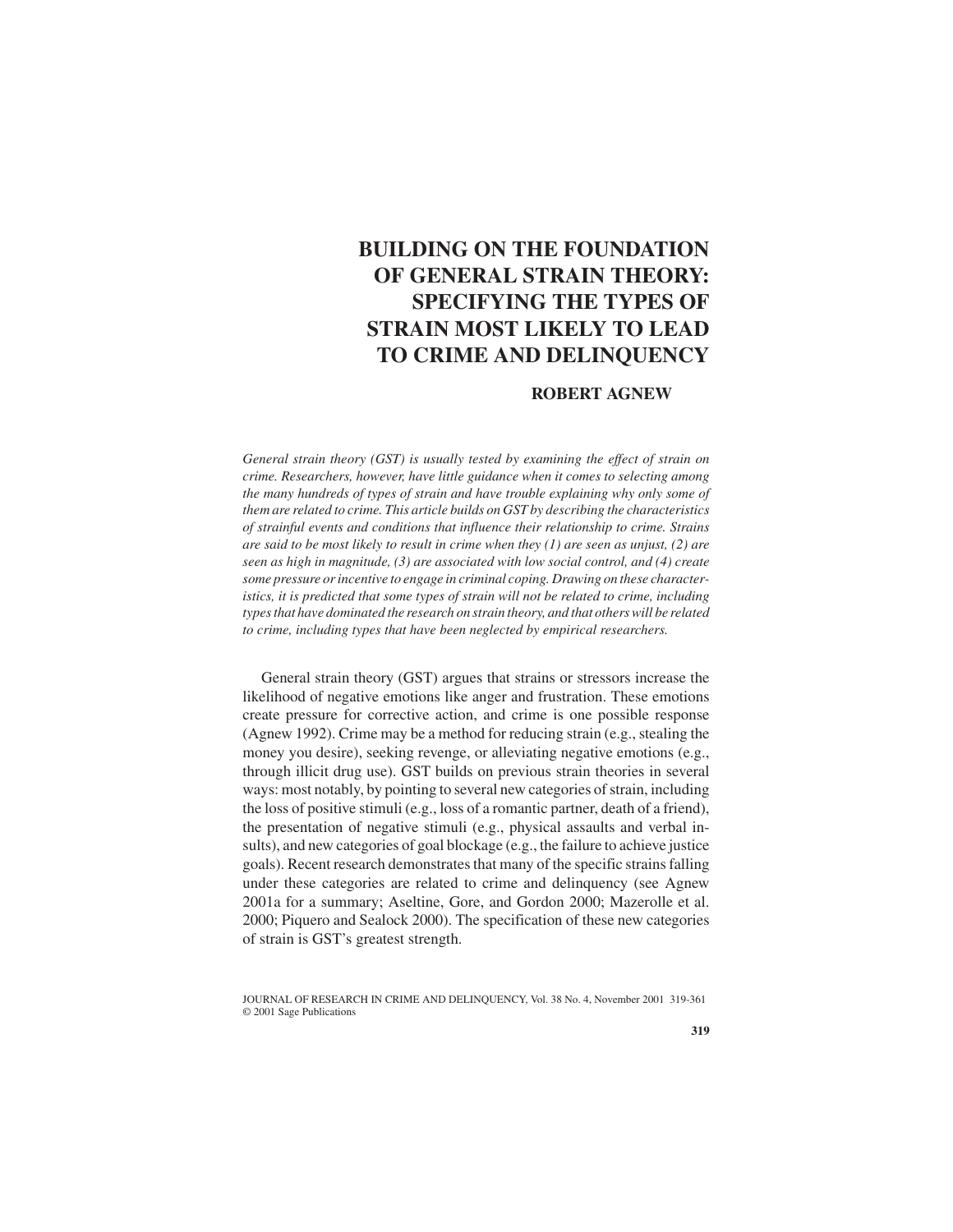This strength, however, is also GST's biggest weakness. GST is so broad that researchers have little guidance as to the specific types of strain to examine in their research. Hundreds of types of strain fall under the major categories of strain listed by GST, as reflected in recent inventories of stressful life events, chronic stressors, and daily life events or hassles (see Cohen, Kessler, and Gordon 1995; Herbert and Cohen 1996 for overviews). And even these inventories do not measure many of the strains described by GST. Furthermore, the broadness of GST makes it difficult to falsify. As Jensen (1995) stated, "if strain can be defined in so many different ways, then strain theory is virtually unfalsifiable. There is always a new measure that might salvage the theory" (p. 152).

It is therefore crucial that GST more precisely specify the types of strain most likely to lead to crime and delinquency. This article represents an attempt to do that. First, strain is defined. Although Agnew(1992) presented a general definition of strain, the term has nevertheless been used in different ways by researchers and it is important to clarify its meaning. Second, previous tests of GST are reviewed to determine what they say about the types of strain most likely to lead to crime. Third, the characteristics of those types of strain most likely to lead to crime are described. Briefly, such strains (1) are seen as unjust, (2) are seen as high in magnitude, (3) are associated with low social control, and (4) create some pressure or incentive to engage in crime. Fourth, these characteristics are then used to predict the likelihood that several types of strain will result in crime. Fifth, suggestions for empirical research are provided.

# *WHAT IS STRAIN?*

Before discussing the types of strain most likely to lead to crime, it is first necessary to clarify what is meant by the term *strain*. Agnew(1992) stated that strain refers to "relationships in which others are not treating the individual as he or she would like to be treated" (p. 48). Even so, researchers use the term in different ways. Some refer to an objective event or condition (e.g., the infliction of physical abuse, the receipt of poor grades at school), some to the individual's evaluation of an event or condition (e.g., whether juveniles like the way their parents or teachers treat them), and some to the emotional reaction to an event or condition (e.g., whether respondents are angry at how others treat them). To help clarify the meaning of strain, the following definitions are proposed.

*Objective strains* refer to events or conditions that are disliked by most members of a given group. So, if we state that an individual is experiencing objective strain, we mean that he or she is experiencing an event or condition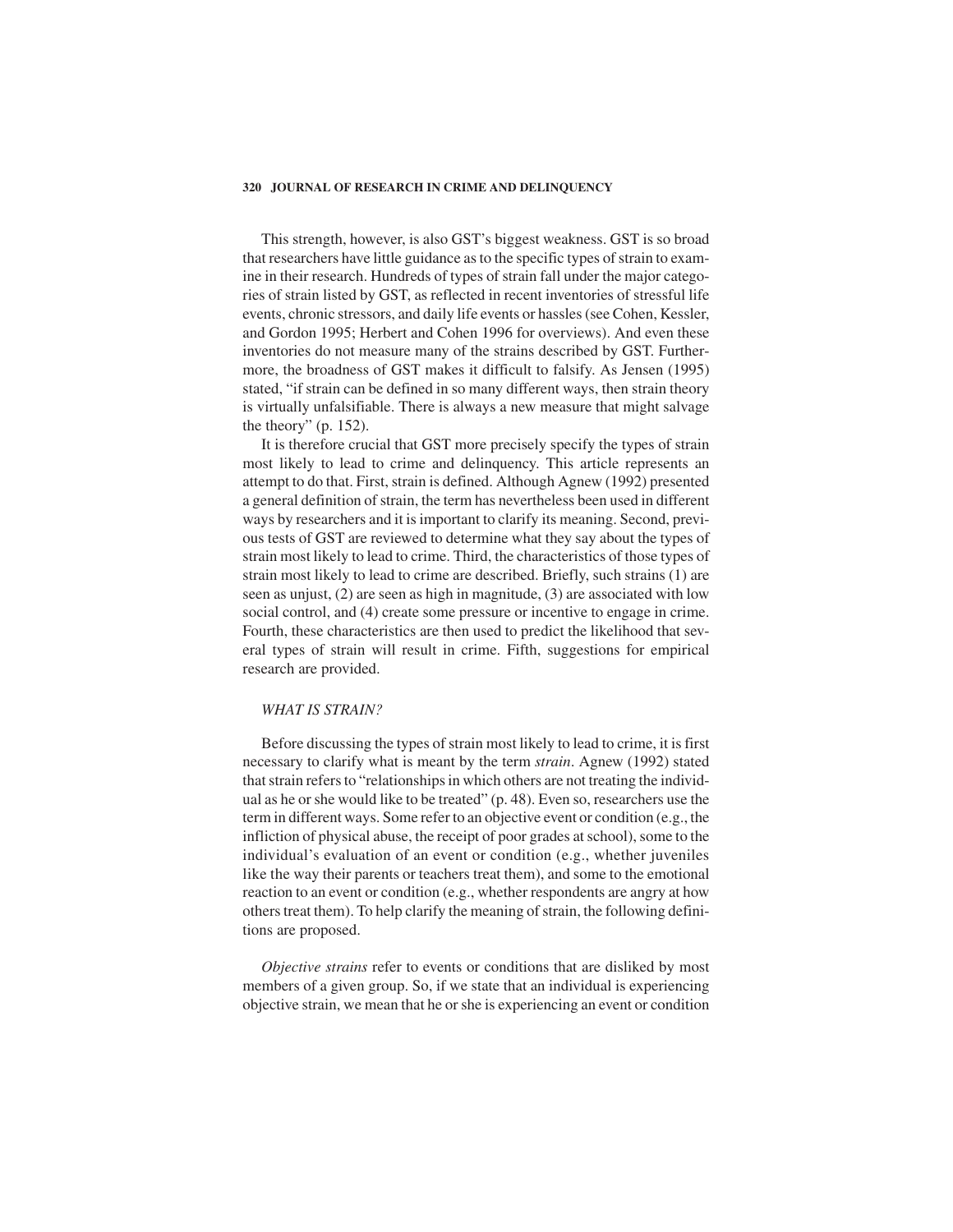that is usually disliked by members of his or her group. Many events and conditions are disliked by most people, regardless of group membership (e.g., physical assault, lack of adequate food and shelter). The evaluation of other events and conditions varies with group characteristics, such as gender and age (e.g., Broidy and Agnew1997; Elder, George, and Shanahan 1996). It is, of course, important for researchers to consider the possibility of such group differences when constructing measures of objective strain.

Empirically, it is possible to determine the objective strains for group members in several ways. Observational research is one method. Anderson (1999), for example, described many of the objective strains in a poor, inner-city, African American community. Surveying a representative sample of group members or people familiar with the group is another method, and both have been employed in the stress research (Turner and Wheaton 1995). In particular, respondents can be asked whether they (or group members) would dislike a range of events and conditions. It is important to present respondents with preestablished lists of events/conditions and to ask them to list events/conditions not on the list. This helps to ensure that a complete list of objective strains is developed.<sup>1</sup>

*Subjective strains*refer to events or conditions that are disliked by the people who are experiencing (or have experienced) them. So, if we state that individuals are experiencing subjective strain, we mean that they are experiencing an event or condition that *they* dislike. One of the key findings to emerge from the stress research is that individuals often differ in their subjective evaluation of the same objective strains. For example, people differ in howthey subjectively evaluate such objective strains as divorce and the death of a family member. The subjective evaluation of an objective strain is a function of a range of factors, including individual traits (e.g., irritability), personal and social resources (e.g., self-esteem, self-efficacy, social support), goals/values/ identities, and a range of life circumstances (for overviews, see Dohrenwend 1998; Kaplan 1996; Lazarus 1999). Wheaton (1990), for example, found that the quality of ones' prior marriage strongly influenced how people evaluated their divorce, with people in bad marriages evaluating their divorce in positive terms. It is also important to note that an individual's evaluation of an objective strain frequently changes over time as the individual copes with the strain. So, although there is a relationship between objective and subjective strain, it is far from perfect.

Most of the research on strain theory employs measures of objective strain (although see Agnewand White 1992). Researchers ask individuals whether they have experienced a certain event or condition (e.g., Did you fail any classes? Do your parents yell at you?); no effort is made to measure the individual's subjective evaluation of this event/condition. This may cause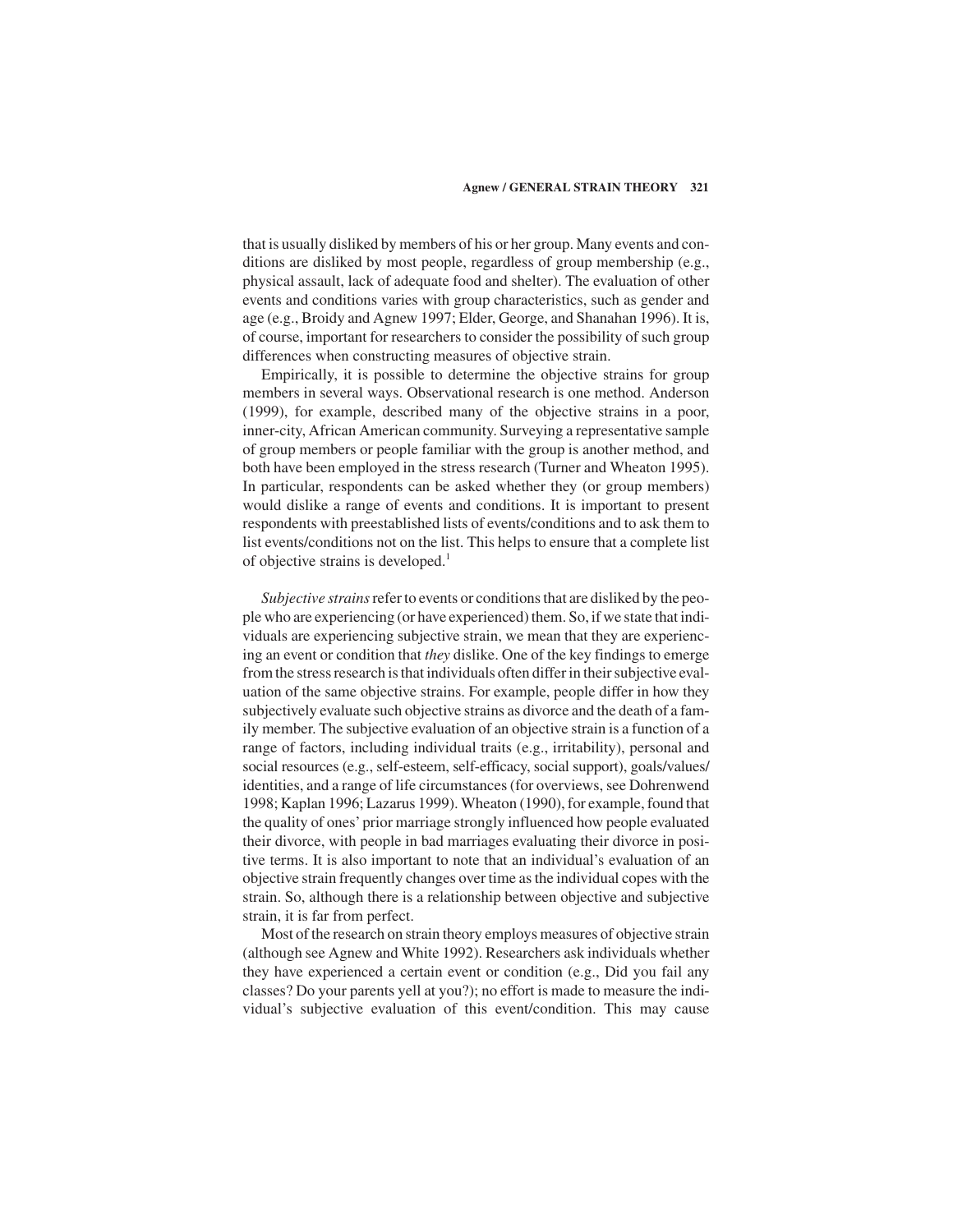researchers to underestimate the support for strain theory because objective strains sometimes create little subjective strain. This does not mean, however, that researchers should simply employ subjective measures of strain. It is important to examine objective strains as well because this allows us to better distinguish external events from the subjective evaluation of such events. We can then examine individual and group differences in both the exposure to external events/conditions likely to cause strain and the subjective evaluation of those events/conditions. Furthermore, we can explore the factors that influence individual and group differences in the subjective evaluation of the same external events and conditions. This is critical if we are to fully explain individual and group differences in crime. As an illustration, Bernard (1990) argued that poor, inner-city residents have higher rates of violence not only because they experience more objective strains but also because they are more sensitive to such strains (also see Thoits 1995 on individual and group differences in the "vulnerability" to stressors).

*The emotional response to an event or condition* is closely linked to subjective strain. Subjective strain deals with the individual's evaluation of an event or condition. There are many definitions of emotion, but most state that a central component of an emotion is an evaluation of or an affective response to some object or behavior or idea. Most theorists, however, go on to state that emotions involve more than an evaluation or affective response. For example, they also involve changes in physiological or bodily sensations (see Berkowitz 1993; Smith-Lovin 1995; Thoits 1989). Building on this argument, I would contend that subjective strain is distinct from the full emotional reaction to strain.

Two individuals may evaluate an event/condition in the same way; that is, they may both dislike it an equal amount. So, they have the same level of subjective strain. One may become angry in response to the strain, however, whereas the other may become depressed. And they may differ in the degree to which they experience certain emotions, so one may become quite angry, whereas the other may experience only mild anger. So the same subjective strain may result in rather different emotional reactions. Again, a range of individual and environmental factors influences the emotional reaction to subjective strain. The potential utility of distinguishing between subjective strain and the emotional reaction to strain is highlighted by Broidy and Agnew(1997). They argued that males and females often differ in their emotional reaction to subjective strains. Although both males and females may experience anger, the anger of females is more likely to be accompanied by feelings of guilt, depression, and anxiety. These additional emotions are said to reduce the likelihood of other-directed crime, thereby helping us explain gender differences in such crime.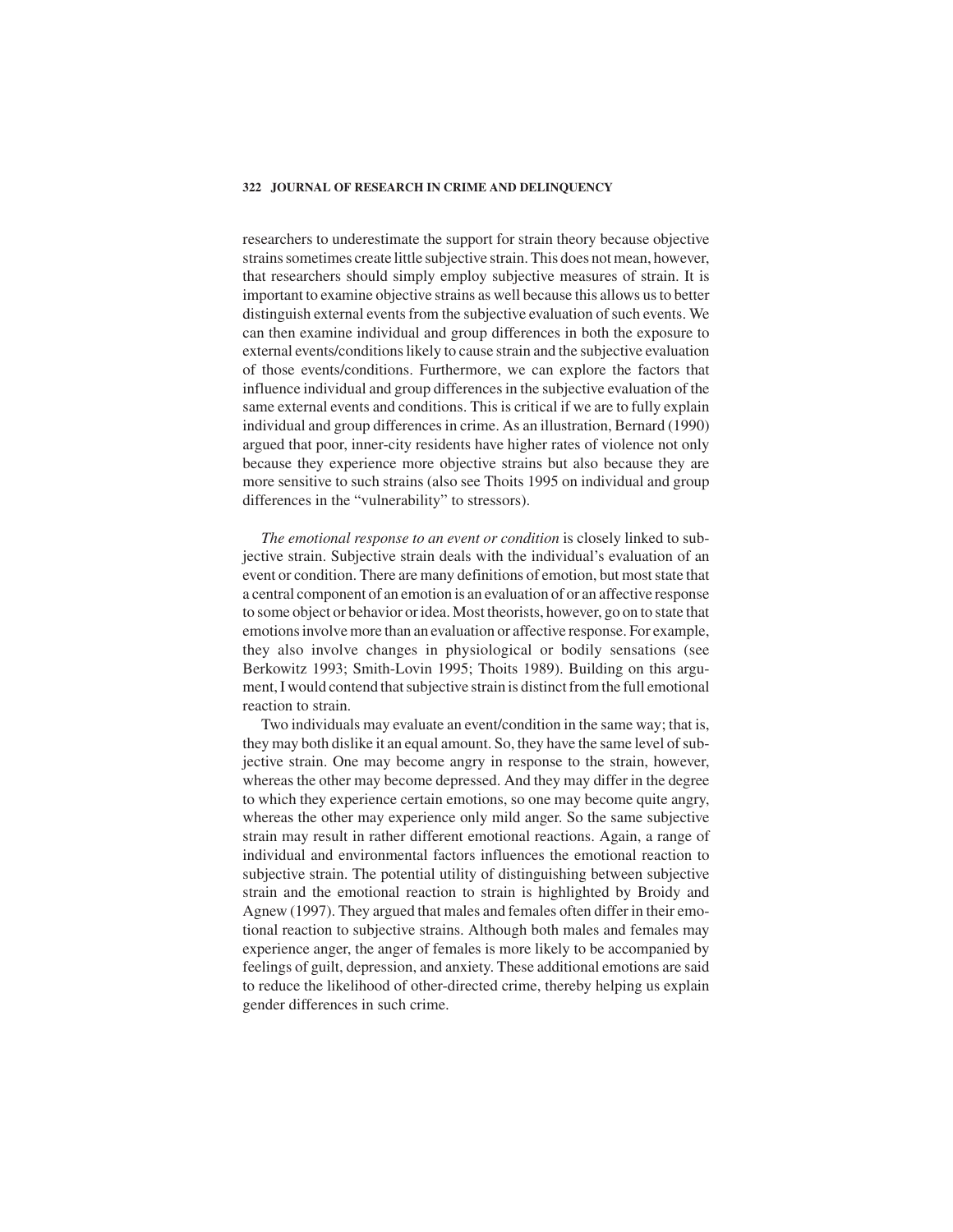# **Agnew / GENERAL STRAIN THEORY 323**

# *RESEARCH ON THE TYPES OF STRAIN MOST LIKELY TO LEAD TO CRIME AND DELINQUENCY*

Agnew(1992) described those types of events and conditions most likely to be classified as objective strains and to result in subjective strain. Such events/conditions involve goal blockage, the loss of positive stimuli, and/or the presentation of negative stimuli. They are also high in magnitude (degree), recent, and of long duration. But as indicated earlier, hundreds of events/conditions meet these criteria, and so there are potentially hundreds of objective and subjective strains. Agnewdid *not* discuss whether certain of these strains are more likely to result in crime than others. Rather, he treated these strains as more or less equivalent in terms of their impact on crime. He argued that whether they result in crime is largely a function of the characteristics of the individuals experiencing the strain. In particular, strain is most likely to lead to crime when individuals lack the skills and resources to cope with their strain in a legitimate manner, are low in conventional social support, are lowin social control, blame their strain on others, and are disposed to crime. This article builds on Agnew by arguing that the effect of strain on crime is not only a function of individual characteristics but also of the type of strain experienced by the individual. Certain types of strain—either objective or subjective strain—are more likely to result in crime than other types.

Previous research on GST provides some information about the types of strain most likely to lead to crime, although much of this research suffers from two problems that severely limit its utility. First, most tests of GST only examine a small portion of the strains described by Agnew (1992). These tests tend to make use of existing data sets, which were not collected for the purpose of testing GST. As a consequence, many key strain measures are missing—particularly measures of the types of goal blockage described by Agnewand measures of certain types of negative treatment, like peer abuse and experiences with racial discrimination and prejudice. So we have little idea whether these types of strain are related to delinquency. Second, most tests of GST examine the effect of a single, cumulative strain measure on delinquency. In some cases, a measure of stressful life events is employed. Hoffmann and associates, for example, tested GST using a 16- to 18-item measure that focuses on events like "death, illness, or accidents among family or friends; changes in school or residence; parental divorce or separation; and family financial problems" (Hoffmann and Cerbone 1999; Hoffmann and Miller 1998; Hoffmann and Su 1997; also see Aseltine et al. 2000). In other cases, the cumulative strain measure is a composite of several scales and/or items measuring a range of different types of strain, such as neighborhood problems, negative relations with adults, the failure to achieve educational and occupational goals, breaking up with a romantic partner or friend,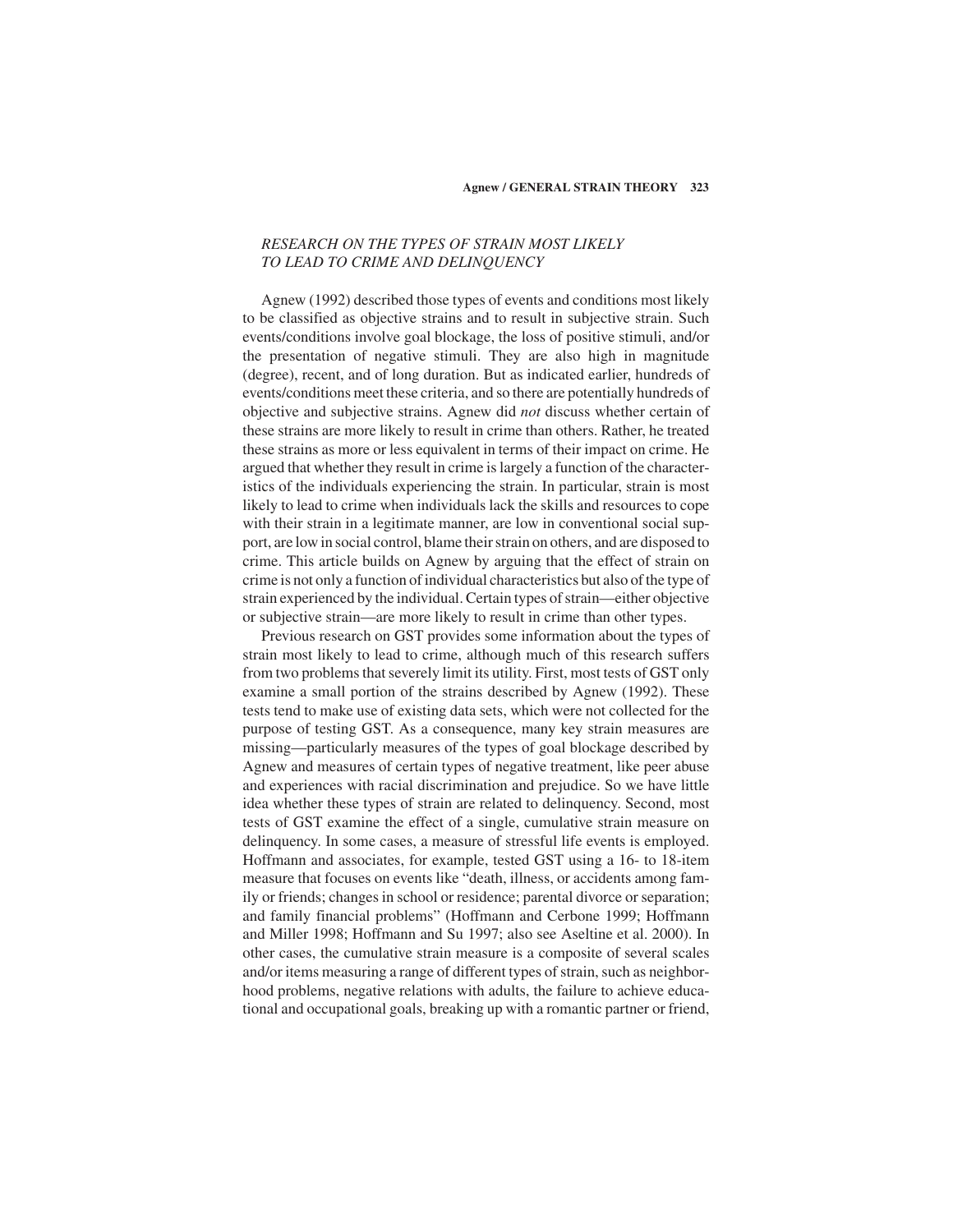and getting lower grades than you deserve (e.g., Mazerolle 1998; Mazerolle et al. 2000; Mazerolle and Piquero 1997). The use of such cumulative measures means that we lack information on the effect of the individual strain measures.

Researchers employ cumulative measures of strain because Agnew (1992) argued that it is not the effect of one specific strain or stressor that is important; rather, it is the cumulative effect of all the strains experienced by the individual. He recommended combining individual strain measures into a single scale so as to better estimate this cumulative effect (pp. 62-63). It is assumed that all or most of the individual strain measures in the cumulative scale make some contribution to crime. As will be argued below, there is good reason to question this assumption. Most cumulative measures encompass a wide range of strains, and it is likely that some contribute to crime and some do not. Given this fact, it is not surprising that most cumulative measures have only a moderate impact on crime. A consideration of different types of strain, however, might reveal that some have a strong impact on crime, whereas others have little or no impact.

Some tests of GST do examine the impact of different types of strain on crime among adolescents. Agnewand White (1992) examined the effect of eight strain measures on delinquency, including both general and specific measures. They found that negative life events, life hassles, negative relations with adults, and parental fighting are significantly associated with delinquency. Neighborhood problems, unpopularity with the opposite sex, occupational strain, and clothing strain are not associated with delinquency. Paternoster and Mazerolle (1994) examined the effect of five strain measures on delinquency. They found that neighborhood problems, negative life events, school/peer hassles, and negative relations with adults are significantly associated with subsequent delinquency, whereas a measure of educational and occupational expectations is not (see Mazerolle 1998 for information on gender differences in the effect of these strain measures). Aseltine et al. (2000) found that family and peer conflict (through anger) are related to selected types of delinquency. Agnewand Brezina (1997) found that poor relations with peers is related to delinquency, whereas unpopularity with peers is not. Piquero and Sealock (2000) found that physical and emotional abuse in the household (toward the juvenile and others) is related to delinquency (also see Brezina 1999). Tests of classic strain theory typically find that the failure to achieve educational and occupational goals is *not* related to delinquency (see Agnew1995a). The failure to achieve economic goals, however, may be related to delinquency (Burton and Dunaway 1994).

Many other studies have not set out to test GST but have examined types of strain that fall under the theory. Several studies found that adolescent crime is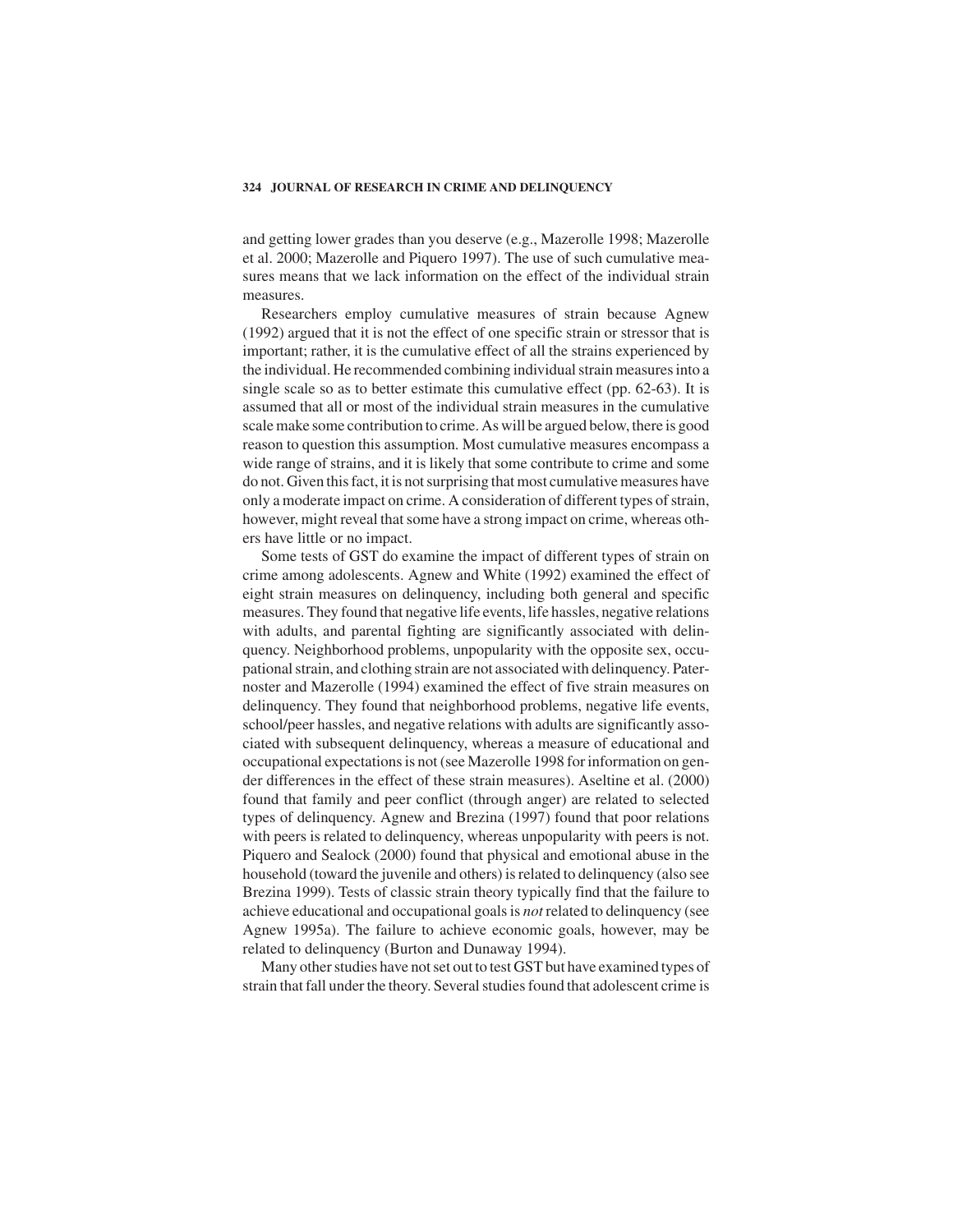significantly related to criminal victimization; parental abuse and neglect; parental rejection; disciplinary techniques that are excessive, very strict, erratic, and/or punitive (e.g., nagging, yelling, threats, insults, and/or hitting); family conflict; parental divorce/separation; and negative experiences at school (lowgrades, poor relations with teachers, and the perception that school is boring and a waste of time). Summaries of these studies are provided in Agnew(1992, 1995b, 1997, 2001a, 2001b). Studies of adults suggest that crime is related to marital problems, work in the secondary labor market, unemployment in certain cases, and possibly the failure to achieve economic goals (Agnewet al. 1996; Baron and Hartnagel 1997; Cernkovich, Giordano, and Rudolph 2000; Colvin 2000; Crutchfield and Pitchford 1997; Sampson and Laub 1993; Uggen 2000). There has not been enough good research on other types of strain to drawany firm conclusions about their relationship to crime.

The above studies, then, suggested that certain types of strain are related to crime whereas others are not. At this point, it seems safe to conclude that crime is related to verbal and physical assaults, including assaults by parents, spouses/partners, teachers, and probably peers. Crime is also related to parental rejection, poor school performance, and work problems, including work in the secondary labor market. Crime is not related to the expected failure to achieve educational/occupational success or to unpopularity with peers. Beyond that, the relationship between various strains and crime is unclear.

These data pose a major problem for GST: Why is it that only some types of strain are related to crime? At present, GST offers little guidance in this area. GST, for example, does not allowus to explain why verbal and physical assaults are related to crime, but the failure to achieve educational/ occupational goals and unpopularity with peers is not. All of these strains fall under the categories listed by Agnew(1992), and they are frequently high in magnitude (degree), recent, and of long duration.

Recent versions of GST do argue that certain types of strain are especially relevant to crime (Agnew and Brezina 1997; Broidy and Agnew 1997). Agnew(1997, 2001a, 2001b), for example, argued that although many types of goal blockage may lead to delinquency, the failure to achieve monetary, autonomy, and "masculinity" goals are of special importance. And he argued that although a range of negative or noxious stimuli may cause delinquency, physical and verbal assaults are of special importance. These suggestions, however, are not derived from theory. Rather, they represent ad hoc attempts to explain empirical findings or to incorporate other theoretical and empirical work into GST. Much theoretical and empirical work, for example, suggests that threats to one's status, particularly one's masculine status, contribute to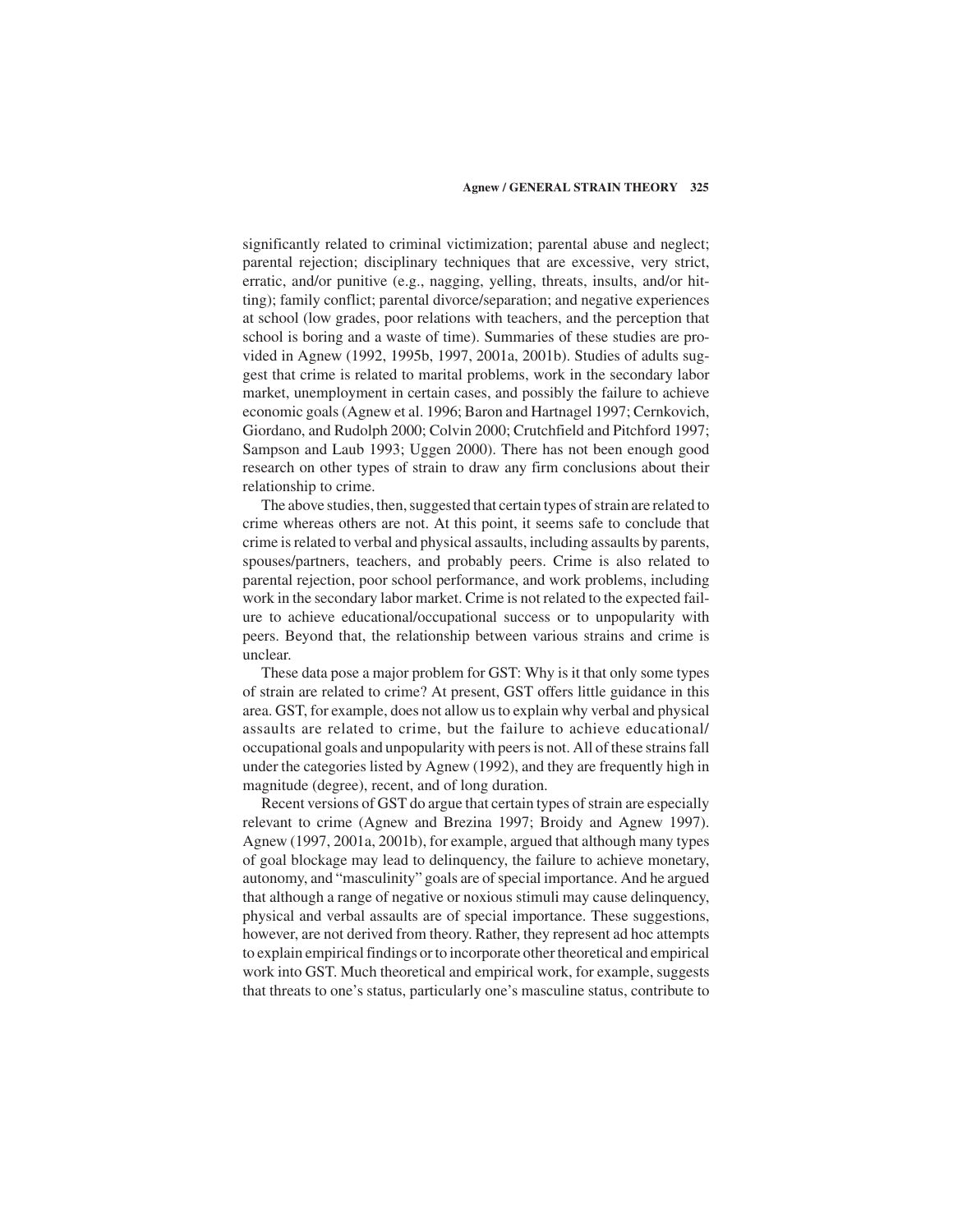crime in certain groups (Anderson 1999; Messerschmidt 1993). Likewise, some theoretical and empirical work suggests that the blockage of autonomy goals contributes to delinquency (Agnew 1984; Moffitt 1993; Tittle 1995).

And although empirical research is starting to point to those types of strain that are and are not related to delinquency, it is not wise to depend on such research to fully resolve this issue. There are hundreds of specific types of strain; it will take empirical researchers a long while to determine their relative importance (although observational research and open-ended, intensive interviews can be of some help here). Furthermore, we would still lack an explanation of why some types of strain have a greater effect on crime than other types. The lack of such an explanation might cause us to overlook certain important types of strain. It is therefore important for GST to better explain why some types of strain are more likely to lead to crime than other types.

# *THE CHARACTERISTICS OF THOSE TYPES OF STRAIN MOST LIKELY TO LEAD TO CRIME*

Individuals may cope with strain in a number of ways, only some of which involve crime (see Agnew 1992). Individuals may cope using a variety of cognitive strategies, most of which attempt to redefine strainful events and conditions in ways that minimize their adversity. Individuals may employ behavioral coping strategies that are intended to terminate, reduce, or escape from the strainful events and conditions. Certain of these strategies involve conventional behaviors (e.g., negotiating with the people who harass you), whereas others involve crime (e.g., assaulting the people who harass you). And they may employ emotional coping strategies that are intended to alleviate the negative emotions that result from strain. Certain of these strategies involve conventional actions (e.g., listening to music), whereas others involve crime (e.g., illicit drug use). It is argued here that some types of strain are more likely to result in crime than other types because they influence the ability to cope in a noncriminal versus criminal manner, the perceived costs of noncriminal versus criminal coping, and the disposition for noncriminal versus criminal coping. (As indicated above, these factors are also affected by a range of individual characteristics.)

The characteristics of those types of strain most likely to result in crime are discussed in this section, with the discussion referring to both objective and subjective strains. In brief, it is argued that strains are most likely to result in crime when they (1) are seen as unjust, (2) are seen as high in magnitude, (3) are associated with low social control, and (4) create some pressure or incentive to engage in criminal coping. These characteristics are derived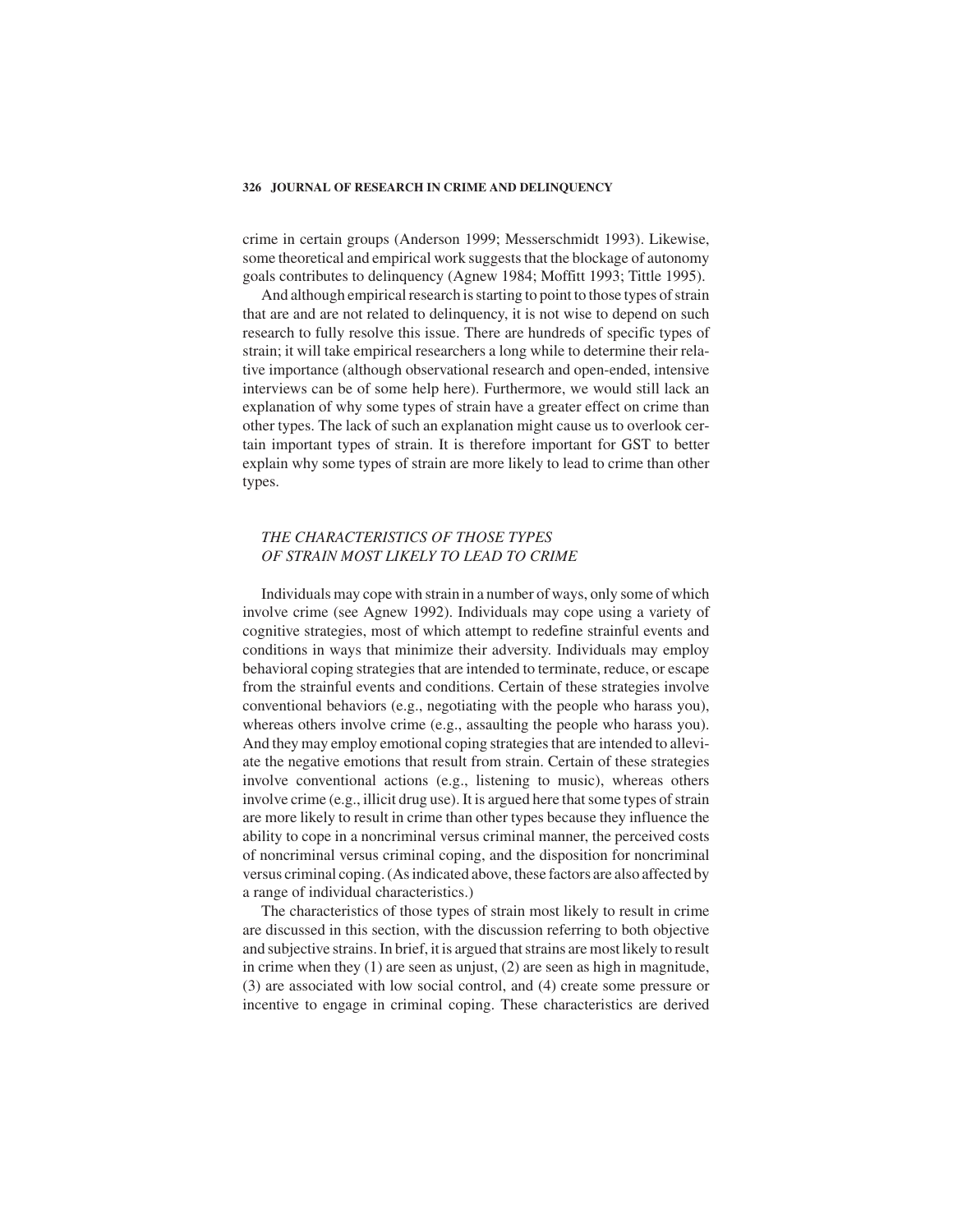primarily from the stress, justice, and emotions literatures (see references below); the social interactionist theory of coercive behavior (Tedeschi and Felson 1994); defiance theory (Sherman 1993); reintegrative-shaming theory (Briathwaite 1989); frustration-aggression theory (Berkowitz 1993); techniques of neutralization or moral disengagement theory (Bandura 1990; Sykes and Matza 1957); differential coercion theory (Colvin 2000); social control theory; social-learning theory; and the routine activities perspective (Cullen and Agnew1999). There is a discussion of why these characteristics are important and how researchers can determine whether specific types of strain possess these characteristics. In the next section, these characteristics are used to predict the likelihood that several specific types of strain will result in crime.

# *The Strain Is Seen as Unjust*

Agnew(1992) presented unjust treatment as a distinct category of strain, classified under "the failure to achieve positively-valued goals." In particular, Agnew spoke of the disjunction between just/fair outcomes and actual outcomes. It is here argued that unjust treatment is *not* a special type of strain distinct from the other types. The issue of injustice applies to all types of strain; that is, it is possible to classify any type of strain according to the extent to which it is seen as unjust. Those types of strain seen as unjust should be more likely to lead to crime, primarily because they are more likely to provoke emotions conducive to crime like anger.

Much data from the emotions and justice literatures indicate that there is a strong link between unjust treatment and anger (see Agnew 1992, 68-69; Averill 1982, 1993; Berkowitz 1993; Hegtvedt and Cook forthcoming; Hegtvedt and Markovsky 1995; Mikula 1986; Mikula, Petri, and Tanzer 1990; Tedeschi and Felson 1994; Tedeschi and Nesler 1993; Tyler 1994; Tyler et al. 1997). And limited data suggest that anger increases the likelihood of crime, particularly violent crime (Agnew 1985; Aseltine et al. 2000; Berkowitz 1993; Brezina 1998; Mazerolle et al. 2000; Mazerolle and Piquero 1998; Piquero and Sealock 2000; Tedeschi and Felson 1994; Tyler et al. 1997). Anger fosters crime because it disrupts cognitive processes in ways that impede noncriminal coping; for example, it leads individuals to disregard information that may help resolve the situation, and it reduces the ability to clearly express grievances. Anger also reduces the actual and perceived costs of crime; for example, angry individuals are less likely to feel guilt for their criminal behavior because they believe that the injustice they suffered justifies crime. Finally, anger energizes the individual for action, creates a sense of power or control, and creates a desire for revenge or retribution—all of which lead individuals to view crime in a more favorable light (see Agnew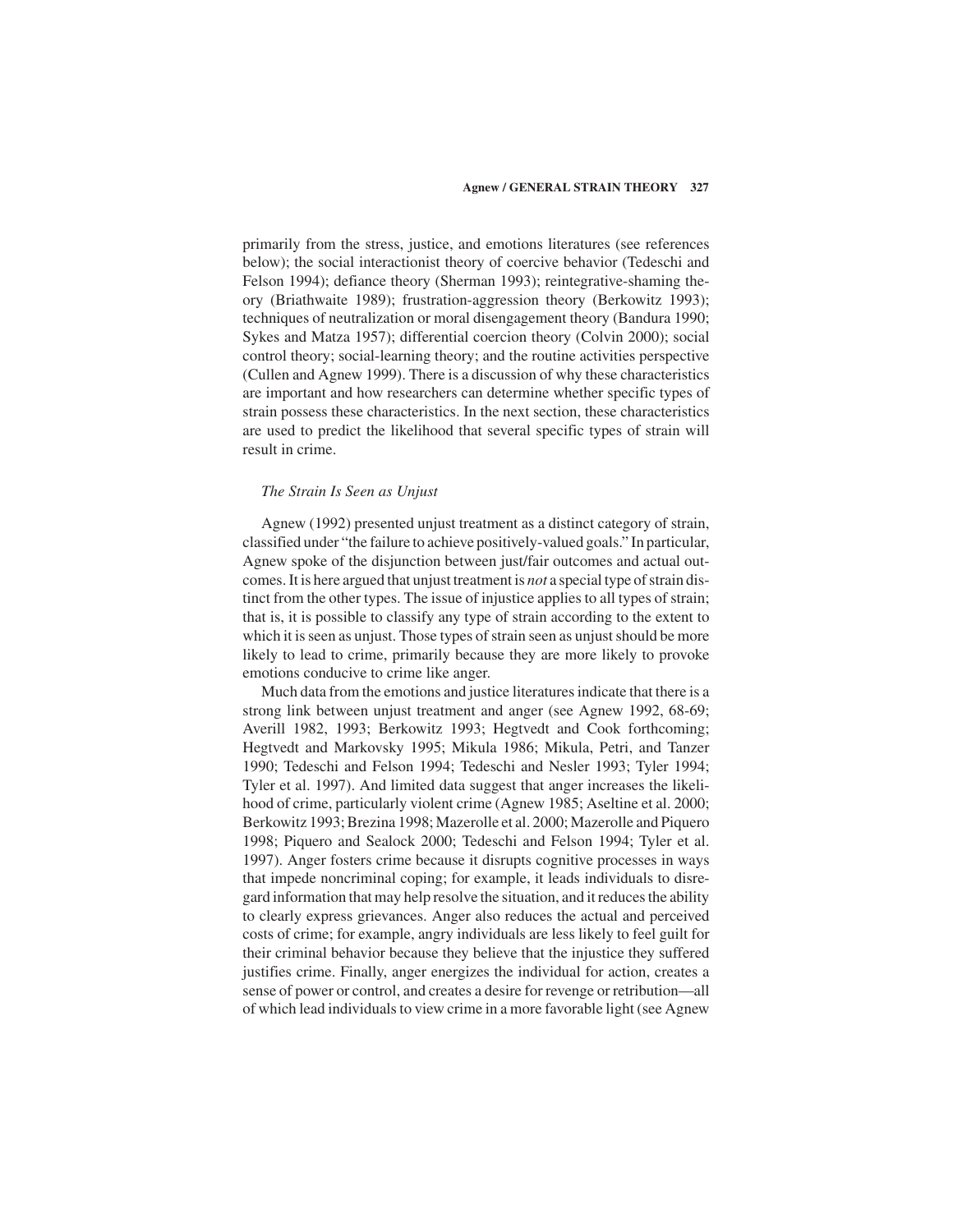1992; Averill 1982, 1993; Cloward and Ohlin 1960; Gottfredson and Hirschi 1990; Tedeschi and Felson 1994; Tedeschi and Nesler 1993; see Tyler et al. 1997 on retributive justice).

*Measuring injustice*. There are several ways to measure the perceived injustice of particular strains. The perceived injustice of objective strains can be estimated by (1) researchers, with such researchers drawing on the justice and attributions literature (see below) and their knowledge of the group being examined; (2) a panel of judges familiar with the group being examined, with such judges being asked to estimate the likelihood that various strains will be seen as unjust by group members; and/or (3) a representative sample of group members, with such members being asked to rate the injustice of various strains (see Mikula 1993; Mikula et al. 1990). The ratings of judges and group members can be averaged. It is best to provide judges and group members with moderately specific descriptions of the strains being rated because the specific features of the strain can have a large impact on ratings of injustice (see below). For example, instead of asking individuals to rate the injustice of "a close friend dying," it is better to ask them to rate the injustice of "a close friend being shot to death by a rival gang." Data suggest that raters tend to underestimate the extent to which victims perceive the strains they experience as unjust (see Mikula 1986), so these measurement strategies will likely provide conservative estimates of perceived injustice.

The perceived injustice of subjective strains can be estimated by asking victims to rate the injustice of the strains they have experienced. Such ratings will reflect both the characteristics of the strains and the characteristics of the victims. Most notably, victims with attributional biases of the type described by Dodge and Schwartz (1997) will be more likely to rate given strains as unjust. Studies focusing on subjective strains should therefore control for relevant individual characteristics when examining the effect of the perceived injustice of strain on crime (see Herbert and Cohen 1996; Turner and Wheaton  $1995$ ).<sup>2</sup>

*Factors influencing perceptions of injustice*. It is important for GST to describe why some strains are more likely to be perceived as unjust than others. This allows researchers to better explain individual and group differences in perceptions of injustice, better predict whether given strains will be seen as unjust, and better develop policies that address perceptions of injustice. Several literatures devote much attention to the factors influencing perceptions of injustice, with the justice and attributions literature being most relevant (for overviews, see Crittenden 1983, 1989; Hegtvedt and Cook forthcoming; Hegtvedt and Markovsky 1995; Mikula 1986, 1993; Tedeschi and Felson 1994; Tedeschi and Nesler 1993; Tyler 1990; Tyler et al. 1997).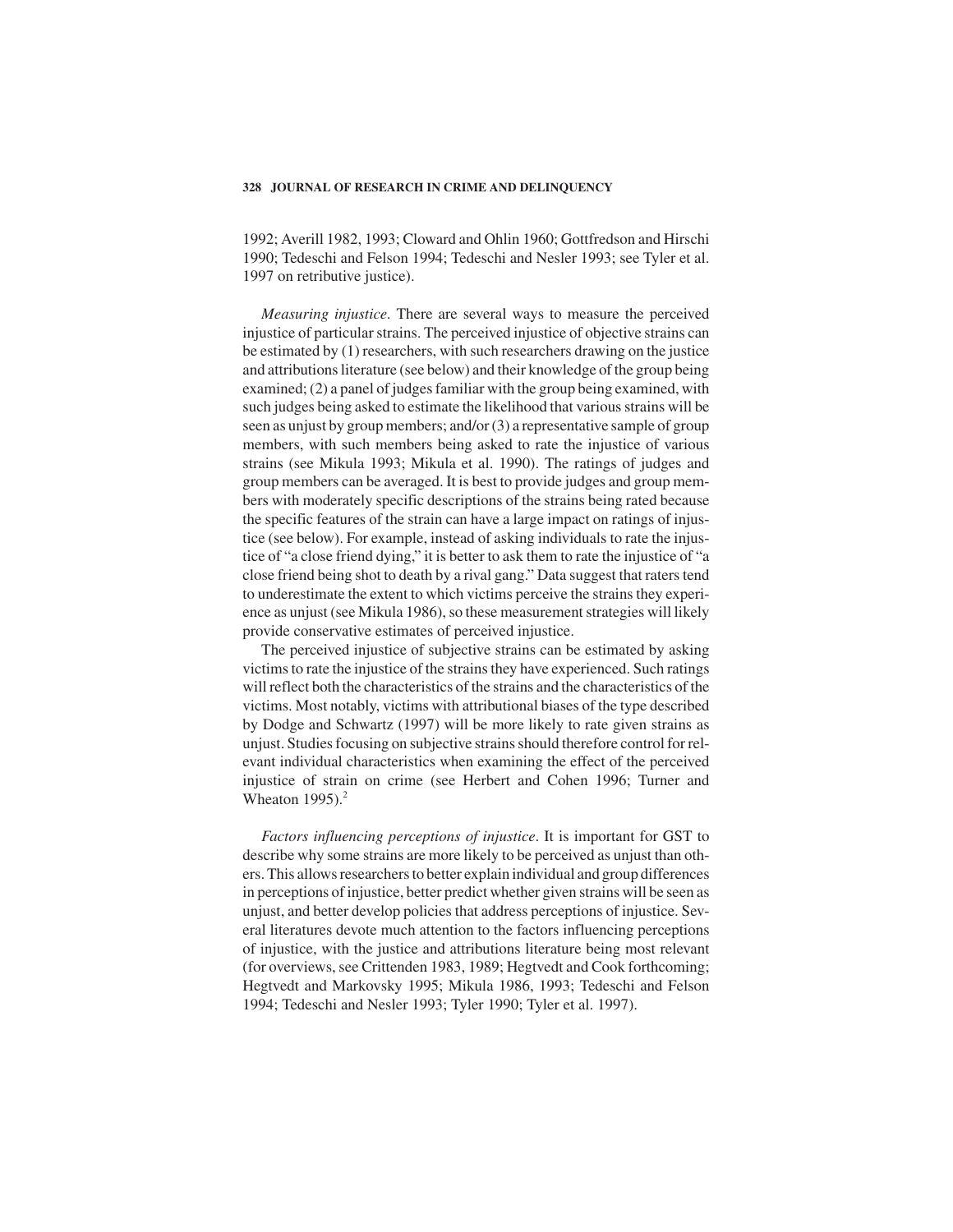# **Agnew / GENERAL STRAIN THEORY 329**

These literatures suggest that a strainful event or condition is most likely to be seen as unjust when individuals believe that it involves *the voluntary and intentional violation of a relevant justice norm*. This belief is influenced by a range of individual characteristics, most of which are described in the justice and attributions literature *and* by the nature of the strainful event or condition. Most strainful events and conditions involve a perpetrator who does something to a victim in a particular setting or collection of settings. The likelihood that a strainful event will be seen as unjust partly depends on the characteristics of the perpetrator and victim, what the perpetrator does to the victim, what the victim does to the perpetrator, the relationship between the perpetrator and victim, and the setting(s) in which the strain occurs. Perceptions of injustice are also influenced by the interpretation of the event/ condition provided by others, especially trusted others, and by (sub)cultural beliefs associated with the event/condition. The contribution of these factors is described below, with the central point being that some strainful events and conditions are more likely than others to be perceived as unjust—holding individual characteristics constant.

*Voluntary/intentional*. Strainful events and conditions are most likely to be attributed to the voluntary, intentional behavior of others when the following occurs:

- 1. There is good evidence that the victim's strain was in large measure caused by the behavior of others (as opposed to being caused by the victim's own behavior, bad luck or chance, natural/impersonal forces, or forces of uncertain origin). Such evidence includes the following: A perpetrator directly inflicts the strain on the victim (e.g., punches or insults the victim), a perpetrator is identified by trusted others, and/or (sub)cultural beliefs attribute the victim's strain to the behavior of others.
- 2. There is good evidence that the perpetrator voluntarily intended to inflict the strain (i.e., freely chose to treat the victim in a way that they knew would probably be disliked). Conversely, there is little evidence that the behavior of the perpetrator was the result of constraint, reasonable accident, or reasonable ignorance. Such evidence includes the following:
	- Behavior of the perpetrator. The perpetrator states his or her intention to inflict strain, as sometimes happens in cases involving physical and verbal assault. The perpetrator devotes much effort to or incurs high costs in inflicting the strain. The perpetrator violates normative expectations in inflicting strain. The perpetrator does not excuse, apologize for, or express remorse over the harm he or she has caused. Conversely, the perpetrator expresses pleasure or pride over his behavior (see Averill 1993; Tedeschi and Felson 1994; Tedeschi and Nesler 1993).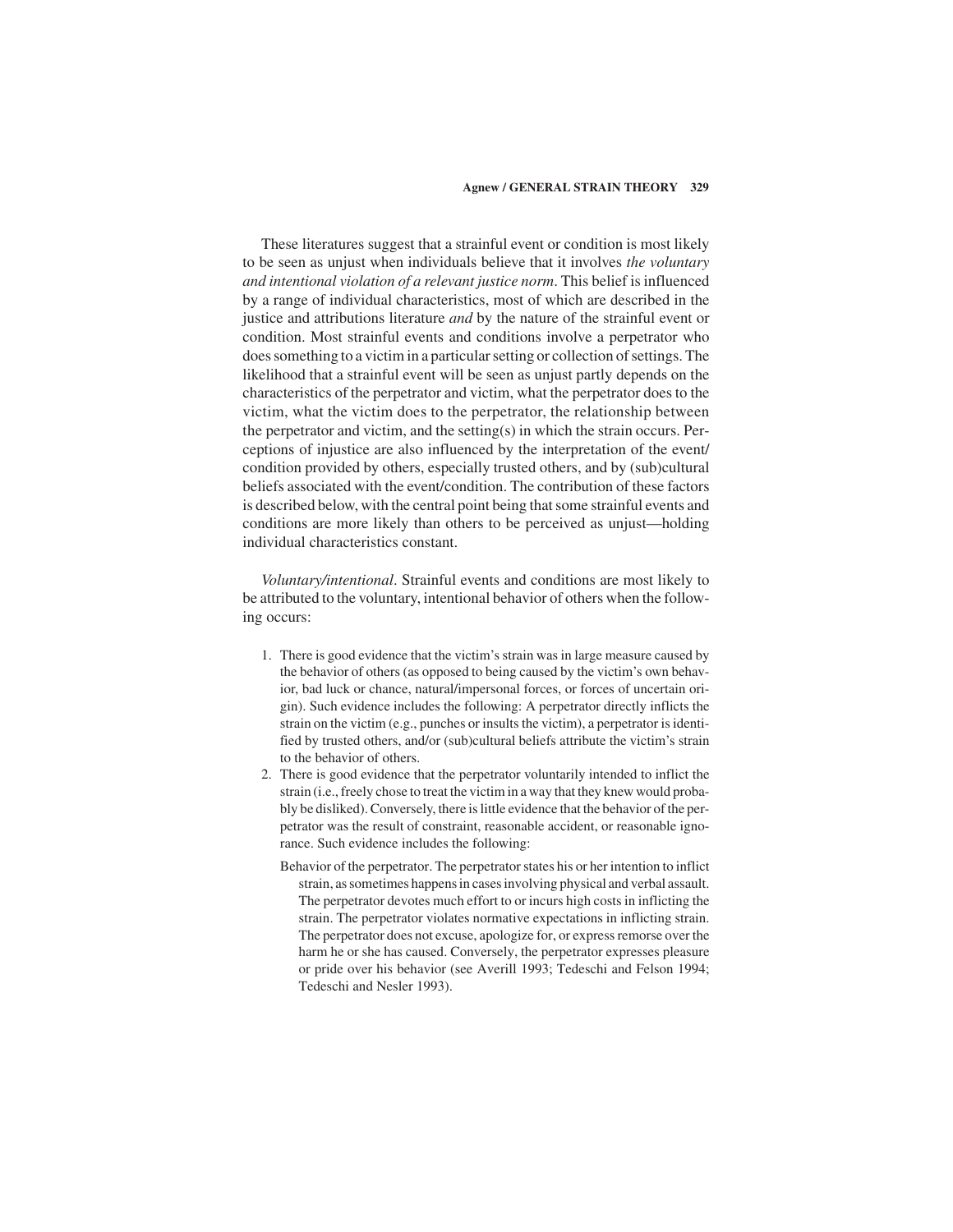- Severity of harm. Attributions of intent are more likely the greater the actual or intended harm to the victim (see Tedeschi and Felson 1994; Tedeschi and Nesler 1993).
- Characteristics of the perpetrator and the relationship between the perpetrator and victim. The perpetrator has the personal and social resources to voluntarily and intentionally inflict the strain (e.g., has sufficient power, is aware of the harmful consequences of his or her behavior). The perpetrator has a known history of intentionally harming the victim or others. The perpetrator is disliked by the victim or has a negative reputation, making attributions of malicious intent more likely. This dislike/negative reputation may be related to the characteristics of the perpetrator (e.g., race, gang membership; see Tedeschi and Felson 1994; Tedeschi and Nesler 1993).
- Audience reaction. Others, especially trusted others, tell the victim that the harm inflicted by the perpetrator was intentional.
- (Sub)cultural beliefs or causal schema. (Sub)cultural beliefs or causal schema define the strainful event or condition as one that is usually the result of intent.

Criterion 1 is necessary for attributions of intent, and the factors under criterion 2—although not necessary—substantially increase the likelihood of attributions of intent.3

*The violation of relevant justice rules*. Voluntary and intentional efforts to inflict strain are not necessarily seen as unjust. For example, parents, teachers, employers, and the police voluntarily and intentionally inflict strain on a routine basis, but the victims of such strain often do not viewthe actions of these others as unjust. The intentional infliction of strain is most likely to be seen as unjust when it is believed to violate a relevant justice norm. We must consider norms related to distributive, procedural, interactional, and retributive justice (for overviews, see Hegtvedt and Markovsky 1995: Mikula 1993; Mikula et al. 1990; Tedeschi and Felson 1994; Tyler et al. 1997).<sup>4</sup> Drawing on the justice literature, as well as the related literature on the techniques of neutralization/rules of moral disengagement (Bandura 1990; Sykes and Matza 1957), it can be argued that the voluntary and intentional infliction of strain is likely to be seen as unjust to the extent that

A. Victims believe their strain is *undeserved*. In the United States, victims are more likely to believe that their strain is deserved if it is the result of negatively valued behavior on their part (e.g., a child is punished for misbehaving) or if it is the result of the possession of certain negatively evaluated characteristics—usually achieved characteristics—deemed relevant in the particular situation (e.g., a job applicant gets turned down because he or she does not possess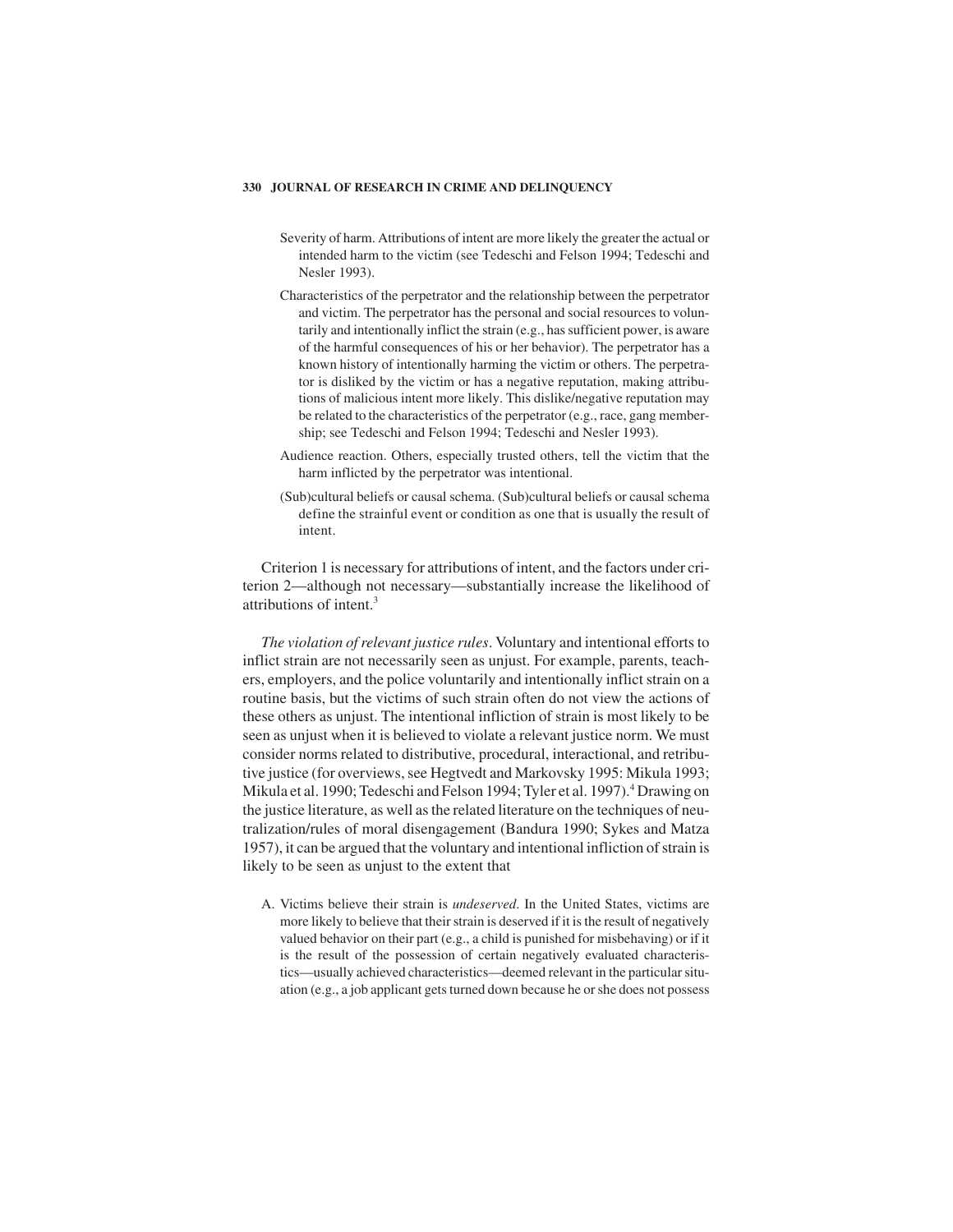relevant work experience). Furthermore, the strain must not be excessive given the negatively evaluated behavior or characteristics of the victim. Violations of these conditions foster the impression that strain is undeserved.

- B. Victims believe their strain is *not in the service of a higher cause or authority*—such as God, country, or gang. The infliction of strain is often justified by appeals to higher purposes or authorities; for example, nations may ask individuals to serve in combat to protect their country or gangs may ask members to risk injury for the protection of "turf."
- C. Victims believe their strain *will result in much net harm to them*. The infliction of strain is often justified by claiming that the strain was minor or negligible—in absolute and/or relative terms. Victims, for example, may be told that they suffered little actual harm or that they suffered much less harm than similar others. Perpetrators may also justify the strain they inflict by claiming that victims will achieve a net benefit from it. Parents, for example, may claim that they need to limit the autonomy of their children to protect them from greater harm. Such claims are most likely to be made and accepted in settings in which personal welfare and development are major goals.
- D. Victims believe that the *process used to decide whether to inflict their strain was unjust*. Victims are more likely to make attributions of procedural injustice when (1) they have no voice in the decision to inflict their strain, (2) they do not accord legitimacy to those who inflict their strain, (3) they do not trust those who inflict their strain—believing they are biased or dishonest, (4) they believe that those inflicting their strain do not make use of accurate or complete information, (5) they believe that different procedures are followed for similar others, (6) they are not treated in a polite or respectful manner, (7) the decision-making process is incompatible with fundamental moral and ethical values, (8) no rationale is given for the decision that was made, and/or (9) there are no mechanisms available to correct bad decisions.
- E. The strain involves treatment perceived as disrespectful, inconsiderate, or aggressive.
- F. The strain violates strongly held social norms, especially those embodied in certain criminal laws (see Tyler et al. 1997).

Perceptions of injustice are likely if criteria A, B, *and* C are satisfied (having to do with distributive justice); criterion D is satisfied (procedural justice); criterion E is satisfied (interactional justice); *and/or* criterion F is satisfied (retributive justice). The characteristics of the strainful event/condition often allowus to roughly judge the likelihood that victims will hold the beliefs listed in criteria A through E. For example, a criminal victimization is more likely to generate the beliefs outlined above than is the failure of a poorly educated person to obtain a highly paid job. In addition, the justice literature suggests that we pay special attention to the following factors when trying to estimate the likelihood that individuals hold the above beliefs (e.g., believe their strain is undeserved or involves disrespectful treatment):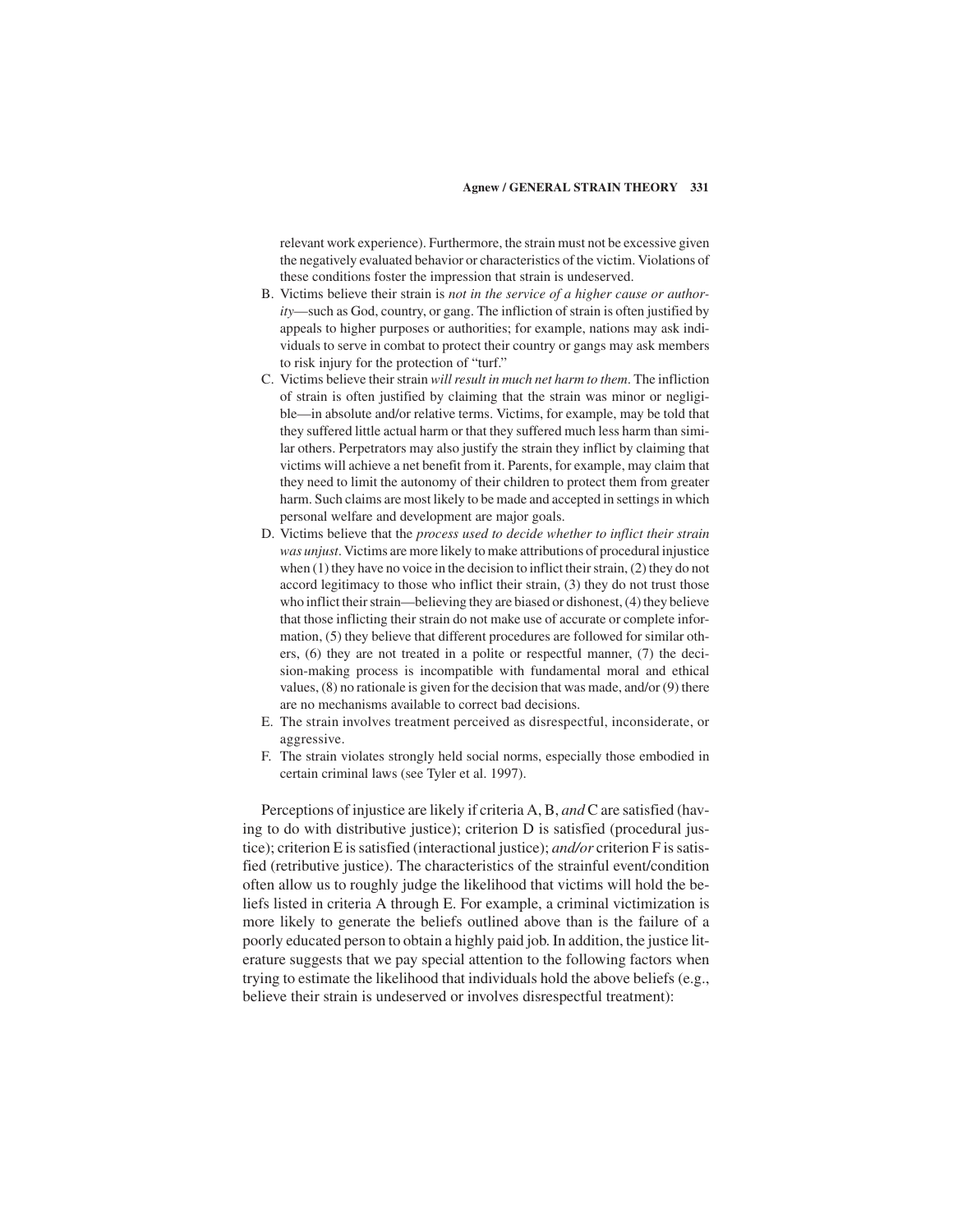- 1. Do (sub)cultural beliefs define the strain as just or as unjust for one or more of the reasons listed in A through F? Laws defining the strainful treatment as illegal are especially relevant, particularly when the treatment involves the violation of criminal laws with severe penalties.
- 2. Do others, especially trusted others, support or hinder the adoption of the above beliefs (e.g., tell the victim that their negative treatment is undeserved or disrespectful)? The actions of family and friends, audience members who witness the negative treatment, and the perpetrator of the negative treatment are especially important. For example, victims are less likely to adopt the above beliefs if the perpetrator is a trusted other who offers a convincing justification for their behavior (see Crittenden 1989).
- 3. Is the victims's negative treatment very different from their past treatment in similar circumstances and/or from the treatment of similar others? Comparisons to past treatment and to the treatment of similar others are especially important in situations in which there are no strong standards defining what is just or fair. Comparison others may include specific others, groups, or more generalized others or "referential structures" (see Hegtvedt and Markovsky 1995). Unfortunately, it is often difficult to predict the comparison others that are selected and the nature of the comparison process—although some progress is being made in this area (see Hegtvedt and Cook forthcoming).

# *The Strain Is Seen as High in Magnitude*

A second factor influencing the likelihood that strainful events and conditions will lead to crime is the perceived magnitude of the strain. Strain that is high in magnitude influences the ability to cope in a noncriminal manner, the perceived costs of noncriminal versus criminal coping, and the disposition to engage in criminal coping. It is more difficult to cognitively minimize the impact of severe strain, emotional coping techniques of a noncriminal nature may be less effective, and behavioral coping of a noncriminal nature may be more difficult (e.g., it is more difficult to legally cope with a large rather than small financial problem). Furthermore, not only is it more difficult to legally cope with severe strain, but such strain often reduces the ability to cope. For example, the victims of severe strain are more likely to suffer from depression, which impedes their ability to cope. Finally, severe strain generates more anger and so also influences the perceived costs of crime and the disposition to engage in crime.

*Measuring magnitude*. The magnitude of *objective* strains can be estimated by (1) researchers, with such researchers taking account of the factors listed below; (2) a panel of judges familiar with the group, with these judges being asked to estimate the extent to which various strains are likely to be disliked (or seen as undesirable, harmful/threatening, etc.); and/or (3) a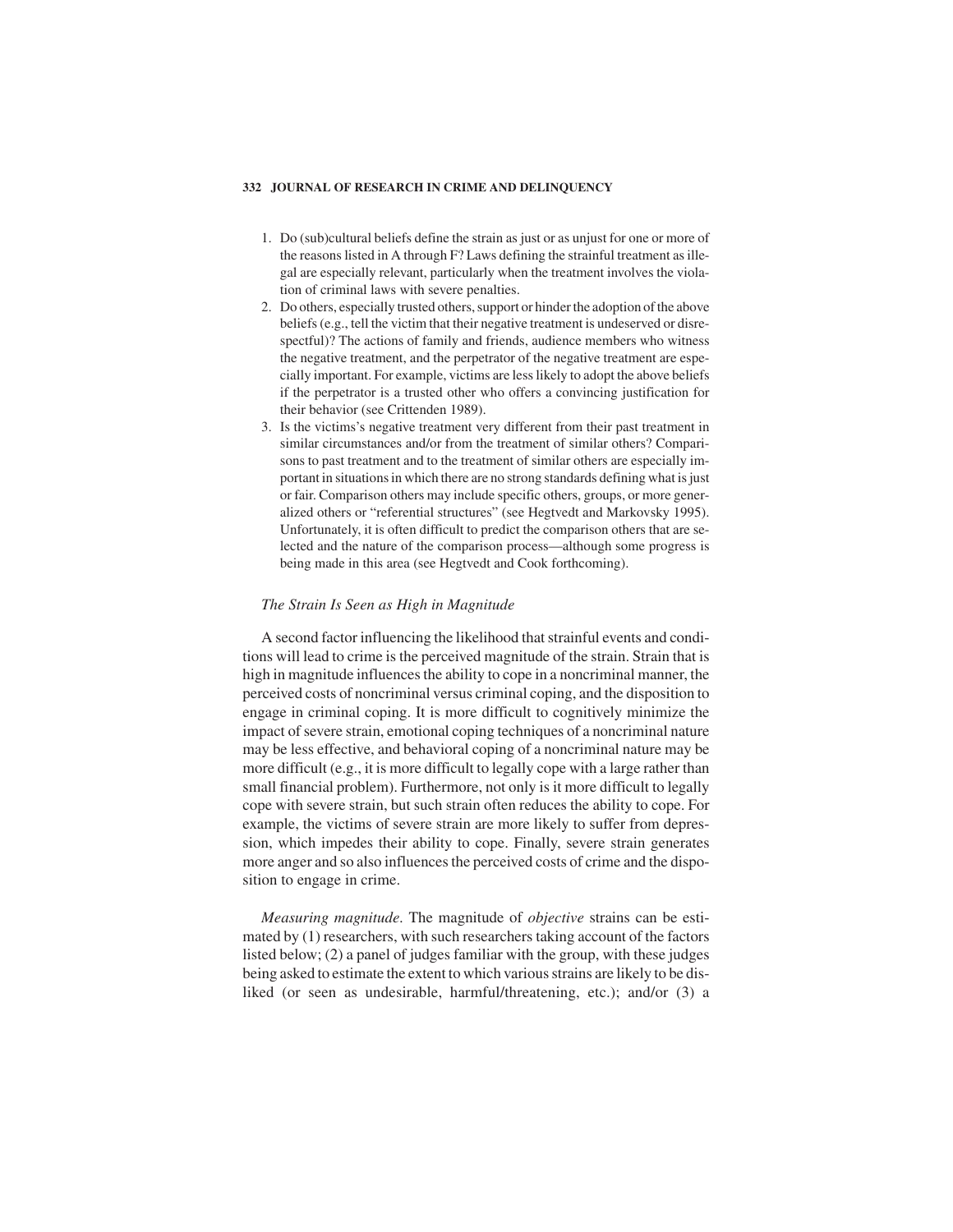representative sample of group members, with such members being asked to rate the extent to which they dislike various strains. Again, it is best to provide individuals with specific information about the strains being rated.

The magnitude of*subjective* strains can be estimated by asking victims to rate the extent to which they dislike the strains they have experienced. These ratings will reflect both the characteristics of the strains and the characteristics of the victims. In particular, the same strainful event/condition might be seen as high in magnitude by one victim but low by another—depending on such things as the victim's goals/activities/identities, coping ability and resources, and level of social support (see Cohen et al. 1995; Kessler et al. 1995; Lazarus 1999; Taylor and Aspinwall 1996; Thoits 1995; Wheaton 1996). Studies focusing on subjective strains should therefore control for relevant individual characteristics when examining the effect of the perceived magnitude of strain on crime (see Herbert and Cohen 1996 and Turner and Wheaton 1995 for a fuller discussion).

*Factors influencing perceptions of magnitude*. Drawing on Agnew (1992) and the stress literature, there is reason to believe that several features of the strainful event/condition influence perceptions of magnitude. These include the degree or amount of strain inflicted; the duration and frequency of the strain, including the expected duration into the future; the recency of the strain; and the centrality of the strain, which refers to the extent to which the strain threatens the core goals, needs, values, activities, and/or identities of the victim. At present, it is unclear howthese factors combine to influence overall judgments of magnitude.

*Degree of strain*. The degree or amount of strain inflicted influences judgments of magnitude. As Agnew(1992) pointed out, it is sometimes possible to measure the degree of strain inflicted in terms of a standard metric, like the severity of the physical injuries inflicted or the amount of money lost. This is not possible for many types of strain, however. Furthermore, the metrics used to measure the degree of strain vary from one type of strain to another, making it difficult to make comparisons across types of strain. These problems can be dealt with using techniques from the stress research. Individuals can rate the degree or amount of strain inflicted for different types of strain using a common scale. Such ratings likely reflect the objective characteristics of the strain (e.g., amount of money lost, injury inflicted), (sub)cultural beliefs regarding the degree of strain (e.g., beliefs regarding what is a small versus large financial loss, a minor versus serious insult), audience reactions to the strain (where applicable), and individual characteristics (especially when dealing with subjective strains).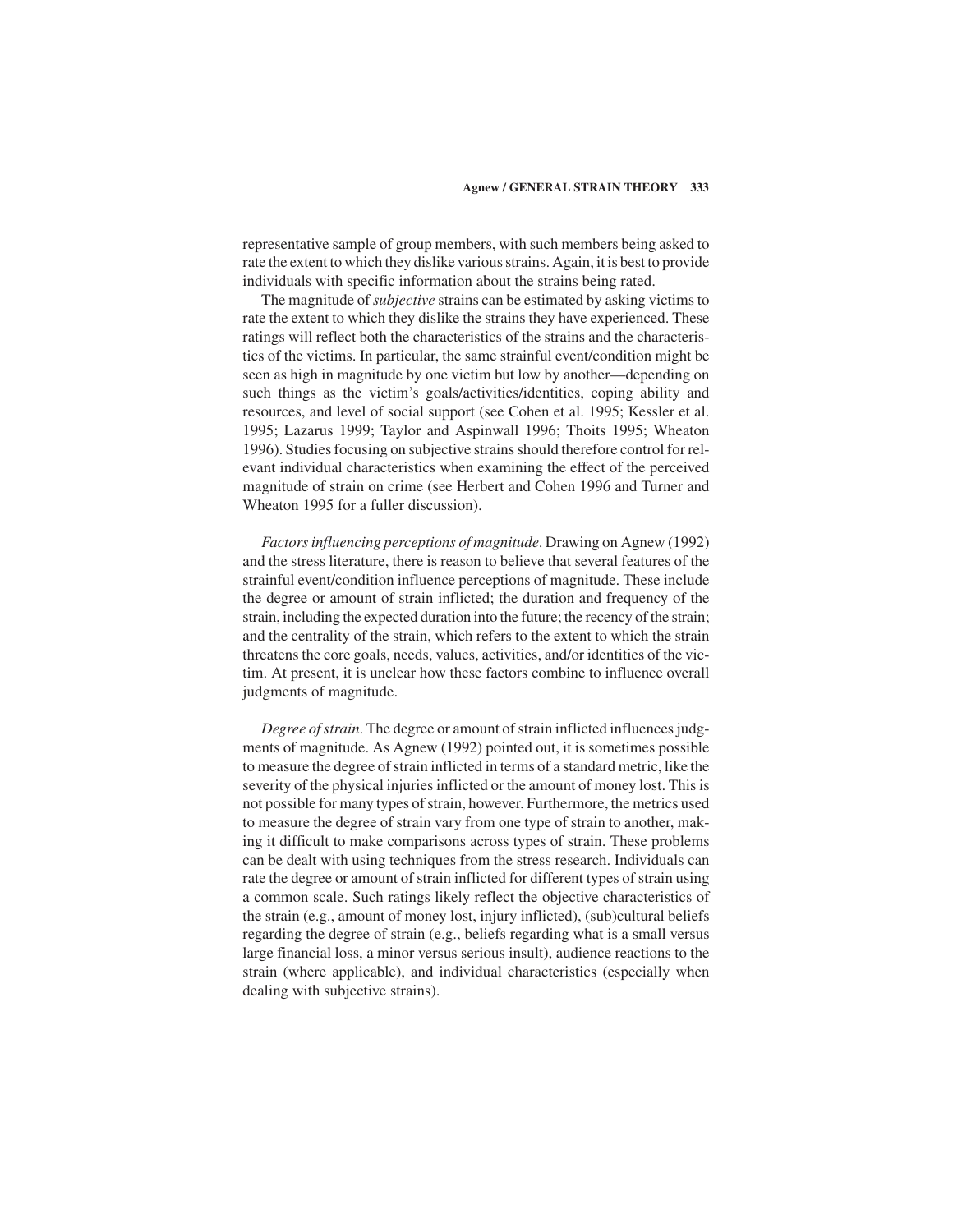*Duration/frequency of strain*. The duration and frequency of strain are also likely to influence the perceived magnitude of strain. As Agnew(1992) pointed out, data suggest that strains of long duration (chronic stressors) and/or high frequency have a greater negative impact on the individual (also see Lepore 1995; Turner and Wheaton 1995). Furthermore, data from the stress literature suggest that unresolved strains have a much greater impact on the individual than resolved strains (Herbert and Cohen 1996; Turner and Avison 1992). It is therefore important to determine whether the strain has been resolved. If the strain has not been resolved, it is also important to estimate its expected duration. That is, will the strain be resolved shortly or continue for some time, perhaps increasing in frequency and/or degree? The importance of estimating the expected duration of strain is illustrated in the work of Anderson (1999). As Anderson emphasized, seemingly trivial strains like a negative remark or a stare often generate much distress among inner-city residents, partly because they signal future conflicts of a more serious nature.

*Recency*. As Agnew (1992) noted, the impact of strains or stressors dissipates over time. Therefore, recent strains should have a larger impact on judgments of magnitude than older strains. At the same time, it is important to note that severe childhood strains may sometimes contribute to later criminal behavior (Elder et al. 1996; Kessler et al. 1995, 1997; Widom 1998).

*Centrality of strain*. Two individuals might be similar to one another in the degree, duration/frequency, and recency of their strain; yet they may differ dramatically in the perceived magnitude of their strain. One reason for this has to do with the centrality of the strain: Does the strain threaten the core goals, needs, values, activities, and/or identities of the individual? For example, two individuals may perceive the same monetary loss differently because they differ in the value they place on money.

Centrality is conceived of in different ways depending on the researcher and/or research tradition. Classic strain theorists, frustration-aggression theorists, and certain stress researchers focus on the importance of the goals, needs, or terminal values that are blocked or threatened (Berkowitz 1993; Cloward and Ohlin 1960; Cohen 1955; Dohrenwend 2000; Kaplan 1996; Lazarus 1999; Merton 1938; Wethington, Brown, and Kessler 1995). Certain stress researchers focus on the extent to which the strain leads to change (or negative change) in the usual or core activities of daily life (e.g., Dohrenwend 1998; Wheaton 1996). Still others—including strain, stress, social interactionist, and identity theorists—focus on the extent to which strains threaten the core identities of individuals or threaten efforts to establish positive identities (e.g., Berkowitz 1993; Burke 1996; Cohen 1997; Kaplan 1996;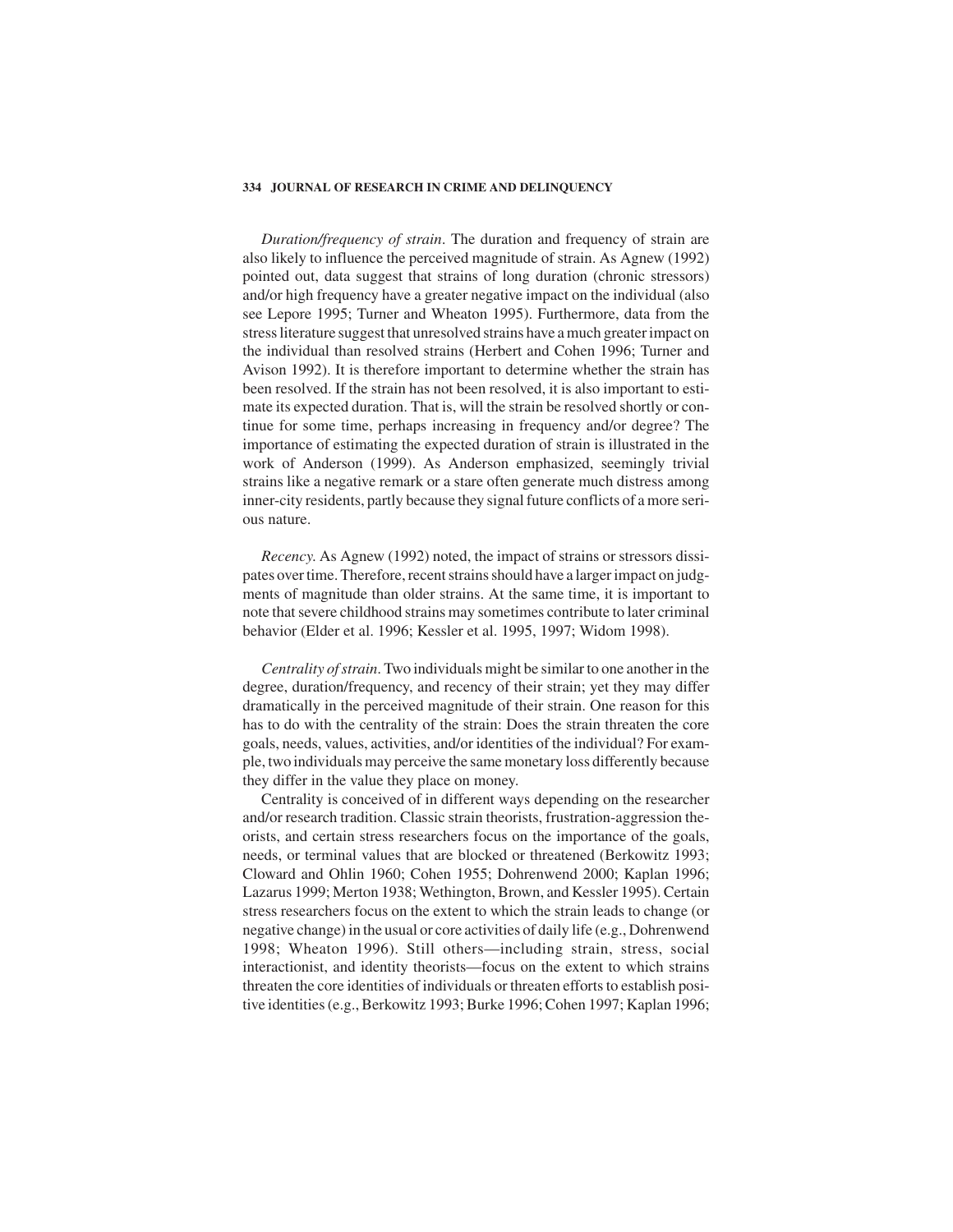Tedeschi and Felson 1994; Thoits 1991; Tyler 1994; Tyler et al. 1997; Wheaton 1996). These perspectives overlap to a large degree (see Burke 1996; Dohrenwend 1998; Kaplan 1996). For example, one's core identities are in large measure defined in terms of one's goals, values, and activities. In any event, GST can accommodate all these perspectives: Strain is central to the extent that it threatens core goals, needs, values, activities, and/or identities.

Judgments regarding the centrality of strain are partly influenced by the characteristics of the strain. For example, certain strainful events/conditions are such that they threaten a broad range of goals, values, needs, identities, and activities, so they are likely to be high in centrality for the overwhelming majority of people who experience them. Examples include "extreme stressors" (Dohrenwend 1998, 2000) and "traumatic events" (Wheaton, Roszell, and Hall 1997). As Dohrenwend (2000) stated, extreme stressors are such that "all usual activities are disrupted and all of the individual's goals are in jeopardy" (p. 8). Judgments regarding centrality are also influenced by the (sub)cultural beliefs associated with the strainful event/condition and how the event/condition is interpreted by others (e.g., whether audience members define an insult as trivial or a serious challenge to one's manhood).

#### *The Strain Is Caused by or Associated with Low Social Control*

A third factor affecting the likelihood that strain will lead to crime is the level of social control associated with the strain. Certain strains are caused by or associated with low social control, such as the strain caused by erratic parental discipline (low direct control), parental rejection (low attachment), work in the secondary labor market (low commitment), or homelessness (low direct control, attachment, and commitment). Such strains are more likely to result in crime because the lowsocial control associated with them reduces the costs of crime. Also, lowsocial control may reduce the ability to cope in a noncriminal manner. Individuals lowin direct control, conventional attachments, and conventional commitments generally lack the social supports and resources that facilitate noncriminal coping.

Conversely, certain strains stem from or are associated with high social control. For example, much adolescent strain stems from the efforts of parents to supervise their children (direct control), much parental strain stems from the demands associated with childcare (attachment), and much occupational strain stems from the long working hours and difficult tasks associated with many professional/business jobs (commitment). Such strains are less likely to result in crime because the high social control associated with them increases the costs of crime. High social control may also increase the ability to cope in a noncriminal manner. High control is frequently associated with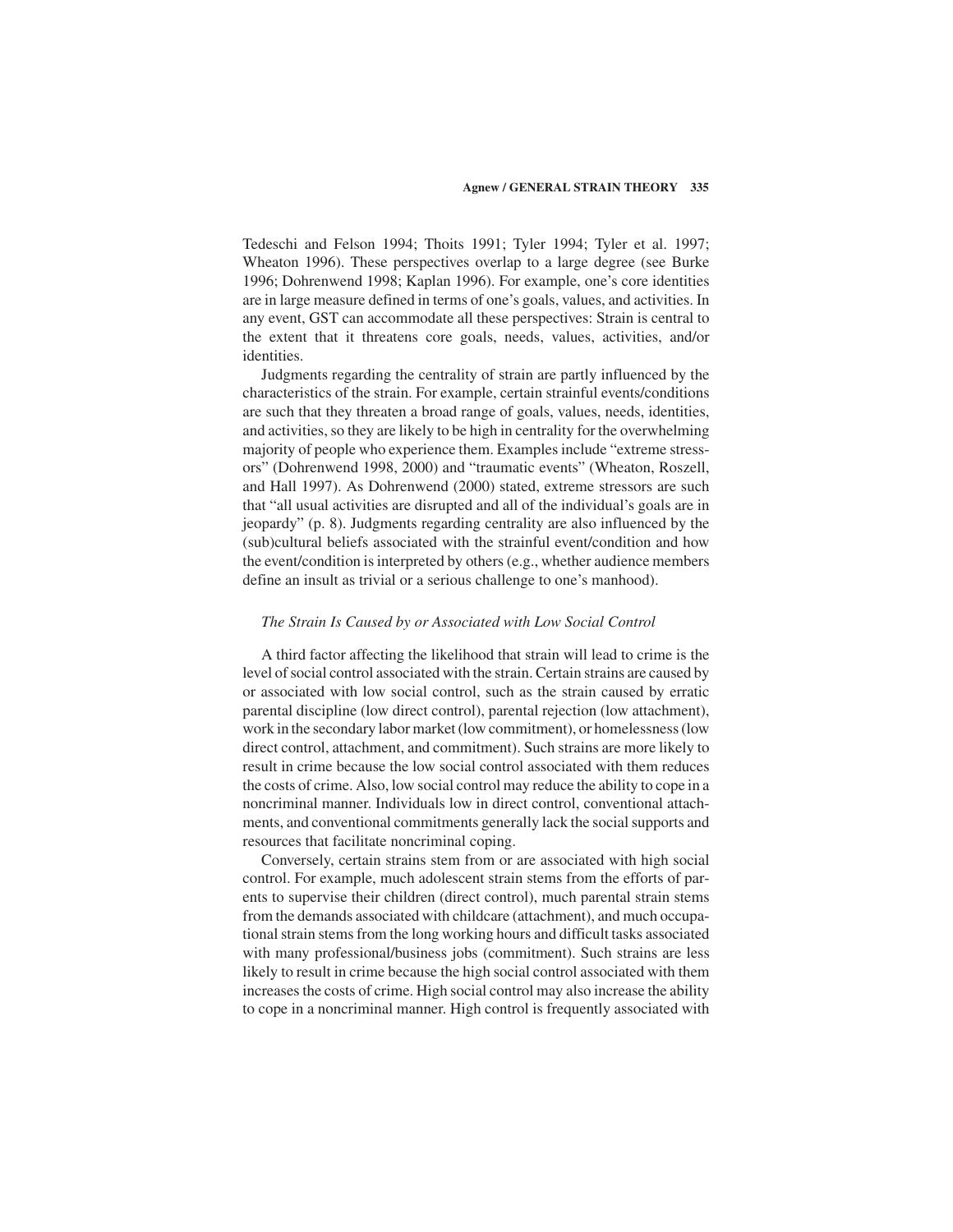the provision of social support and the possession of personal and financial resources that facilitate noncriminal coping.

An excellent illustration of the association between strain and social control is provided in Hirschi's (1969) and Kornhauser's (1978) discussion of classic strain theory. Classic strain theorists focus on one type of strain: the inability to achieve conventional success goals—like educational and occupational success—through legitimate channels. Hirschi and Kornhauser argued that the pursuit of such goals implies some level of social control. As Kornhauser stated,

if the child is sufficiently socialized to have a strong desire for conventional goals, he should be well enough socialized also to have the internalized values governing the conventional means of achieving them. . . . He should also be strongly enough attached to conventional persons and institutions to resist the temptation to use nonnormative means. (P. 47)

The pursuit of conventional success goals therefore implies at least moderately high levels of attachment, commitment, and belief (in conventional norms). And this may explain why the inability to achieve educational and occupational goals is unrelated to crime in most studies (Agnew 1995a).

*Measuring social control*. Researchers should estimate the extent to which the type of strain being examined is associated with (1) supervision or direct control by conventional others, (2) attachment to conventional others, (3) commitment to conventional institutions, and (4) the acceptance of conventional beliefs, especially beliefs condemning crime. This is easily done in certain cases; for example, the strain being examined stems from or is associated with employment in prestigious, well-paid jobs that indicate a strong commitment to conventional society. In other cases, researchers can employ observational or survey research to determine the association between strain and social control. For example, survey data can be used to determine whether individuals who desire educational and occupational success are high in such types of social control as attachment to conventional others and beliefs condemning crime.

# *The Strain Creates Some Pressure or Incentive to Engage in Criminal Coping*

A final factor affecting the likelihood that strain will lead to crime is the extent to which the strain creates some pressure or incentive to engage in criminal coping. Drawing on social-learning and routine activities theories, it can be argued that the type of strain experienced influences the availability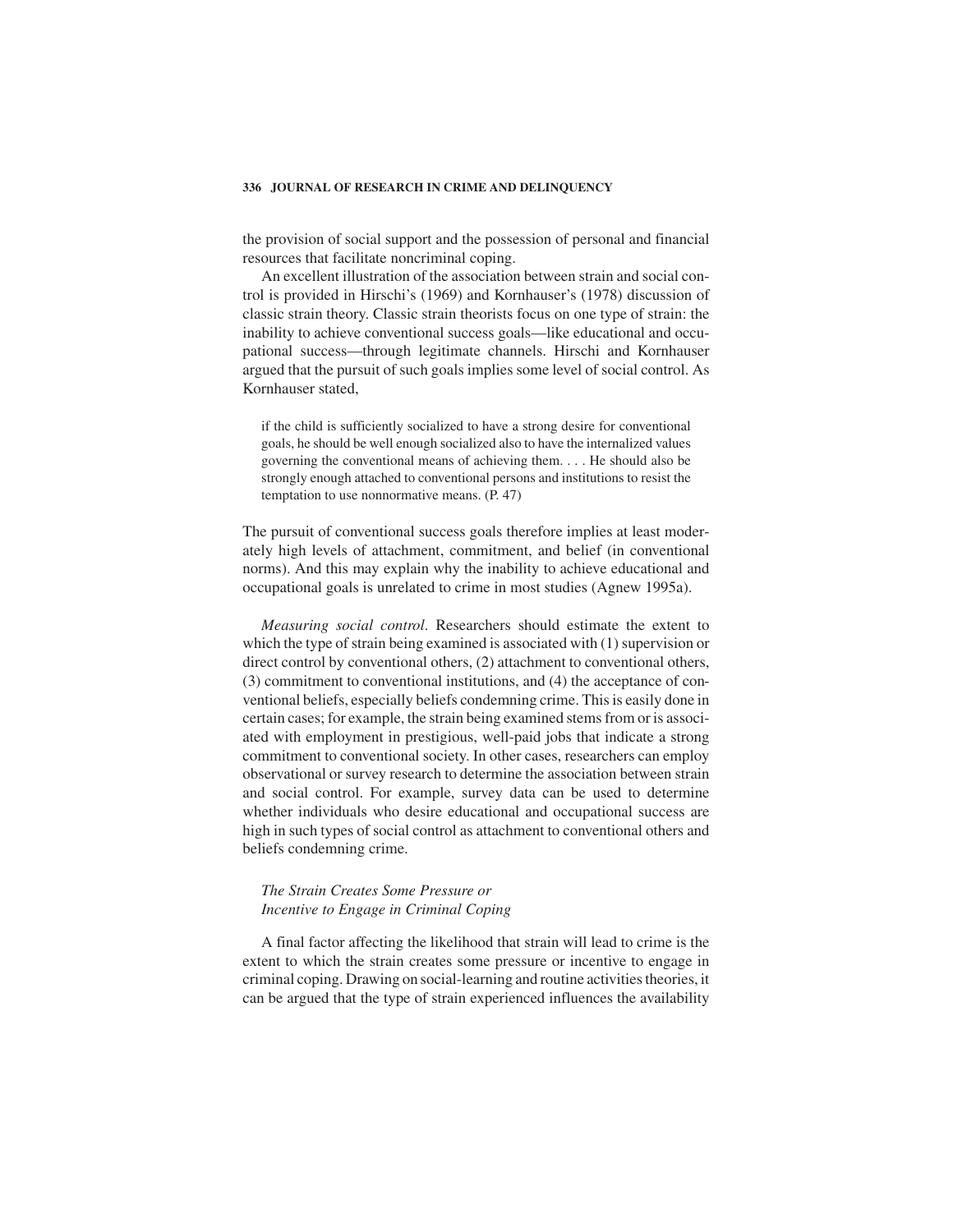and appeal of noncriminal and criminal coping options—thereby affecting the pressure/incentive to engage in crime. Certain types of strain are associated with exposure to others who model crime, reinforce crime, and/or present beliefs favorable to crime (e.g., child abuse, being bullied by peers). More directly, certain types of strain are associated with exposure to others who model criminal coping to that type of strain and present beliefs favorable to criminal coping *to that type of strain*. Furthermore, criminal coping may be the only or the most effective way to address the perceived injustice and reduce the perceived magnitude of that type of strain (see Brezina 2000). Anderson's (1999) discussion of life in a poor, inner-city community provides an example.

Anderson (1999) argued that young males in this community are under much pressure to respond to one type of strain—disrespectful treatment with violence. The perpetrators of disrespectful treatment and others in the community frequently model and present beliefs favorable to criminal coping. And violence is often the only effective way to respond to disrespectful treatment. Efforts to ignore disrespectful treatment or reason with the perpetrators of such treatment often result in further abuse—by both the perpetrator and others in the community. Victims cannot rely on the police or others to intervene on their behalf (also see Black 1983). And the efforts of victims to cognitively reinterpret their strain or engage in emotional coping are also ineffective. The perpetrators of the strain typically escalate their level of abuse, others regularly remind the victim of the disrespectful treatment they have experienced, and subcultural beliefs define such treatment as unjust and high in magnitude. Cognitive reinterpretation is therefore difficult. Violent coping, however, reduces feelings of injustice, reduces the likelihood of further disrespectful treatment, and allows the victim to protect or enhance their identity/status.

*Measuring the pressure or incentive for criminal coping*. Researchers should consider the following factors when determining whether a particular instance of strain creates some pressure or incentive for criminal coping.

- 1. Does the strain stem from or is it associated with exposure to others who model, reinforce, and/or present beliefs favorable to crime?
- 2. What behavioral options of a noncriminal and criminal nature are available to members of the group experiencing the strain in question? Are these options frequently modeled by others? Do they have (sub)cultural support? Howeffective will these options be in reducing the perceived injustice and magnitude of the strain?
- 3. What cognitive options of a noncriminal criminal nature are available to members of the group experiencing the strain? Efforts to cognitively cope with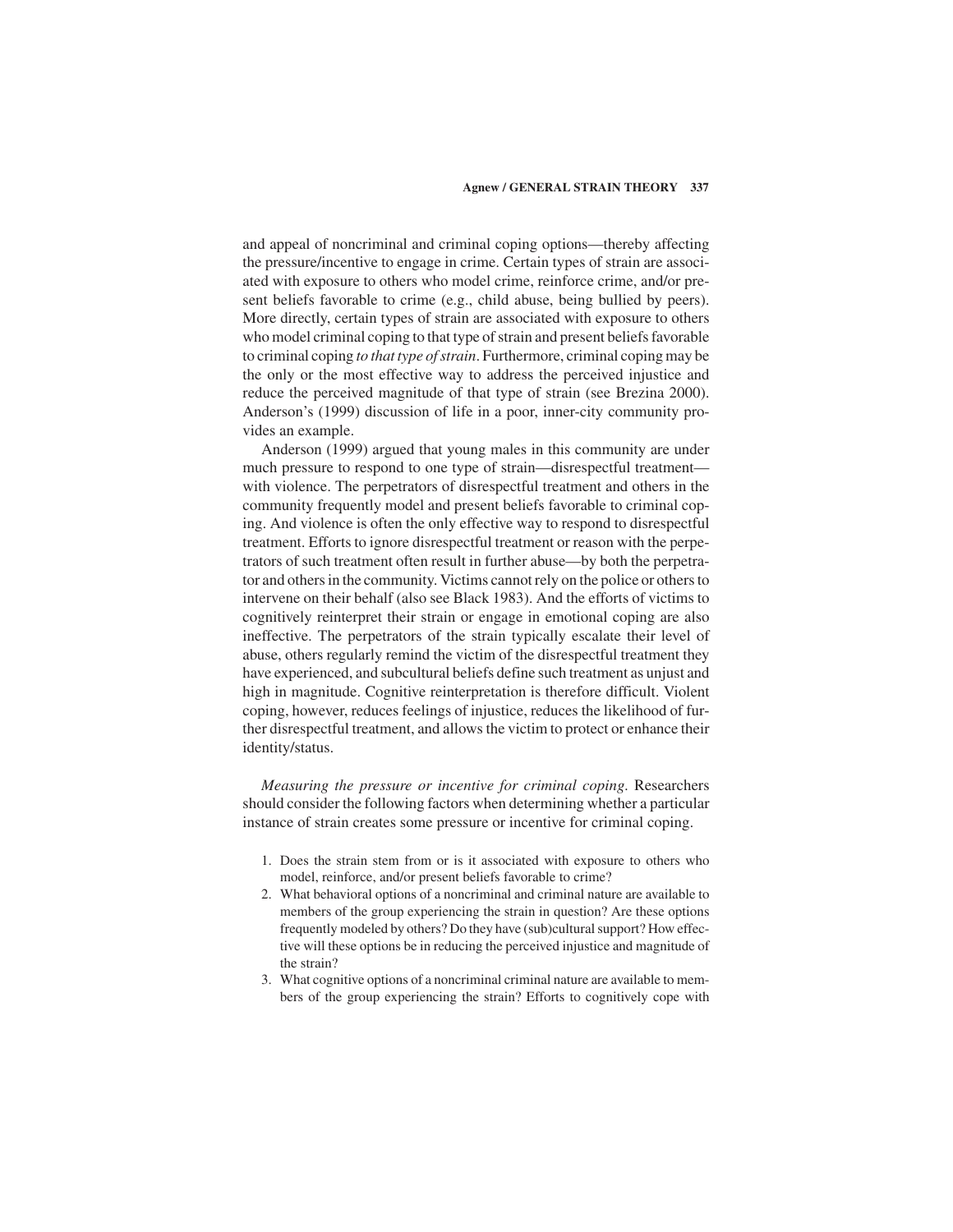strain usually involve attempts to minimize the injustice, degree, duration/frequency, recency, and/or centrality of the strain. It is more difficult to cognitively minimize the injustice and/or magnitude of some types of strain than others. In particular, minimization is more difficult when (1) the victim receives clear and frequent information on the injustice and magnitude of their strain, with this information coming from such sources as trusted others, witnesses to the strainful event or condition, and members of the community; (2) (sub)cultural beliefs define the strain as unjust and high in magnitude; (3) there isstrong (sub)cultural and structural support for the goals, needs, values, activities, and/or identities being challenged; and (4) the strain is unresolved, perhaps increasing in frequency and/or degree.

Information in the above areas can be obtained from observational studies, intensive interviews, and surveys.

# *CLASSIFYING TYPES OF STRAIN ACCORDING TO THEIR LIKELIHOOD OF LEADING TO CRIME*

In sum, strainful events and conditions are most likely to lead to crime when they (1) are seen as unjust, (2) are seen as high in magnitude, (3) are associated with low social control, and (4) create some pressure or incentive for criminal coping. At present, I would argue that all four of these characteristics are roughly equal in importance and that the absence of any one characteristic substantially reduces the likelihood that strain will result in crime—unless the strain is seen as extraordinarily unjust and high in magnitude (see below). These characteristics are next used to predict the relative likelihood that different types of strain will result in crime. Drawing on the existing research where possible, I roughly estimate the likelihood that these strains are seen as unjust, are seen as high in magnitude, are associated with lowsocial control, and create some pressure or incentive for criminal coping. It would of course be desirable to verify my judgments using the research strategies described above.

It is not possible in this short article to make predictions for all types of strain. Instead, I consider several broad types of strain. These types of strain were selected for several reasons: They encompass many of the major types of strain that people face—including family, peer, school, and work-related strains; they include most of the strains examined in tests of classic and GST, as well as certain strains neglected by empirical researchers; and most of these strains can be examined with currently available data sets. The focus on broad types of strain, however, does reduce the accuracy of the predictions. As indicated, it is more difficult to classify broadly defined types of strain on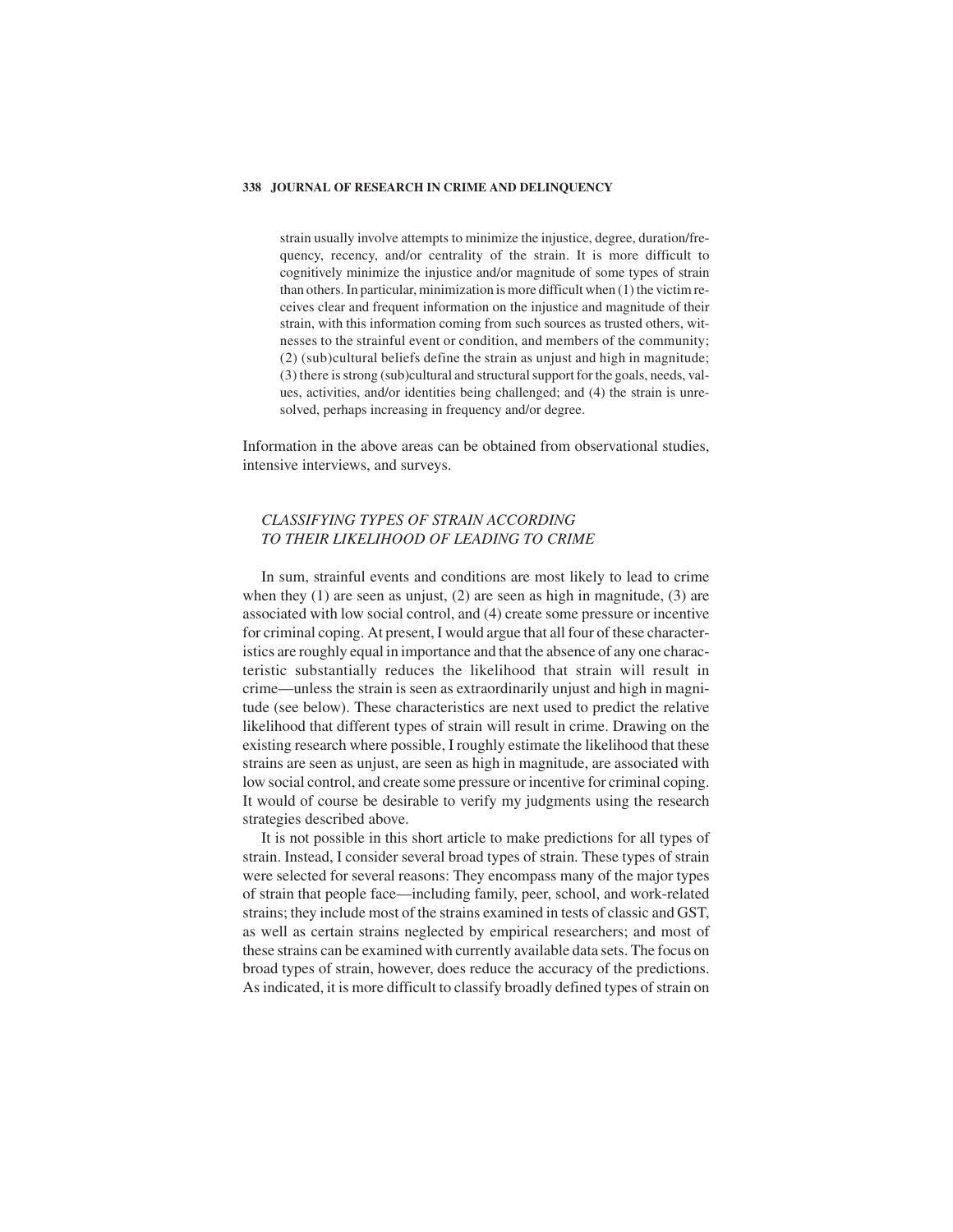the above characteristics. For example, it is difficult to predict whether unemployment will be related to crime. As many researchers argue, the relationship between unemployment and crime depends on the circumstances associated with the unemployment. Limited evidence suggests that unemployment is most likely to lead to crime when it is persistent (i.e., high in magnitude) and blamed on others (i.e., seen as unjust) (see Baron and Hartnagel 1997; Box 1987; Colvin 2000; Hagan and McCarthy 1997; Uggen 2000). As a result, the strains beloware simply sorted into two groups: those predicted to be unrelated or weakly related to crime and those predicted to be more strongly related to crime.

# *Types of Strain Unrelated or Weakly Related to Crime*

*The first condition (strain seen as unjust) allows us to predict that a wide range of strains will be unrelated to crime*. At the most general level, these include those types of strain that are clearly the result of reasonable accident or chance, reasonable ignorance, reasonable constraint, the victim's own behavior, or natural causes like extreme weather and disease (as opposed to those types of strain resulting from the voluntary and intentional violation of justice norms). Many of the strains commonly included in the stressful life events scales used to test GST likely fall into this category, like accident, serious illness or injury, serious illness or injury of brother or sister, brother or sister leaving home for college or a job, and family member dying.

*The second condition (strain seen as high in magnitude) allows us to predict that strains that are low in magnitude will be unrelated to crime*. Certain types of strain are more likely to be seen as lowin magnitude than other types. For example, those strains that threaten peripheral goals are more likely to be seen as lowin magnitude than those that threaten core goals. There are data ranking the importance of various goals in the United States as a whole and among certain groups (e.g., Rokeach 1973). Such data can be used as a guide in predicting the likelihood that specific strains will be seen as low or high in magnitude (more below). At the same time, it is important to note that many seemingly serious strains—like the death of a family member—may be perceived as lowor high in magnitude depending on the circumstances (see Wethington et al. 1995; Wheaton 1990). So, it is important for researchers to estimate the magnitude of the strains they are examining, something that is rarely done in the criminology research.

Considerations of injustice and magnitude—as well the third and fourth conditions (the strain is associated with low social control and creates some pressure or incentive for criminal coping)—allowus to predict that several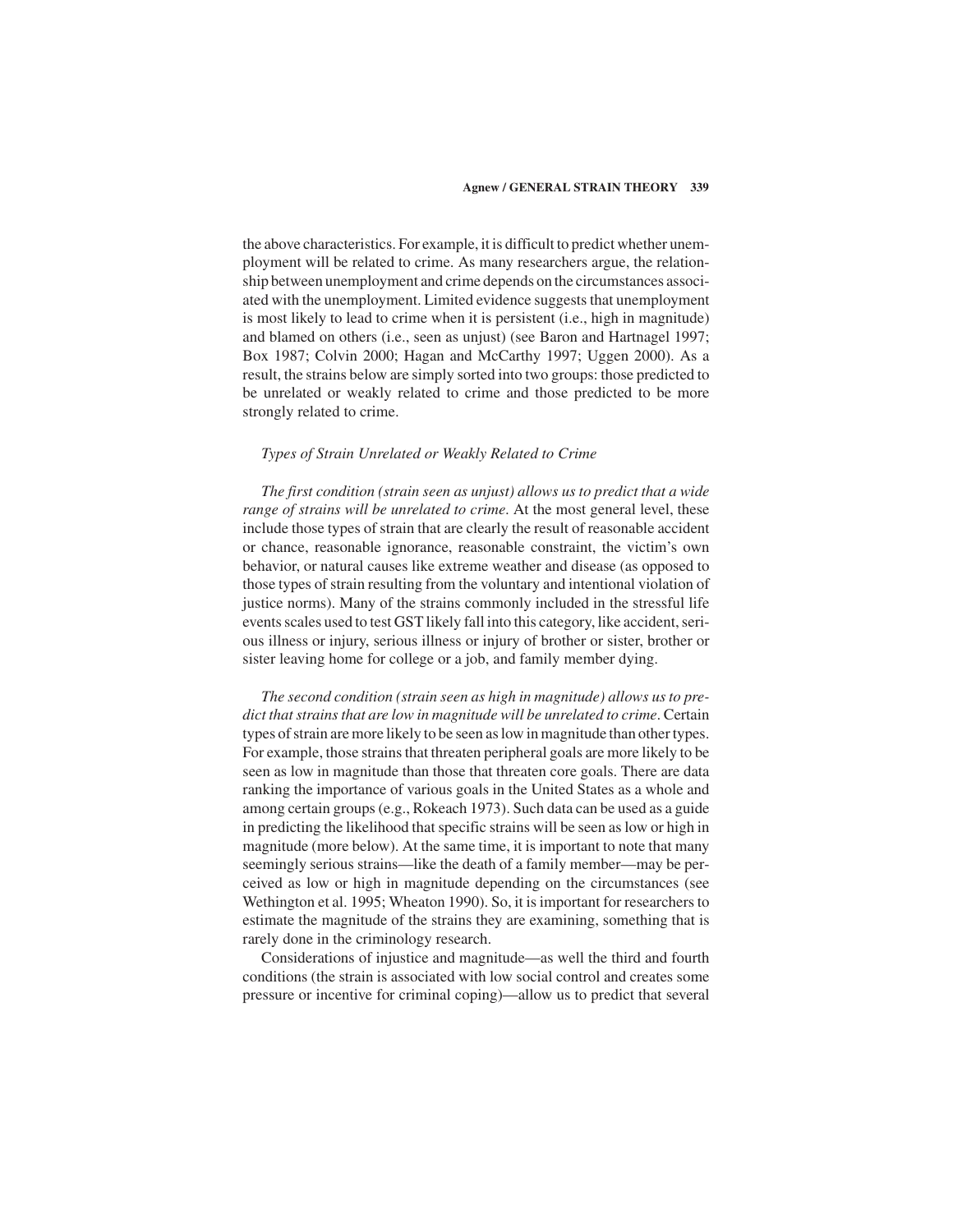other types of strain will not be related to crime. These include types of strain that have dominated the research on strain theory.

*The failure to achieve those goals that result from conventional socialization and that are difficult to achieve through illegitimate channels*. These goals include educational success, occupational success, and middle-class status. Although the inability to achieve these goals may result in strain of high magnitude, such strain is unlikely to be seen as unjust. Among other things, the failure to achieve such goals is typically blamed on the victim. As Merton (1968) stated, the cultural system in the United States conveys the message that "success or failure are wholly results of personal qualities; that he who fails has only himself to blame" (p. 222; also see Merton 1968:191, 201-03). And much research on the legitimation of stratification suggests that people tend to accept responsibility for their place in the stratification system (see Agnew 1992; Hegtvedt and Markovsky 1995; see below for the argument that minority-group members in the United States may sometimes blame others for their failure to achieve conventional success goals). Furthermore, as argued above, the pursuit of conventional success goals implies some level of social control. Finally, the inability to achieve these goals is not likely to create strong pressure for criminal coping. In particular, these goals are not easily achieved through criminal means, like theft and violence. In fact, criminal behavior may undermine the achievement of these goals. Therefore, criminal coping is not likely to be reinforced. These arguments may help explain why empirical research typically finds that crime is unrelated to the disjunction between educational and/or occupational aspirations and expectations (see Agnew 1995a for an overview; Jensen 1995).<sup>5</sup>

*Supervision/discipline by parents, teachers, criminal justice officials, and other conventional authority figures that is (1) not overly strict, (2) consistent, (3) contingent on negative behavior, (4) not excessive given the infraction, and (5) not verbally or physically abusive*. Such supervision/discipline may generate much strain (e.g., juveniles being grounded, offenders being arrested and sent to prison). But this strain is not likely to be seen as unjust because it is deserved, is administered in a fair way by legitimate authority figures, and is not aggressive or disrespectful. Furthermore, such supervision/discipline creates a high level of direct control and reduces the likelihood of association with delinquent others. Much data demonstrate that parental and school supervision/discipline of the above type is associated with lower levels of delinquency (Agnew 2001b; Sampson and Laub 1993). And some data suggest that this may be true for supervision/discipline by criminal justice officials as well (Lanza-Kaduce and Radosevich 1987; Sherman 1993, 2000; Tyler 1990).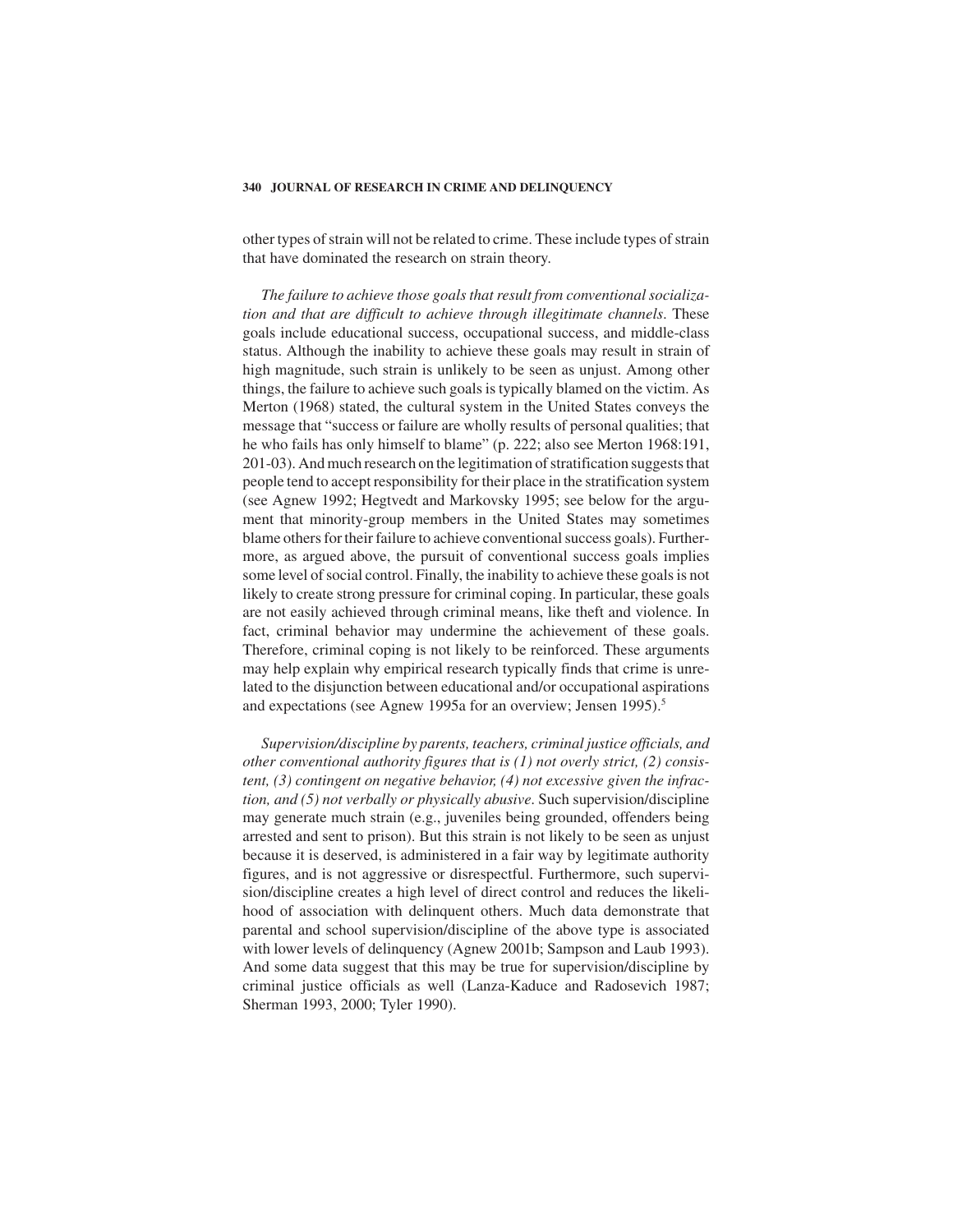# **Agnew / GENERAL STRAIN THEORY 341**

*The burdens associated with the care of conventional others to whom one likely has a strong attachment, like children and sick/disabled spouses*. Although such care may create great strain, it is not likely to be viewed as unjust. There is a strong cultural expectation that one is supposed to care for children and sick/disabled spouses, an expectation likely to be supported by others in the person's network. In fact, one is usually labeled a bad parent or spouse if such care is not provided. This type of strain implies at least a moderate level of social control: the "victim" may be closely supervised by others inside and outside the family, the victim likely has a strong emotional bond to conventional others, and cultural beliefs strongly support the provision of adequate care. This type of strain also does not create much pressure or incentive for most forms of criminal coping. Caregivers have little opportunity to engage in crime, except for family violence, neglect, certain types of illicit drug use, and possibly shoplifting. Crime is not an effective solution to this type of strain. And the burdens associated with care giving limit association with criminal others.

The impact of this type of strain on crime has not been well examined. Data from the stress literature, however, indicate that females are more likely than males to experience this type of strain (see Broidy and Agnew1997). This may partly explain gender differences in crime. It may also help explain why such differences are smallest for the crimes of family violence, larceny, and certain types of illicit drug use, such as the misuse of prescription drugs.

*The excessive demands associated with conventional pursuits that provide rewards like high pay, prestige, and/or intrinsic satisfaction (or that have a strong likelihood of providing access to such rewards in the future)*. The prime examples of such pursuits are work in prestigious and/or well-paid jobs (or work in the primary labor market) and attending college. Excessive demands include long working (or studying) hours and work on difficult tasks. Such strain may be seen as high in magnitude, but it is not likely to be seen as unjust. The voluntary or quasi-voluntary nature of these conventional pursuits contributes to self-blame, and the victims of such strain may feel that the excessive demands made on them are justified or offset by the rewards they receive. Such strain is frequently caused by or associated with high social control, including commitment to conventional activities (e.g., one's job or educational pursuits) and supervision (i.e., much time is spent on structured tasks that are closely monitored). And such strain does not create pressure or incentives for criminal coping. The excessive demands limit the opportunity for association with criminal others. Furthermore, crime is typically not an effective solution to such demands (with the exception of cheating and certain types of white-collar crime). This type of strain has not been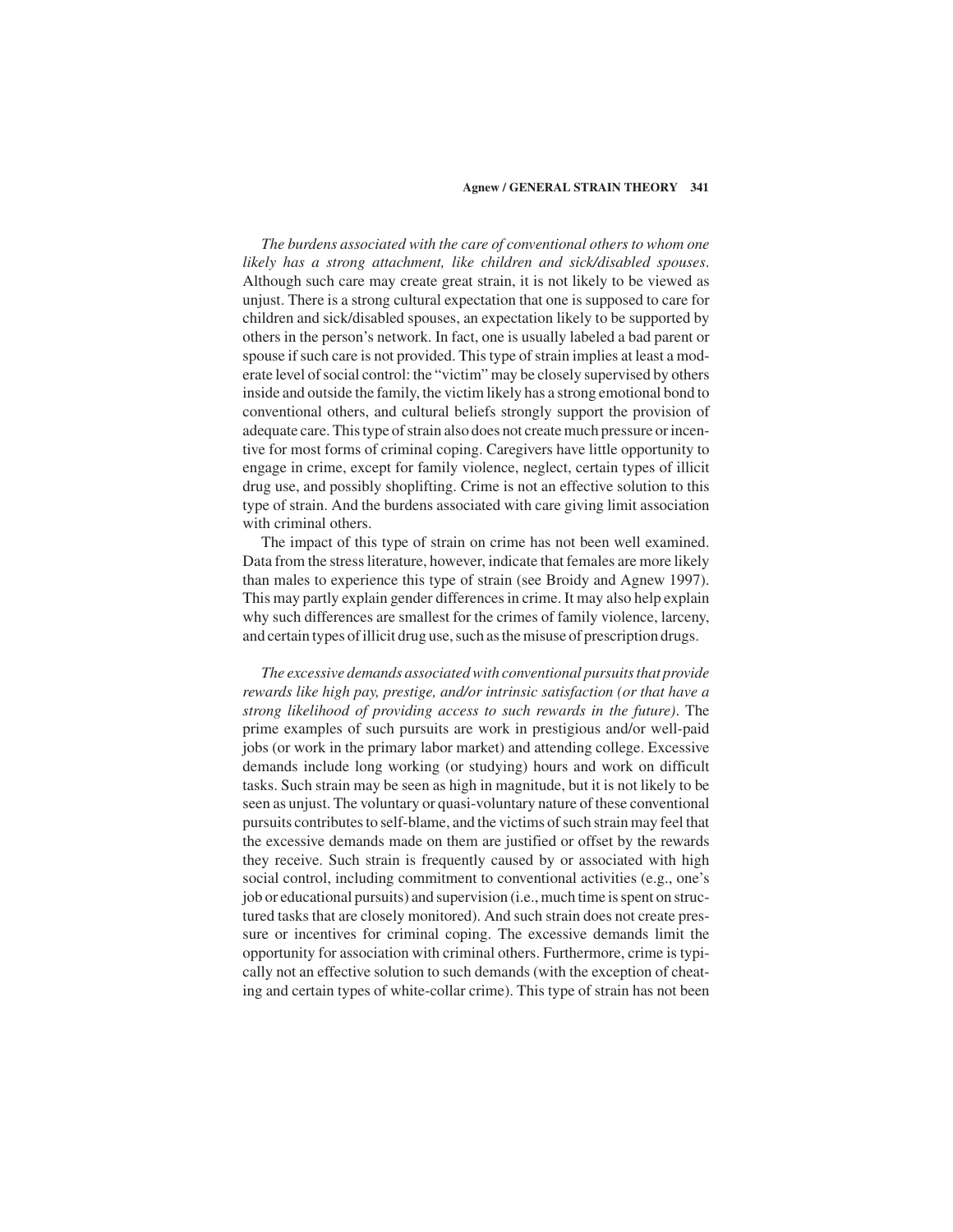well examined, although we do know that time spent studying is negatively related to crime (Agnew 2001b; Hirschi 1969).

*Unpopularity with or isolation from peers, especially criminal peers*. Such strain may be high in magnitude and may also be seen as unjust. In particular, individuals may blame their unpopularity/isolation on peers who unfairly reject them or on parents who unfairly limit their social life. Such strain, however, may contribute to an increase in social control by increasing time spent with parents or other conventional figures. Also, such strain does not create much pressure or incentive for crime. Little time is spent with peers who may reinforce crime, model crime, and foster beliefs conducive to crime. And related to this, there are fewer opportunities for crime. Data support this prediction: Crime is less common among juveniles who report that they are unpopular with peers, have few close friends, have few delinquent friends, never or seldom date, or seldom engage in unsupervised social activities with peers (Agnew 2001b; Agnew and Brezina 1997; Agnew and Petersen 1989; Osgood et al. 1996).

*Isolation from those situations or environments conducive to crime*. Such strain is closely related to strain from unpopularity or isolation from peers because these situations/environments are typically settings where unsupervised peers gather. Likewise, this type of strain often stems from peer rejection and the efforts of parents to supervise their children (e.g., setting curfews, prohibiting attendance at parties). This type of strain is unlikely to lead to crime for the reasons indicated in the previous paragraph. Data support this prediction (Agnew 2001b; Agnew and Petersen 1989; Osgood et al. 1996). And the fact that females are more likely to experience this type of strain than males may help explain gender differences in crime (Broidy and Agnew 1997; Jensen and Brownfield 1986; Osgood et al. 1996).

*Extreme instances of the above types of strain*. Certain of the above types of strain may lead to crime in extreme cases. Extraordinary demands at work or school and extraordinary demands for the care of conventional others may be viewed as unjust because they are far outside the range of past experience or the experience of similar others, they may severely tax efforts at conventional coping, and they may eventually undermine conventional attachments and commitments. As such, these extraordinary demands may lead to crime. This argument finds indirect support in the work of Wells and Rankin (1988), who found a curvilinear relationship between parental supervision and delinquency. Increases in parental supervision up to a point reduce delinquency, but very strict supervision increases delinquency.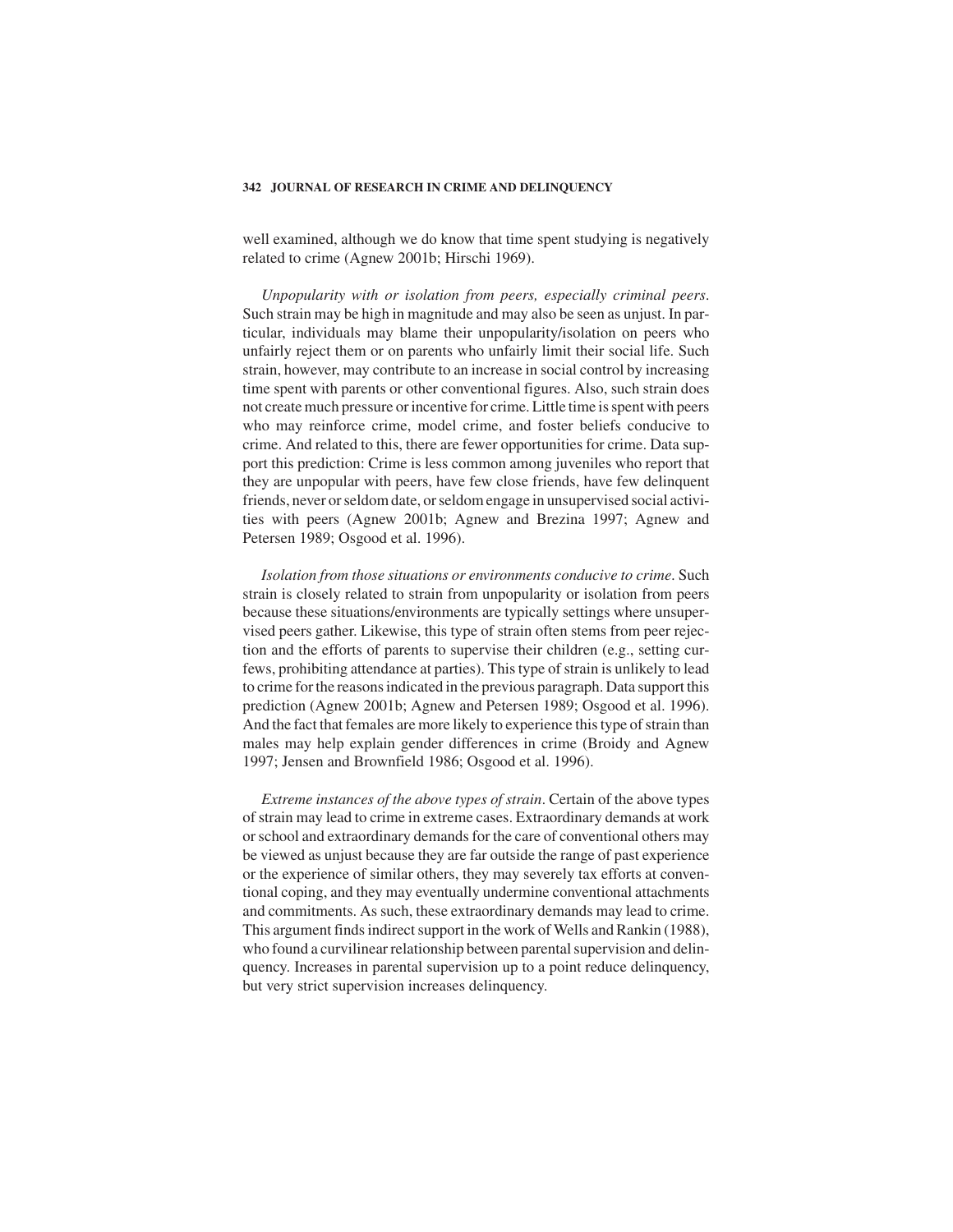# **Agnew / GENERAL STRAIN THEORY 343**

# *Types of Strain More Strongly Related to Crime*

As indicated, strainful events and conditions are unlikely to lead to crime *unless* they are (1) seen as unjust, (2) seen as high in magnitude, (3) associated with low social control, *and* (4) create some pressure or incentive for criminal coping. Such strains are likely to include (but are not limited to) the following.

*The failure to achieve core goals that are not the result of conventional socialization and that are easily achieved through crime*. Such goals include money—particularly the desire for much money in a short period of time (as opposed to the gradual accumulation of savings), thrills/excitement, high levels of autonomy, and masculine status (see Agnew1997, 2001a, 2001b; Agnewet al. 1996; Anderson 1999; Cernkovich et al. 2000; Colvin 2000; Katz 1988; Matza and Sykes 1961; Messerschmidt 1993; Moffitt 1993; Tittle 1995). These are core goals for at least certain segments of the population. It is difficult to predict whether the failure to achieve these goals will be seen as unjust, although it has been suggested that this is the case where barriers to success are visible and such barriers involve discrimination based on acquired characteristics—like "the mere fact of birth into a particular race, religion, social class, or family" (Cloward and Ohlin 1960:119; also see Anderson 1999; Blau and Blau 1982; Messerschmidt 1993). The pursuit of these goals does *not* imply conventional socialization or high social control. Rather, the pursuit of these goals frequently stems from the possession of certain individual traits, like sensation seeking (White, Labouvie, and Bates 1985), exposure to "subterranean' traditions" or subcultural groups (see Matza and Sykes 1961), and structural conditions—like poverty in the midst of plenty (see Kornhauser 1978). In this area, Cernkovich et al. (2000) demonstrated that the desire for material success does not function as a form of social control. Furthermore, these goals—unlike educational and occupational success—are easily achieved through crime. Crime is frequently used to get money (Agnewet al. 1996; Cernkovich et al. 2000; Colvin 2000), obtain thrills/excitement (Katz 1988), demonstrate or obtain autonomy (Agnew 1984; Moffitt 1993; Tittle 1995), and "accomplish" masculinity (Anderson 1999; Messerschmidt 1993).

*Parental rejection*. Parents who reject their children do not express love or affection for them, showlittle interest in them, provide little support to them, and often display hostility toward them. Parental rejection is likely to create much strain because it may seriously threaten many of the child's goals, values, needs, activities, and/or identities. Parental rejection is likely to be seen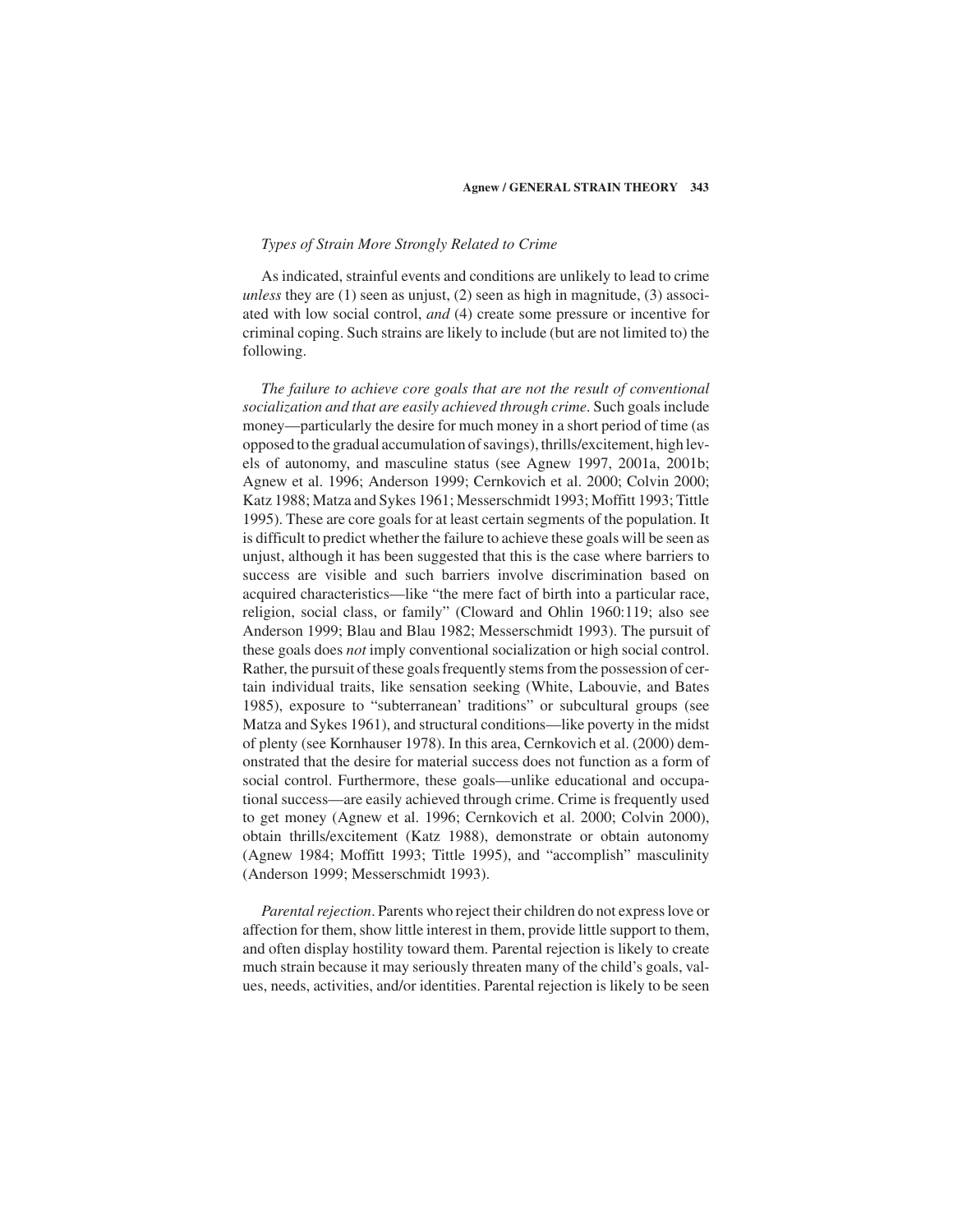as unjust given cultural expectations and the experiences of other children. Parental rejection is associated with very low rather than high social control. And rejection creates some pressure or incentive to engage in crime, largely because rejected children are more likely to be exposed to deviant/aggressive behaviors by their parents and associate with delinquent peers. Data indicate that parental rejection is strongly related to delinquency (Agnew 2001b; Sampson and Laub 1993).

*Supervision/discipline that is very strict, erratic, excessive given the infraction, and/or harsh (use of humiliation/insults, threats, screaming, and/or physical punishments)*. Such supervision/discipline is likely to be seen as high in magnitude, particularly if the individual is exposed to it on a regular basis by parents, school officials, criminal justice officials, or others. It is likely to be seen as unjust because it violates one or more justice norms. It is associated with low social control; sanctions administered in the above manner do not function as effective direct controls, and they frequently undermine attachments and commitments to conventional others and institutions. Such supervision/discipline also creates some pressure or incentive for crime because the sanctioning agents frequently model aggressive behavior, implicitly or explicitly foster beliefs conducive to aggression, and sometimes reinforce aggression (see Patterson, Reid, and Dishion 1992). This type of discipline is also likely to promote association with delinquent peers. Data indicate that parents, school officials, and possibly criminal justice officials who employ this type of discipline/supervision increase the likelihood of crime (Agnew2001b; Colvin 2000; Lanza-Kaduce and Radosevich 1987; Patterson et al. 1992; Sampson and Laub 1993; Sherman 1993, 2000; Tyler 1990).

*Child neglect and abuse*. Child neglect and abuse represent extreme forms of parental rejection and harsh parental discipline, and abuse/neglect should be related to crime for all the reasons listed above for these forms of strain. Data support this prediction (Smith and Thornberry 1995; Widom 1998).

*Negative secondary school experiences*. Negative school experiences include lowgrades, negative relations with teachers (e.g., teachers treat unfairly, belittle/humiliate), and the experience of school as boring and a waste of time. These experiences are likely to be seen as high in magnitude given the central role that school plays in the lives of juveniles. They *may* be seen as unjust. The compulsory nature of school and the dependent status of juveniles contribute to external blame. Also, juveniles may feel that school personnel ask much of them (several hours of their time and attention each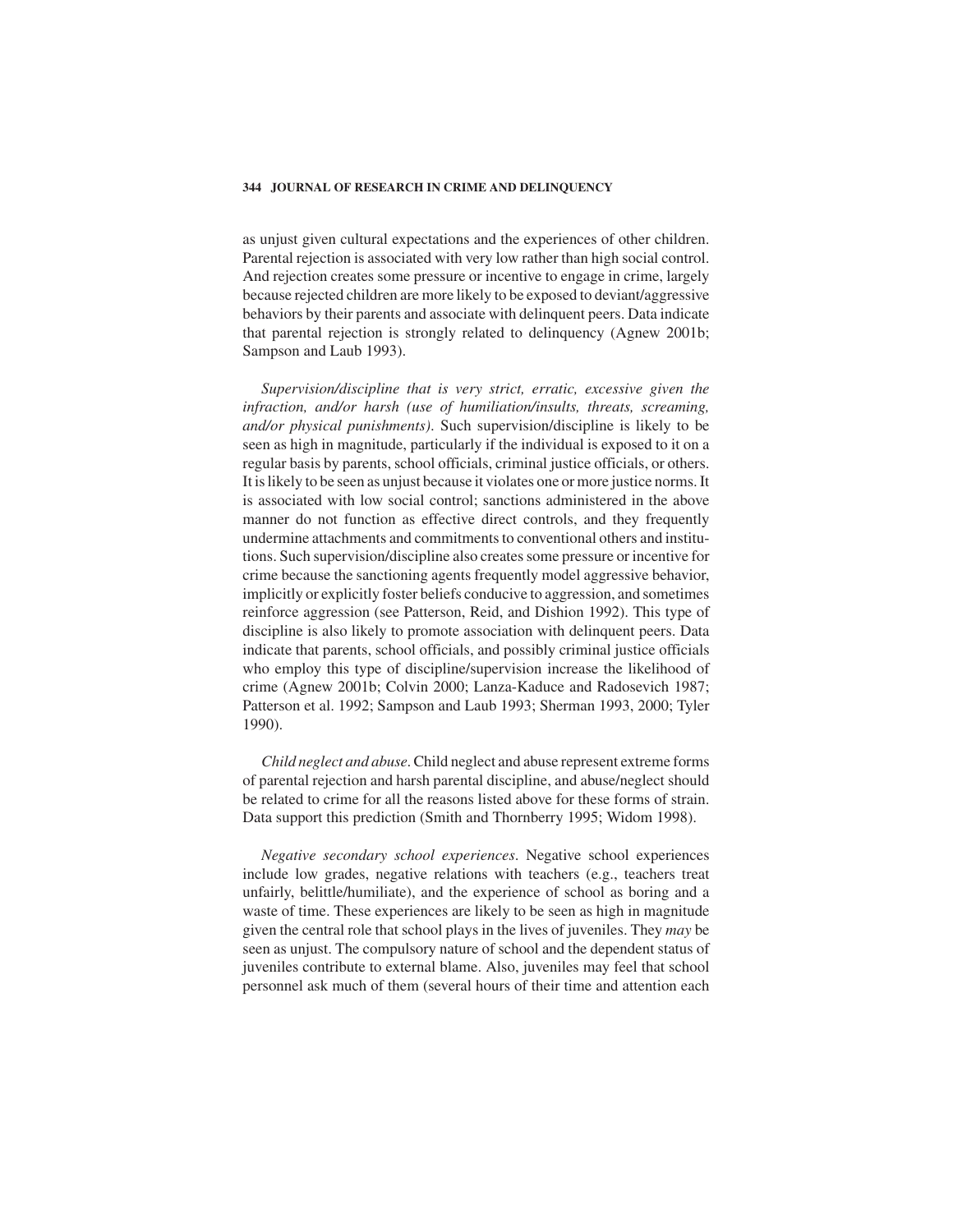# **Agnew / GENERAL STRAIN THEORY 345**

day) but give little in return—which contributes to feelings of distributive injustice. Feelings of injustice are especially likely when students believe they are discriminated against because of ascribed characteristics. Negative school experiences are associated with low rather than high social control. And negative experiences may foster association with delinquent peers. Data indicate that negative school experiences are related to delinquency (Agnew 2001b; Sampson and Laub 1993).

*Work in the secondary labor market*. Such work commonly involves unpleasant tasks (e.g., simple, repetitive work; physically demanding work; work that requires a subservient stance), little autonomy, coercive control (e.g., threats of being fired), low pay, few benefits, little prestige, and very limited opportunities for advancement. Furthermore, such work is often intermittent in nature. Such work is likely to create much strain, especially given the central role of work for adults. Such work may be seen as unjust. Although individuals often accept responsibility for their position in the stratification system, the high demands and meager benefits of such work are likely to be seen as unjust by many. Such work is associated with low rather than high social control (Crutchfield and Pitchford 1997). And such work may create some pressure or incentive for criminal coping. Crime is often an effective remedy to the problems associated with work in the secondary labor market. And such work often increases the likelihood of exposure to others who are disposed to crime (Colvin 2000; Crutchfield and Pitchford 1997). Data suggest that work in the secondary labor market is associated with crime (Colvin 2000; Crutchfield and Pitchford 1997).

*Homelessness, especially youth homelessness*. This type of strain is likely to be seen as very high in magnitude because it represents a major challenge to a broad range of goals, needs, values, activities, and identities. Furthermore, homelessness dramatically increases the likelihood that many other types of strain will be experienced, particularly conflicts with and victimization by others (Baron and Hartnagel 1997; Davis 1999; Hagan and McCarthy 1997). Homelessness may be seen as unfair, particularly among youth—whose homelessness is often the result of parental abuse and neglect (Davis 1999; Hagan and McCarthy 1997). And homelessness is strongly associated with low social control and the social learning of crime, as demonstrated in several recent studies (Baron and Hartnagel 1997; Davis 1999; Hagan and McCarthy 1997). Data indicate that homelessness and its attendant problems are associated with crime (Baron and Hartnagel 1997; Hagan and McCarthy 1997).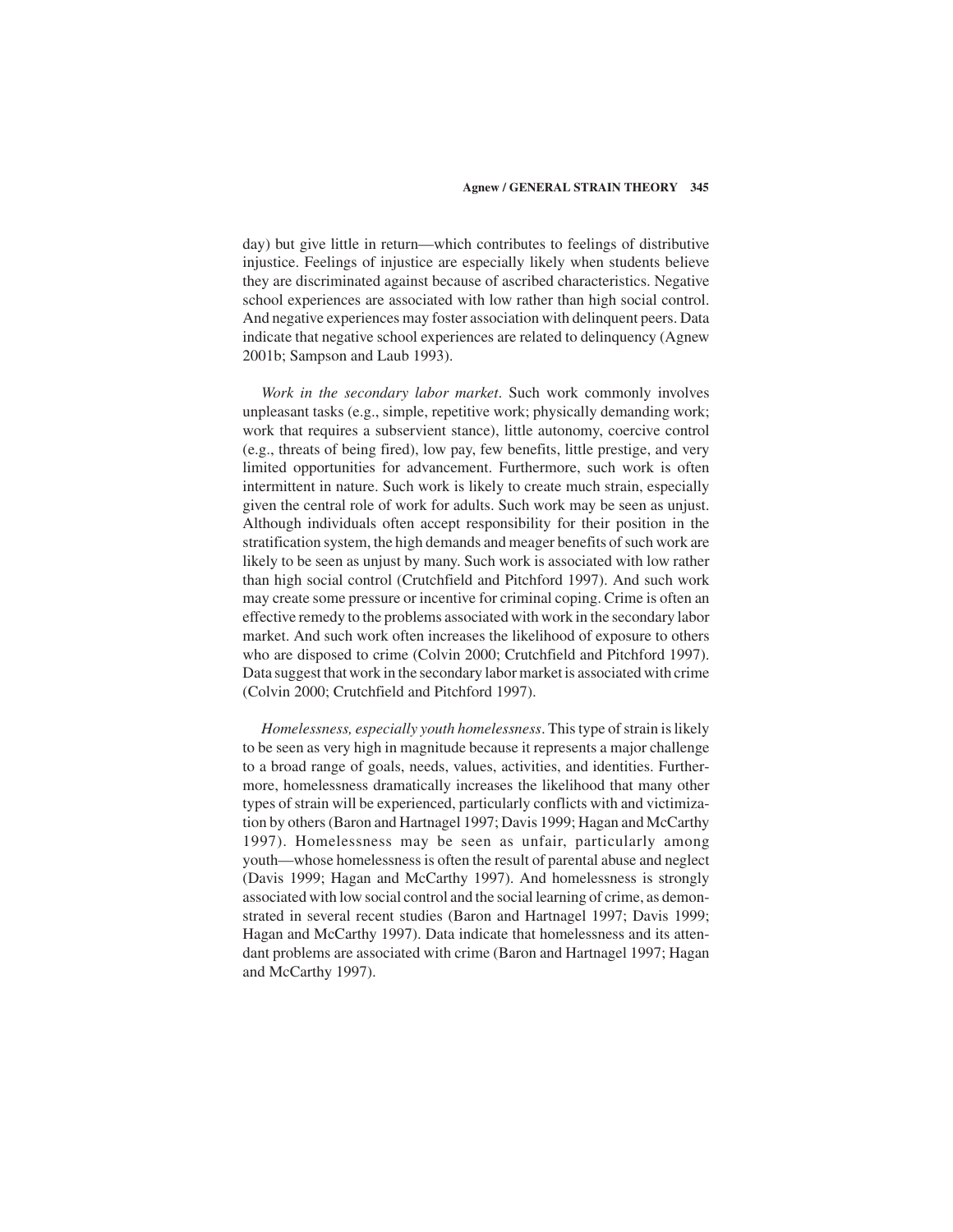*Abusive peer relations, especially among youth*. Peer abuse has been neglected as a type of strain, although data suggest that it is widespread and that it often has a devastating effect on victims (e.g., Ambert 1994: Lockwood 1997). Such abuse may involve insults/ridicule, gossip, threats, attempts to coerce, and physical assaults. Peer abuse is likely to be seen as high in magnitude, especially among youth, where peers are of central importance. Peer abuse is likely to be seen as unjust because it frequently violates one or more justice norms (e.g., is excessive given the infraction, is disrespectful or aggressive, is not administered by legitimate sanctioning agents). Peer abuse is not associated with high social control. Peer abuse among juveniles, in particular, often occurs away from sanctioning agents like parents and teachers. And such abuse is often associated with some pressure or incentive to engage in crime. Peer abuse is especially common in delinquent peer groups and gangs, where the victim is regularly exposed to others who model crime, present beliefs favorable to crime, and reinforce crime (see Agnew 2001b; Colvin 2000). Furthermore, peers often model criminal coping in response to abuse, present beliefs that encourage criminal coping in response to abuse, and differentially reinforce criminal coping in response to abuse.

*Criminal victimization*. Victimization is typically seen as unjust and high in magnitude. Victimization is not associated with high social control; in fact, victimization is most likely to occur in settings in which social control is low—such as settings where young, unsupervised males gather (Jensen and Brownfield 1986; Lauritsen, Sampson, and Laub 1991; Meier and Miethe 1993). Furthermore, victimization may reduce concern with internal and external sanctions because criminal victimization often provides a justification for crime in the eyes of the victim and others. Finally, criminal victimization is often associated with the social learning of crime. Victimization is more common in delinquent peer groups and gangs, and victimization by definition involves exposure to a criminal model (Lauritsen et al. 1991). Limited data suggest that criminal victimization is strongly related to criminal offending (see Dawkins 1997; Esbensen and Huizinga 1991; Jensen and Brownfield 1986; Lauritsen et al. 1991; Lauritsen, Laub, and Sampson, 1992; Sampson and Lauritsen 1993).

*Experiences with prejudice and discrimination based on ascribed characteristics, like race/ethnicity*. Data indicate that racial prejudice and discrimination are quite common in the United States (Ambert 1994; Forman, Williams, and Jackson 1997). This type of strain is likely to be seen as unjust and high in magnitude, particularly given the strong cultural emphasis in the United States on egalitarianism. Prejudice/discrimination may reduce social control, particularly attachment and commitment to those individuals and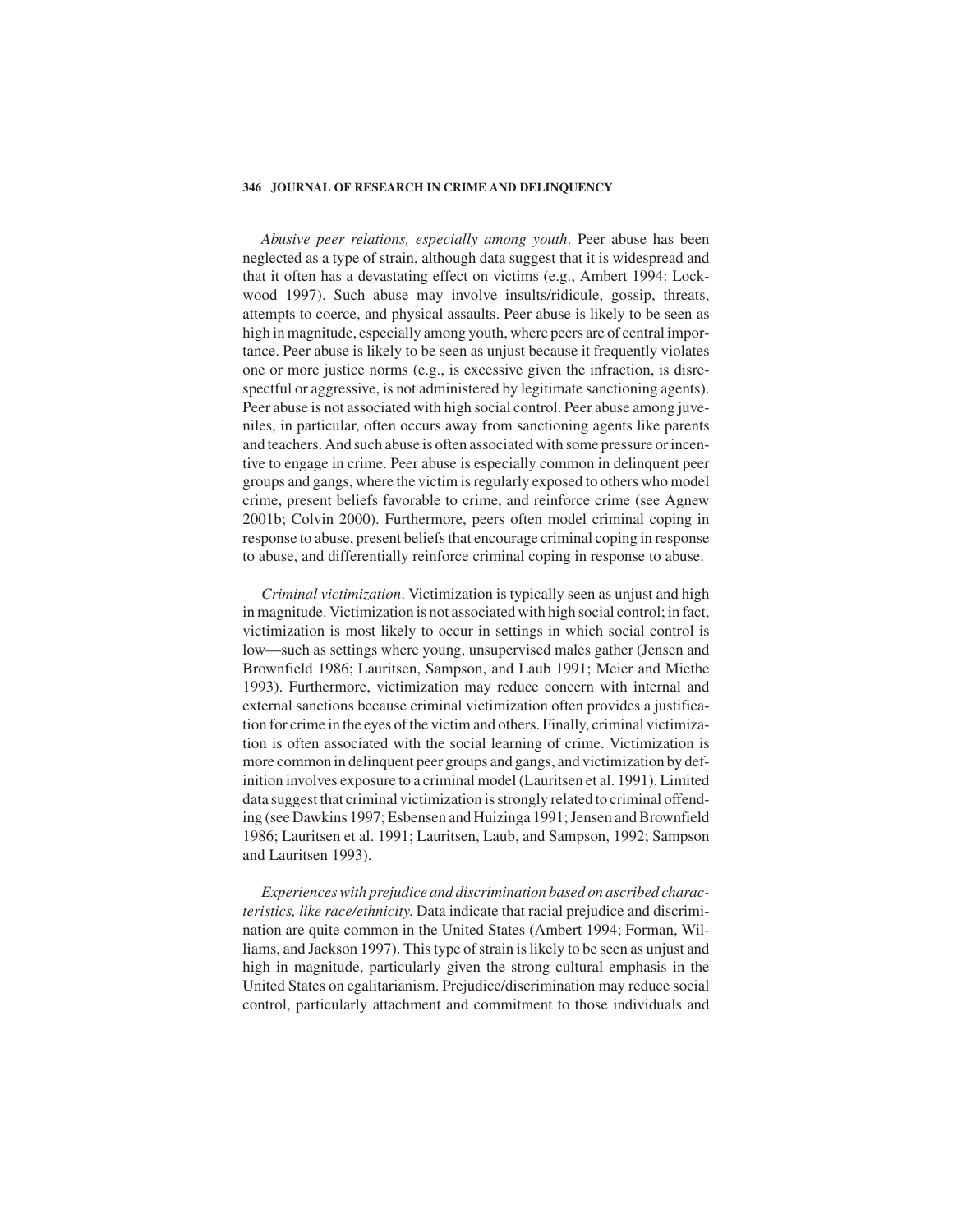# **Agnew / GENERAL STRAIN THEORY 347**

institutions associated with the prejudice and discrimination. Prejudice/ discrimination may also create some pressure or incentive to engage in crime because the victim is exposed to others who violate strongly held social norms. Data indicate that experiences with prejudice and discrimination contribute to psychological distress (Finch, Kolody, and Vega 2000; Schulz et al. 2000), and certain qualitative studies have linked prejudice and discrimination to crime (e.g., Anderson 1999). Quantitative studies, however, have not devoted much attention to experiences with prejudice and discrimination.

### *Summary*

The above list represents the most comprehensive attempt to identify those types of strain that are and are not related to crime. It incorporates and extends the work of classic and contemporary strain theorists. Building on the classic strain theorists, it argues that the inability to achieve certain success goals—particularly educational and occupational goals—is not related to crime, whereas the inability to achieve other success goals—like the rapid acquisition of much money—is related to crime. The list also includes many of the strains that contemporary researchers have identified—like the denial of autonomy needs (Moffitt 1993; Tittle 1995); threats to masculine status (Anderson 1999; Messerschmidt 1993); disrespectful, unfair, or abusive police practices (Sherman 1993, 2000); and the types of coercion discussed in Colvin's  $(2000)$  theory of differential coercion.<sup>6</sup> The list also contains types of strain that have not been extensively discussed in the strain literature noting which are related to crime and which are not. The general principles listed in the previous section allowus to group all of these strains under one theoretical umbrella.

# *HOW DO WE TEST THE ABOVE ARGUMENTS?*

Strain is most likely to lead to crime when it is seen as unjust, is seen as high in magnitude, is associated with low social control, and creates some pressure or incentive to engage in criminal coping. If these arguments are correct, types of strain that meet these conditions should be more strongly related to crime than types that do not (although the precise relationship between strain and crime is a function of the characteristics of *both* the strain and the people experiencing the strain). So at the most basic level, researchers should test the above arguments by classifying strains on the above characteristics and then examining the relative impact of these strains on crime. The classification of strains just presented can be used as a staring point for such research. Ideally, researchers should compare the criminal behavior of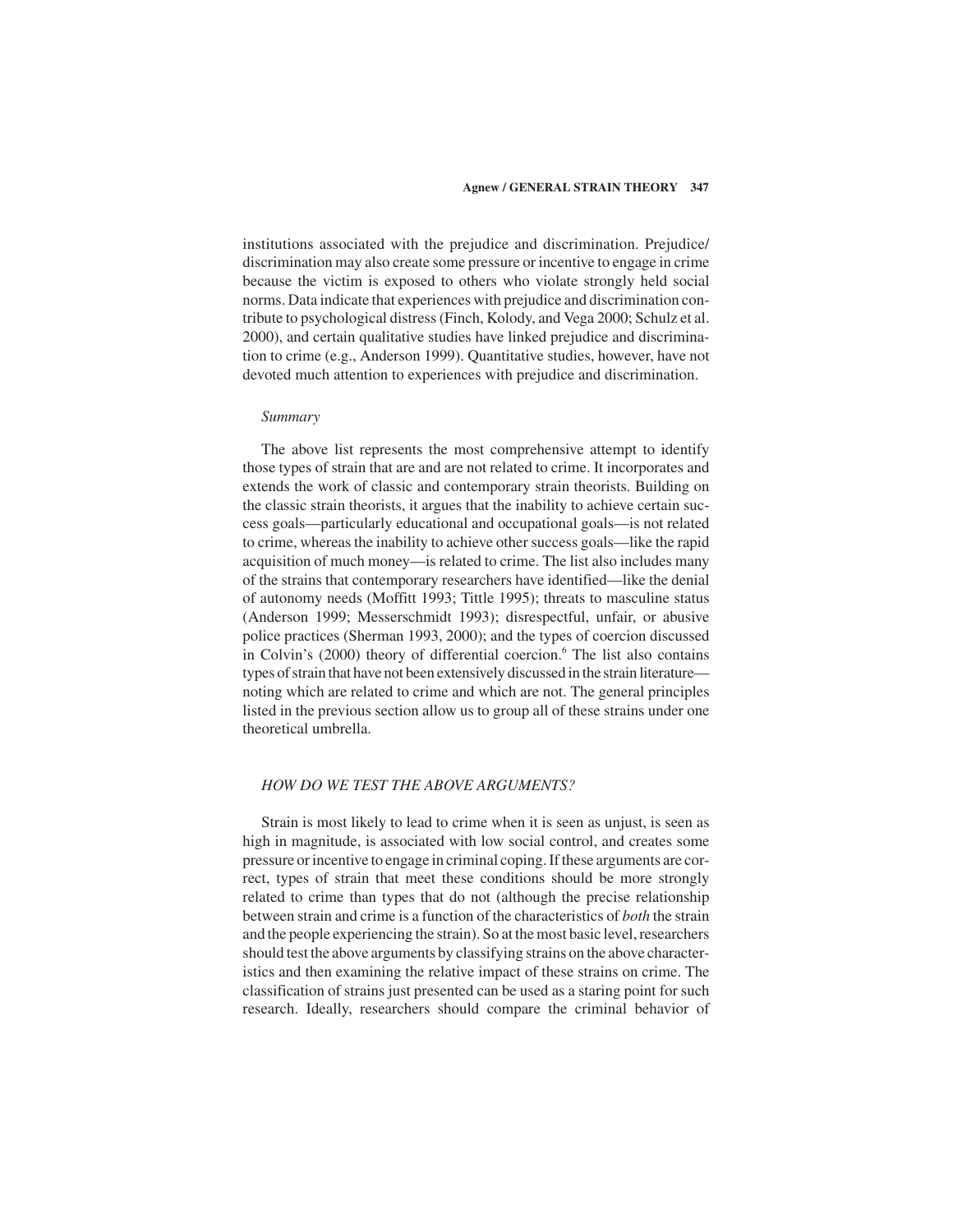people who have experienced the above strains. As an alternative, researchers can present people with vignettes describing these types of strain and then ask how likely they or others would be to respond to them with crime (see Mazerolle and Piquero 1997 for a model).

# *The Cumulative Effect of Strain*

This strategy for testing strain theory differs from the approach nowtaken by most researchers, who examine the impact of cumulative measures of strain on crime—with these cumulative measures often containing types of strain that differ widely on the above characteristics. Although researchers should not ignore the argument that strains may have a cumulative effect on crime, it is most important at this point to determine which types of strain are most strongly related to crime. Once this is determined, researchers can then explore the cumulative impact of strain on crime. Cumulative scales can be created by combining those types of strain that have a significant impact on crime—perhaps weighting them by their regression coefficients. A similar strategy has been successfully employed in the stress literature (Herbert and Cohen 1996; Turner and Wheaton 1995; Wheaton et al. 1997; also see Agnewand White 1992). Or researchers can determine whether strains interact with one another in their impact on crime through the creation of interaction terms (see Wheaton et al. 1997; note the argument that moderate levels of prior stress sometimes *reduce* the negative effects of current stressors).

# *Distinguishing Strain from Social Control and Social Learning*

Researchers testing GST all confront a major problem: Many of the "strain" measures they use—like lowgrades or harsh parental discipline can also be taken as social control or social-learning measures. Researchers usually deal with this problem by assigning some measures to the strain camp, some to the social control camp, and some to the social-learning camp. They then try to justify these assignments, although their arguments are often less than convincing. Agnew(1995c) explained why this is so, noting that most variables have implications for strain, social control, *and* sociallearning theories. Harsh discipline, for example, is often classified as a type of strain, but some claim that it leads to crime by reducing attachment to parents or implicitly teaching the child that violence is acceptable under certain conditions (see Brezina 1998). It is therefore difficult to classify an independent variable as a purely strain, social control, or social-learning variable. This article makes the same argument: Most types of strain have implications for social control and the social learning of crime. Furthermore, it is argued that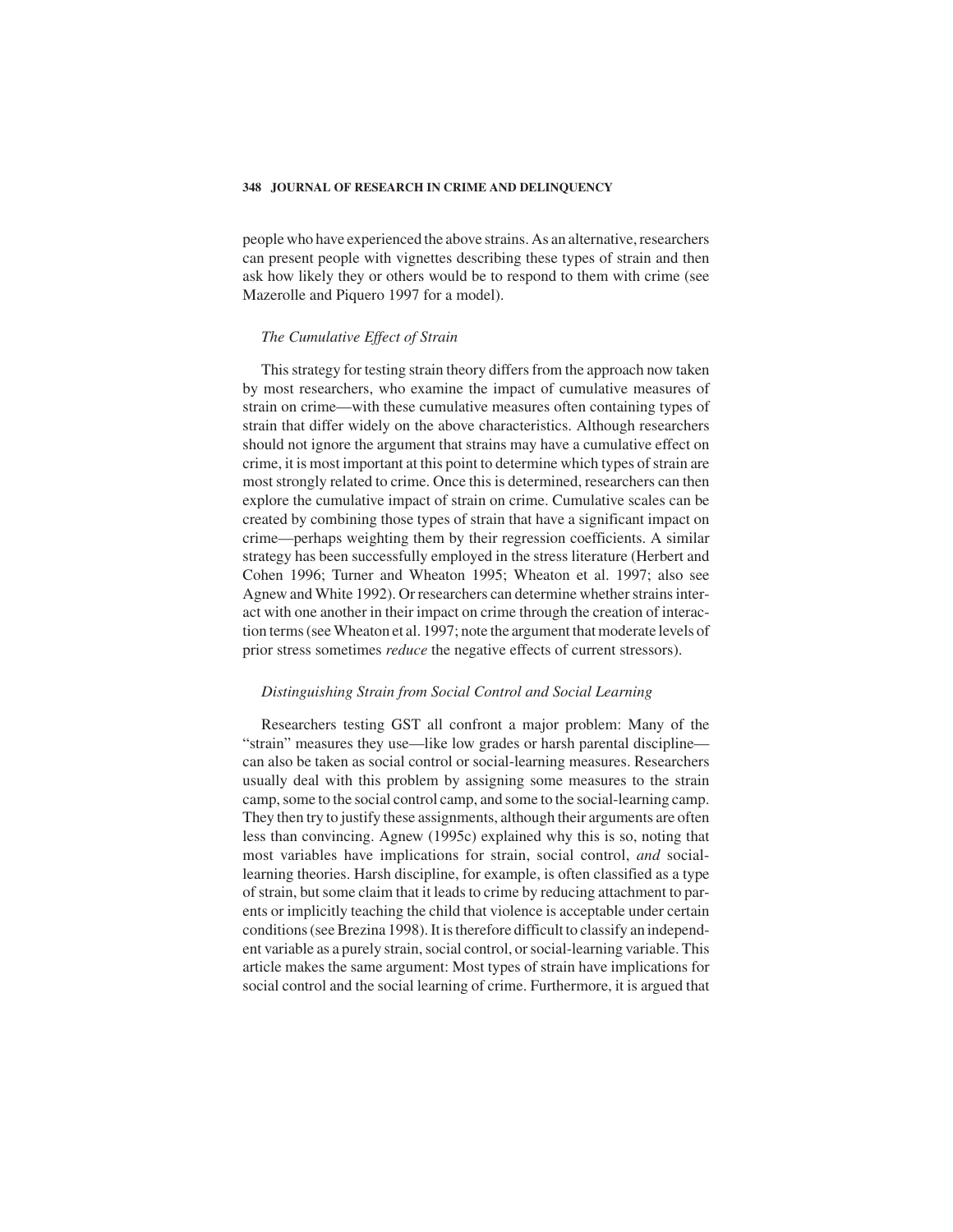those types of strain most likely to lead to crime are those that are associated with low social control and the social learning of crime.

This argument raises a major problem: If those types of strain most strongly related to crime are associated with low control and the social learning of crime, howdo we knowwhether these strains affect crime for reasons related to strain, social control, or social-learning theories? Agnew's (1995c) solution to this problem was to examine the intervening processes described by these theories. Although these theories have many of the same independent variables in common, they differ in terms of their specification of intervening processes. Strain theory argues that these variables increase crime through their effect on negative emotions, control theory argues that they lower the perceived costs of crime, and social-learning theory argues that they influence the perceived desirability of crime. A fewstudies have attempted to examine such intervening processes, and they typically find that the processes associated with all three theories are operative (see Agnew 1985; Brezina 1998).<sup>7</sup> Unfortunately, most existing data sets do not allow for the proper examination of these intervening processes (see Schieman 2000 and Stone 1995 for discussions of certain of the problems involved in measuring the key negative emotion of anger).

There is a second strategy that may be employed to determine if a strain measure affects crime for reasons related to strain, social control, or social-learning theory. Certain strain measures may affect crime because they reduce social control and/or foster the social learning of crime. As indicated, harsh discipline is said to reduce attachment to parents and foster beliefs conducive to violence. In such cases, we can examine the effect of the strain measure on crime while controlling for the relevant social control and social-learning variables. For example, we can examine the effect of harsh discipline on crime while controlling for parental attachment and beliefs conducive to violence. Or we can examine the effect of teacher conflicts while controlling for attachment to teachers, attachment to school, and grades. If the strain measure still affects crime after such controls, support for strain theory is increased. This strategy cannot be followed in all cases, however. Certain strain measures—like lowgrades—directly index the respondent's level of social control or social learning. Therefore, it is not possible to control for the relevant control or social-learning variables. Also, there is some risk in arguing that the *direct* effect of the strain measure on crime is best explained by strain theory. Researchers may have failed to control for or properly measure all relevant social control and social-learning variables. And it is possible that the strain measure affects crime for reasons other than those offered by strain, social control, and social-learning theories (e.g., genetic factors may influence both exposure to strain and levels of crime).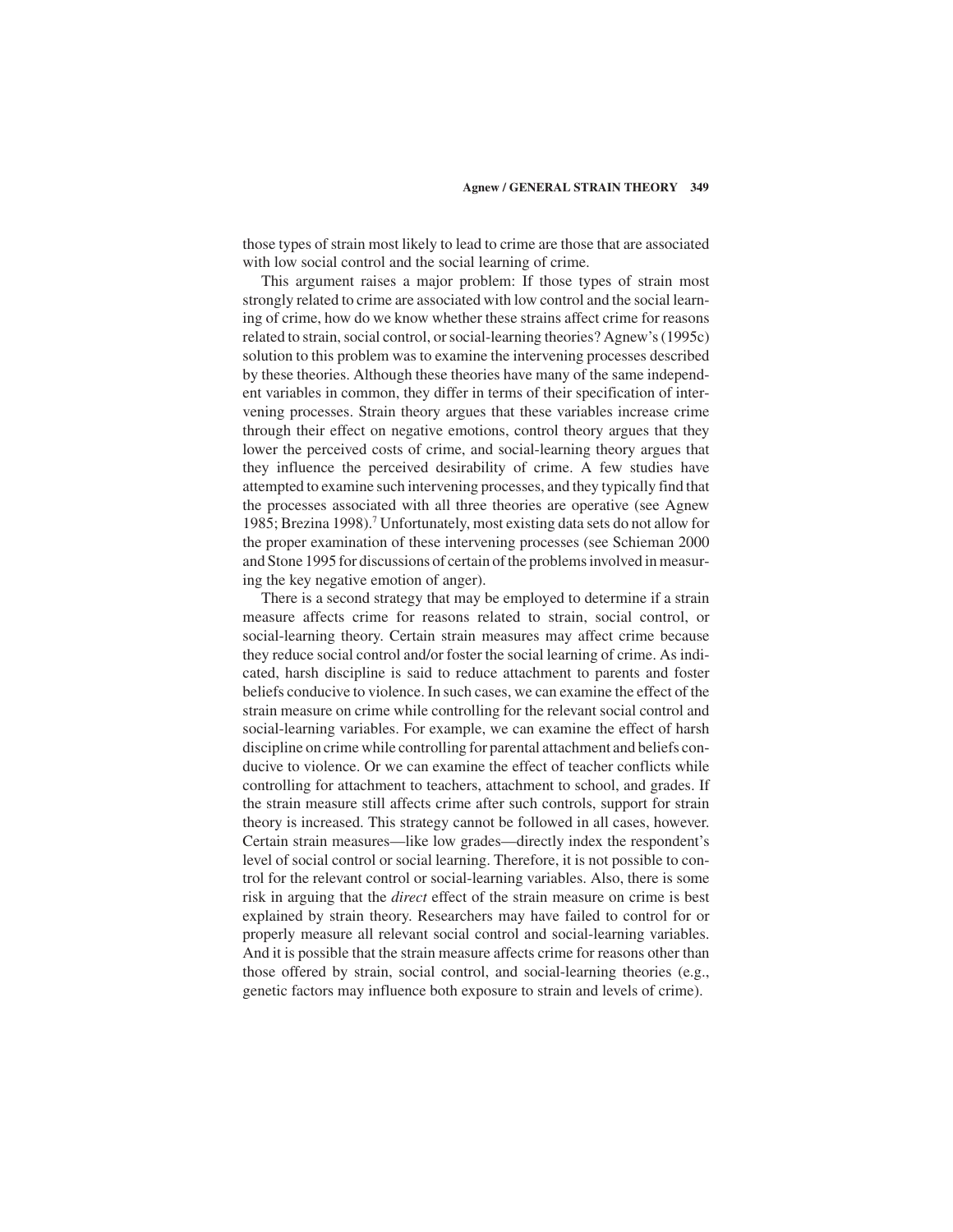Finally, a third strategy sometimes allows us to determine whether strain variables affect crime for reasons distinct from those offered by social control theory. According to the logic of control theory, neutral relationships with other individuals and groups should have the same effect on crime as negative relationships. For example, a juvenile who does not care about her parents should be just as delinquent as a juvenile who dislikes or hates her parents. Both juveniles are equally free to engage in delinquency; that is, both have nothing to lose through delinquency. According to the logic of strain theory, however, the juvenile who hates her parents should be higher in delinquency than the juvenile who does not care about her parents. This is because the juvenile who hates her parents is under more strain. Her hatred likely stems from unpleasant relations with her parents, and it is stressful to live with people you hate. This prediction is easily tested with certain data sets, but researchers rarely compare juveniles who dislike/hate their parents with juveniles who neither like nor dislike their parents (see Nye 1958 for an exception). Similar analyses can be conducted in other areas. For example, researchers can compare the criminal behavior of individuals who hate their grades or jobs with those who do not care about their grades or jobs. If strain theory is correct, individuals who hate their grades or jobs should be higher in crime.

None of these strategies allows us to perfectly determine whether strain variables affect crime for reasons related to strain, social control, or social-learning theories, but taken together they can shed much light on this problem.

# *Measuring Strain*

Many current measures of strain are quite simplistic; single-item measures of specific strains are often employed, with these measures providing little information about the magnitude, injustice, or other dimensions of the strain. A similar situation characterizes the stress literature, although stress researchers are starting to collect more detailed information on stressors to better estimate things like their magnitude. For example, some stress researchers have abandoned simple checklist measures and are employing intensive interviews with semistructured probes (see Herbert and Cohen 1996; Wethington et al. 1995; Wheaton 1996). Such techniques were developed because respondents often report trivial stressors when checklist measures are used—even when such checklists attempt to focus on serious stressors (Dohrenwend 2000; Herbert and Cohen 1996; Wethington et al. 1995). Also, many stress researchers now recognize that the circumstances associated with the stressor have an important effect on its impact. It is difficult to employ intensive interviews in the large-scale surveys often conducted by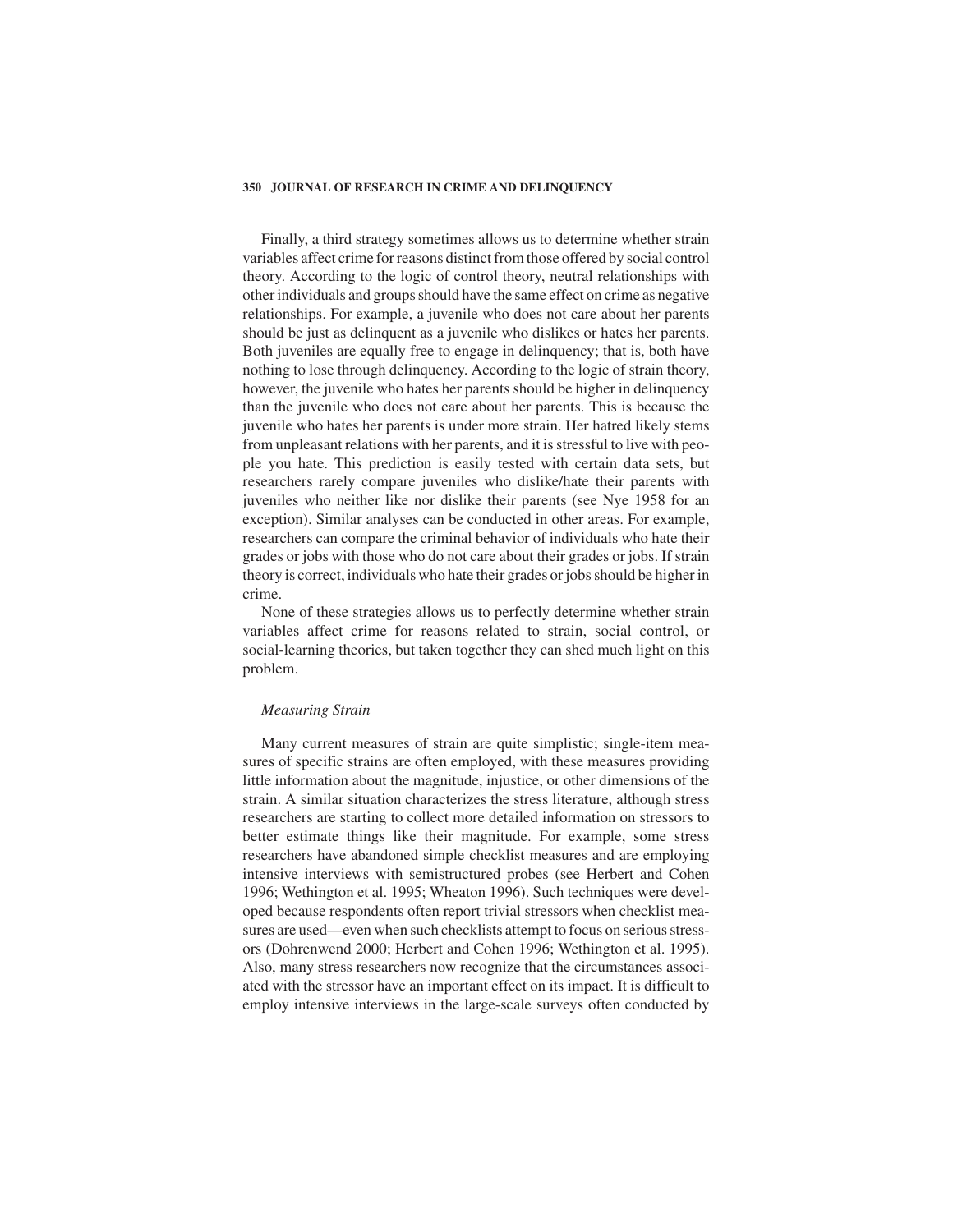# **Agnew / GENERAL STRAIN THEORY 351**

criminologists, but criminologists can do a much better job of measuring strain in such surveys. As an illustration, one need only compare the measures of economic strain typically employed by criminologists with those commonly used in the family research. Economic strain is not simply measured in terms of low income or a two- or three-item index of socioeconomic status. Rather, family researchers examine such things as (1) family per capita income; (2) unstable work history, which includes changing to a worse job, demotions, and being fired or laid off; (3) debt-to-asset ratio; and (4) increases or decreases in family income in the past year. Furthermore, researchers recognize that these types of economic strain do not affect all families in the same way. So, more direct measures of economic strain are sometimes employed as well. For example, parents are asked about the extent to which the family has enough money for clothing, food, medical care, and bills. They are also asked about the changes they have had to make to cope with economic hardship, like moving, taking an additional job, canceling medical insurance, and obtaining government assistance (e.g., Conger et al. 1992; Fox and Chancey 1998; Voydanoff 1990; also see Agnewet al. 1996; Cernkovich et al. 2000).

# *CONCLUSION*

GST is usually tested by examining the effect of selected types of strain on crime. Researchers, however, have little guidance when it comes to selecting among the many hundreds of types of strain that might be examined. And they have trouble explaining why only some of the strains they do examine are related to crime. This article builds on GST by describing the characteristics of strainful events and conditions that influence their relationship to crime. As indicated, strains are most likely to lead to crime when they (1) are seen as unjust, (2) are seen as high in magnitude, (3) are associated with low social control, and (4) create some pressure or incentive to engage in criminal coping. Based on these characteristics, it is argued that certain types of strain will be unrelated or only weakly related to crime. Such strains include the failure to achieve educational and occupational success, the types of strain that have dominated the research on strain theory. Such strains also include many of the types of strain found in stressful life events scales, which are commonly used to test GST. And it is argued that other types of strain will be more strongly related to crime, including types that have received much attention in the criminology literature (e.g., parental rejection; erratic, harsh parental discipline; child abuse and neglect; negative school experiences) and types that have received little attention (e.g., the inability to achieve selected goals, peer abuse, experiences with prejudice and discrimination).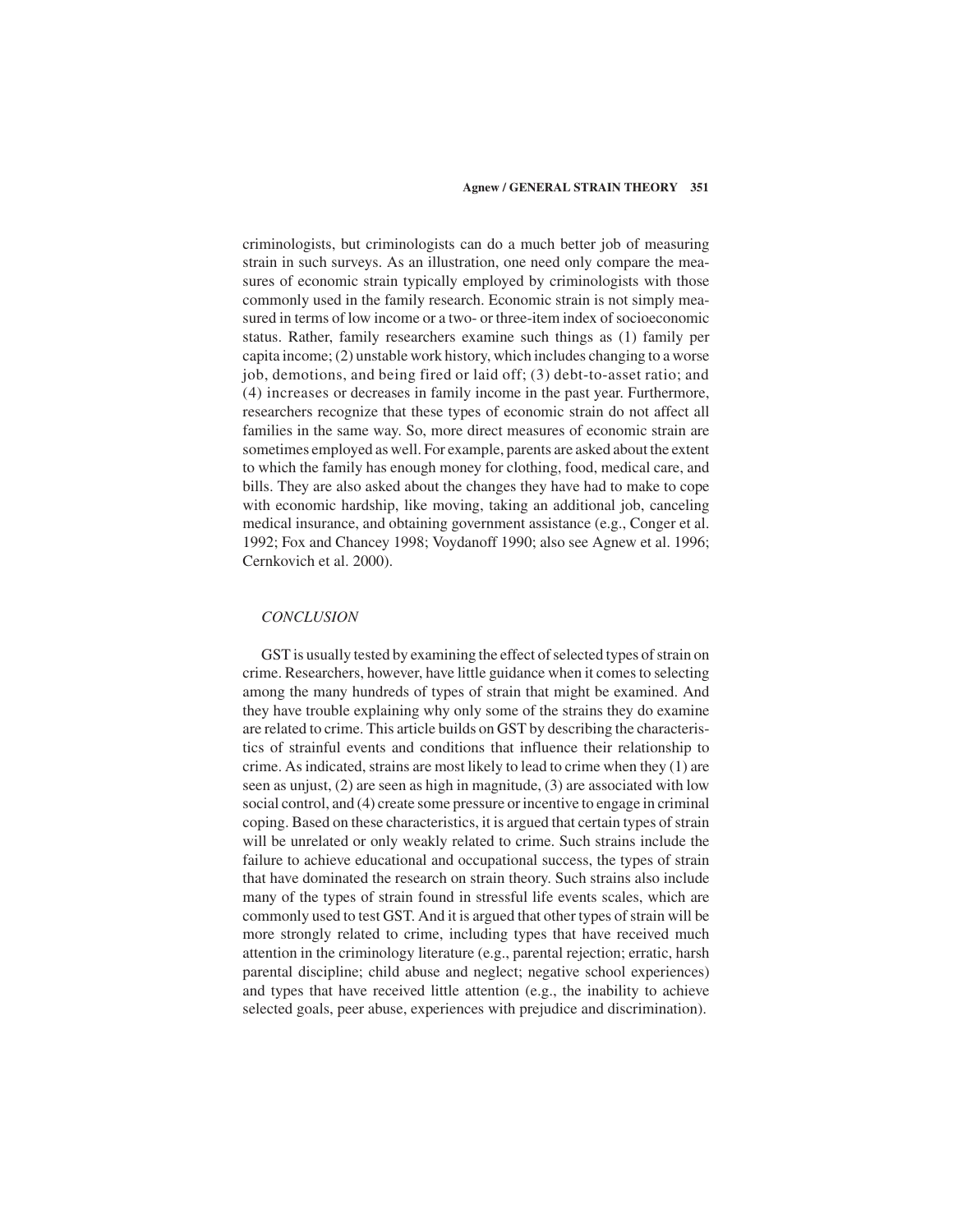The arguments presented in this article should have a fundamental impact on future efforts to test GST because they identify those types of strain that should and should not be related to crime. And in doing so, these arguments make it easier to falsify GST. Furthermore, these arguments help explain the contradictory results of past research on strain theory; for example, they help explain why the failure to achieve educational and occupational success is usually not related to crime, whereas verbal and physical assaults usually have a relatively strong relationship to crime.

These arguments also have important policy implications. Agnew(1992) argued that two major policy recommendations flow from GST: reduce the exposure of individuals to strain and reduce the likelihood that individuals will cope with strain through crime (by targeting those individual characteristics conducive to criminal coping). This article suggests a third recommendation: alter the characteristics of strains in ways that reduce the likelihood they will result in crime. Despite our best efforts, many individuals will be exposed to strain. For example, parents, teachers, and criminal justice officials will continue to sanction individuals in ways that are disliked. We can, however, alter the ways in which these sanctions are administered so as to reduce the likelihood that they will (1) be seen as unjust, (2) be seen as high in magnitude, (3) reduce social control, and (4) create some pressure or incentive to engage in crime. In fact, this is one of the central thrusts behind the restorative justice and related movements (see Bazemore 1998; Briathwaite 1989; Sherman 1993, 2000; Tyler 1990). These movements point to ways in which criminal justice officials can increase the perceived justice of sanctions, reduce the perceived magnitude of sanctions, sanction in ways that increase rather than reduce social control, and sanction in ways that create little pressure or incentive for crime. Recommendations in these areas include treating offenders with respect; making them aware of the harm they have caused; giving them some voice in determining sanctions; tempering the use of severe, punitive sanctions; and reintegrating offenders with conventional society through a variety of strategies—like reintegration ceremonies and the creation of positive roles for offenders. Certain parent-training and school-based programs are also structured in ways that reduce the likelihood that strains like disciplinary efforts will be administered in ways that increase the likelihood of criminal coping (see Agnew 1995d, 2001b).

This article, then, extends Agnew's (1992) GST in a way that substantially improves its ability to explain and control crime. Although Agnew (1992) argues that the reaction to strain is largely a function of individual characteristics, this article argues that the reaction to strain is a function of both individual characteristics and the characteristics of the strain that is being experienced. Strain is most likely to lead to crime when individuals possess characteristics conducive to criminal coping (as described in Agnew1992)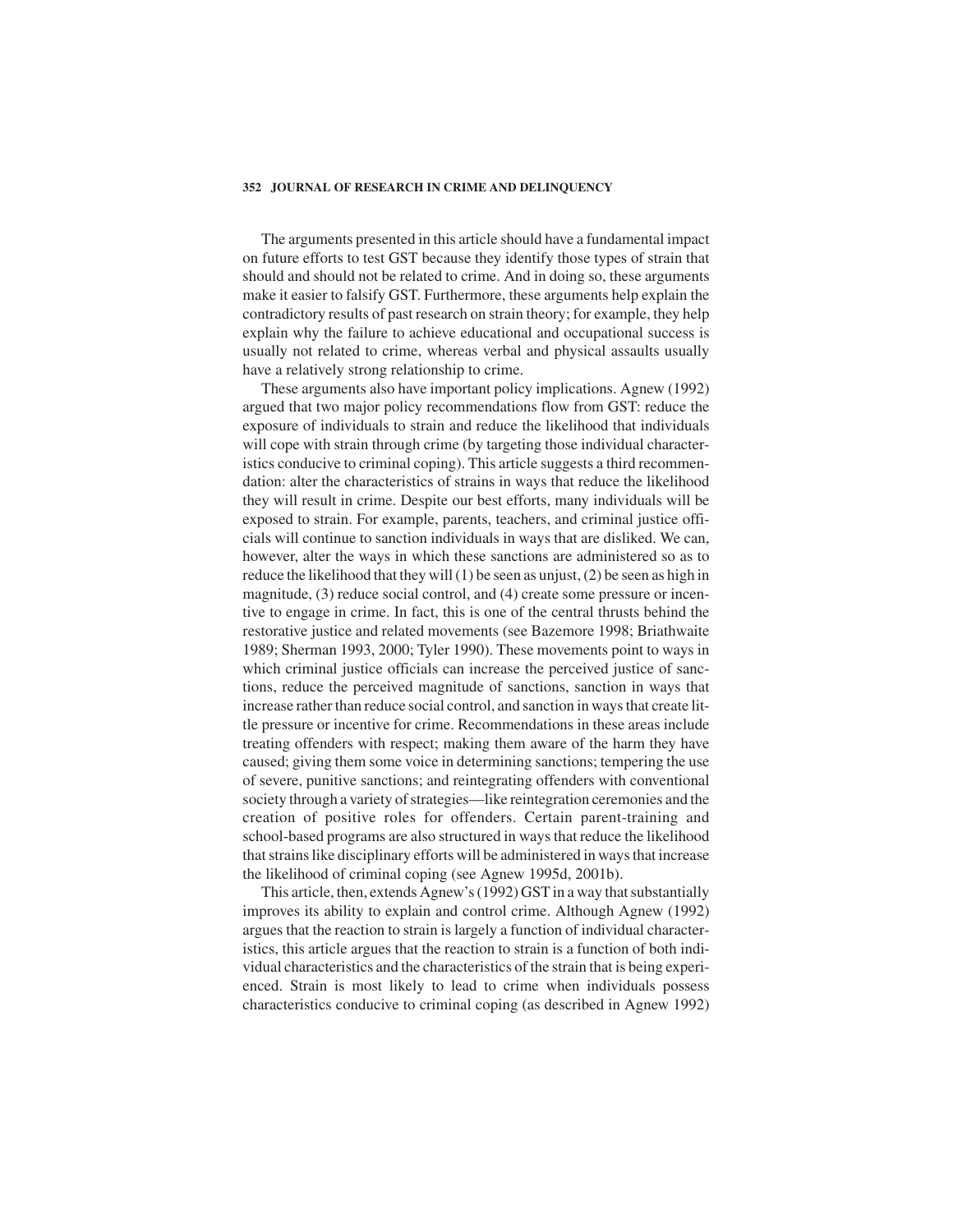and they experience types of strain conducive to criminal coping (as described above). This extension of strain theory parallels recent developments in the stress literature. Like Agnew (1992), stress researchers argued that the impact of stressors on outcome variables was largely a function of individual characteristics like coping skills and social support. Stress researchers, however, have increasingly come to realize that stressors do not have comparable impacts on outcome variables. Certain stressors are significantly related to outcome variables—most often measures of mental and physical health—whereas others are not (e.g., Aseltine et al. 2000; Aseltine, Gore, and Colten 1998; Brown 1998; Wethington et al. 1995; Wheaton et al. 1997; Dohrenwend 1998). So we must consider both the nature of the stressor and the characteristics of the individual experiencing the stressor.

Like Agnew's (1992) original statement of GST, however, the arguments in this article are in need of further research and elaboration. The predictions regarding the impact of specific types of strain on crime are tentative. Researchers should use the methods described in this article to better determine the extent to which these and other types of strain are seen as unjust, are seen as high in magnitude, are associated with low social control, and create some pressure or incentive for crime. Such research should improve the accuracy of the predictions that are made. Furthermore, researchers should pay attention to the impact of group membership in such research. For example, it is likely that there are group differences in the extent to which certain strains are seen as unjust or high in magnitude.<sup>8</sup> In addition, researchers should examine whether particular strains have a greater impact on some types of crime than other types. For example, some research suggests that certain strains are more strongly related to aggression/violence than to other types of crime (e.g., Agnew1990; Aseltine et al. 1998, 2000; Mazerolle et al. 2000; Mazerolle and Piquero 1997). (Likewise, the stress research reveals that some stressors are more strongly related to some types of negative outcomes than to others.) The arguments presented in this article, then, are still in need of much development, but that does not diminish their central thrust—some strains are more likely than others to result in crime.

#### *NOTES*

1. Most of the research in criminology simply assumes that certain events or conditions are disliked by most of the people being studied. This is probably a reasonable assumption in most cases (e.g., criminal victimization), although it is a more questionable assumption in other cases (e.g., changing schools). A potentially more serious problem with the criminology research is that researchers rarely employ a complete or comprehensive list of objective strains. Researchers usually only examine a fewtypes of objective strain—often overlooking many of the most important types. For example, interviews with adolescents suggest that peer conflict and abuse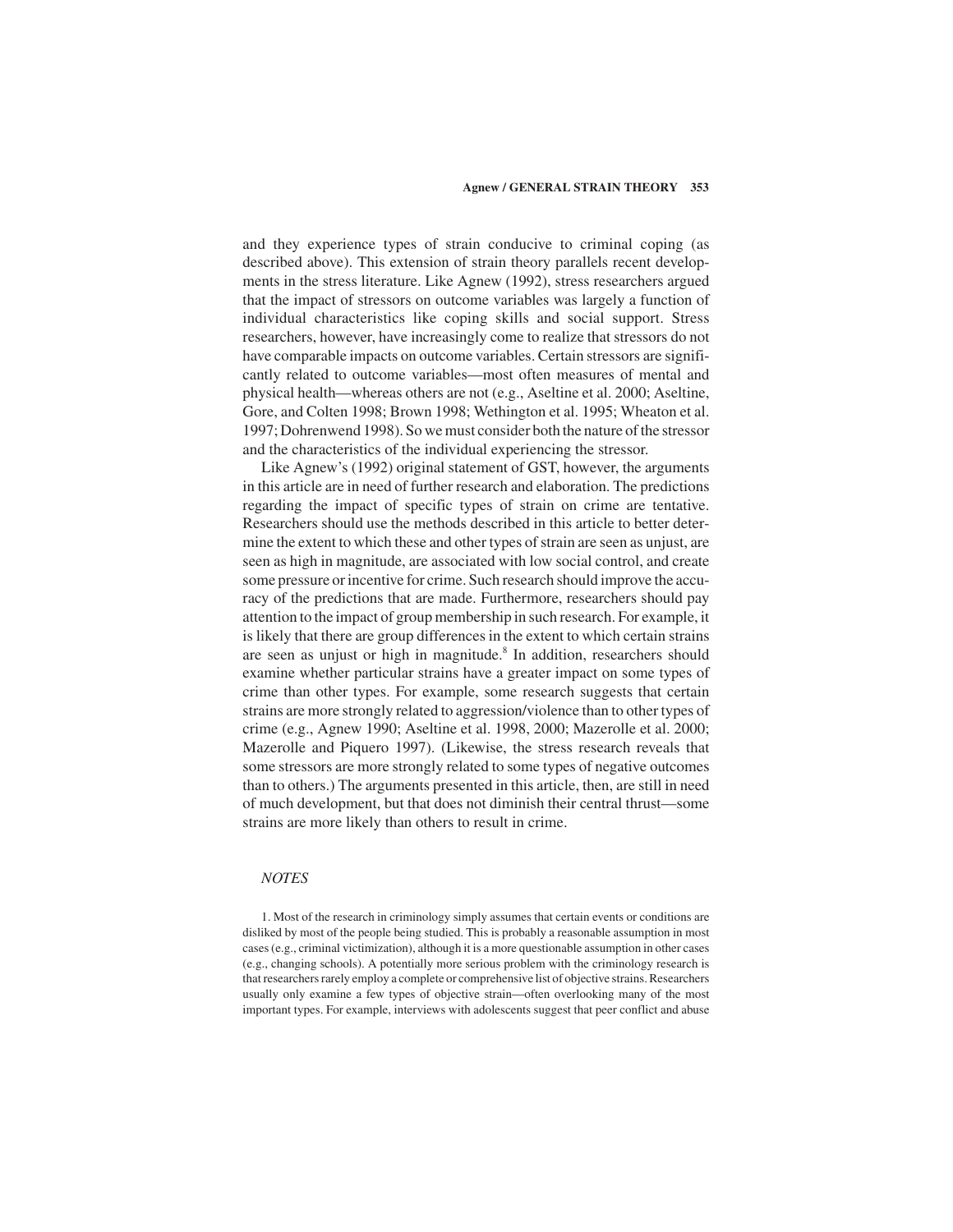are among the most important types of objective strain in this group, but such conflict/abuse is rarely considered by researchers (although see Agnew1997; Agnewand Brezina 1997; Ambert 1994; Aseltine, Gore, and Gordon 2000; Seiffge-Krenke 1995). Likewise, experiences with racial prejudice and discrimination are seldom considered by researchers, despite evidence that such experiences are a major type of objective strain among African Americans and others (Ambert 1994; Anderson 1999). Recent research suggests that the failure to examine the full range of stressors can lead researchers to substantially underestimate the effect of stress or strain (Turner, Wheaton, and Lloyd 1995).

2. This is much less of a problem when judges or group members are rating the injustice of objective strains because these ratings are averaged across judges or group members.

3. Attributions of recklessness and negligence may also lead to perceptions of unjust treatment, although they result in less blame than attributions of intent. See Tedeschi and Felson (1994) and Tyler et al. (1997) for discussions in this area.

4. The distributive justice literature focuses on norms governing the distribution of outcomes, with outcomes broadly defined. Such outcomes include the types of strain considered in general strain theory (GST): the blockage of goal-seeking behavior, the removal of positively valued stimuli, and the presentation of negatively valued stimuli. Several rules govern the distribution of outcomes (e.g., equity, need, equality). And a range of factors influences the choice of the most relevant rule(s) and the determination of whether the rule(s) has been violated—with self-interest being a major factor (Hegtvedt and Cook forthcoming; Hegtvedt and Markovsky 1995; Tyler et al. 1997). The procedural justice literature focuses on the process by which people decide howto distribute outcomes. Several factors have been found to influence judgments about the fairness or justice of this process, although the relative importance of these factors varies by type of situation and other variables (Hegtvedt and Markovsky 1995; Lind and Tyler 1988; Sherman 2000; Tyler 1994; Tyler et al. 1997). The interactional justice literature focuses on the norms governing interaction between people, with data indicating that people have a strong desire to be treated in a polite, respectful, considerate, nonaggressive manner (Mikula 1986, 1993; Mikula, Petri, and Tanzer 1990; Tedeschi and Felson 1994). The retributive justice literature focuses on the factors that influence the reaction to people who break social rules, with research indicating that people feel a need to sanction those who intentionally violate rules and with the sanction being proportional to the harm intended or inflicted (Tedeschi and Felson 1994; Tyler et al. 1997). Violations of distributive, procedural, interactional, and retributive justice norms may each influence overall evaluations of justice, although the relative importance of each type of justice varies according to several factors (Tyler et al. 1997).

5. Agnew(1992) argued that the inability to achieve educational and occupational goals would be related to crime if researchers focused on the disjunction between expectations or expected goals and actual achievements. He claimed that expectations are taken more seriously than aspirations. An empirical study by Jensen (1995), however, failed to find support for this argument—although further tests would be useful.

6. Colvin's (2000) theory of differential coercion essentially described a general type of strain—coercion—said to be especially conducive to crime (the theory also presented excellent discussions of the many ways that coercion may contribute to crime and the cultural and structural sources of coercion). Coercion involves "the use or threat of force and intimidation aimed at creating compliance through fear," including the "actual or threatened removal of social supports," and "pressure arising from structural arrangements and circumstances that seem beyond individual control," creating "a sense of desperation that seems to compel an individual toward immediate action." This broad definition includes most or all of the types of strain said to lead to crime but may also include many of the strains not predicted to affect crime—such as the inability to achieve conventional success goals, demands for the care of conventional others, and isolation from peer groups and situations conducive to crime.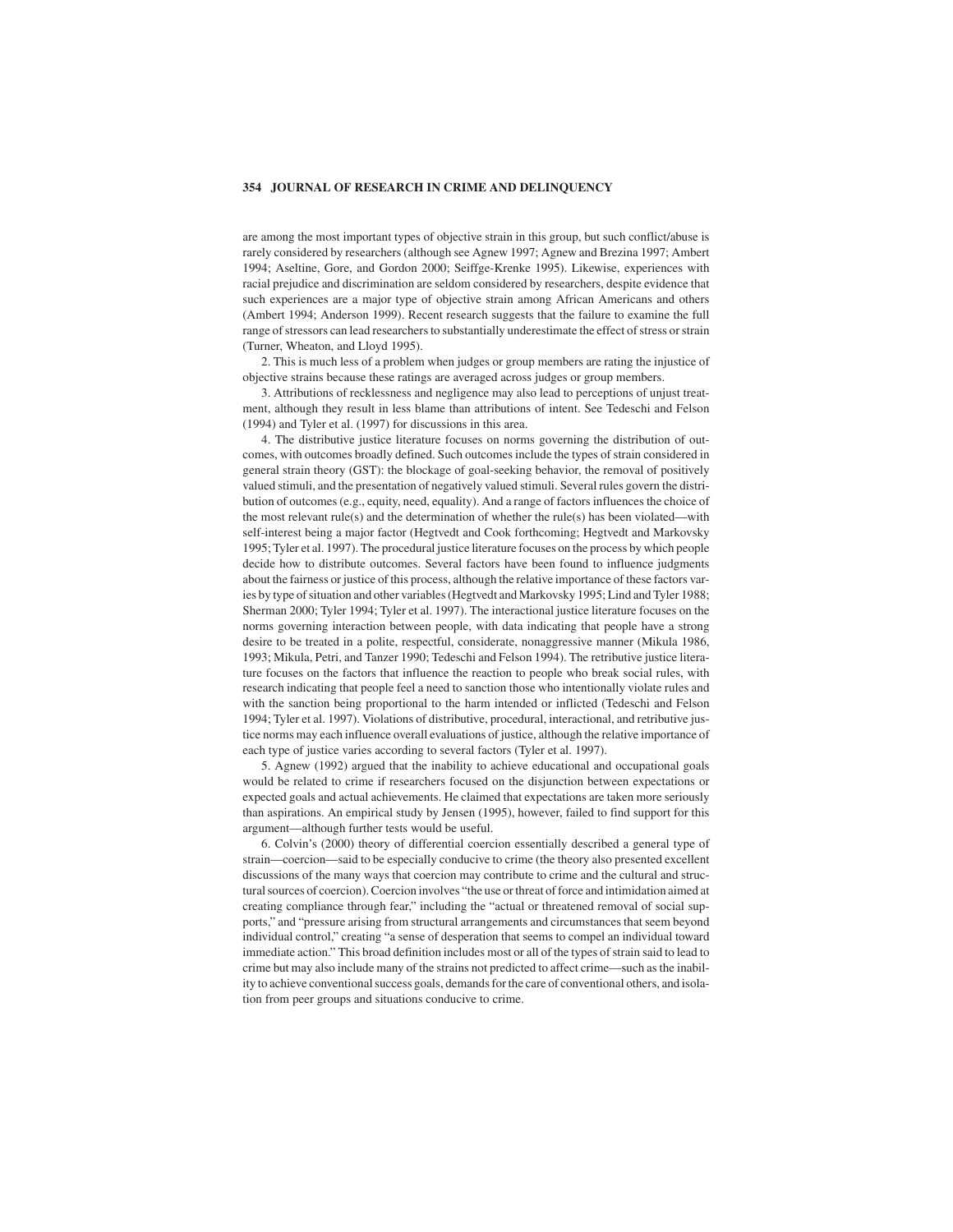#### **Agnew / GENERAL STRAIN THEORY 355**

7. One should also take account of the possibility that anger may indirectly affect crime by reducing the perceived costs of crime and increasing the perceived desirability of crime, as indicated earlier in this article.

8. Explaining the origins of such differences is, of course, central to any effort to develop the macro-side of GST (see the excellent discussions in Anderson 1999; Bernard 1990; Colvin 2000; and Messerschmidt 1993).

## *REFERENCES*

Agnew, Robert. 1984. "Autonomy and Delinquency." *Sociological Perspectives* 27:219-36. . 1985. "A Revised Strain Theory of Delinquency." *Social Forces* 64:151-67.

- . 1990. "The Origins of Delinquent Events: An Examination of Offender Accounts." *Journal of Research in Crime and Delinquency* 27:267-94.
- . 1992. "Foundation for a General Strain Theory of Crime and Delinquency." *Criminology* 30:47-87.
- . 1995a. "Strain and Subcultural Theories of Criminality." In *Criminology: A Contemporary Handbook*, edited by Joseph F. Sheley. Belmont, CA: Wadsworth.
- . 1995b. "The Contribution of Social-Psychological Strain Theory to the Explanation of Crime and Delinquency." In *The Legacy of Anomie Theory, Advances in Criminological The-*
- *ory*, Vol. 6, edited by Freda Adler and William S. Laufer. NewBrunswick, NJ: Transaction. . 1995c. "Testing the Leading Crime Theories: An Alternative Strategy Focusing on
- Motivational Processes." *Journal of Research in Crime and Delinquency* 32:363-98. . 1995d. "Controlling Delinquency: Recommendations from General Strain Theory." In
- *Crime and Public Policy*, edited by Hugh D. Barlow. Boulder, CO: Westview.
- . 1997. "Stability and Change in Crime over the Life Course: A Strain Theory Explanation." In *Developmental Theories of Crime and Delinquency, Advances in Criminological Theory*, Vol. 7, edited by Terence P. Thornberry. New Brunswick, NJ: Transaction.
- . 2001a. "An Overviewof General Strain Theory." In *Explaining Criminals and Crime*, edited by Raymond Paternoster and Ronet Bachman. Los Angeles: Roxbury.
- . 2001b. *Juvenile Delinquency: Causes and Control*. Los Angeles: Roxbury.
- Agnew, Robert and Timothy Brezina. 1997. "Relational Problems with Peers, Gender and Delinquency." *Youth and Society* 29:84-111.
- Agnew, Robert, Francis T. Cullen, Velmer S. Burton, Jr., T. David Evans, and R. Gregory Dunaway. 1996. "A New Test of Classic Strain Theory." *Justice Quarterly* 13:681-704.
- Agnew, Robert and David M. Petersen. 1989. "Leisure and Delinquency." *Social Problems* 36:332-50.
- Agnew, Robert and Helene Raskin White. 1992. "An Empirical Test of General Strain Theory." *Criminology* 30:475-99.
- Ambert, Ann-Marie. 1994. "A Qualitative Study of Peer Abuse and Its Effects: Theoretical and Empirical Implications." *Journal of Marriage and the Family* 56:119-30.

Anderson, Elijah. 1999. *Code of the Street*. New York: Norton.

- Aseltine, Robert H., Jr., Susan Gore, and Mary Ellen Colten. 1998. "The Co-occurrence of Depression and Substance Abuse in Late Adolescence." *Development and Psychopathology* 10:549-70.
- Aseltine, Robert H., Jr., Susan Gore, and Jennifer Gordon. 2000. "Life Stress, Anger and Anxiety, and Delinquency: An Empirical Test of General Strain Theory." *Journal of Health and Social Behavior* 41:256-75.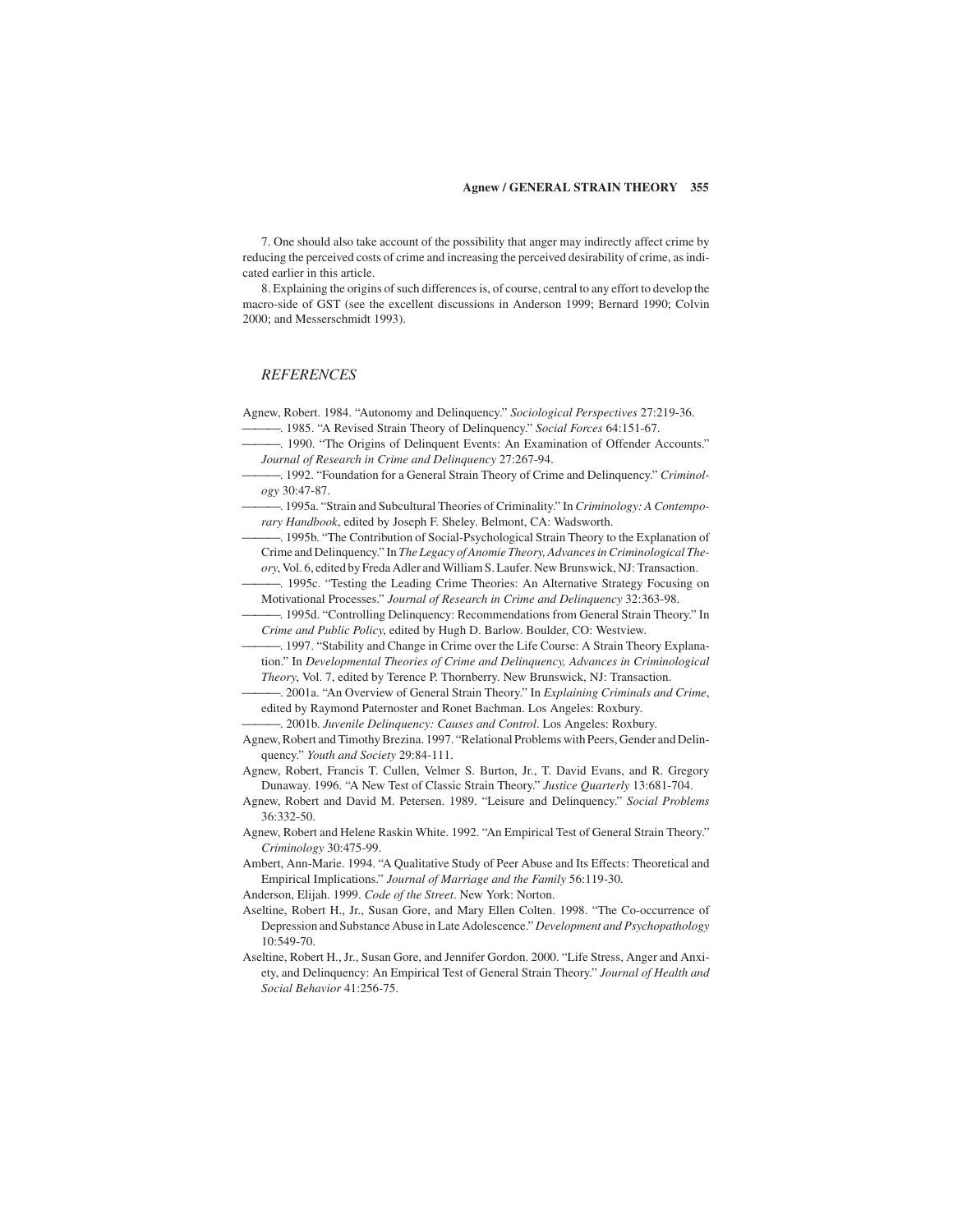Averill, James R. 1982. *Anger and Aggression: An Essay on Emotion*. New York: Springer-Verlag.

. 1993. "Illusions of Anger." In*Aggression and Violence*, edited by Richard B. Felson and James T. Tedeschi. New York: Springer-Verlag.

Bandura, Albert. 1990. "Selective Activation and Disengagement of Moral Control." *Journal of Social Issues* 46:27-46.

Baron, Stephen W. and Timothy F. Hartnagel. 1997. "Attributions, Affect, and Crime: Street Youths' Reactions to Unemployment." *Criminology* 35:409-34.

- Bazemore, Gordon. 1998. "Restorative Justice and Earned Redemption." *American Behavioral Scientist* 41:768-813.
- Berkowitz, Leonard. 1993. *Aggression: Its Causes, Consequences, and Control*. New York: McGraw-Hill.
- Bernard, Thomas J. 1990. "Angry Aggression among the 'Truly Disadvantaged.' " *Criminology* 28:73-96.

Black, Donald. 1983. "Crime as Social Control." *American Sociological Review* 48:34-45.

Blau, Judith R. and Peter M. Blau. 1982. "The Cost of Inequality: Metropolitan Structure and Violent Crime." *American Sociological Review* 47:114-29.

Box, Steven. 1987. *Recession, Crime and Punishment*. Basingstoke, UK: Macmillan.

Briathwaite, John. 1989. *Crime, Shame, and Reintegration*. Cambridge, UK: Cambridge University Press.

Brezina, Timothy. 1998. "Adolescent Maltreatment and Delinquency: The Question of Intervening Processes." *Journal of Research in Crime and Delinquency* 35:71-99.

- . 1999. "Teenage Violence toward Parents as an Adaptation to Family Strain." *Youth and Society* 30:416-44.
- . 2000. "Delinquent Problem-Solving: An Interpretative Framework for Criminological Theory and Research." *Journal of Research in Crime and Delinquency* 37:3-30.

Broidy, Lisa and Robert Agnew. 1997. "Gender and Crime: A General Strain Theory Perspective." *Journal of Research in Crime and Delinquency* 34:275-306.

- Brown, George W. 1998. "Loss and Depressive Disorders." In *Adversity, Stress, and Psychopathology*, edited by Bruce P. Dohrenwend. New York: Oxford University Press.
- Burke, Peter J. 1996. "Social Identities and Psychosocial Stress." In *Psychosocial Stress*, edited by Howard B. Kaplan. San Diego, CA: Academic Press.
- Burton, Velmer S., Jr. and R. Gregory Dunaway. 1994. "Strain, Relative Deprivation, and Middle-Class Delinquency." In *Varieties of Criminology*, edited by Greg Barak. Westport, CT: Praeger.

Cernkovich, Stephen A., Peggy C. Giordano, and Jennifer L. Rudolph. 2000. "Race, Crime, and the American Dream." *Journal of Research in Crime and Delinquency* 37:131-70.

Cloward, Richard A. and Lloyd E. Ohlin. 1960. *Delinquency and Opportunity*. NewYork: Free Press.

Cohen, Albert K. 1955. *Delinquent Boys*. New York: Free Press.

. 1997. "An Elaboration of Anomie Theory." In *The Future of Anomie Theory*, edited by Nikos Passas and Robert Agnew. Boston: Northeastern University Press.

Cohen, Sheldon, Ronald C. Kessler, and Lynn Underwood Gordon. 1995. *Measuring Stress*. New York: Oxford University Press.

Colvin, Mark. 2000. *Crime and Coercion: An Integrated Theory of Chronic Criminality*. New York: St. Martin's.

Conger, Rand D., Katherine J. Conger, Glen H. Elder, Jr., Frederick O. Lorenz, Ronald L. Simons, and Lee B. Whitbeck. 1992. "A Family Process Model of Economic Hardship and Adjustment of Early Adolescent Boys." *Child Development* 63:526-41.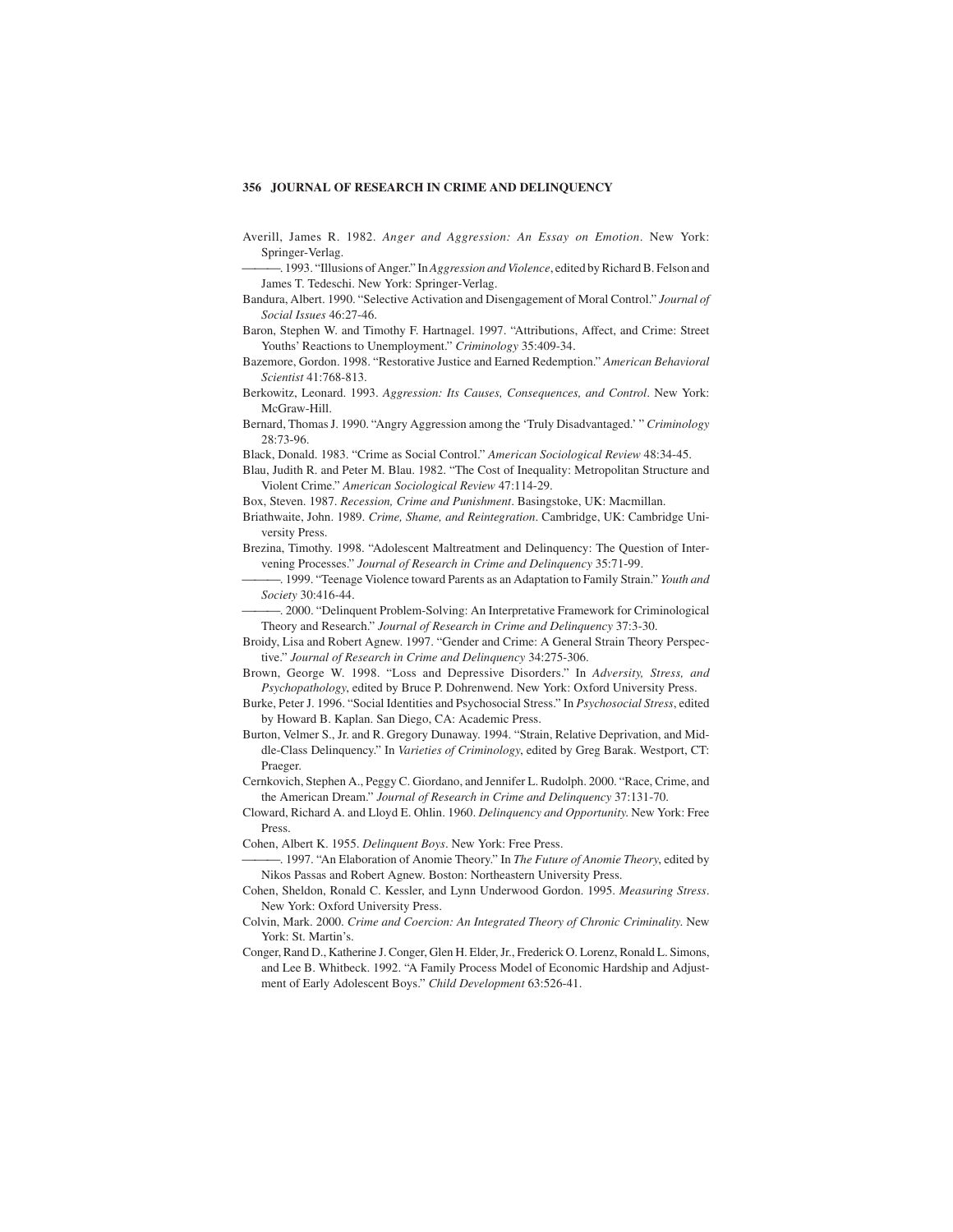Crittenden, Kathleen S. 1983. "Sociological Aspects of Attribution." *Annual Review of Sociology* 9:425-46.

. 1989. "Causal Attribution in Sociocultural Context." *Sociological Quarterly* 30:1-14.

- Crutchfield, Robert D. and Susan R. Pitchford. 1997. "Work and Crime: The Effects of Labor Stratification." *Social Forces* 76:93-118.
- Cullen, Francis T. and Robert Agnew. 1999. *Criminological Theory: Past to Present*. Los Angeles: Roxbury.

Davis, Nanette J. 1999. *Youth Crisis*. Westport, CT: Praeger.

- Dawkins, Nicola. 1997. "Striking Back: An Empirical Test of the Impact of Victimization on Violent Crime." Presented at the annual meeting of the American Society of Criminology, San Diego, CA.
- Dodge, Kenneth A. and D. Schwartz. 1997. "Social Information Processing Mechanisms in Aggressive Behavior." In *Handbook of Antisocial Behavior*, edited by David M. Stoff, James Breiling, and Jack D. Maser. New York: John Wiley.
- Dohrenwend, Bruce P. 1998. *Adversity, Stress, and Psychopathology*. New York: Oxford University Press.
- . 2000. "The Role of Adversity and Stress in Psychopathology: Some Evidence and Its Implications for Theory and Research." *Journal of Health and Social Behavior* 41:1-19.
- Elder, Glen H., Jr., Linda K. George, and Michael J. Shanahan. 1996. "Psychosocial Stress over the Life Course." In *Psychosocial Stress*, edited by Howard B. Kaplan. San Diego, CA: Academic Press.
- Esbensen, Finn-Aage and David Huizinga. 1991. "Juvenile Victimization and Delinquency." *Youth and Society* 23:202-28.
- Finch, Brian Karl, Bohdan Kolody, and William A. Vega. 2000. "Perceived Discrimination and Depression among Mexican-Origin Adults in California." *Journal of Health and Social Behavior* 41:295-313.
- Forman, Tyrone A., David R. Williams, and James S. Jackson. 1997. "Race, Place, and Discrimination." *Perspectives on Social Problems* 9:231-61.
- Fox, Greer Linton and Dudley Chancey. 1998. "Sources of Economic Distress." *Journal of Family Issues* 19:725-49.
- Gottfredson, Michael R. and Travis Hirschi. 1990. *A General Theory of Crime*. Stanford, CA: Stanford University Press.
- Hagan, John and Bill McCarthy. 1997. *Mean Streets*. Cambridge, UK: Cambridge University Press.
- Hegtvedt, Karen A. and Karen S. Cook. Forthcoming. "Distributive Justice: Recent Theoretical Developments and Applications." In *The Justice Reader*, edited by Joseph Sanders and V. Lee Hamilton. New York: Plenum..
- Hegtvedt, Karen A. and Barry Markovsky. 1995. "Justice and Injustice." In *Sociological Perspectives on Social Psychology*, edited by Karen S. Cook, Gary Alan Fine, and James S. House. Needham Heights, NY: Allyn and Bacon.
- Herbert, Tracy B. and Sheldon Cohen. 1996. "Measurement Issues in Research on Psychosocial Stress." In *Psychosocial Stress*, edited by Howard B. Kaplan. San Diego, CA: Academic Press.
- Hirschi, Travis. 1969. *Causes of Delinquency*. Berkeley: University of California Press.
- Hoffmann, John P. and Felice Gray Cerbone. 1999. "Stressful Life Events and Delinquency Escalation in Early Adolescence." *Criminology* 37:343-74.
- Hoffmann, John P. and Alan S. Miller. 1998. "A Latent Variable Analysis of Strain Theory." *Journal of Quantitative Criminology* 14:83-110.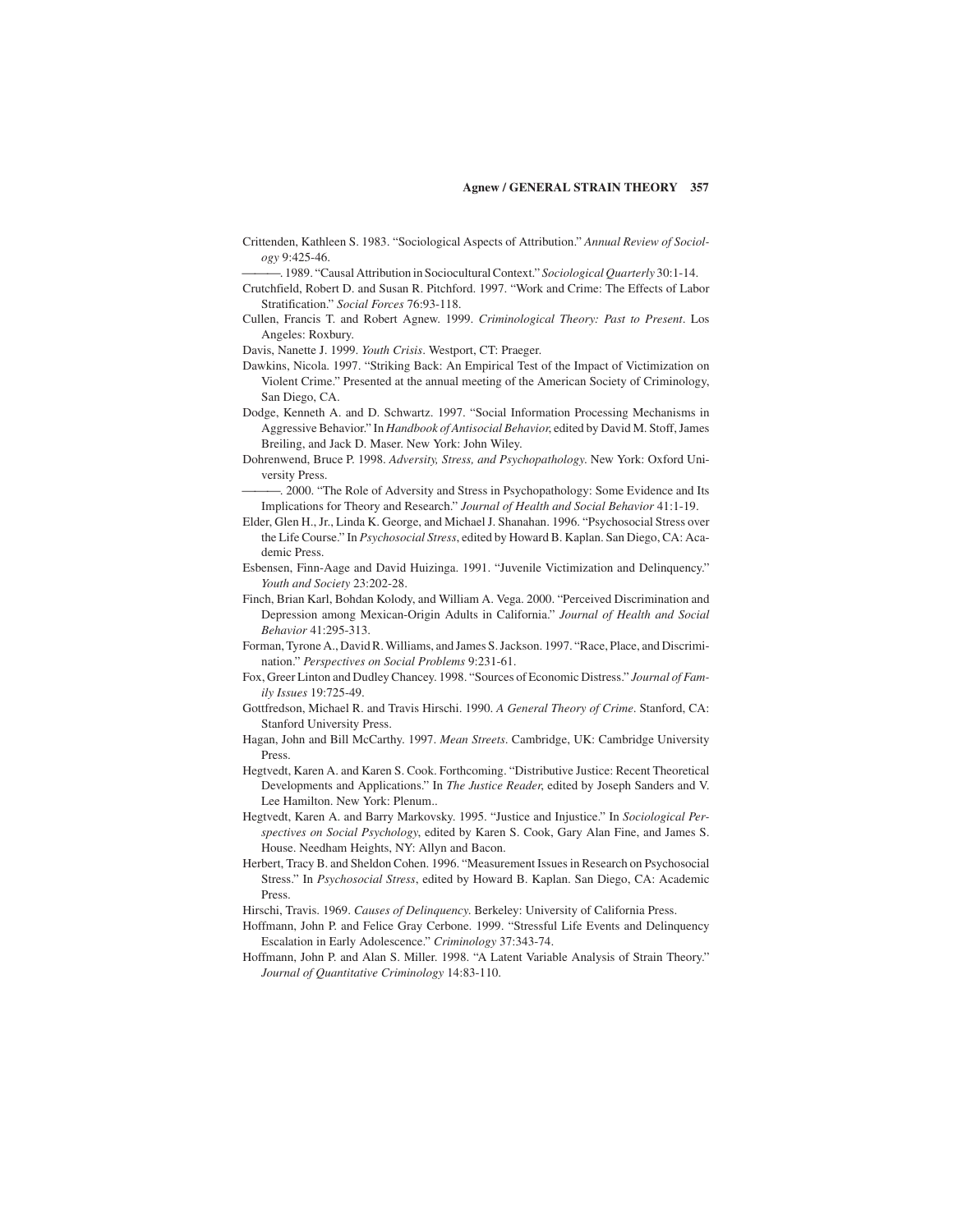- Hoffmann, John P. and S. Susan Su. 1997. "The Conditional Effects of Stress on Delinquency and Drug Use: A Strain Theory Assessment of Sex Differences." *Journal of Research in Crime and Delinquency* 34:46-78.
- Jensen, Gary F. 1995. "Salvaging Structure through Strain: A Theoretical and Empirical Critique." In *The Legacy of Anomie Theory, Advances in Criminological Theory*, Vol. 6, edited by Freda Adler and William S. Laufer. New Brunswick, NJ: Transaction.
- Jensen, Gary F. and David Brownfield. 1986. "Gender, Lifestyles, and Victimization: Beyond Routine Activity." *Violence and Victims* 1:85-99.

Kaplan, Howard B. 1996. "Psychosocial Stress from the Perspective of Self Theory." In *Psychosocial Stress*, edited by Howard B. Kaplan. San Diego, CA: Academic Press.

- Katz, Jack. 1988. *Seductions of Crime*. New York: Basic Books.
- Kessler, Ronald C., Jacquelyn Gillis-Light, William J. Magee, Kenneth S. Kendler, and Lindon J. Eaves. 1997. "Childhood Adversity and Adult Psychopathology." In *Stress and Adversity over the Life Course*, edited by Ian H. Gottlib and Blair Wheaton. Cambridge, UK: Cambridge University Press.
- Kessler, Ronald C., James S. House, Renee R. Anspach, and David R. Williams. 1995. "Social Psychology and Health." In *Sociological Perspectives on Social Psychology*, edited by Karen S. Cook, Gary Alan Fine, and James S. House. Needham Heights, NY: Allyn and Bacon.
- Kornhauser, Ruth Rosner. 1978. *Social Sources of Delinquency*. Chicago: University of Chicago Press.
- Lanza-Kaduce, Lonn and Marcia J. Radosevich. 1987. "Negative Reactions to Processing and Substance Use among Young Incarcerated Males." *Deviant Behavior* 8:137-48.
- Lauritsen, Janet L., John Laub, and Robert J. Sampson. 1992. "Conventional and Delinquent Activities: Implications for the Prevention of Violent Victimization among Adolescents." *Violence and Victims* 7:91-108.
- Lauritsen, Janet L., Robert J. Sampson, and John H. Laub. 1991. "The Link between Offending and Victimization among Adolescents." *Criminology* 29:265-92.
- Lazarus, Richard S. 1999. *Stress and Emotion: A New Synthesis*. New York: Springer.
- Lepore, Stephen J. 1995. "Measurement of Chronic Stressors." In *Measuring Stress*, edited by Sheldon Cohen, Ronald C. Kessler, and Lynn Underwood Gordon. New York: Oxford University Press.
- Lind, E. Allan and Tom R. Tyler. 1988. *The Social Psychology of Procedural Justice*. New York: Plenum.
- Lockwood, Daniel. 1997. *Violence among Middle School and High School Students: Analysis and Implications for Prevention*. Washington, DC: National Institute of Justice.
- Matza, David and Gresham Sykes. 1961. "Juvenile Delinquency and Subterranean Beliefs." *American Sociological Review* 26:713-19.
- Mazerolle, Paul. 1998. "Gender, General Strain, and Delinquency: An Empirical Examination." *Justice Quarterly* 15:65-91.
- Mazerolle, Paul, Velmer S. Burton, Jr., Francis T. Cullen, T. David Evans, and Gary L. Payne. 2000. "Strain, Anger, and Delinquency Adaptations: Specifying General Strain Theory." *Journal of Criminal Justice* 28:89-101.
- Mazerolle, Paul and Alex Piquero. 1997. "Violent Responses to Strain: An Examination of Conditioning Influences." *Violence and Victims* 12:323-43.
- . 1998. "Linking Exposure to Strain with Anger: An Investigation of Deviant Adaptations." *Journal of Criminal Justice* 26:195-211.
- Meier, Robert F. and Terence D. Miethe. 1993. "Understanding Theories of Criminal Victimization." *Crime and Justice: A Review of Research* 17:465-95.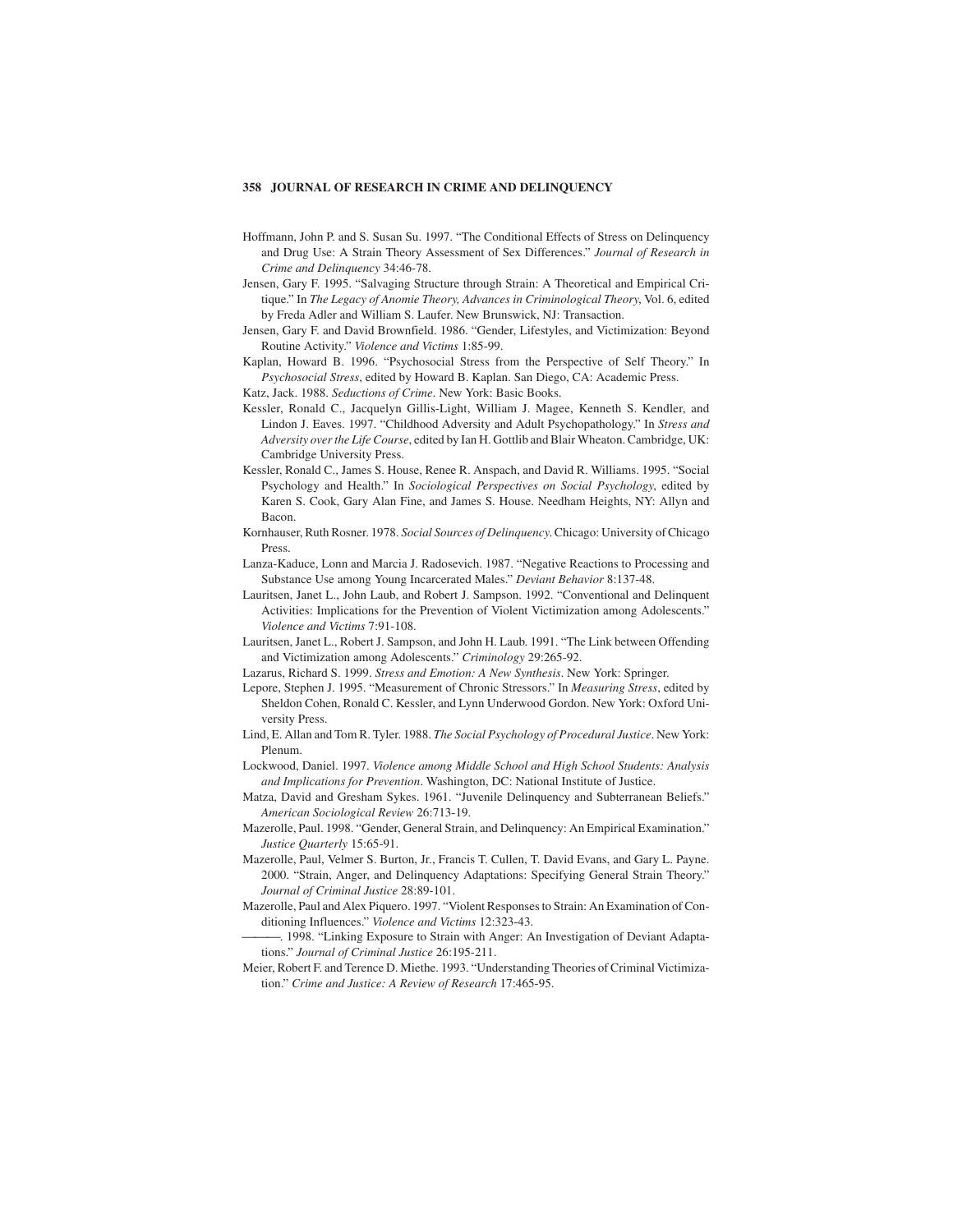Merton, Robert K. 1938. "Social Structure and Anomie." *American Sociological Review* 3:672-82.

. 1968. *Social Theory and Social Structure*. New York: Free Press.

- Messerschmidt, James W. 1993. *Masculinities and Crime*. Lanham, MD: Rowman and Littlefield.
- Mikula, Gerold. 1986. "The Experience of Injustice: Toward a Better Understanding of Its Phenomenology." In *Justice in Social Relations*, edited by Hans Werner Bierhoff, Ronald L. Cohen, and Jerald Greenberg. New York: Plenum.
- . 1993. "On the Experience of Injustice." *European Journal of Social Psychology* 4:223-44.
- Mikula, Gerold, Birgit Petri, and Norbert Tanzer. 1990. "What People Regard as Unjust: Types and Structures of Everyday Experiences of Injustice." *European Journal of Social Psychology* 2:133-49.
- Moffitt, Terrie E. 1993. " 'Life-Course Persistent' and 'Adolescent-Limited' Antisocial Behavior: A Developmental Taxonomy." *Psychological Review* 100:674-701.
- Nye, Ivan. 1958. *Family Relationships and Delinquent Behavior*. New York: John Wiley.
- Osgood, D. Wayne, Janet K. Wilson, Patrick M. O'Malley, Jerald G. Bachman, and Lloyd D. Johnston. 1996. "Routine Activities and Individual Deviant Behavior." *American Sociological Review* 61:635-55.
- Paternoster, Raymond and Paul Mazerolle. 1994. "General Strain Theory and Delinquency: A Replication and Extension." *Journal of Research in Crime and Delinquency* 31:235-63.
- Patterson, Gerald R., John B. Reid, and Thomas J. Dishion. 1992. *Antisocial Boys*. Eugene, OR: Castalia.
- Piquero, Nicole Leeper and Miriam D. Sealock. 2000. "Generalizing General Strain Theory: An Examination of an Offending Population." *Justice Quarterly* 17:449-84.
- Rokeach, Milton. 1973. *The Nature of Human Values*. New York: Free Press.
- Sampson, Robert J. and John H. Laub. 1993. *Crime in the Making*. Cambridge, MA: Harvard University Press.
- Sampson, Robert J. and Janet L. Lauritsen. 1993. "Violent Victimization and Offending: Individual-, Situational-, and Community-Level Risk Factors." In *Understanding and Preventing Violence*, Vol. 3, *Social Influences*, edited by the National Research Council. Washington, DC: National Research Council.
- Schieman, Scott. 2000. "Education and the Activation, Course, and Management of Anger." *Journal of Health and Social Behavior* 41:20-39.
- Schulz, Amy, David Williams, Barbara Israel, Adam Becker, Edith Parker, Sherman A. James, and James Jackson. 2000. "Unfair Treatment, Neighborhood Effects, and Mental Health in the Detroit Metropolitan Area." *Journal of Health and Social Behavior* 41:314-32.
- Seiffge-Krenke, Inge. 1995. *Stress, Coping, and Relationships in Adolescence*. Mahwah, NJ: Lawrence Erlbaum.
- Sherman, Lawrence W. 1993. "Defiance, Deterrence, and Irrelevance: A Theory of Criminal Sanctions." *Journal of Research in Crime and Delinquency* 30:445-73.
- . 2000. "The Defiant Imagination: Consilience and the Science of Sanctions." Presented at the University of Pennsylvania, Philadelphia.
- Smith, Carolyn and Terence P. Thornberry. 1995. "The Relationship between Childhood Maltreatment and Adolescent Involvement in Delinquency." *Criminology* 33:451-81.
- Smith-Lovin, Lynn. 1995. "The Sociology of Affect and Emotion." In "Sociological Perspectives on Social Psychology, edited by Karen S. Cook, Gary Alan Fine, and James S. House. Needham Heights, NY: Allyn and Bacon.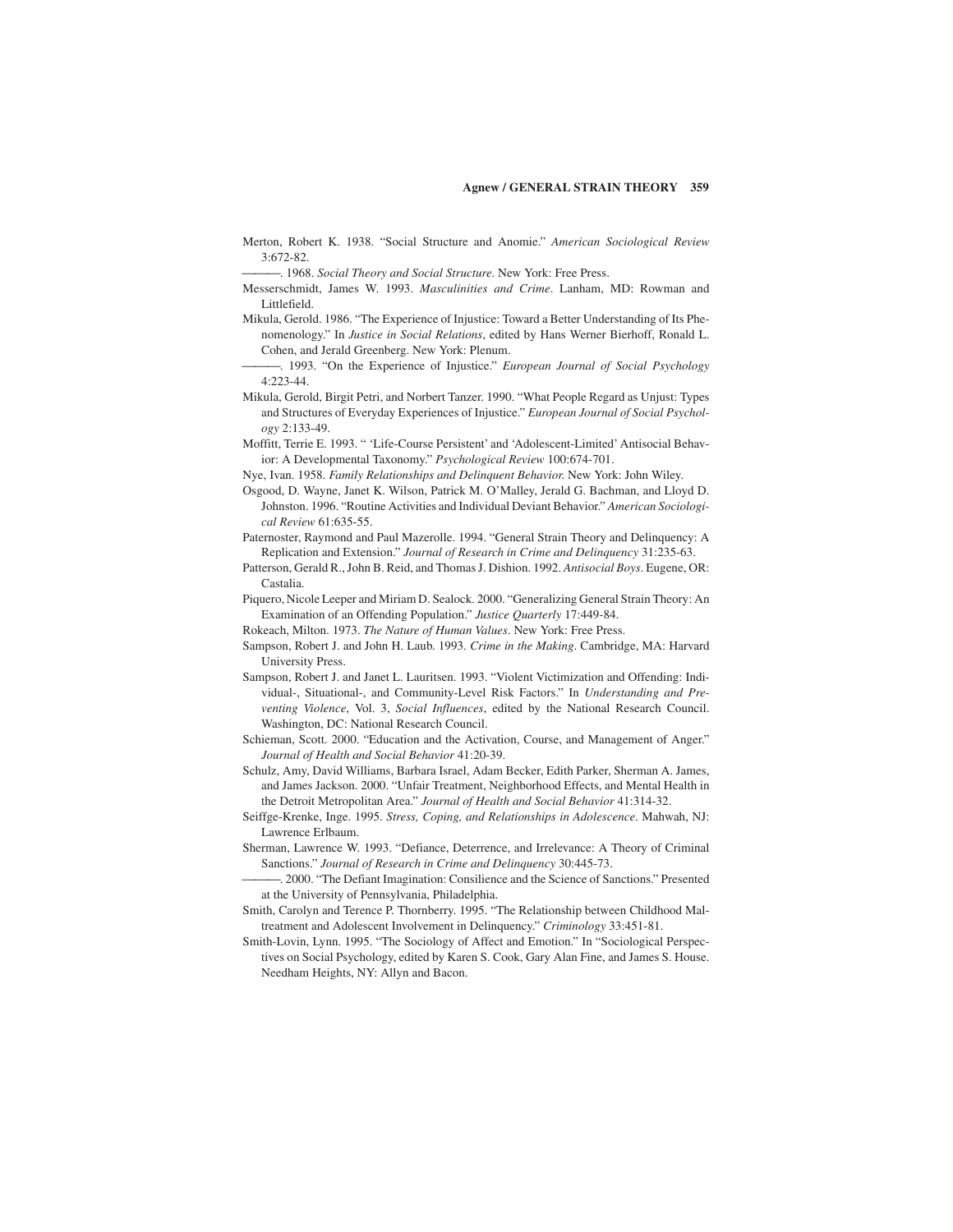- Stone, Arthur A. 1995. "Measurement of Affective Response." In *Measuring Stress*, edited by Sheldon Cohen, Ronald C. Kessler, and Lynn Underwood Gordon. New York: Oxford University Press.
- Sykes, Gresham M. and David Matza. 1957. "Techniques of Neutralization: A Theory of Delinquency." *American Sociological Review* 22:664-70.
- Taylor, Shelley E. and Lisa G. Aspinwall. 1996. "Mediating and Moderating Processes in Psychosocial Stress: Appraisal, Coping, Resistance, and Vulnerability." In *Psychosocial Stress*, edited by Howard B. Kaplan. San Diego, CA: Academic Press.
- Tedeschi, James T. and Richard B. Felson. 1994. *Violence, Aggression, and Coercive Actions*. Washington, DC: American Psychological Association.
- Tedeschi, James T. and Mitchell S. Nesler. 1993. "Grievances: Development and Reaction." In *Aggression and Violence*, edited by Richard B. Felson and James T. Tedeschi. Washington, DC: American Psychological Association.
- Thoits, Peggy A. 1989. "The Sociology of Emotions."*Annual Review of Sociology* 15:317-42.
- . 1991. "On Merging Identity Theory and Stress Research." *Social Psychology Quarterly* 54:101-12.

. 1995. "Stress, Coping, and Social Support Processes: Where Are We? What Next?" *Journal of Health and Social Behavior* (Extra Issue):53-79.

- Tittle, Charles R. 1995. *Control Balance: Toward a General Theory of Deviance*. Boulder, CO: Westview.
- Turner, Jay R. and William R. Avison. 1992. "Innovations in the Measurement of Life Stress: Crisis Theory and the Significance of Event Resolution." *Journal of Health and Social Behavior* 33:36-50.
- Turner, R. Jay and Blair Wheaton. 1995. "Checklist Measurement of Stressful Life Events." In *Measuring Stress*, edited by Sheldon Cohen, Ronald C. Kessler, and Lynn Underwood Gordon. New York: Oxford University Press.
- Turner, R. Jay, Blair Wheaton, and Donald A. Lloyd. 1995. "The Epidemiology of Social Stress." *American Sociological Review* 60:104-25.
- Tyler, Tom. 1990. *Why People Obey the Law*. New Haven, CT: Yale University Press.
- . 1994. "Psychological Models of the Justice Process: Antecedents of Distributive and Procedural Justice." *Journal of Personality and Social Psychology* 67:850-63.
- Tyler, Tom R., Robert J. Boeckmann, Heather J. Smith, and Yuen J. Huo. 1997. *Social Justice in a Diverse Society*. Boulder, CO: Westview.
- Uggen, Christopher. 2000. "Work as a Turning Point in the Life Course of Criminals: A Duration Model of Age, Employment, and Recidivism." *American Sociological Review* 67:529-46.
- Voydanoff, Patricia. 1990. "Economic Distress and Family Relations: A Reviewof the Eighties." *Journal of Marriage and the Family* 52:1099-115.
- Wells, Edward L. and Joseph H. Rankin. 1988. "Direct Parental Controls and Delinquency." *Criminology* 26:263-84.
- Wethington, Elaine, George W. Brown, and Ronald C. Kessler. 1995. "Interview Measurement of Stressful Life Events." In *Measuring Stress*, edited by Sheldon Cohen, Ronald C. Kessler, and Lynn Underwood Gordon. New York: Oxford University Press.
- Wheaton, Blair. 1990. "Life Transitions, Role Histories, and Mental Health." *American Sociological Review* 55:209-24.
- . 1996. "The Domains and Boundaries of Stress Concepts." In *Psychosocial Stress*, edited by Howard B. Kaplan. San Diego, CA: Academic Press.
- Wheaton, Blair, Patricia Roszell, and Kimberlee Hall. 1997. "The Impact of Twenty Childhood and Adult Traumatic Stressors on the Risk of Psychiatric Disorder." In *Stress and Adversity over the Life Course: Trajectories and Turning Points*, edited by Ian H. Gottlib. New York: Cambridge University Press.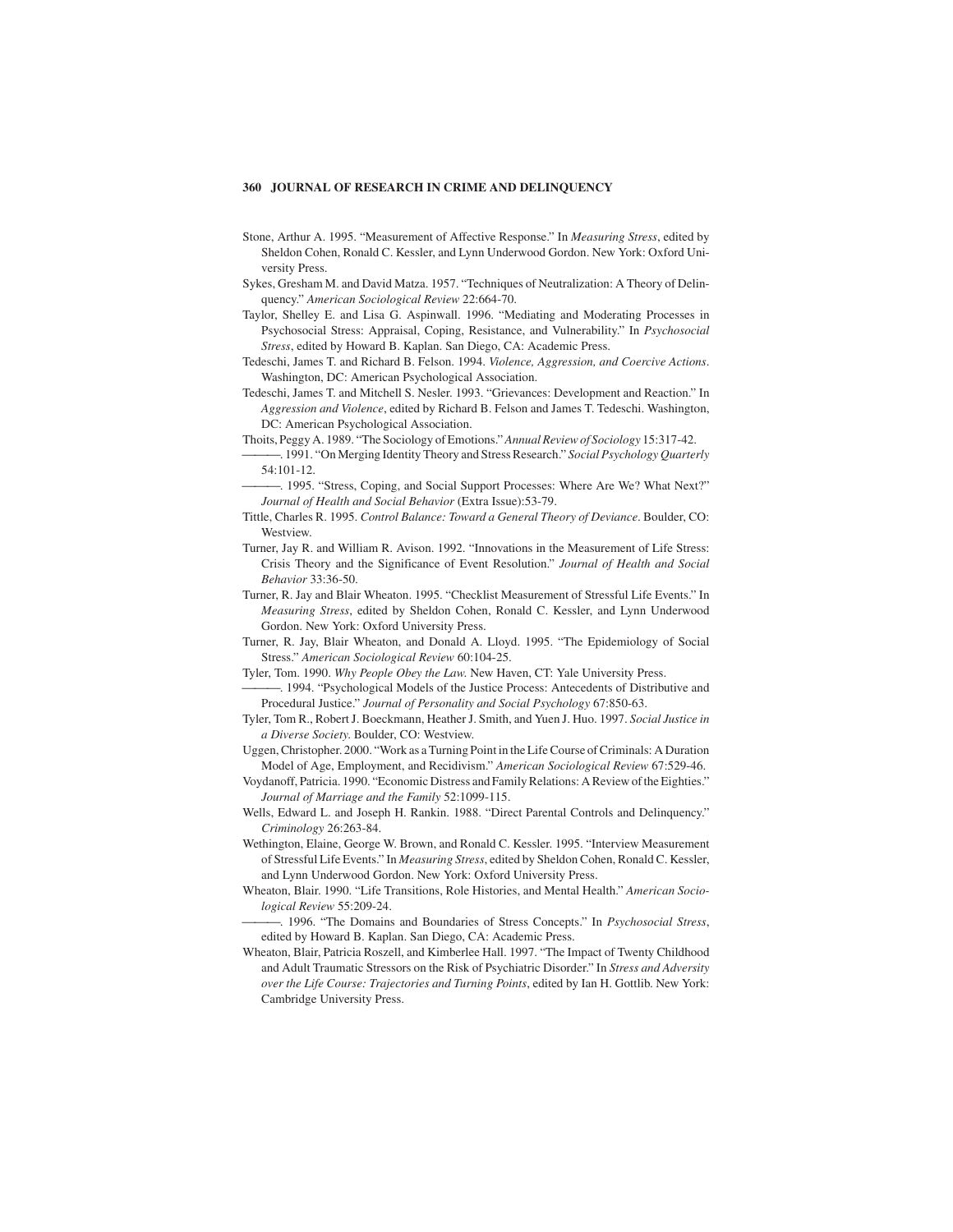## **Agnew / GENERAL STRAIN THEORY 361**

- White, Helene Raskin, Erich W. Labouvie, and Marsha E. Bates. 1985. "The Relationship between Sensation Seeking and Delinquency: A Longitudinal Analysis." *Journal of Research in Crime and Delinquency* 22:197-211.
- Widom, Cathy Spatz. 1998. "Childhood Victimization: Early Adversity and Subsequent Psychopathology." In *Adversity, Stress, and Psychopathology*, edited by Bruce P. Dohrenwend. New York: Oxford University Press.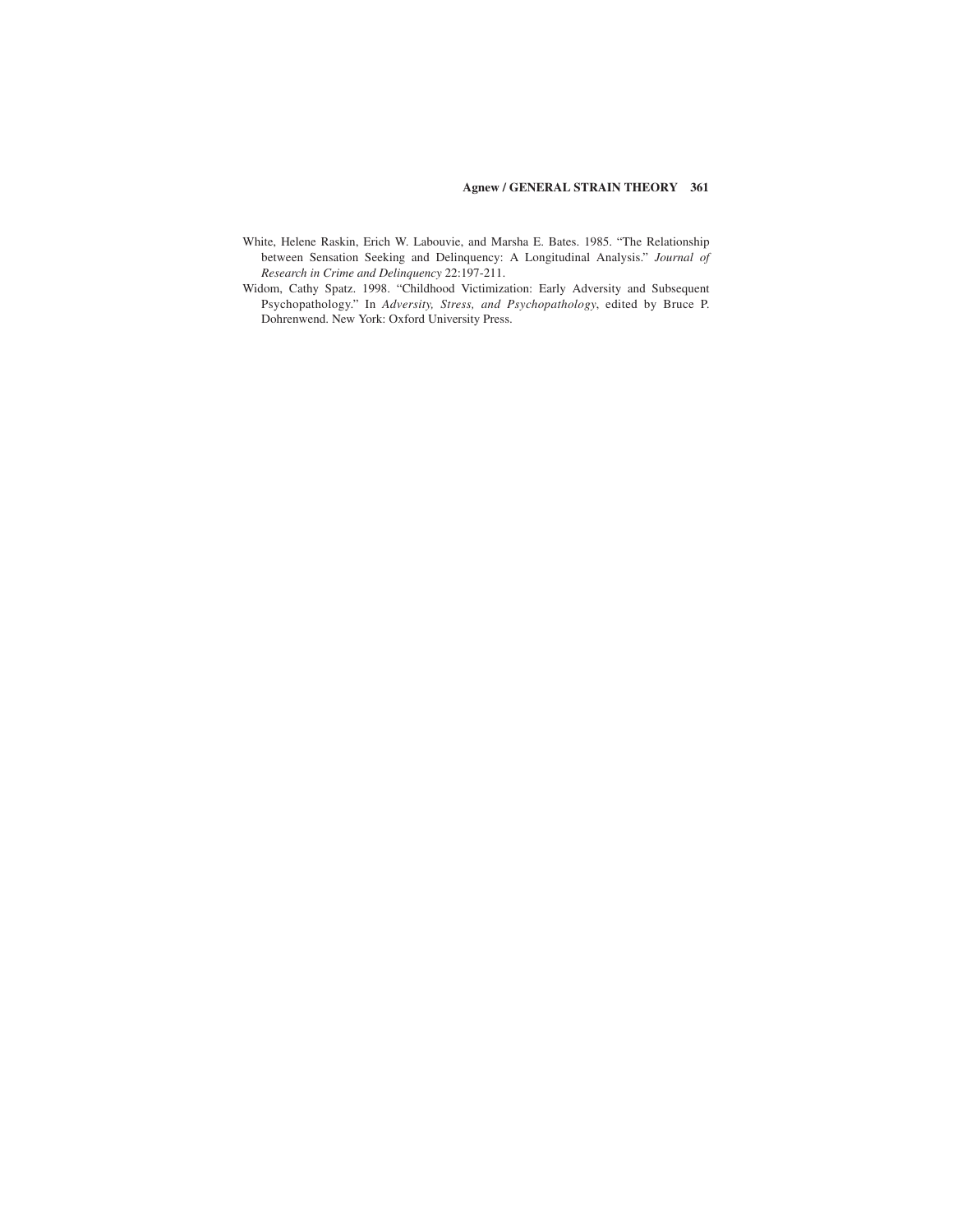## **STUDENT ANGER AND AGGRESSIVE BEHAVIOR IN SCHOOL: AN INITIAL TEST OF AGNEW'S MACRO-LEVEL STRAIN THEORY**

## **TIMOTHY BREZINA ALEX R. PIQUERO PAUL MAZEROLLE**

*Variation in criminal/delinquent behavior across communities, schools, and other social units is usually explained in terms of social disorganization and subcultural values. Agnew's macro-level strain theory (MST), however, provides an additional explanation. MST contends that macro-level differences in crime and deviance can also be explained in terms of aggregate levels of anger and frustration. Following Agnew's recommendations, the authors conduct an initial school-level test of MST using data on aggressive student behavior from a national sample of public high schools. The results of the assessment lend partial support to the theory, showing that student-to-student conflict is partly a function of the level of anger in the student population. Other forms of aggressive student behavior, however, are not likewise affected. Nonetheless, the authors believe the findings are sufficiently promising to warrant further examination of MST, and they offer some suggestions in this regard.*

In recent years, the criminological community has witnessed a resurgence of interest in strain theory. This development is largely attributable to Agnew's (1992) formulation of general strain theory (GST). According to GST, individuals may encounter aversive social relations in which they experience goal blockage, are presented with noxious stimuli, and/or are deprived of positively valued stimuli. These relations tend to generate negative affect,

An earlier version of this article was presented at the 1999 meetings of the Academy of Criminal Justice Sciences, Orlando. We wish to thank the editor and several anonymous reviewers for their helpful comments and suggestions. Address correspondence to Dr. Timothy Brezina, Department of Sociology, Tulane University, 220 Newcomb Hall, New Orleans, LA 70118; e-mail: tbrezin@tulane.edu.

JOURNAL OF RESEARCH IN CRIME AND DELINQUENCY, Vol. 38 No. 4, November 2001 362-386 © 2001 Sage Publications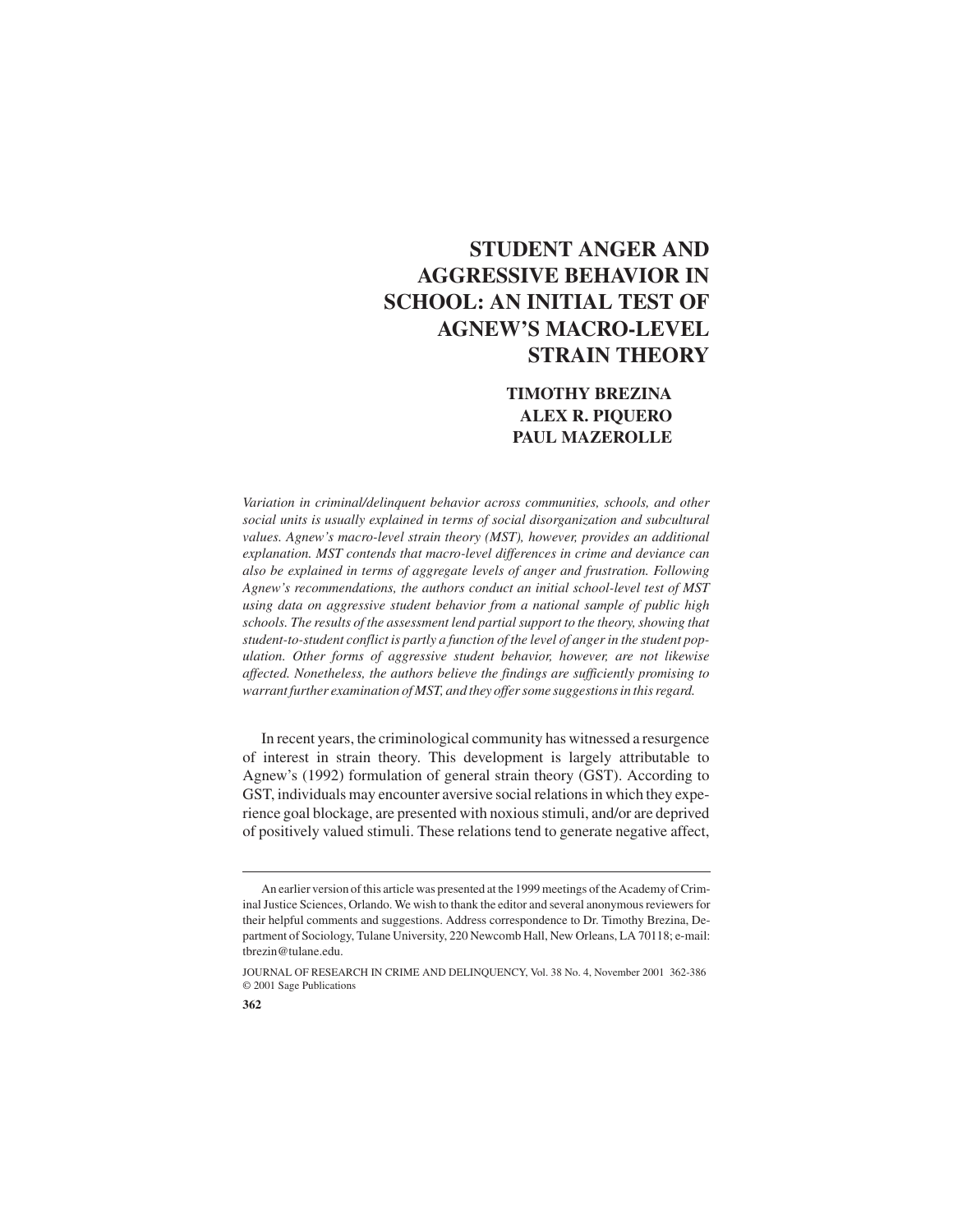create pressures for corrective action, and increase the likelihood of criminal/ delinquent behavior. Anger plays a central role in GST and is said to have a particularly strong connection to delinquency because it "energizes" strained individuals to action, lowers inhibitions, increases felt injury, and "creates a desire for retaliation and revenge" (Agnew 1992:60).

Agnew's (1992) version of strain theory highlighted various independent variables and provided rather clear guidelines for empirical testing. For this reason, GST has attracted much attention from researchers (e.g., Brezina 1996; Hoffmann and Miller 1998; Mazerolle and Piquero 1997; Paternoster and Mazerolle 1994). In particular, Agnewhighlighted the assumptions and intervening processes that most clearly distinguish strain theory from competing theoretical frameworks. Whereas social control theory assumes that individuals are "freed" into delinquency, and social-learning theory assumes that individuals come to viewdelinquency as a form of desirable or justifiable behavior, strain theory assumes that individuals are *pressured* into delinquency by their circumstances. Moreover, strain theory is the only major crime theory to emphasize the importance of anger and other negative emotions (Agnew 1995a).

Initial tests of GST have been promising. Strain in parental and school relations (e.g., parental punitiveness, negative comments from teachers, and frustration with school) has been linked to delinquency in several studies, controlling for social control and social-learning factors (Agnew 1985; Agnewand White 1992; Brezina 1998; Broidy 2001; Hoffmann and Miller 1998; Mazerolle 1998; Mazerolle and Piquero 1997, 1998; Paternoster and Mazerolle 1994; Piquero and Sealock 2000). In addition, certain data indicate that anger is an important intervening mechanism linking strain to delinquent outcomes, especially interpersonal violence or aggression (Agnew 1985; Brezina 1998; Broidy 2001; Mazerolle and Piquero 1997, 1998; but see Mazerolle et al. 2000). Although more testing will be required to fully evaluate the theory, these initial results suggest that GST may have an important place to occupy in contemporary criminological theory.

It is important to note, however, that Agnew (1992:75) presented his formulation of strain theory as a foundation for further theoretical development rather than a "fully developed alternative" to earlier strain theories. GST, for example, was pitched at the individual level of analysis. This fact represents a potential limitation of the theory because, as Agnewrecognized, the macro implications of GST had not been fully developed.

In a recent article, Agnew (1999) addressed this issue by presenting an extended and elaborated version of GST that is designed to explain community-level (or macro-level) differences in criminal and delinquent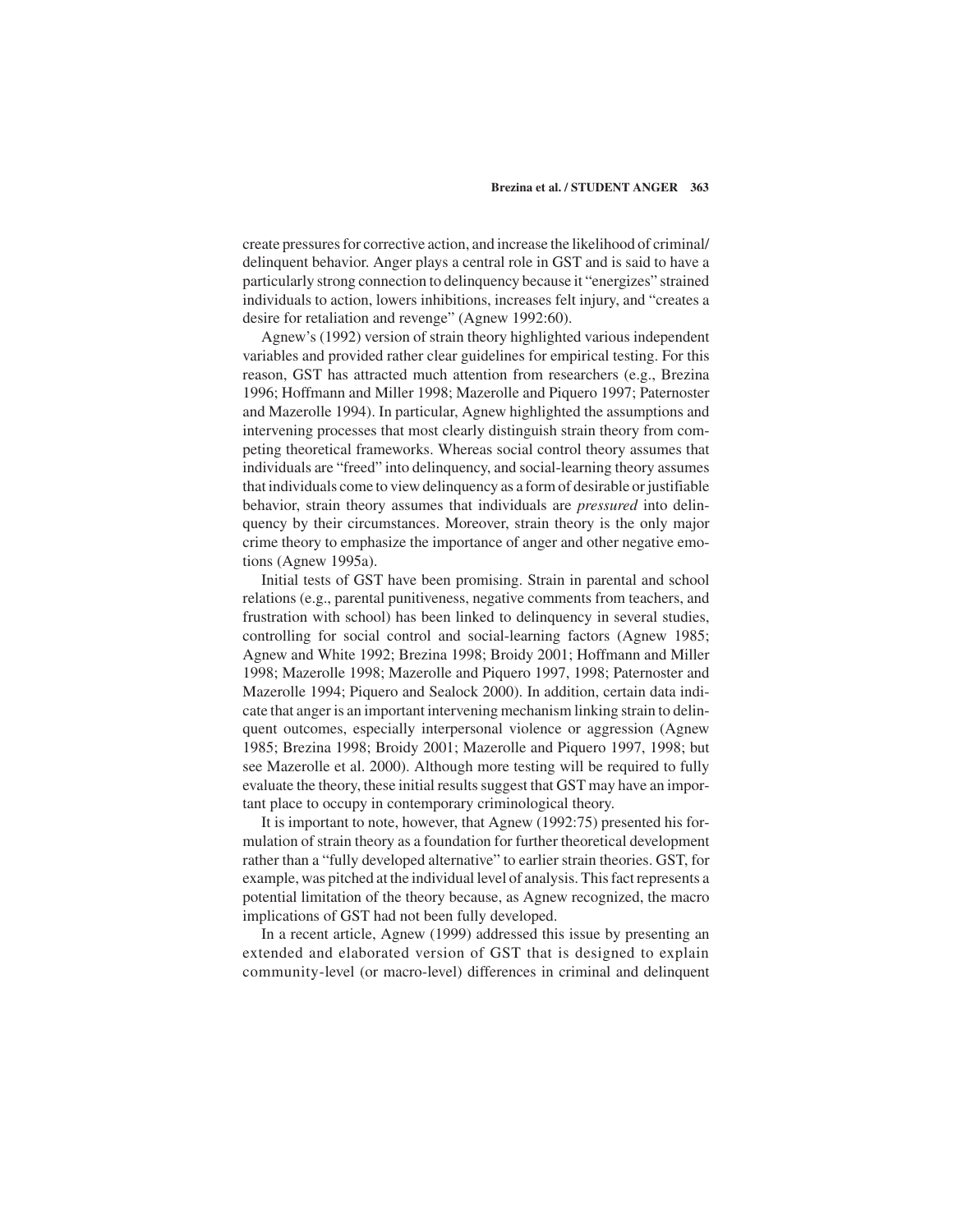behavior. In addition to social disorganization and subcultural values, this version of GST contends that aggregate-level variation in crime/delinquency can also be explained in terms of frustrating social conditions and aggregate levels of anger and frustration. The characteristics of certain communities are said to be particularly aversive. As a result, these communities are inhabited by a high percentage of angry/frustrated individuals and thus exhibit relatively high rates of criminal/delinquent behavior.

The purpose of this study is to conduct an initial test of Agnew's macro-level version of strain theory (henceforth, MST). As Agnew(1999) observed, currently available data sets do not allowfor an adequate test of the theory at the community level of analysis. However, Agnew (1999:140) suggested that available school-level data can be used to conduct an initial evaluation of MST. If the core propositions of MST are correct, variation in problem behavior across schools should be associated with aggregate-level student anger, controlling for other relevant variables.

Following Agnew's (1999:140) recommendations, we conducted an initial school-level assessment of MST using data on aggressive student behavior from a national sample of public high schools. Like Agnew, we believe that school-level data can shed useful light on the possible merits of MST, and, at least for a preliminary test of the theory, school-level data appear to have certain advantages. As Agnew stated, MST "is best tested with data from smaller areas" (p. 124). Unlike metropolitan areas and other large social units, schools can be expected to be more homogeneous in terms of the major independent and dependent variables. Schools are also more likely to have definite boundaries, with more extensive interaction between members (Felson et al. 1994).

Although the main purpose of this study is to examine the merits of MST, our focus on aggressive student behavior should also be of interest to criminologists. There is growing concern with student conflict, aggression, and violence in our schools, and many psychologists believe that anger is an important contributing factor (Furlong and Smith 1994). Yet, despite some evidence of a correlation between anger and student aggression, "anger, particularly among children and adolescents, has received only limited research attention" (Smith et al. 1998:2). Our analyses will help to elucidate the processes through which anger affects student behavior. This study, then, will add to the literature on problem behaviors in school as well as the literature on strain theory. Before turning to the results of the data analyses, we provide a brief summary of MST and describe how it applies to aggressive/disruptive behavior in the school setting.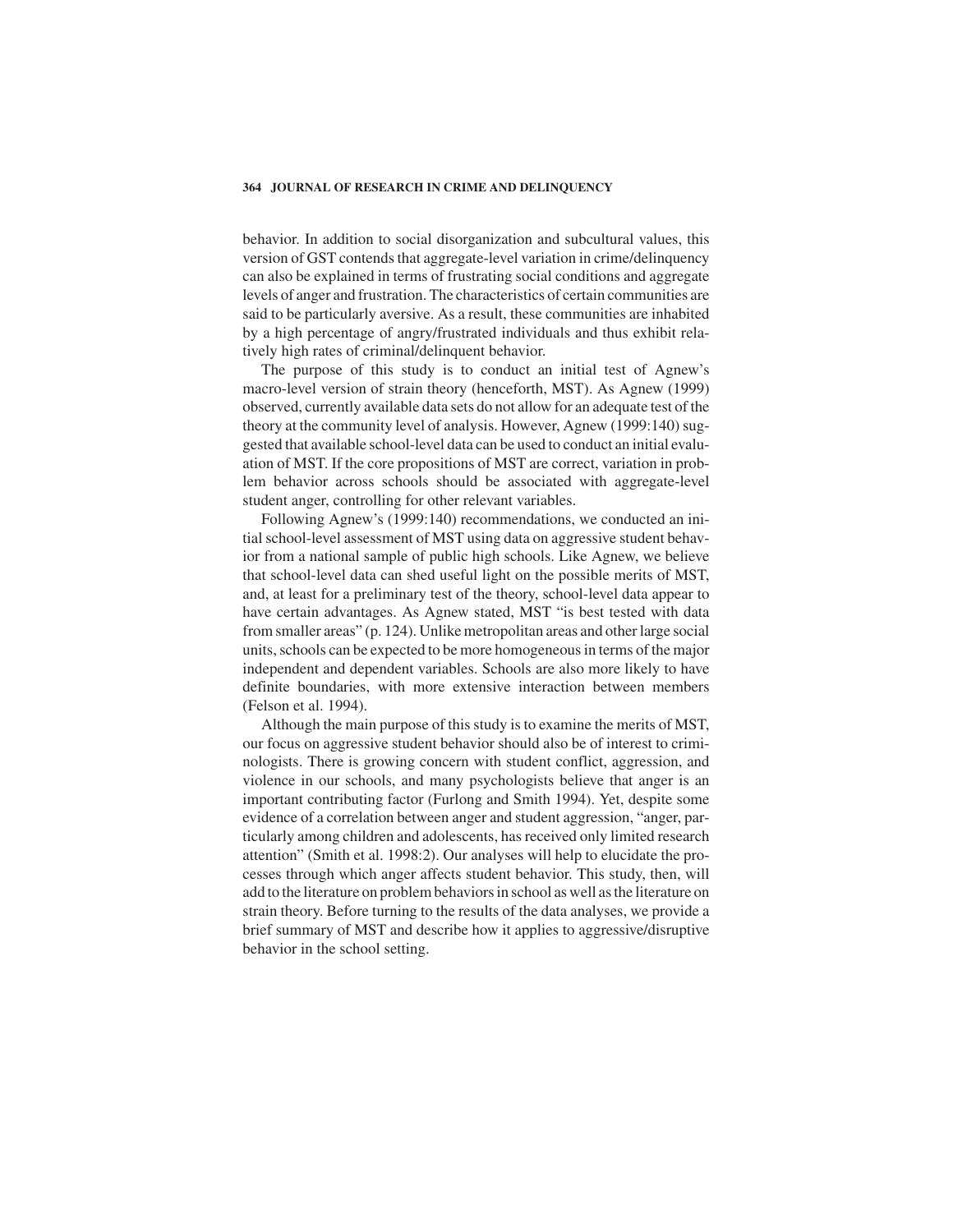## *A BRIEF SUMMARY OF AGNEW'S MST*

## *The Dominant Theories of Macro-Level Variation in Crime and Delinquency*

Variation in criminal and delinquent behavior across macro-level social units (e.g., schools, neighborhoods, and metropolitan areas) is usually explained in terms of social disorganization/social control theories and, to a lesser extent, subcultural deviance theories. The dominance of these two theoretical perspectives is readily apparent in the community crime literature.

According to social disorganization theorists, some communities exhibit relatively high rates of crime and delinquency because they have lost the ability to control their members (Bursik 1988; Bursik and Grasmik 1993). Due to high rates of residential mobility, family disruption, economic deprivation, or other manifestations of social disorganization, high-crime communities tend to suffer from low participation in community life, weak commitment to community institutions, and inadequate supervision of youths (Sampson, Raudenbush, and Earls 1997). As a result, members of disorganized communities have more freedom to engage in crime and delinquency. The results of numerous empirical studies are, in fact, consistent with a social control explanation (e.g., Bellair 1997; Elliott et al. 1996; Sampson 1987; Sampson and Groves 1989; Veysey and Messner 1999).

Subcultural deviance explanations are also prominent in the community crime literature, although there is less direct support for these explanations (Cao, Adams, and Jensen 1997; but see Anderson 1994; Heimer 1997; Markowitz and Felson 1998; Matsueda et al. 1992). According to subcultural accounts, the characteristics of disadvantaged communities foster the development of subcultures that hold values conducive to crime and deviance. Anderson (1994), for example, observed that much social interaction in high-crime neighborhoods is governed by the "code of the streets." Residents who live by the code actively campaign for respect in the streets by abusing others and viewviolence as a necessary or acceptable response to slights and provocations (see also Luckenbill and Doyle 1989).

The dominance of social disorganization and subcultural deviance explanations is also apparent in the literature on school disorder. In the attempt to explain variation in delinquent or disruptive behavior across schools, researchers typically examine the effects of social disorganization and student values. Studies in this area have focused on the contribution of internal or institutional factors (e.g., overall levels of student commitment, approval of delinquent conduct, and other aspects of "school climate"), the contribution of external factors related to the status of the surrounding community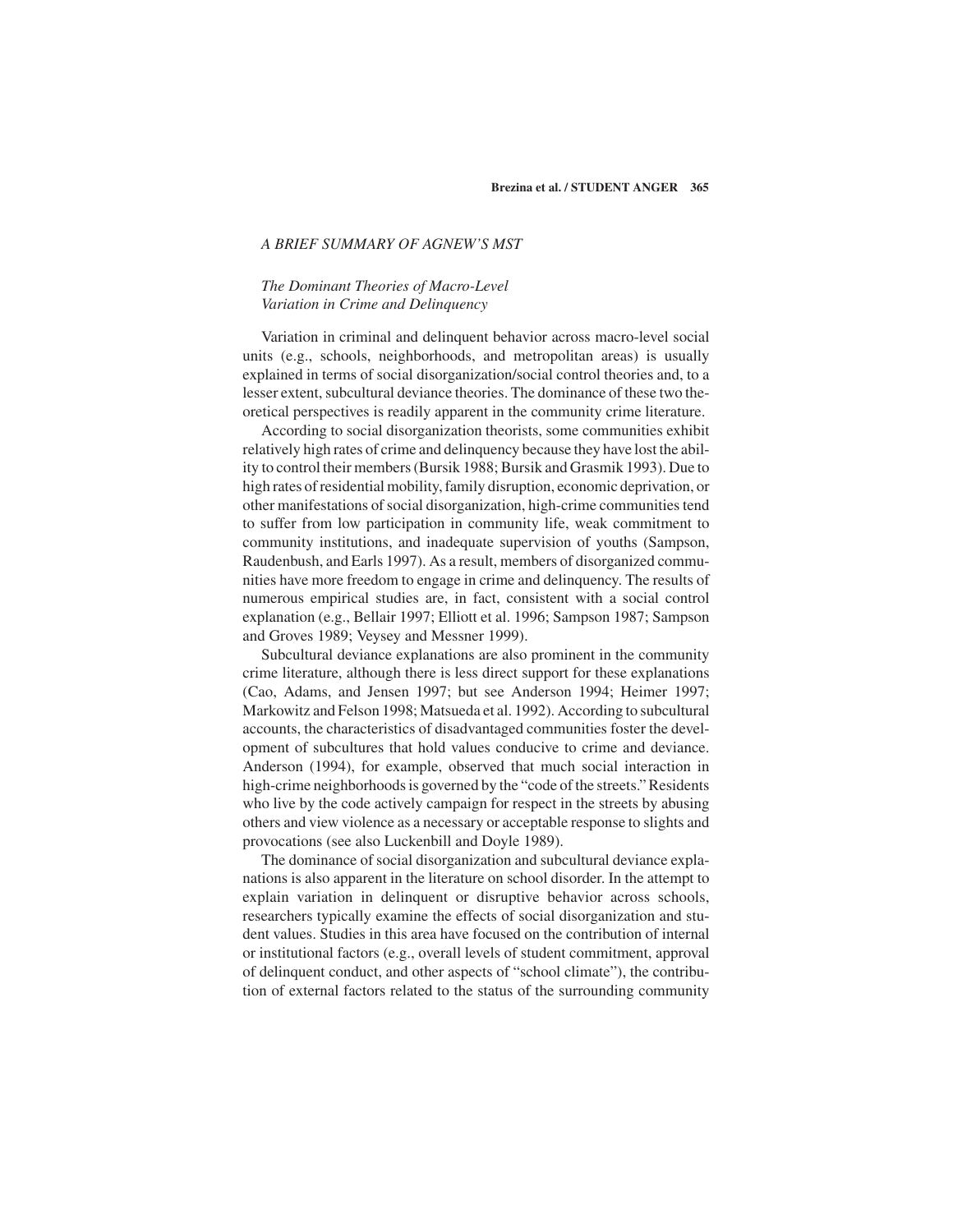(e.g., local rates of poverty, crime, and residential stability), or some combination of internal and external factors (Ennett et al. 1997; Felson et al. 1994; Gottfredson and Gottfredson, 1985; Hellman and Beaton 1986; Tygart 1988; Welsh, Greene, and Jenkins 1999; Welsh, Stokes, and Greene 2000). In general, the results of these studies indicate that variables derived from social disorganization and subcultural deviance theories can help to explain why some schools are plagued by relatively high levels of crime, delinquency, and problem behavior.

#### *Agnew's MST*

MST provides an additional explanation of aggregate-level variation in criminal and delinquent behavior. In terms of community-level differences in crime and deviance, MST contends that these differences are a function not only of differences in social control and values "but also of differences in the *motivation* for crime" (Agnew1999:126, emphasis added). In addition to low social control and subcultural orientations, Agnewargued that the characteristics of disadvantaged communities (e.g., inequality, blocked opportunity, and various life stressors) contribute to strain and high levels of anger/ frustration (for a complete description of the possible sources of community strain and anger, see Agnew1999). Disadvantaged communities, then, suffer from a relatively high proportion of strained and angry individuals in the resident population. This is another reason for the high levels of crime and delinquency observed in these communities, based on the assumption that strain/anger is a major source of deviant motivation.

A further and particularly intriguing argument of MST is that a high concentration of angry residents, in itself, can escalate crime. When communities suffer from a high density of angry persons, this increases the likelihood that residents will make contact with angry, upset, and potentially hostile individuals. It also increases the likelihood that angry individuals will interact with one another. This situation has the potential to generate much "interpersonal friction" and, ultimately, higher levels of conflict and aggression (see also Bernard 1990).

Agnew(1999) also considered the community-level factors that are likely to condition the effects of strain and anger on crime. Individuals may cope with strain and anger in a variety of ways (e.g., attack the source of adversity or use cognitive techniques to minimize subjective strain), and not all involve crime or delinquency. The likelihood of criminal versus conventional coping is likely to be shaped by such factors as the availability of conventional coping resources in a community, the presence of subcultures that encourage deviant adaptations to strain, level of community social control, and extent of criminal opportunity.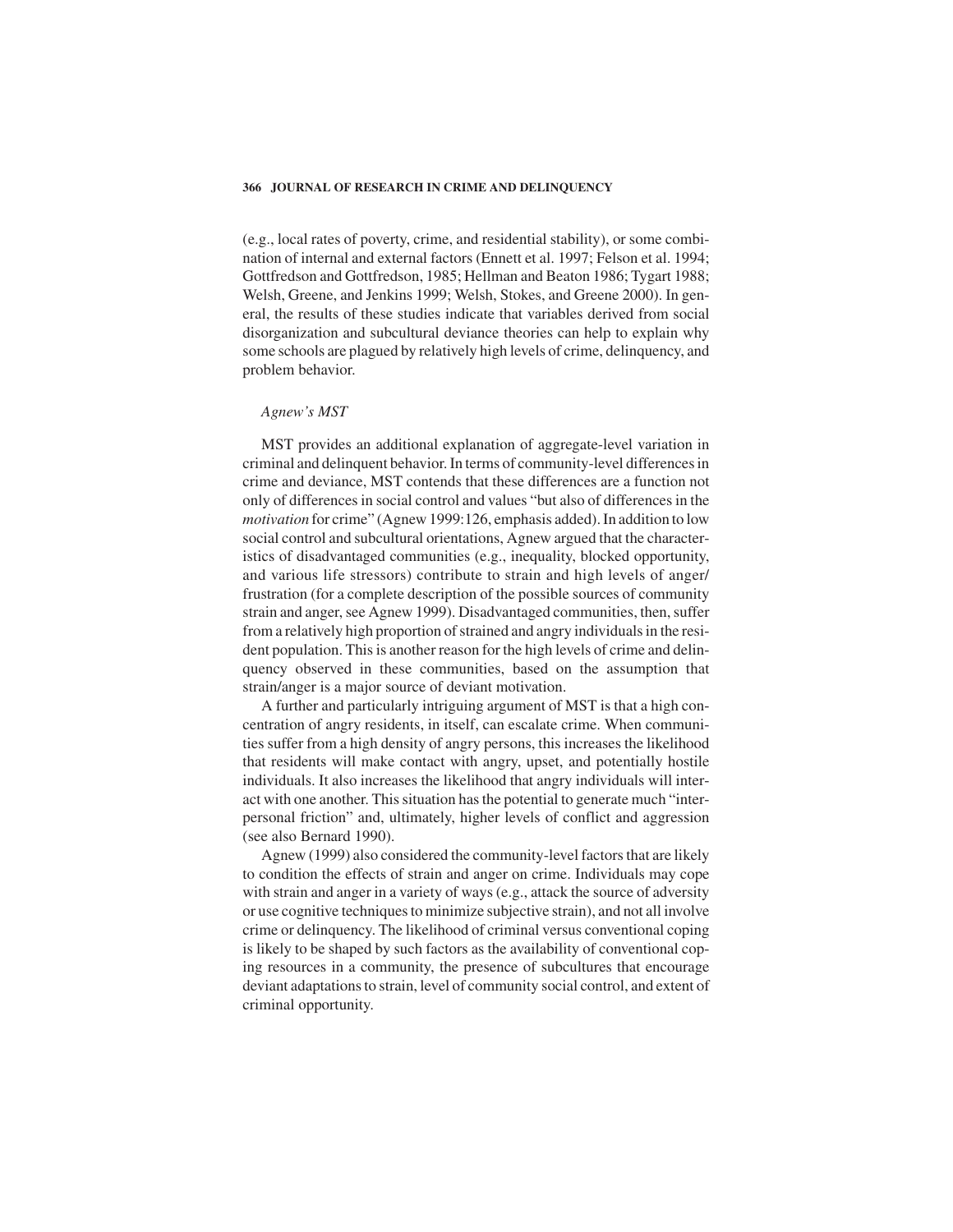Several of these conditioning variables are borrowed from social disorganization and subcultural deviance theories. This is a noteworthy observation because it highlights the fact that, although MST provides an additional explanation for community crime rates, it is not meant to replace social disorganization and subcultural deviance theories (Agnew1999). Rather, MST is proposed as a supplement to these theories. As Agnew(1999) argued, "a full explanation of community differences in crime rates must drawon a range of theories, including those which examine the ways in which communities *motivate* as well as *control* crime" (p. 147).

Although Agnew(1999) focused on the application of MST to community differences in crime rates, he suggested that key aspects of the theory can be used to explain variation in crime and deviance across other social units, including schools. (As described below, he stated that school-level data can be used to conduct a preliminary test of the theory.) In particular, school-level variation in crime, delinquency, and problem behavior is likely to be a function not only of social disorganization and subcultural values but also the level of anger in the student population. Moreover, when a school harbors a relatively angry student population, this increases the likelihood that students will interact with angry/upset peers and, hence, "get into conflicts" (Agnew 1999:141).

## *ASSESSING THE EMPIRICAL VALIDITY OF AGNEW'S MST*

#### *Testing Core Propositions with School-Level Data*

MST asserts that a full explanation of macro-level variation in crime and deviance requires attention to aggregate levels of anger/frustration in addition to variables derived from social disorganization and subcultural deviance theories. To determine the validity of this assertion, it will be necessary to estimate the effects of MST, social disorganization, and subcultural deviance variables simultaneously, in multivariate analyses (Agnew1995c, 1999; Agnew et al. 1996).

As Agnew(1999) observed, attempts have not yet been made to measure all of the necessary variables at the community level of analysis. However, he noted that appropriate school-level data are available, namely, data contained in the Youth in Transition Survey (YIT) (Bachman 1975). This data set contains an adequate range of theoretically relevant variables and can be used to conduct an initial test of key MST propositions. As Agnew (1999) stated:

The Youth in Transition (YIT) data set contains a measure of anger/frustration that can be aggregated to the school level. We can, therefore, estimate the per-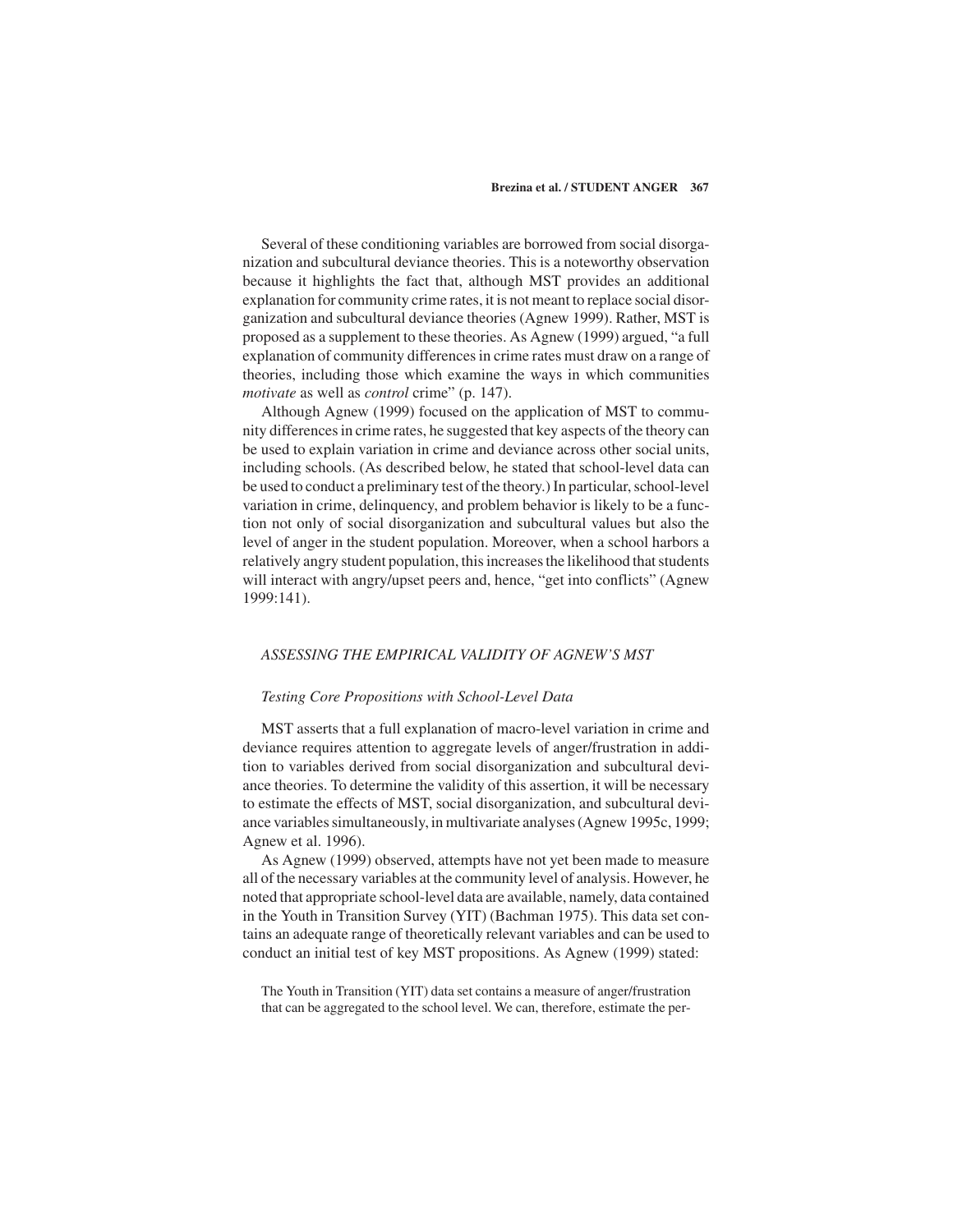centage of angry/frustrated individuals in each school. The YIT data also allow us to construct rough measures of school disorganization and school values conducive to crime/violence. . . . [If MST is correct,] we would expect the aggregate measure of anger/frustration to be related to school crime rates even after school disorganization and values are controlled. (P. 140)

The ability to construct an aggregate measure of student anger also permits a test of the interpersonal-friction argument of MST. If a high density of angry students promotes interpersonal conflict and aggression, "we would also expect the aggregate measure of anger/frustration to be related to individual crime, even after individual anger/frustration and other individuallevel variables [are] controlled" (Agnew 1999:140).

As stated earlier, school-level data may be particularly suitable for a preliminary test of MST because the theory is best tested with data from smaller units of analyses. We can also note that school-level data may be especially suitable for testing the interpersonal-friction argument. Students rarely have the opportunity to choose which schools they attend, and they generally have little control over their interactions with other students. For example, it is not always possible for students to avoid interactions with other students; they may be assigned to the same classes or be forced to navigate the same passageways. Thus, students may be forced to interact with others, even if they find these interactions to be hostile or unpleasant. This feature of the school environment should maximize the likelihood of finding support for the interpersonal-friction argument of MST—if, in fact, this argument is valid.

## *A Focus on Aggressive Behavior*

In the next section of the article, we describe the details of an initial test of MST. Our test of MST conforms to Agnew's (1999) recommendations with, perhaps, one exception. Although Agnew(1999) did not outline hypotheses that are specific to particular types of criminal, delinquent, or deviant outcomes, our analyses focus strictly on aggressive/disruptive student behaviors, such as fighting and arguing with teachers and peers. This focus is mainly a function of limitations inherent in the YIT data (see below).

For several reasons, our focus on aggressive behavior should not be a major problem for an initial school-level test of MST. First, the interpersonalfriction argument appears to be mainly relevant to aggressive behavior, particularly conflict between students. Second, researchers have noted that, due to the theory's focus on anger, GST arguments are especially relevant to aggressive behavior (Mazerolle and Piquero 1997). Data indicate that anger has a more substantial effect on aggression than other forms of deviant conduct<sup>1</sup> (Agnew 1985:160; see also Mazerolle et al. 2000; Mazerolle and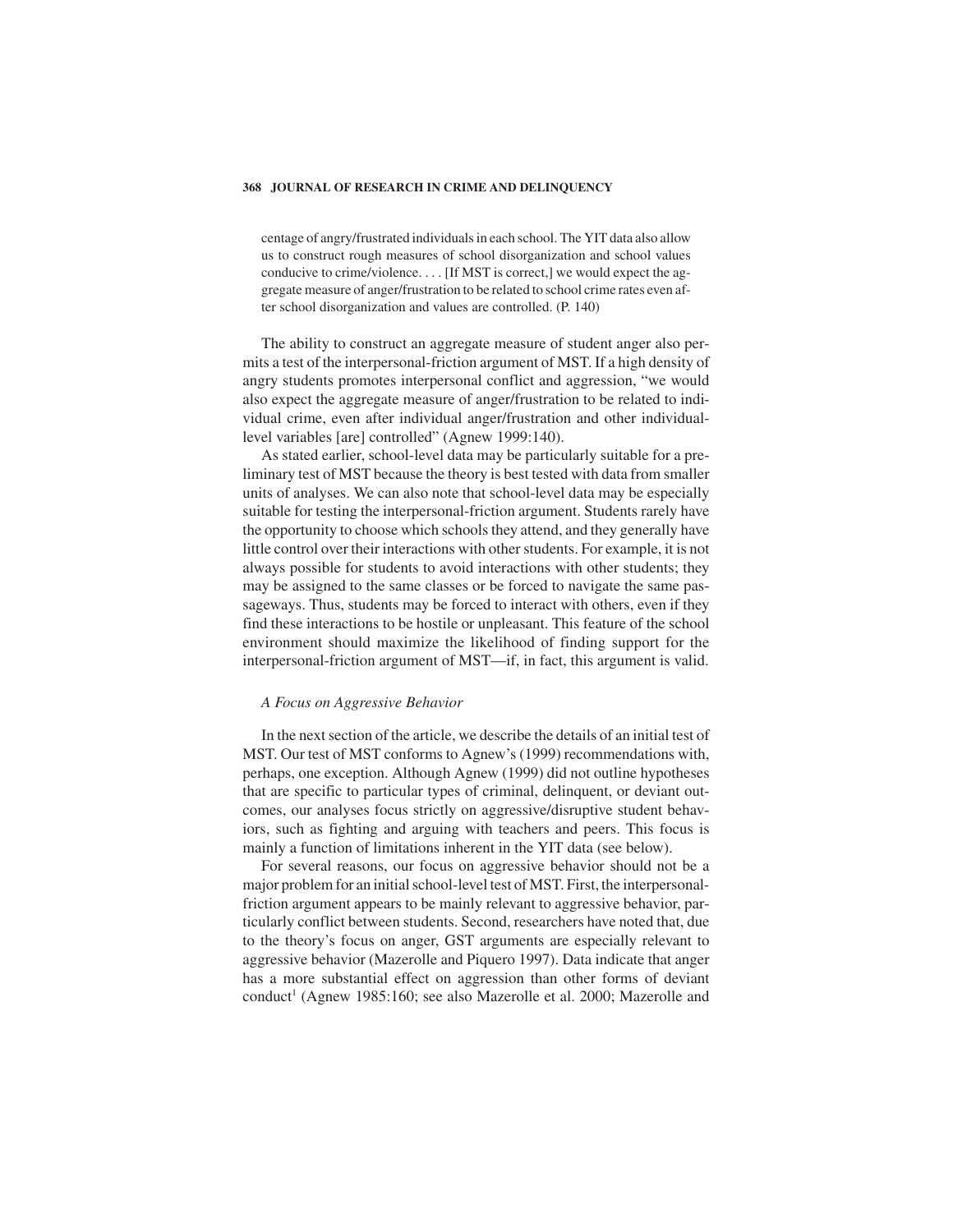Piquero 1998; Piquero and Sealock 2000). This finding is consistent with a sizable psychological literature documenting the aggression-provoking qualities of anger. Anger typically occurs when individuals have attributed blameworthiness to others. Moreover, angry arousal increases the likelihood that further conflict will lead to an aggressive response because it tends to lower the individual's threshold for perceived wrong or injury. Thus, if a person is already in a state of arousal, "even a casual remark" may be interpreted as an affront and "any further obstruction as an unwarranted infringement" on the individual's rights (Averill 1982:142; see also Berkowitz 1993; Bernard 1990; Zillman 1979).

We should also note that, although the focus of our analyses includes attention to relatively minor aggressive acts, such acts can lead to more serious forms of aggression in the school context. Research conducted by Lockwood (1997:2) indicated that violent incidents at school typically originate from seemingly trivial "opening moves," such as a push or shove, an insult, an accusation of wrongdoing, verbal teasing, or other "minor affronts." (In fact, Lockwood suggested that reducing the frequency of minor affronts may be the most promising approach to the problem of school violence.)

In the analyses presented below, our main goal is to test the core propositions of MST as they apply to aggressive behavior at school. Due to data limitations and other restrictions, we do not attempt to examine factors that may condition the effects of anger on student aggression.<sup>2</sup> Although this fact limits the breadth of our assessment, at this point it seems most useful to determine whether the central arguments of MST are at all valid. Similar preliminary investigations of core theoretical propositions have been undertaken and have been useful in the assessment of self-control (Grasmick et al. 1993), general strain (Agnewand White 1992), and control balance (Piquero and Hickman 1999) theories.

#### *DATA AND METHODS*

To conduct an initial test of MST, we draw on individual and school-level data from the first and second waves of the YIT survey (Bachman 1975). The YIT data set has been used in previous research on schools and problem behavior, mainly to test arguments derived from social control and subcultural deviance theories (Felson et al. 1994). Prior research, then, provides a useful starting point for this study. We can nowadd an aggregate measure of anger to the list of independent variables.<sup>3</sup>

The initial wave of the survey (time 1) is based on a national sample of 2,213 male public high school students in the 10th grade, drawn from 87 randomly selected schools.4 According to the principal author of the study, the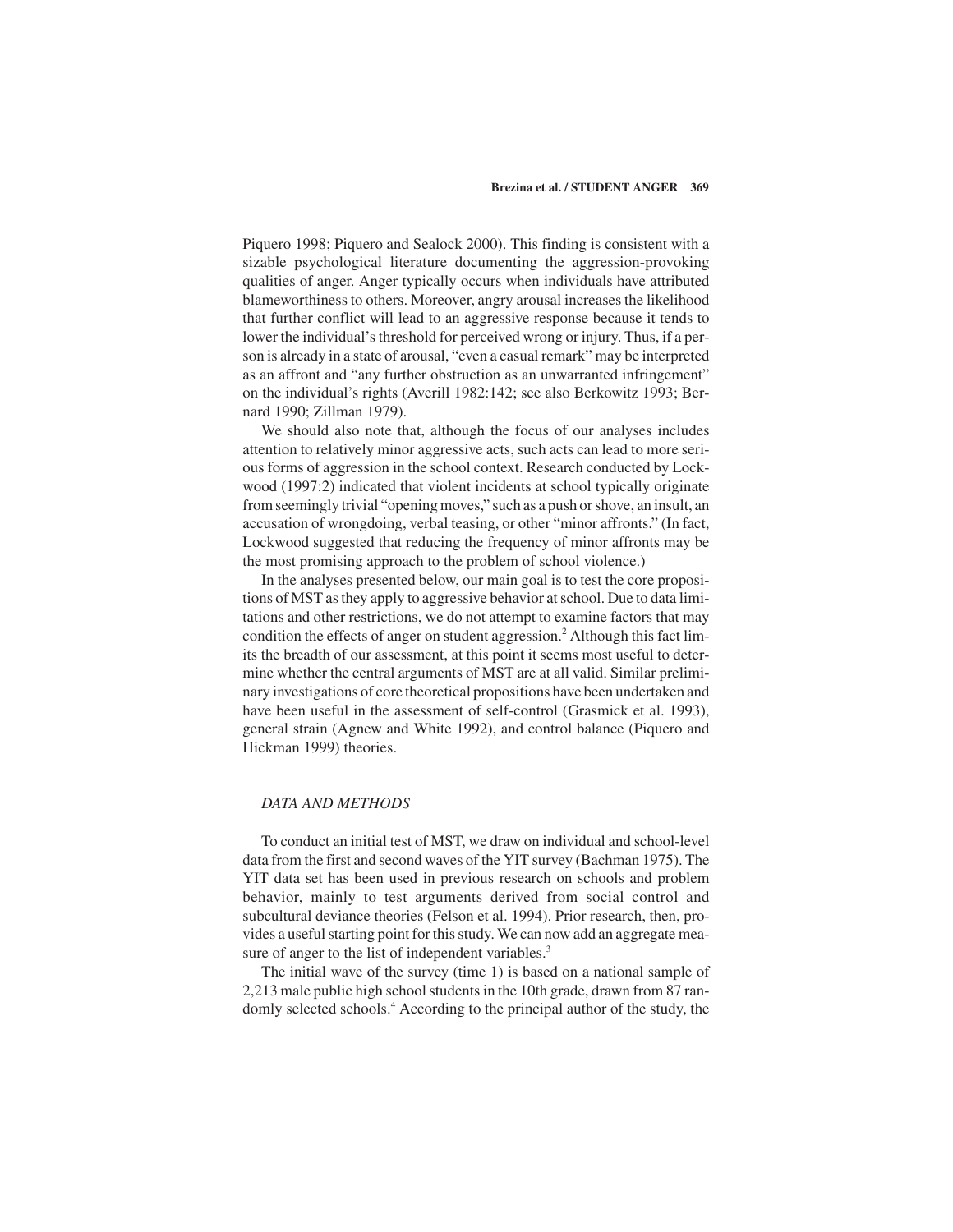YIT sample constitutes "an essentially bias-free representation of tenth-grade boys in public high schools throughout the United States" (Bachman 1975:1). The second wave of the survey (time 2) is based on data collected from 1,886 (85 percent) of the original respondents the following school year, when they were in the 11th grade. Data presented by Bachman, O'Malley, and Johnston (1978:257-61) indicate that the survey results were not seriously biased by either panel attrition or repeated measurement effects.<sup>5</sup>

The YIT data were obtained from personal interviews and questionnaires administered to the respondents. A school identification code is provided for each respondent, and thus it is possible to aggregate individual-level data (e.g., anger, commitment to school, deviant beliefs, and aggressive behavior) to the school level.

Most of the study variables described beloware measured at both the individual and school level. For continuous variables, the school-level measures represent the means of the individual-level variables. For dichotomous variables (such as race), the school-level variables are equivalent to the proportion of students in each school who share a particular characteristic or attribute (see the appendix for descriptive statistics and correlations among the school-level measures).

## *Measurement of Dependent Variables*

Although the YIT survey contains several delinquency scales, most of these scales are not well suited for the purposes of this study. First, the items in most of the delinquency scales ask respondents to report the number of times they engaged various acts during the past three years. These scales, then, index behaviors that may have occurred before students were actually enrolled in the various schools included in the sample. This is a problem if we wish to estimate the level of problem behavior at each school.

Second, most of the scales fail to measure delinquent/disruptive behavior that is specific to the school context. This is a potential problem if we are interested in estimating the effect of school-context variables on student behavior because it is reasonable to assume that such variables would mainly affect behavior occurring in or around schools.

Fortunately, the YIT data set contains several items that allowus to avoid these problems. During each wave of data collection, respondents were asked to report the general frequency in which they engaged in various aggressive and disruptive behaviors at their school. Responses to these items were used to construct the dependent variables.<sup>6</sup>

Respondents who score high on a three-item scale of Aggressive Behavior say they often (1) "fight or argue with other students," (2) argue "with their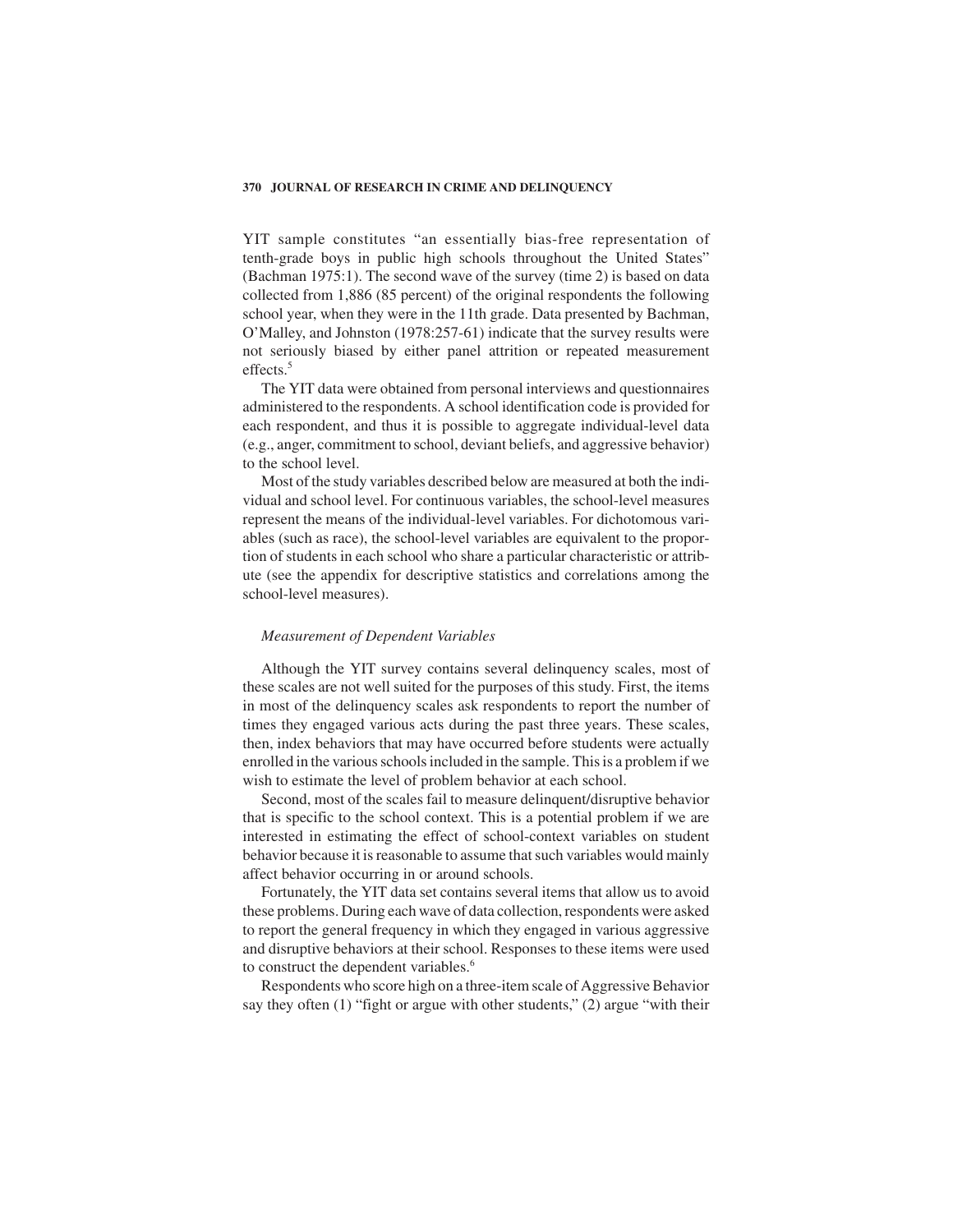teachers," and (3) do things they "knowwill make the teacher angry" (factor loadings range from .77 to .86). Responses to each item in the scale range from 1 (*never* engage in the behavior) to 5 (*almost always* engage in the behavior). The mean of the items constitutes the scale score. To test the interpersonal-friction argument of MST, we conduct separate analyses using the single-item measure of fighting/arguing with other students (item 1 in the above scale), which we label Conflict with Peers.

In the analyses reported below, we control for the effects of prior aggression/conflict to increase confidence in proper temporal ordering. In particular, we estimate the effects of time 2 school-context variables on time 2 Aggressive Behavior and Conflict with Peers while controlling for time 1 aggression/conflict.

## *Measurement of Independent Variables*

A number of independent variables were constructed with the aid of factor analysis. For example, a number of items relating to anger/frustration were factor analyzed using principal components extraction and an orthogonal method of rotation. Items that loaded high onto a single factor (at least .50) were then selected to form an anger scale. The scale items are equally weighted, and the average of these items constitutes the scale score. (All of the following independent variables are measured at time 2.)

*Anger*. High scorers on a six-item Anger scale say they often (1) feel like a "powder keg ready to explode," (2) feel like "losing their temper," (3) feel like swearing, (4) feel like being rude, (5) lose their temper easily, and (6) are irritated by small things (factor loadings range from .59 to .75). In short, these are angry and frustrated individuals (see also Agnew 1985; Brezina 1996).

*Commitment to School*. High scorers on a four-item measure of Commitment to School state that it is "very good" to (1) study constantly "in order to become a well-educated person," (2) work hard "to achieve academic honors," (3) strive to get "the top grade-point average in the group," and (4) study hard "to get good grades" (factor loadings range from .70 to .83). In short, these individuals are highly committed to conventional academic goals. This measure has been used in past research to index social control (e.g., Agnew 1985; Brezina 1996; Felson et al. 1994).

*Approval of Aggression*. High scorers on this three-item scale express beliefs or values that are conducive to aggressive behavior in response to various types of provocation (see Felson et al. 1994). In particular, these individuals devalue nonaggressive responses to personal attacks and wrongdoing,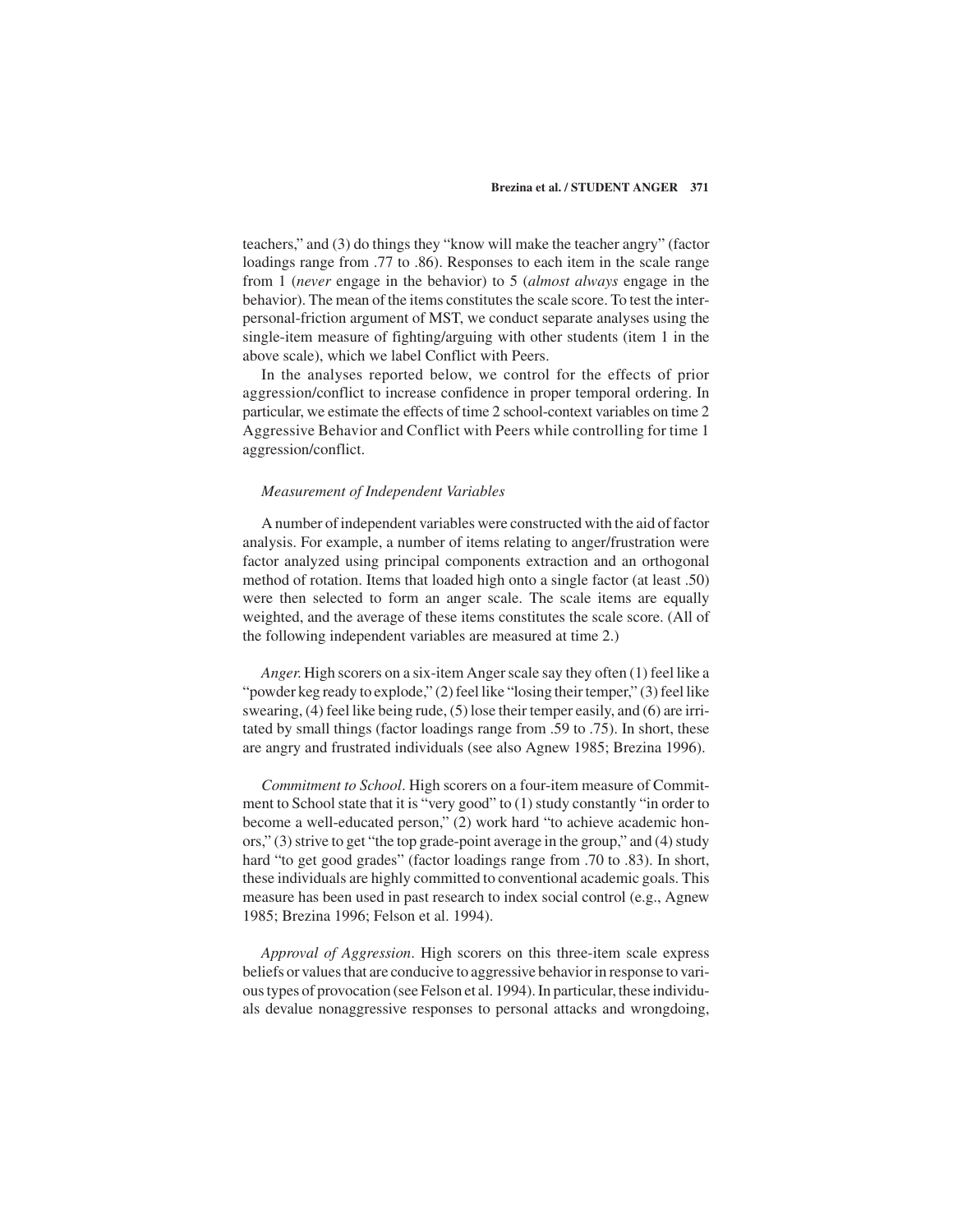stating that it is *not good* to (1) turn the other cheek and forgive others when they harm you, (2) reply to anger with gentleness, and (3) be kind to people "even when they do things against one's beliefs" (factor loadings range from .66 to .80). This measure has been used in past research to index adherence to a subculture of aggression or violence (Felson et al. 1994).

#### *Measurement of Control Variables*

A number of control variables are entered into the analyses including the following dummy variables: race  $(1 = Black)$ , family stability (scored 1 if the respondent lives with both his mother and father), and residential stability (scored 1 if the respondent [a] had lived in his present locality for six or more years at time 1, and [b] had not experienced a change of residence by time 2). The analyses also control for socioeconomic status and school size, each measured at time 1. Socioeconomic status is measured by a six-item index constructed by the original investigators (Bachman 1975), which combines information on father's occupational status, father's education, mother's education, number of rooms per person in the home, number of books in the home, and a checklist of other possessions (e.g., a map or globe, a set of encyclopedias, a camera). The mean of the six items constitutes the scale score. The measure of school size is based on total student enrollment.

#### *Analyses*

The data analyses proceed in three steps. First, we conduct analyses of variance (ANOVA) to determine the amount of variation in aggression/conflict occurring within and between schools. It is important to demonstrate that a sufficient amount of between-school variation in aggression/conflict exists to warrant further consideration, especially in light of MST predictions. If levels of student conflict and aggression do not vary across schools, then there will be nothing for school-level variables to explain (Felson et al. 1994).

Second, we conduct aggregate school-level multivariate analyses based on ordinary least squares regression (OLS). The OLS analyses focus on the ability of school characteristics (such as the aggregate measure of student anger) to explain *school-level differences* in overall aggression/conflict. In these analyses, both explanatory and outcome measures are aggregated to the school level.

Third, we conduct contextual analyses based on hierarchical linear modeling (HLM), version 4.04 (Bryk and Raudenbush 1992). The contextual analyses focus on the ability of school-level characteristics to explain *individual differences* in aggression/conflict, net of the influence of individual-level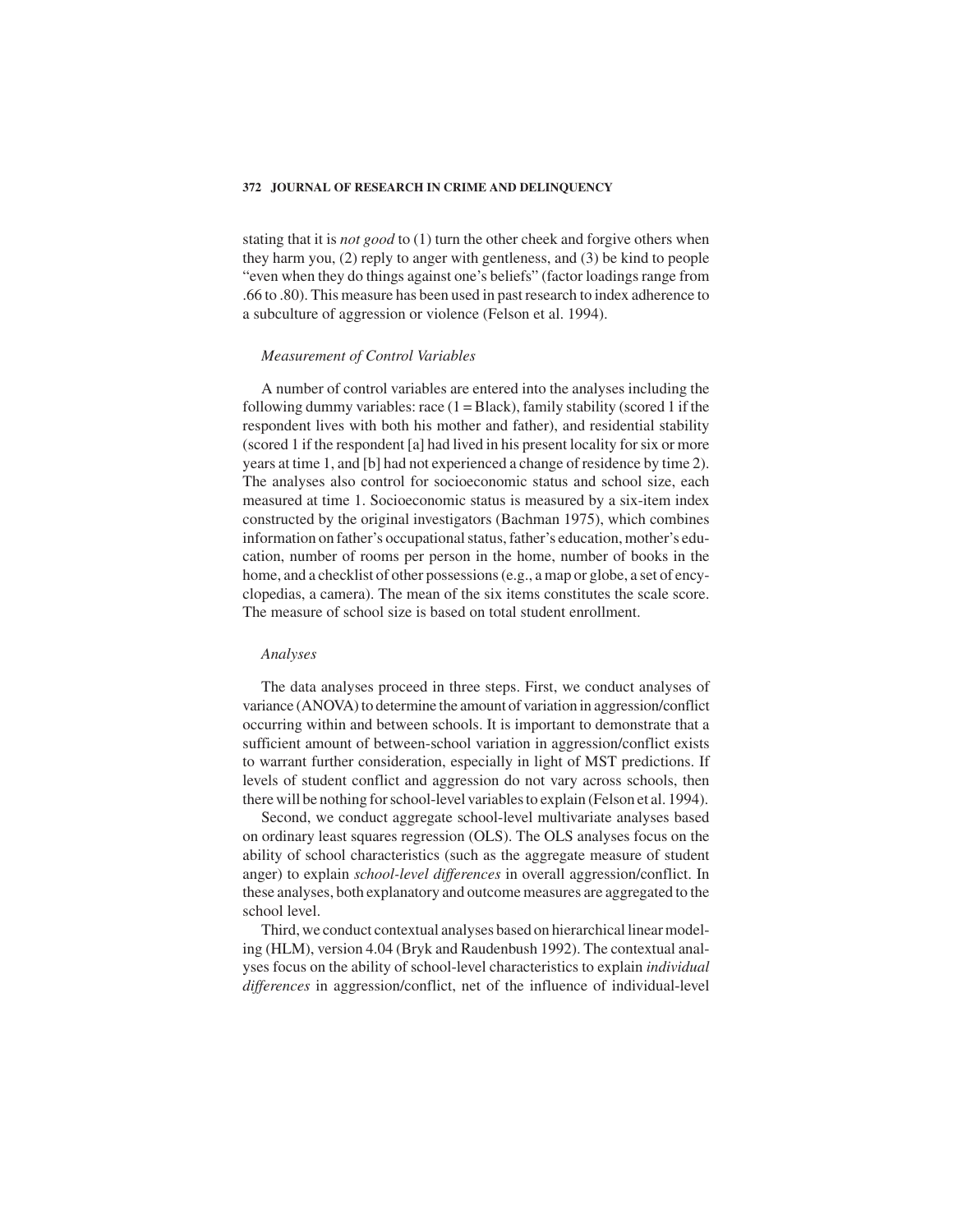characteristics. Contextual analyses, then, will allow us to estimate the effects of aggregate-level anger on student aggression/conflict while controlling for individual anger and other variables. By controlling for individual-level characteristics, we gain confidence that the observed effects of school climate variables are not simply a reflection of individual characteristics, which may also vary across schools. Such analyses are required to test the interpersonal-friction proposition of MST.

#### *RESULTS*

## *ANOVA*

The results of one-way ANOVA (not shown) indicate that, although most of the variation in the dependent variables occurs within schools (93 to 94 percent), a significant proportion of the total variance occurs between schools. Approximately 7 percent of the variation in Aggressive Behavior  $(F$  value = 1.43,  $p < .05$ ) and 6 percent of the variation in Conflict with Peers  $(F \text{ value} = 1.28, p < .05)$  occurs between schools. Although the amount of between-school variation in student aggression/conflict is not large, contextual variables at any level of analysis "rarely explain more than 5 percent to 10 percent of the total variance in any dependent variable" (Felson et al. 1994:163; see also Welsh et al. 1999). Thus, the ANOVA results are typical for this line of research and suggest that schools are meaningful contexts for the study of aggressive behavior.

## *Aggregate-Level Analyses*

Table 1 presents the results of the aggregate-level analyses.<sup>7</sup> The first equation in Table 1 shows the effects of the aggregate-level variables on Aggressive Behavior, whereas the second equation shows the effects of these variables on Conflict with Peers. The results provide mixed support for MST. Anger fails to exhibit a significant effect on Aggressive Behavior, indicating that schools with relatively angry student populations do not necessarily witness high levels of fighting and arguing directed at both teachers and peers. However, anger exhibits a significant effect on the more specific measure of Conflict with Peers ( $p > .05$ ), controlling for prior conflict and other variables.

Thus, although the aggregate-level measure of student anger does not affect aggressive behaviors of a relatively general nature, it does predict student-to-student conflict.<sup>8</sup> This pattern of results is not entirely consistent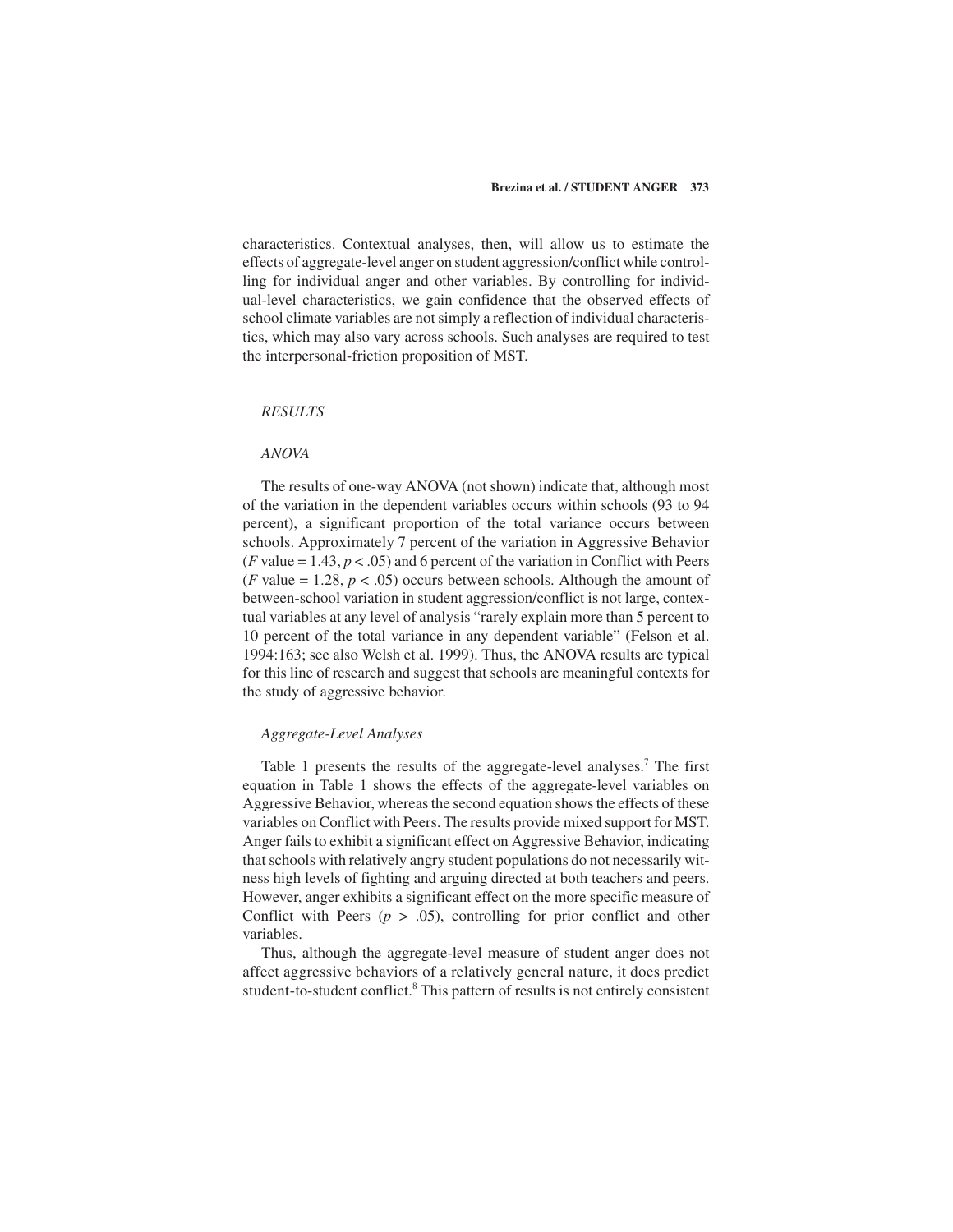|                                 |         | Time 2 Dependent Variables |      |           |         |                            |           |           |  |  |  |
|---------------------------------|---------|----------------------------|------|-----------|---------|----------------------------|-----------|-----------|--|--|--|
|                                 |         | Aggressive Behavior        |      |           |         | <b>Conflict with Peers</b> |           |           |  |  |  |
|                                 | b       | (B)                        | SE   | t Value   | b       | (B)                        | <b>SE</b> | t Value   |  |  |  |
| Time 2 independent<br>variables |         |                            |      |           |         |                            |           |           |  |  |  |
| Anger<br>Approval of            | .154    | (.155)                     | .098 | 1.574     | .283    | (.255)                     | .099      | $2.864*$  |  |  |  |
| aggression<br>Commitment to     | .272    | (.440)                     | .080 | $3.418*$  | .235    | (.340)                     | .080      | $2.952*$  |  |  |  |
| school                          | .063    | (.071)                     | .109 | 0.575     | .146    | (.148)                     | .111      | 1.307     |  |  |  |
| Control variables               |         |                            |      |           |         |                            |           |           |  |  |  |
| Family stability                | $-.108$ | $(-.089)$                  | .139 | $-0.777$  | $-.089$ | $(-.066)$                  | .141      | $-0.632$  |  |  |  |
| Residential stability           | .099    | (.076)                     | .127 | 0.781     | .146    | (.101)                     | .127      | 1.145     |  |  |  |
| Percent Black                   | $-.017$ | $(-.027)$                  | .081 | $-0.209$  | .129    | (.182)                     | .081      | 1.598     |  |  |  |
| Socioeconomic                   |         |                            |      |           |         |                            |           |           |  |  |  |
| status                          | .053    | (.132)                     | .045 | 1.180     | .071    | (.159)                     | .046      | 1.544     |  |  |  |
| School size                     | $-.000$ | $(-.305)$                  | .000 | $-3.124*$ | $-.000$ | $(-.257)$                  | .000      | $-2.936*$ |  |  |  |
| Time 1 Aggressive               |         |                            |      |           |         |                            |           |           |  |  |  |
| Behavior                        | .223    | (.231)                     | .093 | 2.386*    |         |                            |           |           |  |  |  |
| Time 1 Conflict with            |         |                            |      |           |         |                            |           |           |  |  |  |
| Peers                           |         |                            |      |           | .418    | (.405)                     | .089      | 4.670*    |  |  |  |
| $R^2$                           | .409    |                            |      |           | .520    |                            |           |           |  |  |  |

**TABLE 1: Aggregate Analyses of the Determinants of Aggressive Student Behaviors**

NOTE:  $N = 87$ . Unstandardized effects shown, with standardized effects in parentheses.  $*p$  < .05 (two-tailed test).

with the expectations of MST, although it is line with the interpersonal-friction argument of the theory (the contextual analyses reported below allow for a more direct test of the interpersonal-friction argument).

According to the results in Table 1, interschool variation in Aggressive Behavior is a function of subcultural values (approval of aggression), prior history of aggressive behavior at the school, and school size  $(p < .05)$ . Interschool variation in Conflict with Peers is also a function of subcultural values, prior conflict with peers, and school size—along with anger.

Interestingly, the effect of school size is negative in both equations, indicating that schools with relatively large student enrollments tend to experience lower levels of aggression/conflict. Overall, the effect of school size has been inconsistent in past research. Some researchers have observed a positive association between school size and disorder (Gottfredson and Gottfredson 1985), suggesting that large schools have difficulty exerting social control. However, like the present study, Welsh and his colleagues (1999) observe a *negative* association between school size and disorder (or problem behavior). Although the association was not statistically significant in their analyses, the authors note that large student populations may reduce certain types of problem behavior, particularly interpersonal conflict: "Perhaps students more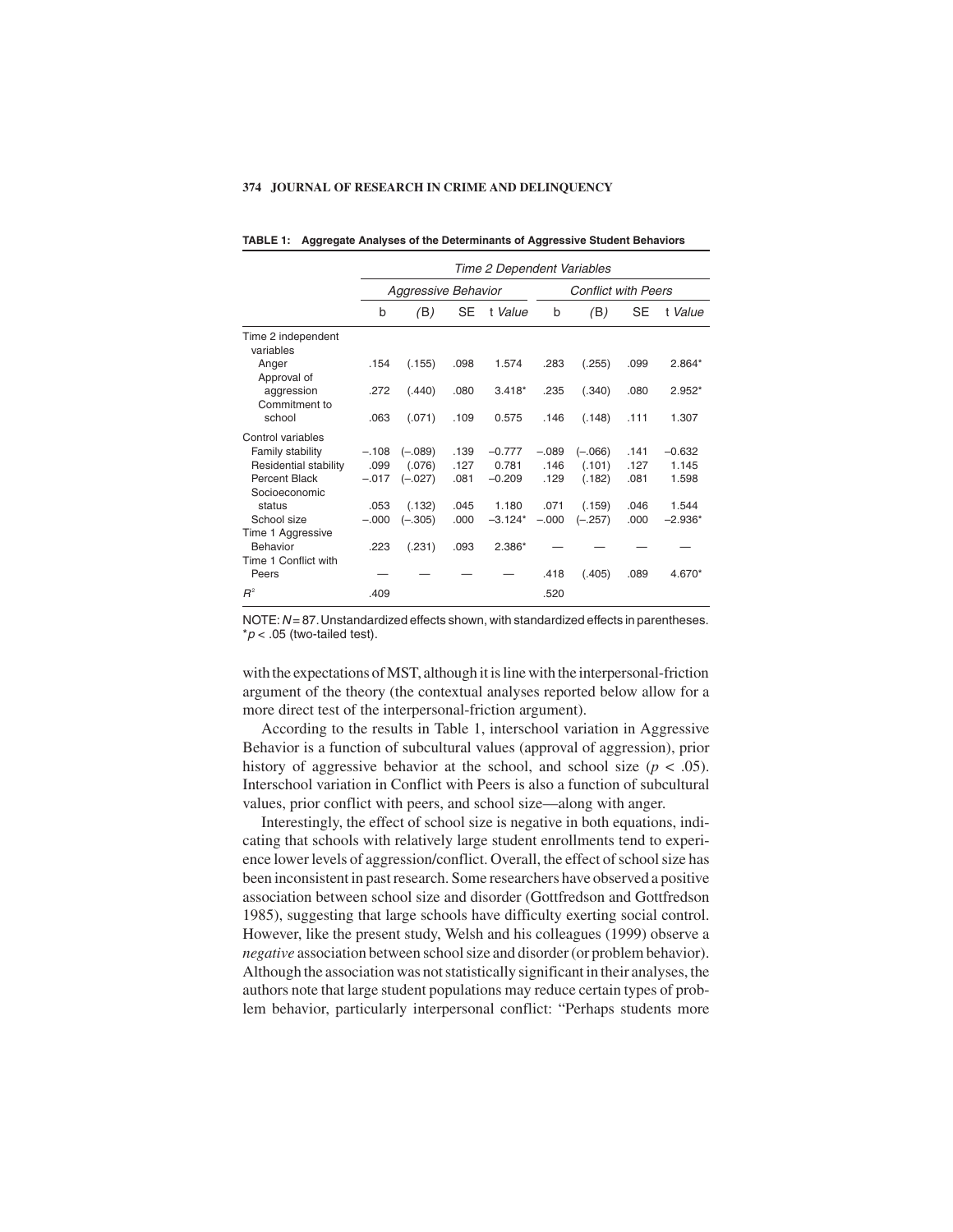easily blend into the crowd in a large school—they welcome anonymity and/or successfully practice avoidance so as to reduce conflicts" (Welsh et al. 1999:104). Clearly, additional research on school size is needed, particularly the effects of school size on different types of delinquent/disruptive behavior.

## *Contextual Analyses*

Our HLM analyses involved the specification of multilevel models (for both Aggressive Behavior and Conflict with Peers) that incorporate the influence of individual-level and school-level characteristics (note, however, that school size has no counterpart at the individual level). An individual-level model is designed to assess the contribution of individual characteristics (within-schools factors) to student aggression/conflict. A school-level model is designed to assess the added contribution of school climate variables (between-schools factors). In the school-level model, the means (or intercepts) of aggression/conflict for each school (derived from the individuallevel model) serve as outcome measures. The school-level model, then, estimates the effects of school climate variables on student aggression/conflict after adjusting for the influence of individual-level characteristics.<sup>9</sup>

Table 2 presents the results of the contextual analyses. As seen in Table 2, the results of the contextual analyses parallel the outcomes of our earlier aggregate-level analyses. School-level anger fails to exhibit a significant effect on Aggressive Behavior. However, school-level anger has a significant effect on Conflict with Peers ( $p < .05$ ), controlling for individual anger and other variables. Consistent with the interpersonal-friction argument of MST, the latter finding suggests that a student is more likely to engage in fights and arguments with schoolmates if he attends a school that harbors a relatively angry student population, controlling for his own level of anger. In such schools, students may have frequent contact with angry and potentially hostile peers and, consequently, high levels of exposure to the type of interactions that promote conflict and aggression.<sup>10</sup>

A fewother school-level effects in Table 2 are noteworthy. Approval of aggression exhibits a significant school-level effect on Aggressive Behavior  $(p < .05)$ , controlling for approval of aggression at the individual level. As Felson and his colleagues (1994) discuss, this finding suggests the operation of a social control process. In addition to any internal pressure caused by personal adherence to aggression-oriented values, students may feel external pressure to engage in aggressive behaviors when such acts are valued by schoolmates (e.g., pressure to argue with, and to show contempt for, teachers for the purpose of impression management).

Unexpectedly, approval of aggression at the school level fails to exhibit a significant effect on the more specific measure of Conflict with Peers,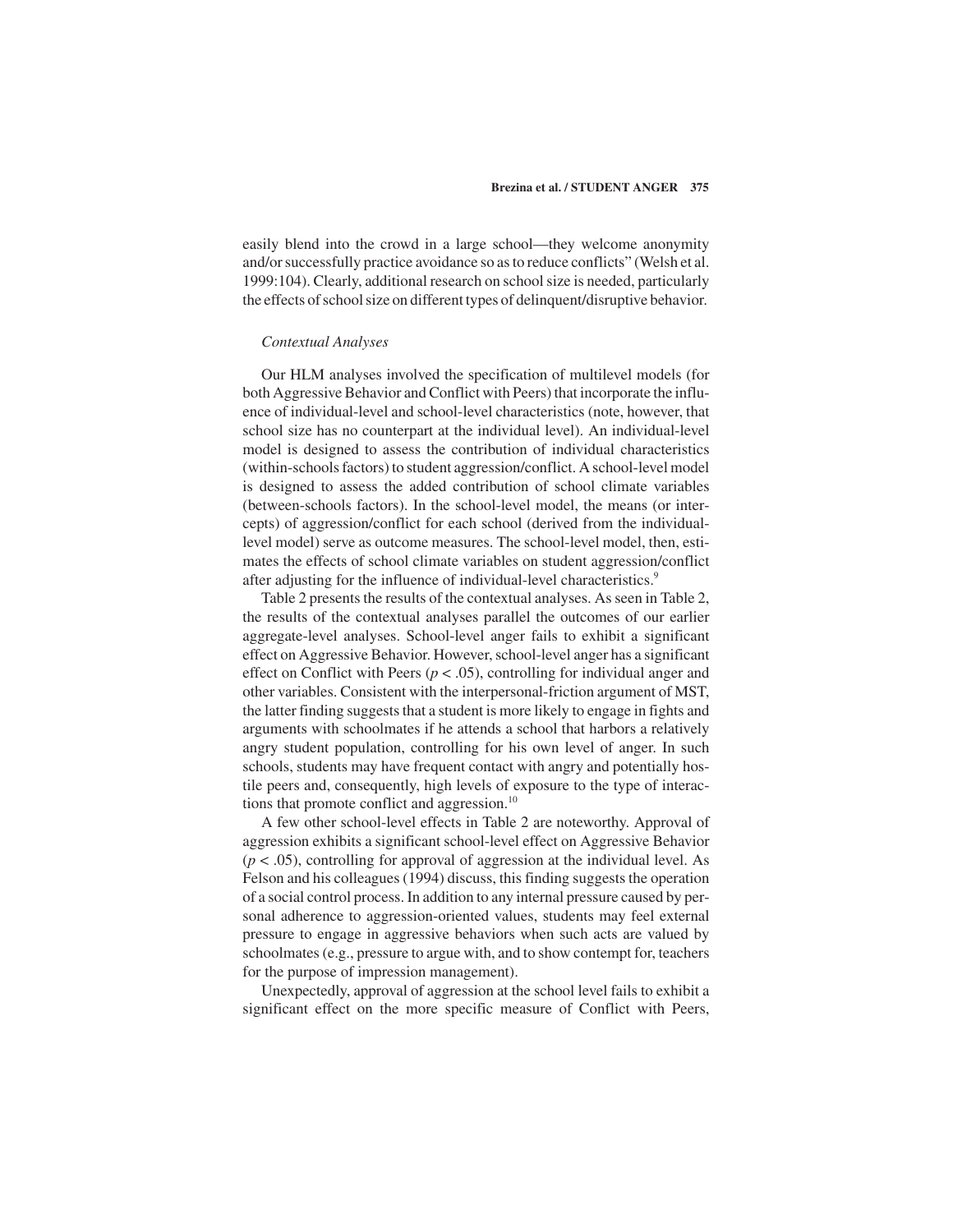|                                 |         | Time 2 Dependent Variables |           |                            |           |           |  |  |  |  |  |
|---------------------------------|---------|----------------------------|-----------|----------------------------|-----------|-----------|--|--|--|--|--|
|                                 |         | Aggressive Behavior        |           | <b>Conflict with Peers</b> |           |           |  |  |  |  |  |
|                                 | b       | <b>SE</b>                  | t Value   | b                          | <b>SE</b> | t Value   |  |  |  |  |  |
| Time 2 independent<br>variables |         |                            |           |                            |           |           |  |  |  |  |  |
| School level                    |         |                            |           |                            |           |           |  |  |  |  |  |
| Anger<br>Approval of            | .130    | .101                       | 1.286     | .274                       | .113      | $2.426*$  |  |  |  |  |  |
| aggression<br>Commitment to     | .226    | .081                       | $2.779*$  | .128                       | .089      | 1.434     |  |  |  |  |  |
| school                          | $-.018$ | .112                       | $-0.164$  | .043                       | .126      | 0.342     |  |  |  |  |  |
| Family stability                | $-.229$ | .146                       | $-1.566$  | $-.227$                    | .164      | $-1.379$  |  |  |  |  |  |
| <b>Residential stability</b>    | .046    | .129                       | 0.358     | .077                       | .143      | 0.539     |  |  |  |  |  |
| <b>Percent Black</b>            | $-.053$ | .086                       | $-0.616$  | .124                       | .097      | 1.286     |  |  |  |  |  |
| Socioeconomic                   |         |                            |           |                            |           |           |  |  |  |  |  |
| status                          | .065    | .046                       | 1.408     | .069                       | .052      | 1.326     |  |  |  |  |  |
| School size                     | $-.000$ | .000                       | $-2.903*$ | $-.000$                    | .000      | $-2.544*$ |  |  |  |  |  |
| Time 1 Aggressive               |         |                            |           |                            |           |           |  |  |  |  |  |
| <b>Behavior</b>                 | .243    | .094                       | $2.573*$  |                            |           |           |  |  |  |  |  |
| Time 1 Conflict with            |         |                            |           |                            |           |           |  |  |  |  |  |
| Peers                           |         |                            |           | .449                       | .099      | $4.514*$  |  |  |  |  |  |
| Individual level                |         |                            |           |                            |           |           |  |  |  |  |  |
| Anger                           | .275    | .021                       | 12.686*   | .306                       | .027      | 10.985*   |  |  |  |  |  |
| Approval of                     |         |                            |           |                            |           |           |  |  |  |  |  |
| aggression                      | .101    | .015                       | $6.489*$  | .097                       | .020      | 4.822*    |  |  |  |  |  |
| Commitment to                   |         |                            |           |                            |           |           |  |  |  |  |  |
| school                          | $-.067$ | .019                       | $-3.400*$ | $-.067$                    | .025      | $-2.626*$ |  |  |  |  |  |
| Family stability                | $-.051$ | .035                       | $-1.462$  | $-.004$                    | .045      | $-0.110$  |  |  |  |  |  |
| Residential stability           | .030    | .031                       | 0.971     | .006                       | .040      | 0.170     |  |  |  |  |  |
| Race $(1 = Black)$              | $-.025$ | .086                       | $-0.289$  | .074                       | .111      | 0.662     |  |  |  |  |  |
| Socioeconomic                   |         |                            |           |                            |           |           |  |  |  |  |  |
| status                          | .014    | .019                       | 0.744     | .008                       | .025      | 0.326     |  |  |  |  |  |
| Time 1 Aggressive               |         |                            |           |                            |           |           |  |  |  |  |  |
| <b>Behavior</b>                 | .322    | .021                       | 15.167*   |                            |           |           |  |  |  |  |  |
| Time 1 Conflict with            |         |                            |           |                            |           |           |  |  |  |  |  |
| Peers                           |         |                            |           | .236                       | .023      | 10.173*   |  |  |  |  |  |

|  |  |  |  | TABLE 2: Contextual Analyses of the Determinants of Aggressive Student Behaviors |
|--|--|--|--|----------------------------------------------------------------------------------|
|--|--|--|--|----------------------------------------------------------------------------------|

NOTE: Unstandardized effects shown.

 $*p$  < .05 (two-tailed test).

suggesting that fights and arguments with schoolmates are not encouraged by the same process. The effect in this case would be marginally insignificant  $(p = .07)$  in a one-tailed test, so we are reluctant to draw definitive conclusions about the relationship between aggression-oriented values and various types of aggressive behavior. However, one possible explanation for the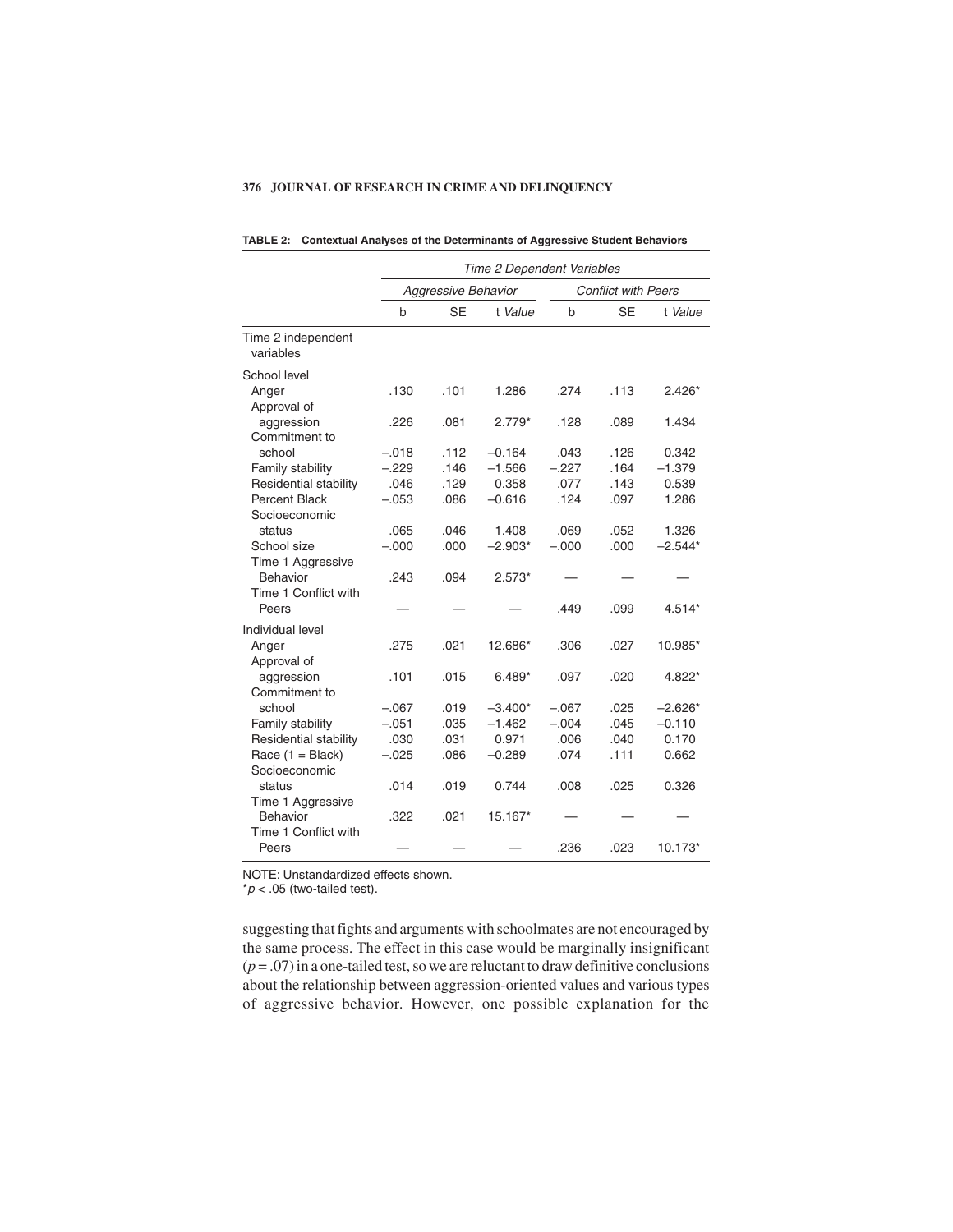inconsistent effects of school-level values involves the type of audience that is likely to witness student-to-teacher versus student-to-student aggression. Student-to-teacher interaction typically occurs in the classroom, in front of a captive audience of one's peers. This fact may increase the likelihood that a student will feel external pressure to display aggressive/disruptive behavior. Although conflicts that erupt between students often have an audience, this is not always the case<sup>11</sup> (Lockwood 1997). Thus, in hostile encounters with other students, external pressure to respond with verbal or physical aggression may not be felt with the same degree of consistency.

Returning to the results in Table 2, we see that prior aggression/conflict and school size exhibit significant effects on both Aggressive Behavior and Conflict with Peers ( $p < .05$ ). The effect of prior aggression/conflict at the school level suggests that a student is more likely to engage in aggressive behavior if he attends a school that has had problems with student aggression/conflict in the past, controlling for his own recent history of aggressive behavior. It is possible that, at the school level, our measures of prior aggression/conflict help to capture the effects of relevant school characteristics that have been omitted from the analyses, such as poor disciplinary practices or other factors that increase the likelihood of problem behavior among students.

At the individual level, four variables exhibit significant and consistent effects on both Aggressive Behavior and Conflict with Peers: anger, approval of aggression, commitment to school, and prior behavior. Students who are angry, personally adhere to aggression-oriented values, are weakly committed to school, and have a recent history of aggressive behavior tend to exhibit relatively high levels of aggression/conflict in the school setting.

## *SUMMARY AND CONCLUSION*

Following Agnew's (1999) recommendations, we conducted a preliminary test of core MST propositions using school-level data. Drawing on data from a national sample of public high schools, we were able to construct an aggregate measure of student anger and estimate its relationship to school-level variation in aggressive/disruptive behavior. We were also able to estimate the relationship between aggregate-level student anger and individual differences in aggressive behavior, controlling for individual anger and other individual-level variables.

The results of our analyses provide mixed support for MST. According to MST, school-level differences in problem behavior should be a function, in part, of anger in the student population. In OLS analyses, an aggregate measure of student anger was significantly associated with school-level differ-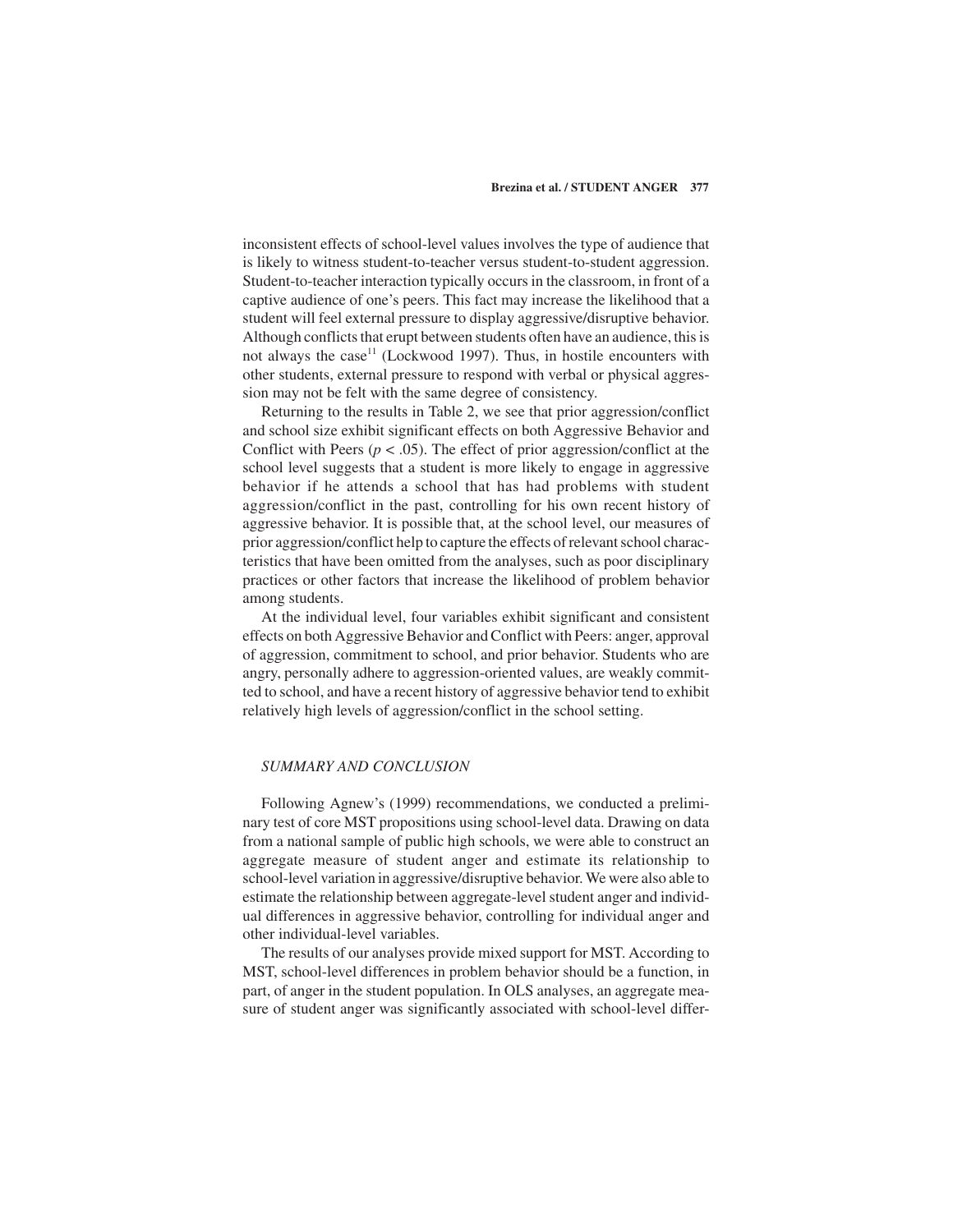ences in student-to-student aggression (i.e., the frequency with which students report fights and arguments with other students), controlling for social disorganization and subcultural deviance variables. However, student anger failed to have a significant effect on a more general measure of aggressive/ disruptive behavior that also included aggression directed toward teachers (arguing with teachers and doing things to make teachers angry). In short, the aggregate measure of student anger exhibited a behavior-specific effect.

Although Agnew (1999) did not explicitly outline behavior-specific hypotheses in his statement of MST, the pattern of effects we observe in our analyses is not particularly surprising in light of the interpersonal-friction argument contained in the theory. One reason why a high level of anger in the student population is said to foster problem behavior is because it contributes to interpersonal friction within this population. A high density of angry/upset students increases the likelihood that a student will interact with angry/upset peers and thus "get into conflicts" (Agnew1999:141). This line of argument, in turn, implies an escalation of behaviors that seem more closely related to student-to-student aggression than student-to-teacher aggression.

Moreover, Agnew (1999:141) hinted at the idea that the interpersonalfriction argument may best apply to those segments of the population that are involved in extensive interpersonal interaction, such as "young males" who "spend much idle time in public settings" and are subject to frequent contact with each other (see also Bernard 1990). This fact may help to explain the behavior-specific effect we have observed. Students far outnumber teachers, and, for this reason alone, two-way interactions between students are likely to be more extensive than two-way interactions between students and teachers. Interactions between students are also likely to be less structured than student-teacher exchanges, perhaps creating more opportunity for the development of interpersonal friction and conflict.

With the aid of contextual (HLM) analyses, we were able to conduct a direct test of the interpersonal-friction argument. The results of this test indicate that a student is more likely to engage in fights and arguments with fellowschoolmates when levels of anger in the overall student population are high, controlling for individual anger, recent history of aggressive behavior, and other individual-level characteristics. This finding lends further support to the interpersonal-friction argument of MST, as applied to the school context.

Although the results of our analyses are mixed overall, with the effect of aggregate student anger limited to student-to-student conflict, we believe they are sufficiently encouraging to inspire further testing of MST—both at the level of schools and other macro-level social units. Depending on the outcome of such research, it may be necessary to further specify the theory, perhaps noting a special relevance of the theory to aggression and conflict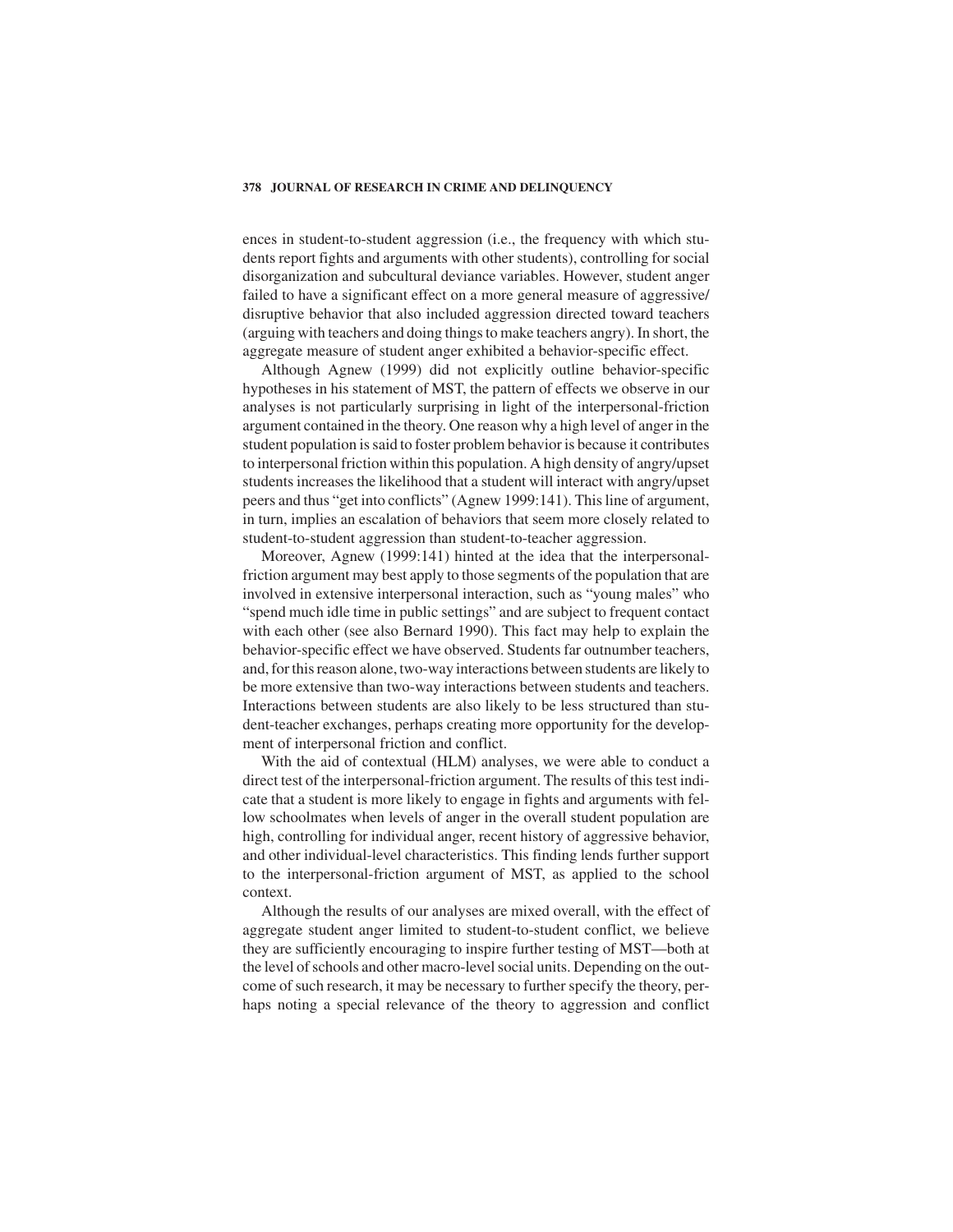between equal-status individuals engaged in extensive interpersonal interaction. In any event, we believe the attention that the theory brings to the relationship between aggregate-level anger and interpersonal friction is itself a significant contribution. Based on the findings of our preliminary examination, the interpersonal-friction argument of MST appears to identify an additional macro-level source of aggressive behavior that is worthy of attention.

We recognize that, due to several limitations, our test of MST sheds only a limited amount of light on the merits of the theory. These limitations should be addressed in future research. First, future tests of MST would benefit from the examination of a broad range of dependent outcomes, including serious acts of crime and violence, as well as different types of negative emotions because it is possible that the emotion-behavior relationship varies by crime type (Piquero and Sealock 2000).

Second, although the theory is best tested with data from smaller areas (e.g., "face blocks" and "nominal communities"), it will be desirable to test MST with data from social units of various size, including neighborhoods, metropolitan areas, and beyond (Agnew1999:124; see also Linsky, Bachman, and Straus 1995; Messner and Rosenfeld 1994). Because MST appears to shed light on certain aspects of problem behavior in schools, additional school-level tests of MST should also be pursued with the goal of incorporating a wider range of possibly relevant variables, such as local community, school administration, and personality factors. We recognize the possibility that our own models may be limited due to the exclusion of such variables, although our study is not unique in this regard (see also Felson et al. 1994; Welsh et al. 1999).

Third, in the course of testing the core propositions of MST with school-level data, we focused solely on main effects. We were not able to determine whether certain processes condition the effect of student anger on behavior (see note 2), nor did we explore the possible sources of student anger. If MST is correct, a number of factors are likely to shape the effect of aggregate-level anger on behavioral outcomes, such as the availability of legitimate coping resources and the presence of subcultures that encourage/ reward deviant adaptations. We would also expect high levels of aggregatelevel anger to result, in part from frustrating environmental conditions. In the case of schools, such conditions may include exposure to authoritarian teachers, unpleasant school surroundings (e.g., dilapidated buildings), and difficult/ boring instructional materials<sup>12</sup> (Brezina 1996; Mayer et al. 1983). Thus, two additional issues to address in future tests of MST include the possibility of interaction effects and the sources of anger.

Further testing of MST along these lines and across different social units will require the collection of novel data, namely, data on a full range of theoretically relevant processes, including anger/frustration as well as social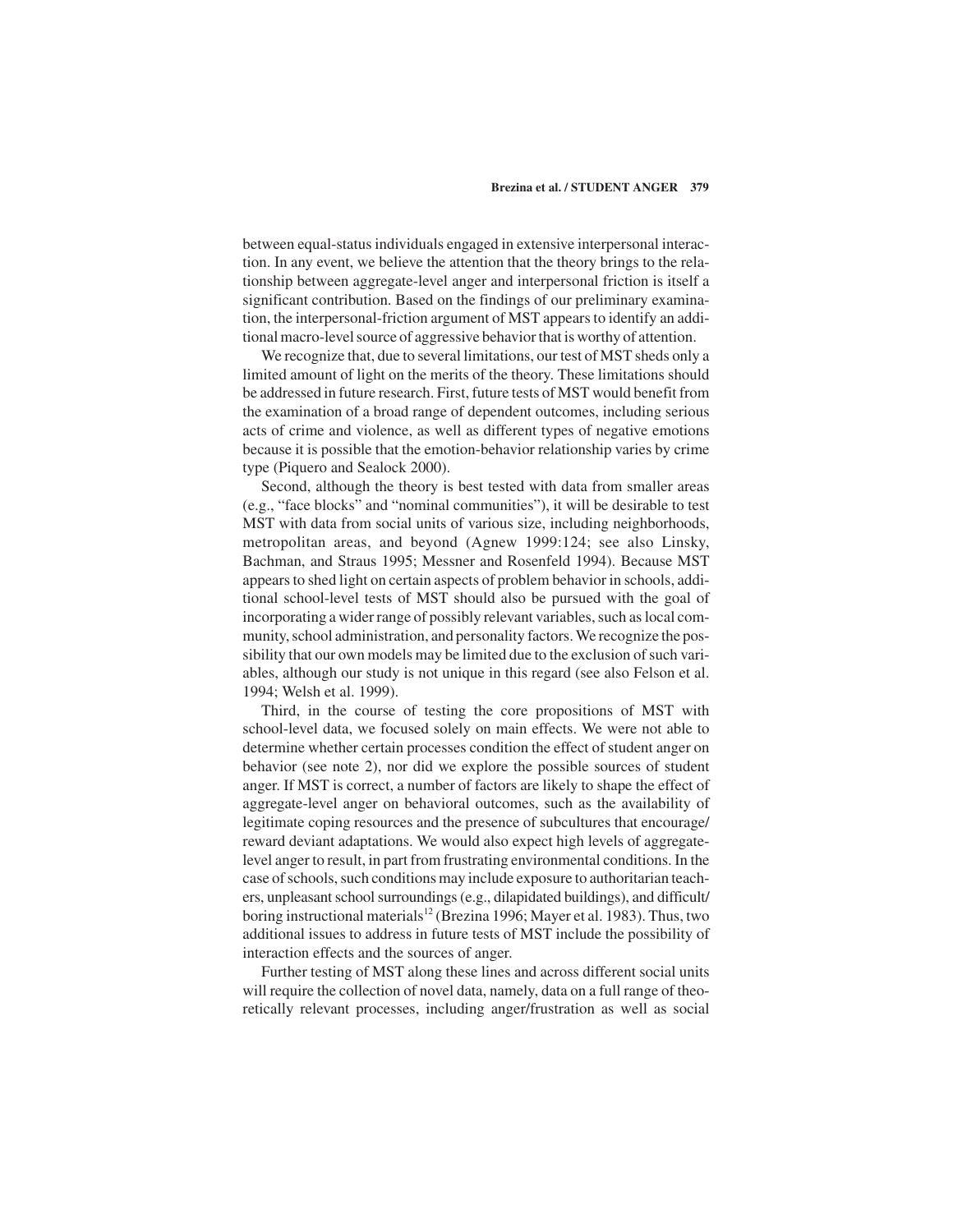disorganization and subcultural values.13 However, the results of our initial examination lend tentative support to certain aspects of the theory, suggesting that such efforts will be worthwhile. We believe that further evaluation of MST is also warranted because the theory appears to have implications for the control of crime, delinquency, and problem behavior. For instance, the theory draws attention to the social density of angry/upset individuals and the fact that it may vary from one context to the other. If further testing of MST generates additional empirical support, this should provide policymakers with a strong incentive to pursue anger-reduction and anger-management interventions on a wide scale, especially in schools and other settings plagued by high levels of anger and frustration (see also Agnew1995b; Furlong and Smith 1994; Mayer et al. 1983).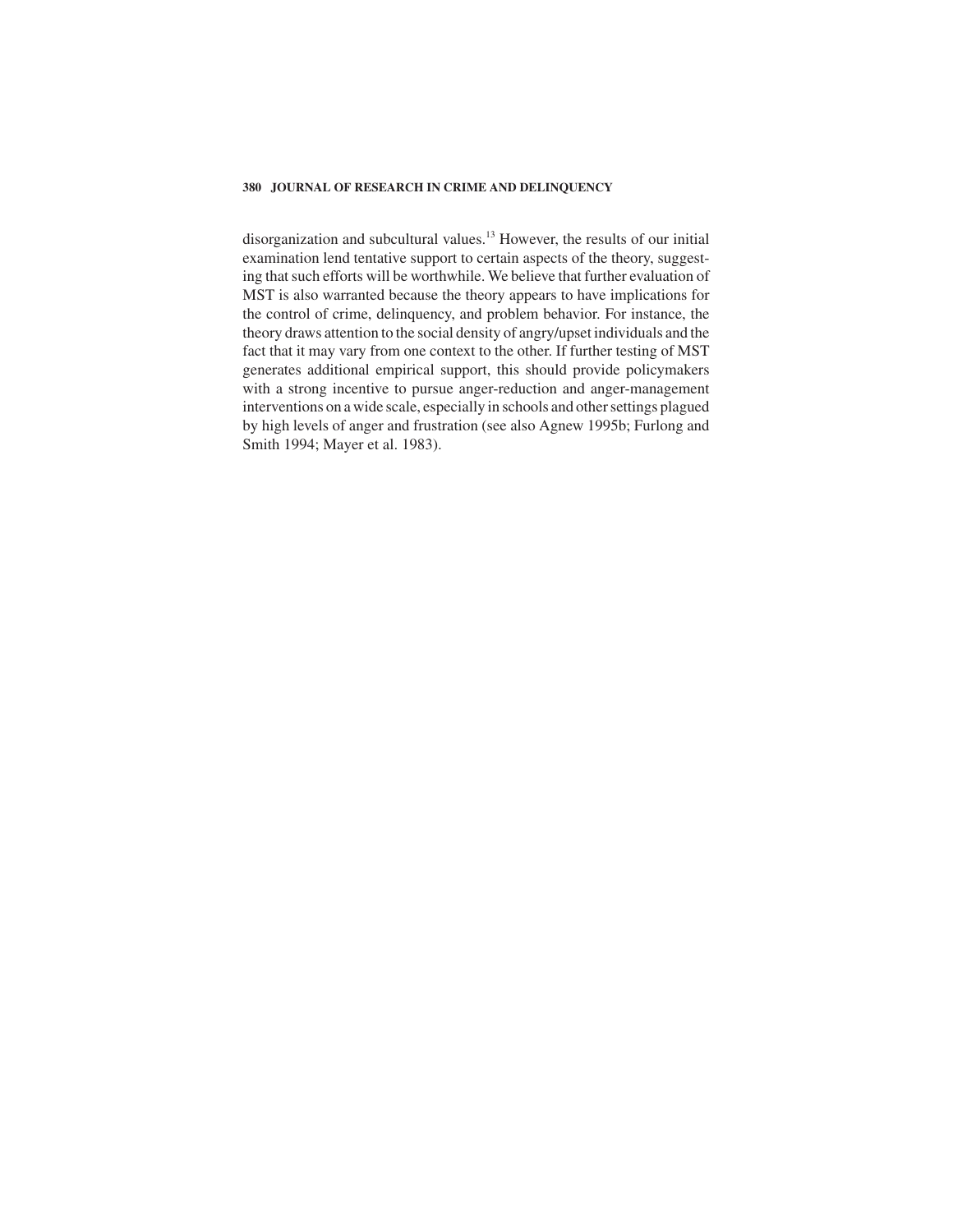|                                  |                   | $X^1$  | $X^2$  | $X^3$  | $X^4$  | $X^5$  | $X^6$  | $X^7$  | $X^8$   | $X^9$ | $X^{10}$ | $X^{11}$ | $X^{12}$ |
|----------------------------------|-------------------|--------|--------|--------|--------|--------|--------|--------|---------|-------|----------|----------|----------|
| T <sub>2</sub> Anger             | $X^1$             | 1.00   |        |        |        |        |        |        |         |       |          |          |          |
| T2 Approval of Aggression        | $x^2$             | .10    | 1.00   |        |        |        |        |        |         |       |          |          |          |
| T2 Commitment to School          | $X^3$             | $-.28$ | $-.35$ | 1.00   |        |        |        |        |         |       |          |          |          |
| <b>T2 Family Stability</b>       | $X^4$             | .21    | $-.29$ | $-.31$ | 1.00   |        |        |        |         |       |          |          |          |
| <b>T2 Residential Stability</b>  | $X^5$             | $-.05$ | .03    | .01    | .21    | 1.00   |        |        |         |       |          |          |          |
| <b>T2 Percent Black</b>          | $X^6$             | $-.31$ | .36    | .38    | $-.49$ | .05    | 1.00   |        |         |       |          |          |          |
| T1 Socioeconomic Status          | $X^7$             | .28    | $-.29$ | $-.25$ | .29    | $-.10$ | $-.41$ | 1.00   |         |       |          |          |          |
| T1 School Size                   | $X^8$             | $-.03$ | .01    | .04    | $-.13$ | .19    | .05    | .21    | 1.00    |       |          |          |          |
| T1 Aggressive Behavior           | $X^9$             | .20    | .21    | $-.30$ | .04    | $-.11$ | $-.19$ | $-.03$ | $-.20$  | 1.00  |          |          |          |
| T2 Aggressive Behavior           | $X^{10}$          | .27    | .45    | $-.23$ | $-.09$ | $-.05$ | .05    | $-.05$ | $-.29$  | .38   | 1.00     |          |          |
| T1 Conflict w/ Peers             | $X$ <sup>11</sup> | .11    | .24    | $-.24$ | $-.11$ | $-.05$ | $-.03$ | $-.21$ | $-.13$  | .75   | .34      | 1.00     |          |
| T <sub>2</sub> Conflict w/ Peers | $X^{12}$          | .28    | .46    | $-.11$ | $-.20$ | $-.00$ | .25    | $-.14$ | $-.23$  | .33   | .78      | .45      | 1.00     |
| Mean                             |                   | 2.45   | 2.20   | 5.02   | 0.78   | 0.73   | 0.13   | 4.99   | 1230.14 | 2.18  | 2.10     | 2.33     | 2.11     |
| Standard deviation               |                   | 0.18   | 0.27   | 0.20   | 0.15   | 0.13   | 0.29   | 0.42   | 902.53  | 0.18  | 0.17     | 0.19     | 0.19     |

**APPENDIX Pearson Correlation Matrix, Means, and Standard Deviations for the School-Level Variables (***N* **= 87)**

NOTE:  $T1 = time 1$ ;  $T2 = time 2$ .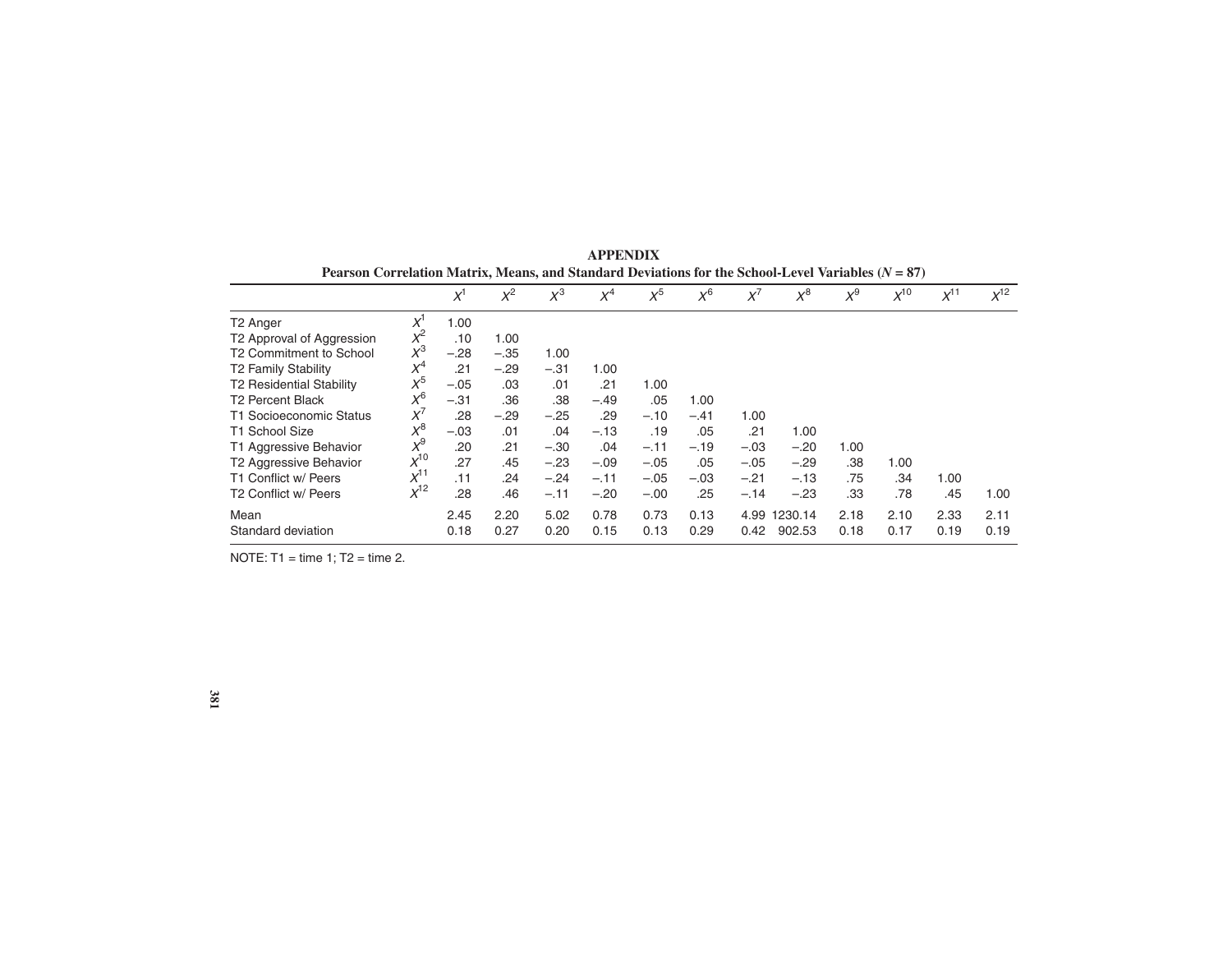## *NOTES*

1. The criminogenic effects of anger are not limited to aggression, however. As Felson (1992:4) observes, anger also affects theft and other behaviors "not usually thought to have an aggressive motive"—perhaps because these behaviors can also represent the expression of a grievance (see also Agnew 1985).

2. Problems with multicollinearity interfered with our attempts to examine conditioning influences. For example, we constructed several school-level multiplicative interaction terms to test for interactions between anger and subcultural values and between anger and social disorganization. The variance inflation factors for these terms exceed 4.0, the cutoff point generally accepted as an indication of multicollinearity problems (Fox 1991). Moreover, the use of strategies specifically designed to reduce multicollinearity did not resolve the problem (see Aiken and West 1991). (When the interaction terms are excluded from the analyses, none of the variance inflation factors for the study variables exceeds 2.14.)

3. We include in our analyses all of the independent variables that exhibited a consistent and statistically significant effect in the study by Felson et al. (1994). However, we also include a measure of anger, and, whereas Felson and his colleagues tended to rely on general measures of delinquency/violence, our dependent measures focus specifically on aggressive behaviors in the school setting. As discussed later in the Data and Method section, we believe that school-specific outcome measures are particularly appropriate for the purposes of this study.

4. Unfortunately, the data are limited to male students. However, we do not view the exclusion of female students as a serious problem because males are more likely to engage in aggressive behavior. Also, although research suggests that females tend to experience anger as often as males, it is believed that males are more likely to respond to anger with aggression (for a review of relevant research, see Broidy and Agnew 1997; see also Mirowsky and Ross 1995).

5. Data indicate that the respondents lost to attrition were slightly more likely than regular participants to live in urban areas, come from broken homes, be Black, and be of lower socioeconomic status. In most cases, the difference was small, "usually less than five percent of a standard deviation" (Bachman, O'Malley, and Johnston 1978:259).

6. Because low-frequency offenders are likely to make fewer self-report errors than high-frequency offenders, the use of ordinal response categories—rather than raw frequencies—is preferable and should contribute to the general reliability of the delinquency scale (see Huizinga and Elliott 1986).

7. The number of students sampled in each school is not equal. The number ranges from 10 to 41, with a mean 25.4 and a standard deviation of 6.7. As Felson et al. (1994) noted, this is a potential problem because an unequal sample size across schools may cause the error terms to be heteroskedastic. To address this issue, we estimated the equations using weighted least squares, with the square root of the school sample size as the weight. Weighted and unweighted analyses produced an identical pattern of results (see also Felson et al. 1994).

8. We also examined the effects of the school-context variables on several items involving nonaggressive student misconduct, such as truancy, coming to class late, and copying someone else's assignments. The effect of anger was insignificant on these measures, reinforcing our conclusion that the effect of school-level anger is specific to student-to-student aggression (conflict with peers).

9. A detailed summary of the contextual (HLM) analysis is available from the authors on request.

10. Although we followed Agnew's (1999:140) recommendations, it should be noted that our contextual analyses provide a rather conservative test of the interpersonal-friction argument because we control for individual anger and other individual-level characteristics. According to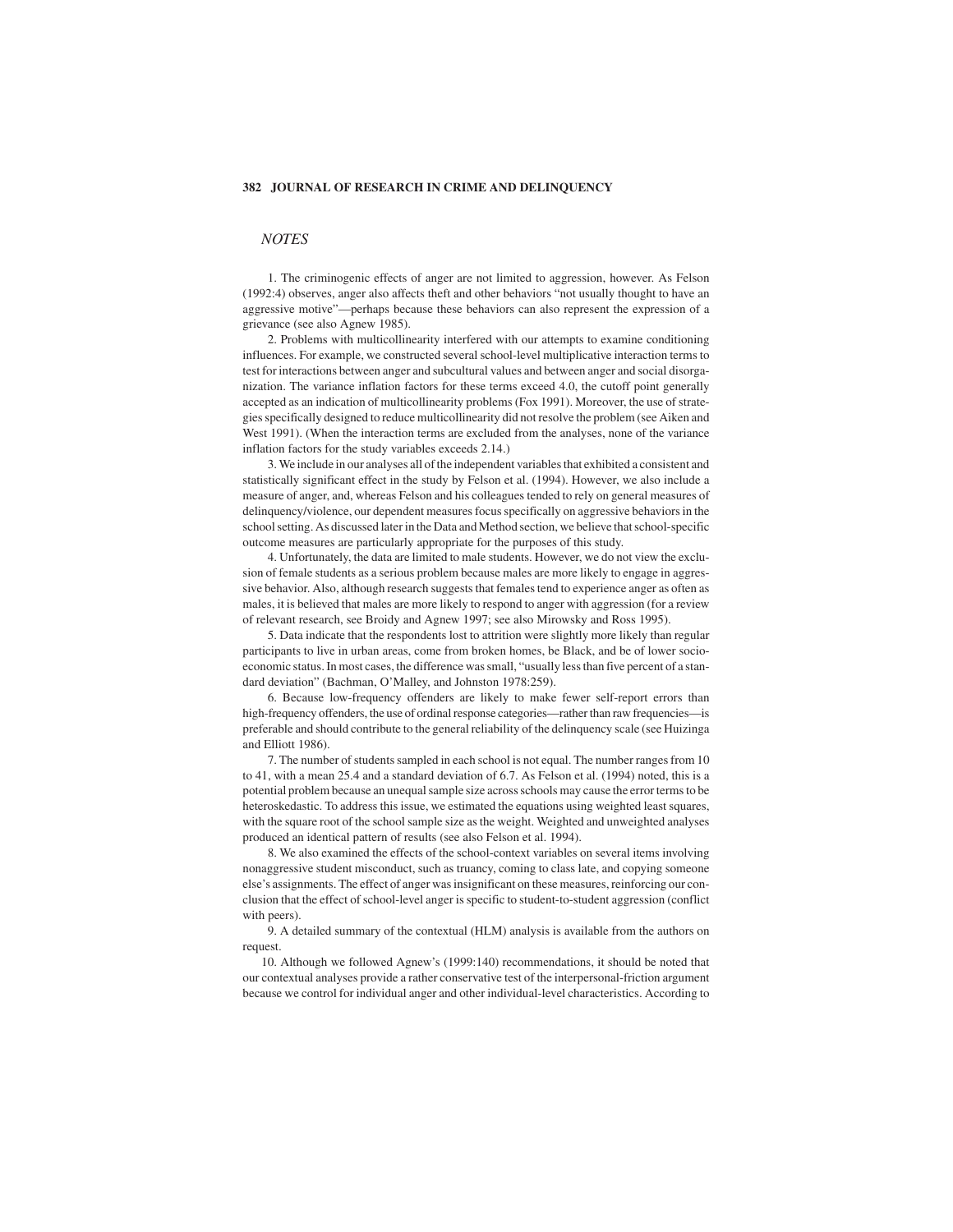#### **Brezina et al. / STUDENT ANGER 383**

the results, aggregate-level anger increases the likelihood of fighting/conflict among students in general, net of individual anger. Perhaps a high density of angry students in the school population increases the chances that *any* student will experience aversive interactions with angry/upset peers and will engage in fights/arguments (perhaps in a defensive, if not offensive, role). It is still possible that the effect of aggregate-level anger is stronger among students who are themselves particularly angry (as MST might predict), although this possibility would involve a complicated interaction effect between aggregate-level and individual-level characteristics. Future tests of MST should explore such an interaction effect.

11. In Lockwood's (1997) study of school-based violent incidents, third parties (e.g., friends or relatives) were absent in approximately 40 percent of the cases.

12. Anger may also reflect an individual trait or disposition. However, this possibility is not necessarily at odds with strain theory. As Agnew (1997) described, an angry or aggressive temperament is believed to be a product of both biological factors and early socialization experiences of an aversive nature, such as harsh discipline. The ultimate sources of student anger, then, may be related to strain-related processes that are both internal and external to the school environment.

13. Longitudinal data would be desirable, especially data that allow for the examination of short-term, lagged effects—to permit the estimation of causal ordering between variables. Although individual-level data indicate that anger increases the likelihood of subsequent aggression, the issue of causal order remains a concern because data also showthat the relationship between anger and aggression can flow in the opposite direction (Felson 1992; see also Averill 1982). In the present study, we did not examine lagged effects because the time lag separating the waves of data is excessive (we would not expect the density of angry students in the 10th grade to have much of an effect on behavior reported in the 11th grade). Instead, we controlled for prior behavior. This strategy increases confidence in our interpretation of effects, although it does not completely eliminate the potential problem of causal order.

## *REFERENCES*

Agnew, Robert. 1985. "A Revised Strain Theory of Delinquency." *Social Forces* 64:151-67. . 1992. "Foundation for a General Strain Theory of Crime and Delinquency." *Criminol-*

*ogy* 30:47-87.

- . 1995a. "The Contribution of Social-Psychological Strain Theory to the Explanation of Crime and Delinquency." Pp. 113-37 in *The Legacy of Anomie Theory: Advances in Criminological Theory, Volume 6, edited by Freda Adler and William S. Laufer. New Brunswick,* NJ: Transaction.
- . 1995b. "Controlling Delinquency: Recommendations from General Strain Theory." Pp. 43-70 in*Crime and Public Policy*, edited by Hugh D. Barlow. Boulder, CO: Westview.
- . 1995c. "Testing the Leading Crime Theories: An Alternative Strategy Focusing on Motivational Processes." *Journal of Research in Crime and Delinquency* 32:363-98.
- . 1997. "Stability and Change in Crime over the Life Course: A Strain Theory Explanation." Pp. 101-32 in *Developmental Theories of Crime and Delinquency: Advances in Criminological Theory, Volume 7, edited by Terence P. Thornberry. New Brunswick, NJ:* Transaction.
- . 1999. "A General Strain Theory of Community Differences in Crime Rates." *Journal of Research in Crime and Delinquency* 36:123-55.
- Agnew, Robert, Francis T. Cullen, Velmer S. Burton, Jr., T. David Evans, and R. Gregory Dunaway. 1996. "A New Test of Classic Strain Theory." *Justice Quarterly* 13:681-704.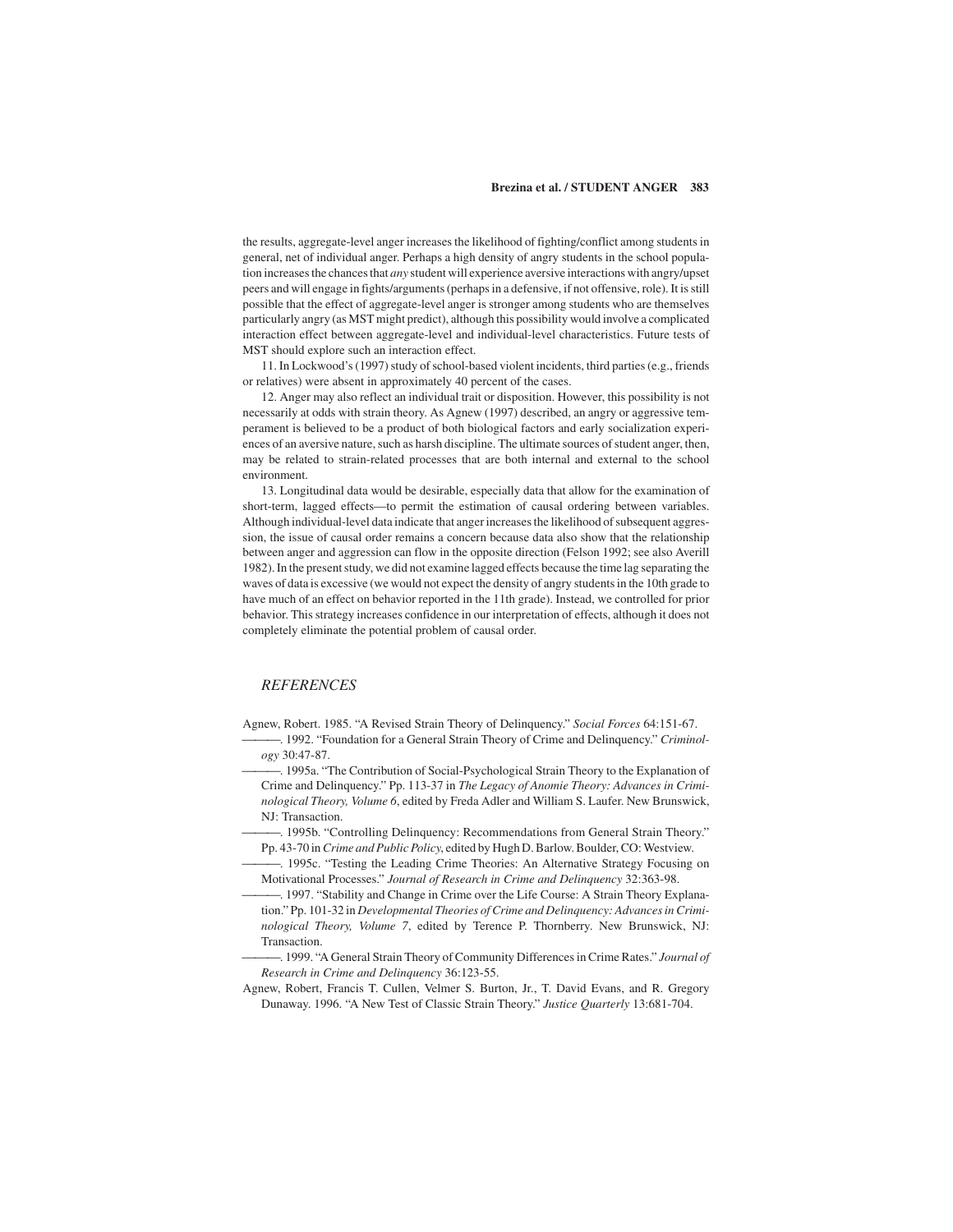- Agnew, Robert and Helene R. White. 1992. "An Empirical Test of General Strain Theory."*Criminology* 30:475-99.
- Aiken, Leona S. and Stephen G. West. 1991. *Multiple Regression: Testing and Interpreting Interactions*. Newbury Park, CA: Sage.
- Anderson, Elijah. 1994. "The Code of the Streets." *Atlantic Monthly* 273 (May): 81-94.

Averill, James R. 1982. *Anger and Aggression*. New York: Springer-Verlag.

- Bachman, Jerald G. 1975. *Youth in Transition: Documentation Manual*. Ann Arbor, MI: Institute for Social Research.
- Bachman, Jerald G., Patick M. O'Malley, and Jerome Johnston. 1978. *Youth in Transition, Volume 6: Adolescence to Adulthood*. Ann Arbor, MI: Institute for Social Research.
- Bellair, Paul E. 1997. "Social Interaction and Community Crime: Examining the Importance of Neighborhood Networks." *Criminology* 35:677-703.
- Berkowitz, Leonard. 1993. *Aggression: Its Causes, Consequences, and Control*. Philadelphia: Temple University Press.
- Bernard, Thomas J. 1990. "Angry Aggression among the Truly Disadvantaged." *Criminology* 28:73-96.
- Brezina, Timothy. 1996. "Adapting to Strain: An Examination of Delinquent Coping Responses." *Criminology* 34:39-60.

. 1998. "Adolescent Maltreatment and Delinquency: The Question of Intervening Processes." *Journal of Research in Crime and Delinquency* 35:71-99.

- Broidy, Lisa M. 2001. "A Test of General Strain Theory." *Criminology* 39:9-35.
- Broidy, Lisa and Robert Agnew. 1997. "Gender and Crime: A General Strain Theory Perspective." *Journal of Research in Crime and Delinquency* 34:275-306.
- Bryk, Anthony and Stephen Raudenbush. 1992. *Hierarchical Linear Modeling*. Newbury Park, CA: Sage.
- Bursik, Robert J., Jr. 1988. "Social Disorganization and Theories of Crime and Delinquency: Problems and Prospects." *Criminology* 26:519-51.
- Bursik, Robert J., Jr. and Harold G. Grasmick. 1993. *Neighborhoods and Crime*. NewYork: Lexington.
- Cao, Liqun, Anthony Adams, and Vickie J. Jensen. 1997. "A Test of the Black Subculture of Violence Thesis: A Research Note." *Criminology* 35:367-79.
- Elliott, Delbert S., William J. Wilson, David Huizinga, Robert J. Sampson, Amanda Elliott, and Bruce Rankin. 1996. "The Effects of Neighborhood Disadvantage on Adolescent Development." *Journal of Research in Crime and Delinquency* 33:389-426.
- Ennett, Susan T., Robert L. Flewelling, Richard C. Lindrooth, and Edward C. Norton. 1997. "School and Neighborhood Characteristics Associated with School Rates of Alcohol, Cigarette, and Marijuana Use." *Journal of Health and Social Behavior* 38:55-71.
- Felson, Richard B. 1992. " 'Kick 'Em When They're Down': Explanations of the Relationship between Stress and Interpersonal Aggression and Violence." *Sociological Quarterly*  $33:1-16$ .
- Felson, Richard B., Allen E. Liska, Scott J. South, and Thomas L. McNulty. 1994. "The Subculture of Violence and Delinquency: Individual vs. School Context Effects." *Social Forces* 73:155-73.

Fox, John. 1991. *Regression Diagnostics*. Newbury Park, CA: Sage.

- Furlong, Michael and Douglas Smith. 1994. *Anger, Hostility, and Aggression: Assessment, Prevention, and Intervention Strategies for Youth*. Brandon, VT: Clinical Psychology.
- Gottfredson, Gary D. and Denise C. Gottfredson. 1985. *Victimization in Schools*. New York: Plenum.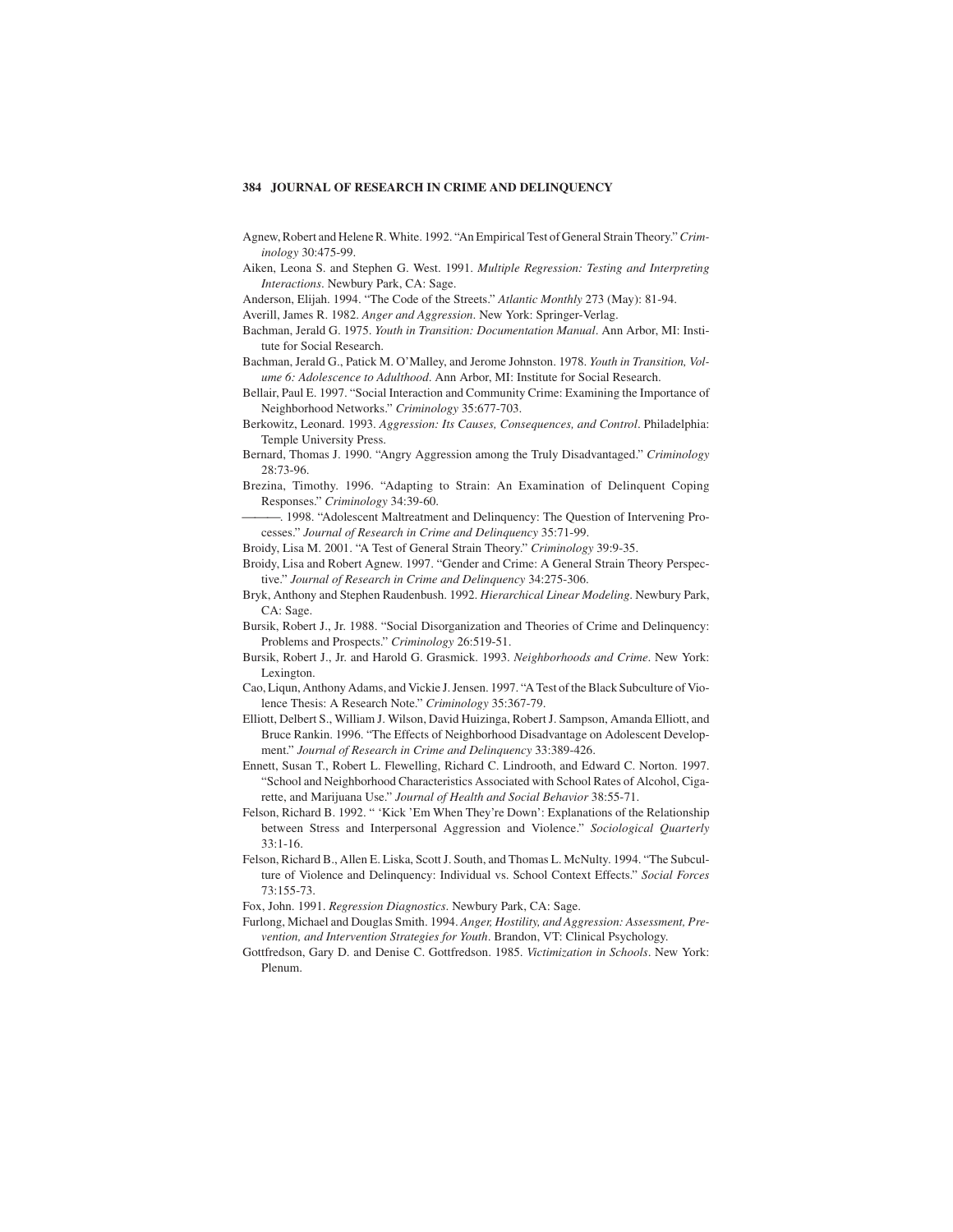- Grasmick, Harold G., Charles R. Tittle, Robert J. Bursik, Jr., and Bruce J. Arneklev. 1993. "Testing the Core Empirical Implications of Gottfredson and Hirschi's General Theory of Crime." *Journal of Research in Crime and Delinquency* 30:5-29.
- Heimer, Karen. 1997. "Socioeconomic Status, Subcultural Definitions, and Violent Delinquency." *Social Forces* 75:799-833.
- Hellman, Daryl A. and Susan Beaton. 1986. "The Pattern of Violence in Urban Public Schools: The Influence of School and Community." *Journal of Research in Crime and Delinquency* 23:102-27.
- Hoffmann, John P. and Alan S. Miller. 1998. "A Latent Variable Analysis of General Strain Theory." *Journal of Quantitative Criminology* 14:83-110.
- Huizinga, David and Delbert S. Elliott. 1986. "Reassessing the Reliability and Validity of Self Report Delinquency Measures." *Journal of Quantitative Criminology* 2:293-327.
- Linsky, Arnold S., Ronet Bachman, and Murray A. Straus. 1995. *Stress, Culture, and Aggression*. New Haven, CT: Yale University Press.
- Lockwood, Daniel. 1997. "Violence among Middle School and High School Students: Analysis and Implications for Prevention." Washington, DC: U.S. Department of Justice.
- Luckenbill, David F. and Daniel P. Doyle. 1989. "Structural Position and Violence: Developing a Cultural Explanation." *Criminology* 27:419-53.
- Markowitz, Fred E. and Richard B. Felson. 1998. "Socio-Demographic Differences in Attitudes and Violence." *Criminology* 36:117-38.
- Matsueda, Ross L., Rosemary Gartner, Irving Pilavin, and Michael Polakowski. 1992. "The Prestige of Criminal and Conventional Occupations: A Subcultural Model of Criminal Activity." *American Sociological Review* 57:752-70.
- Mayer, G. Roy, Tom Butterworth, Mary Nafpaktitis, and Beth Sulzer-Azaroff. 1983. "Preventing School Vandalism and Improving Discipline: A Three-Year Study."*Journal of Applied Behavior Analysis* 16:355-69.
- Mazerolle, Paul. 1998. "Gender, General Strain, and Delinquency: An Empirical Examination." *Justice Quarterly* 15:65-91.
- Mazerolle, Paul, Velmer S. Burton, Jr., Francis T. Cullen, T. David Evans, and Gary L. Payne. 2000. "Strain, Anger, and Delinquent Adaptations: Specifying General Strain Theory." *Journal of Criminal Justice* 28:89-101.
- Mazerolle, Paul and Alex Piquero. 1997. "Violent Responses to Strain: An Examination of Conditioning Influences." *Violence and Victims* 12:323-43.
- . 1998. "Linking Exposure to Strain with Anger: An Investigation of Deviant Adaptations." *Journal of Criminal Justice*26:195-211.
- Messner, Steven F. and Richard Rosenfeld. 1994. *Crime and the American Dream*. Belmont, CA: Wadsworth.
- Mirowsky, John and Catherine E. Ross. 1995. "Sex Differences in Distress: Real or Artifact?" *American Sociological Review* 60:449-68.
- Paternoster, Raymond and Paul Mazerolle. 1994. "General Strain Theory and Delinquency: A Replication and Extension." *Journal of Research in Crime and Delinquency* 31:235-63.
- Piquero, Alex R. and Matthew Hickman. 1999. "An Empirical Test of Tittle's Control Balance Theory." *Criminology* 37:319-41.
- Piquero, Nicole Leeper and Miriam D. Sealock. 2000. "Generalizing General Strain Theory: An Examination of an Offending Population." *Justice Quarterly* 17:449-84.
- Sampson, Robert J. 1987. "Urban Black Violence: The Effect of Male Joblessness and Family Disruption." *American Journal of Sociology* 93:348-82.
- Sampson, Robert J. and W. Byron Groves. 1989. "Community Structure and Crime: Testing Social-Disorganization Theory." *American Journal of Sociology* 94:774-802.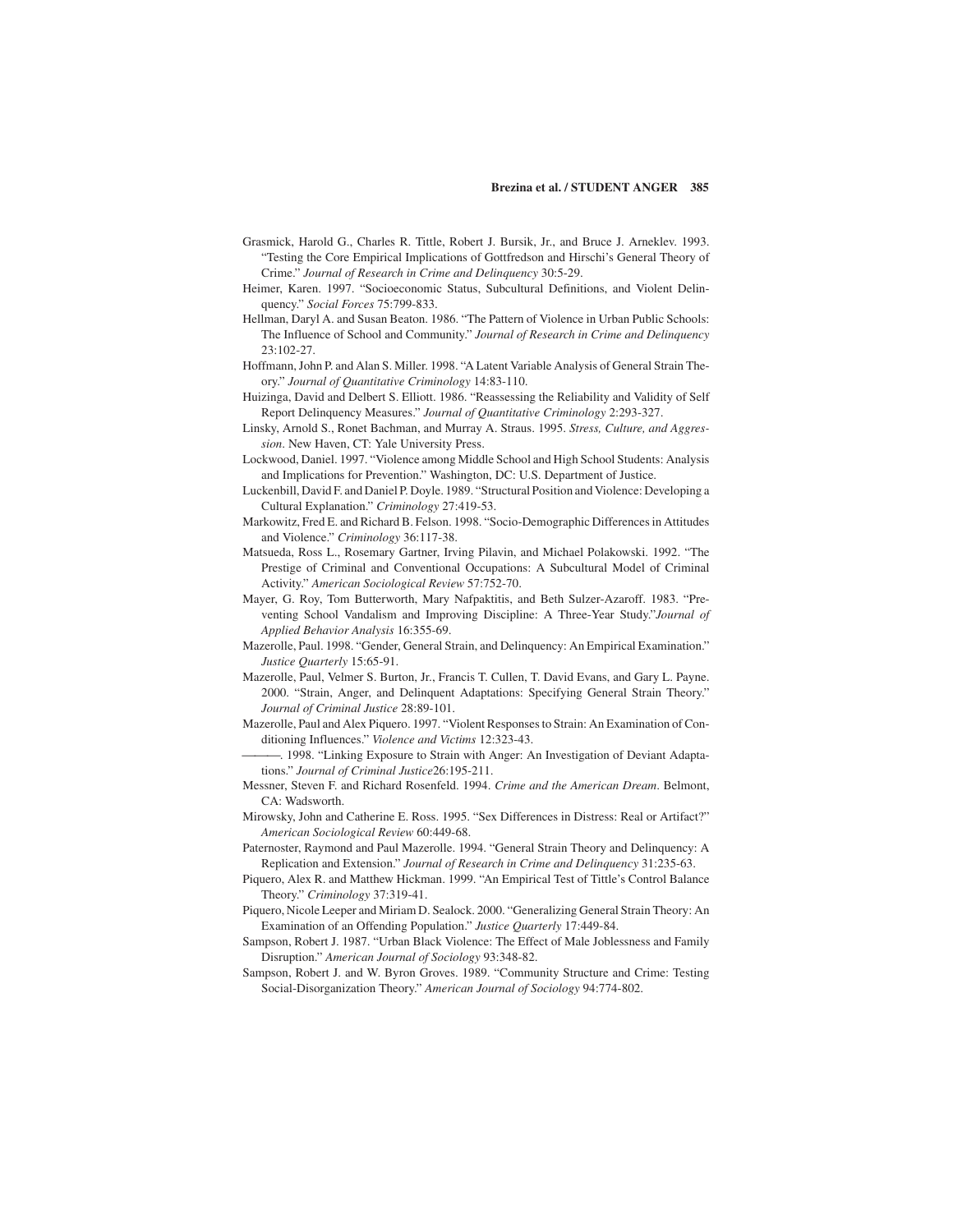- Sampson, Robert J., Stephen W. Raudenbush, and Felton Earls. 1997. "Neighborhoods and Violent Crime: A Multilevel Study of Collective Efficacy." *Science* 277:918-24.
- Smith, Douglas C., Michael Furlong, Michael Bates, and John D. Laughlin. 1998. "Development of the Multidimensional School Anger Inventory for Males."*Psychology in the Schools* 35:1-15.
- Tygart, Clarence E. 1988. "Strain Theory and Public School Vandalism: Academic Tracking, School Social Status, and Students'Academic Achievement." *Youth and Society* 20:106-18.
- Veysey, Bonita M. and Steven F. Messner. 1999. "Further Testing of Social Disorganization Theory: An Elaboration of Sampson and Groves's 'Community Structure and Crime.' " *Journal of Research in Crime and Delinquency* 36:156-74.
- Welsh, Wayne N., Jack R. Greene, and Patricia H. Jenkins. 1999. "School Disorder: The Influence of Individual, Institutional, and Community Factors." *Criminology* 37:73-115.
- Welsh, Wayne N., Robert Stokes, and Jack R. Greene. 2000. "A Macro-Level Model of School Disorder." *Journal of Research in Crime and Delinquency* 37:243-83.
- Zillmann, Dolf. 1979. *Hostility and Aggression*. Hillsdale, NJ: Lawrence Erlbaum.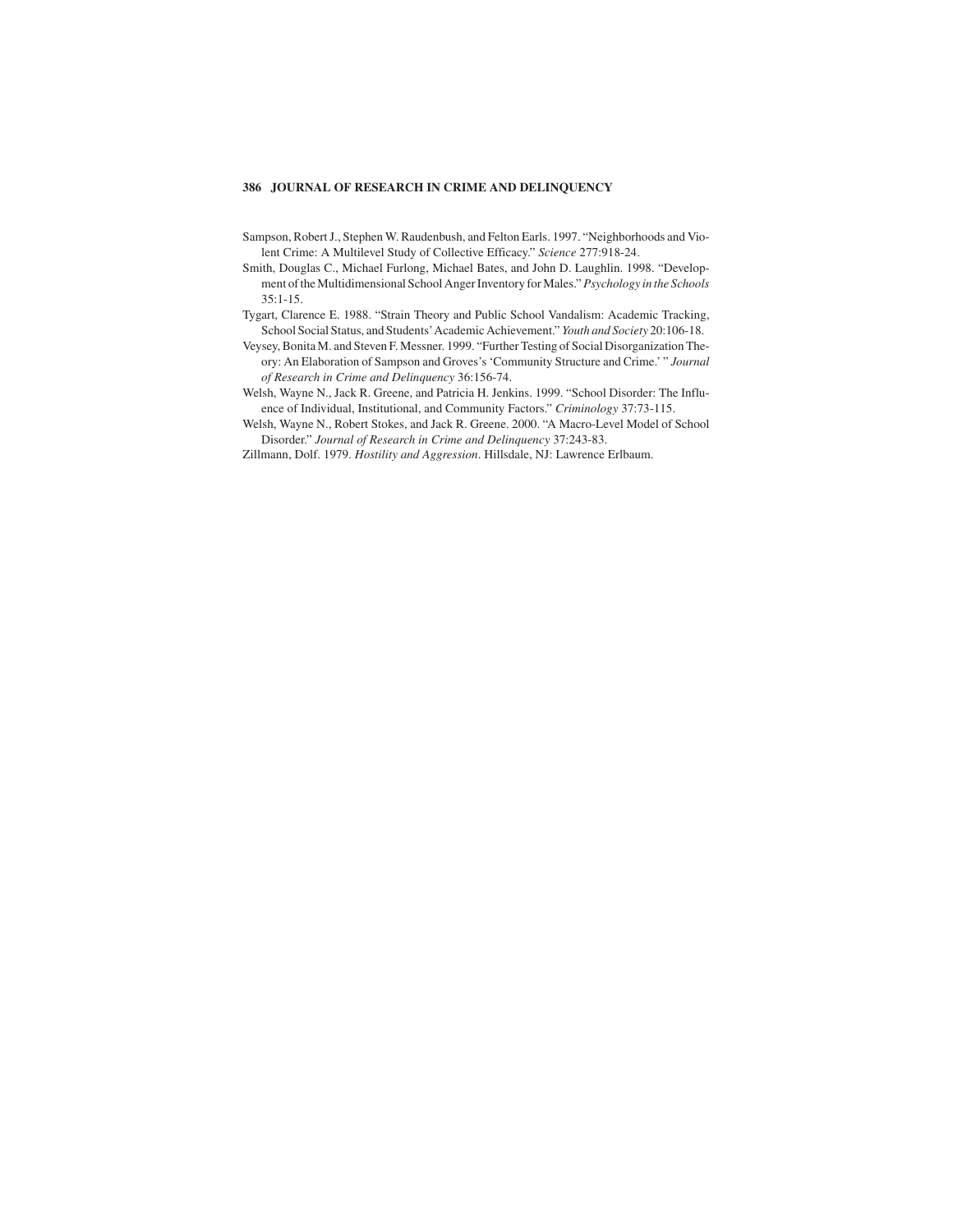# **POLICING IS NOT A TREATMENT: ALTERNATIVES TO THE MEDICAL MODEL OF POLICE RESEARCH**

## **DAVID THACHER**

*Recent research about policing often aspires to emulate the model of medical research—randomized experiments designed to establish conclusively what works. This approach to scientific research produces instrumental knowledge about the best means to a given end, and it can contribute usefully to many important debates in policing. But by itself, it cannot speak to the full range of concerns relevant to criminal justice practice, which is characterized by a great variety and ambiguity of values. Police will benefit from instrumental knowledge, but they will also benefit from better forms of practical reasoning—something that scholarship can help to develop in ways that this article describes. Knowledge about policing should be more like legal knowledge than medical knowledge (or more precisely, than the aspect of medical knowledge that criminal justice scholars have emphasized).*

The past two decades have seen a new model of research come to dominate the study of policing. Exemplified by the domestic violence experiments funded by the National Institute of Justice, this model of research has sought to demonstrate what works in policing in the same way that the medical community demonstrates what works in medicine. It marshals the randomized experiment in a struggle to understand how police can best reduce crime. It is a model that has increasingly been proposed or applied throughout the field of criminal justice (e.g., Blumstein and Petersilia 1995; DiIulio 1991:chap. 6; MacKenzie 2000; Sherman et al. 1997), and at times it has commanded a large share of research effort and money from key funding sources like the National Institute of Justice. Most important, it has also come to dominate the thinking of many leading researchers. For example, in a recent special issue of *Crime and Delinquency* devoted to experimental criminology, the issue editors asserted, no doubt correctly, that "there is little disagreement that ex-

I would like to thank Martin Rein and the editor and anonymous reviewers of this journal for helpful comments on an earlier draft of this article. Address correspondence to David Thacher, Gerald R. Ford School of Public Policy, University of Michigan, 440 Lorch Hall, Ann Arbor, MI 48109-1220.

JOURNAL OF RESEARCH IN CRIME AND DELINQUENCY, Vol. 38 No. 4, November 2001 387-415 © 2001 Sage Publications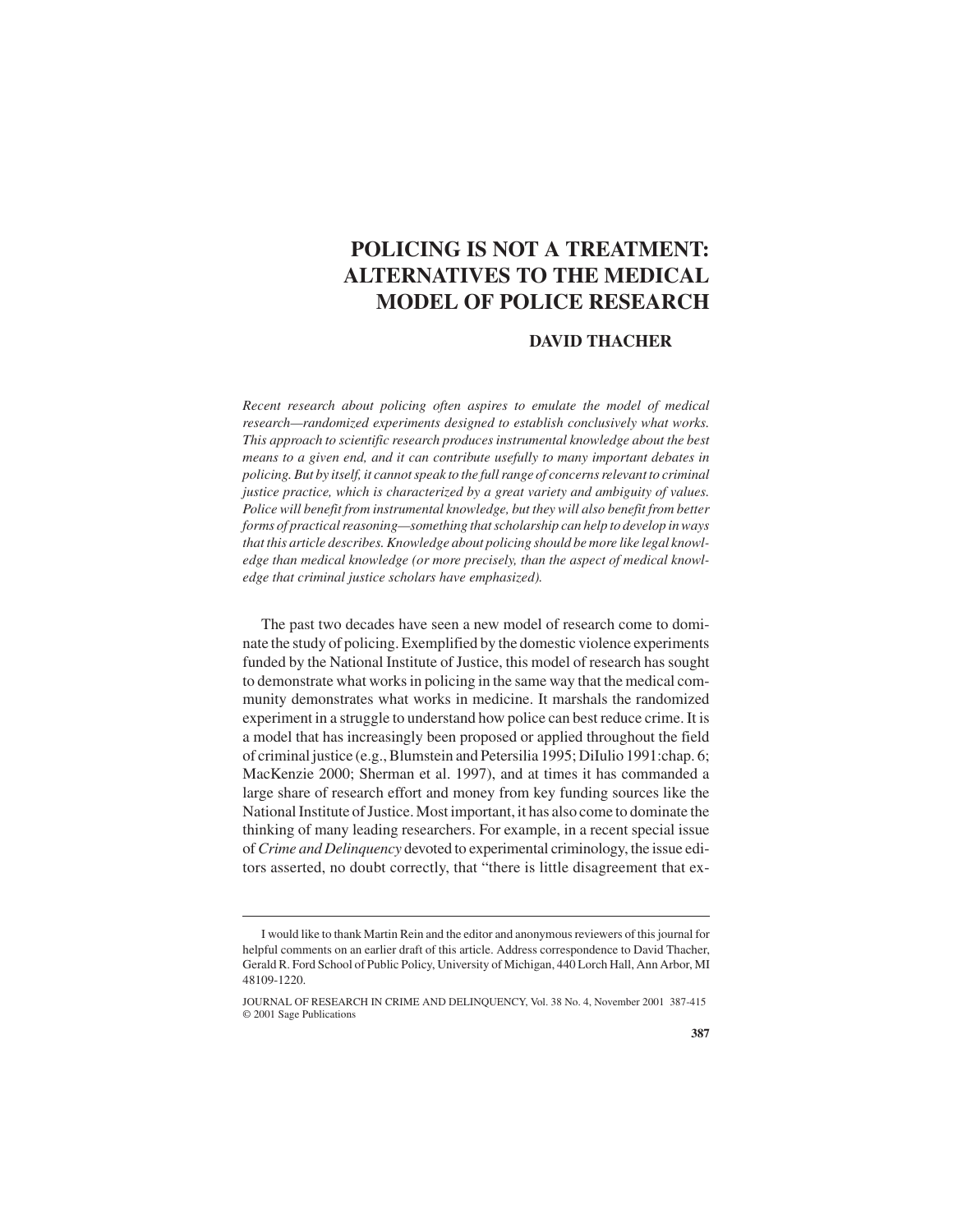periments provide a superior method for assessing the effectiveness of a given intervention" (Feder and Boruch 2000).

This research model has been advanced most forcefully and clearly by Lawrence Sherman, who has drawn on the powerful analogy of medical research to justify and guide the development of this type of police research.<sup>1</sup> In Sherman's (1984) view, different uses of police discretion can be understood as different "treatments" likely to have different effects, and researchers can use randomized trials to determine which of these treatments works best. Just as the medical community subjects newdrugs and treatments to controlled experiments to determine their worth, so the policing community should investigate discrete ways to use its discretion—whether to make arrests for domestic disputes or shoplifting, whether to stop motorists to search for guns, and so on (cf. Sherman 1992, 1998, 2000). Sherman has drawn extensively on the analogy of medical research to articulate the methods and ethics of this sort of research, suggesting, for example, that failure to heed its conclusions might constitute police "malpractice" (pp. 72, 75). More recently, he put forth an ambitious proposal to organize police work around evidence, calling for empirically tested guidelines and performance measures that would codify the most recent research results, drawing again on models in medicine for guidance (Sherman 1998).

This type of research has helped to advance knowledge about policing in many ways, and as John DiIulio (1991) has pointed out, it is often the *only* sort of knowledge that has any hope of overcoming the ingrained ideological positions that characterize the most polarized policy debates (pp. 252-58). Nevertheless, if taken to extremes, the aspiration to model police research solely after experimental research in medicine could lead the field astray. This article will explain the nature of that risk, and it will advance an argument about howthe research agenda in policing should be expanded. The basic argument is that as an institution, policing is characterized by a high degree of value pluralism and that this fact limits (but does not eliminate) the role that any type of instrumental knowledge can play in guiding decisionmaking. Police will clearly benefit from instrumental knowledge such as that produced through experiments. But they will also benefit from better forms of practical reasoning, including better interpretations of ambiguous values and better ideas about how trade-offs among values should be made something that research can help to develop by moving beyond the medical research paradigm. Knowledge about policing should look more like legal knowledge than medical knowledge (or at least the aspects of medical knowledge that have been emphasized in criminal justice accounts of that field, since even medicine has never survived on a diet of instrumental knowledge alone).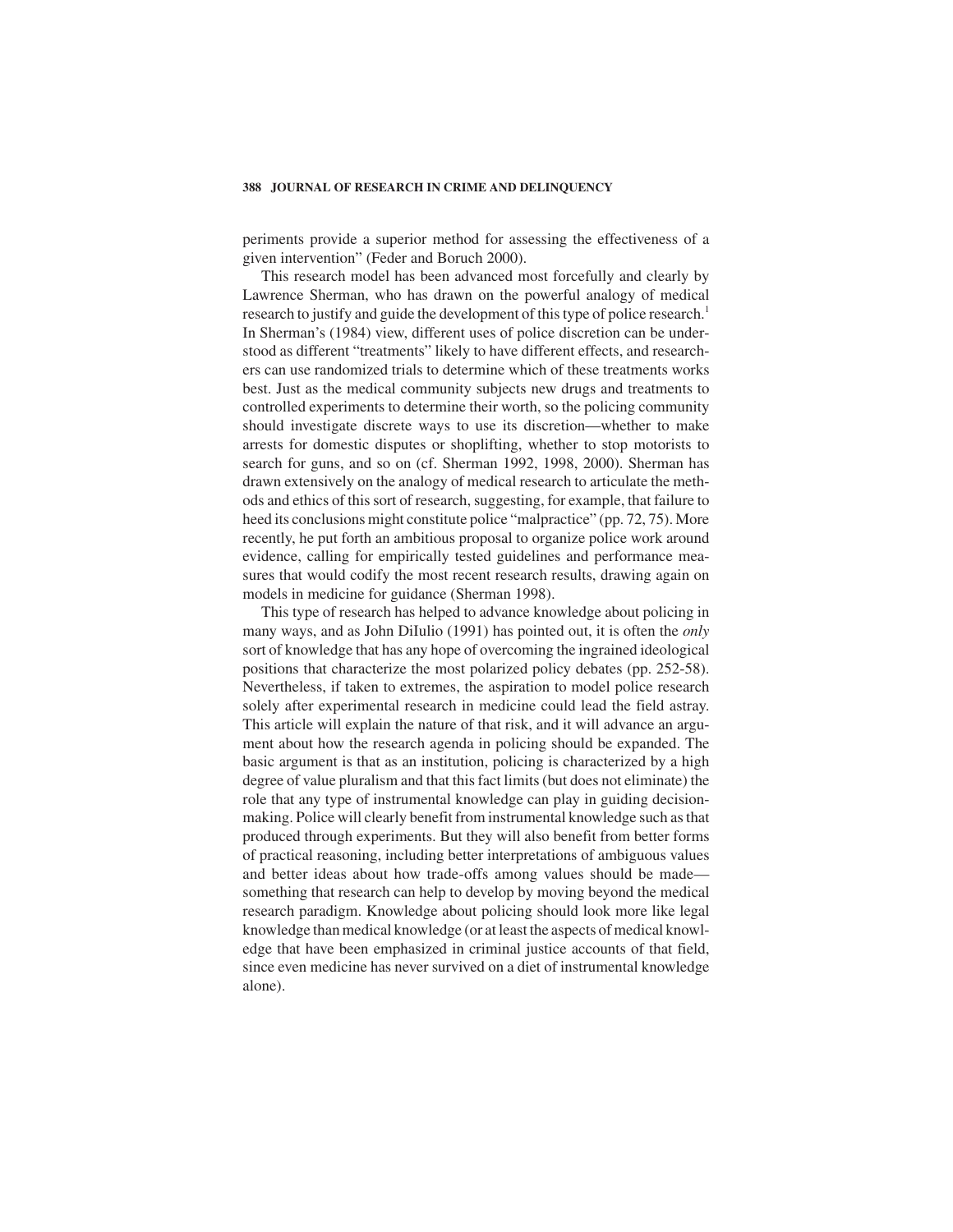## *VALUE PLURALISM AND THE LIMITS OF INSTRUMENTAL REASONING*

Decisions about what should be done are practical decisions, requiring the people who make them to take everything relevant into account (Toulmin 1988; Williams 1985). But what constitutes "everything" varies from institution to institution as well as from decision to decision within an institutional setting. In some cases, everything encompasses many things, and to act properly means to understand many goals and resolve the conflicts among them. But in other cases, everything encompasses only a fewrelevant considerations, and it is only necessary to decide the best means to a limited number of clear goals. One way to describe the relative variety and clarity of considerations that is relevant to a decision is through the idea of value pluralism, which can be viewed as a characteristic of institutional settings that is large when there are many ambiguous values and small when there are only a few straightforward aims. The level of value pluralism, in turn, has important implications for the form that useful knowledge should take.

Experimental research produces instrumental knowledge, or knowledge about the best means to a given end. As Max Weber (1958) has put it, the findings of this brand of social science lead to conclusions of the form, "*if* you take such and such a stand, then, according to scientific experience, you have to use such and such a *means* in order to carry out your conviction" (p. 151). That type of conclusion can go a long way toward answering the question of what should be done in situations in which value pluralism is small because all that matters is which means is most effective at promoting one clear and overriding end. But when value pluralism is large, instrumental knowledge leaves many questions unanswered and cannot serve as a firm guide to action. If ends are ambiguous, changing, multiple, and conflicting, the question of what means promote them cannot even arise in a straightforward way. As Donald Schön (1983) has put it,

Technical rationality depends on agreement about ends. When ends are fixed and clear, then the decision to act can present itself as an instrumental problem. But when ends are confused and conflicting, there is as yet no "problem" to solve. A conflict of ends cannot be resolved by the use of techniques derived from applied research [i.e., instrumental knowledge].  $(P. 41)^2$ 

Instrumental knowledge can offer limited guidance in this type of situation, but it cannot fully answer the question of what is to be done. It must remain silent about precisely the aspects of that question that are most vexing—what it is that the vague ends ought to mean in this situation and howto resolve the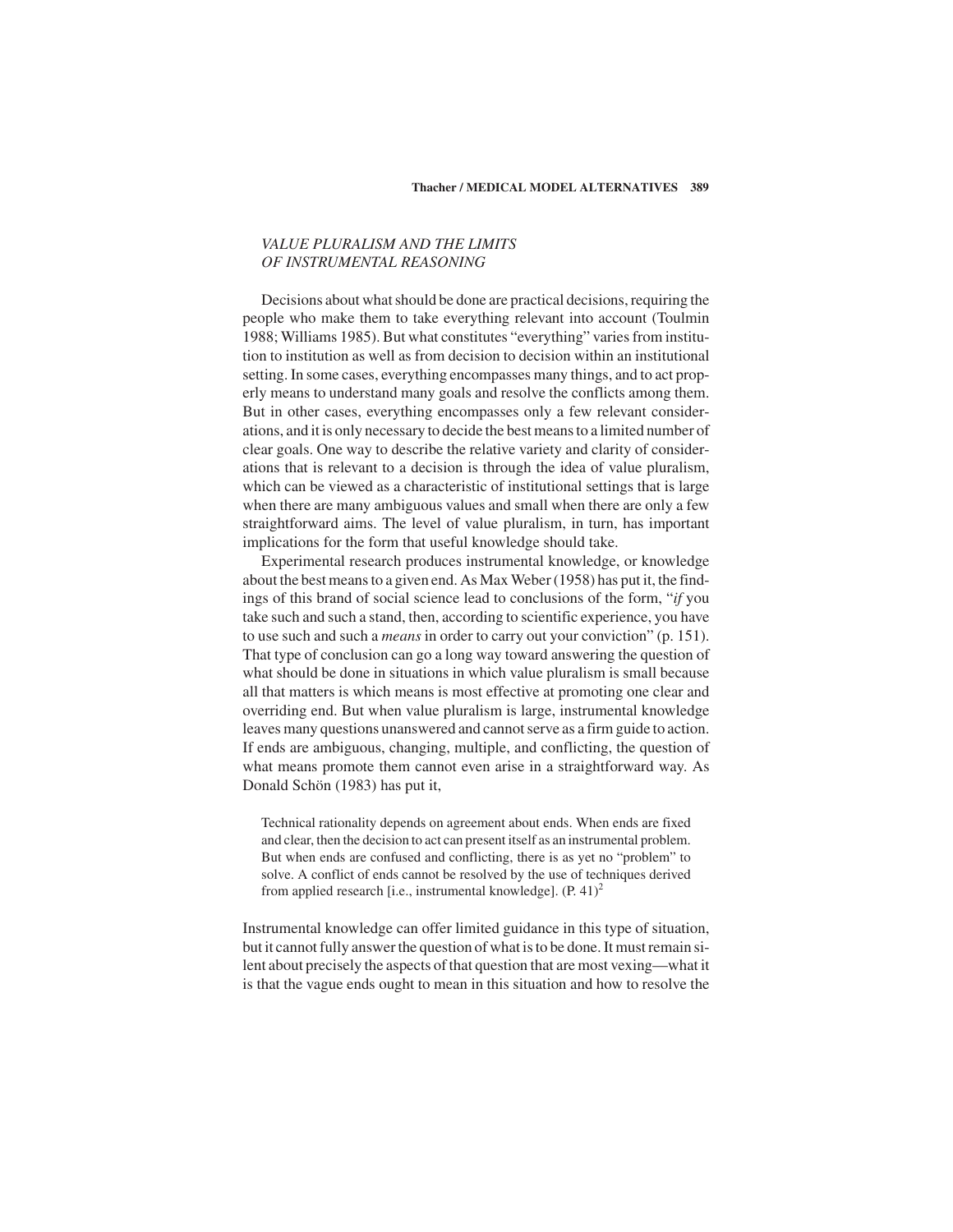conflicts among them. The remainder of this section will explain the difficulties that this commonsense observation raises for the medical model of police research. The next section will then ask whether other types of scholarship can answer the questions raised by value pluralism.

## *Value Pluralism in Policing*

When criminal justice scholars have drawn on the model of medical research, they have described that field in terms of its body of instrumental knowledge, especially the findings of randomized experiments about the health effects of drugs and clinical procedures. That body of knowledge does not make up the whole of medical scholarship (for example, it leaves out the study of medical ethics), but it obviously has extremely significant implications for some aspects of medical practice. It is particularly important for individual treatment decisions in which the patient's health is the overriding concern, and decisions like that lie at the center of the discussions of medical research and medical practice that have appeared in the criminal justice literature. Sherman (1984), for example, has described the relationship between an oncologist's practice and scientific knowledge about the effects of cancer treatment in this way:

If cancer treatment experiments consistently showed that chemotherapy produced higher survival rates than radiation for all types of people, oncologists would probably feel bound to prescribe chemotherapy. They could be sued for malpractice if they tried to vary the recommended treatment according to the race, age, sex, or "moral worth" of the patient (unless there was an interaction effect between those variables and the chemotherapy treatment). (P. 75)

In this example, an oncologist's decision about whether to use chemotherapy depends only on the best knowledge about how that treatment will affect the patient's likelihood of survival. Other considerations, such as the patient's moral worth, are irrelevant unless they mediate the health effects of the treatment. In more recent writings, Sherman (1998) has acknowledged that in practice, doctors do not always carry out the conclusions of medical research as readily as the oncologist in his earlier example. But the normative picture has not changed: The focus is still on medical decisions in which doctors *should* apply research findings to their patients because health is the overriding value. Given this image of medical decision-making, instrumental knowledge is immensely important for medical practice, to the point that departures from the prescriptions of research probably constitute malpractice.

In reality, medical decisions are often more complicated than Sherman's (1984) example has suggested because they involve a wider variety of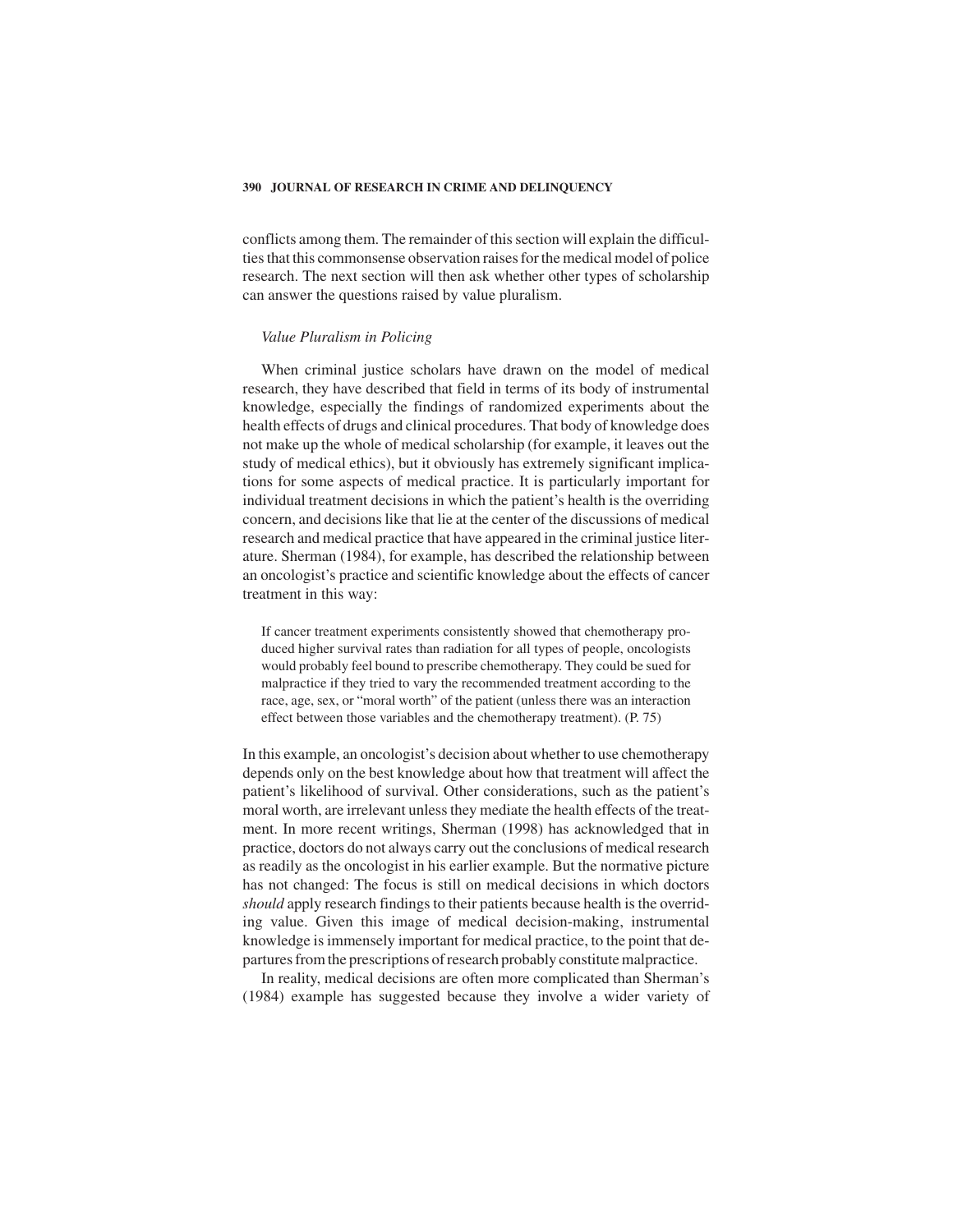considerations than the single goal of improving a patient's health. As I will argue later, there may be many legitimate reasons why an oncologist would not treat her patient with chemotherapy even if research showed that that treatment produces the highest rates of survival. But for present purposes, it is not important to decide howaccurately the oncology example captures medical decision-making in general.<sup>3</sup> What is important is that it is clearly incomplete as an analogy for policing. That does not mean that instrumental knowledge is irrelevant for police, but it does mean that such knowledge cannot answer many of the questions that policing confronts.

Police face more difficulty than Sherman's (1984) oncologist in part because they confront a broader range and a more ambiguous mix of values. Reducing crime is clearly one important goal for the police. But it must compete with other goals like equity, due process, just deserts, and parsimony. The movement for scientific research based on randomized experiments has largely ignored this fact, behaving as if policing was solely concerned with crime reduction. This criticism may sound unfair. Some of these researchers have suggested that experimentation could just as easily focus on other values as on crime reduction (even if it has not yet done so very often), and they have sometimes recognized constraints on the ability of police to adopt their scientific conclusions. I will return to these issues in a moment. Here, it is enough to note that Sherman himself has acknowledged the point being made here, suggesting that experiments in police discretion are attractive primarily to a "professional crime control" model of policing—one that sees crime reduction as the overriding value in police work (Sherman 1984:69 ff.). His defense of experiments in policing rests on this simplification of the values police work should serve. For example, he has rightly noted that a continued commitment to the idea that the police deliver justice (as opposed to preventing crimes) "will pose a major obstacle to immediate implementation of any new policies based on the results of [experimental] research" (Sherman 1984:75). More recently, he noted that experiments will not appeal to those who defend the importance of "retribution" (Sherman 1998:9).

The problem is that ideals like justice and retribution, as well as many other values that are distinct from crime prevention, do and should still hold considerable sway over police agencies. If medicine truly were committed to a single, self-evident value like health, it would be the exception rather than the rule. Many and perhaps most spheres of life are governed by multiple and conflicting values (Berlin 1988; Larmore 1987). In policing, the continuing importance of multiple values derives in part from the type of institution it is, namely, a public institution that wields the state's monopoly on force. Citizens grant the state that monopoly on the condition that it will be used fairly, parsimoniously, and equitably (e.g., Rawls 1971). More generally, the use of force raises the general demands of morality, which insist we treat people as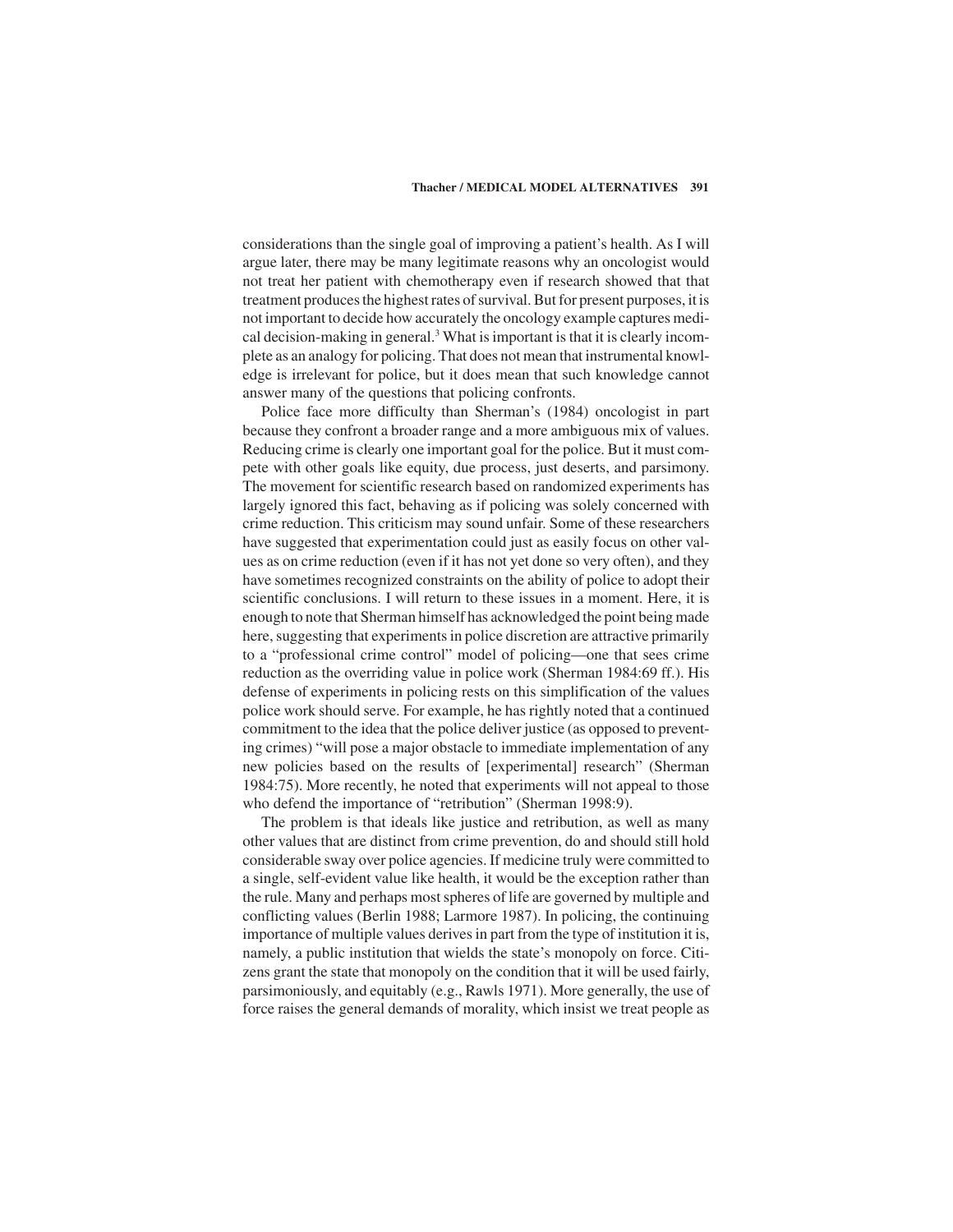ends in themselves—individuals with rights and dignity, not simply means to whatever end we wish to pursue (whether the end is crime reduction or something else) (Kant 1964). These considerations have played important roles in justifying values like just deserts in criminal justice, and those values compete strongly with crime reduction, qualifying any conclusions we might reach solely on its grounds (e.g., von Hirsch 1985). Moreover, even the ideal that police should promote public safety is ambiguous. "Safety" may have as much to do with disorder and fear as it has to do with crime prevention, and each of those ideals—including the ideal of crime prevention, since "crime" takes many forms—is itself subject to interpretation and argument (Moore and Trojanowicz 1988; Zimring and Hawkins 1997).

Consequently, a central problem facing the police is how to apply and weigh the ambiguous and conflicting considerations of desert, equity, liberty, and safety—not simply how best to achieve any of them in isolation. Sherman (1998) and others have sometimes lamented the resistance of police to the conclusions of recent scientific experiments about crime prevention. But although some portion of this resistance may truly stem from misguided traditionalism and irrationality, another, irreducibly large portion probably stems from the inappropriateness of the conclusions for an institution tied to many values. It is simply not possible to develop legitimate guidelines about what the police should do based only on instrumental knowledge about the effect of police actions on crime.

Again, similar observations apply even to medicine, so there, too, instrumental knowledge cannot tell doctors everything they need to know; there, too, "resistance" to research findings may reflect a commitment to other values rather than plain irrationality. Nevertheless, medicine has at least one device for reducing its value conflicts that is not available to policing. Health care is organized as a voluntary relationship, and the patient can usually opt out of it—she can ignore doctor's orders or withhold consent for surgery. Doctor's orders are not really orders in the same way as decisions by police are. They are trumped by the value of free choice, which in turn enables patients to decide their own trade-offs among substantive values. A patient at risk for lung cancer may reject her doctor's well-researched advice to quit smoking, reasoning that the added years of life are not worth the price of abandoning this indulgence. Another patient whose health depends on a blood transfusion may decline the treatment for religious reasons. A chronically ill patient may reject treatment that might prolong her life to spare her family (or even herself) from protracted suffering. In all of these examples, the voluntary nature of the health care relationship preserves some possibility for other values to influence medical decisions, without much need for the doctors (or the researchers who tell them what works) to weigh those values in their own decision-making.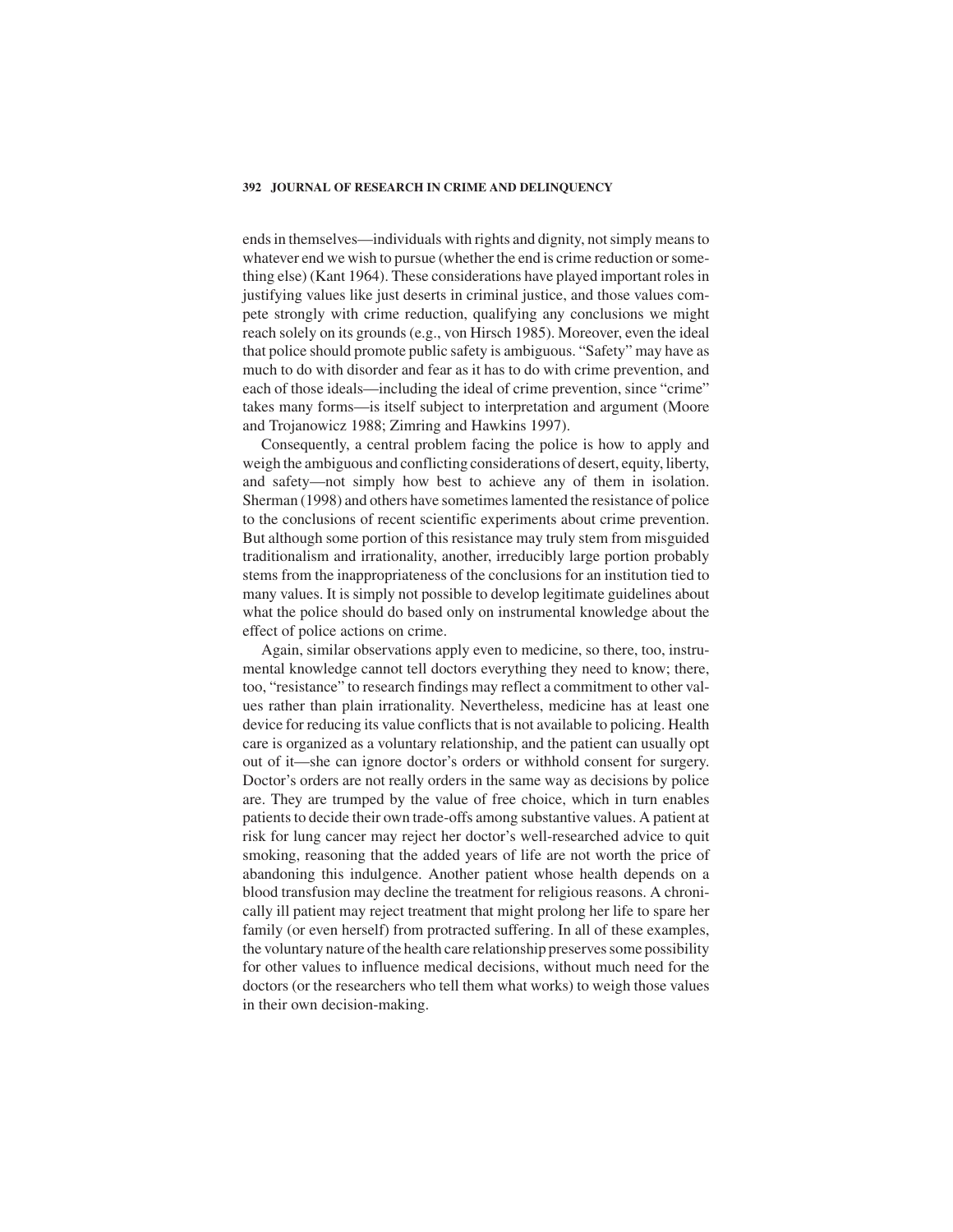One should not, of course, put too much weight on these observations. In practice, the notion of informed consent turns out to be complicated because it ignores the reality of sick patients who "are often fearful and anxious, suffering the physical and psychological effects of their illness, and deeply desirous of putting their treatment in the hands of health care professionals they can trust," as one medical ethicist put it (Brock 1991:116; cf. Miller 1981). Consequently, doctors themselves must often consider values other than health in deciding what to do or recommend, and research findings that tell them which treatments promote health can no longer dictate their decisions. That problem has stimulated extensive scholarship about medical ethics, which is as much a part of medical knowledge as the findings of randomized experiments are. Nevertheless, here it is enough to note that even a problematic notion of informed consent can sometimes simplify the doctor's task. It helps to disentangle health from other values and carve out a space where doctors can pursue it with fewer distractions. The larger that space is, the greater the share of doctors' decisions that instrumental knowledge can direct with authority.

Police demands, on the other hand, are final, so the values they neglect cannot be picked up by someone else. Police must always make their decisions with an eye to all the relevant values. They cannot disregard equity and presume that those who value it more highly will opt out of their demands, the way that those who value quality of life or other considerations more than they value health can ignore their doctors. That is an important reason why research anchored in a single value like crime control can almost never legitimately prescribe police action on its own.

Consider the value of just deserts (e.g., von Hirsch 1976, 1985, 1993). As the gatekeepers to the punishment system, and as an agency whose actions inevitably ascribe a measure of blame, police must take some guidance from this principle in deciding when to make arrests. But guidelines based only on research about crime prevention will give desert no sway at all. To take only the simplest example, the well-known conclusions of the National Institute of Justice's domestic violence experiments suggest that police will have the most success reducing this crime if they arrest the employed but not the unemployed and residents of affluent neighborhoods but not poor ones (Sherman 1998). But guidelines that prescribed this course of action would run badly afoul of desert principles. Two offenders who committed the same offense and who were therefore equally blameworthy would receive widely disparate treatments—a clear violation of the proportionality that desert demands. Some proponents of the just deserts ideal would even object to the use of prior record (aka "repeat calls") on these grounds. "Evidence-based policing" raises the same objections as selective incapacitation (von Hirsch 1985).4 In an era when the central problems of policing involve equity and the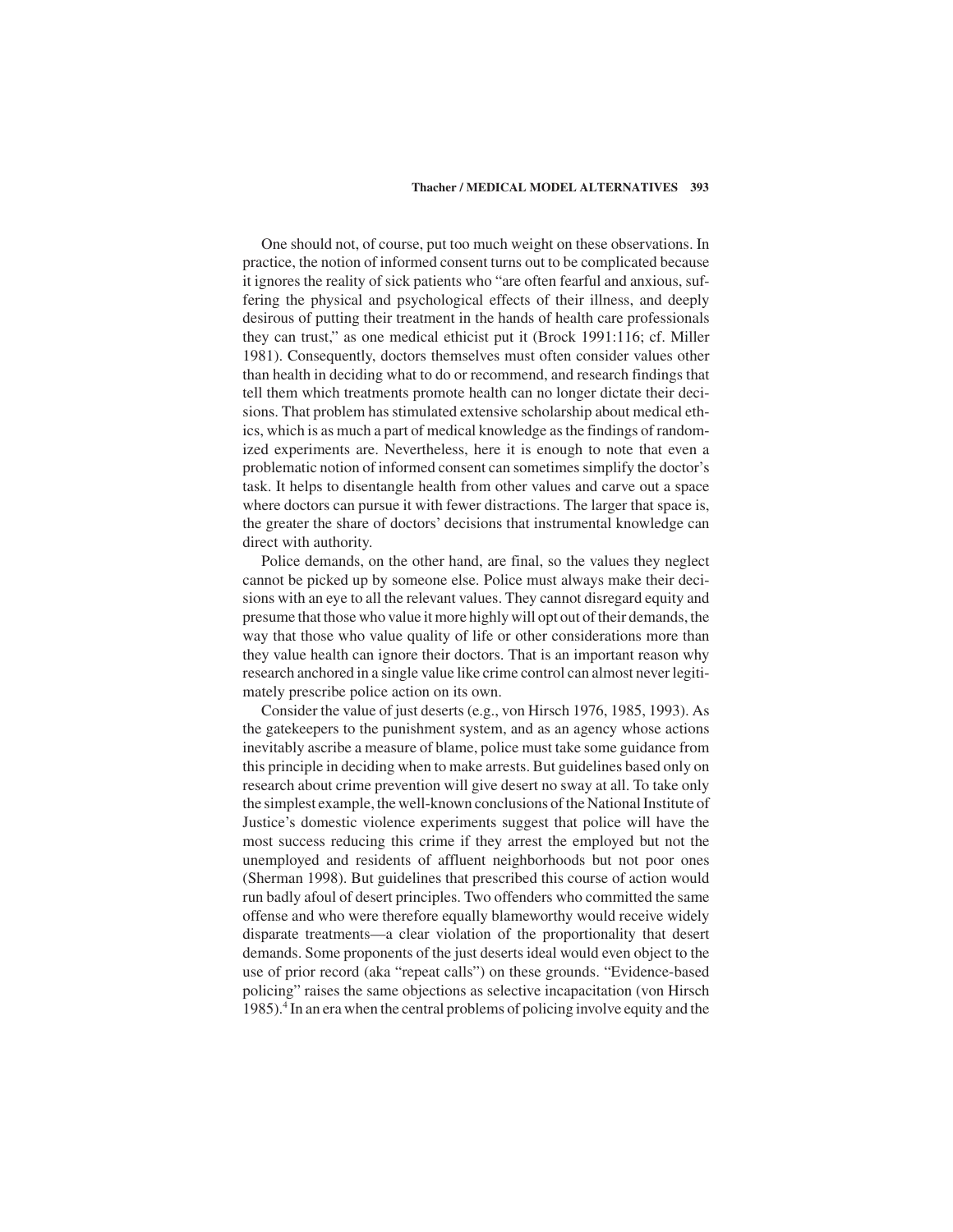use of authority as much as crime prevention, it is especially important to investigate those objections thoroughly.

Sherman has acknowledged these points in many places. For example, in his reviewof the domestic violence experiments, he asserted that "law, ethics, and politics all forbid" the use of considerations like employment status as a basis for police policy for arrest (Sherman 1992:185). At other times, however, he has been more ambiguous. For example, in his most recent statement about this dilemma, Sherman reviewed the evidence just described and then suggested that "this research evidence could support guidelines for policing domestic violence that differed by neighborhood and absence or presence of the offender [another factor that interacts with arrest to predict recidivism]" (Sherman 1998:8). The trouble is that this proposal has implications for the values of just deserts and equity that cannot be addressed by research about crime prevention, and for that reason it calls for a different type of investigation and debate. Sherman himself insightfully analyzed some of these questions in his own work on the domestic violence experiments (esp. Sherman 1992). But in general, the policing field has not carried this dialogue forward by analyzing the full range of implications that Sherman's guidelines and other policy suggestions would have, nor has it engaged the normative questions raised by similar conclusions drawn in other experimental research. Reference to law and ethics usually signals the end of inquiry, not the beginning of it.

Benchmarks raise many of the same difficulties as guidelines do. In recent work, Sherman (1998) has suggested that independent of the use of guidelines, agencies should use benchmarks that evaluate officers or districts against predictions about howmuch recidivism they should expect (predictions based largely on demographic characteristics of their caseloads), and he also suggested that a national system of performance measurement should rank police departments according to their risk-adjusted crime rates, just as states have ranked hospitals according to their death rates for different diseases. But these systems would crowd out important values. Officers, districts, and departments would be judged poor performers if they resisted the urge to reduce crime to protect values like due process, desert, and parsimony. Performance measurement can surely shape behavior powerfully, but it is precisely for that reason that we must be certain we measure the right thing. Even for medicine, health alone is probably the wrong index of success when used in isolation.<sup>5</sup> For policing, crime alone is clearly not the right thing to measure (Moore et al. 1999).

It helps to some degree to draw normative boundaries around a domain where crime prevention holds sway, just as patient consent partially bounds medical action in pursuit of health. Sherman (1984) has implied this solution by suggesting that research implications could be countermanded if they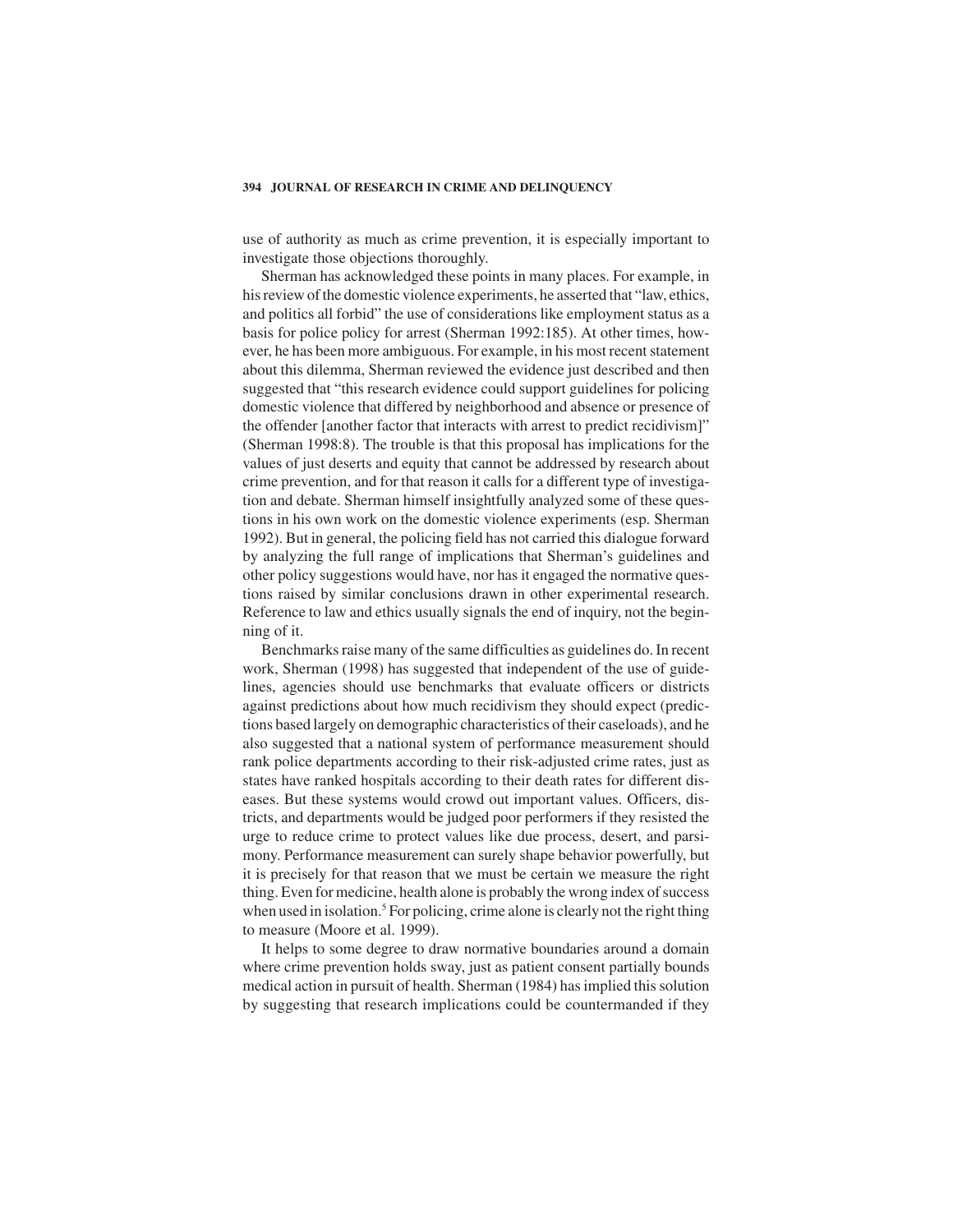discriminated on the basis of "constitutionally forbidden considerations" (p. 78). But it is not obvious that this trump card gives all the weight to desert and equity that it should; there may very well be some residual role for those values to play, as is often the case where values conflict (Williams 1978). The situated judgments police make about whether to arrest an individual may involve an attempt to give proper consideration to those other values.

Situated decision-making like this often makes considerable sense. When faced with multiple values, the best solution is often not to try to rank them properly at the outset (which is what the law does when it forbids or permits police to take certain factors into account and what cost-effectiveness analysts do when they weight distinct values in an overarching objective function). Instead, it is often better to bring all of them to bear on particular situations. By doing that, it is sometimes possible to arrive at solutions that strike most people as legitimate, even when the same people *cannot* agree on the relative worth of each value in the abstract (Jonsen and Toulmin 1988; Sunstein 1995). Indeed, trade-offs among ultimate values are extremely difficult to make, so it should not be surprising if the proper choice depends heavily on context. When police make situated decisions about whether to invoke the criminal law, they may be engaging in this sort of practical reasoning—not the "capriciousness" or "malpractice" that Sherman (1984:79) and others have sometimes described as the only alternative to the prescriptions of experimental research.

It is because they work in an environment of great value pluralism that police cannot avoid these dilemmas. As Frank Remington (1965) wrote 35 years ago, police practices must "be tested against an objective which is inevitably an ambiguous and uncertain one" (p. 361). For that reason, instrumental knowledge can only speak to a limited portion of the decisions police must make. Often, the core uncertainty in policing is not about which means best realize a clear and given end but about howexactly each of many ambiguous ends is relevant in a particular situation and which end deserves how much priority over the others. This idea has important implications for the form that police research should take.

## *TOWARD A DIFFERENT AGENDA FOR POLICE RESEARCH*

Because value pluralism looms so large in policing, the type of research that has recently overtaken the field can never speak to more than a partial share of its practical concerns. At the least, this observation may explain some of the "resistance" of police to new research findings. When police cling to their judgments in the face of contrary research, they are not necessarily exercising "whim and prejudice" and "capriciousness" (Sherman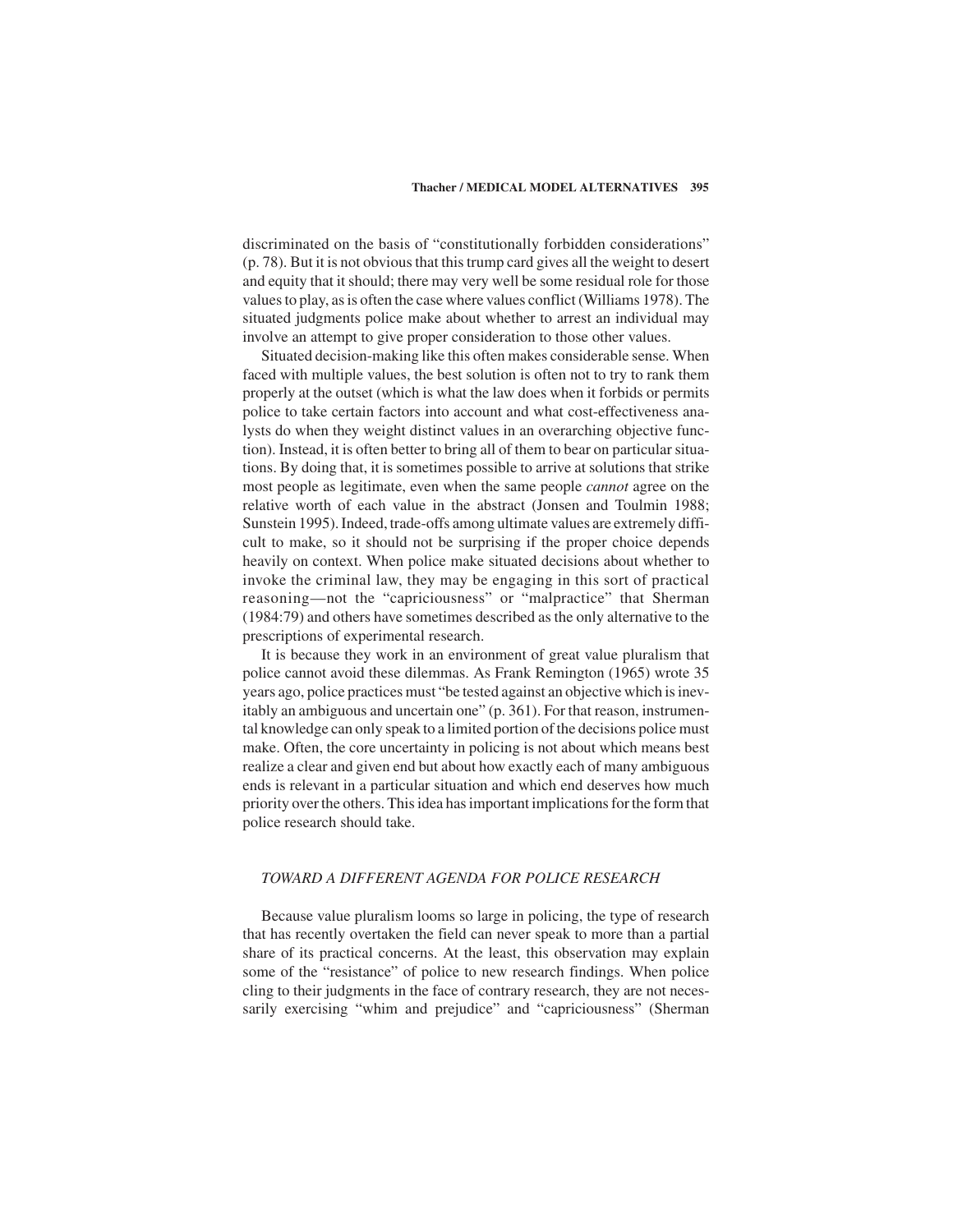1984:81, 79). It possible that they are guided, implicitly or explicitly, by important values that research has neglected.

Apart from this caution, what does value pluralism entail for the content of useful police research? On one view, we should simply be fanning out the subjects of research, analyzing them using same methods throughout. In *Preventing Crime*, the magnum opus of the medical model school in police research, Sherman et al. (1997) wrote the following:

Many if not most government programs, of course, have multiple objectives. . . . Considerations of those other goals [apart from crime prevention] can be entirely appropriate in other contexts, and can be examined by scientific program evaluations. . . . Causing police to treat domestic violence victims more politely, to provide victim assistance, or to gather better evidence at the scene could all be important objectives of police training. Controlled experiments could showwhether training accomplishes those important goals. (P. 2-16)

Few careful evaluations of this sort have actually been done,<sup>6</sup> but those who hold this view suggest that they could be in principle. More strongly, they insist that they *should* be evaluated in this way. Sherman et al. (1997) wrote: "Absent a strong scientific approach to program evaluation . . . descriptive evaluations of efforts say little about results for other goals besides crime prevention" (p. 2-16).

There is much truth to this position, and solid research into the way in which police actions affect values other than crime control could be very useful for policing because it would strengthen the ability to assess different possible courses of action. At the same time, some of these other values may be more closely tied to police actions than crime prevention is. In other words, the actions are more deontological than instrumental. When that is the case, experimentation is beside the point. We may not knowa priori what effect a specific arrest is likely to have on recidivism, so it is essential to do good causal research to find out. But knowing whether a specific arrest upholds due process is different: The analysis involves interpretation rather than causation. As Sherman (1984) lucidly has observed in his original article on this subject, experimental research is most important in cases in which there is some "outcome" that is separated in time from the "treatment," as in the case of recidivism in domestic violence.

Of course, it is still possible to ask whether some managerial intervention leads officers to respect due process or other values more than they otherwise would have. Sherman et al. (1997) suggested this possibility in the quotation above, which suggests that research might ask whether a particular training curriculum causes officers to treat victims more politely. Again, that sort of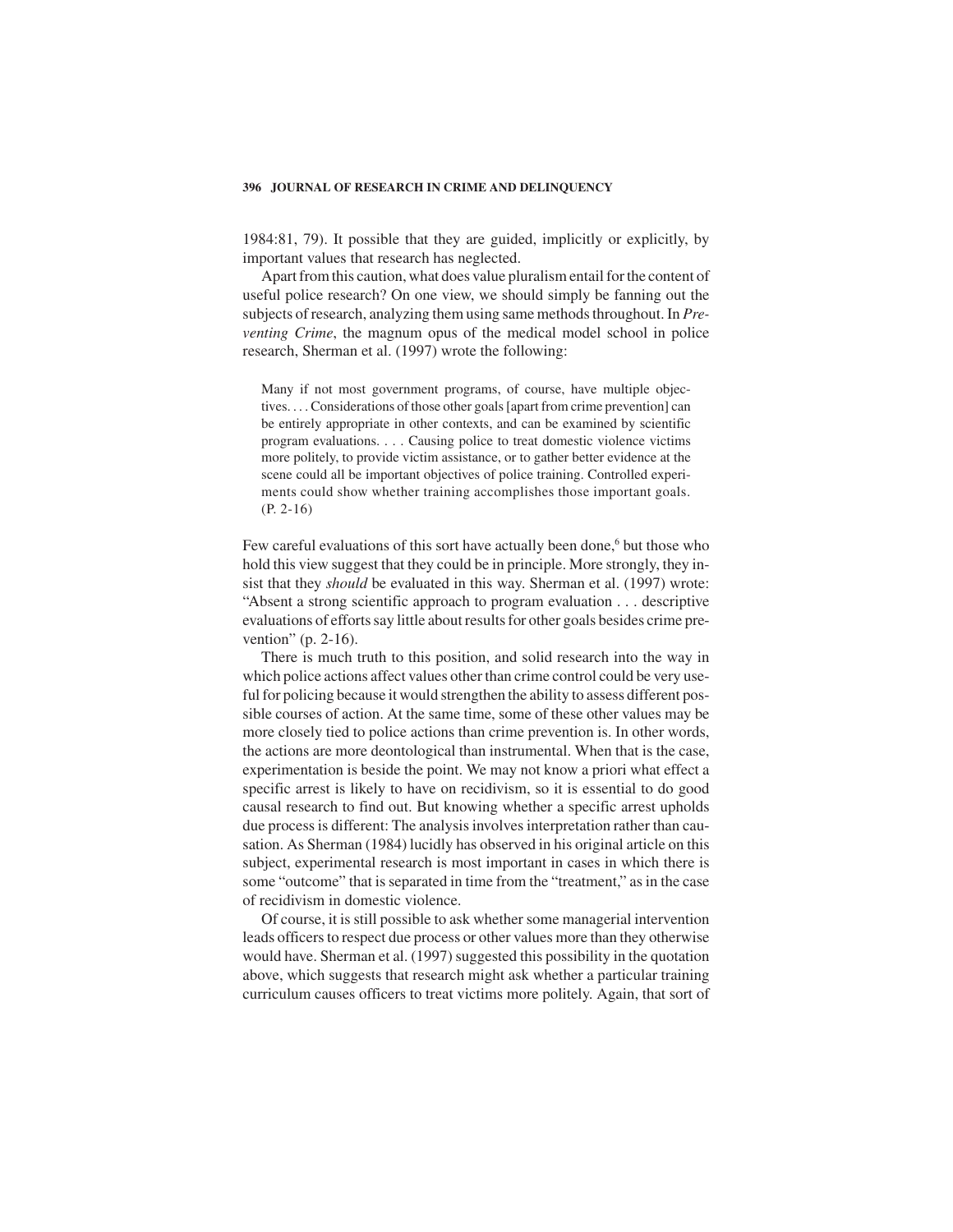research could contribute in important ways to needed knowledge about policing. But it is important to note that it sets a higher standard than experimental researchers currently apply to studies of crime reduction because it calls for knowledge about the way in which managerial action can promote desired officer actions rather than knowledge about which officer actions should be desired. Applying the same standard to their research, it would be necessary to study not simply whether arrest deters domestic violence but also whether a particular policy or managerial practice encourages officers to *use* arrest where it is prescribed. Such research is not logically outside the scope of the experimentalist paradigm, but in practice it has not been taken up.

More important, framing the research issue in this way—as a question of the effect of managerial action on the behavior of officers—displaces more immediate and equally difficult and important questions. Those questions center on the meaning and appropriateness of the officers' actions: how exactly an ambiguous value like "due process" or even "politeness" is relevant to different kinds of situations that police officers confront and how those values should be balanced against other aims in a particular context. In principle, the research on police management that Sherman suggested would address these questions along the way because it is not possible to say whether managerial actions promote politeness without determining what the value of politeness should mean in specific situations. In practice, however, experimental research (like positivist research in general) usually neglects the sophisticated normative analysis that this type of question calls for (Miller 1999; Selznick 1961; Zald 1991). Where the logic of the experimental method dominates, the definition of scientific rigor pays detailed attention to howwell a study eliminated rival hypotheses (e.g., Sherman et al. 1997), but it usually has little to say about whether the research has developed and justified an appropriate definition of the policy objectives that it uses as a yardstick.

This lacuna is not especially harmful for research that focuses on relatively clear goals like crime prevention (although even in that case, it may be appropriate to analyze the nature and importance of the crimes prevented, e.g., Zimring and Hawkins 1997). It becomes more problematic when scholars venture into more ambiguous territory. The study of disorder, for example, calls for sophisticated analysis of what order means in a community that has only rarely been undertaken in the scholarly literature on that subject (see Skogan 1990:chaps. 1-2). The study of equity (Thacher 2001b; Thurow 1970), due process (Skolnick 1966), excessive force (Klockars 1996), and accountability (Thacher 2001a) also requires at least as much sophisticated normative interpretation as skillful causal analysis. Some of the most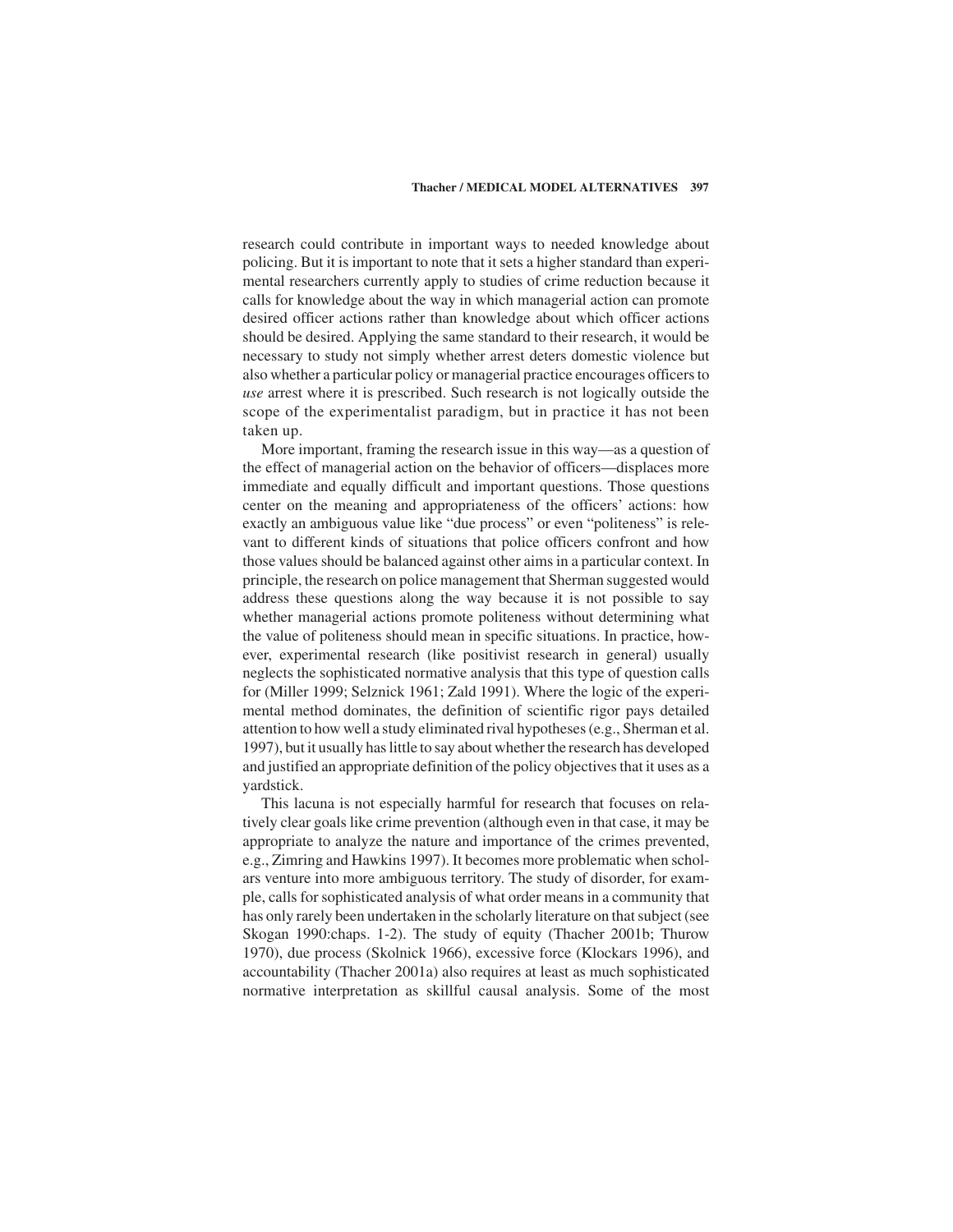important uncertainties about how police actions promote or hinder these values are not uncertainties about what consequences the actions have. Instead, they are uncertainties about the proper interpretation of these values, howthey apply in particular situations, and what it would mean for either the actions themselves or their consequences to promote them.

In sum, if there are many, sometimes-ambiguous values that should guide a practice (rather than a single clear-cut value like crime prevention or health), then instrumental knowledge may not be able to inform many of its most pressing concerns. Working amidst value pluralism means that problem setting—figuring out which values are important in a situation and deciding how to evaluate different courses of action—is at least as important as problemsolving. Police need better structures of practical reasoning (Millgram 1997) as much as they need better instrumental knowledge.

## *Positivism and Practice*

The positivist tradition in social science denies that scholarship can play a role in answering questions like these, arguing that science has no special competence to decide questions involving values (Black 1973; Weber 1958). On this view, social science cannot inform practice at all unless there is a clear division of labor between the two. That division of labor is best described as a client-professional arrangement between the practitioner and the analyst one in which the practitioner provides the analyst with a clear set of (weighted) values and the analyst determines how well different interventions promote them. Joan Petersilia and Susan Turner (1993) have provided an example of this position in a description of their own work in evaluating intensive supervision parole programs: "The criteria for judging an ISP program's success should be straightforward," they wrote: "Did it achieve what it was intended to accomplish? However, there are often diverse, sometimes conflicting, perceptions about ISP's character and objectives." Their solution is to advocate for clarification:

Jurisdictions need at the outset to specify their objectives, what mechanisms are supposed to accomplish those objectives, and how program effectiveness will be judged. . . . If crime control rather than rehabilitation is the primary goal, that should be made explicit at the outset. If a jurisdiction is primarily interested in delivery of an intermediate punishment, even if it does not reduce recidivism rates, that also should be made clear. Otherwise, the public will see the observed changes in recidivism rates as an indication of "failure." (P. 326)

The authors expressed a very real frustration of the evaluation researcher committed to the position that she herself cannot traffic in values—the posi-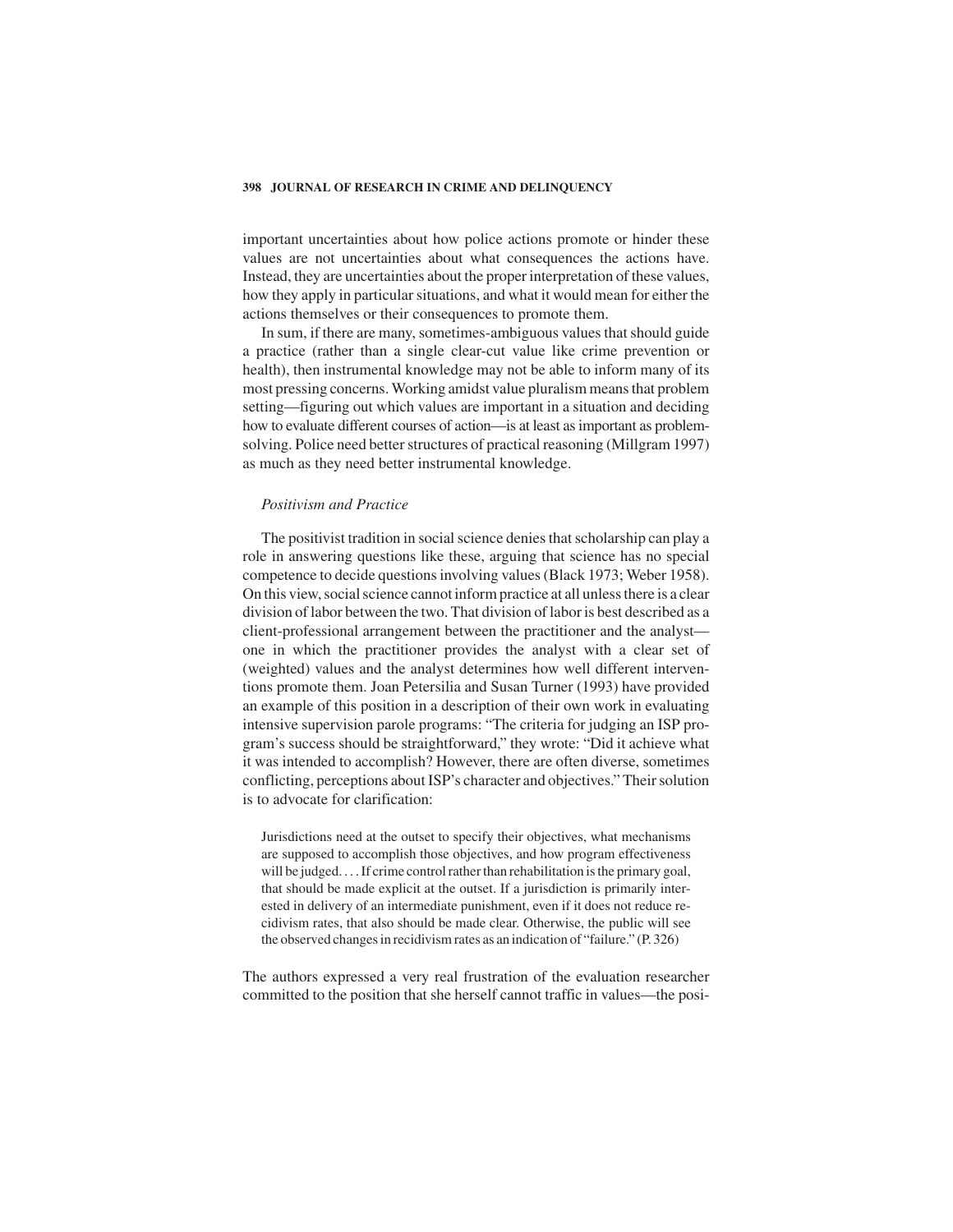tion that to the extent that values must underpin the analysis at all, they should come explicitly from practitioners. But this position is not entirely consistent, for it ends up taking its own strong normative position in telling policymakers howto make policy, that is, insisting that policy must take clear, unambiguous, and final positions on central value concerns (as when Petersilia and Turner 1993 implore policymakers that their ultimate aims "should be made explicit at the outset"). Practically speaking, it may not be terribly important if this stance reveals an inconsistency in the positivist philosophy. What is important, however, is that it is not a realistic prescription for public policy. There are good reasons to believe that policymakers do not want to be so single-minded in their pronouncements and that that fractured body called "the public" does not want them to do so either. Building a political coalition for any policy means tying together diverse and contradictory aims, and the almost inevitable result is different from an unambiguous, crystallized purpose. Moreover, many philosophers argue that public policy often promotes multiple aims that are all valuable to nearly everyone, that cannot all be satisfied at once, and that cannot be weighted or ranked in their order of importance in the abstract (Berlin 1988; Chang 1997; Tribe 1972). When it does, it is not possible even in principle to describe anything like a "social welfare function" that specifies the relevant values precisely and describes the way in which those values should be traded off against one another, which is what positivism would demand to transform normative questions into technical ones successfully. Martin Rein (1976) made these points 25 years ago:

"Clients" can rarely provide a clear, unambiguous, and internally consistent statement about what they value. This is especially true of government, where competing interests are so widespread that consensus can often be purchased only at the price of ambiguity. Indeed, the aims of policy are always ambiguous, inconsistent, and conflicting, and as a result there is no simple consensual criterion, such as effectiveness, against which to judge performance. (P. 62)

Thus, the division of labor between politics and analysis can rarely be made cleanly, so the analyst cannot escape the challenges of value pluralism.

From a positivist perspective, this diagnosis of policing as a field unavoidably plagued by value pluralism has no implications for the form that knowledge should take; it only has implications for its scope. A strict positivist who accepted my diagnosis would suggest that institutions other than science (notably, the police themselves and, especially, those who oversee them) would have to take full responsibility for deciding what is to be done in the many cases in which values are unclear or in conflict (Black 1973).<sup>7</sup> Policing may simply be what Charles Lindblom (1981) has called an "indeterminate practice," one in which scientific knowledge has little role to play. As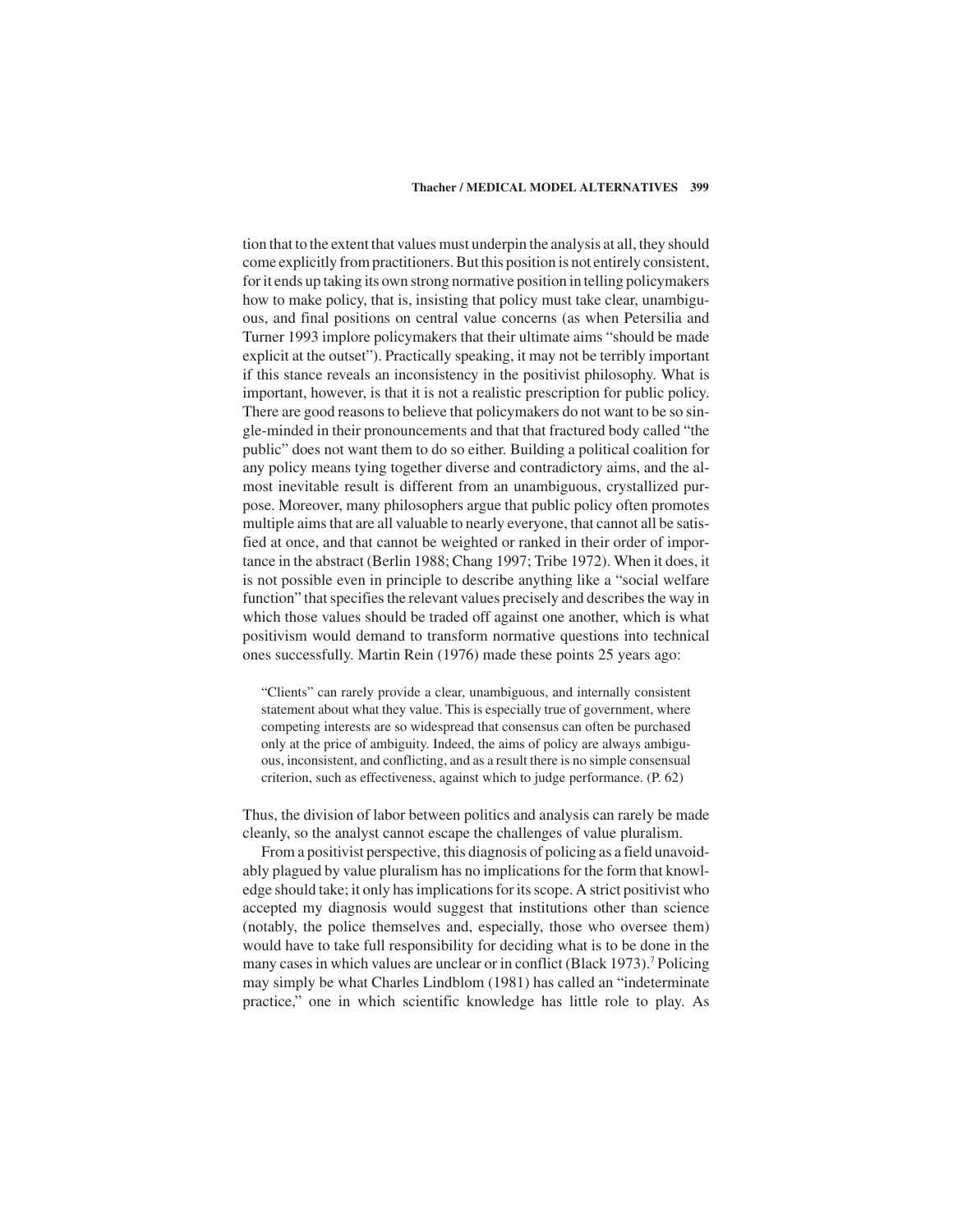suggested above, this conclusion should at least caution us against criticizing police for their resistance to scientific knowledge, which may not address the full range of their concerns. It might also caution us to moderate our claims about howmuch research can offer and, therefore, what level of resources it should command.

## *Scholarship and Practical Reasoning*

Perhaps because, as an academic myself, I can hardly stomach the latter conclusion, I do not believe that scholarship has nothing to say about the problems raised by value pluralism. This is not the place to mount yet another extensive critique of the positivist position and the possibilities it neglects. But there are vibrant traditions of scholarship that have helped to inform the questions raised by value pluralism.

Some of those traditions are close at hand for students of policing. Within criminal justice, the field of penology sawa resurgence of philosophical literature in the 1970s that was at least as influential as empirical research in shaping punishment practice. Most important, by clarifying and justifying neglected concepts like desert and parsimony, and by challenging long-standing but unexamined utilitarian ideals, these studies helped to call the dominant rehabilitative ethic into question and thereby catalyze significant changes in punishment practices (e.g., Morris 1974, 1982; von Hirsch 1976, 1985). Empirical research about what works in reducing recidivism also influenced these changes (esp. Lipton, Martinson, and Wilks 1975). But evaluation research did not stand on its own, leaving all the relevant value questions to practitioners on the assumption that scholars had no business trafficking in values. Normative scholarship complemented the empirical (though of course, the conclusions offered by both are contested). Analogous scholarship has been scarce in policing, but Kleinig (1996) is one important example.

It would be misleading, however, to suggest that scholarship must be one or the other—that *only* nonempirical philosophical studies can address the concerns raised by value pluralism. Much empirical scholarship does grapple with values. One way to seek knowledge that can help police to cope with value pluralism—knowledge about the content of ambiguous values and ways of thinking about trade-offs among them—is by closely studying the nuances of police practice and thinking. The tradition of qualitative research, which lately seems to have lost influence in policy-oriented police research, sometimes aims precisely to develop this sort of knowledge.<sup>8</sup> In at least one of its many manifestations, it examines the content of everyday understandings to clarify their contours—"to figure out from what the native says and does what the devil he thinks he's up to," as Clifford Geertz (1983) put it famously,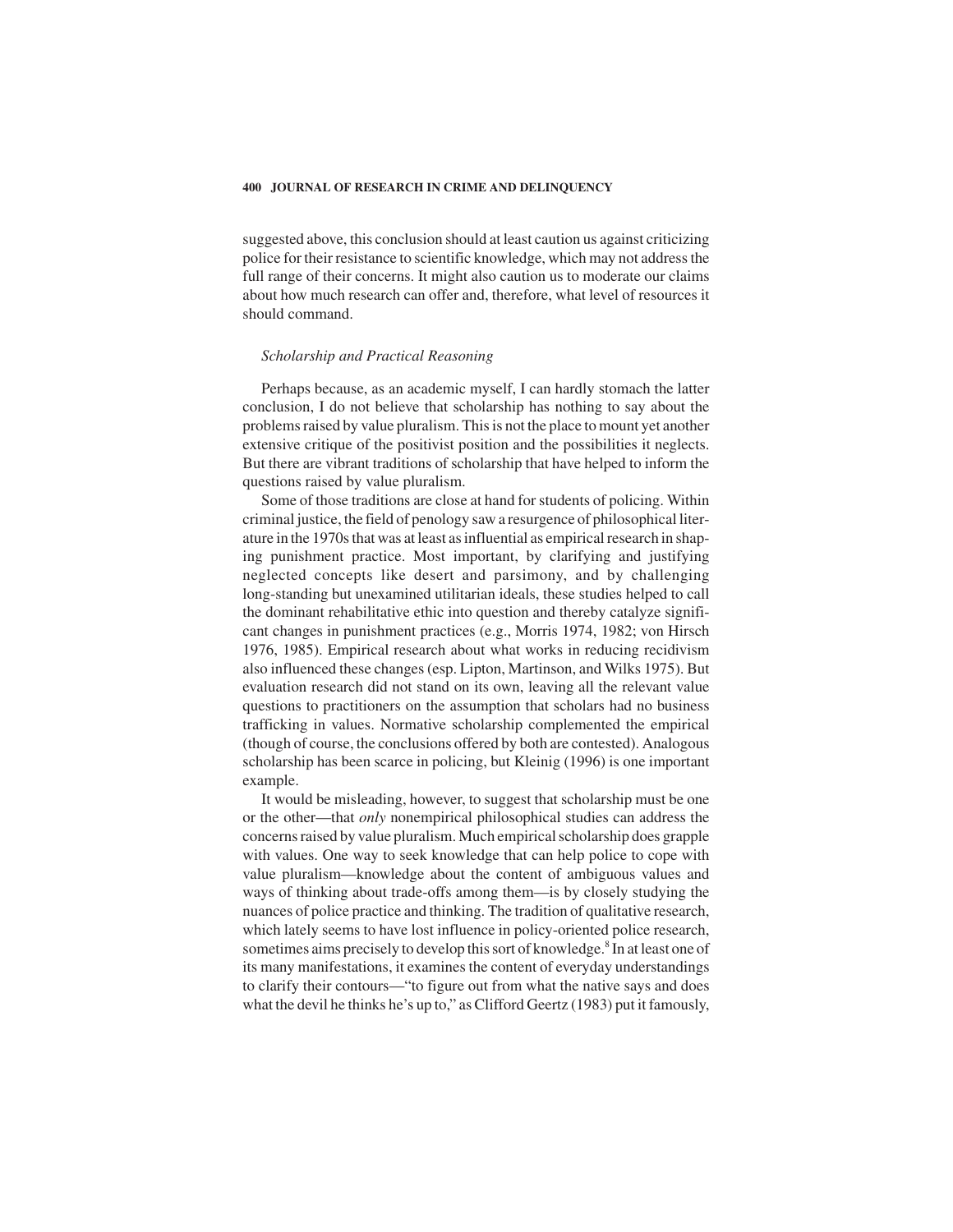if a bit archaically. This account of the aims of ethnography is very close to Isaiah Berlin's (1999) account of the aims of philosophy:

The task of philosophy, often a difficult and painful one, is to extricate and bring to light the hidden categories and models in terms of which human beings think . . . , to reveal what is obscure or contradictory in them, [and] to discern the conflicts between them that prevent the construction of more adequate ways of organising and describing and explaining experience. (P. 10)

Thus, the type of ethnographic analysis that Geertz described can serve as an essential first step in normative inquiry by articulating the core values that currently underlie a practice, as well as the way in which those values are brought to bear on particular situations. Because it is grounded in empirical study, it helps to contextualize normative considerations by locating them in the situations in which they actually arise (Hoffmaster 1992; Toulmin 1988). Moreover, this descriptive work can serve as a starting point for normative argument. By revealing the implicit frameworks that guide police decisionmaking, this research opens those frameworks up for critical scrutiny. Even though researchers themselves cannot claim to knowthe best structure of practical reasoning for certain, their work can open up a dialogue about it among scholars, the policing profession, and outside stakeholders.

Police research used to give these issues considerable attention. Many of the exploratory studies during the early years of police research at least partly took this form (e.g., Skolnick 1966; Westley 1971; Wilson 1968). None of them tried self-consciously to develop the sort of structure of practical reasoning that this article has argued is a pressing concern in policing. But some of them served an important critical purpose in revealing the way in which police interpreted important ideals, such as due process. Later research went further than that, notably, William Ker Muir's (1977) study of police as "streetcorner politicians." Through a mixture of philosophy and qualitative analysis, Muir developed a useful framework that described some of the central ethical choices police officers made in their daily work and offered arguments about howgood police officers made them. By suggesting the nature of the "tragic viewof human nature" that officers needed and the ways in which police organizations could promote it, Muir offered practical guidance for policing.

These earlier studies spoke to many concerns that experimental criminology as it is practiced today cannot address on its own. But to do justice to the most vexing problems that value pluralism poses for the police, scholarship needs to investigate those problems in a sustained and cumulative way. It is not possible to give a complete account of what that research program might look like here, but the next section will describe two examples of research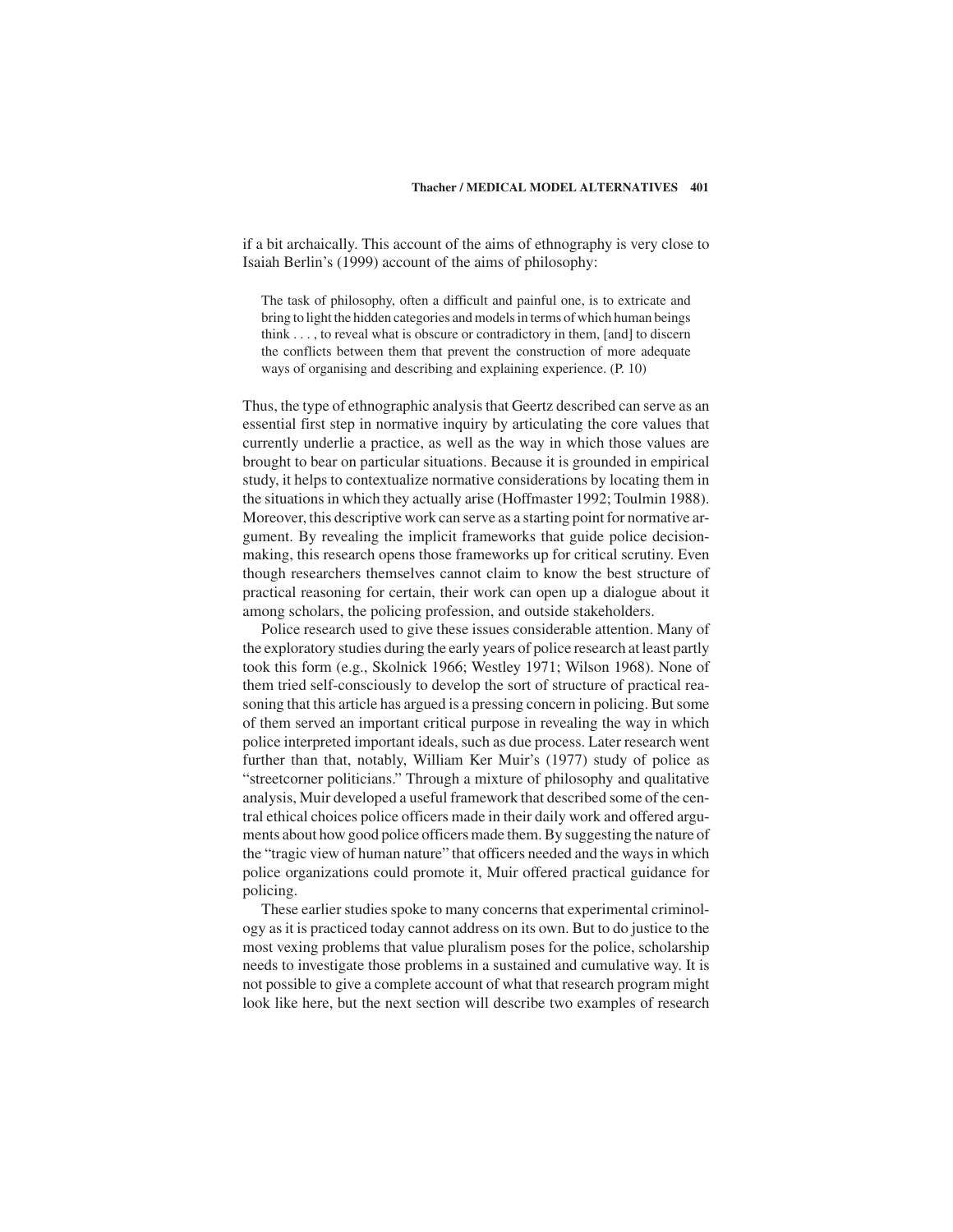that offer glimpses of one possibility. The remainder of the article will then explain howthose projects might serve as a starting point for a program of police research organized along the lines of legal scholarship rather than medical scholarship, with the aim of complementing rather than replacing the experimental program.

## *Police Research as Legal Inquiry*

One example of research that potentially leaves room for both normative and empirical inquiry is George Kelling's (1996) recent work on police discretion, which in turn built on earlier ideas advanced by Frank Remington (1965) and others. In work with several police agencies, Kelling organized dialogues with police and citizens to develop guidelines that could inform the use of discretion. The basic method was to present the participants with prototypical situations in the form of vignettes and ask for their considered judgments about howthe police should act. For example, the problems posed might involve whether police should break up a particular sidewalk gathering, whether they should ask a particular driver to consent to a vehicle search, or howthey should handle complaints about a particular disorderly person. In the process of considering these situations, it is possible to clarify the considerations that the participants bring to bear on the use of police discretion especially, which values they invoke and how context affects the way they apply them—and to subject those considerations to critical scrutiny. In short, it involves figuring out—in this case from what they say—what the devil they think they are up to.

The process Kelling (1996) has outlined could easily be informed by instrumental knowledge about what works, but it cannot be reduced to it. Its merit lies in the room it makes for the full exercise of practical reason—both problem setting and problem-solving—as opposed to the sole exercise of instrumental reason. Moreover, it pays proper attention to context. Rather than seeking to develop abstract statements about what principles should guide police decision-making in general, Kelling's approach sought to develop specific guidelines about what should be done in prototypical situations. This approach develops a taxonomy of hard cases rather than a statement of abstract principles, and in doing so makes room for situated judgments that are sensitive to context (Jonsen and Toulmin 1988; Sunstein 1996).

Carl Klockars (1996) has proposed a similar process of guideline development focused on police use of force (although he has not explicitly used the language of "guidelines"). Unsatisfied by the weak definition of excessive force enforced by the courts, Klockars suggested that police agencies themselves should develop more demanding standards for reducing the amount of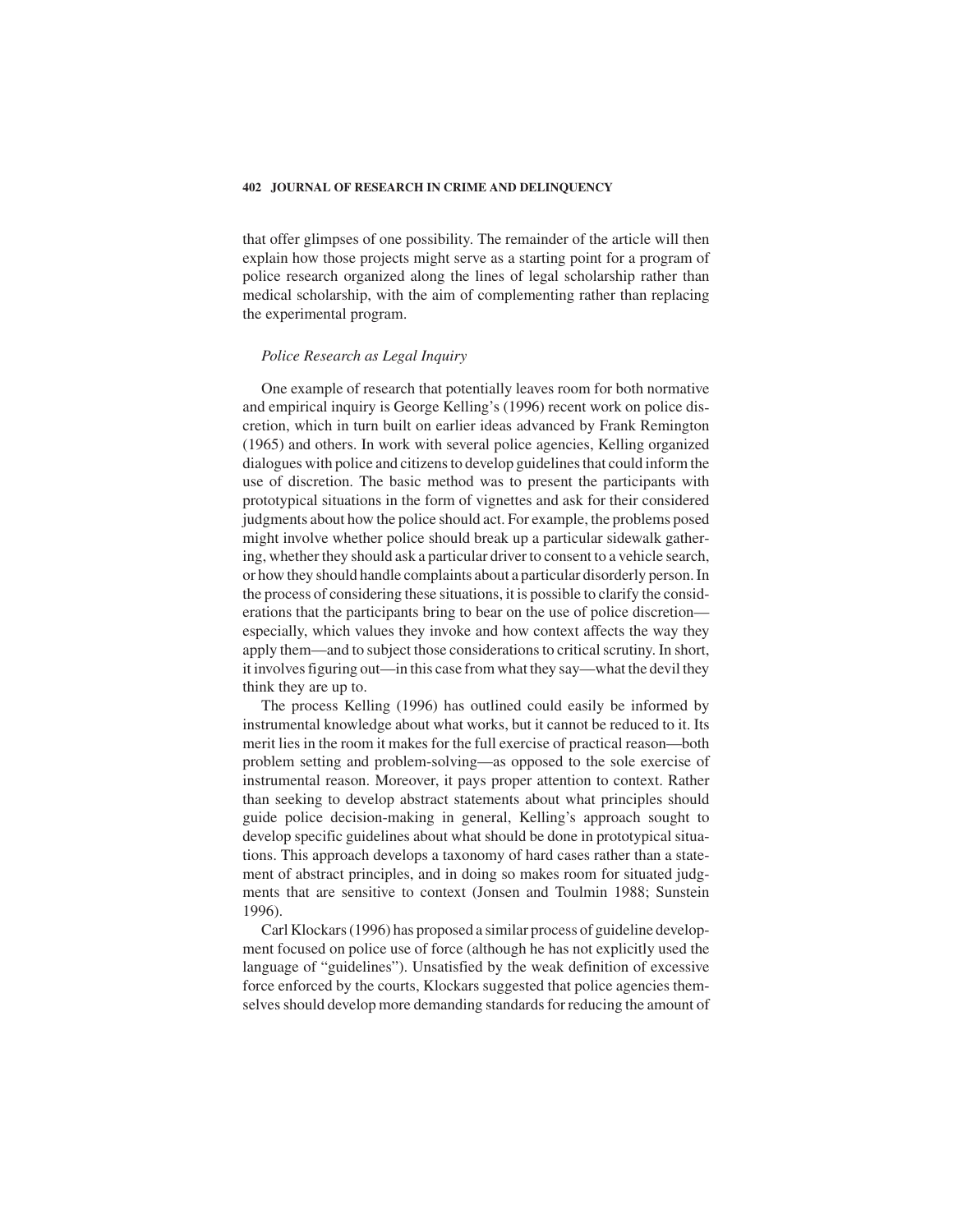force that officers use. His general definition held that "excessive force should be defined as the use of more force than a highly skilled police officer would find necessary to use in a particular situation" (p. 8). That definition itself is subject to debate (Alpert and Smith 1994), but what is most significant is the way in which Klockars proposed to institutionalize it.

Klockars (1996) acknowledged that the law cannot enforce the "highly-skilled police officer" standard of excessive force, not least because most officers who run afoul of it lack the necessary mens rea (he noted that excessive force "can spring from good intentions as well as bad, mistakes and misperceptions, lack of experience, overconfidence . . . or a hundred other factors that might influence an officer to behave in a particular situation in a less than expert way," p. 8). Instead, he proposed an elaborate and nonpunitive system of administrative review within police departments. In each instance in which an officer uses a significant level of force, the officer's immediate supervisor must interview the officer and any witnesses to take a report on the incident, which describes the type of force used and the details of the situation. The supervisor then assesses whether the force used was appropriate by applying the highly skilled police officer standard to the facts of the situation (the assumption being that supervisors are themselves highly skilled police officers), and his report is then passed up the chain of command for further review by police managers. In cases in which departmental management concludes that the force used was excessive but not illegal, the officer is counseled on ways of handling similar situations that use force more parsimoniously.

In the system that Klockars (1996) envisioned, police agencies refine their understanding of what excessive force means by reviewing a series of cases that come to their attention. Over time, a department would develop a repertoire of preferred responses to standard police encounters that (ideally) minimize the use of authority while preserving an appropriate degree of police effectiveness. As in Kelling's (1996) research, the process would develop a taxonomy of cases that prescribed how police should handle different situations, here with an eye to reducing the use of force. There would be no universal "minimal standard" for the use of force but a variety of standards that are sensitive to context.

Neither of these proposals was put forward as with the idea of cumulative scholarly inquiry in mind, but both could support such an enterprise. One approach would be for scholars to focus on the most difficult cases uncovered by Kelling's (1996) dialogues or Klockars' (1996) departmental reviews, such as those that raise difficult questions about howmuch "effectiveness" to trade for parsimonious use of authority. Academic scholars might analyze the normative dilemmas that these situations raise in the same way that medical ethicists analyze the "hard cases" that confront doctors and the way that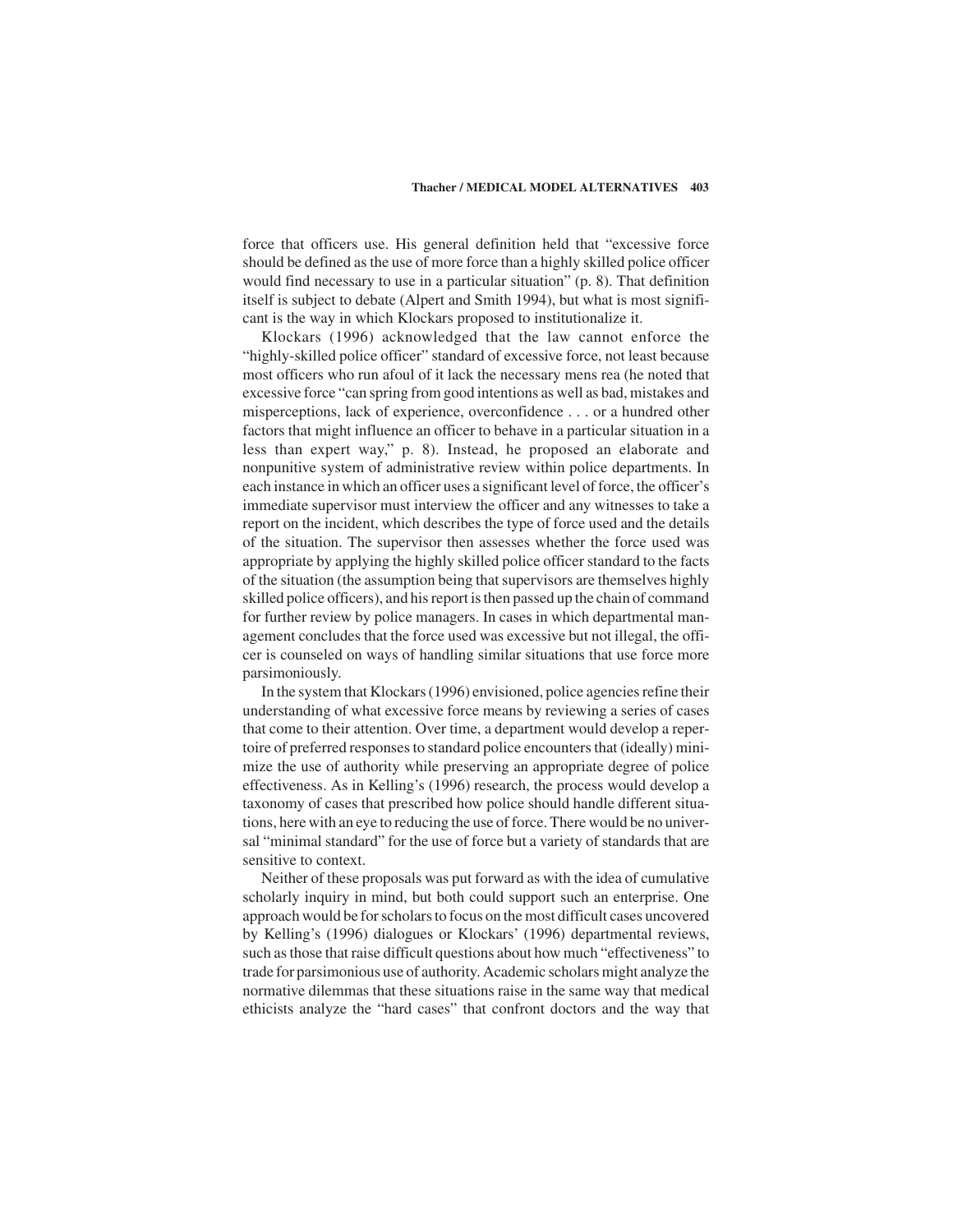appellate courts review the hard cases that arise in law. In doing so, they might restrict their attention to the facts of the situation described in the guidelines and accompanying vignettes (in the case of Kelling's proposal) or the reports that police themselves produce (in the case of Klockars' proposal). But they might also return to the field to develop their own profile of the relevant events. Indeed, independent of any police commitment to the processes that Kelling and Klockars described, academics could already describe such hard cases and analyze them from a normative point of view. Much of the academic study of medical ethics takes this form, and hundreds of dialogues have emerged in that literature about howdoctors ought to handle particular situations that have been described in the literature (e.g., Miller 1981). The entire field of law can be described in similar terms.

Such a scholarly role could serve two important purposes. First, one important weakness of both proposals is that they isolate individual police departments from one another; scholarly involvement could serve to bridge the gaps among them. For example, in the case of Klockars's (1996) proposal, police officers within a department would learn from one another about howthey should handle prototypical situations, but they would not learn from officers in other departments. To the extent that the excessive force problem is a problem of bad barrels rather than bad apples, this isolation undermines the best hope for a solution. An important function of professional communities and the scholars who participate in them is precisely to facilitate the transfer of knowledge across organizational lines (Rein 1983). Second, by playing a role in disseminating and debating information about police practices, scholars and the professional community at large (including Peace Officer Standards and Training commissions and foundations such as the Police Executive Research Forum) could help to increase the transparency and accountability of decision-making by individual police departments. This goal seems especially important in the case of Klockars's proposal, which explicitly excluded outside input into police decision-making. Although Klockars made a strong case for the value of *police* reviewof the use of force (he argued that in general, laypeople are less demanding than the police themselves because they are often unaware of alternatives to the actions that an officer has taken), it does not seem right to prevent outside oversight of police standards altogether.

The type of work that Kelling (1996) and Klockars (1996) exemplified could form the basis for a research agenda along the model of legal knowledge rather than medical knowledge. Legal knowledge evolves through a combination of judicial opinions, which confront data in the form of specific factual situations and analyses by legal scholars in lawreviewarticles. Mark Moore (1982) has described the logic of this approach in an article that proposed it as a model for research in public management: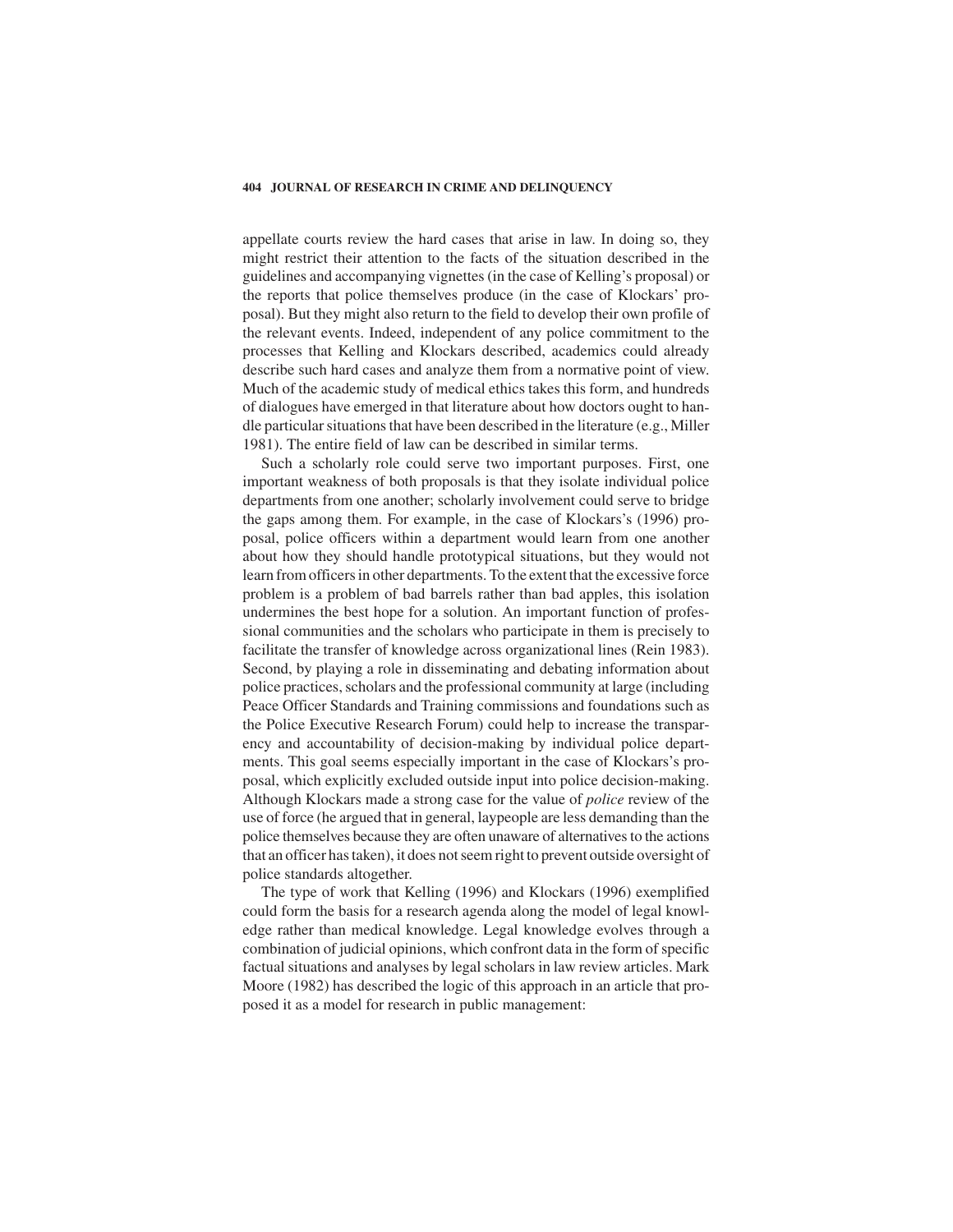In lawschool cases [i.e., court decisions], there is typically a specific fact situation and a question of what the law requires a judge to decide in that situation. . . . Much of the "case," then, is a judge reasoning about howthe lawis to be applied—which facts are relevant, which law takes precedence, what social interest counts more than others, and so on. Given a certain number of fact situations and different legal rulings, someone will decide to write a law review article that seeks to expose an underlying logic that makes varied court decisions coherent. It is the form of reasoning, the specific decisions, and the more or less successful integration of diverse findings that constitutes the body of legal knowledge, and the act of putting this together that constitutes legal scholarship. (Pp. 72-73)

It is not hard to see how this strategy would apply to the type of work proposed by Kelling and Klockars. In each proposal, the goal was precisely to articulate and make sense of the considered judgments that police officers and others make about what should be done in different fact situations. In a more thoroughgoing version of the legal model of police research, those initial judgments and the associated reasoning could make up the rawmaterial for a broader analysis of underlying principles, that is, for the development of general principles "that make varied court decisions [or police guidelines] coherent." Of course, the status of the judgments themselves—whether they can be taken to be *correct* judgments—is subject to debate, and that weakness might be seen as fatal to the whole enterprise. But other fields like medical ethics, political philosophy, and even lawhave flourished in the face of the same challenge.<sup>9</sup> It is not possible to describe how those fields have responded to that challenge in detail here, but suffice it to say that they have engaged in fruitful debates about the notion of a "considered judgment" and about how best to integrate judgments whose rightness is inherently uncertain into defensible normative theory (e.g., Dworkin 1977, 1985; Rawls 1971:19-21, 48-50).

The ongoing findings of this research, then, involve considered judgments about what police should do in particular cases (judgments that are always subject to revision in the light of newarguments) together with general principles that help to integrate and perhaps justify those judgments. Those principles can then help to inform analysis of future cases. To be sure, some legal scholars and moral theorists downplay the development of general principles, pointing out that demands to unite diverse judgments can be impossible to meet, they can be socially destructive if they are taken to extremes, and often they may not even be necessary—the judgments themselves can illuminate future cases with the assistance of analogies, which show how future cases are more like some precedents than others (Jonsen and Toulmin 1988; Sunstein 1995, 1996). Other legal scholars, however, insist that it simply is not possible to decide the hardest cases without developing and elaborating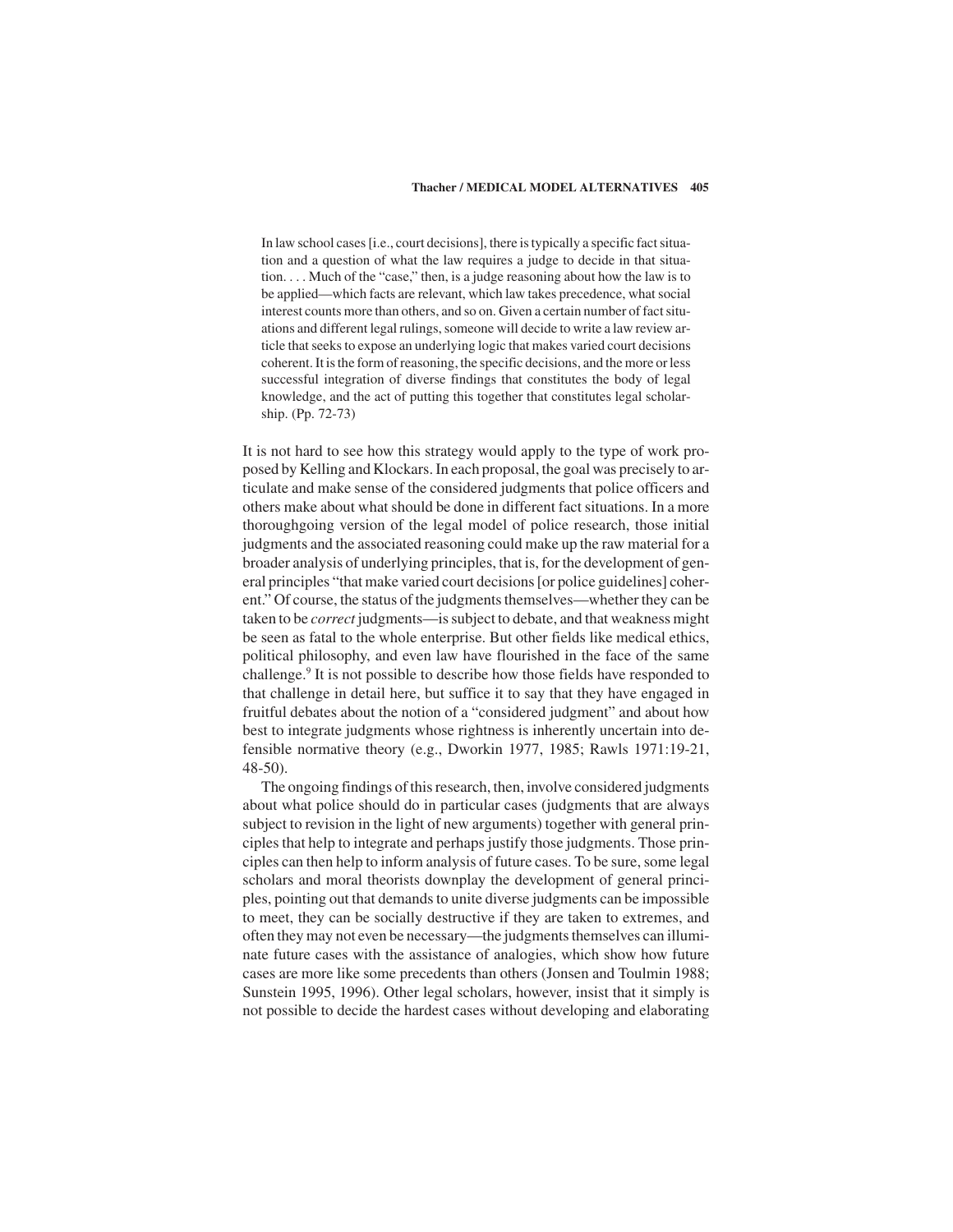general principles about what the law should try to accomplish (or at least what particular bodies of law should try to accomplish).<sup>10</sup> Ronald Dworkin (1986) is the most prominent proponent of that view, arguing that judges and legal scholars face an unavoidable need to identify general principles that underlie the complex detail of existing legal practice to make appropriate decisions about newhard cases. He described that process of identifying underlying principles as one of "constructive interpretation," which involves showing the best purpose that the practice can be taken to serve. According to Dworkin (1985), a good interpretation of this sort must satisfy two criteria: "It must both fit that practice and showits point or value." The latter notion—the notion of showing the point or value of a legal practice—is particularly important in Dworkin's scheme, and he clarified it as follows:

Law is a political enterprise, whose general point, if it has one, lies in coordinating social and individual effort, of resolving individual disputes, or securing justice between citizens and between them and their government. . . . An interpretation of any body or division of law, like the law of accidents, must show the value of that body of lawin political terms by demonstrating the best principle or policy it can be taken to serve. (P. 160)

On this view, legal interpretation begins with assessments of how to resolve particular cases, but it does not end there. It develops further by trying to articulate general principles that underlie the individual decisions, showing the "point or purpose" that those disparate decisions serve. For Dworkin, those general principles are ultimately grounded in political theory. Legal inquiry draws on that body of theory to decide individual cases, and it contributes to it by investigating howwell different theoretical principles can account for considered legal judgments (Dworkin 1977, 2000). In the present context, it is interesting to note that Dworkin explicitly argued that his conception of "constructive interpretation" applies not only to legal practice in particular but to social practices in general (Dworkin 1986).

This image of legal inquiry represents a model of scholarship that can support both empirical study and normative analysis in a theoretically sophisticated way—in a way that draws on and contributes to a distinctive body of normative social theory. The work by Klockars (1996) and Kelling (1996) has suggested how it might apply to the study of policing. Neither of those scholars has directly engaged bodies of political and social theory that might integrate the diverse findings that their studies would produce, so for the most part, that task remains for future researchers. Nevertheless, existing research in other areas of policing has sometimes taken that additional step.

Consider the study of police-community partnerships. This aspect of community policing raises important questions about whether and how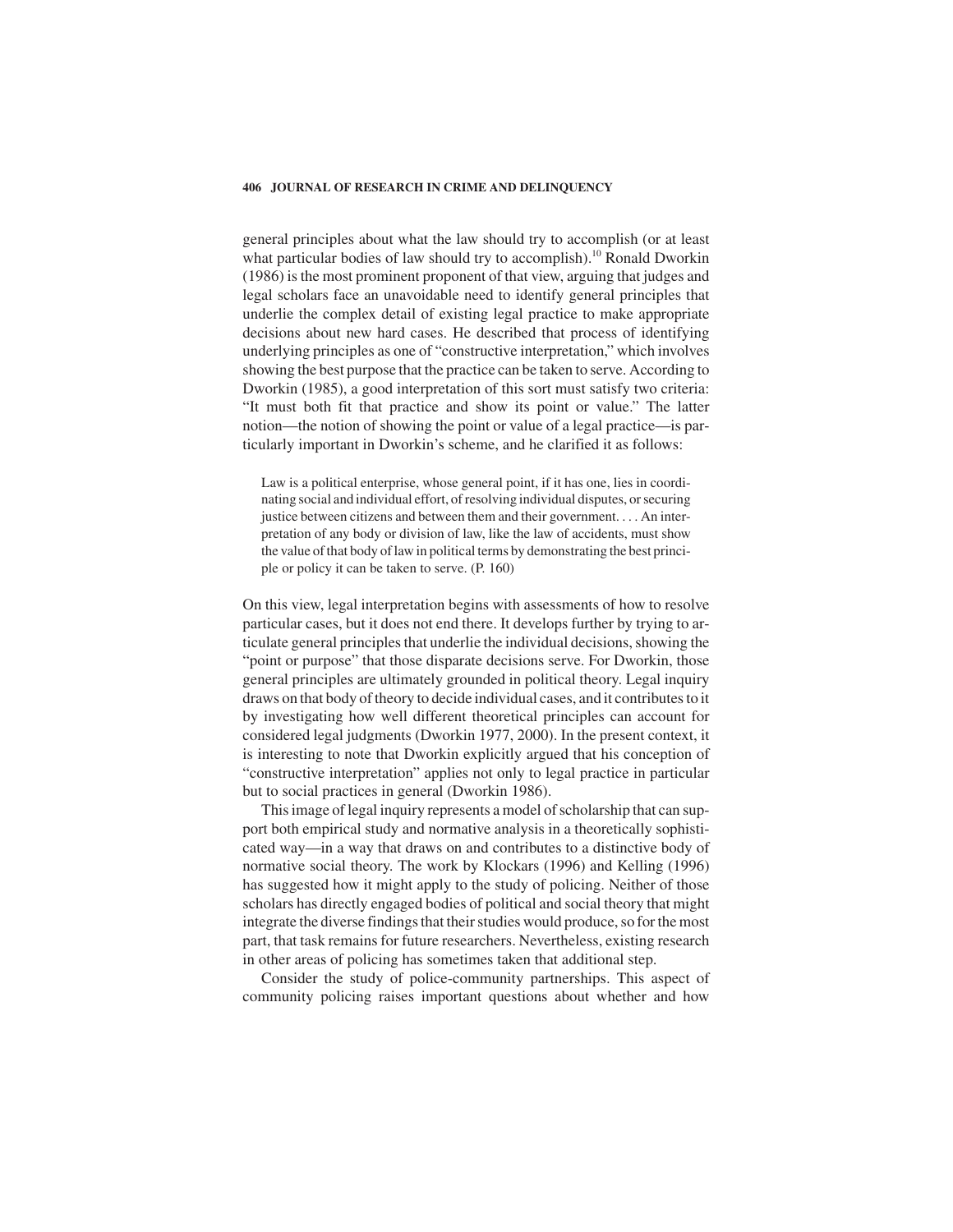citizen participation in administrative agencies is consistent with the ideal of equitable decision-making—an ambiguous but important value that surely calls for clarification because concerns about inequity have preoccupied the community policing field for years (e.g., Koven 1992; Skogan 1990). In engaging those questions, most scholarship has drawn implicitly or explicitly on pluralist political theory to assess whether community partnerships are equitable. From a pluralist perspective, that means asking whether all communities have an equal chance to articulate their interests because pluralism conceives of "the public interest" as some aggregation of all individual interests (Henig 1978; Skogan 1988; Skogan and Hartnett 1997; cf. Dahl 1961, 1989; Olson 1971; Truman 1951). As it turns out, most research has found that poor and minority neighborhoods are less likely to organize than others (Henig 1978; Skogan 1988; Skogan and Hartnett 1997), suggesting that police-community partnerships risk undermining the ability of the police to promote the public interest equitably.

More recent research, however, argues that the pluralist interpretation of police-community partnerships is incomplete. It cannot account for our considered judgments about those partnerships (i.e., whether specific policy and strategy decisions made in the context of police-community partnerships are appropriate), and it offers an impoverished viewof their point or purpose. As I have argued elsewhere (Thacher 2001a), a constructive interpretation of police-community partnerships must recognize that they involve more than the articulation and aggregation of individual interests. Partnerships are better conceived of as sites of public deliberation about the common good. From that perspective, the key principle that distinguishes appropriate partnership decisions from inappropriate ones is not the principle that all affected interests should be directly represented in the partnership; they never are. Instead, the key principle is that due attention must be paid to the proper design of what John Dewey (1927) has called "the methods and conditions of debate." In particular, police have an obligation to focus the attention of a partnership on the question of the common good, to call attention to the needs and wants of absent publics, and to bring in objective information that sheds light on the wisdom of neighborhood demands. When they meet these obligations, police-community partnerships are able to promote the broader public interest in an equitable way even in cases in which the community participants are patently unrepresentative—where groups that have a clear stake in the decisions are underrepresented or absent (Fung 1998; Thacher 2001a).

In short, this research about community partnerships argues that Dewey's (1927) political theory offers a constructive interpretation of this aspect of police practice in two senses: It shows the point or purpose of many police actions that pluralism has no place for (those that involve improving the methods and conditions of debate), and it can account for our considered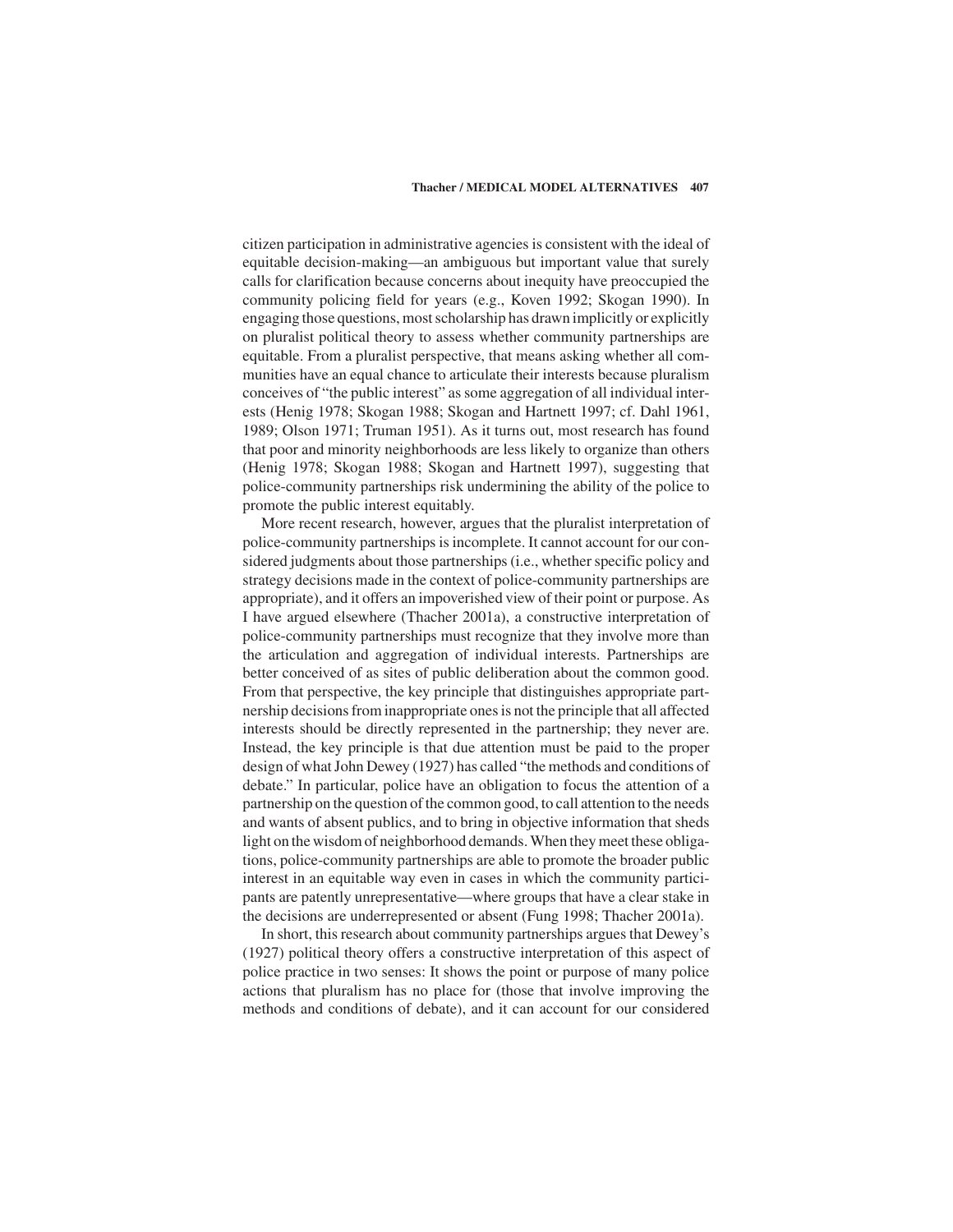judgments more adequately than pluralism can (it allows for the possibility often encountered in practice—that unrepresentative partnerships can lead to equitable results). To support these claims, it is obviously necessary to look closely at the details of what happens in actual police-community partnerships particularly at howpolice manage the hard cases that they confront, such as those involving unrepresentative partnerships—because the quality of an interpretation that tries to showthe point or purpose of a practice rests in large part on whether it can be shown to fit the details of that practice. (For example, to say that Deweyian political theory offers a more compelling account of police-community partnerships than pluralism does is in part to claim that the police can and sometimes do take actions that can fairly be interpreted as improving the methods and conditions of debate.) It is also necessary to advance and at least tentatively defend judgments about the appropriateness of police practice in specific cases and to showthat those judgments are more consistent with the principles of Deweyian political theory than with pluralism.

This account is obviously a schematic one because it leaves many key questions unanswered. I have only gestured at what exactly it means to say that a constructive interpretation "fits" a practice, and I have ignored difficult questions such as howto choose between two interpretations of a practice when both of them seem to fit. By way of reference, the field of legal philosophy has engaged in an extensive debate about these issues (e.g., Dworkin 1985). My goal here is simply to suggest in broad outline howpolice research might followthe model of legal inquiry to investigate the difficult questions that value pluralism raises.

## *CONCLUSION*

It should not be surprising if the model of legal inquiry is at least as relevant for police research as the model of experimental research in medicine: Policing is, after all, a legal institution. Indeed, some part of this knowledge has already been developing in the legal world through decisions about the constitutionality of different police practices. This article has proposed that such inquiry needs to be extended further into the operation of police departments than that part covered by constitutional lawbecause many aspects of police decision-making can usefully be subjected to a scrutiny that is both empirical and normative. As Klockars (1996) has pointed out for the specific case of excessive force, legal requirements often set only minimal standards that good police work should aspire to exceed. In other cases, the law provides no guidance at all about important police decisions (Kelling 1996). In still other cases, the courts have chosen to lay down standards for the police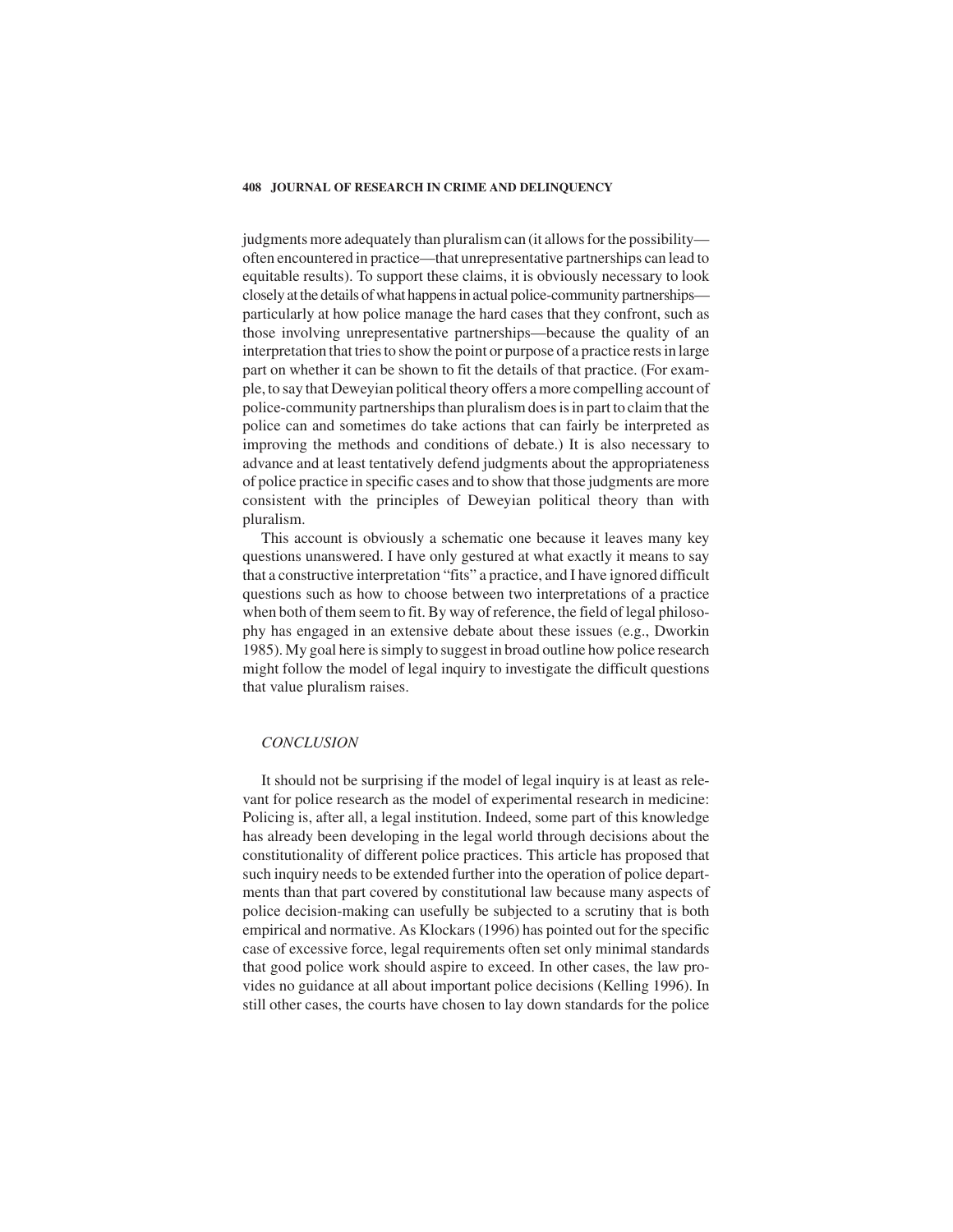even though they are unable to do so adequately only because the police have not assumed enough responsibility themselves (Remington 1965). Scholarship of the sort that this article has described would help to fill these voids and to develop and refine the structures of practical reasoning that are so crucial in an environment of value pluralism.

These suggestions should not be read as arguments against the study of the impacts that different criminal justice interventions have (providing that the field asks those questions broadly enough to encompass all the relevant values without reducing everything but "crime reduction" to an undifferentiated group of "financial and other costs" that are themselves evaluated quite weakly). Part of the professional knowledge of a good police officer will surely consist of the sort of instrumental knowledge that researchers like Sherman have developed so skillfully. But there is always a danger that this research could undermine other important aspects of policing by crowding them out of our conception of what good police work consists of. Overuse of the medical model for police research (at least, as that model has been portrayed among criminal justice scholars) carries precisely this danger. Because that type of research only develops instrumental knowledge, its findings cannot speak to the full range of police concerns.

Even if the experimental agenda were carried to its unlikely conclusion, an irreducible area of ambiguity would remain because experimentation can never dictate how police should reassemble the pieces of value that it has taken apart to study. The area of ambiguity that will always remain involves the normative questions of howto think about each of the different values and howto think about the trade-offs among them. In a field plagued by value pluralism, these are among the most pressing problems that research and practice confront. They cannot be solved through experimental research into the impact of different interventions, but they can be approached through philosophical and qualitative research, perhaps through the model of legal research that this article has described.

## *NOTES*

1. This article will mostly focus on Lawrence Sherman's work because he has been among the most articulate and thoughtful proponents of the medical model. But the same metaphor underlies many other treatments of criminal justice research. For example, Alfred Blumstein and Joan Petersilia (1995) have argued that criminal justice should emulate medicine, which they see as the exemplar of a field in which practitioners value empirical research highly. They contrasted the medical field in this respect with the legal profession, in which "every case is addressed in its own terms" and in which "the search for generalizable knowledge that is the essence of empirical research—and that should provide a basis for public policy—is not a central aspect of legal professional work" (p. 471). This critique is not entirely fair, and because the point is relevant to a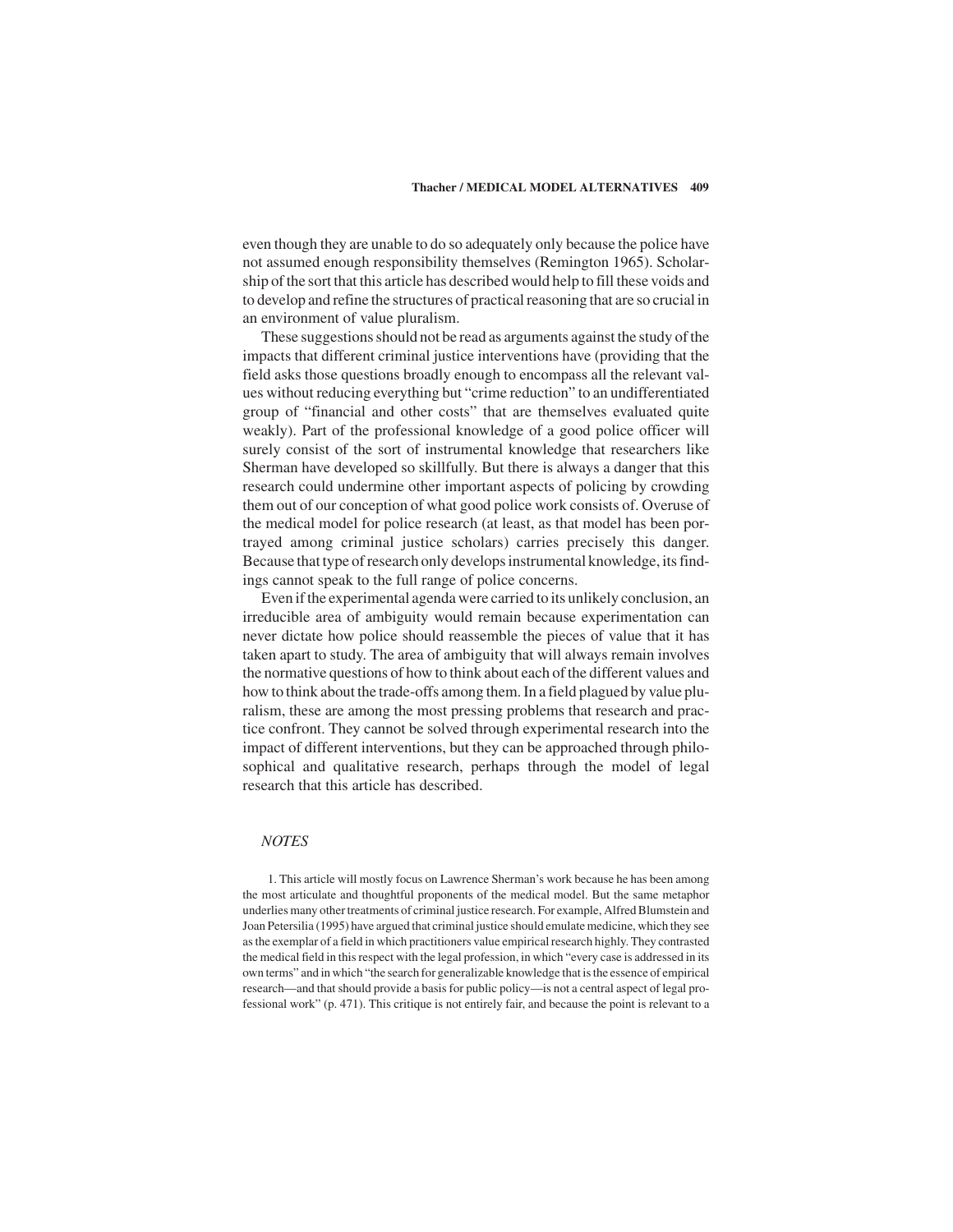central claim in this article, it is necessary to address it briefly here. Judicial opinions do lead to the development of knowledge about how abstract principles apply in particular cases (not just the case at hand but others that are more like it than any case that has come before), and the principles themselves evolve in the course of their application. Both developments involve the creation of new generalizable knowledge. It would be more precise to say that legal knowledge alone tends not to develop causal knowledge, but causal knowledge is not the only type of knowledge that should provide the basis for public policy (Rein 1976).

2. Nathan Glazer (1974) gave this point a more institutional expression 30 years ago, suggesting that the level of value pluralism in a professional field influences its intellectual organization. Glazer focused especially on what he called "the schools of the minor professions" (including schools of social work, urban planning, education, and divinity), arguing that the inability of those fields to settle on a "fixed and unambiguous end" made it difficult for them to develop a fixed content of professional training. Medicine, by contrast, was, according to Glazer, "disciplined by an unambiguous end-health," which "settles men's minds" and identifies "a base of knowledge which is unambiguously indicated as relevant for professional education," namely, knowledge about how best to promote health (p. 363). Glazer's influential analysis suffered from several weaknesses, including a failure to recognize the existence of knowledge other than instrumental knowledge and an overly simple view of the ends of the major professions including medicine, in which the value of health is not always as clear and predominant as he suggested. Nevertheless, he was surely correct to suggest that clear and simple ends make it easier to develop a professional curriculum based on conventional science.

3. In truth, and contrary to the suggestion of Glazer (1974), even doctors can rarely avoid value pluralism. The value of health is surely a predominant concern for much of medical practice, but it is neither an exclusive goal nor always an unambiguous one. Particularly as technology has extended our ability to prolong life, "health" has increasingly become a contested concept, and its relationship to quality of life has blurred (Mordacci and Sobel 1998; Toulmin 1988). Moreover, the last part of the twentieth century witnessed a growing recognition that values other than health (including justice, autonomy, and quality of life) should play significant roles in medical decisions (Cassell 2000). All of these developments mean that even doctors cannot make their decisions solely on the basis of instrumental knowledge about the effects of a treatment on health. They must obviously consider whether a treatment is likely to cure the disease it is designed to cure, and instrumental knowledge helps them to make that judgment. But they must also consider issues of quality of life, pain management, cost, appropriate levels of risk, patient autonomy, and even justice (Brock 1991; Buchanan 1991; Cassell 2000). The need for doctors to grapple with the way in which these values apply to treatment decisions has driven a renaissance in the field of medical ethics (Toulmin 1982). Moreover, even within the experimentalist fold, it has led to critiques of existing methods for assessing the value of treatments. For example, one group of health economists has criticized conventional cost-effectiveness analysis in medicine for neglecting many ethical considerations, such as a special concern for alleviating the most extreme suffering. In response, these scholars have proposed a more encompassing calculus designed to capture those values (Gold et al. 1996; Menzel et al. 1999; for a critique of this general strategy, see Tribe 1972). For these reasons, a picture of the medical model of research that only includes randomized experiments that investigate survival rates or other health effects is incomplete. Even those who accept the conclusion that knowledge about policing should look like knowledge about medicine should not restrict themselves to experimental research, at least as it is usually practiced today.

Nevertheless, the image of experimental research driving medical practice may have some truth to it, at least as a historical matter. Toward the end of the 1950s, the medical field became more and more specialized and more and more committed to a narrowconcept of health—indeed, to a focus on the proper functioning of individual organs. It was precisely in this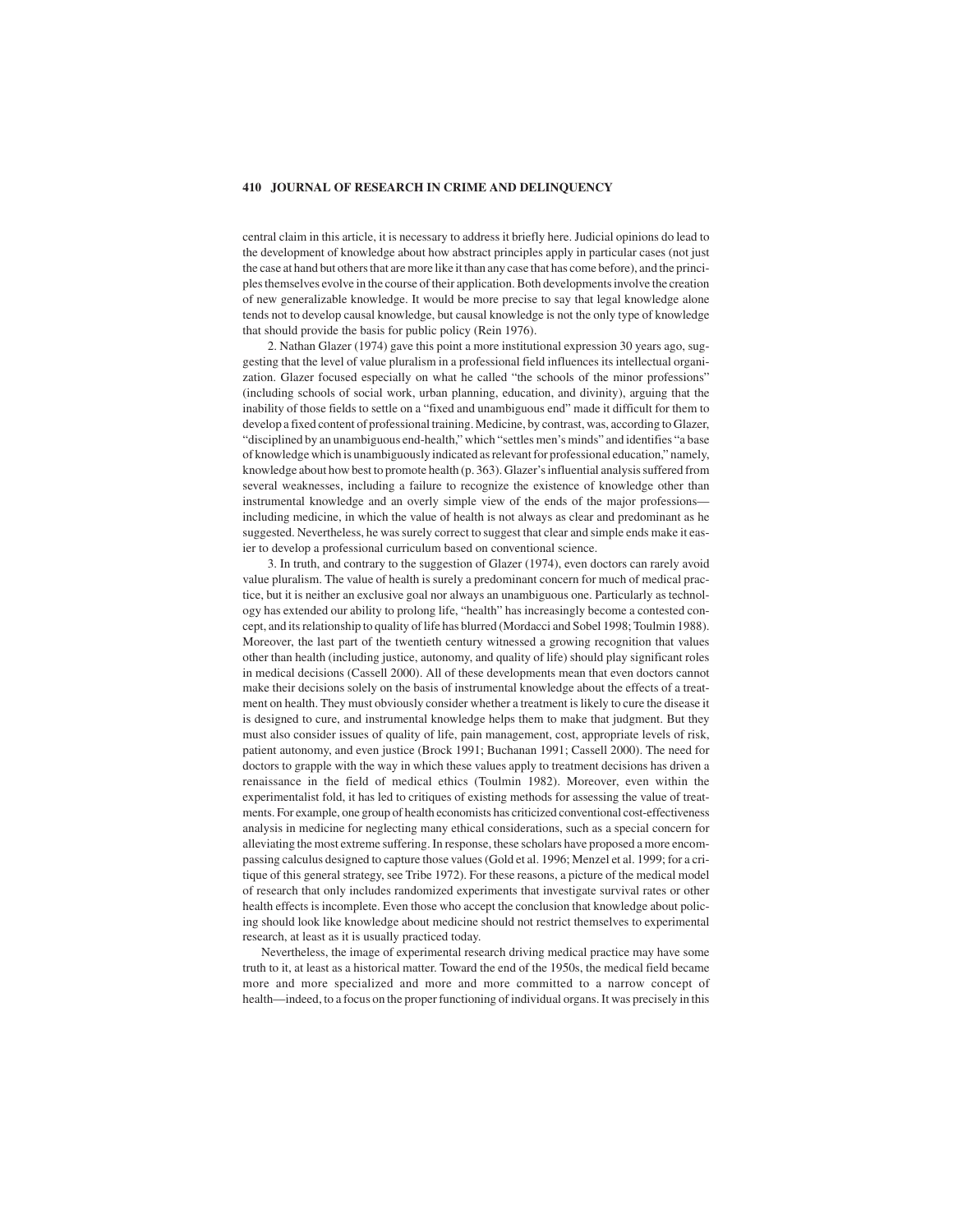environment that scientific medicine flourished, and the public image of medicine became tied to its bases in experimental research. Eric Cassell (2000), a prominent critic of this development, explained that "with increasing knowledge about science and medicine, the public bought into medical definitions of treatment, improvement, and cure—largely devoted to parts of the patient rather than to the person of the patient." Given this technical definition of the doctor's role, the findings of medical science became a doctor's most important tool: "It is not doctors, one might guess from the attitude of the public, but their scientific knowledge and technology that diagnose, treat, and cure" (p. 15).

4. Similar problems arise where arrest is not recommended. For example, if research concluded that counseling best reduced the risk of domestic violence recidivism, police still might decide to make arrests on desert grounds. This is a generic problem that plagues public health approaches to crime prevention because those approaches do not assign just condemnation to deplorable acts (Moore 1995).

Note that von Hirsch himself might well reject my application of the desert principle to policing, for he viewed his theory specifically as a theory of punishment—not as a theory of the criminal justice system in general (von Hirsch 1993). He has been particularly critical of the idea that it applies before adjudication on the grounds that desert does not apply until a person has been judged legally guilty (von Hirsch 1985). But that view depends on a highly legalistic conception of guilt, and it would lead to obvious violations of proportionality among the sentences of those who are factually (as opposed to legally) situated similarly (cf. Thurow 1970).

5. The problem is that hospital decision-making does regularly involve values other than health. For example, city hospitals that accept uninsured patients on equity grounds may end up with a more difficult caseload of patients who have only come to them in extremis, lacking proper preventative medicine and therefore suffering from more acute forms of disease. These hospitals will then have worse "success" rates even if their doctors are equally skilled.

6. The most common exceptions are studies that focus on fear reduction and order maintenance (e.g., Mazerolle, Kadleck, and Roehl 1998; Pate et al. 1989).

7. Legal sociologist Donald Black (who has had an important influence on many policing scholars) is one example of a scholar who has taken this position. Black (1973) accepted the validity of what he called "impact" studies—studies "that compare reality to legal ideals with a very plain and specific operational meaning, . . . [that is,] a statute whose purpose is rather clearly discernible or a judicial decision unambiguously declarative of policy. The Miranda decision, for example" (p. 43). But he firmly criticized anything less well specified, where ideals are ambiguous or inconsistent:

Sociologists, however, may launch these implementation studies where legislation or judicial opinion is considerably more ambiguous than in Miranda. In such instances, the 'impact'may be difficult to measure. What must be done, for example, to implement In re Gault? Though it is generally recognized that Gault guarantees to juvenile suspects constitutional rights previously accorded only to adults, the extent of these juvenile rights is not at all clear. Hence it becomes difficult, if not impossible, to identify the degree to which Gault has been implemented. (Pp. 43-44)

Even worse, Black felt, are studies in which sociologists try to "compare legal reality to an ideal grounded in neither statutory nor case law," such as "rule of law," "arbitrariness," and so on (p. 44). In Black's view, science should not approach such subjects at all, or else it should reduce them to "impact" studies by simplifying the relevant ideals. The problem is that none of Black's criticisms suggests that it is not important to investigate these difficult questions—whether the lawis arbitrary, what *In Re Gault* has wrought, or the status in practice of any number of vague and conflicting legal and social ideals. Black did not deny this, but he did deny that sociologists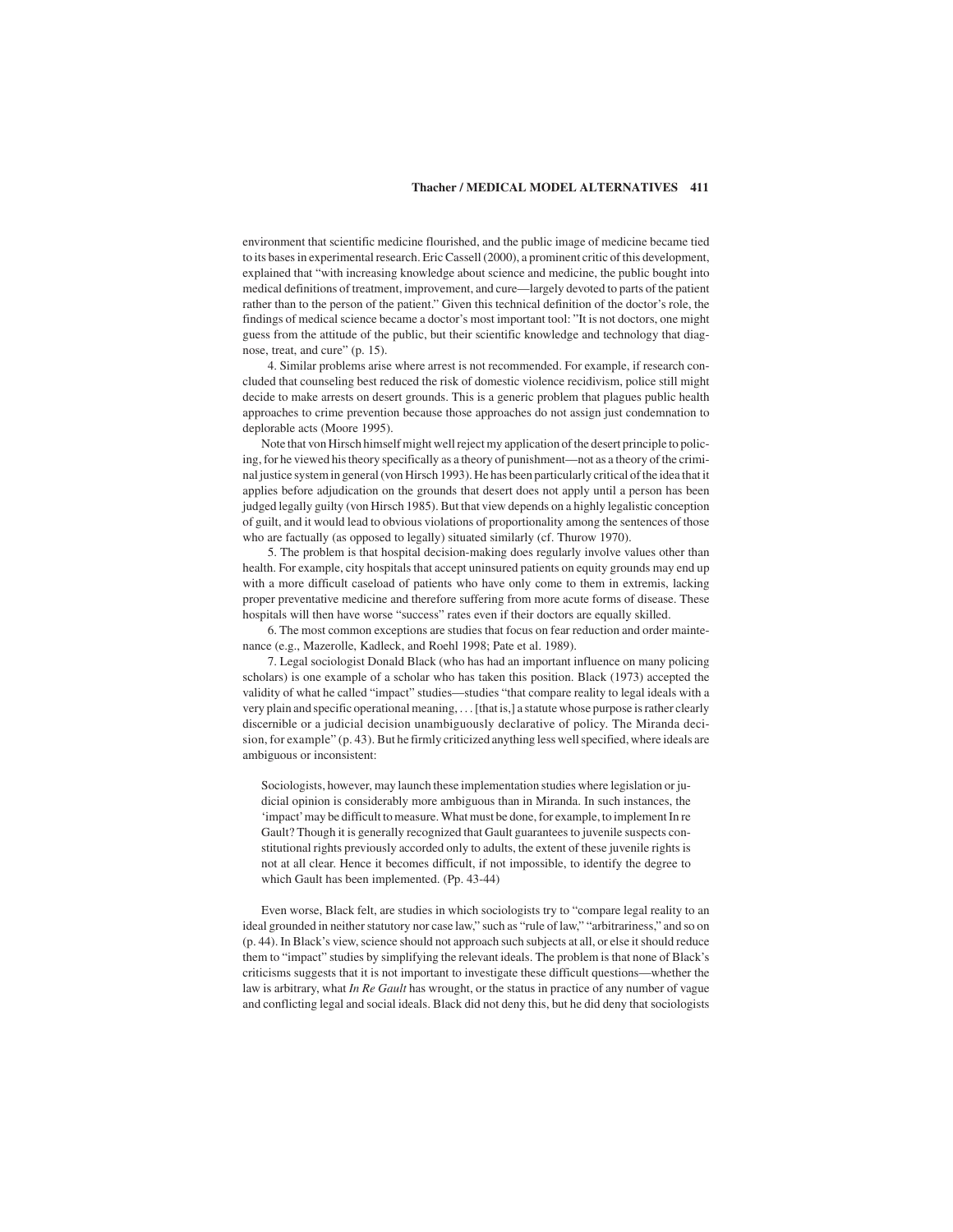or anyone else claiming title to the mantle of science are the right people to study these questions. But in reality, who else will take up the charge? And who should: Is it better to have no one but advocates research these questions? Is there no place for a commitment to impartiality, rigor, and systematic inquiry—even if as elusive ideals—in the study of such centrally important social questions?

8. Interestingly, one student of medical ethics articulated this same connection between qualitative research and some forms of ethical analysis (Hoffmaster 1992). His proposal for research that is both empirical and normative speaks to the disillusionment some medical ethicists have felt over scholarship that remains at the level of philosophical abstractions. Often, that type of purely normative analysis develops principles that do not apply in a straightforward way to concrete situations. Investigating normative judgments in context may offer more promise (Jonsen and Toulmin 1988).

9. In contrast to the other fields of normative inquiry listed in the text, the lawcan often point to the institutional pedigree of a decision to legitimize it (Hart 1994). But as Ronald Dworkin (1977) has pointed out, institutional pedigree cannot do all the work it is sometimes claimed to do in the legal system, in part because some court decisions will inevitably come to be seen as mistakes.

10. The discussion in the text has drawn a sharp distinction between these two theories of legal interpretation, and that is howthe literature on the subject has usually viewed them. But in practice, the two views sometimes look very similar: Dworkin's best legal interpretations are steeped in a detailed account of legal practice (e.g., Dworkin 2000), and Sunstein (1996) explicitly has allowed for the development of broad principles in some situations. Indeed, these two legal scholars have recently come to fairly broad agreement about some central points of interpretive theory. See especially the fairly civil dialogue between Dworkin (1997) and Sunstein (1997) associated with Dworkin's Order of the Coif lecture.

## *REFERENCES*

- Alpert, Geoffrey P. and William C. Smith. 1994. "Police Culture and the Use of Excessive Force." *Journal of Criminal Law & Criminology* 85:481-501.
- Berlin, Isaiah. 1988. "On the Pursuit of the Ideal."*New York Review of Books*, March 17, pp. 11-17.
- . 1999. "The Purpose of Philosophy." Pp. 1-11 in *Concepts and Categories*. Princeton, NJ: Princeton University Press.
- Black, Donald. 1973. "The Boundaries of Legal Sociology." Pp. 41-56 in *The Social Organization of Law*, edited by Donald Black and Maureen Mileski. New York: Academic Press.
- Blumstein, Alfred and Joan Petersilia. 1995. "Investing in Criminal Justice Research." Pp. 465- 87 in*Crime*, edited by Joan Petersilia and James Q. Wilson. San Francisco: Institute for Contemporary Studies.
- Brock, Dan. 1991. "Facts and Values in the Physician-Patient Relationship." Pp. 113-38 in *Ethics, Trust, and the Professions*, edited by Edmund Pellegrino, Robert Veatch, and John Langan. Washington, DC: Georgetown University Press.
- Buchanan, Allen. 1991. "The Physician's Knowledge and the Patient's Best Interest." Pp. 83- 112 in *Ethics, Trust, and the Professions*, edited by Edmund Pellegrino, Robert Veatch, and John Langan. Washington, DC: Georgetown University Press.
- Cassell, Eric J. 2000. "The Principles of the Belmont Report Revisited." *Hastings Center Report* 30:12-21.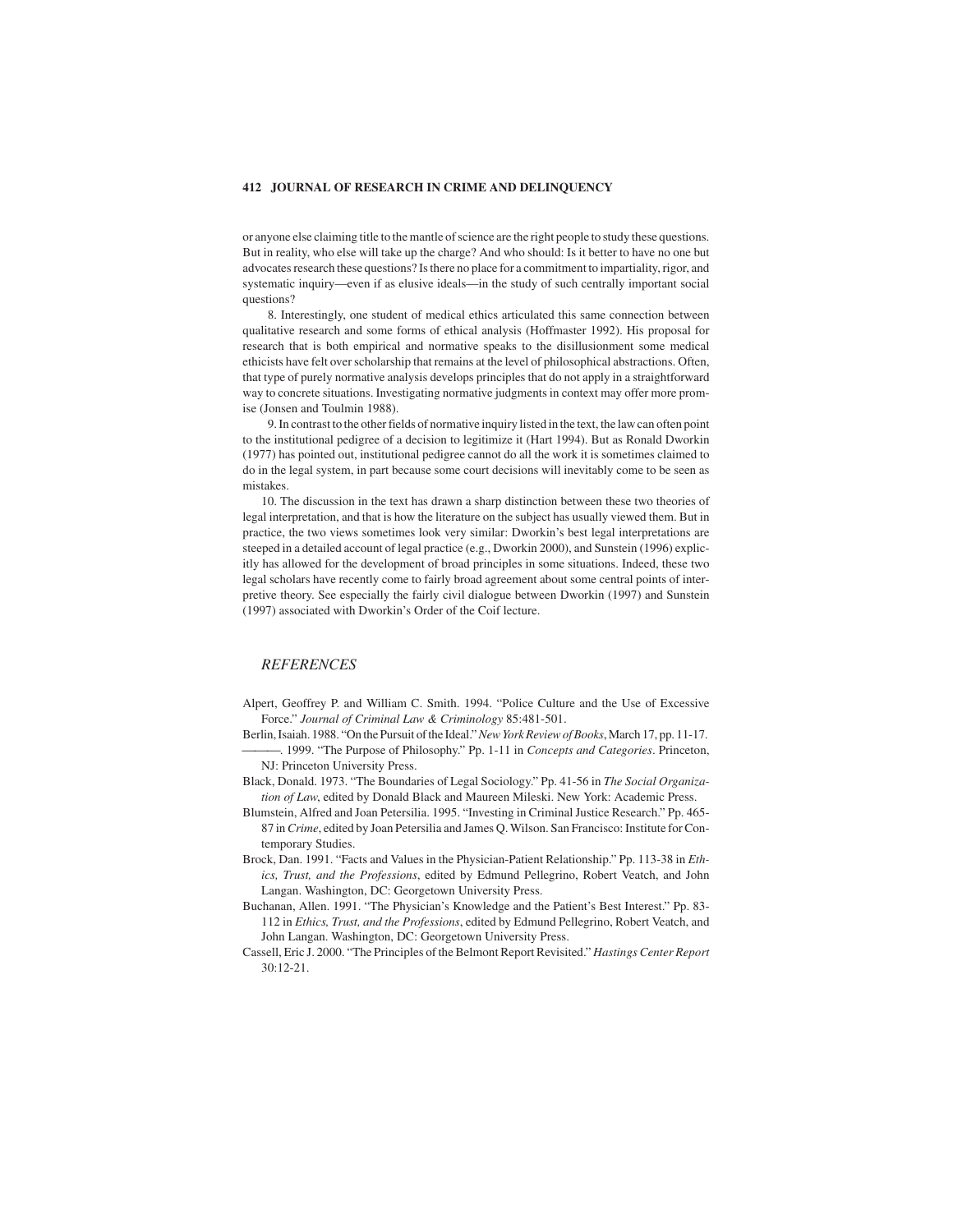. 1989. *Democracy and Its Critics*. New Haven, CT: Yale University Press.

Dewey, John. 1927. *The Public and Its Problems*. Athens, OH: Swallow.

DiIulio, John. 1991. No Escape: The Future of American Corrections. New York: Basic Books.

Dworkin, Ronald. 1977. *Taking Rights Seriously*. Cambridge, MA: Harvard University Press. . 1985. "HowLawis Like Literature." Pp. 146-66 in *A Matter of Principle*. Cambridge,

MA: Harvard University Press.

. 1986. *Law's Empire*. Cambridge, MA: Harvard University Press.

. 1997. "In Praise of Theory" and "Reply." *Arizona State Law Journal* 29:353-76, 431-56.

. 2000. *Sovereign Virtue: The Theory and Practice of Equality*. Cambridge, MA: Harvard University Press.

Feder, Lynn and Robert Boruch. 2000. "The Need for Experiments in Criminal Justice Settings." *Crime and Delinquency* 46:291-94.

Fung, Archon. 1998. "Street Level Democracy: A Theory of Popular Pragmatic Deliberation and Its Practice in Chicago School Reform and Community Policing, 1988-1997." Ph.D. dissertation, MIT Department of Political Science.

Geertz, Clifford. 1983. *Local Knowledge: Further Essays in Interpretive Anthropology*. New York: Basic Books.

Glazer, Nathan. 1974. "Schools of the Minor Professions." *Minerva* 12:347-64.

Gold, Marthe R., Joanna Siegel, Louise B. Russell, and Milton Weinstein, eds. 1996. *Cost-Effectiveness in Health and Medicine*. New York: Oxford University Press.

Hart, H.L.A. 1994. *The Concept of Law*, 2d ed. Oxford, UK: Clarendon.

- Henig, Jeffrey. 1978. "Copping a Cop: Neighborhood Organizations and Police Patrol Allocation." *Journal of Voluntary Action Research* 7:75-84.
- Hoffmaster, Barry. 1992. "Can Ethnography Save the Life of Medical Ethics?" *Social Science and Medicine* 35:1421-31.
- Jonsen, Albert and Stephen Toulmin. 1988. *The Abuse of Casuistry: A History of Moral Reasoning*. Berkeley: University of California Press.
- Kant, Immanuel. 1964. *Groundwork of the Metaphysics of Morals*. New York: Harper Torchbook.

Kelling, George L. 1996. "Police Discretion: Revisiting Police Guidelines." Unpublished draft.

- Kleinig, John. 1996. *The Ethics of Policing*. Cambridge, UK: Cambridge University Press.
- Klockars, Carl. 1996. "A Theory of Excessive Force and Its Control." Pp. 1-19 in *Police Violence: Understanding and Controlling Police Abuse of Force*, edited by William A. Geller and Hans Toch. New Haven, CT: Yale University Press.

Koven, Steven. 1992. "Coproduction of LawEnforcement Services: Benefits and Implications." *Urban Affairs Quarterly* 27:457-69.

Larmore, Charles. 1987. Patterns of Moral Complexity. New York: Cambridge University Press.

Lindblom, Charles. 1981. "Comments on Decisions in Organizations." Pp. 245-48 in *Perspec*tives on Organizational Design and Behavior, edited by Andrew Van de Ven and William Joyce. New York: John Wiley.

- Lipton, Douglas, Robert Martinson, and Judith Wilks. 1975. *The Effectiveness of Correctional Treatment: A Survey of Treatment Evaluation Studies*. New York: Praeger.
- MacKenzie, Doris Layton. 2000. "Evidence-Based Corrections: Identifying What Works." *Crime and Delinquency* 46:457-71.

Chang, Ruth. 1997. *Incommensurability, Incomparability, and Practical Reason*. Cambridge, MA: Harvard University Press.

Dahl, Robert. 1961. *Who Governs?* New Haven, CT: Yale University Press.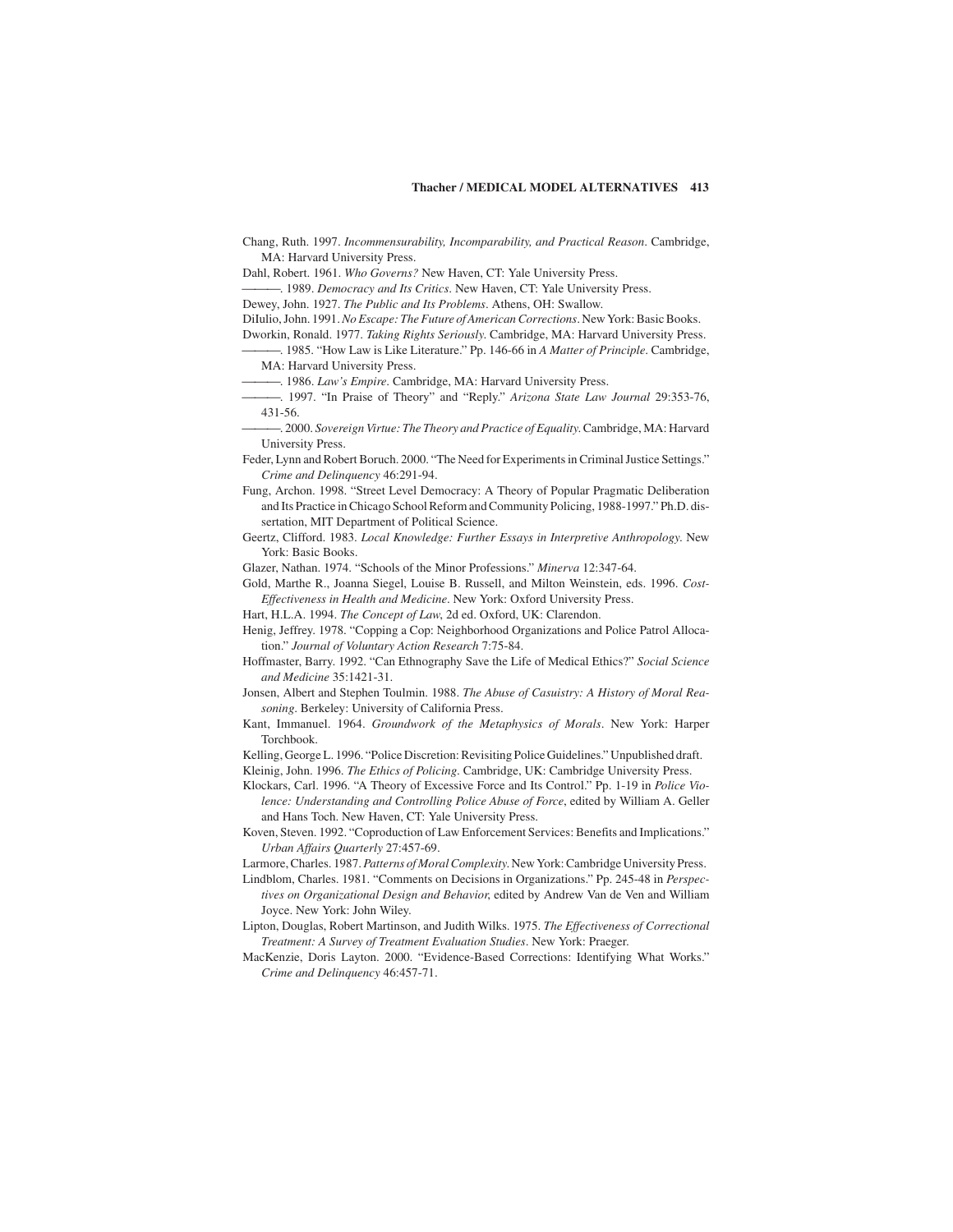- Mazerolle, Lorraine Green, Colleen Kadleck, and Jan Roehl. 1998. "Controlling Drug and Disorder Problems: The Role of Place Managers." *Criminology* 36:371-403.
- Menzel, Paul, Marthe R. Gold, Erik Nord, Jose-Louis Pinto-Prades, Jeff Richardson, and Peter Ubel. 1999. "Toward a Broader View of Values in Cost-Effectiveness Analysis of Health." *Hastings Center Report* 29 (3): 7-15.
- Miller, Bruce L. 1981. "Autonomy and the Refusal of Lifesaving Treatment." *Hastings Center Report* 11 (August): 22-28.
- Miller, David. 1999. "Social Science and Political Philosophy." Pp. 42-60 in *Principles of Social Justice*. Cambridge, MA: Harvard University Press.
- Millgram, Elijah. 1997. "Incommensurability and Practical Reasoning." Pp. 151-69 in *Incommensurability, Incomparability, and Practical Reason*, edited by Ruth Chang. Cambridge, MA: Harvard University Press.
- Moore, Mark H. 1982. "Notes on the Design of a Curriculum in Public Management." Unpublished manuscript, John F. Kennedy School of Government, Harvard University.
	- . 1995. "Public Health and Criminal Justice Approaches to Prevention." Pp. 237-62 in *Building a Safer Society: Strategic Approaches to Crime Prevention*, edited by Michael Tonry and David P. Farrington. Chicago: University of Chicago Press.
- Moore, Mark H., with David Thacher, Andrea Dodge, and Tobias Moore. 1999.*Recognizing and Realizing Public Value in Policing: The Challenge of Measuring Police Performance*. New York: Sloan Foundation.
- Moore, Mark H. and Robert Trojanowicz. 1988. "Policing and the Fear of Crime." *Perspectives on Policing*, June, no. 3.
- Mordacci, Roberto and Richard Sobel. 1998. "Health: A Comprehensive Concept." *Hastings Center Report* 28:34-37.
- Morris, Norval. 1974. *The Future of Imprisonment*. Chicago: University of Chicago Press.
- . 1982. *Madness and the Criminal Law*. Chicago: University of Chicago Press.
- Muir, William Ker. 1977. *Police: Streetcorner Politicians*. Chicago: University of Chicago Press.
- Olson, Mancur. 1971. *The Logic of Collective Action*. Cambridge, MA: Harvard University Press.
- Pate, Anthony, Mary Ann Wycoff, Wesley Skogan, and Lawrence Sherman. 1989. *Reducing Fear of Crime in Houston and Newark*. Washington, DC: Police Foundation.
- Petersilia, Joan and Susan Turner. 1993. "Intensive Probation and Parole." Pp. 281-335 in *Crime and Justice: A Review of Research*. Vol. 17, edited by Michael Tonry and Norval Morris. Chicago: University of Chicago Press.
- Rawls, John. 1971. *A Theory of Justice*. Cambridge, MA: Harvard University Press.
- Rein, Martin. 1976. *Social Science and Public Policy*. New York: Penguin.
- . 1983. "Practice Worries." Pp. 138-57 in *From Policy to Practice*. Armonk, NY: M. E. Sharpe.
- Remington, Frank. 1965. "Police in a Democratic Society." *Journal of Criminal Law, Criminology, and Police Science* 56:361-65.
- Schön, Donald. 1983. *The Reflective Practitioner*. New York: Basic Books.
- Selznick, Philip. 1961. "Sociology and Natural Law." *Natural Law Forum* 6:84-108.
- Sherman, Lawrence. 1984. "Experiments in Police Discretion: Scientific Boon or Dangerous Knowledge." *Law and Contemporary Problems* 47:61-81.
	- . 1992. *Policing Domestic Violence*. New York: Free Press.
- . 1998. "Evidence-Based Policing." *Ideas in American Policing*, July. Washington, DC: Police Foundation.
- . 2000. "Reducing Incarceration Rates: The Promise of Experimental Criminology." *Crime and Delinquency* 46:299-314.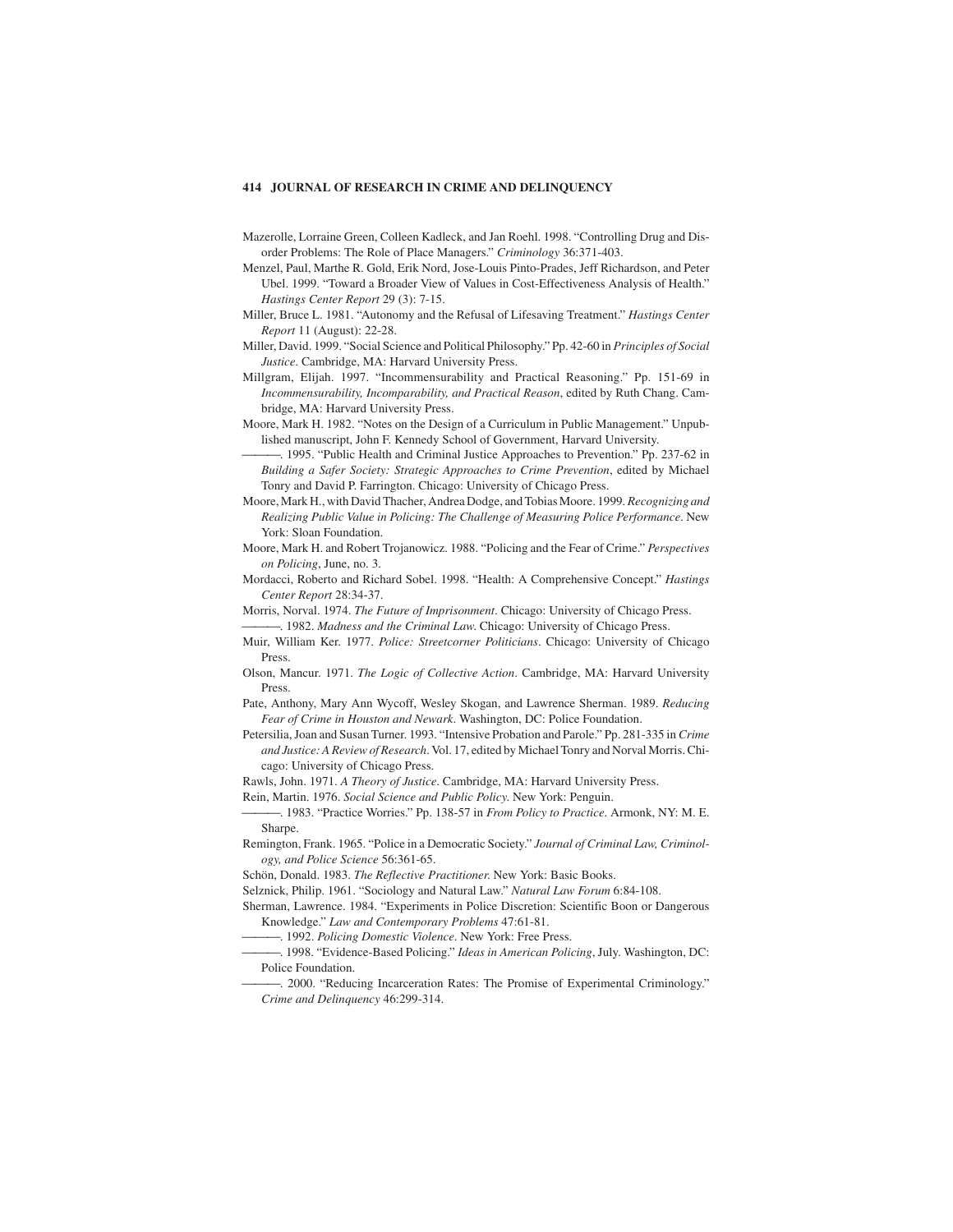- Sherman, Lawrence, Denise Gottfredson, Doris MacKenzie, John Eck, Peter Reuter, and Shawn Bushway. 1997. *Preventing Crime: What Works, What Doesn't, What's Promising*. Washington, DC: U.S. Department of Justice, Office of Justice Programs.
- Skogan, Wesley. 1988. "Community Organizations and Crime." Pp. 39-78 in *Crime and Justice*. Vol. 10, edited by Michael Tonry and Norval Morris. Chicago: University of Chicago Press. . 1990. *Disorder and Decline*. Berkeley: University of California Press.
- Skogan, Wesley and Susan Hartnett. 1997. Community Policing: Chicago Style. New York: Oxford University Press.
- Skolnick, Jerome. 1966. *Justice without Trial: Law Enforcement in a Democratic Society*. New York: John Wiley.
- Sunstein, Cass R. 1995. "Incompletely Theorized Agreements." *Harvard Law Review* 108:1733-72.

. 1996. *Legal Reasoning and Political Conflict*. New York: Oxford University Press. . 1997. "From Theory to Practice." *Arizona State Law Journal* 29:389-404.

- Thacher, David 2001a. "Equity and Community Policing: A NewViewof Community Partnerships." *Criminal Justice Ethics* 20 (1): 3-16.
- . 2001b. "From Racial Profiling to Racial Justice: Rethinking Equity in Police Stops and Searches." Unpublished manuscript, University of Michigan.
- Thurow, Lester. 1970. "Equity Versus Efficiency in Law Enforcement." *Public Policy* 18:451-59.
- Toulmin, Stephen. 1982. "How Medicine Saved the Life of Ethics." *Perspectives in Biology and Medicine* 25:736-50.
- . 1988. "The Recovery of Practical Philosophy." *American Scholar* 57:337-52.
- Tribe, Lawrence H. 1972. "Policy Science: Analysis or Ideology." *Philosophy and Public Affairs* 2:66-110.
- Truman, David. 1951. *The Governmental Process*. New York: Knopf.
- von Hirsch, Andrew. 1976. "Doing Justice: The Choice of Punishments." Report of the Committee for the Study of Incarceration. New York: Hill and Wang.
- . 1985. *Past or Future Crimes: Deservedness and Dangerousness in the Sentencing of Criminals*. New Brunswick, NJ: Rutgers University Press.
	- . 1993. *Censure and Sanctions*. New York: Oxford University Press.
- Weber, Max. 1958. "Science as Vocation." Pp. 129-56 in *From Max Weber*, edited by H. H. Gerth and C. Wright Mills. New York: Oxford University Press.
- Westley, William. 1971. *Violence and the Police*. Cambridge, MA: MIT Press.
- Williams, Bernard. 1978. "Ethical Consistency." Pp. 91-109 in *Practical Reasoning*, edited by Joseph Raz. New York: Oxford.
- . 1985.*Ethics and the Limits of Philosophy*. Cambridge, MA: Harvard University Press.
- Wilson, James Q. 1968. *Varieties of Police Behavior*. Cambridge, MA: Harvard University Press.
- Zald, Mayer. 1991. "Sociology As a Discipline: Quasi-Science, Quasi-Humanities." *American Sociologist* 22:165-87.
- Zimring, Franklin and Gordon Hawkins. 1997. *Crime Is Not the Problem: Lethal Violence in America*. New York: Oxford University Press.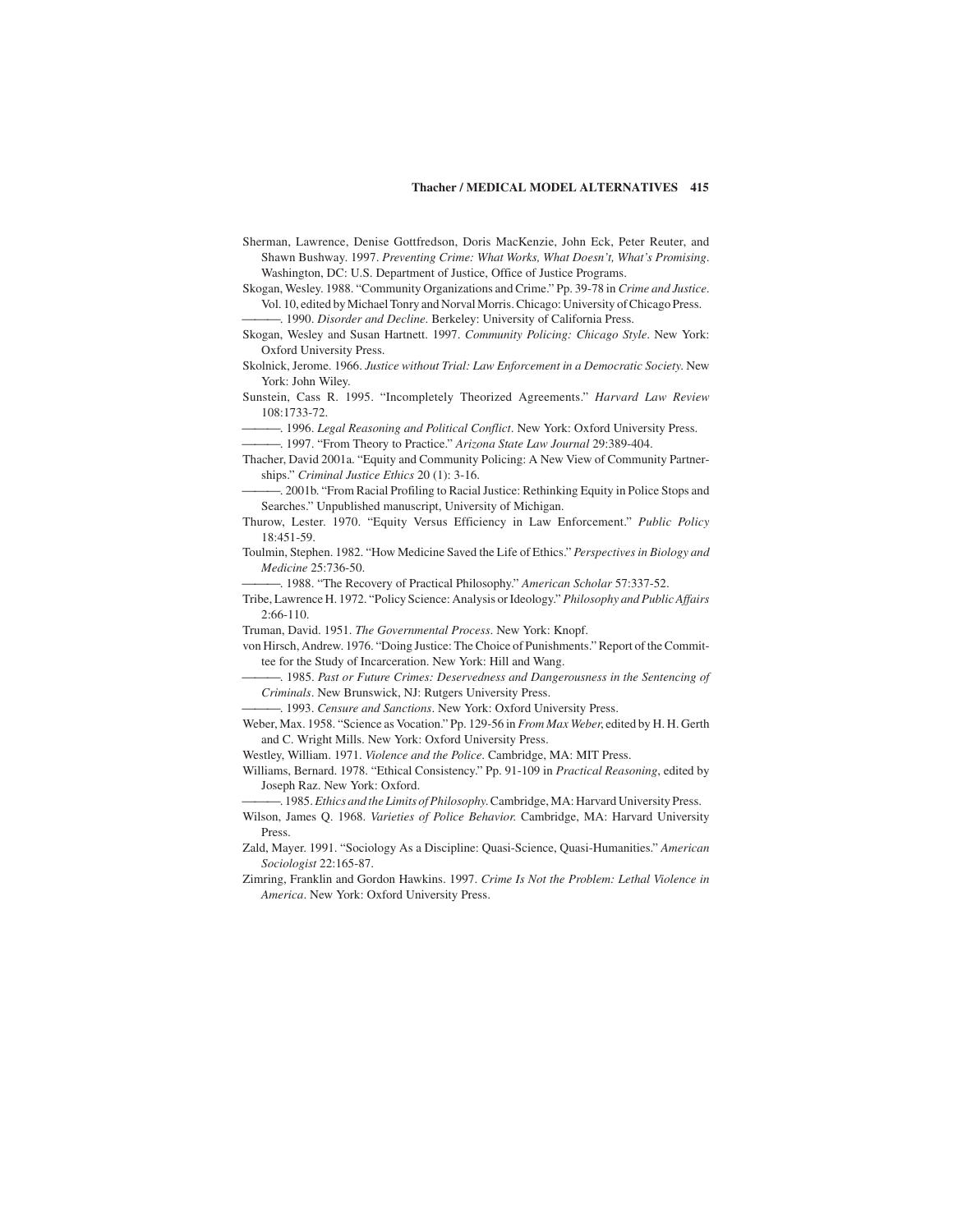# **THE EFFECTS OF SUBSTANCE USE ON SPECIFIC TYPES OF CRIMINAL OFFENDING IN YOUNG MEN**

## **JOHN W. WELTE LENING ZHANG WILLIAM F. WIECZOREK**

*This study examined the causal relationship between substance use and delinquency. Subjects were 596 males aged 16 to 19 from Buffalo, New York. Two interviews were conducted 18 months apart. Cross-lagged and synchronous structural equation panel models were fit for both early and late onset of delinquency groups with five types of delinquency: minor, general, serious, property, and violent offenses. The results showed a significant difference between early-onset and late-onset groups concerning the relationship between substance use and delinquency. Early-onset models showed no causal relationship between substance use and delinquency. The late-onset models showed that minor offenses have significant lagged and synchronous positive effects on drug use, drug use exhibited significant lagged and synchronous positive effects on general offenses, and drinking has significant lagged and synchronous negative effects on property offenses. The implications of these findings are discussed.*

The question of the causal relationship between substance abuse and criminal offending has bedeviled researchers. Common sense suggests that substance abuse might promote criminal behavior and vice versa. Although a positive correlation is one of the most reliable results obtainable in criminology, the causal relationship has proved difficult to demonstrate. Goldstein (1985) described three classes of causal connection between substance use and crime: (1) The short- or long-term effect of the drug causes proneness to criminal behavior, (2) remunerative crimes are committed to get money for drugs, and (3) violent conflict and robbery are among those involved with the drug trade.

Pieces of the puzzle have at least partially fallen into place. Under Goldstein's (1985) first type of causal connection, the short-term effect of

Please direct all correspondence to John Welte, Research Institute on Addictions, 1021 Main Street, Buffalo, NY 14203; e-mail: welte@ria.buffalo.edu. This research was funded by grant AA08157 awarded by the National Institute on Alcohol Abuse and Alcoholism to John Welte.

JOURNAL OF RESEARCH IN CRIME AND DELINQUENCY, Vol. 38 No. 4, November 2001 416-438 © 2001 Sage Publications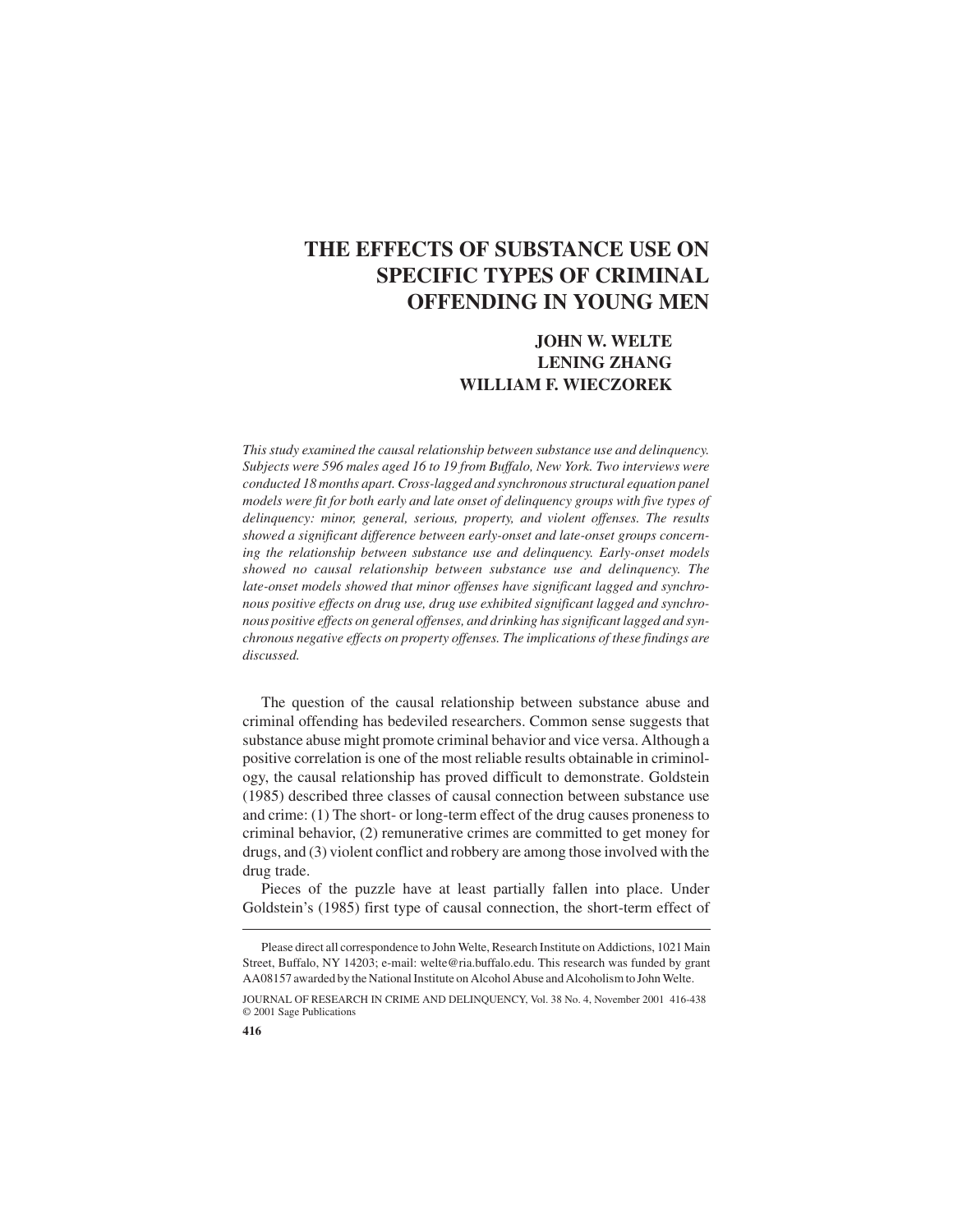alcohol seems to promote aggressive or violent behavior. Alcohol in low doses has been shown to increase aggressive behavior in rodents and monkeys (e.g., Miczek and Thompson 1983). In human experimental situations, alcohol has been shown to enhance such indicators of aggression as the willingness, if provoked, to administer (what the subject believes to be) a heavy electric shock to another person (Bennett, Buss, and Carpenter 1969). Nonexperimental studies have also indicated an alcohol/violence link. Zhang, Wieczorek, and Welte (1997) found that heavy drinking was positively associated with violent offending in young males who also display hostility and deviant attitudes. Fagan, Hansen, and Jang (1983) reported that the severity of spouse abuse was positively associated with alcohol use but negatively associated with other substance use. Wieczorek and Welte (1994) showed that use of alcohol by the assailant was positively associated with the extent of injury to the victim. Parker (1995) conducted a longitudinal analysis of the relationship between alcohol availability and homicide in which U.S. cities were the units of analysis. A positive effect of alcohol availability on homicide rates was found, particularly in high-poverty cities.

Falling under Goldstein's (1985) second classification, there is also substantial evidence that heroin addiction promotes property crime to raise money to support the heroin habit. In a classic study, Ball et al. (1981) followed Baltimore heroin users for more than 10 years. They reported rates of remunerative crime six times higher when the user's habits were at peak level than when they were abstinent. Similar results have been found in studies in other cities (Altschuler and Brounstein 1991; Wilson and Herrnstein 1985; for a detailed reviewof related studies, see Chaiken and Chaiken 1990). And, of course, falling under Goldstein's third pathway, theft and violence associated with the drug business itself is well documented (Johnson et al. 1990).

Direct causation of criminality by drug use includes the possibility of long-term effects. The panel study is one of the methods commonly used by social scientists to sort out long-term causal relationships in a nonexperimental setting. Because repeated measures allow the examination of changes within each subject, the temporal order of changes in the states of different variables can be determined. Earlier states of the same variable can be held constant. Researchers have naturally used this method to attack the causal thicket of alcohol, drugs, and crime. An early effort was that of Johnston, O'Malley, and Eveland (1978), who followed a high school class of 1969 five times from ages 15 through 23. They demonstrated that delinquency differences between drug users and nonusers existed *before* drug use began. Cross-lagged correlations of drugs-delinquency and delinquency-drugs were similar. Their conclusion was that nonaddictive use of drugs does not cause drug users to become "the more delinquent people we know them to be on the average." They sawthe reverse as more plausible—that "delinquency leads to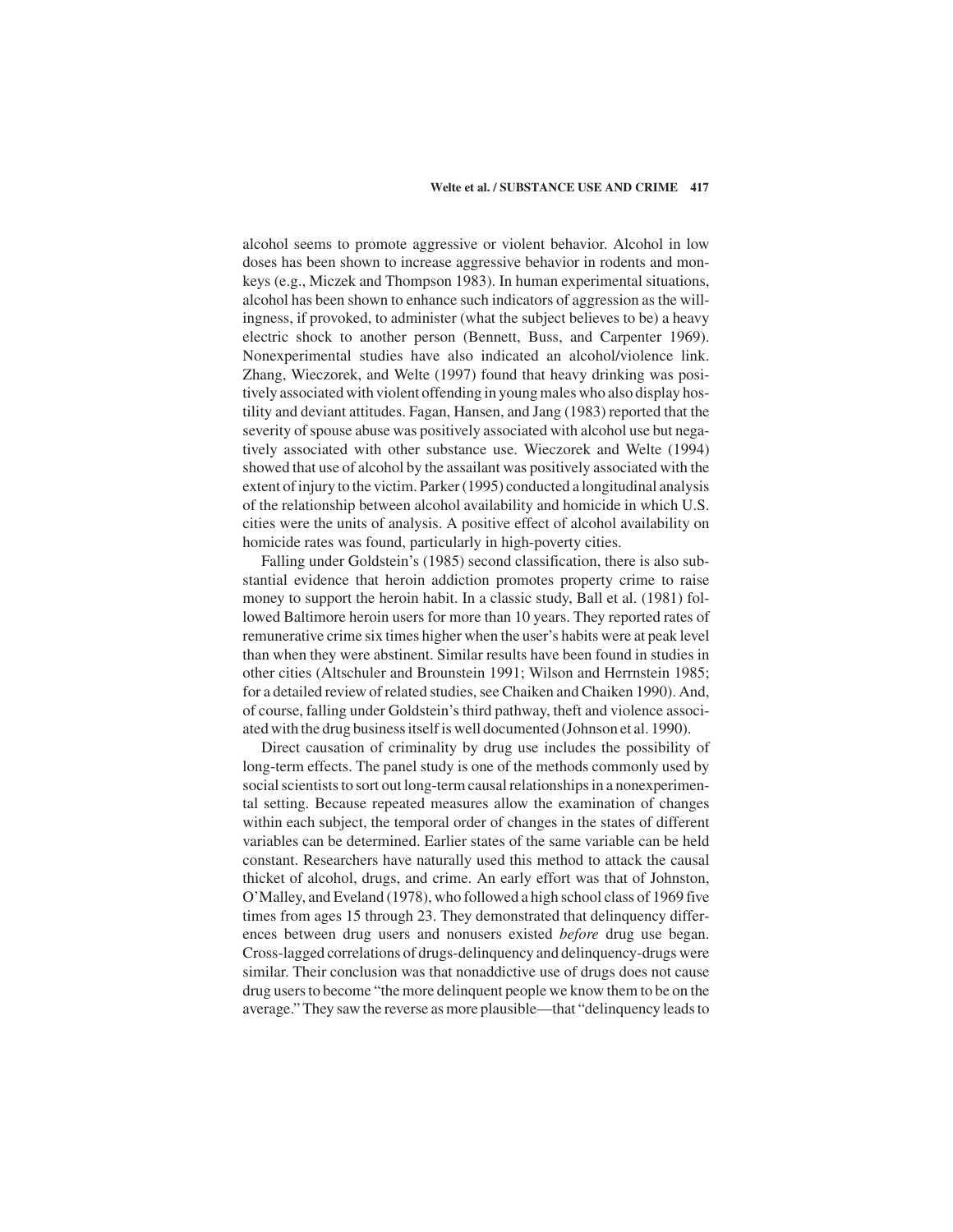drug use," and they hypothesized that delinquent peer groups might be responsible. Speckart and Anglin (1986) used structural equation modeling with a "two-wave, two-variable" approach to study adult narcotics users in a longitudinal study with a one-year lag between waves. They found no prediction of property crime in wave 2 by narcotics use in wave 1 or vice versa. They concluded that one year was too great a time lag between waves and that a much shorter lag might demonstrate a causal effect of narcotics use on remunerative crime.

Elliott, Huizinga, and Menard (1989) conducted an extensive analysis of data from the National Youth Survey concerning the issue of cross causality among substance use, delinquency, and mental health problems. They concluded that "these results offer little support for the idea that drug use leads to crime, either in the long term . . . or more immediate time frame" (p. 189). They added that alcohol use does appear to be implicated in rape and aggravated assault. Newcomb and McGee (1989) employed a two-wave panel study of high school students with one year between the waves. They found that drinking at wave 1 increased criminal behavior at wave 2, even when sensation seeking was held constant as a background factor. No influence of criminal behavior at wave 1 on drinking at wave 2 was found. Dembo et al. (1994) published a two-wave structural model with juvenile detainees as subjects and one year between waves. Family problems, peer's troubled behavior, alcohol/drug use, and delinquent behavior were included in both waves. They failed to find the wave 1 alcohol/drug to wave 2 delinquency path to be significant. In fact, they found no cross-lagged paths to be significant. Stacy and Newcomb (1995) studied young adults (72 percent female) with eight years between waves. In their structural equation model, the drug path from drug use in adolescence to criminal deviance in adulthood was significant. Apospori et al. (1995) studied Dade County, Florida sixth and seventh graders with a year between waves. They found that for the White teenagers, deviance predicted subsequent drug use. Drug use did not predict delinquency for any racial/ethnic group.

These studies are fairly representative of the literature as a whole. Some conclusions might be drawn from these studies of adolescents and young adults. First, there are inconsistent findings regarding the causal relationship between substance use and criminal behavior. Some studies have provided evidence for the relationship, whereas others have not. Second, these studies suggest that the causal relationship is dynamic and reciprocal rather than unidirectional. Substance use may increase the probability of crime involvement, and crime may lead to substance abuse. Third, the casual relationship may be contingent on the characteristics of population that is under study. For some groups, the relationship may be significant, and for others it may not.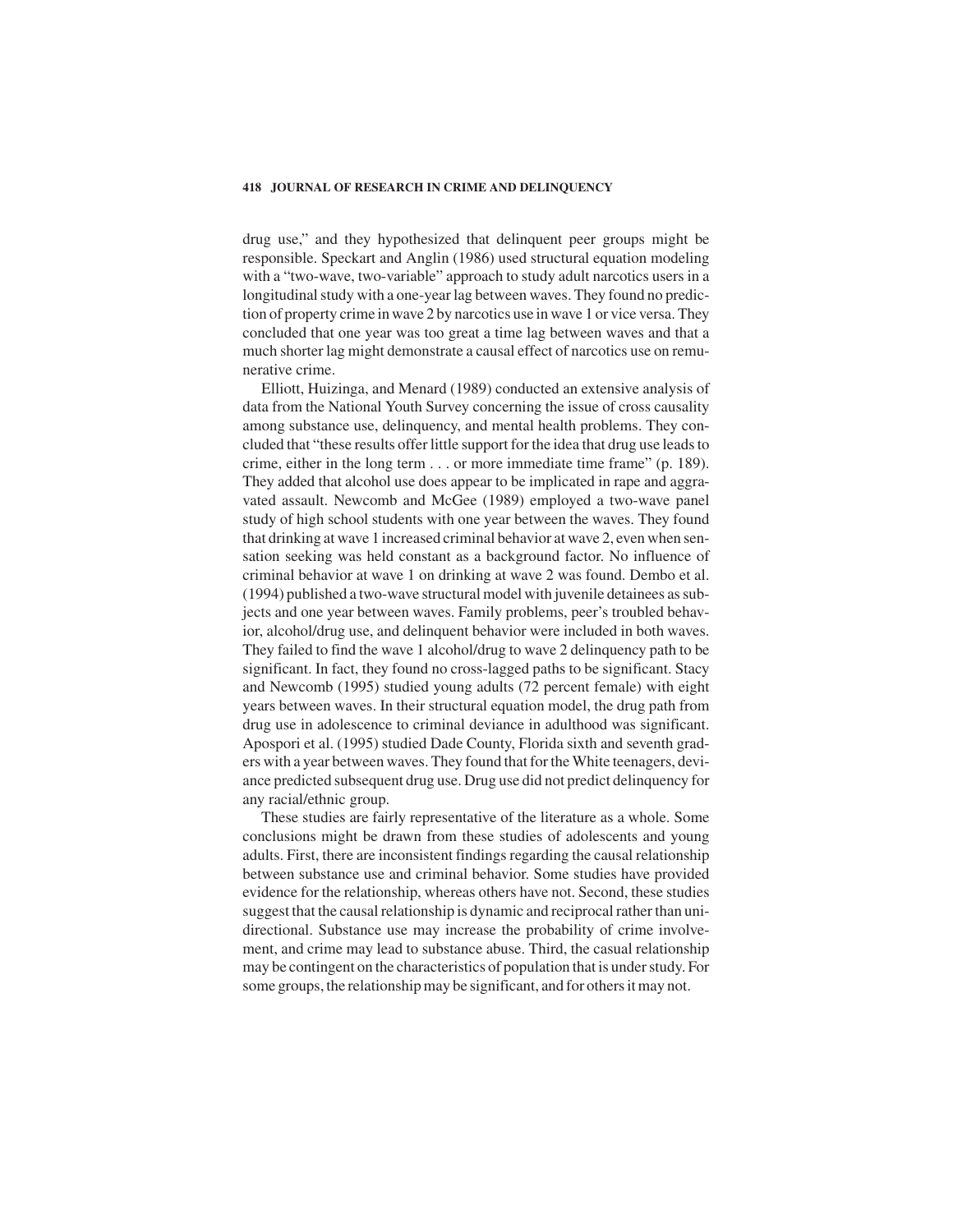## **Welte et al. / SUBSTANCE USE AND CRIME 419**

Building on these previous studies, the present analysis represented an effort to further examine the causal relationship between substance use and criminal behavior by undertaking a longitudinal study of substance use and criminal behavior in young men. First, we formulated two models, a cross-lagged model and a synchronous model, to capture the dynamic and reciprocal relationship between substance use and delinquency (see Figures 1 and 2). The cross-lagged model specified lagged reciprocal effects between drinking, drug use, and delinquency. The synchronous model assessed a simultaneous reciprocal relationship between drinking, drug use, and delinquency. These models allowed us to simultaneously examine the effect of substance use on delinquency and the effect of delinquency on substance use.

Second, the present study tested the proposed cross-lagged and synchronous models with both early-onset delinquents and late-onset (or nondelinquent) young males and compared the results. The inconsistent findings of previous studies imply that the relationship between substance use and criminal behavior may operate differently in different groups. Many previous studies have focused on within-individual variations in substance use and criminal behavior across time. It is also important to assess betweengroup differences in the relationship between substance use and delinquency (Loeber and Le Blanc 1990).

We assessed the between-group difference for the proposed models by selecting a critical variable—age of onset of delinquency—to split our sample. There is a theoretical and empirical basis for thinking that age of onset of delinquency might moderate the relationship between substance abuse and criminal offending. Recently, Moffitt (1993, 1997) framed a developmental taxonomy of criminal offenders. She proposed, and provided empirical support for, two types of antisocial careers. The life-course-persistent type originates in childhood, continues throughout life, and corresponds roughly to the notion of a sociopath. It is a pathological condition that originates with neuropsychological problems and poor parenting in early childhood. The adolescence-limited type originates in adolescence and tends to desist in young adulthood. It is not pathological and originates in a "maturity gap" trying to be more mature than possible in adolescence. Moffitt (1993) wrote, "For delinquents whose criminal activity is confined to the adolescent years, the causal factors may be proximal, specific to the period of adolescent development, and theory must account for the discontinuity in their lives" (p. 674). Although Moffitt allowed that both life-course-persistent and adolescencelimited delinquents can be "ensnared" by alcohol and drug abuse, the life-course-persistent type maintains antisocial behavior throughout life. It is reasonable to hypothesize that alcohol and drug use in adolescence would delay the "maturing out" of the adolescence-limited delinquent. This implies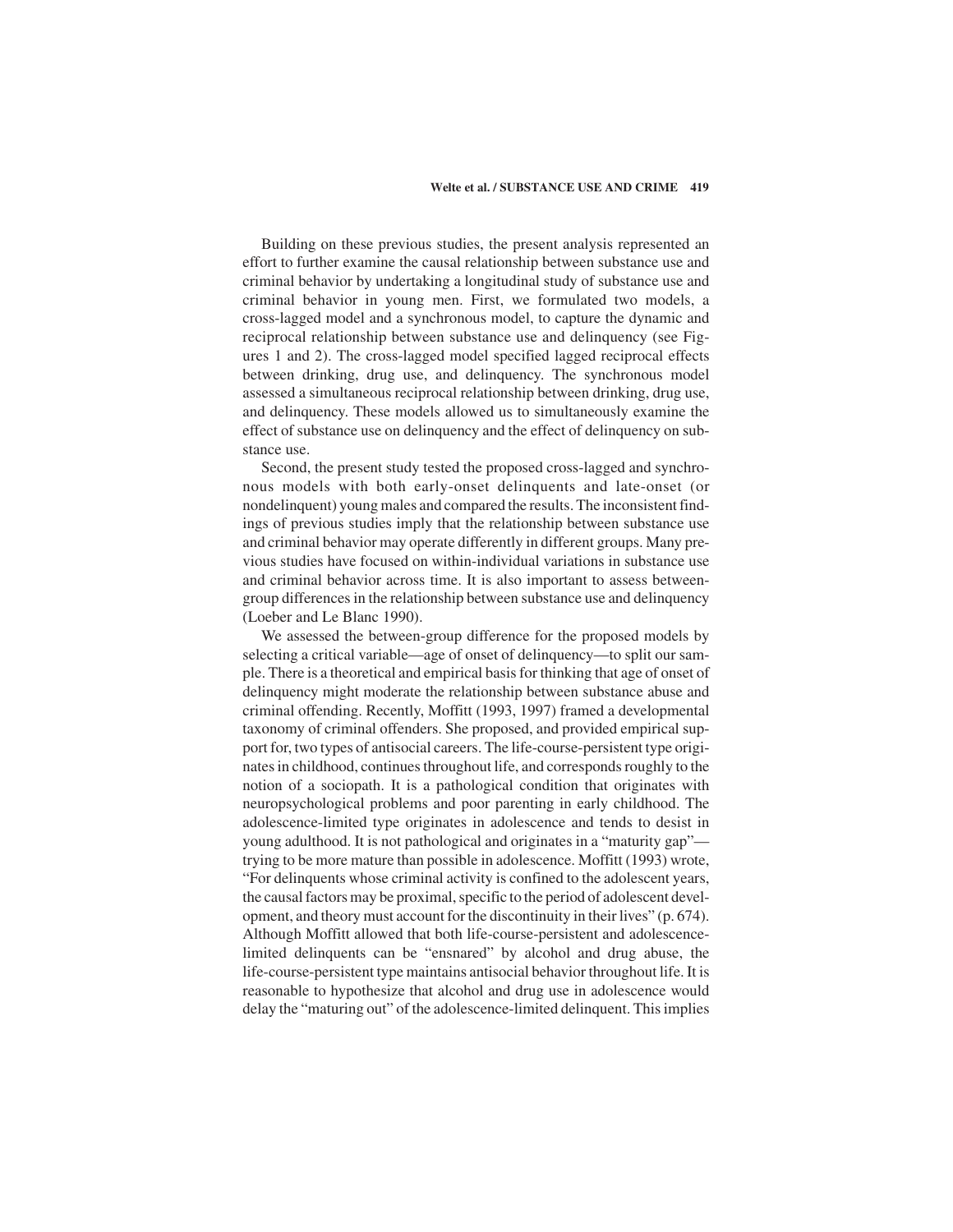

**Figure 1: Basic Cross-Lagged Model**



**Figure 2: Basic Synchronous Model**

that the relationship between substance use and delinquency should be more significant for late-onset adolescents than early-onset ones. In Moffit's formulation, the early-onset delinquent is similar to the person with weak self-control described by Gottfredson and Hirschi (1990). Gottfredson and Hirschi specify self-control as a general construct, established in early childhood, that provides an explanation of all criminal, deviant, and reckless acts. Criminal acts and other imprudent behaviors should not be causally related because these acts and behaviors share a common cause—low self-control.

For both theories, early onset delinquency is a manifestation of psychopathy or lowself-control that develops in early childhood. The relationship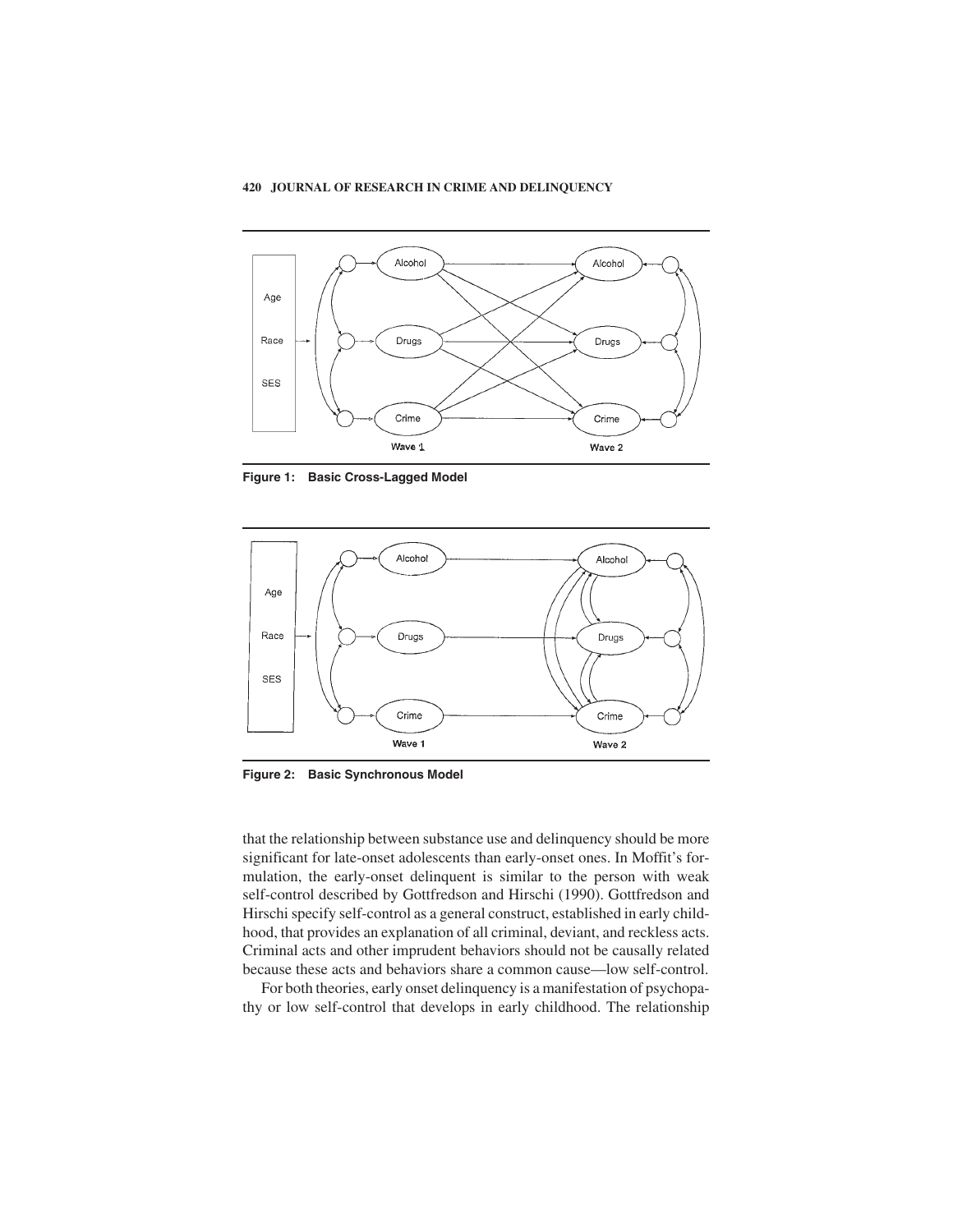among the various deviant acts of early-onset delinquents is explained as spurious—caused in common by a latent personality trait. However, in the absence of a permanent antisocial trait, various deviant acts of late-onset adolescents may be causally related. Therefore, age of onset of delinquency is an important variable to differentiate adolescent populations.

There is a large body of studies that have addressed the effect of early onset of delinquency on later delinquency, sociopathy, and substance abuse (for a detail reviewof these studies, see Loeber and Le Blanc 1990). Consistent with both Moffitt's (1993, 1997) and Gottfredson and Hirschi's (1990) theories, these studies have documented that "many chronic offenders tend to have experienced an early onset of problem behavior and delinquency" (Loeber and Le Blanc 1990:397). These chronic offenders often have poor socialization and troubles in early childhood that result in psychopathic personality traits (e.g., Loeber, Stouthamer-Loeber, and Green 1991). Their trajectory of criminal career significantly differs from that of late-onset adolescents. They constitute a distinct group that has attracted the attention of researchers and also has attracted efforts at social control (Blumstein, Cohen, and Farrington 1988; Blumstein et al. 1986).

In sum, the present study first formulated two models (cross lagged and synchronous) to capture the dynamic and reciprocal relationship between substance use and delinquency as previous studies implied. Second, this study conjectured that the dynamics of substance use and delinquency might differ between early-onset delinquents and late-onset (or nondelinquent) adolescents. The major hypothesis of the present study is that the causal relationship between substance use and delinquency should be more significant for the late-onset adolescents than the early-onset ones.

## *DATA AND METHOD*

#### *Study Design*

The present study used data from the Buffalo Longitudinal Survey of Young Men (BLSYM). The BLSYM was a panel study of adolescent substance use and delinquency with a probability sample of 625 males aged 16 to 19 from Buffalo, NewYork. These males were selected by random digit dial, oversampling areas with high crime rates, and screening by telephone to further oversample delinquents. The oversampling from high-crime areas was accomplished as follows. In a pilot study, we had previously established that young males who live in high-crime districts will self-report more criminal behavior. To estimate the crime rates for the local telephone districts, we overlaid crime rate information obtained from local authorities onto a map of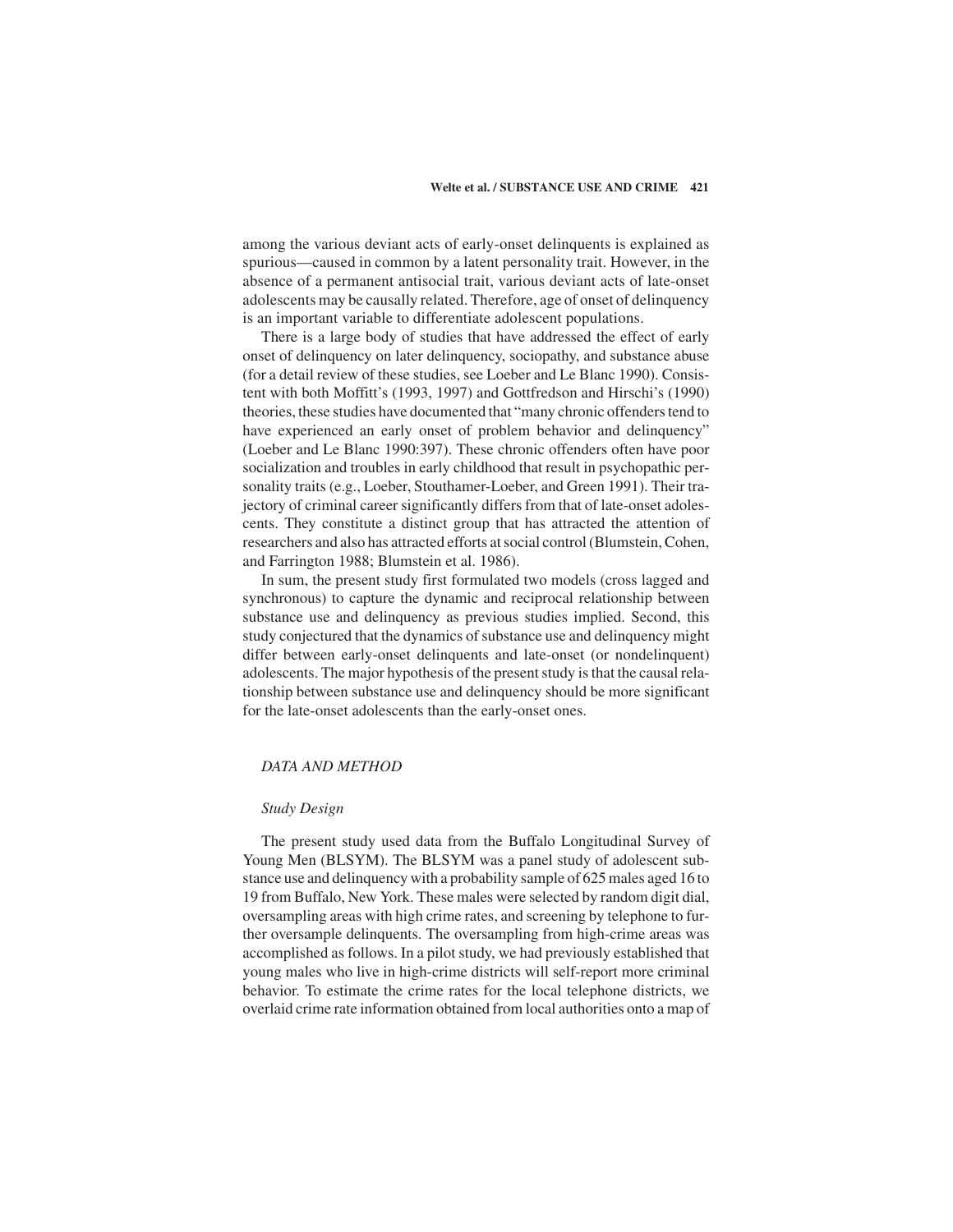telephone districts obtained from the NewYork Telephone Company. Using a specialized computer program, we then generated a telephone sample with higher sampling fractions in high crime areas. This telephone sample was subsequently fed to the Research Institute's Computer Assisted Telephone Interview(CATI) system. Telephone screening was done by asking the potential respondent nine questions known to be correlated with delinquent behavior (e.g., repeated a grade, got into many fights when age 8-11, absent parent). If they answered three or more in the delinquent direction, we attempted to recruit them; otherwise, a recruitment attempt was made a random one third of the time. These methods represented an intelligent compromise between an equal probability general population sample, which might not contain enough deviant behavior to analyze, and an institutional sample, which might contain serious ascertainment bias.

Face-to-face structured interviews were conducted by trained interviewers at the Research Institute on Addictions. The first-wave interviews were conducted from October 1992 through January 1994. Second-wave interviews were conducted with 596 respondents approximately 18 months after their first-wave interview. The sample attrition rate was 4.6 percent for the second wave. This sample attrition rate had no substantial effect on the representativeness of the sample (for a brief description of the sample at wave 1, see Table 1).

One major purpose of the BLSYM was to investigate the role of substance use in intensifying and prolonging delinquent behavior. To achieve this purpose, the survey selected a male sample with an age range of 16 to 19 years. As previous studies indicated (e.g., Farrington 1983), males commit far more delinquent acts than females and commit particularly high proportions of the most physically threatening crimes. Males also have much higher rates of substance use than females (e.g., Vaillant 1983). Therefore, the effect of substance use on the maturing out of delinquency is more likely to be significant for males. The survey included rich information about substance use and delinquency involvement that allowed us to assess the proposed models for early-onset and late-onset groups.

## *Variables*

All variables in the present study were measured on the basis of respondents' self-reports of their substance use and delinquent acts. We used alcohol consumption and drug use separately in this analysis because drinking and drug use may have different links with criminal acts. Three composite indicators were constructed for the latent variable that reflects alcohol consumption: the average alcohol consumption in drinks per day for the past year, the proportion of days on which the respondent drank five or more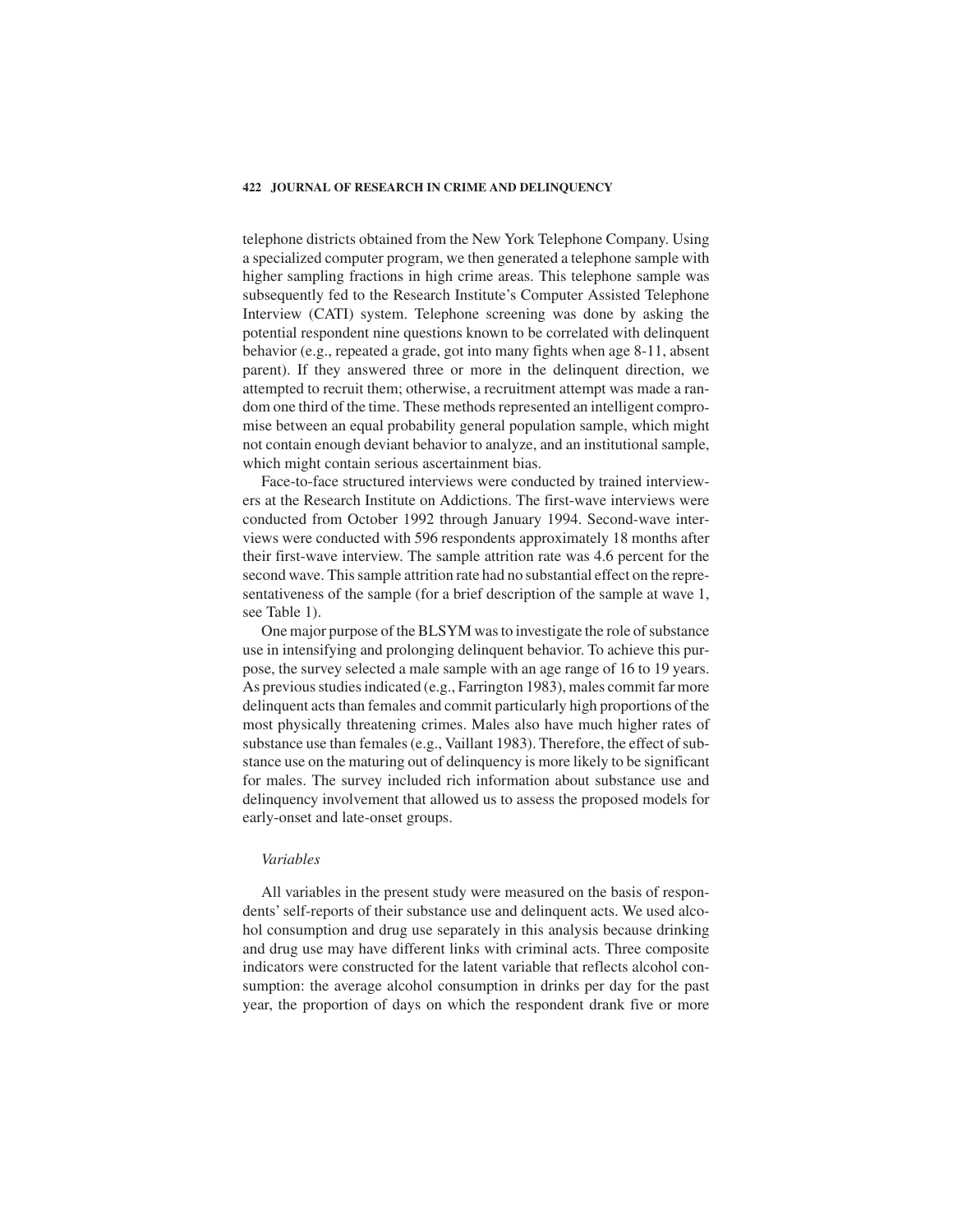|                        | Entire<br>Sample | Early<br>Onset of<br>Delinquency | Late and<br>No Onset of<br>Delinquency |                 |
|------------------------|------------------|----------------------------------|----------------------------------------|-----------------|
|                        | $N = 596$        | $N = 299$                        | $N = 297$                              | Chi-Square      |
| Race                   |                  |                                  |                                        |                 |
| White                  | 49               | 51                               | 47                                     | Not significant |
| <b>Black</b>           | 45               | 43                               | 46                                     |                 |
| Other                  | 6                | 6                                | $\overline{7}$                         |                 |
| Age                    |                  |                                  |                                        |                 |
| $16 - 17$              | 55               | 56                               | 54                                     | Not significant |
| $18 - 19$              | 45               | 44                               | 46                                     |                 |
| Income                 |                  |                                  |                                        |                 |
| Less than $$15,000$    | 34               | 35                               | 33                                     | Not significant |
| \$15,000 or more       | 66               | 65                               | 67                                     |                 |
| Alcohol                |                  |                                  |                                        |                 |
| Abstain                | 24               | 17                               | 32                                     | < .0001         |
| Less than 2 drinks/day | 45               | 46                               | 43                                     |                 |
| 2 drinks/day or more   | 31               | 37                               | 25                                     |                 |
| Drugs in past year     |                  |                                  |                                        |                 |
| 0 times                | 48               | 38                               | 58                                     | < .0001         |
| 1-20 times             | 25               | 30                               | 20                                     |                 |
| $21 + times$           | 22               | 32                               | 22                                     |                 |
| Crimes in past year    |                  |                                  |                                        |                 |
| $0 - 5$                | 29               | 13                               | 46                                     | < .0001         |
| $6 - 50$               | 31               | 36                               | 30                                     |                 |
| $51+$                  | 40               | 51                               | 28                                     |                 |

**TABLE 1: Description of Sample at Wave 1 (in percentages)**

drinks, and the total number of *Diagnostic and Statistical Manual of Mental Disorders* (American Psychiatric Association 1987) (*DSM-III-R*) signs and symptoms displayed in the past year. The average alcohol consumption was constructed from quantity and frequency questions for six forms of alcohol: beer, malt liquor, wine, wine coolers, fortified wine, and liquor. The *DSM-III-R* signs and symptoms were determined using the Diagnostic Interview Schedule questions (Robins et al. 1989). Similarly, we created three composite indicators of the drug use latent variable. They were the total instances of use of any illicit drug in the past year, total negative consequences from marijuana use in the past year, and total negative consequences from illicit drug use other than marijuana use in the past year.

Delinquency was conceptualized in five types for analysis: minor, general, index, property, and violent offenses. It was speculated that the dynamics of substance use and delinquency might differ for different types of delinquent acts. For instance, as the disinhibition assumption argues, people who use alcohol heavily might be more likely to be involved in violence but not in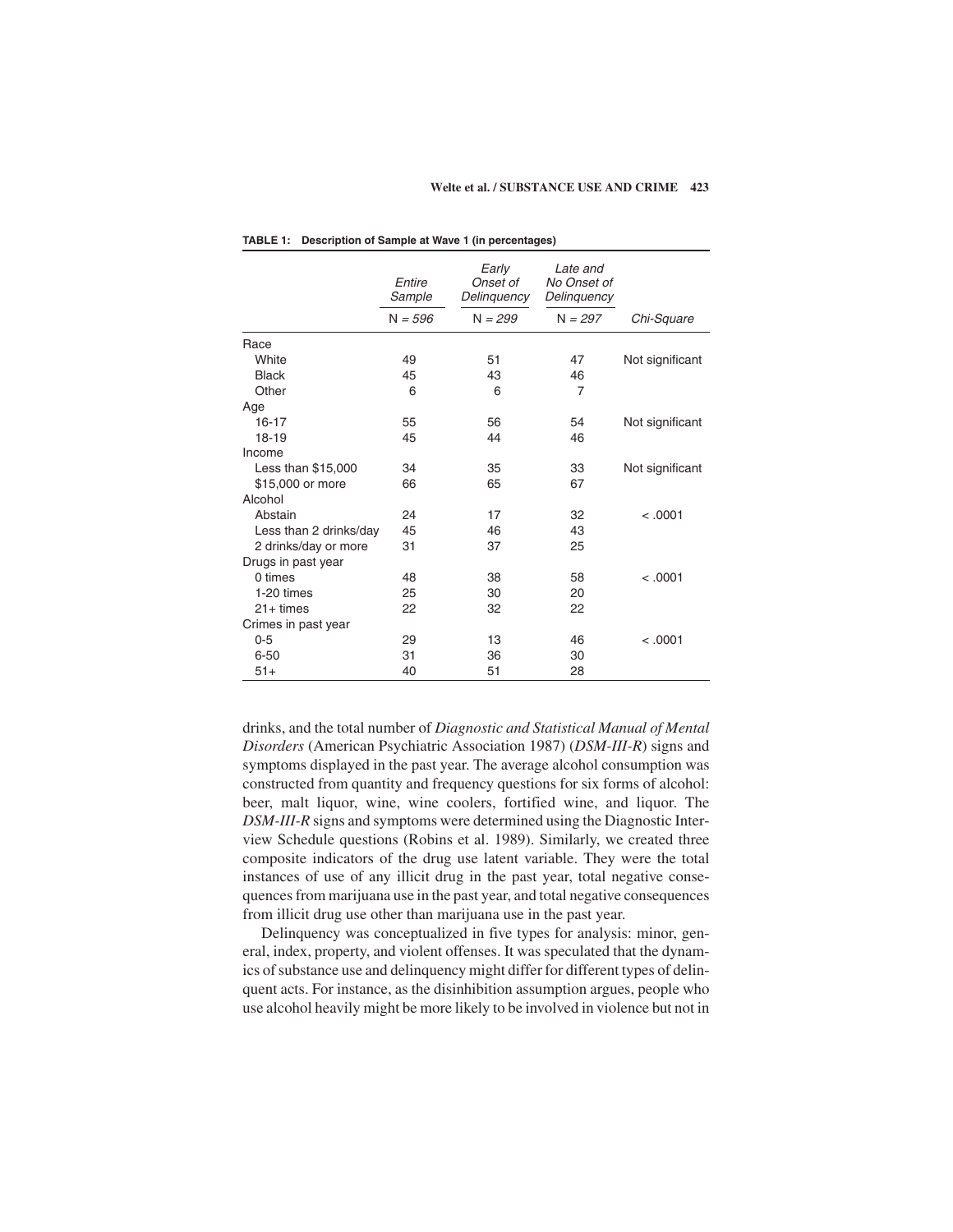property crime because "alcohol was thought to loosen behavioral constraints by affecting specific brain centers or intellectual capacities" (Collins 1988:109; also see Fagan 1990:290-93; Welte and Miller 1987:314). Previous studies (e.g., Huizinga, Menard, and Elliott 1989) indicated that minor delinquency was a cause of illicit drug use. We adopted 34 items of delinquency from the National Youth Survey (Elliott, Huizinga, and Ageton 1985) to measure these five latent constructs: minor, general, index, property, and violent offenses. The minor (8 items), general (18 items), and index (8 items) variables are mutually exclusive subscales that comprise all 34 items and were defined by Elliott et al. (1985). The property (12 items) and violent (6 items) are subscales that we invented by simply examining the content of the items. These two scales do not overlap with each other but do overlap with the minor, general, and index scales. These delinquency items showed substantial internal consistency reliability. The 34 items analyzed together had a Cronbach's alpha of .85. The subscales, of course, had lesser reliability depending on the number of items. They ranged from .76 for the general delinquency scale with 18 items down to .49 for the minor delinquency scale with only 8 items.

We constructed three measured variables for each of the latent variables by aggregating the rawitems. The latent variable for minor delinquency was represented by theft, disorderly or rowdy acts, and miscellaneous minor delinquency. General delinquency was represented by theft, vice, and miscellaneous general delinquency. Index crime was represented by theft, violent acts, and miscellaneous index crimes. Property delinquency was represented by index property crimes, general property crimes, and minor property crimes. Violent delinquency was represented by aggravated assault, rape, gang fights, and hitting someone. We used a log transformation to normalize the distribution of each of these composite indicators.

Age of onset of delinquency was measured by asking respondents about how old they were when they first committed any of the 34 items of delinquency. There is no universally recognized standard to distinguish between early and late onset of delinquency. We follow previous studies that used the ages of 12 or 13 as the dividing line (Cohen 1986; Farrington 1983; Tolan 1987). The age of onset variable was coded so that respondents who had an onset at age 12 or younger were placed in the early-onset group; those with onset of 13 or older were placed in the late-onset group. Those (14.6 percent) who never committed any delinquent acts were also included in the late-onset group.

In addition to these primary variables, the present study also included several important control variables: age, race, and family socioeconomic status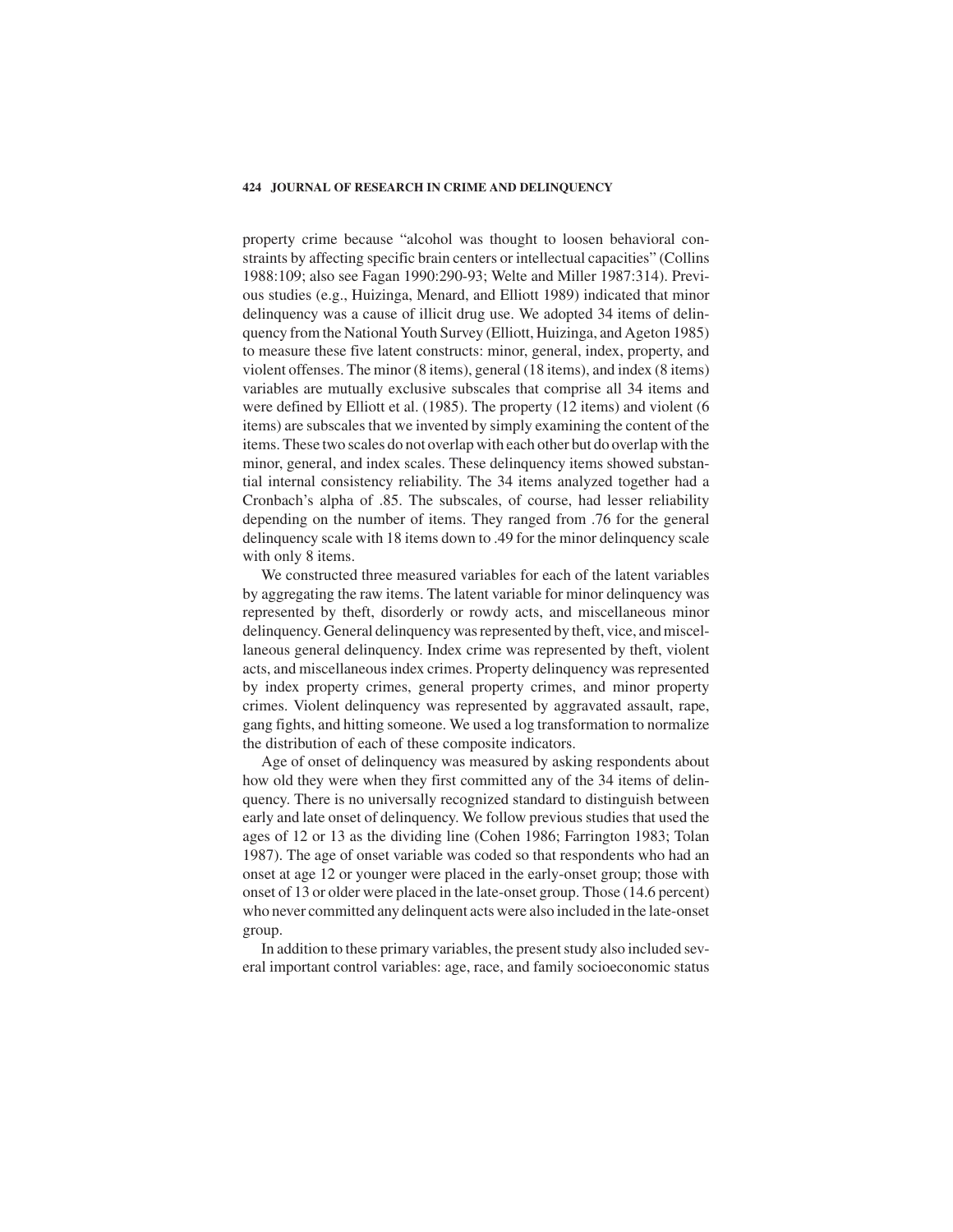(SES). These variables may have confounding effects on the relationship between substance use and delinquency. Race was a dummy variable  $(1 =$ White; 0 = non-White, including Black, Asian, American Indian, and mixed race). Age was measured in years. Family SES was based on adolescent family income and parental education. Both family income and parental (father and mother, respectively) education were expressed as variables ranging from 1 to 9 ( $1 = $6,000$  or less to  $9 = $90,000$  or more for family income and  $1 =$  less than high school graduate to  $9 =$  Ph.D. or professional degree for parental education). We averaged these two measures to create a variable for family SES.

### *Structural Equation Panel Models*

The aim of our analysis was to detect reciprocal relationships between drinking/drug use and criminal offending. To pursue this aim, we used two structural equation models shown in Figures 1 and 2 (Finkel 1995). Figure 1 shows the cross-lagged model. It contained all possible paths from deviance latent variables (i.e., alcohol, drugs, and crime) in wave 1 to the analogous variables in wave 2 so that influence of drinking/drug use on criminal offending or criminal offending on drinking/drug use 18 months later could be detected by the emergence of a significant coefficient. Figure 2 demonstrates the synchronous model, designed to detect causal influence of one deviance variable on another around the same time within wave 2. Readers familiar with the use of structural equation models for panel analysis will realize that much is not shown in Figures 1 and 2. The observed variables that are linked with the latent alcohol, drug, and crime variables are described above. Also included in the models, but not shown in the figures, were error terms for each observed variable and covariances between each of these error terms and its opposite number in the other wave. Paths ran from each background variable to the deviance variables in both waves, which was not shown explicitly to avoid cluttering. Alcohol consumption, drug use, and delinquent acts were measured in both waves. The background variables were measured at wave 1.

Ten panel models were fit by doing group analysis (early vs. late onset of delinquency) for each type of delinquency, five for the cross-lagged model and five for the synchronous model. In a panel model, each wave 2 variable is considered while controlling for its own wave 1 value as well as the effects of the background control variables. Amos (version 3.6, Arbuckle 1997) was used to estimate the proposed models. Maximum likelihood was used as a method of fitting the models.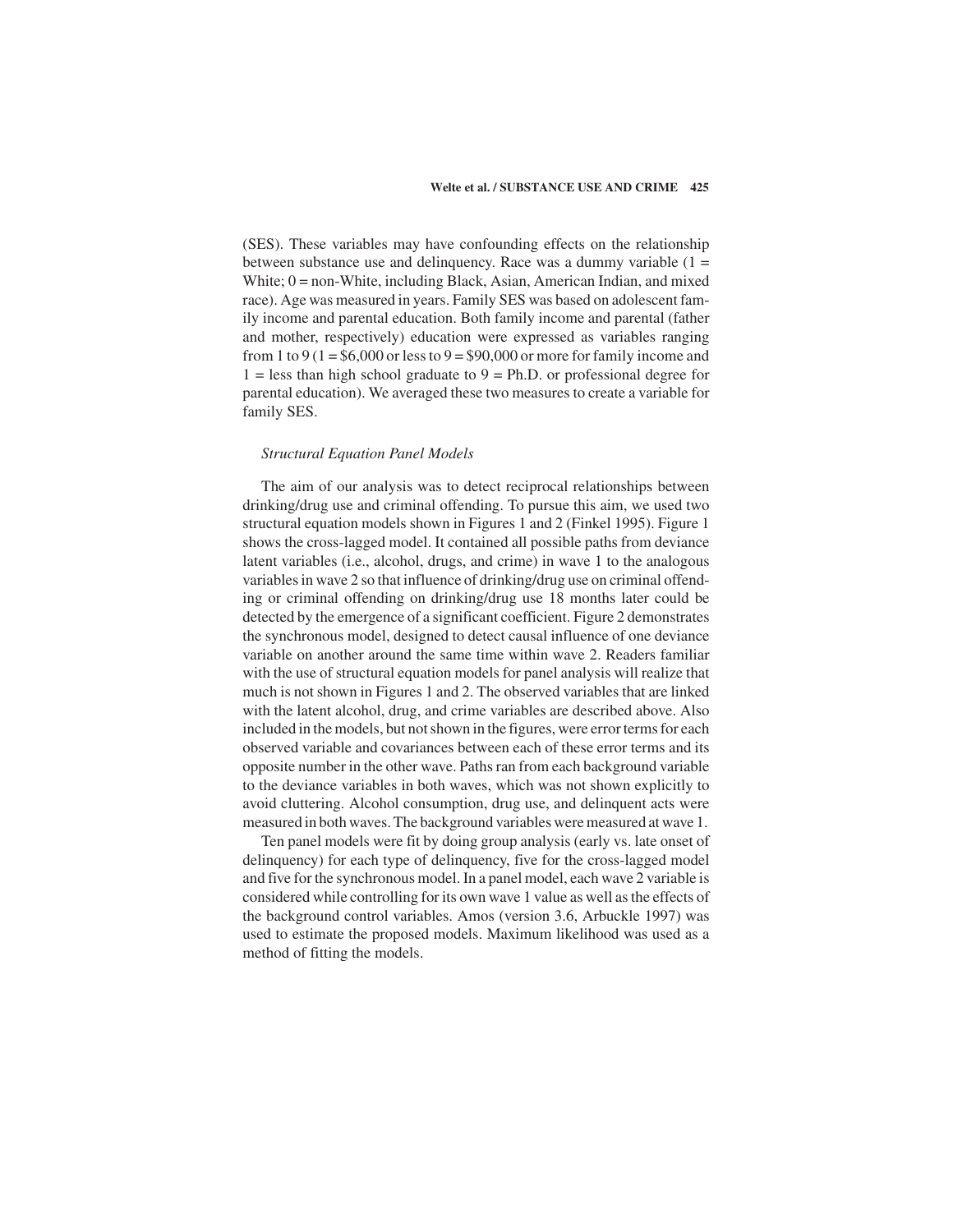### *RESULTS*

Before doing group analysis of the proposed models, we first estimated the models for the entire sample with the five types of delinquency. No significant paths were found between drinking/drug use and any of the delinquency types for both cross-lagged and synchronous models when the effects of background control variables were held constant.

Next, we assessed the between-group differences of the proposed cross-lagged and synchronous models for early-onset and late-onset groups of the sample with different types of delinquency. For minor offenses with the cross-lagged model (see Table 2), the results showed no significant path between minor offenses and drinking/drug use for the early-onset group (see the left-hand side of Table 2). In contrast, for the late-onset group, minor offenses at wave 1 significantly and positively affected drug use at wave 2  $(b = 0.89)$ ; see the part in the right-hand side of Table 2). Amos has a feature that allows us to test the significance of this path difference for the two groups. The results indicate that the late-onset group has a significant difference from the early-onset group for this path coefficient, meaning that minor offenses significantly influence later drug use only for the late-onset group (see the rightmost column of Table 2 for this significant difference).

Analyses of the cross-lagged model with general offenses and property offenses were performed next. For the late-onset group, drug use had a significant lagged effect on general offenses  $(b = 0.07)$ , whereas for the early-onset group, drug use had no such effect (see Table 3). A significance test of this path for the two groups indicated that the path approaches significance but does not reach the *p* < .05 level. For property offenses, two significant paths were found for the late-onset group (see Table 4). Property offenses at wave 1 significantly and positively affected drug use at wave  $2 (b = 1.38)$ , and there was a significant and negative effect of drinking at wave 1 on property offenses at wave  $2(-0.07)$ . In comparison, no lagged effect was found for the early-onset group. The significance of the two paths for the two groups was tested. The path from drinking to property offenses was significantly different between the two groups. However, there was no significant difference between the two groups in the path from property offenses to drug use, although it was significant within the early-onset group.

Our estimates of the synchronous model with minor, general, and property offenses produced similar results (see Tables 5, 6, and 7). Minor offenses had a significant effect on drug use in the same wave  $(b = 1.26)$ , drug use exhibited a significant effect on general offenses in the same wave  $(b = 0.08)$ , and drinking influenced property offenses significantly and negatively within the same wave  $(b = -0.10)$ . All these paths had a significant difference between

(text continues on p. 433)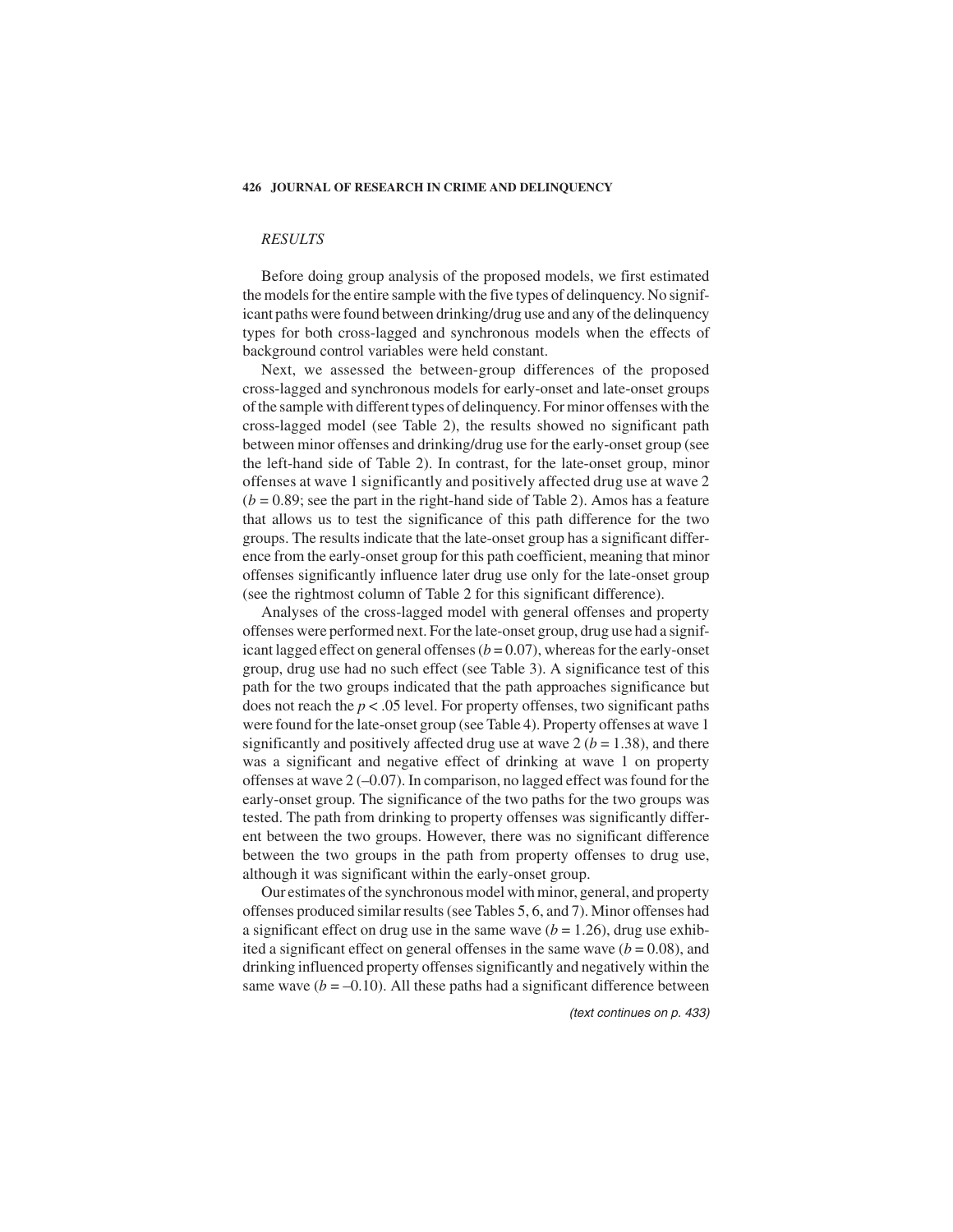|                       |                                | Early                       |                                |                                | Late                           |                             |                         |  |
|-----------------------|--------------------------------|-----------------------------|--------------------------------|--------------------------------|--------------------------------|-----------------------------|-------------------------|--|
|                       |                                |                             |                                | <b>Predetermined Variable</b>  |                                |                             |                         |  |
| Dependent Variable    | Alcohol<br>Consumption 1       | Drug<br>Use 1               | Minor<br>Offense 1             | Alcohol<br>Consumption 1       | Drug<br>Use 1                  | Minor<br>Offense 1          | <b>Path Difference</b>  |  |
| Alcohol consumption 2 | $0.57*$<br>(0.09)<br>[0.60]    | 0.03<br>(0.05)<br>[0.05]    | 0.11<br>(0.14)<br>[0.06]       | $0.64*$<br>(0.09)<br>[0.70]    | $-0.02$<br>(0.05)<br>$[-0.04]$ | 0.08<br>(0.12)<br>[0.04]    |                         |  |
| Drug use 2            | $-0.14$<br>(0.23)<br>$[-0.08]$ | $0.86*$<br>(0.15)<br>[0.86] | $-0.22$<br>(0.33)<br>$[-0.07]$ | $-0.38$<br>(0.23)<br>$[-0.27]$ | $0.76*$<br>(0.14)<br>[0.89]    | $0.89*$<br>(0.32)<br>[0.33] | Significant, $p < 0.05$ |  |
| Minor offense 2       | $-0.04$<br>(0.09)<br>$[-0.07]$ | 0.03<br>(0.04)<br>[0.09]    | $0.61*$<br>(0.22)<br>[0.64]    | $-0.06$<br>(0.07)<br>$[-0.14]$ | 0.06<br>(0.04)<br>[0.21]       | $0.74*$<br>(0.15)<br>[0.83] |                         |  |

TABLE 2: Unstandardized and Standardized Parameter Estimates of the Cross-Lagged Model of the Relationship between Substance Use and Minor **Offense for Two Groups Divided by the Age Onset of Delinquency**

 $\mathsf{NOTE}:\chi^2\!=\!588.738;$  df  $=300;$  goodness-of-fit index = 0.913; comparative fit index = 0.942;  $\mathcal{N}\!=\!596.$  Standardized errors are reported in parentheses; standardized parameter estimates are reported in brackets;age, race, and family socioeconomic status are included in the estimate, but their effects are not reported in the table.Significant stability coefficients are found for each latent construct of drinking, drug use, and minor offense, but they are also not reported in the table.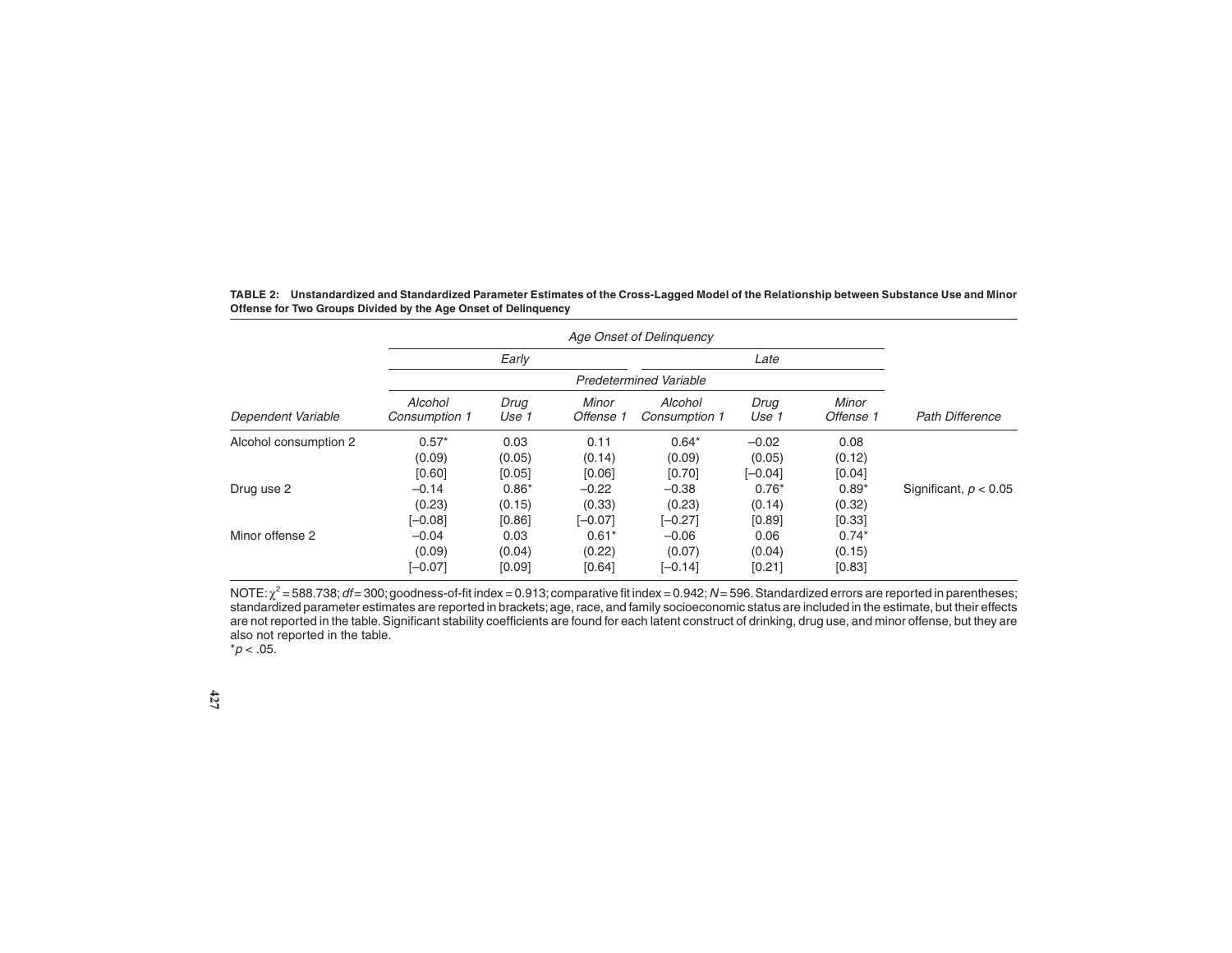|                       |                                |                                       |                                | Age Onset of Delinguency       |                                |                             |                        |
|-----------------------|--------------------------------|---------------------------------------|--------------------------------|--------------------------------|--------------------------------|-----------------------------|------------------------|
|                       |                                | Early                                 |                                |                                | Late                           |                             |                        |
|                       |                                |                                       |                                | Predetermined Variable         |                                |                             |                        |
| Dependent Variable    | Alcohol<br>Consumption 1       | Drug<br>General<br>Use 1<br>Offense 1 |                                | Alcohol<br>Consumption 1       | Drug<br>Use 1                  | General<br>Offense 1        | <b>Path Difference</b> |
| Alcohol consumption 2 | $0.58*$<br>(0.09)<br>[0.61]    | 0.01<br>(0.06)<br>[0.03]              | 0.10<br>(0.19)<br>[0.05]       | $0.67*$<br>(0.09)<br>[0.72]    | $-0.02$<br>(0.06)<br>$[-0.04]$ | 0.01<br>(0.21)<br>[0.00]    |                        |
| Drug use 2            | $-0.22$<br>(0.22)<br>$[-0.13]$ | $0.88*$<br>(0.19)<br>[0.88]           | $-0.04$<br>(0.47)<br>$[-0.01]$ | $-0.22$<br>(0.20)<br>$[-0.16]$ | $0.84*$<br>(0.18)<br>[0.93]    | 0.12<br>(0.48)<br>[0.03]    |                        |
| General offense 2     | 0.08<br>(0.04)<br>[0.20]       | $-0.01$<br>(0.03)<br>$[-0.02]$        | $0.350*$<br>(0.11)<br>[0.46]   | $-0.03$<br>(0.03)<br>$[-0.08]$ | $0.07*$<br>(0.03)<br>[0.33]    | $0.51*$<br>(0.10)<br>[0.57] | Significant, $p < .10$ |

TABLE 3: Unstandardized and Standardized Parameter Estimates of the Cross-Lagged Model of the Relationship between Substance Use and General **Offense for Two Groups Divided by the Age Onset of Delinquency**

 $\mathsf{NOTE}:\chi^2\!=\!607.203;$  df  $=300;$  goodness-of-fit index = 0.913; comparative fit index = 0.949;  $N\!=\!596.$  Standardized errors are reported in parentheses; standardized parameter estimates are reported in brackets; age, race, and family socioeconomic statues are included in the estimate, but their effects are not reported in the table. Significant stability coefficients are found for each latent construct of drinking, drug use, and general offense, but they are also not reported in the table.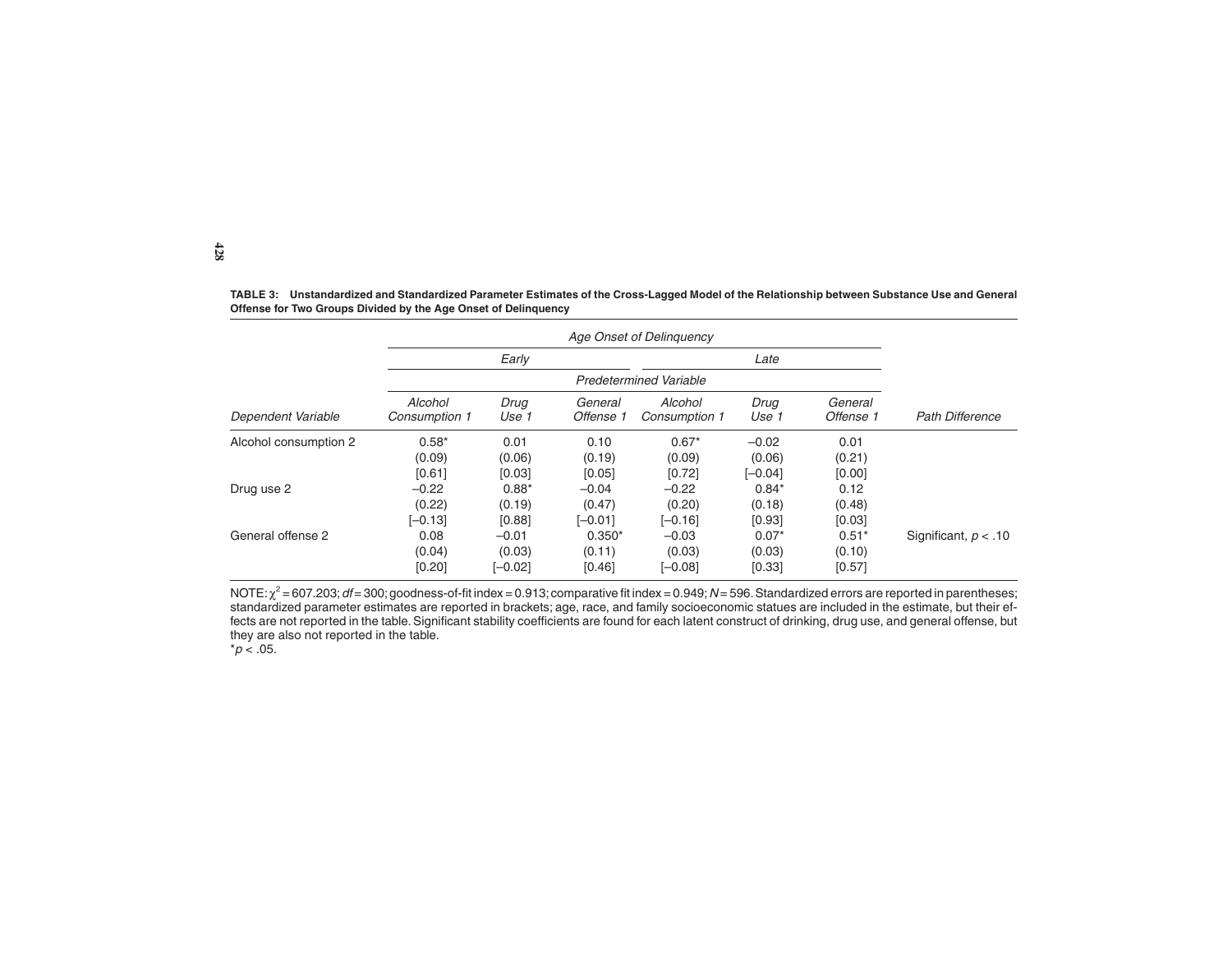|                       |                                | Early                          |                                |                                 | Late                           |                             |                        |  |
|-----------------------|--------------------------------|--------------------------------|--------------------------------|---------------------------------|--------------------------------|-----------------------------|------------------------|--|
|                       |                                |                                |                                | <b>Predetermined Variable</b>   |                                |                             |                        |  |
| Dependent Variable    | Alcohol<br>Consumption 1       | Drug<br>Use 1                  | Property<br>Offense 1          | Alcohol<br>Consumption 1        | Drug<br>Use 1                  | Property<br>Offense 1       | <b>Path Difference</b> |  |
| Alcohol consumption 2 | $0.61*$<br>(0.09)<br>[0.64]    | 0.04<br>(0.05)<br>[0.07]       | $-0.18$<br>(0.32)<br>$[-0.05]$ | $0.64*$<br>(0.08)<br>[0.70]     | $-0.04$<br>(0.05)<br>$[-0.07]$ | 0.37<br>(0.25)<br>[0.10]    |                        |  |
| Drug use 2            | $-0.16$<br>(0.23)<br>$[-0.10]$ | $0.83*$<br>(0.15)<br>[0.83]    | 0.06<br>(0.76)<br>[0.01]       | $-0.21$<br>(0.19)<br>$[-0.15]$  | $0.71*$<br>(0.14)<br>[0.81]    | $1.38*$<br>(0.54)<br>[0.24] | Not significant        |  |
| Property offense 2    | 0.02<br>(0.04)<br>[0.09]       | $-0.01$<br>(0.02)<br>$[-0.08]$ | $0.59*$<br>(0.15)<br>[0.53]    | $-0.07*$<br>(0.03)<br>$[-0.27]$ | 0.01<br>(0.02)<br>[0.08]       | $1.02*$<br>(0.13)<br>[1.02] | Significant, $p < .05$ |  |

TABLE 4: Unstandardized and Standardized Parameter Estimates of the Cross-Lagged Model of the Relationship between Substance Use and Property **Offense for Two Groups Divided by the Age Onset of Delinquency**

 $\mathsf{NOTE}:\chi^2\!=\!637.941;$   $df\!=\!300;$  goodness-of-fit index = 0.908; comparative fit index = 0.937;  $\mathcal{N}\!=\!596.$  Standardized errors are reported in parentheses; standardized parameter estimates are reported in brackets; age, race, and family socioeconomic statues are included in the estimate, but their effects are not reported in the table. Significant stability coefficients are found for each latent construct of drinking, drug use, and property offense, but they are also not reported in the table.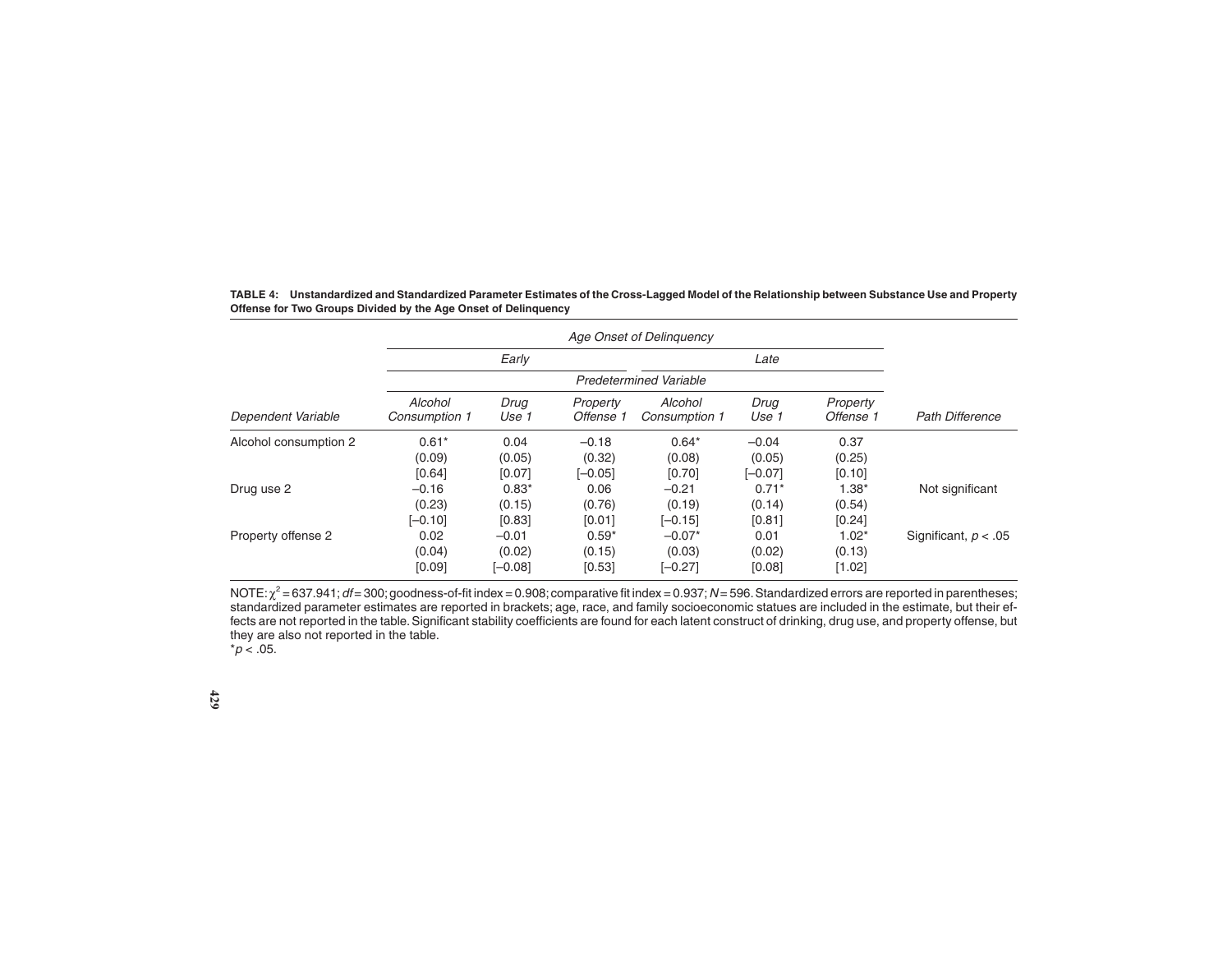|                       | Early                          |                          |                                |                                | Late                           |                             |                        |  |
|-----------------------|--------------------------------|--------------------------|--------------------------------|--------------------------------|--------------------------------|-----------------------------|------------------------|--|
|                       |                                |                          |                                | <b>Predetermined Variable</b>  |                                |                             |                        |  |
| Dependent Variable    | Alcohol<br>Consumption 2       | Drug<br>Use 2            | Minor<br>Offense 2             | Alcohol<br>Consumption 2       | Drug<br>Use 2                  | Minor<br>Offense 2          | <b>Path Difference</b> |  |
| Alcohol consumption 2 |                                | 0.02<br>(0.06)<br>[0.04] | 0.19<br>(0.22)<br>[0.10]       |                                | $-0.04$<br>(0.07)<br>$[-0.06]$ | 0.15<br>(0.20)<br>[0.07]    |                        |  |
| Drug use 2            | $-0.26$<br>(0.42)<br>$[-0.15]$ |                          | $-0.32$<br>(0.58)<br>$[-0.10]$ | $-0.47$<br>(0.33)<br>$[-0.31]$ |                                | $1.26*$<br>(0.44)<br>[0.41] | Significant, $p < .05$ |  |
| Minor offense 2       | $-0.06$<br>(0.15)<br>$[-0.11]$ | 0.03<br>(0.05)<br>[0.11] |                                | $-0.05$<br>(0.09)<br>$[-0.11]$ | 0.08<br>(0.04)<br>[0.23]       |                             |                        |  |

TABLE 5: Unstandardized and Standardized Parameter Estimates of the Synchronous Model of the Relationship between Substance Use and Minor **Offense for Two Groups Divided by the Age Onset of Delinquency**

 $\mathsf{NOTE}:\chi^2\!=\!588.738;$  df  $=300;$  goodness-of-fit index = 0.913; comparative fit index = 0.942;  $\mathcal{N}\!=\!596.$  Standardized errors are reported in parentheses; standardized parameter estimates are reported in brackets;age, race, and family socioeconomic status are included in the estimate, but their effects are not reported in the table.Significant stability coefficients are found for each latent construct of drinking, drug use, and minor offense, but they are also not reported in the table.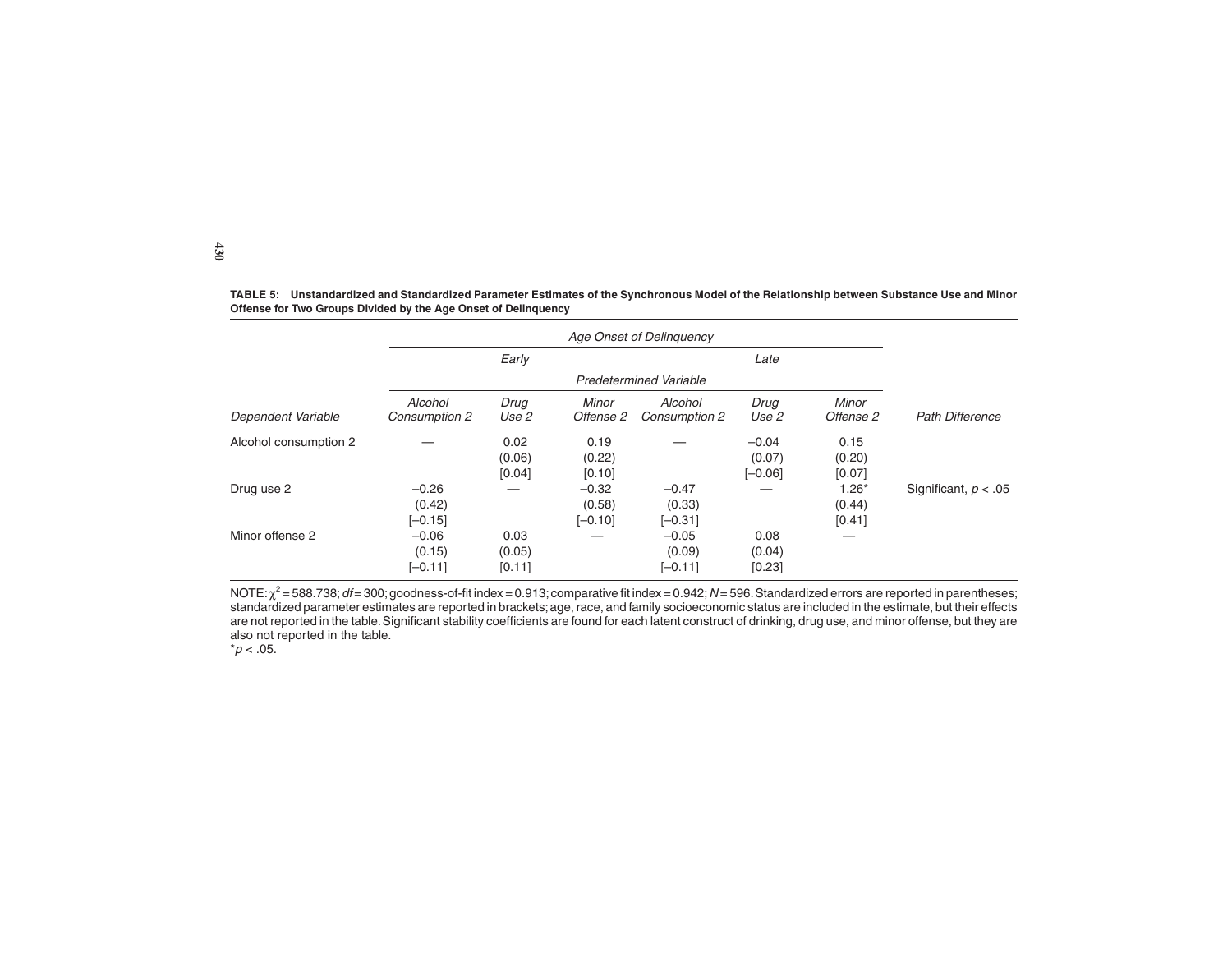|                       |                                |                                |                                | <b>Age Onset of Delinguency</b> |                                |                          |                        |
|-----------------------|--------------------------------|--------------------------------|--------------------------------|---------------------------------|--------------------------------|--------------------------|------------------------|
|                       |                                | Early                          |                                |                                 | Late                           |                          |                        |
|                       |                                |                                |                                | <b>Predetermined Variable</b>   |                                |                          |                        |
| Dependent Variable    | Alcohol<br>Consumption 2       | Drug<br>Use 2                  | General<br>Offense 2           | Alcohol<br>Consumption 2        | Drug<br>Use 2                  | General<br>Offense 2     | <b>Path Difference</b> |
| Alcohol consumption 2 |                                | 0.02<br>(0.06)<br>[0.03]       | 0.28<br>(0.51)<br>[0.11]       |                                 | $-0.03$<br>(0.10)<br>$[-0.04]$ | 0.01<br>(0.43)<br>[0.00] |                        |
| Drug use 2            | $-0.38$<br>(0.46)<br>$[-0.21]$ |                                | $-0.02$<br>(1.48)<br>$[-0.01]$ | $-0.32$<br>(0.31)<br>$[-0.21]$  |                                | 0.24<br>(0.96)<br>[0.05] |                        |
| General offense 2     | 0.13<br>(0.07)<br>[0.32]       | $-0.01$<br>(0.04)<br>$[-0.03]$ |                                | $-0.01$<br>(0.04)<br>$[-0.03]$  | $0.08*$<br>(0.03)<br>[0.35]    |                          | Significant, $p < .05$ |

TABLE 6: Unstandardized and Standardized Parameter Estimates of the Synchronous Model of the Relationship between Substance Use and General **Offense for Two Groups Divided by the Age Onset of Delinquency**

 $\mathsf{NOTE}:\chi^2\!=\!607.203;$  df  $=300;$  goodness-of-fit index = 0.913; comparative fit index = 0.949;  $N\!=\!596.$  Standardized errors are reported in parentheses; standardized parameter estimates are reported in brackets;age, race, and family socioeconomic status are included in the estimate, but their effects are not reported in the table. Significant stability coefficients are found for each latent construct of drinking, drug use, and general offense, but they are also not reported in the table.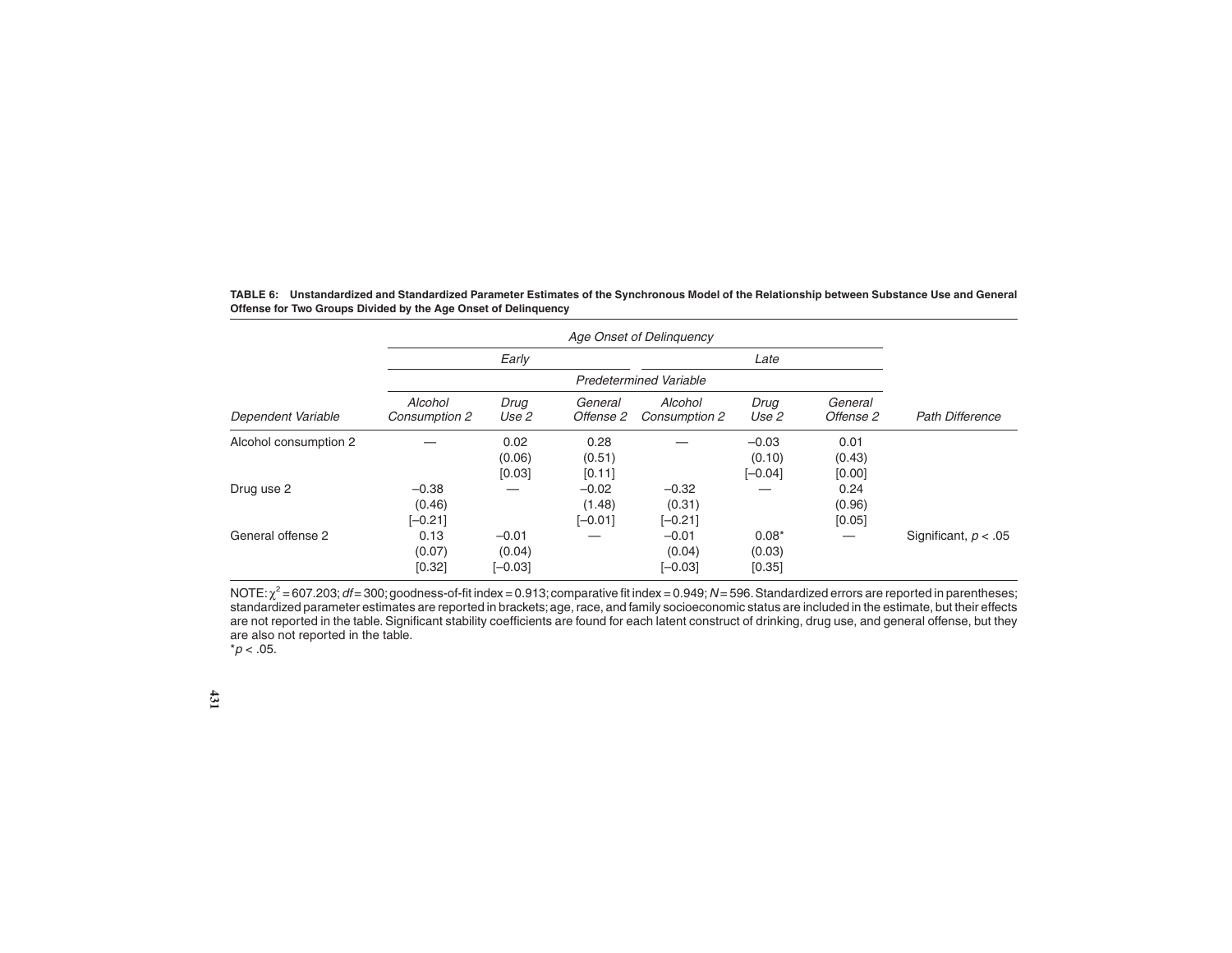|                       |                                |                              |                                | <b>Age Onset of Delinguency</b> |                                |                             |                        |  |
|-----------------------|--------------------------------|------------------------------|--------------------------------|---------------------------------|--------------------------------|-----------------------------|------------------------|--|
|                       |                                | Early                        |                                |                                 | Late                           |                             |                        |  |
|                       |                                |                              |                                | <b>Predetermined Variable</b>   |                                |                             |                        |  |
| Dependent Variable    | Alcohol<br>Consumption 2       | Drug<br>Use 2                | Property<br>Offense 2          | Alcohol<br>Consumption 2        | Drug<br>Use 2                  | Property<br>Offense 2       | <b>Path Difference</b> |  |
| Alcohol consumption 2 |                                | 0.04<br>(0.06)<br>[0.07]     | $-0.32$<br>(0.55)<br>$[-0.09]$ |                                 | $-0.06$<br>(0.08)<br>$[-0.10]$ | 0.45<br>(0.30)<br>[0.12]    |                        |  |
| Drug use 2            | $-0.27$<br>(0.41)<br>$[-0.15]$ |                              | 0.02<br>(10.28)<br>[0.00]      | $-0.18$<br>(0.28)<br>$[-0.12]$  |                                | $1.42*$<br>(0.53)<br>[0.25] | Not significant        |  |
| Property offense 2    | 0.04<br>(0.06)<br>$[-0.13]$    | $-0.02$<br>(0.02)<br>[-0.10] |                                | $-0.10*$<br>(0.04)<br>$[-0.37]$ | 0.01<br>(0.03)<br>[0.06]       |                             | Significant, $p < .05$ |  |

TABLE 7: Unstandardized and Standardized Parameter Estimates of the Synchronous Model of the Relationship between Substance Use and Property **Offense for Two Groups Divided by the Age Onset of Delinquency**

 $\mathsf{NOTE}:\chi^2\!=\!637.941;$   $\mathit{df}\!=\!300;$  goodness-of-fit index = 0.908; comparative fit index 0.937;  $\mathcal{N}\!=\!596.$  Standardized errors are reported in parentheses; standardized parameter estimates are reported in brackets;age, race, and family socioeconomic status are included in the estimate, but their effects are not reported in the table. Significant stability coefficients are found for each latent construct of drinking, drug use, and property offense, but they are also not reported in the table.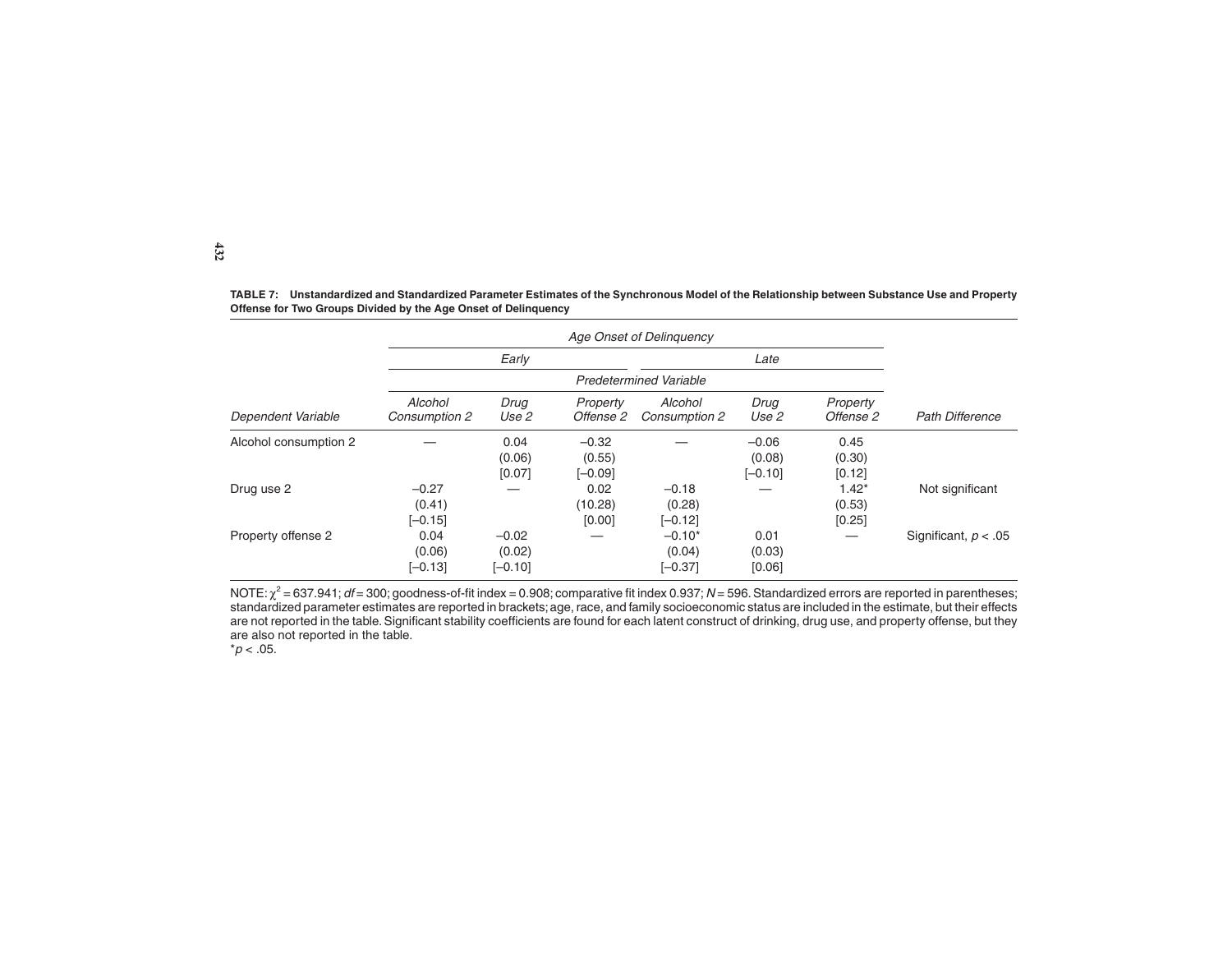the two groups. Although property offenses had a significant effect on drug use in the same wave  $(b = 1.42)$ , the path difference was not significant between the two groups.

However, estimates of both cross-lagged and synchronous models with index and violent offenses indicated that no significant paths were found, meaning that there was no relationship between drinking/drug use and either of these offense types for either group. The between-group difference did not operate for these two types of offenses as it did for the others.

In addition, for each model with different types of offenses, all latent constructs of drinking, drug use, and offense exhibited significant stability coefficients from waves 1 to 2 so that drinking, drug use, and offenses remained fairly stable across the 18 months between waves. For the sake of clear organization, the stability coefficients have been omitted from the tables showing the synchronous models (Tables 5-7). They were in all cases virtually identical to the corresponding coefficients in the cross-lagged model (Tables 2-4).

Finally, because background control variables—age, race, and family SES—were included in each model with each type of offense, these demographic variables exhibited some effects on drinking, drug use, and criminal offending. The effects of these demographic variables on the wave 1 values of drinking, drug use, and criminal offending are shown in Table 8. For example, race had a significant effect on drinking in both the early- and late-onset groups—Whites drank more than non-Whites. Age significantly and positively influenced drinking and drug involvement. Most interestingly, SES was related negatively to most of the problem behavior variables but only in the late-onset group. For late-onset young males, higher SES members exhibited less drinking, drug use, and delinquency. For the early-onset males, social class did not make any difference.

### *SUMMARY AND DISCUSSION*

Building on previous studies, the present study assessed the between-group difference in the relationship of substance use to delinquency by using two structural equation panel models—a cross-lagged model and a synchronous model. Following an implication of the work of Moffitt (1993, 1997), we hypothesized that the relationship between substance use and delinquency may be different between early-onset and late-onset delinquents. Using data from the BLSYM, we performed group comparison analyses with the panel models with different types of delinquency as the dependent variables. Several findings emerged.

First, our estimates of the proposed models for the entire sample provide no support for the assertion that substance abuse and criminal offending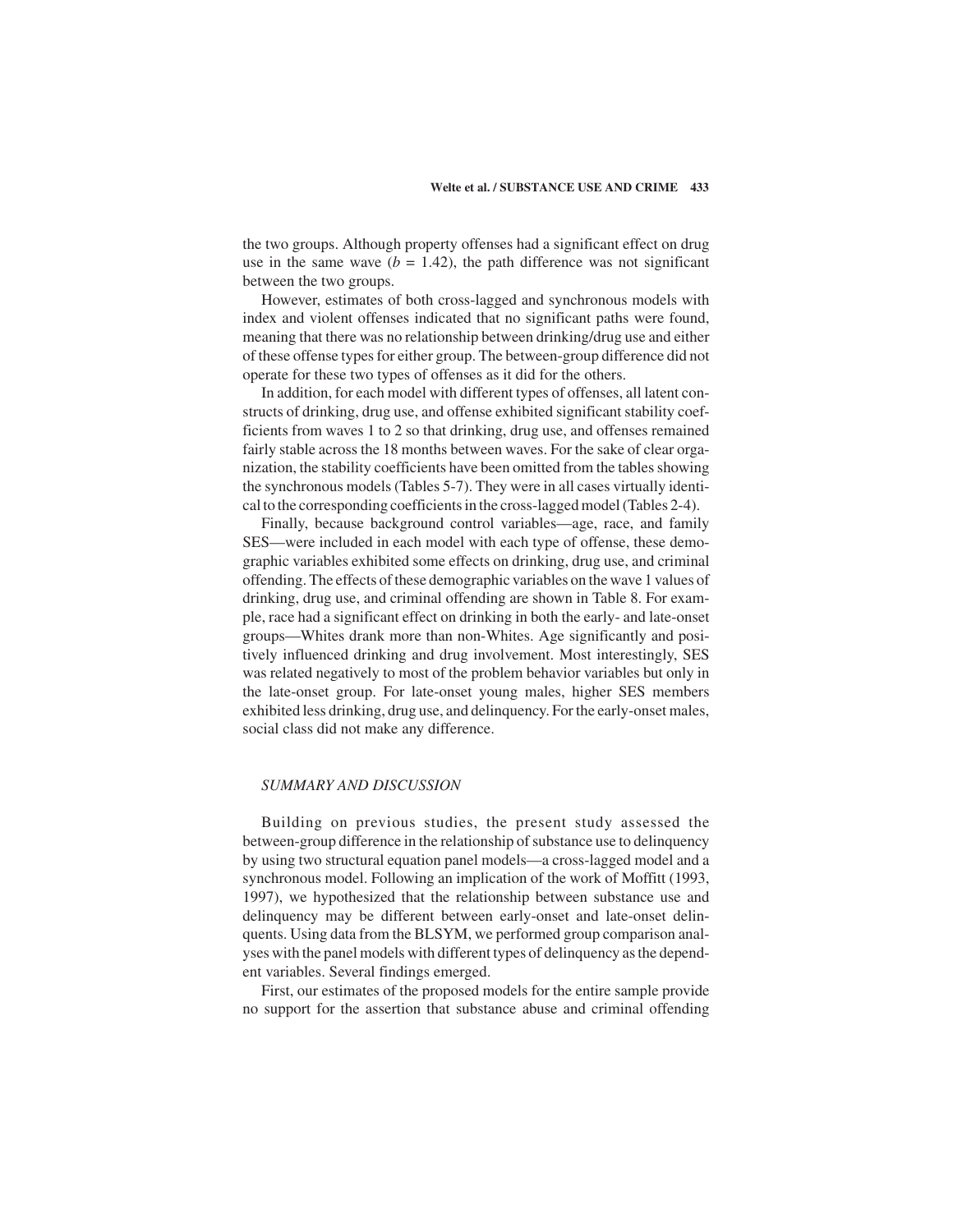**TABLE 8: Standardized Parameters for Demographics Predicting Alcohol, Drugs, and Crime in Wave 1**

|            |                    | Early    | Late     |
|------------|--------------------|----------|----------|
| <b>SES</b> | Alcohol 1          | 0.02     | $-0.12*$ |
| <b>SES</b> | Drug 1             | 0.00     | $-0.18*$ |
| <b>SES</b> | Minor offense 1    | 0.00     | $-0.07$  |
| <b>SES</b> | General offense 1  | $-0.09$  | $-0.16*$ |
| <b>SES</b> | Property offense 1 | 0.00     | $-0.06$  |
| Race       | Alcohol 1          | $0.27*$  | $0.24*$  |
| Race       | Drug 1             | 0.06     | 0.12     |
| Race       | Minor offense 1    | $0.17*$  | 0.02     |
| Race       | General offense 1  | $-0.18*$ | $-0.01$  |
| Race       | Property offense 1 | $0.16*$  | $0.23*$  |
| Age        | Alcohol 1          | $0.21*$  | $0.27*$  |
| Age        | Drug 1             | $0.15*$  | $0.19*$  |
| Age        | Minor offense 1    | $-0.16*$ | 0.08     |
| Age        | General offense 1  | $-0.03$  | 0.07     |
| Age        | Property offense 1 | $-0.27*$ | $-0.01$  |

NOTE:These parameters are taken from the six models in Tables 2 through 4, which are generated by crossing three types of crime with the early and late onset groups. These parameters are identical in cross-lagged and synchronous models, and the alcohol and drug parameters are identical in the models for each crime type. Redundant parameters are shown once.

 $*p < .05$ .

significantly influence each other when the effects of demographic variables are held constant. This result is consistent with the findings of most, but not all, similar studies. This result is also consistent with a possible acute influence of alcohol or drugs that are in the offender's system at the time of the act, particularly if this influence was on the severity of criminal acts and not on their incidence. As mentioned in the introduction, this seems to be the case for the alcohol/violence relationship.

Second, our group analyses of the data indicate a consistent pattern for both cross-lagged and synchronous models with minor, general, and property offenses. For early-onset males, no significant relationship was found between substance use and any of these types of delinquency. In contrast, for the late-onset males, the data indicated several significant relationships between substance use and different types of delinquency. Minor delinquency has both lagged and synchronous positive effects on drug use, suggesting that minor delinquent acts promote future drug use. Drug use has both a lagged and synchronous positive impact on general delinquent offenses. Commission of property offenses has both a lagged and synchronous influence on drug use, whereas drinking has both lagged and synchronous negative effects on property offenses. Tests of path difference indicated that all these effects were significantly different between the two groups except the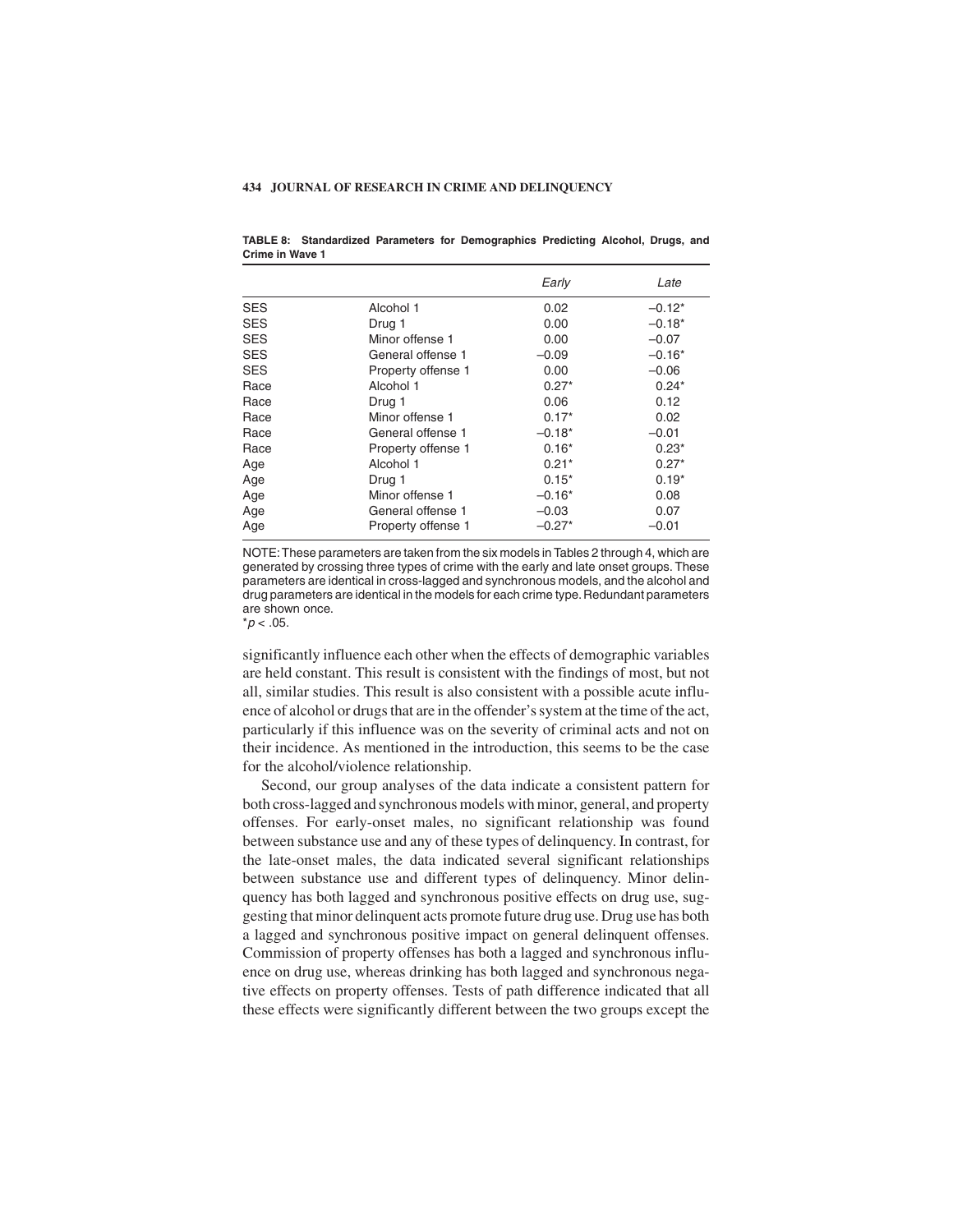### **Welte et al. / SUBSTANCE USE AND CRIME 435**

lagged and synchronous affects of property offenses on drug use. At the risk of being repetitive, let us note again that these significant causal effects of substance abuse on criminal offending, and vice versa, were all found among late-onset delinquents. There were no such effects among early-onset delinquents, suggesting that for them, the strong correlations among these various manifestations of deviance are spurious and probably attributable to the influence of a latent antisocial personality trait that was established in early childhood and is stable in late adolescence. These significant group differences in the dynamics of substance use and delinquency are consistent with our hypothesis that the relationship between substance use and delinquency is more likely to be causal for the late-onset males than for the early-onset males. Among the late-onset males, deviant behavior is less a function of a stable long-term personality trait and more a function of their specific life circumstances at a given time. Engaging in minor offenses is likely to promote drug use by providing the entree to a delinquent subculture in which drugs are more accessible and acceptable. This effect would, of course, be stronger on late-onset adolescence-limited delinquents because the life-course-persistent offender does not require social pressure or permission for deviant acts. Our results also showthat drug use in turn increases the probability of more serious delinquency in the form of general offenses. It is plausible that drug use might delay the maturing out from delinquency by rendering the young male less desirable to prospective employers or female partners, thus helping to ensnare him longer in the delinquent lifestyle. This would only be the case for late-onset delinquents who are, in Moffitt's (1993, 1997) term, adolescence limited. The life-course-persistent offender does not, by definition, mature out. The positive effect of property crime on druguse might be simply economic the property offenses supply the money for drugs. The negative effect of drinking on property offenses is more problematic, and interpretation is necessarily speculative. Perhaps chronic alcohol use makes the young male seem a less reliable crime partner—an effect documented by the work of Cordilia (1985). As a limitation of our findings, we should note that these statistically significant effects in the late-onset group were relatively small in magnitude. Their standardized coefficients ranged in absolute value from .24 to .41. Even among late-onset males, a large portion of the covariance between substance involvement and criminal offending was probably due to common predispositions.

This study found no indication of a causal relationship between substance use and index or violent crime. This may be because by the time a young offender (even an adolescence-limited one) has progressed to the most serious crimes, his criminal career has a life of its own and is no longer causally connected to substance use. Our failure to find any positive effect of alcohol on violent offending is slightly surprising but explainable. In these analyses,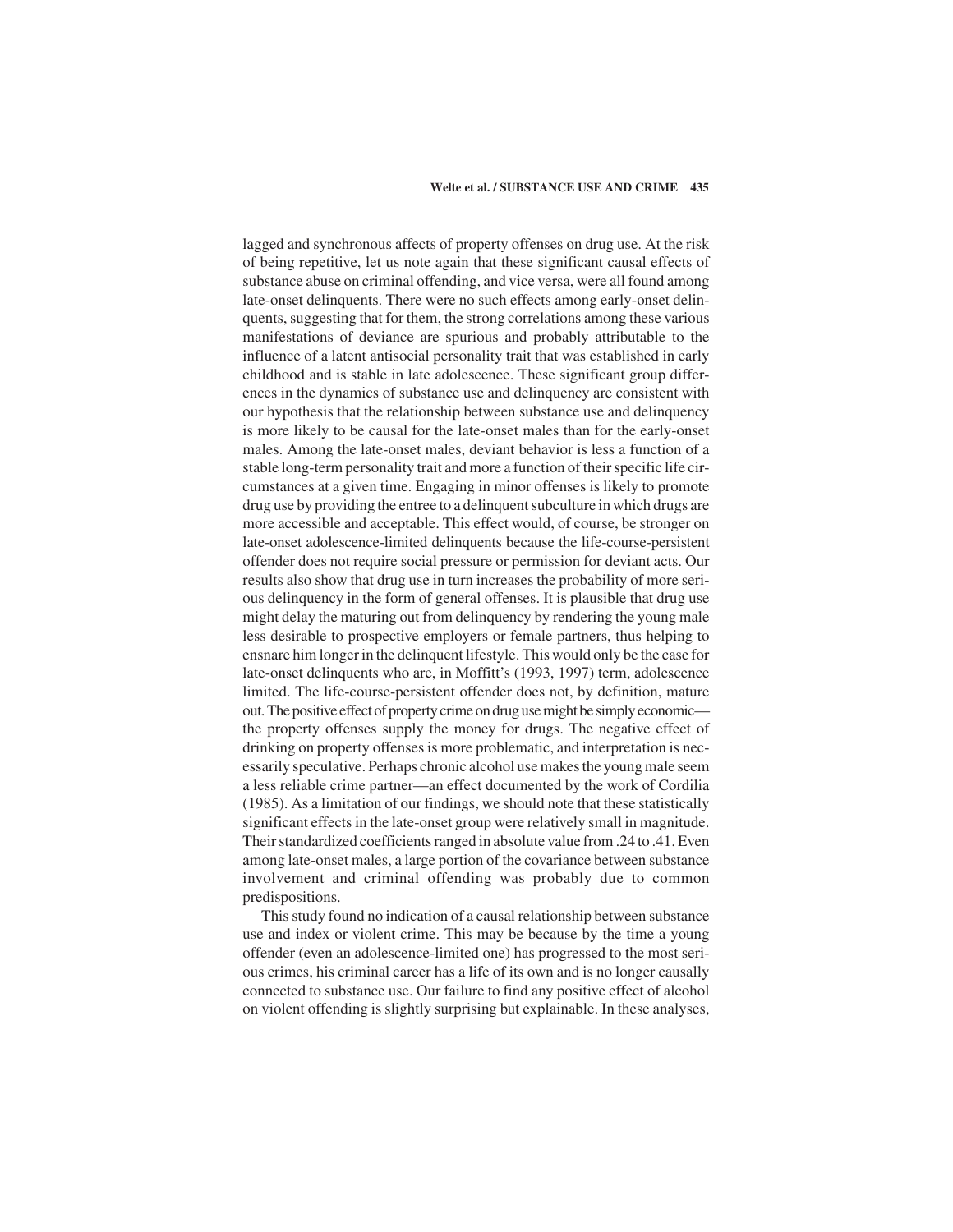we are not dealing with the acute effects of substance use on behavior. Our synchronous analyses are based on substance involvement during the same one-year period as the criminal offending but do not imply that the respondent had the substance in his system when he committed the act. As mentioned above, a substantial part of the alcohol and violence literature supports the notion that alcohol influences the severity of violent acts but does not cause violent acts that would not have occurred otherwise.

It is interesting to note that SES had a negative effect on delinquency and substance involvement only in the late-onset group. We might speculate that, all other things being equal, the lower class males are more likely to be exposed to a deviant social environment. The early-onset males have established patterns of deviant behavior and have found their niche in a deviant subculture; for them, social class makes no difference.

In summary, the findings of the present study suggest that the relationship of substance use and delinquency depends on the type of offender and also on the type of offense. The alcohol/drug/crime nexus is contingent on the characteristics of the group under study. Second, the relationship between substance use and delinquency is reciprocal rather than unidirectional. Substance use and delinquency may influence each other, depending on the nature of the substance and the delinquent acts. Finally, the dynamic between substance use and delinquency is less pronounced for the more serious types of delinquency. Serious offenses may have other connections with drugs, such as drug trafficking rather than drug use. Further research is needed to address these issues.

### *REFERENCES*

- Altschuler, D. M. and P. J. Brounstein. 1991. "Patterns of Drug Use, Drug Trafficking, and Other Delinquency among Inner-City Adolescent Males in Washington, D.C." *Criminology* 29:589-621.
- American Psychiatric Association. 1987. *Diagnostic and Statistical Manual of Mental Disorders*, 3d ed., rev. Washington, DC: American Psychiatric Association.
- Apospori, E. A., W. A. Vega, R. S. Zimmerman, G. J. Warheit, and A.G. Gil. 1995. "A Longitudinal Study of the Conditional Effects of Deviant Behavior on Drug Use among Three Racial/Ethnic Groups of Adolescents." Pp. 211-30 in *Drugs, Crime, and Other Deviant Adaptations: Longitudinal Studies. Longitudinal Research in the Social and Behavioral Sciences: An Interdisciplinary Series*, edited by H. B. Kaplan. New York: Plenum.
- Arbuckle, J. L. 1997. *Amos Users' Guide*. Chicago: SPSS Inc.
- Ball, J. C., L. Rosen, J. A. Flueck, and D. N. Nurco. 1981. "The Criminality of Heroin Addicts: When Addicted and When Off Opiates." Pp. 39-65 in *The Drugs-Crime Connection*, edited by J. A. Inciardi. Beverly Hills, CA: Sage.
- Bennett, R. M., A. H. Buss, and J. A. Carpenter. 1969. "Alcohol and Human Physical Aggression." *Quarterly Journal of Studies on Alcohol* 30:870-76.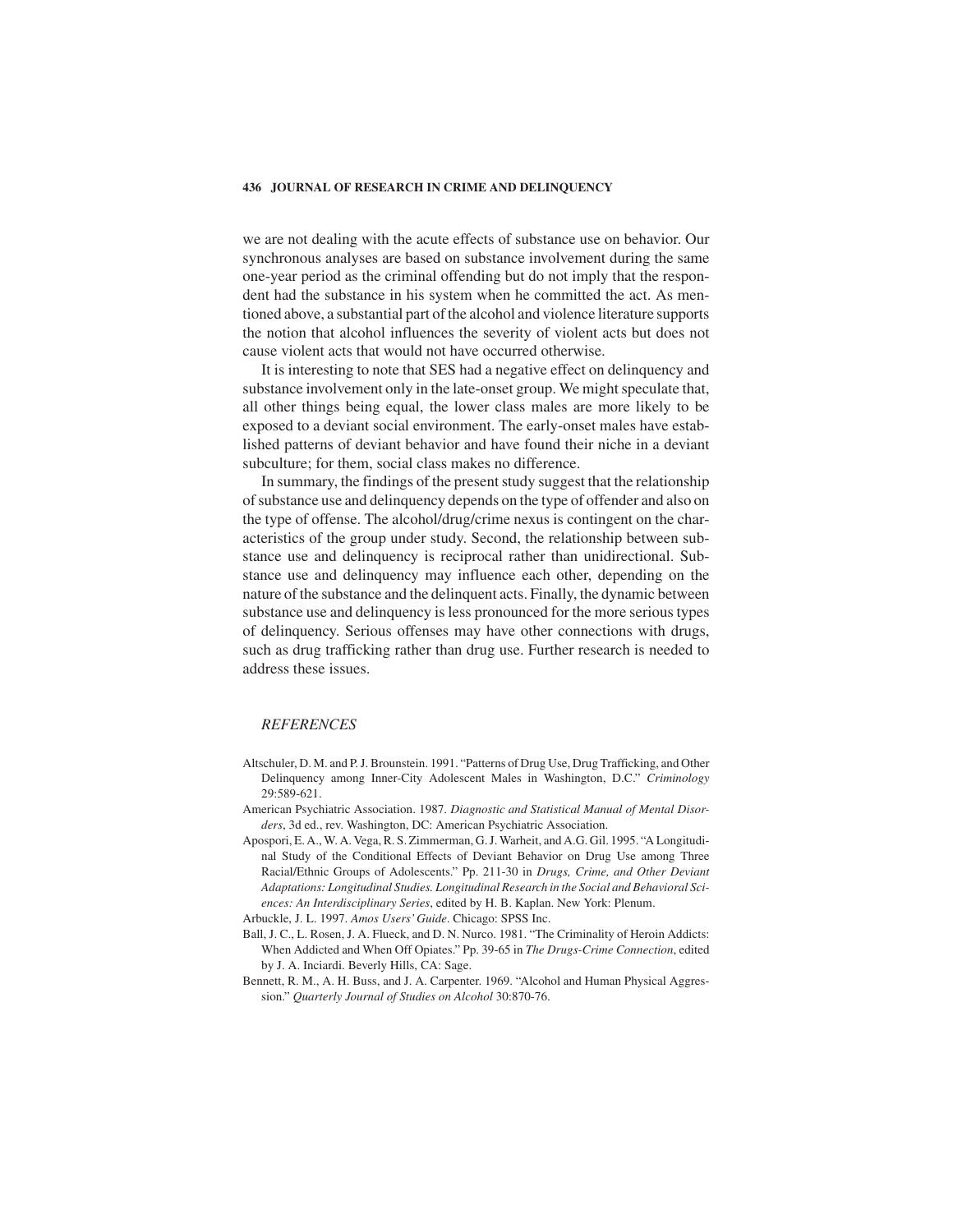- Blumstein, A., J. Cohen, and D. P. Farrington. 1988. "Criminal Career Research: Its Value for Criminology." *Criminology* 26:1-36.
- Blumstein, A., J. Cohen, A. Roth, and C. A. Visher. 1986. *Criminal Career and "Career Criminals."* Washington, DC: National Academy Press.
- Chaiken, J. M. and M. R. Chaiken. 1990. "Drugs and Predatory Crime." Pp. 203-40 in *Drugs and Crime*. Vol. 13, edited by M. Tonry and J. Q. Wilson. Chicago: University of Chicago Press.
- Cohen, J. 1986. "Research on Criminal Careers: Individual Frequency Rates and Offense Seriousness." Pp. 292-418 in *Criminal Career and "Career Criminals"*. Vol. 1, edited by A. Blumstein, J. Cohen, A. Roth, and C. A. Visher. Washington, DC: National Academy Press.
- Collins, J. J. 1988. "Suggested Explanatory Frameworks to Clarify the Alcohol Use/Violence Relationship." *Contemporary Drug Problems* 15:107-21.
- Cordilia, A. 1985. "Alcohol and Property Crime: Exploring the Casual Nexus." *Journal of Studies on Alcohol* 46 (2): 161-71.
- Dembo, R., L. Williams, W. Wothke, and J. Schmeidler. 1994. "The Relationships among Family Problems, Friends' Troubled Behavior, and High Risk Youths' Alcohol/Other Drug Use and Delinquent Behavior: A Longitudinal Study." *International Journal of the Addictions* 29 (11): 1419-42.
- Elliott, D. S., D. Huizinga, and S. S. Ageton. 1985. *Explaining Delinquency and Drug Use*. Beverly Hills, CA: Sage.
- Elliott, D. S., D. Huizinga, and S. Menard. 1989. *Multiple Problem Youth: Delinquency, Substance Use and Mental Health Problems*. New York: Springer-Verlag.
- Fagan, J. A. 1990. "Intoxication and Aggression." Pp. 241-320 in *Drugs and Crime*. Vol. 13, edited by M. Tonry and J. Q. Wilson. Chicago: University of Chicago Press.
- Fagan, J. A., K. V. Hansen, and M. Jang. 1983. "Profiles of Chronically Violent Delinquents: An Empirical Test of an Integrated Theory of Violent Delinquency." Pp. 91-120 in *Evaluating Juvenile Justice*, edited by J. Kleugal. Beverly Hills, CA: Sage.
- Farrington, D. P. 1983. "Offending from 10 to 25 Years of Age." Pp. 17-37 in *Prospective Studies of Crime and Delinquency*, edited by K. T. VanDusen and S. A. Mednick. Boston: Klewer and Nijhoff.
- Finkel, S. E. 1995. *Causal Analysis with Panel Data*. Sage University Paper series on Quantitative Applications in the Social Sciences, 07-105. Thousand Oaks, CA: Sage.
- Goldstein, P. J. 1985. "Drugs and Violent Behavior." *Journal of Drug Issues* (Fall): 493-506.
- Gottfredson, M. R. and T. Hirschi. 1990. *A General Theory of Crime*. Stanford, CA: Stanford University Press.
- Huizinga, D. H., S. Menard, and D. S. Elliott. 1989. "Delinquency and Drug Use: Temporal and Developmental Patterns." *Justice Quarterly* 6:419-55.
- Johnson, B. D., T. Williams, K. A. Dei, and H. Sanabria. 1990. "Drug Abuse in the Inner City: Impact on Hard-Drug Users and the Community." Pp. 9-68 in *Drugs and Crime*. Vol. 13, edited by M. Tonry and J. Q. Wilson. Chicago: University of Chicago Press.
- Johnston, L. D., P. M. O'Malley, and L. K. Eveland. 1978. "Drugs and Delinquency: A Search for Causal Connections." Pp. 137-56 in *Longitudinal Research on Drug Use: Empirical Findings and Methodological Issues*, edited by D. B. Kandel. Washington, DC: Hemisphere.
- Loeber, R. and M. Le Blanc. 1990. "Toward a Developmental Criminology." Pp. 375-473 in *Drugs and Crime*. Vol. 12, edited by M. Tonry and J. Q. Wilson. Chicago: University of Chicago Press.
- Loeber, R., M. Stouthamer-Loeber, and S. Green. 1991. "Age at Onset of Problem Behaviour in Boys, and Later Disruptive and Delinquent Behaviours." *Criminal Behavior and Mental Health* 1 (3): 229-46.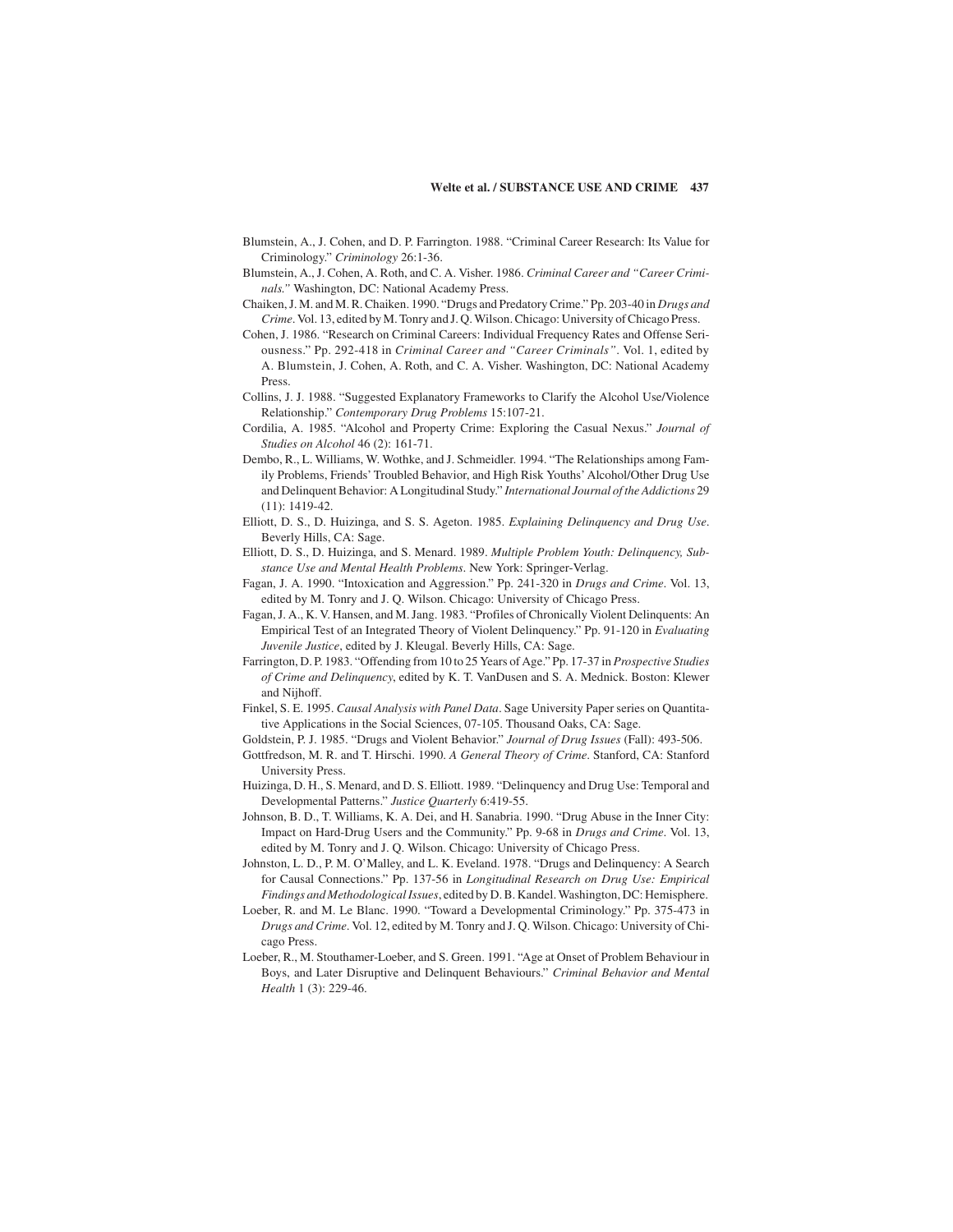- Miczek, K. A. and M. L. Thompson. 1983. "Drugs of Abuse and Aggression: An Ethnopharmacological Analysis." Pp. 164-88 in *Alcohol, Drug Abuse and Aggression*, edited by E. Gottheil, K. A. Druley, T. E. Skoloda, and H. M. Waxman. Springfield, IL: Charles C Thomas.
- Moffitt, T. E. 1993. "Adolescence-Limited and Life-Course-Persistent Antisocial Behavior: A Developmental Taxonomy." *Psychology Review* 100 (4): 674-701.
- . 1997. "Adolescence-Limited and Life-Course-Persistent Offending: A Complementary Pair of Developmental Theories." Pp. 11-54 in *Developmental Theories of Crime and Delinquency*, edited by T. P. Thornberry. New Brunswick, NJ: Transaction Publishers.
- Newcomb, M. D. and L. McGee. 1989. "Adolescent Alcohol Use and Other Delinquent Behaviors: A One-Year Longitudinal Analysis Controlling for Sensation Seeking." *Criminal Justice and Behavior* 16 (3): 345-69.
- Parker, R. N. 1995. *Alcohol and Homicide*. Albany: State University of New York Press.
- Robins, L. N., J. Helzer, L. Cottler, and E. Goldring. 1989. *NIMH Diagnostic Schedule: Version III Revised (DIS-III-R)*. St. Louis, MO: Washington University.
- Speckart, G. and M. D. Anglin. 1986. "Narcotics and Crime: A Causal Modeling Approach." *Journal of Quantitative Criminology* 2 (1): 3-28.
- Stacy, A. W. and M. D. Newcomb. 1995. "Long-Term Social-Psychological Influences on Deviant Attitudes and Criminal Behavior." Pp. 99-127 in *Drugs, Crime, and Other Deviant Adaptations: Longitudinal Studies. Longitudinal Research in the Social and Behavioral Sciences: An Interdisciplinary Series*, edited by H. B. Kaplan. New York: Plenum.
- Tolan, P. H. 1987. "Implications of Age of Onset for Delinquency Risk." *Journal of Abnormal Child Psychology* 16:47-65.
- Vaillant, G. E. 1983. *The Natural History of Alcoholism*. Cambridge, MA: Harvard University Press.
- Welte, J. W. and B. A. Miller. 1987. "Alcohol Use by Violent and Property Offenders." *Drug and Alcohol Dependence* 19:313-24.
- Wieczorek, W. F. and J. W. Welte. 1994. "Alcohol Involvement in Serious Violence." Presented at the American Society on Criminology Conference, Miami, FL.
- Wilson, J. Q. and R. J. Herrnstein. 1985. *Crime and Human Nature*. New York: Simon and Schuster.
- Zhang, L., W. F. Wieczorek, and J. W. Welte. 1997. "The Nexus between Alcohol and Violent Crime." *Alcohol: Clinical and Experimental Research* 21 (7): 1264-71.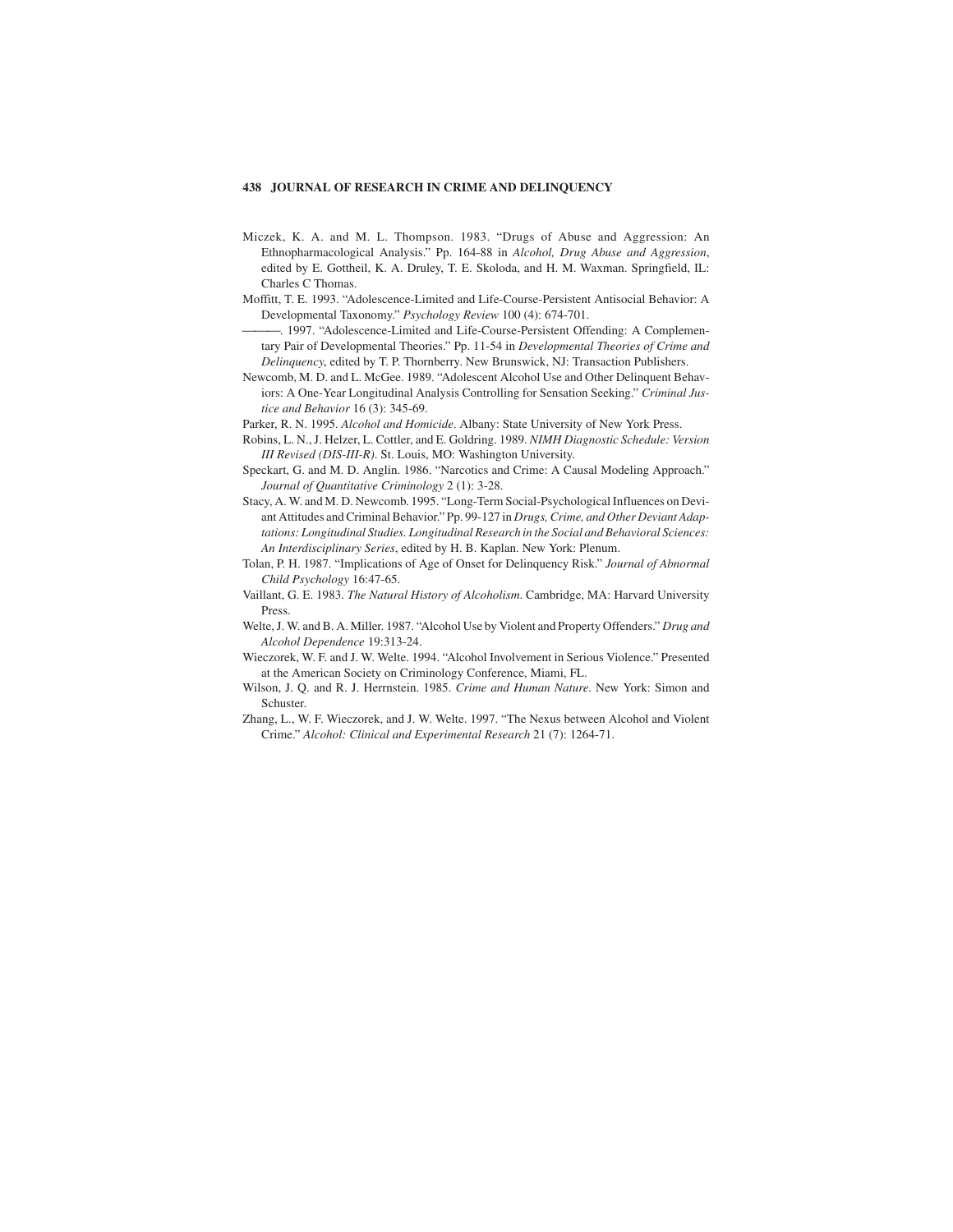# **CRIME AND RISKY BEHAVIOR IN TRAFFIC: AN EXAMPLE OF CROSS-SITUATIONAL CONSISTENCY**

## **MARIANNE JUNGER ROBERT WEST REINIER TIMMAN**

*This study looks at the relationship between risky behavior in traffic and criminal behavior. Analyses were based on a random sample of 1531 persons involved in traffic accidents. The data came from two independent police databases: the accident registration system and a national database on offending. Descriptions of the accidents by the police were used to identify individuals who had displayed risky traffic behavior contributing to or causing an accident; evidence of offending was based on a register of contacts with police. This methodology meant that there was no self-selection bias or self-report bias as may occur in survey data. Exposure to traffic accident risk was controlled for. Log-linear analyses, controlling for gender and age, revealed that persons who displayed risky traffic behavior leading to the accident had an odds ratio of 2.6 for having a police record for violent crime; of 2.5 for vandalism, 1.5 for property crime, and 5.3 for having been involved in traffic crime. The results were consistent with the idea of a common factor underlying risky behavior in traffic and criminal behavior. This underlying trait may represent a general disregard for the long term adverse consequences of one's actions and could be labeled risk-taking, impulsiveness, or lack of self-control.*

An important issue in the social sciences concerns the extent to which behavior in specific situations can be understood in terms of more general traits or behavioral tendencies. This study examined the issue of cross-situational

The authors gratefully acknowledge M. Diepeveen for the carefully gathering of the data, D. Nagin for reviewing our article and his useful comments, P. Versteegh and A. Visser of the The Hague police department, P. Lourens of the University of Groningen, G.J.J. Vermeulen of the Department of Transport (Ministerie van Verkeer en Waterstaat), and the employees of the Advisory Services Traffic and Transport (Adviesdienst Verkeer en Vervoer) for their friendly cooperation. An important part of the work for this publication was done while the first author was working at the Netherlands Institute for the Study of Crime and Law Enforcement, Leiden, the Netherlands. Correspondence concerning this article should be addressed to Marianne Junger, Department of Developmental Psychology, Faculty of Social Sciences, Utrecht University, Utrecht, P.O. Box 80.140, 3508 TC Utrecht, the Netherlands.

JOURNAL OF RESEARCH IN CRIME AND DELINQUENCY, Vol. 38 No. 4, November 2001 439-459 © 2001 Sage Publications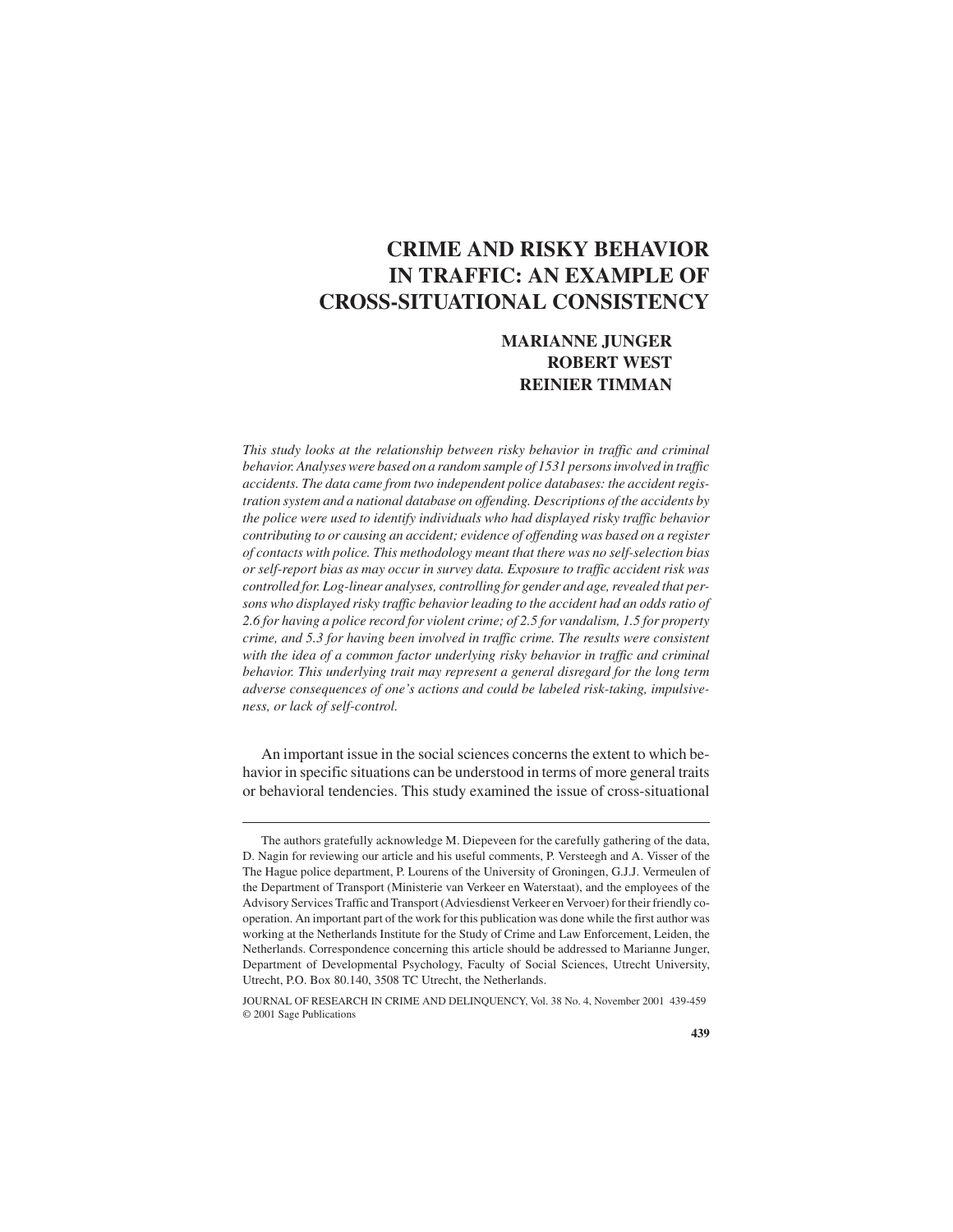consistency, specifically with regard to the relationship between criminal behavior and risky behavior in the traffic environment. We hypothesized that both criminal behavior and risky behavior in traffic reflect a general tendency for risk taking, by which we mean not taking appropriate account of the possibility of negative consequences of one's actions. To test this hypothesis, information was used from a random sample of 1,000 accidents registered by the traffic police. Most accidents involve more than one participant. We compared the criminal records of those participants identified from the police report as contributing to the accident by risky driving with those who could be considered passive victims. The study design was unique in avoiding selection bias in the data or in the measures used. The design also controlled for risk of accident purely because of amount of exposure to traffic. Different types of crime were examined, and driving under the influence of alcohol (DUI) was controlled for as a possible intervening variable.

The cross-situational consistency of behavior is a theme that has been discussed not only in criminology but also in related fields such as social psychology, personality research, and traffic research (for reviews, see Bem and Allen 1974; Bem and Funder 1978; Burton 1963; Chaplin and Goldberg 1985; Conley 1984; Epstein and O'Brien 1985; Krahé 1990; Mischel and Peake 1982; Peake and Mischel 1984; Pervin 1989, 1994). In the field of criminology, the debate on the cross-situational consistency of behavior has been formulated mostly as a problem of specialization versus generality of types of crime committed (Gottfredson and Hirschi 1990).

Gottfredson and Hirschi (1990) have argued, within the framework of their self-control theory, that human behavior is consistent across various situations. They propose that individuals with low self-control have a high probability of succumbing to the temptations of short-term pleasures with little regard for the long-term negative consequences. As a result, they are likely to be involved in many forms of risky behavior and suffer from the negative consequences of these behaviors, such as divorce, employment instability, illnesses, and accidents.

Several studies have reported a fair degree of generality in risky behavior consistent with self-control theory (Arneklev et al. 1993; Brownfield and Sorenson 1993; Forde and Kennedy 1997; Gibbs and Giever 1995; Gibbs, Giever, and Martin 1998; Grasmick et al. 1993; Keane and Arnold 1996; Longshore, Turner, and Stein 1996; Nagin and Paternoster 1994; Paternoster and Brame 1998; Paternoster and Simpson 1996; Piquero and Tibbetts 1996; Polakowski 1994; Pratt and Cullen 2000; Sorenson and Brownfield 1995; Tittle 1995; Wood, Pfefferbaum, and Arneklev 1993), including one that investigated driving behavior (Keane, Maxim, and Teevan 1993).

Accident involvement is a potentially useful index of risky traffic behavior, and several studies have reported a relationship between accident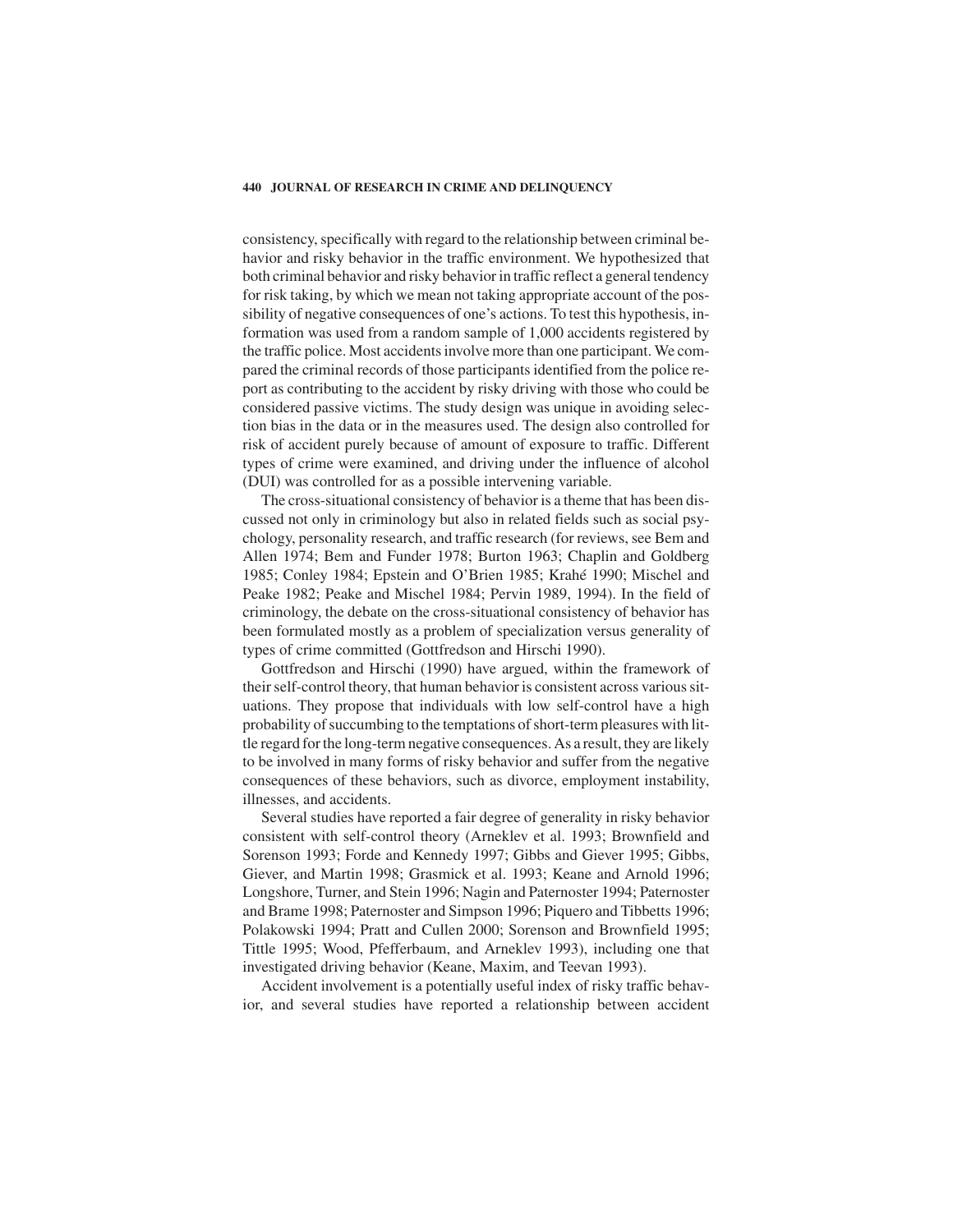### **Junger et al. / CROSS-SITUATIONAL CONSISTENCY 441**

involvement and antisocial behavior. Research in the United States, the Netherlands, Sweden, and Canada has indicated a relatively strong relation between accidents and crime (Farrington and Junger 1995; Glueck and Glueck 1950; Hansen 1988; Junger and Wiegersma 1995; Lawton et al. 1997; Robins 1966; Sivak 1983; Tillman and Hobbs 1949; West 1997; West, Elander, and French 1993; West and Farrington 1977; West et al. 1997; Yeager and Otnow-Lewis 1990). For example, Junger, Terlouw, and van der Heijden (1995) found that among nondelinquent children, only 28 percent reported accident involvement, whereas among the most delinquent children, this figure was 72 percent. The relation was monotonic: The higher the involvement in delinquent behavior, the higher the likelihood of having been involved in an accident. The relation also held after controlling for age, gender, and different types of criminal behavior (violence, vandalism, and property crime).

The problem with these studies is that most of them could not control for alcohol use and for exposure to accident risk (although some controlled for exposure: Soderstrom, Birschbach, and Dischinger 1990; Soderstrom, Dischinger, Ho, and Soderstrom 1993; West 1997; and West, Train, Junger West, and Pickering 1998). It is possible that both of these factors (alone or in combination) might be sufficient to explain the covariation between crime and accidents (Deery and Love 1996; Huizinga and Jacob-Chien 1998; Moskowitz and Burns 1990; Oei and Kerschbaumer 1990; Ross 1992; Soderstrom et al. 1993; Stroebe and Stroebe 1995; Wick 1992).

Furthermore, the relationship between accidents and crime could also be the result of the differential exposure of criminals to traffic. Thus, the relatively high exposure of criminals to traffic (Agnew and Petersen 1989; Hirschi 1969; Junger and Wiegersma 1995; Paternoster and Brame 1998; West and Farrington 1977) may be sufficient to explain the relationship between crime and accidents.

There were several advantages to the present methodology over previous studies. It controlled for exposure to accident risk by comparing individuals who were both involved in the accident, one as perpetrator and the other as victim.

Second, our study did not rely on self-reports from individuals involved. It therefore avoided bias arising from nonresponse (criminals are harder to reach for an interview; see Junger-Tas and Haen-Marshall 1999). It also avoided a self-presentation bias (Moskowitz 1982; Pervin 1994). Third, the present study was based on two completely separate sources of information so there was no possibility for contamination of the measure of risky behavior with the crime measures.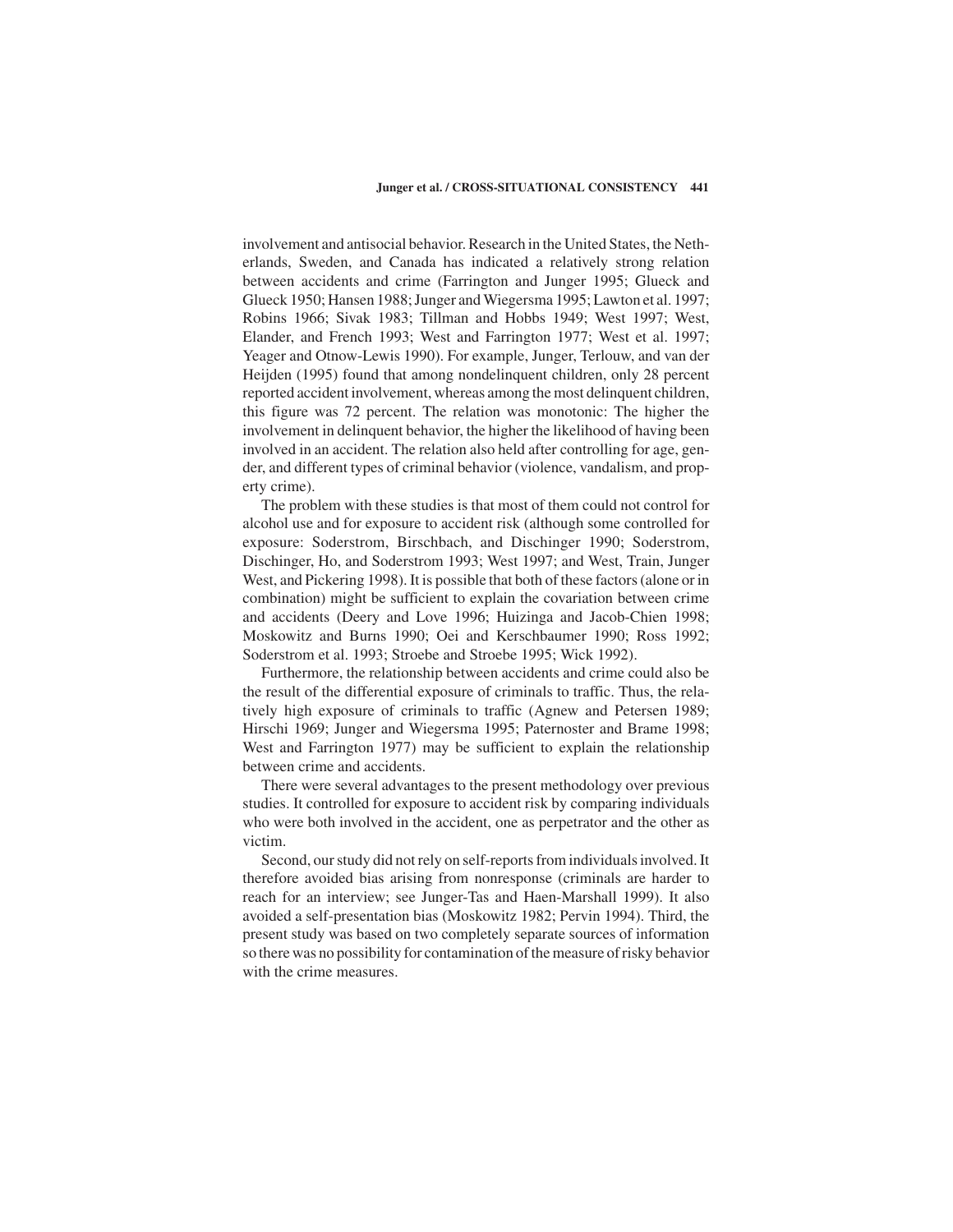### *METHOD*

### *Study Design*

A random sample was drawn of 1,000 out of nearly 10,000 accidents in The Hague, the Netherlands, registered in 1994 in the police accident registration system. A search was then made on individuals identified from the accident reports in the separate police National Database on Offenders (NDO). This database records all individuals charged with a criminal offence, whether or not they were subsequently convicted.

A total of 1,843 traffic users<sup>1</sup> were involved in the 1,000 accidents (passengers were not included). Fifty-one persons involved in an accident could not be identified from the accident forms and therefore could not be traced in the NDO. Twenty persons were older than 79 years of age, and 13 were younger than 12 years, and because the NDO only covers people between the ages of 12 and 79, these were excluded. A further 93 hit-and-run drivers could not be identified, and 2 accidents were judged to be caused by dogs. In addition, 4 persons found in the accident registration system could not be traced from the original accident forms (this was necessary for the coding of risky behavior). Overall, this left a total of 1,660 persons for analyses. For 40 of them, their age was unknown; for another 3, gender was unknown; and for 86, both age and gender were unknown. As a result, information on 903 accidents involving 1,181 men and 350 women was used: a total of 1,531 persons.

### *Measures*

*Risky behavior in traffic*. Risky traffic behavior was defined as behavior immediately preceding the accident and that probably contributed to the accident. It was assessed from the standard forms that police officers complete when they are at the scene of an accident. It includes speeding, right-of-way violations, ignoring traffic signals, DUI, illegal passing, tailgating, cutting in, and driving the wrong way down a one-way street. Information such as not being insured or not wearing a seatbelt was not considered as risky traffic behavior because the risk taken was not a potential cause of the accident.

The risky behaviors were not, in most cases, criminal violations. Thus, driving too fast for the conditions or too close to the vehicle in front were common causes of accidents but not in themselves illegal acts.

An exception to this rule, obviously, was DUI. However, the fact that a police officer mentions alcohol use in the accident registration form means that he suspects alcohol use, but this does not indicate whether the traffic user had a blood alcohol concentration greater than the legal limit of 0.5 percent in the Netherlands.<sup>2</sup>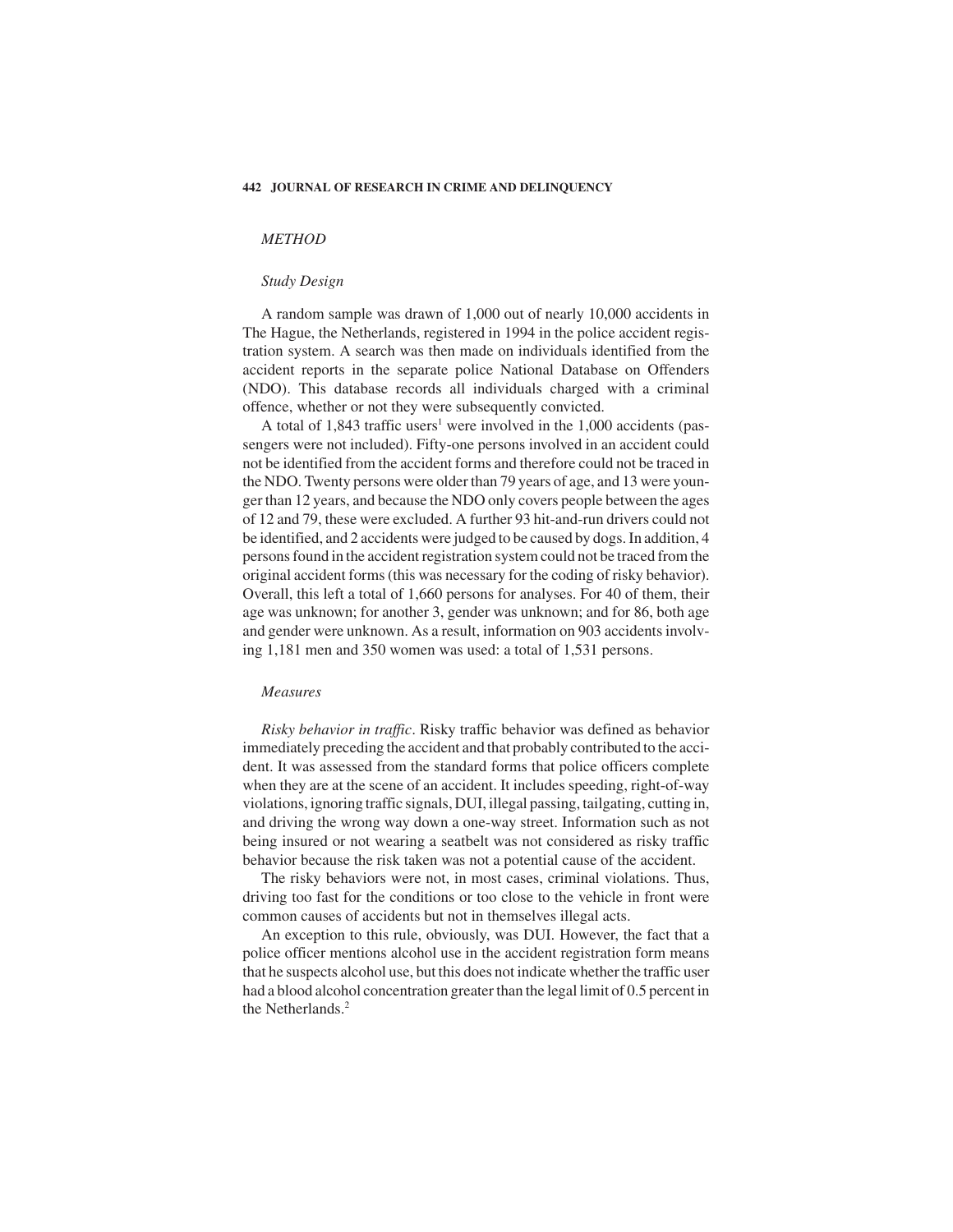### **Junger et al. / CROSS-SITUATIONAL CONSISTENCY 443**

In fact, none of the accidents in the data set led to criminal prosecution, even for DUI. Nevertheless, we constructed two scales of risky behavior, one with and one without DUI to be certain that the findings would not be caused merely by DUI, and repeated the analyses for both scales.

Our measure of risky behavior was different from the attribution of legal responsibility. It has been customary for police officers filling in accident registration forms to fill in as the first party involved the name of the, in their view, most responsible person and, as the second party involved, the less responsible traffic user. This leads to an automatic division, at least in cases of accidents with two parties involved, of 50 percent "guilty" and 50 percent nonguilty parties. The logic in this reporting system is the legal system and relates to possible civil lawclaims and insurance repayments. It does not necessarily relate to the goal of the present study, which was recording risk taking and not legal responsibility. We thought that it was plausible that, in some cases, accidents might be the result of two parties taking risks, whereas many accidents may occur in which none of the parties involved took a risk but might be the result of, for example, lack of experience of one of the parties involved. The present study required a system that would allow for this possibility and that would not be determined by a legal system that generally requires a guilty party.

Discussion with the staff involved in the maintenance of the accident registration system suggests that police officers filling in the accident forms probably tend to underreport risky behavior. In part, this is due to the difficulty of knowing what happened. For example, because the police usually arrive at the scene of the accident after it happened, it is hard to knowif one of the parties involved drove too fast. It is known that there is some underreporting of alcohol use (Mathijssen 1997). Hence, the risky behavior measure in all probability underestimates the true amount of risky behavior in traffic.

Two researchers each coded half of the accidents. For a reliability check, both coded 100 accidents, and in these cases there was 100 percent agreement on whether there was evidence of risk taking.

*Crime*. To measure crime, the NDO was used. A first distinction was made between traffic crime and all other crime. The following measures on criminal behavior were composed. Traffic crime consists of criminal offenses falling under traffic law(excluding joyriding; see below) and includes DUI, hit-and-run accidents, driving after having received a disqualification to drive, refusing a blood test, or failing to stop for a signal of a police officer, causing an accident resulting in serious injury or death, and other traffic crime. This last category consists of various types of traffic crime such as vehicle defects or forgery of driving documents. Traffic violations are not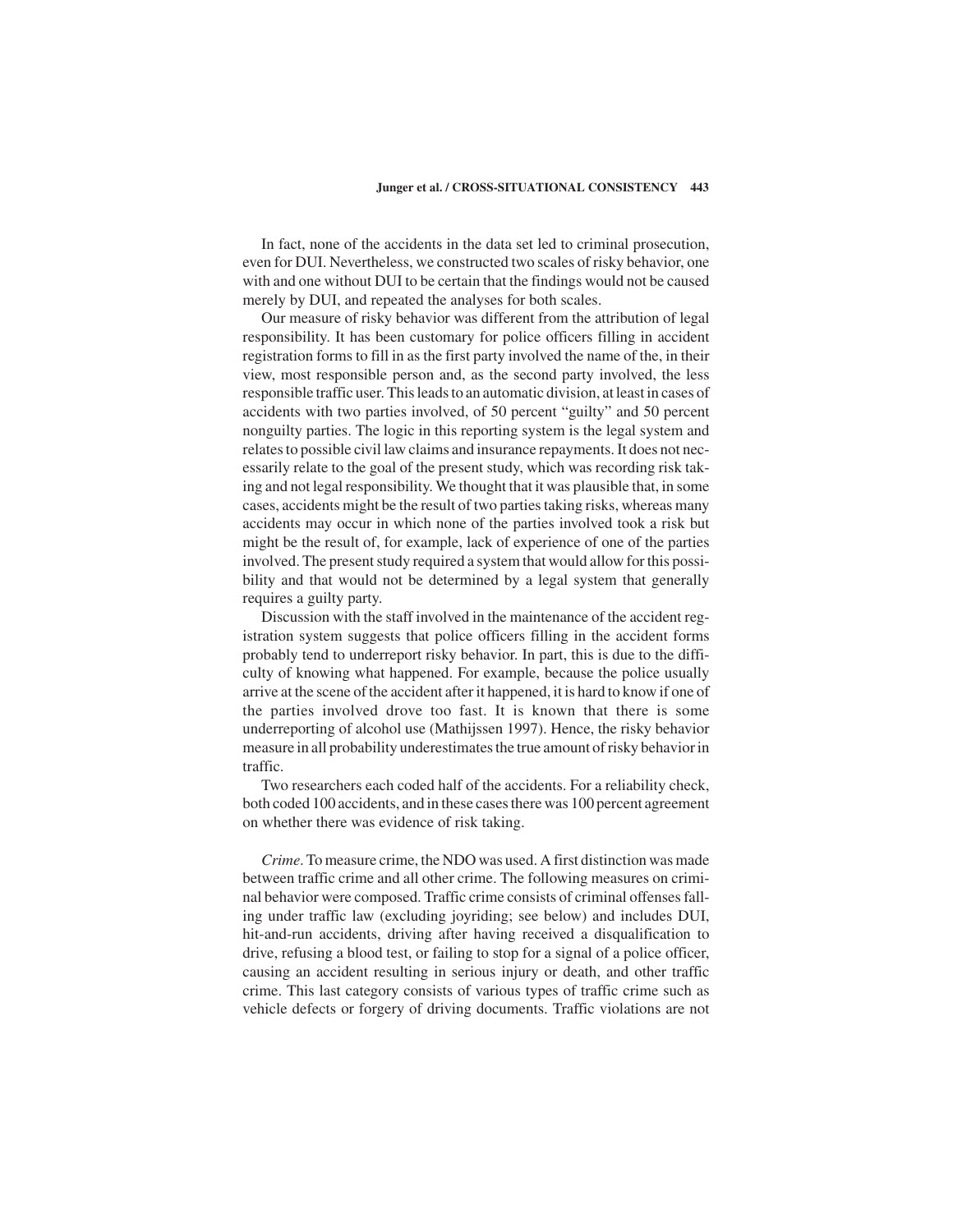registered in this system. As a result, the measure of traffic crime does not overlap with the measure of risky behavior, with the exception of DUI. This problem was dealt with by repeating the findings based on the entire sample and on a sample that excludes DUI drivers.

Crimes defined under the criminal lawwere subdivided into (1) *violent crime*, all crimes involving aggression toward other persons (assault, aggravated assault, murder, attempted murder, verbal violence, robberies) and sexual crime (e.g., rape and incest); (2) *vandalism*, the destruction of property and arson; (3) *property crime*, including fraud, trade in stolen goods and all nonviolent forms of theft, burglary, and joyriding;<sup>3</sup> (4) *other crime*, mainly involved with dealing in drugs, the illegal possession of firearms, and a very heterogeneous set of other offenses. All crime measures were dichotomies  $(0 = no$  police contacts,  $1 = 1$  police contacts). These offenses fall under the Dutch criminal law, and, for ease of presentation, we refer to them as "criminal lawoffenses." It excludes DUI and status offenses (such as curfew offenses and running away from home; status offenses are not defined as a crime in the Netherlands).

The NDO registers keep offenses in the database for a limited number of years, depending on their seriousness. For example, DUI is kept for 5 years whereas murder is kept for 30 years (I.T. Organisatie 1995). In addition, if an offender stays criminally active, his or her entire record will be kept in the NDO. As a result, the record of individuals in the NDO is a crude measure of criminal activity according to the time since the latest police contact, the seriousness, and the frequency of the offender's criminal activity. For this reason, all crime measures had two versions: an "ever" measure and a measure of crime during the past 5 years.

It should be noted that the accident registration system and the NDO are two completely independent systems that are operated by different departments within the police force. It is almost impossible for information coming from one system to be influenced by information found in the other. Both systems are incompatible, and it took the researchers considerable effort to trace persons recorded in one system (in this case, the accident registration system) and verify whether they were known in the other system (in this case, the NDO). We believe, therefore, that we have two completely independent measures of the tendency to take risks in traffic and the tendency to commit crime.

*Control variables*. It was anticipated that both sex and age would be related to the occurrence of risky traffic behavior and to crime. For this reason, all the analyses controlled for sex and age. Information on gender, age, and nationality was available from the accident registration system. Age was coded into four categories. The categories were chosen along the quartiles of the age distribution. Information on nationality may be unreliable, as this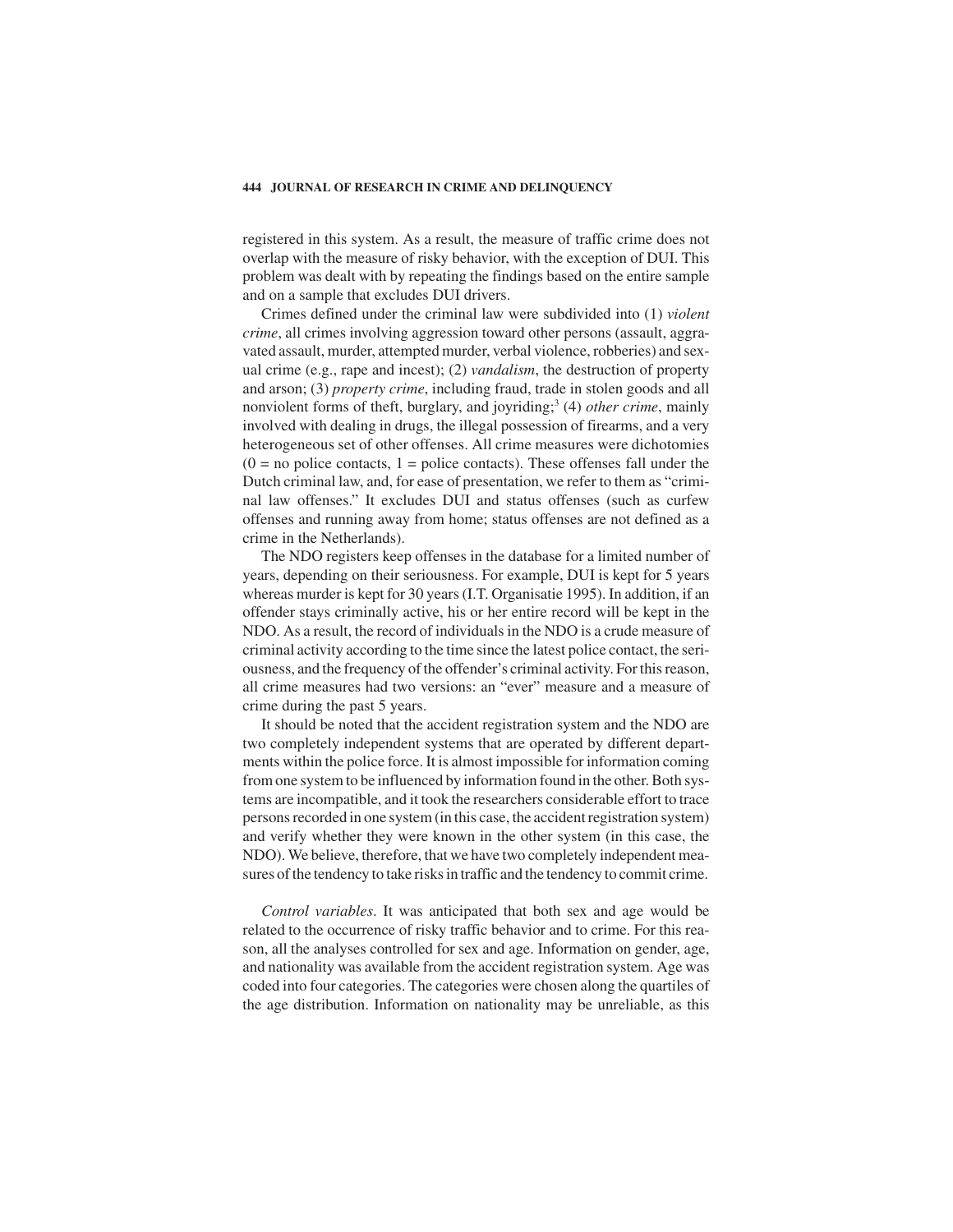seemed to be of less importance to police officers in completing the accident registration form.

*Overlap between crime and accidents*. It is possible that a particular crime and an accident are both part of the same chain of events. For example, it sometimes happens that a robber leaves the scene of the robbery by car and has an accident or that a youngster steals a car and causes an accident (Tremblay et al. 1995). Such combinations of a crime and an accident in a single chain of events did not occur in this sample.

*Analyses*. Because we were interested in the relationship between criminal behavior and risky traffic behavior with neither of these representing an outcome measure, log-linear analyses were preferred over logistic regression (while recognizing that the underlying mathematical theory is the same in both cases). In the first step, conditional independence models were estimated in which risky behavior was considered to be independent of criminal activity, controlling for age and gender. Subsequently adding the interaction between risky behavior and criminal activity and higher order models, a best model was selected on the basis of improvements of model fit, assessed with the likelihood ratio chi-square statistic. For the selected log-linear model, odds ratios were derived from the parameter estimates (Agresti 1990; see also the appendix). These are appropriate for skewed frequency of data of this kind (Junger, Terlouw, and van der Heijden 1995).

The analyses were undertaken first of all using the entire sample and then repeated for the Dutch in the sample to control for a possible confounding effect of nationality on driving behavior, criminal activity, or both. They were also repeated for a sample excluding individuals identified in police records of the accident as suspected of DUI (Wilson 1992). The same analyses were also repeated for "crime during the last five years" to control for possible selective loss of information due to the fact that the NDO keeps less serious crimes in the system for five years but keeps more serious crimes in the system for a longer period of time (see above). Finally, for the purpose of illustration, we also computed simple cross tabulations and chi-squared values.

### *RESULTS*

The sample contained more men than women (see Table 1), as might be expected in a traffic accident sample (Baker et al. 1992). Most persons involved were registered as Dutch (72.9 percent). The median age was 33 years. Most traffic users were driving a car (85.7 percent); others were driving a motorcycle (1.0 percent), a moped (5.8 percent), or a bicycle (5.1 percent).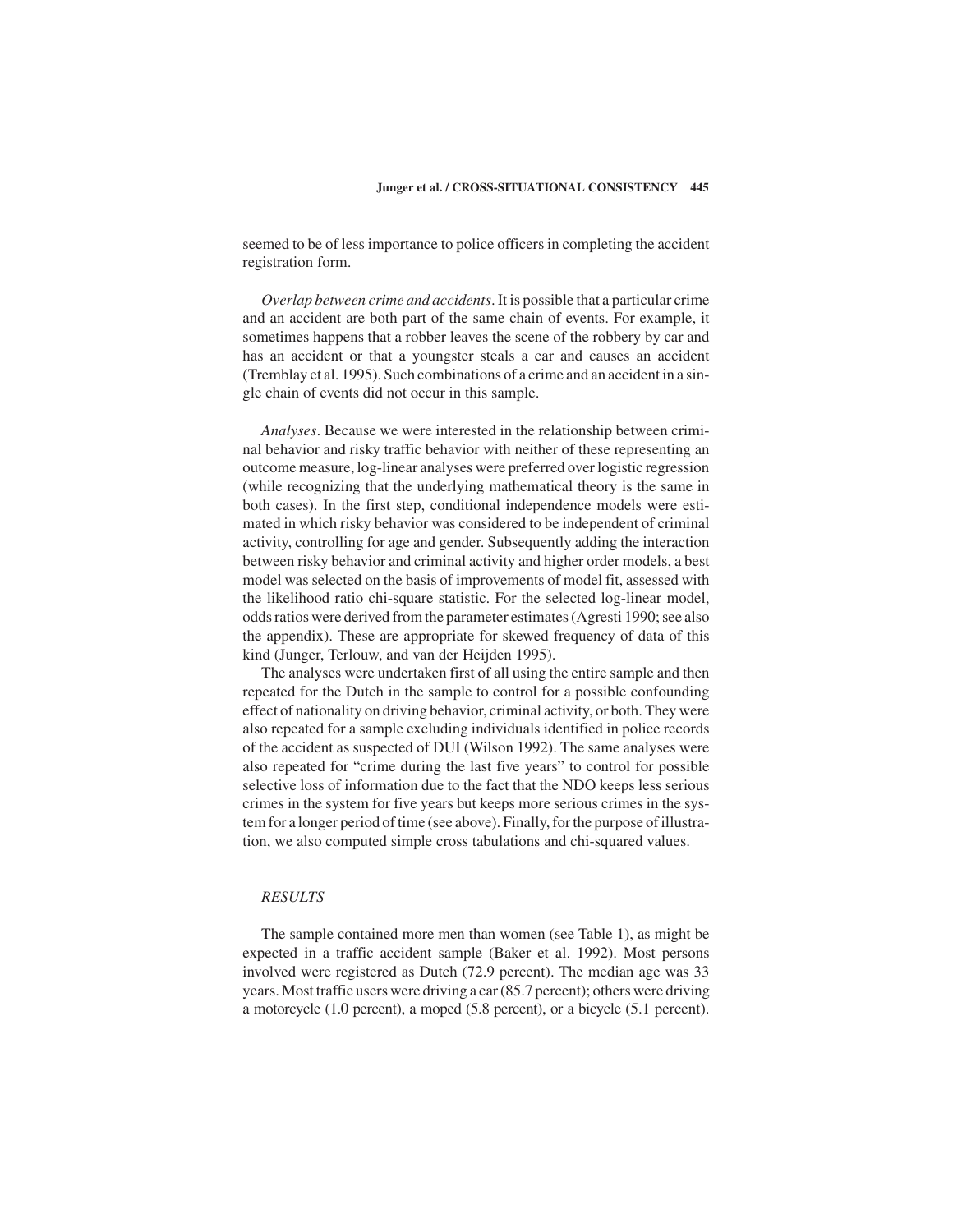|                                                            | N              | %     |
|------------------------------------------------------------|----------------|-------|
| Total                                                      | 1,531          | 100.0 |
| Gender                                                     |                |       |
| Male                                                       | 1,181          | 77.1  |
| Female                                                     | 350            | 22.9  |
| Age                                                        |                |       |
| $12 - 25$                                                  | 382            | 25.0  |
| 26-33                                                      | 392            | 25.6  |
| 34-44                                                      | 380            | 24.8  |
| 45-79                                                      | 377            | 24.6  |
| Nationality                                                |                |       |
| Dutch                                                      | 1,117          | 73.0  |
| Surinam                                                    | 150            | 9.8   |
| <b>Dutch Antilles</b>                                      | 16             | 1.0   |
| Turkey                                                     | 74             | 4.8   |
| Morocco                                                    | 42             | 2.7   |
| Other nationality                                          | 132            | 8.6   |
| Type of risky behavior <sup>a</sup>                        |                |       |
| No risky behavior                                          | 1,348          | 88.0  |
| Any risky behavior                                         | 183            | 12.0  |
| Driving under the influence of alcohol (DUI)               | 61             | 4.0   |
| Driving too fast                                           | 36             | 2.4   |
| Ignoring traffic lights                                    | 23             | 1.5   |
| Incorrect positioning                                      | 22             | 1.4   |
| Other type of risky behavior                               | 58             | 3.8   |
| Type of crime in police records, ever <sup>a</sup>         |                |       |
| No crime                                                   | 1,126          | 73.5  |
| Any crime                                                  | 405            | 26.5  |
| <b>Traffic crimes</b>                                      | 170            | 11.1  |
| Driving under the influence of alcohol (DUI)               | 103            | 6.7   |
| Hit-and-run accidents                                      | 64             | 4.2   |
| Causing an accident involving serious injury or death      | 32             | 2.1   |
| Other traffic crime <sup>b</sup>                           | 28             | 1.8   |
| Criminal law offenses                                      | 342            | 22.3  |
| Violent crime                                              | 177            | 11.6  |
| Vandalism                                                  | 96             | 6.3   |
| Property crime                                             | 242            | 15.8  |
| Other criminal law offenses                                | 57             | 3.7   |
| Type of crime in police records, last 5 years <sup>a</sup> |                |       |
| No crime                                                   | 1,264          | 82.6  |
| Any crime                                                  | 267            | 17.4  |
| <b>Traffic crimes</b>                                      | 112            | 7.3   |
| Driving under the influence of alcohol (DUI)               | 72             | 4.7   |
| Hit and run accidents                                      | 33             | 2.2   |
| Causing an accident involving serious injury or death      | 19             | 1.2   |
| Other traffic crime <sup>b</sup>                           | $\overline{7}$ | 0.5   |
| Criminal law offenses                                      | 180            | 11.8  |
|                                                            |                |       |

### **TABLE 1: Characteristics of the Sample**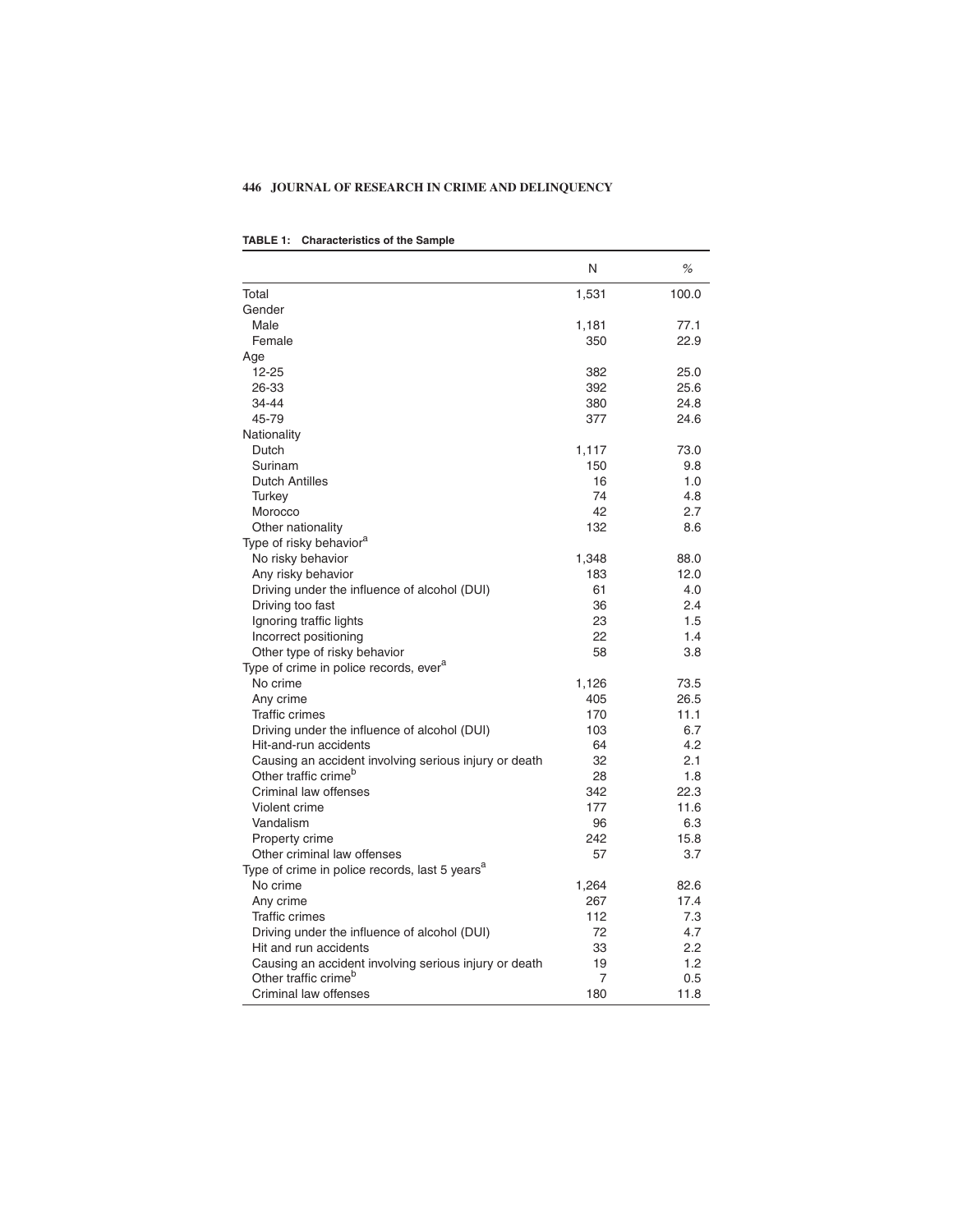#### **Junger et al. / CROSS-SITUATIONAL CONSISTENCY 447**

|                             | Ν   | %   |
|-----------------------------|-----|-----|
| Violent crime               | 84  | 5.5 |
| Vandalism                   | -35 | 2.3 |
| Property crime              | 110 | 7.2 |
| Other criminal law offenses | 33  | 22  |

#### **TABLE 1: Continued**

a. Traffic users may be registered in more than one category.

b.The remaining categories (< 0.5 percent) consisted of illegal overtaking, failing to give priority, driving on a street or in a direction that is forbidden, reckless driving, cutting in, and aggressive driving.

There were 1.5 percent pedestrians, and 0.9 percent was other types of traffic users. In most accidents, two traffic users were involved (57.5 percent), but there were also single-vehicle accidents (37.4 percent). In 4.1 percent of the cases, there were three traffic users involved in the crash, and in 1.0 percent, four or five traffic users were involved.

### *Risky Traffic Behavior*

Overall, 12.0 percent of the persons were identified from police reports as having displayed at least one form of risky behavior. Eighteen (1.2 percent) displayed two forms of risky behavior, and for one individual, the police records mention three forms of risky behavior. DUI was the most common form of risky behavior (4.0 percent), followed by driving too fast (2.4 percent), ignoring traffic lights (1.5 percent), and incorrect positioning (1.4 percent; also see Table 1).4

### *Preliminary Analyses*

Before continuing to the main analyses, it is worth noting that our sample of road users involved in accidents in general had a high rate of criminal activity (men: 31.0 percent compared with 15.2 percent for the population of The Hague as a whole,  $\chi^2(1) = 225.3$ ,  $p < .001$ ; women: 11.4 percent versus 3.5 percent,  $\chi^2(1) = 63.4, p < .001$ ). This held for all age groups (see Figure 1).

It is also worth noting that traffic crime and criminal law offenses were related relatively strongly. The odds ratio between traffic crime and all criminal lawoffenses combined was equal to 8.1. Similar findings held for the subscales (the data can be obtained from first author). In general, participation in one type of crime was related to participation in other types of crime.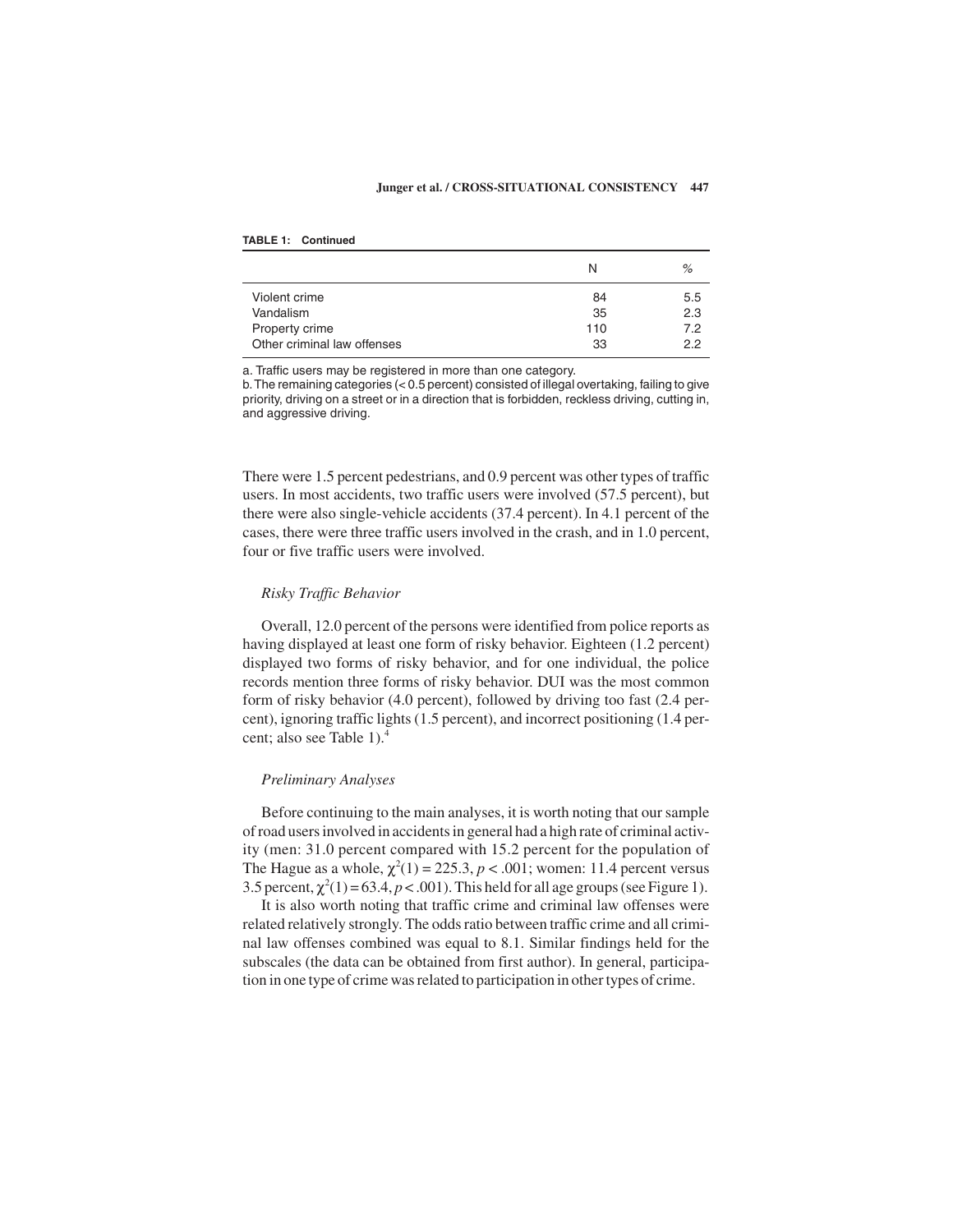



### *Risky Behavior in Traffic and Criminal Behavior*

The log-linear analysis shows that risky behavior in traffic was related to all measures of criminal behavior (Table 2). Overall, the fact that someone was involved in crime more than doubled the likelihood that he or she would be involved in risky behavior in traffic. The odds ratio for risky behavior and traffic crime was 5.3; for violent crime, it was 2.6; for vandalism, 2.5; and for property crime, 1.5 (Table 2).

The results also suggest that age influenced the odds ratios of risky behavior and crime. Risky behavior was more strongly related to crime in the older age groups (34 and older) compared with the younger age groups. This increase in the odds ratio according to age was found for each type of crime. However, it was statistically significant only in the case of traffic crime. Gender did not have a significant effect on the relationship between risky behavior in traffic and crime.

When the above analysis was repeated for the Dutch individuals only, the odds ratios were almost identical. When the analysis was again repeated on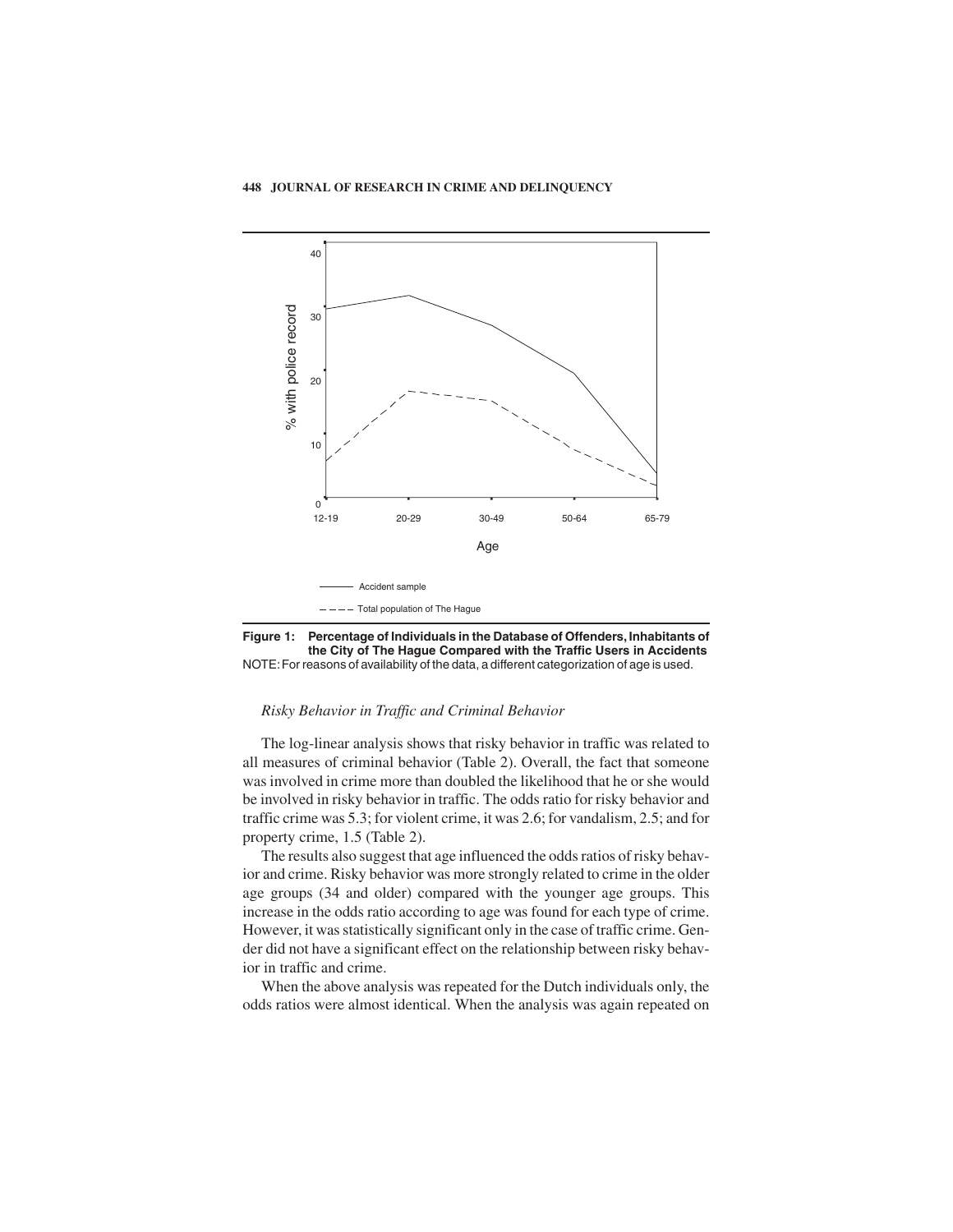**TABLE 2: Odds Ratios of Risky Behavior in Traffic and Traffic and Criminal Law Offenses, Odds Ratio (95 percent confidence interval)**

|                       |     | Overall                   | 12-25 Years           | 26-33 Years           | 34-44 Years                     | 45-79 Years            |
|-----------------------|-----|---------------------------|-----------------------|-----------------------|---------------------------------|------------------------|
| <b>Type of Crime</b>  | N   | 1.531                     | 382                   | 392                   | <i>380</i>                      | 377                    |
| Traffic crime         | 174 | $5.3***$<br>$(3.6 - 7.8)$ | $4.1*$ $(1.9-8.8)$    | $2.2^*$ (1.0-5.0)     | $8.6*$ $(3.9-18.9)$             | $10.1*$ $(4.6-22.1)$   |
| Criminal law offenses | 341 | $2.2***$<br>$(1.6 - 3.2)$ | $(1.0 - 3.1)$<br>1.8  | $(0.8 - 3.1)$<br>1.5  | $(1.4 - 6.3)$<br>$2.9^{\circ}$  | $4.9$ $(2.4-9.9)$      |
| Violent crime         | 177 | $2.6***$<br>$(1.8 - 3.9)$ | $(0.1 - 56.6)$<br>2.1 | $(0.9 - 3.9)$<br>1.9  | $3.1$ $(1.4-7.2)$               | $(0.2 - 176.2)$<br>6.4 |
| Vandalism             | 96  | $2.5***$<br>$(1.5 - 4.1)$ | $(0.1 - 41.5)$<br>1.9 | $(0.1 - 91.6)$<br>2.4 | $(0.1 - 15.4)$<br>$1.4^{\circ}$ | $(0.4 - 175.1)$<br>7.9 |
| Property crime        | 240 | 1.5*<br>$(1.0 - 2.2)$     | $(0.2 - 5.9)$<br>1.2  | $(0.6 - 2.3)$<br>1.2  | $(1.1 - 5.2)$<br>2.4            | $(0.5-13.6)$<br>2.7    |

NOTE: N = 1,531

 $^{\star}$ *p* < .05.  $^{\star\star\star}$ *p* < .001.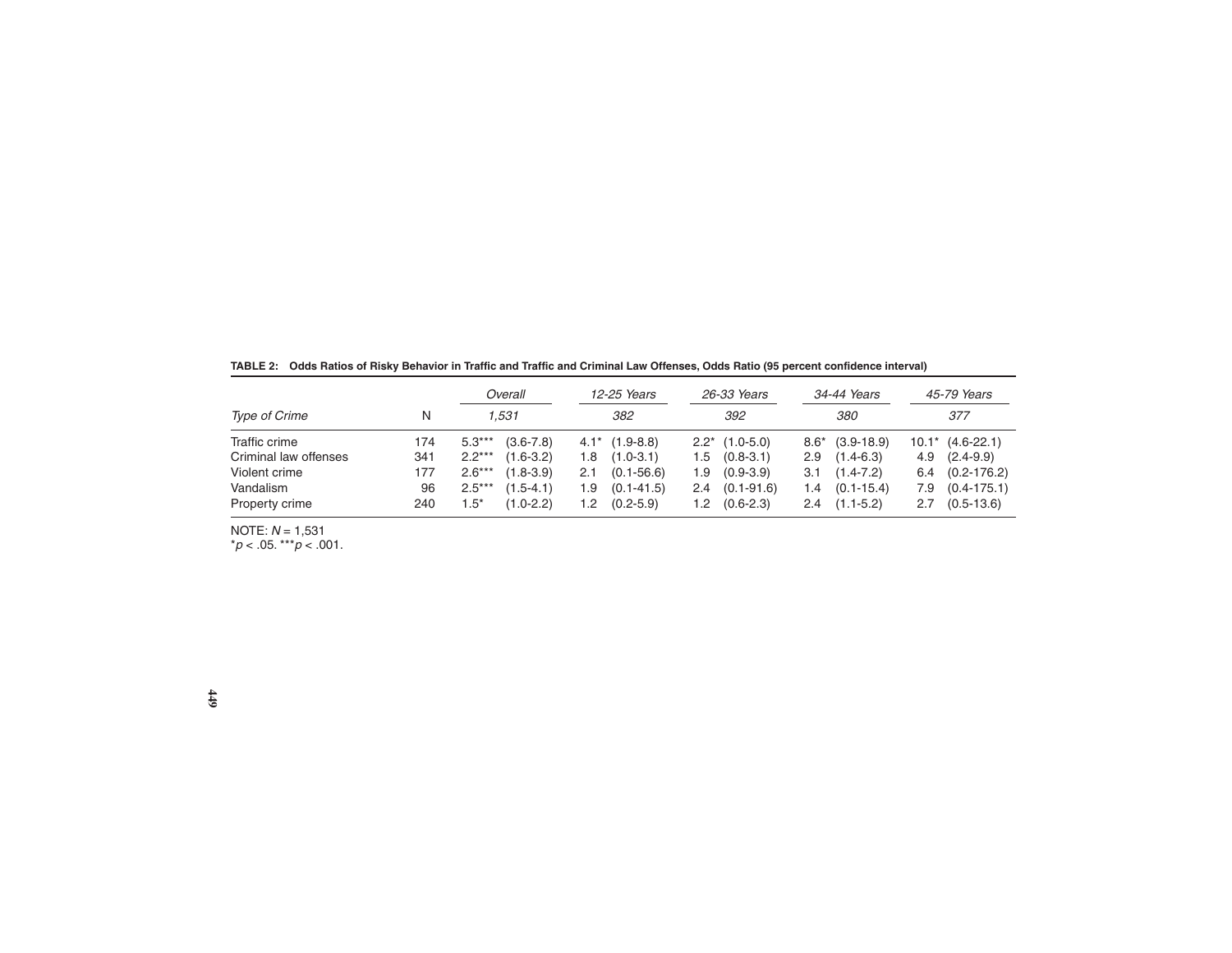the sample excluding all individuals  $(N = 61)$  with DUI as risky behavior, the odds ratios between risky behavior and criminal law offenses remained almost identical. There were two interesting exceptions: the odds ratio for traffic crime dropped from 5.3 to 2.1, a value that was approximately the same as the odds ratio for criminal lawoffenses, which was 2.2 (see Table 3). Another difference was that the age interaction was less pronounced and did not reach statistical significance.

The results for crime recorded during the past five years were generally similar to those of crime ever recorded, but there were a few differences (see Table 4). No significant age or gender interactions were found. The odds ratio between risky behavior and traffic crime was higher, namely, 8.3 instead of 5.3. The odds ratios for criminal lawoffenses were almost identical, namely, 2.0 instead of 2.2. The odds ratios for the separate forms of criminal law offenses were slightly lower and varying between 1.6 and 2.1 instead of 1.5 and 2.6. The significance levels were somewhat lower. Generally, the same findings held for the selection of drivers who did not drink before the accident: the odds ratio between traffic crimes and risky behavior dropped markedly. The other odds ratios varied between 2.3 for criminal law offenses and 1.9 for vandalism.

Cross tabulations were computed, illustrating the relationships between various forms of crime and risky behavior with and without DUI (Table 5). As neither gender nor age influenced these relationships substantially, these tables represent the associations relatively well. All the relationships between offending and risky behavior were statistically significant, with the exception of having been charged with hit-and-run accidents. For example, if one looks at criminal lawoffenses, having been registered for a criminal law offense increased the likelihood of risky behavior—including DUI—from 9.4 percent (no record) to 20.8 percent. Having been registered for a criminal lawoffense increased the likelihood of risky behavior—without DUI—from 6.9 percent (no record) to 14 percent.

### *DISCUSSION*

Controlling for exposure and alcohol use, the findings showed that risky behavior in traffic was related to criminal involvement for the three forms of criminal lawoffenses included in this study, namely, violent crime, vandalism, and property crime. This supports the idea that behavior is consistent across situations and the idea that there are relatively broad traits underlying diverse forms of behavior including crime (Gottfredson and Hirschi 1990; Osgood et al. 1988; Robins and Wish 1977; Rowe, Osgood, and Nicewander 1990; Tellegen 1991). The evidence from the present study is strong given the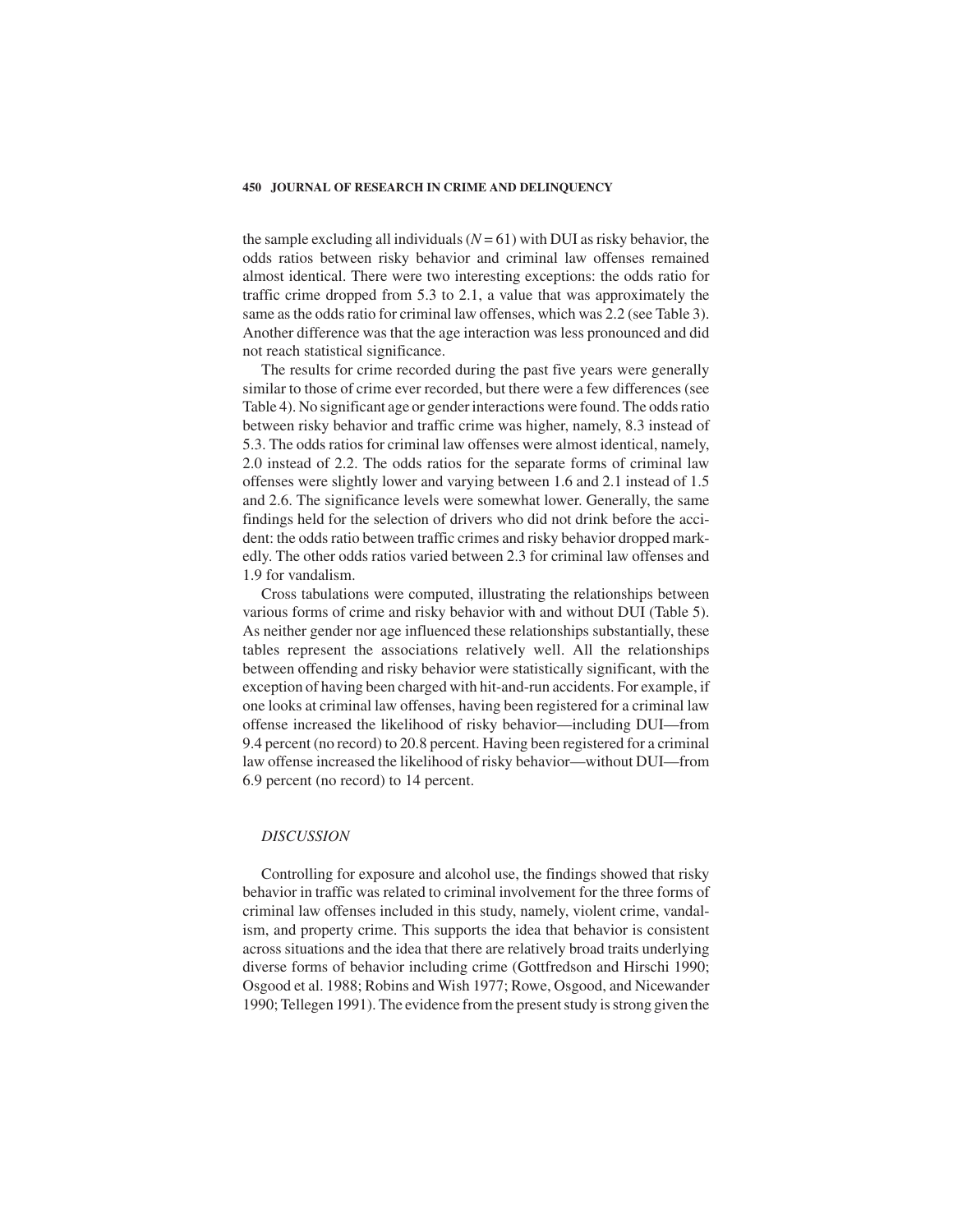Overall 12-25 Years 26-33 Years 34-44 Years 45-79 Years Type of Crime **N** 1,470 367 382 363 358 Traffic crime 135 2.1\* (1.2-3.6) 1.6 (0.6-4.7) 0.8 (0.2-2.9) 3.2 (1.0-9.9) 4.9 (1.6-14.9) Criminal law offenses 318 2.2\*\*\* (1.5-3.3) 1.8 (1.0-3.3) 1.6 (0.8-3.6) 3.8 (1.3-10.6) 4.1 (1.7-9.9) Violent crime 163 2.6\* (1.7-4.2) 2.1 (0.1-55.0) 1.9 (0.8-4.2) 5.6 (2.1-15.1) 5.3 (0.2-146.1) Vandalism 91 3.0\* (1.7-5.4) 1.7 (0.1-30.8) 3.6 (0.0-285.6) 1.9 (0.1-47.0) 10.6 (0.6-189.0)<br>Property crime 227 1.5 (0.9-2.3) 1.3 (0.2-7.9) 1.3 (0.6-2.9) 2.0 (0.7-5.6) 2.5 (0.4-16.4) Property crime 227 1.5 (0.9-2.3) 1.3 (0.2-7.9) 1.3 (0.6-2.9) 2.0 (0.7-5.6) 2.5 (0.4-16.4)

TABLE 3: Odds Ratios of Risky Behavior in Traffic and Traffic and Index Crime; Selection of Traffic Users Who Did Not Drink Prior to the Accident, Odds **Ratio (95 percent confidence interval)**

 $*p < .05$ . \*\*\* $p < .001$ .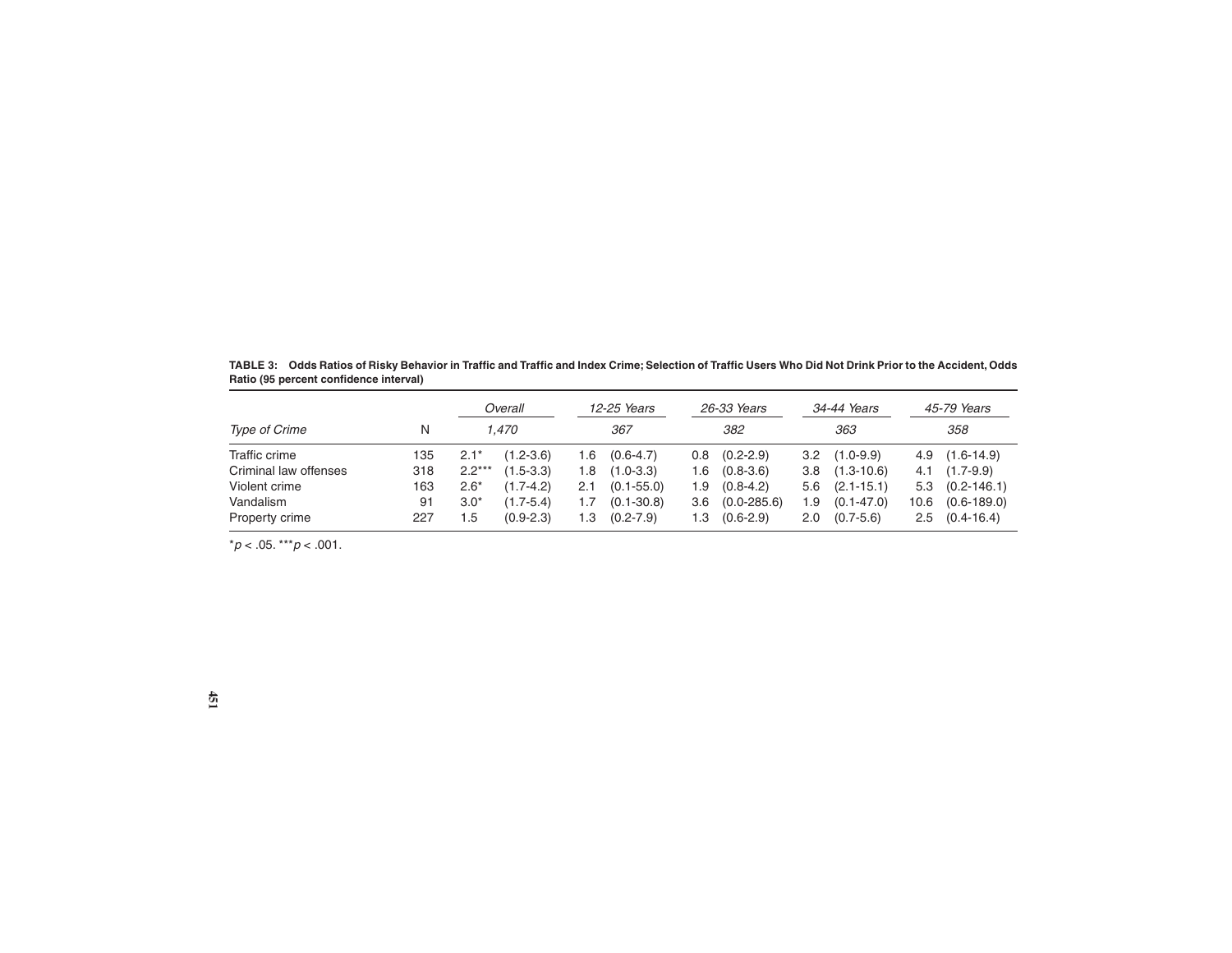**TABLE 4: Odds Ratios of Risky Behavior and Crime in the Past Five Years, Odds Ratio (95 percent confidence interval)**

| <b>Type of Crime</b>  |     | <b>Total Group</b> | <b>Selection of Traffic Users</b><br>Who Did Not Use Alcohol |                  |  |  |
|-----------------------|-----|--------------------|--------------------------------------------------------------|------------------|--|--|
| Traffic crime         | 8.3 | $(5.4 - 12.8)$ *** | 3.1                                                          | $(1.6 - 5.8)$ ** |  |  |
| Criminal law offenses | 2.0 | $(1.3 - 3.0)$ **   | 2.3                                                          | $(1.5-3.7)$ ***  |  |  |
| Violent crime         | 2.1 | $(1.2 - 3.6)^*$    | 2.4                                                          | $(1.3-4.3)$ **   |  |  |
| Vandalism             | 1.6 | $(0.7 - 3.8)$      | 1.9                                                          | $(0.8 - 4.8)$    |  |  |
| Property crime        | 1.6 | $(1.0 - 2.7)$      | 2.0                                                          | $(1.2 - 3.5)^*$  |  |  |

 $NOTE: N = 1.531.$ 

 $*p < .05.$   $*p < .01.$   $**p < .001.$ 

fact that, as mentioned above, the measures of the key variables—crime and risky behavior—come from different registrations systems and therefore do not have the problem of shared-method variance, which has been a point much criticized by authors questioning the value of studies supporting cross-situation consistency but that were based on ratings (Mischel 1968; Mischel and Peake 1982; Nisbett and Ross 1991).

Of course, this study could not address the question of what trait or traits underlay the association observed. It could involve risk seeking (Arnett, Offer, and Fine 1997), conventionality-unconventionality (Donovan, Jessor, and Costa 1991), or sensation seeking (Mawson et al. 1996). It may also involve ability to control impulses (Pulkkinen 1982) or an aversion to delay of gratification (Mischel 1981).

There was an interaction with age: The association between risky behavior and crime was weaker for younger individuals. This trend was similar but nonsignificant for violent and property crime. This could be because younger people are generally more likely to commit crimes than older people, and committing a crime is therefore less related to traits and more related to opportunities. It is also possible that our measure of crime, based on the NDO, is influenced by age. For older persons, the police have had more time to build a criminal record, and if persons commit more serious crimes, they will stay in the NDO for a longer time. If one considers NDO as a crude way of measuring an underlying tendency to commit a crime, NDO may provide a more accurate measure of this tendency in older persons and a less accurate measure for younger persons. This might lead to the present age trend. In other words, we measured crime with relatively less error in older persons and relatively more error in younger persons, and more error reduces relationships. A similar reasoning suggests that self-reported delinquency "ever" measures provide a better measurement of the propensity for crime than "last year" measures (Hindelang, Hirschi, and Weis 1981).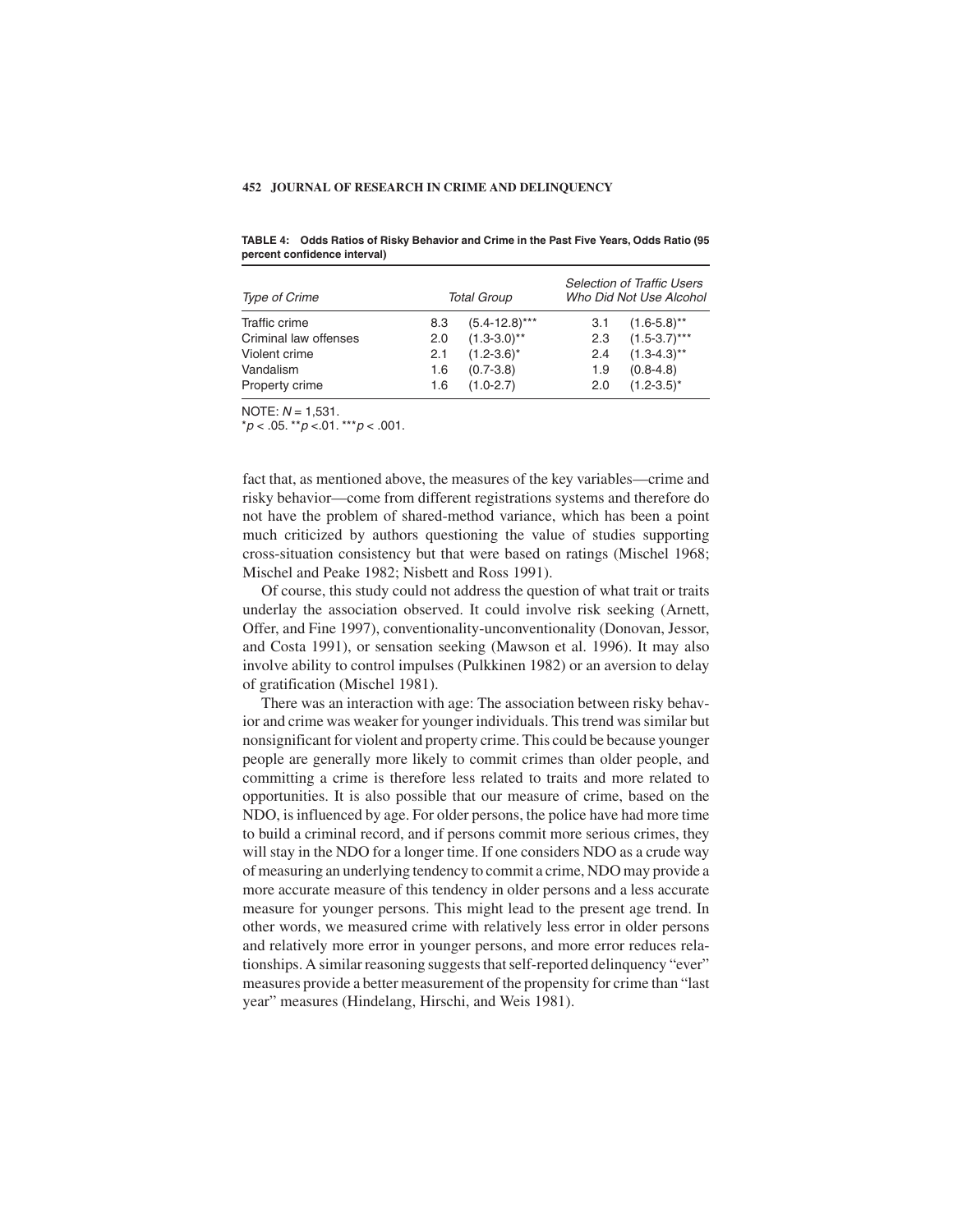|                                                       | <b>Risky Behavior Including DUI</b> |        |                         |        | <b>Risky Behavior Without DUI</b> |       |                         |           |
|-------------------------------------------------------|-------------------------------------|--------|-------------------------|--------|-----------------------------------|-------|-------------------------|-----------|
|                                                       | No Record                           |        | Recorded<br>for a Crime |        | No Record                         |       | Recorded<br>for a Crime |           |
|                                                       | N                                   | %      | N                       | %      | N                                 | %     | N                       | %         |
| Any crime                                             | 1.126                               | (8.1)  | 405                     | (22.7) | 1,126                             | (7.0) | 405                     | (12.6)    |
| Traffic crimes                                        | 1.361                               | (9.3)  | 170                     | (32.9) | 1,361                             | (8.0) | 170                     | (12.4)    |
| Driving under the influence of alcohol                | 1,428                               | (9.5)  | 103                     | (45.6) | 1,428                             | (8.1) | 103                     | (14.6)    |
| Hit and run accidents                                 | 1.467                               | (11.6) | 64                      | (20.3) | 1,467                             | (8.6) | 64                      | $(6.3)^d$ |
| Causing an accident involving serious injury or death | 1,499                               | (11.4) | 32                      | (37.5) | 1,499                             | (8.1) | 32                      | (25.0)    |
| Criminal law offenses                                 | 1.189                               | (9.4)  | 342                     | (20.8) | 1.189                             | 6.9)  | 342                     | (14.0)    |
| Violent crime                                         | 1.354                               | (10.3) | 177                     | (24.9) | 1,354                             | (7.4) | 177                     | (16.9)    |
| Vandalism                                             | 1.435                               | (11.1) | 96                      | (25.0) | 1,435                             | (7.7) | 96                      | (19.8)    |
| Property crime                                        | 1,289                               | (10.9) | 242                     | (17.4) | 1,289                             | (7.8) | 242                     | (12.0)    |

#### **TABLE 5: Risky Behavior in Traffic and Traffic Criminal Law Offenses**

NOTE: N = 1,531. DUI = driving under the influence of alcohol; all tables: chi-square  $\rho$  < .05. a. Chi-square not significant.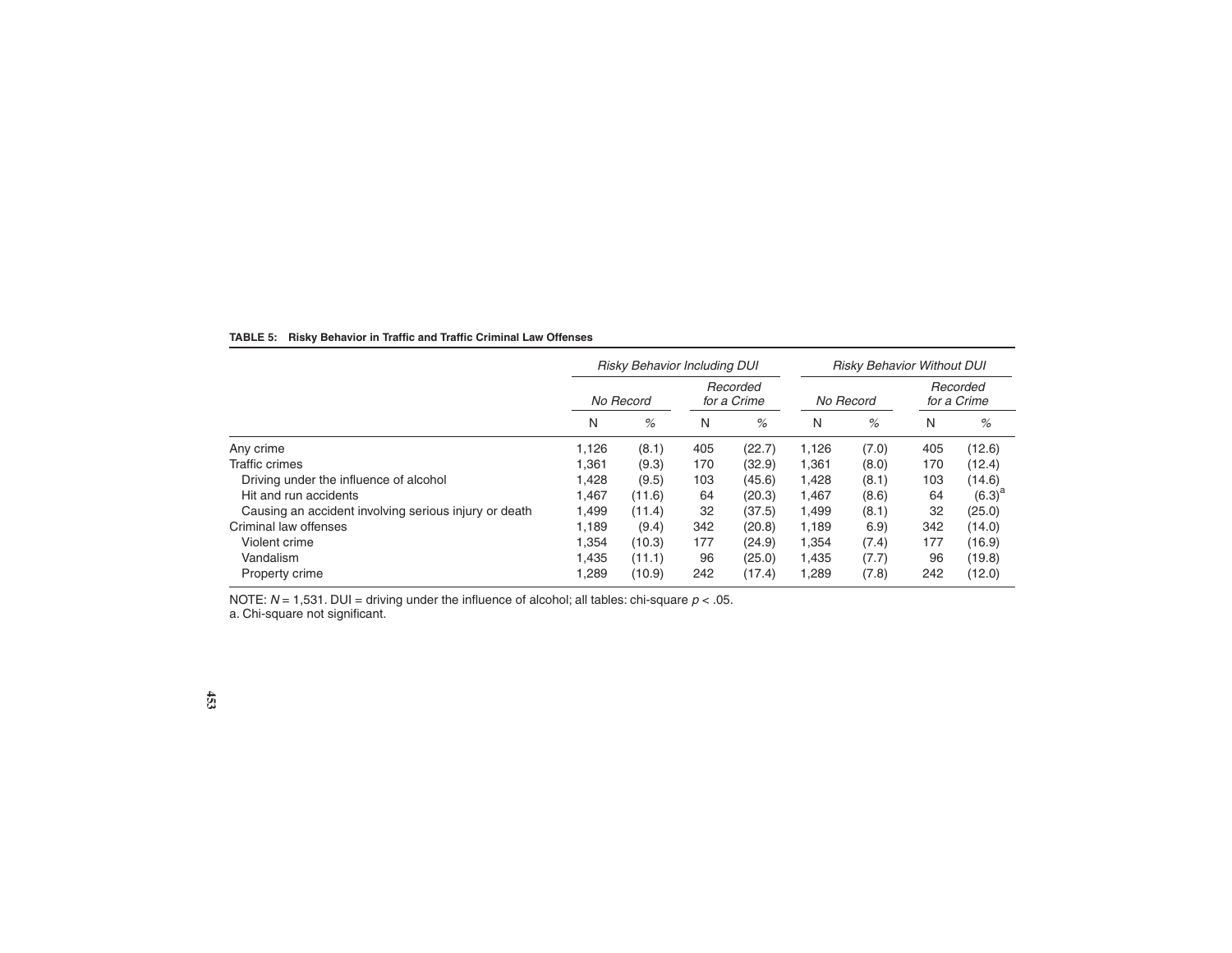The study also found a positive relationship between risky traffic behavior and traffic crime. This may be interpreted as temporal stability of traffic behavior within the individual. The main traffic crimes in this study namely, DUI and causing an accident involving serious injury or death—are similar to the measures of risk taking. Only a fewstudies have looked at the stability of drivers' records, accidents, and risky behavior, and these found similar results (Brezina 1969; Burg 1970; Robertson and Baker 1975; Soderstrom, Birschbach, and Dischinger 1990; Soderstrom et al. 1993). These findings are in line with the general finding that there is temporal stability for many forms of social behavior (Mischel 1968; Mischel and Peake 1982).

This study probably provides a lower limit to the true magnitude of the relation between risky behavior in traffic and criminal behavior. The reason is that both concepts were measured crudely and were thus subject to random error. It should also be noted that the data relate to only one country at a particular time. Although we believe that the underlying mechanisms should remain similar over time and geographic region, their manifestation in terms of links between observed behaviors may not. This is an issue that merits further exploration.

### **APPENDIX Log-Linear Analysis: Principle of the Uniform Association Model**

We used the conditional uniform association model. For a two-way table, the uniform association model can be written as the following:

$$
\log \pi_{ij} = u + u_{1(i)} + u_{2(j)} + \Phi_{ij},
$$

where  $\pi_{ii}$  is the probability for cell  $(i,j)$   $(i = 1, \ldots, I; j = 1, \ldots, J; u, u_1(i)$ . and  $u_2(j)$ . are marginal effects. Interest extends to the term Φ*ij* because it is directly related to the log odds ratio as

$$
\log (\pi_{ij} / (\pi_{ij}) / (\pi_{ij} / \pi_{ij}). = \Phi(i - i') (j - j').
$$

For adjacent cells in the table, the uniform association model states that the log-odds ratio is constant and equal to  $\Phi$  because for adjacent cells,  $i - i' = 1$  and  $j - j' = 1$ . The odds ratio is then equal to exp Φ. The conditional association model estimates separate parameters Φ for each of the eight levels of the stratifying variables, which are here age "*a*" (four categories) and sex "*s*." Thus, the parameter Φ*as* indicates the strength of the association in table (*a*, *s*) as measured by the log-odds ratio (for more details, see Agresti 1990).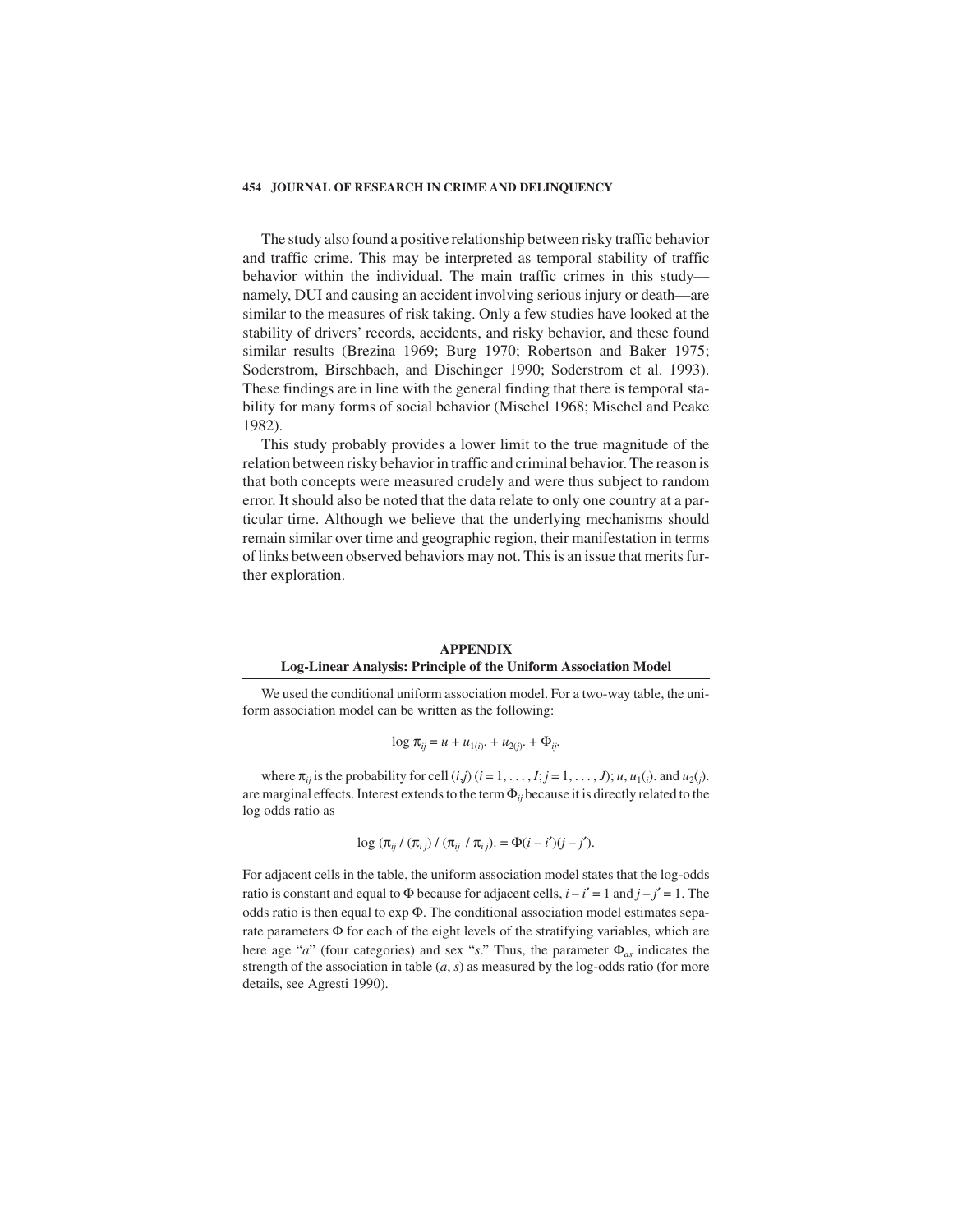### **Junger et al. / CROSS-SITUATIONAL CONSISTENCY 455**

Table A1 gives the results of log-linear analyses for the uniform association model for the relation between risky behavior and traffic crimes. The fit of the models is determined by the likelihood ratio chi-square. The advantage of this chi-square over Pearson's chi-square is that models can be compared by subtracting the likelihood chi-squares and degrees of freedom of the models. If an added effect yields a significant difference with a model without that effect, it means that the adding of that effect improves the model. The difference between models 1 and 2 is significant,  $G<sup>2</sup>(1)$  –  $G<sup>2</sup>(2) = 66.9$ ;  $df(1) - df(2) = 1$ ;  $p = .000$ , indicating that there is a relation between risky behavior and nontraffic crimes. Also, the difference between models 4 and 2 is significant,  $G^2(2) - G^2(4) = 9.6$ ;  $df(2) - df(4) = 3$ ;  $p = .022$ , which means that there is also a significant age effect. However, the difference between model 3 and model 2 is not significant,  $G^2(2) - G^2(3) = 0.001$ ;  $d\mathfrak{f}(2) - d\mathfrak{f}(3) = 1$ ;  $p = .975$ , so adding the gender factor to the model does not improve the model significantly.

| <b>TABLE A1: Risky Behavior and Traffic Crimes</b> |  |  |  |  |  |
|----------------------------------------------------|--|--|--|--|--|
|----------------------------------------------------|--|--|--|--|--|

|                                       |                |    |       | Differences in |       |    |      |
|---------------------------------------|----------------|----|-------|----------------|-------|----|------|
| Model                                 | G <sup>2</sup> | df | D     | Model          | $G^2$ | df | р    |
| $(1)$ = no relation                   | 79.0           | 8  | .000  |                |       |    |      |
| $(2)$ = relation                      | 12.1           | 7  | .098  | $(1)-(2)$      | 66.9  |    | .000 |
| $(3) = (2) +$ gender effect           | 12.1           | 6  | .060  | $(2)-(3)$      | 0.0   |    | .975 |
| $(4) = (2) + age$ effect <sup>a</sup> | 2.5            | 4  | .652  | $(2)-(4)$      | 9.6   | 3  | .022 |
| $(5) = (3) + age$ effect              | 2.3            | 3  | .522  | $(3)-(5)$      | 9.8   | 3  | .020 |
| $(6) = (4) +$ gender effect           | 2.3            | 3  | .522  | $(4)-(6)$      | 0.2   |    | .648 |
| $(7) = (5/6) +$ interaction           | 0.0            | 0  | 1.000 | (6)-(7)        | 2.3   | 3  | .522 |

NOTE:  $G^2$  = likelihood ratio chi square.

a. Best model.

### *NOTES*

1. This includes pedestrians, motorists, motorcyclists, cyclists, or persons otherwise involved in a traffic accident.

2. It was very unusual at the time of the data collection for police officers to have a Breathalyzer to determine whether the blood alcohol concentration was greater than the legal limit (0.5 percent). Therefore, the mentioning of alcohol use reflects an educated guess on the part of the police officer who filled in the form.

3. Joyriding is usually defined as a property crime in criminological research (Junger-Tas, Terlouw, and Klein 1994). There were nine cases of joyriding. Analyses with and without joyriding as a measure of property crime produce almost identical results. Finally, as mentioned elsewhere, it should be mentioned that in no case was joyriding confounded with an accident registered in the present sample.

4. A study of patients treated at an emergency unit in a hospital (Groningen, the Netherlands) over the past 20 years shows that 8.0 percent of all patients involved in crashes were under the influence of alcohol (Kingma and Klasen 1993). In the present study, this percentage is 4.0. This supports the view, as mentioned above, that alcohol use is underreported on the standard forms completed by the police. This difference, however, could also be (partly) caused by the fact that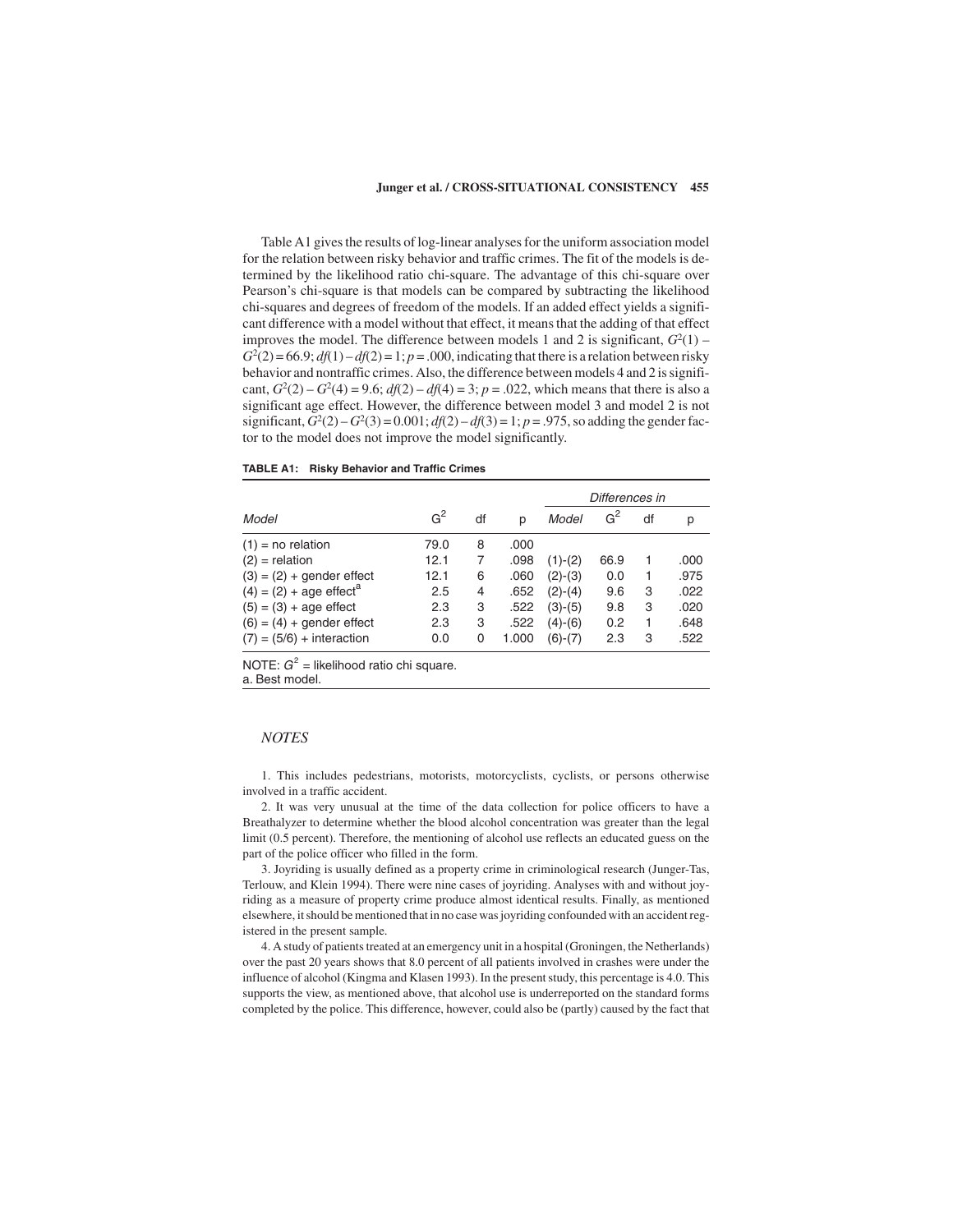alcohol does increase the likelihood of becoming injured in an accident (Simpson and Mayhew 1991) and accordingly to be transported to an emergency unit of a hospital.

### *REFERENCES*

- Agnew, Robert and David M. Petersen. 1989. "Leisure and Delinquency." *Social Problems* 36:332-50.
- Agresti, Alan. 1990. *Categorical Data Analysis*. New York: John Wiley.
- Arneklev, Bruce J., Harold G. Grasmick, Charles R. Tittle, and Robert J. Bursik. 1993. "Low Self-Control and Imprudent Behavior." *Journal of Quantitative Criminology* 9:225-47.
- Arnett, Jeffrey Jensen, Daniel Offer, and Mark A. Fine. 1997. "Reckless Driving in Adolescence: 'state' and 'trait' factors." *Accident Analysis and Prevention* 29:57-63.
- Baker, Susan P., Brian O'Neill, Marvin J. Ginsburg, and Guohua Li. 1992. *The Injury Fact Book*. Oxford, UK: Oxford University Press.
- Bem, Daryl J. and Andrea Allen. 1974. "On Predicting Some of the People Some of the Time: The Search for Cross-Situational Consistencies in Behavior." *Psychological Review* 81:506-20.
- Bem, Daryl J. and David C. Funder. 1978. "Predicting More of the People More of the Time: Assessing the Personality of Situations." *Psychological Review* 85:485-501.
- Brezina, E. H. 1969. "Traffic Accidents and Offences: An Observational Study of the Ontario Driver Population." *Accident Analysis & Prevention* 1:373-95.
- Brownfield, David and Ann Marie Sorenson. 1993. "Self-Control and Juvenile Delinquency: Theoretical Issues and an Empirical Assessment of Selected Elements of a General Theory of Crime." *Deviant Behavior: An Interdisciplinary Journal* 14:243-64.
- Burg, Albert. 1970. "The Stability of Driving Record over Time." *Accident Analysis and Prevention* 2:57-65.
- Burton, Roger V. 1963. "Generality of Honesty Reconsidered." *Psychological Review* 70:481-99.
- Chaplin, William F. and Lewis R. Goldberg. 1985. "A Failure to Replicate the Bem and Allen Study of Individual Differences in Cross-Situational Consistency." *Journal of Personality and Social Psychology* 47:1074-90.
- Conley, James J. 1984. "Relation of Temporal Stability and Cross-Situational Consistency in Personality: Comment on the Mischel-Epstein Debate." *Psychological Review* 91:491-96.
- Deery, Hamish A. and Anthony W. Love. 1996. "The Effect of a Moderate Dose of Alcohol on the Traffic Hazard Perception Profile of Young Drink-Drivers." *Addiction* 91:815-27.
- Donovan, John E., Richard Jessor, and Frances M. Costa. 1991. "Adolescent Health Behavior and Conventionality-Unconventionality: An Extension of Problem-Behavior Theory." *Health Psychology* 10:52-61.
- Epstein, Seymour and Edward J. O'Brien. 1985. "The Person-Situation Debate in Historical and Current Perspective." *Psychological Bulletin* 98:513-37.
- Farrington, David P. and Marianne Junger. 1995. "Illnesses, Injuries and Crime, Accidents, Self-Control and Crime." *Criminal Behavior and Mental Health* 5:255-478.
- Forde, David R. and Leslie W. Kennedy. 1997. "Risky Lifestyles, Routine Activities, and the General Theory Of Crime." *Justice Quarterly* 14:265-94.
- Gibbs, John J. and Dennis Giever. 1995. "Self-Control and its Manifestations among University Students: An Empirical Test of Gottfredson and Hirschi's Theory." *Justice Quarterly* 12:231-55.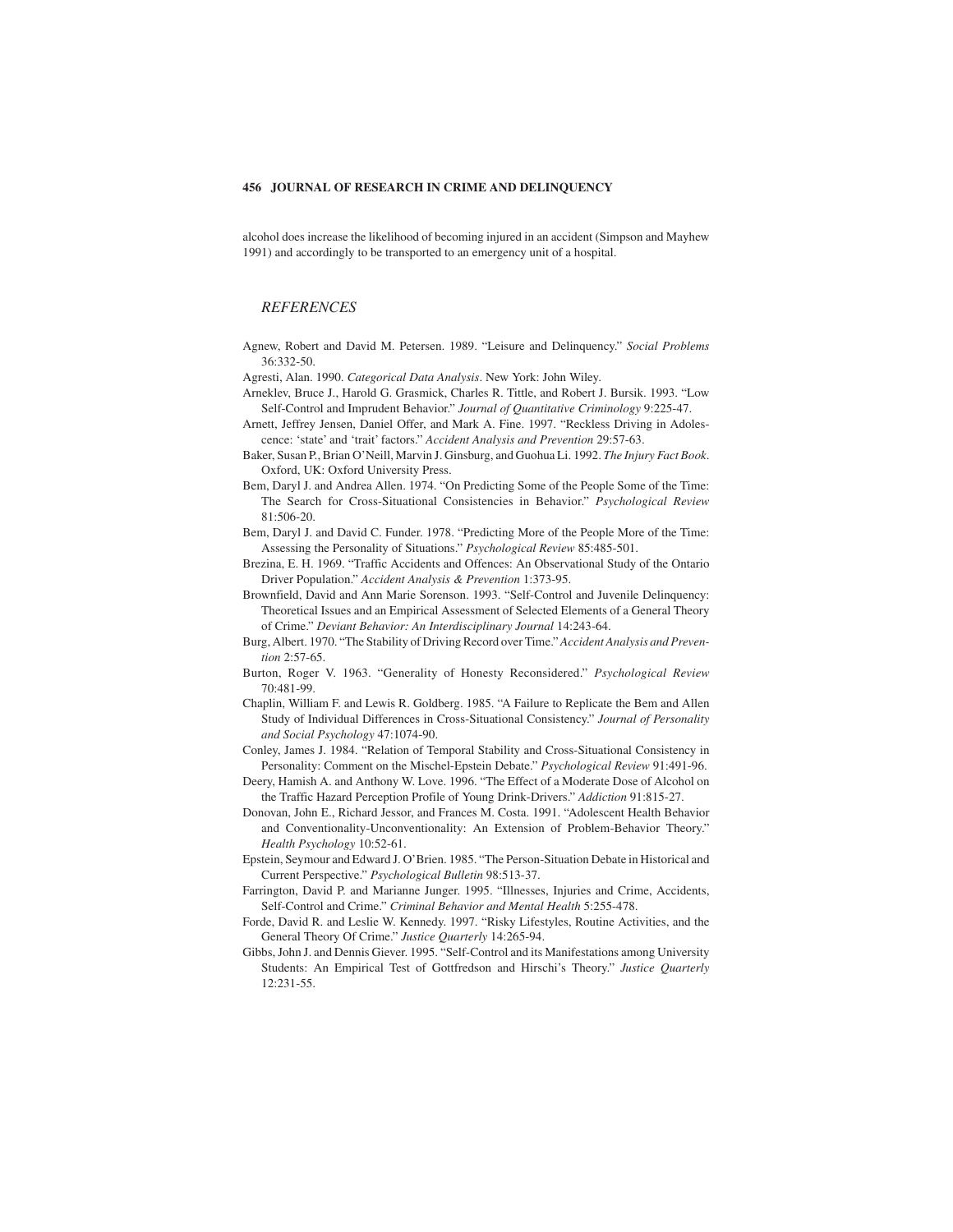- Gibbs, John J., Dennis Giever, and Jamie S. Martin. 1998. "Parental Management and Self-Control: An Empirical Test of Gottfredson and Hirschi's General Theory." *Journal of Research in Crime and Delinquency* 35:40-70.
- Glueck, Sheldon and Eleanor Glueck. 1950. *Unraveling Juvenile Delinquency*. NewYork: Commonwealth Fund, Oxford University Press.
- Gottfredson, Michael R. and Travis Hirschi. 1990. *A General Theory of Crime*. Stanford, CA: Stanford University Press.
- Grasmick, Harold G., Charles R. Tittle, Robert J. Bursik, and Bruce J. Arneklev. 1993. "Testing the Core Empirical Implications of Gottfredson and Hirschi's General Theory of Crime." *Journal of Research in Crime and Delinquency* 30:5-29.
- Hansen, Curtiss P. 1988. "Personality Characteristics of the Accident Involved Employee." *Journal of Business and Psychology* 3:346-65.
- Hindelang, Michael J., Travis Hirschi, and Joseph G. Weis. 1981. *Measuring Delinquency*. Beverly Hills, CA: Sage.
- Hirschi, Travis. 1969. *Causes of Delinquency*. Berkeley: University of California Press.
- Huizinga, David and Cynthia Jacob-Chien. 1998. "The Contemporaneous Co-Occurrence of Serious and Violent Juvenile Offending and Other Problem Behaviors." Pp. 47-67 in *Serious & Violent Juvenile Offenders*, edited by R. Loeber and D. Farrington. Thousand Oaks, CA: Sage.
- I. T. Organisatie. 1995. "HKS Tabellen: Landelijk Beheerde Tabellen (National Database on Offenders)." Korps Landelijke Politiediensten, Driebergen, the Netherlands.
- Junger, Marianne, G. J. Terlouw, and Peter G. M. van der Heijden. 1995. "Crime, Accidents and Social Control." *Criminal Behavior and Mental Health* 5:386-410.
- Junger, Marianne and Auke Wiegersma. 1995. "The Relations between Accidents, Deviance and Leisure Time." *Criminal Behavior and Mental Health* 5:144-74.
- Junger-Tas, Josine and Ineke Haen-Marshall. 1999. "The Self Report Methodology in Crime Research: Strength and Weaknesses." Pp. 291-367 in *Building a Safer Society: Strategic Approaches to Crime Prevention*. Vol. 25, *Crime and Justice*, edited by M. Tonry and D. P. Farrington. Chicago: University of Chicago Press.
- Junger-Tas, Josine, Gert-Jan Terlouw, and Malcolm W. Klein. 1994. *Delinquent Behavior among Young People in the Western World: First Results of the International Self-Report Delinquency Study*. Amsterdam, the Netherlands: Kugler.
- Keane, Carl and Robert Arnold. 1996. "Examining the Relationship between Criminal Victimization and Accidents: A Routine Activities Approach." *Canadian Review of Sociology and Anthropology* 33:457-79.
- Keane, Carl, Paul S. Maxim, and James J. Teevan. 1993. "Drinking and Driving, Self-Control, and Gender: Testing a General Theory of Crime." *Journal of Crime and Delinquency* 30:30-46.
- Kingma, J. and H. J. Klasen. 1993. "Alcoholgebruik bij Verkeerslachtoffers." Academisch Ziekenhuis Groningen, Groningen, the Netherlands.
- Krahé, Barbara. 1990. *Situation Cognition and Coherence in Personality: An Individual-Centered Approach*. Cambridge, UK: Cambridge University Press.
- Lawton, Rebecca, Dianne Parker, Stephen G. Stradling, and Anthony S. R. Manstead. 1997. "Predicting Road Accidents: The Role of Social Deviance and Violations." *British Journal of Psychology* 88:249-62.
- Longshore, Douglas, Susan Turner, and Judith A. Stein. 1996. "Self-Control in a Criminal Sample: An Examination of Construct Validity." *Criminology* 34:209-28.
- Mathijssen, M.P.M. 1997. "Rijden onder Invloed in Nederland, 1995-1996 [Driving under the Influence of Alcohol in the Netherlands, 1995-1996]: Ontwikkeling van het alcoholgebruik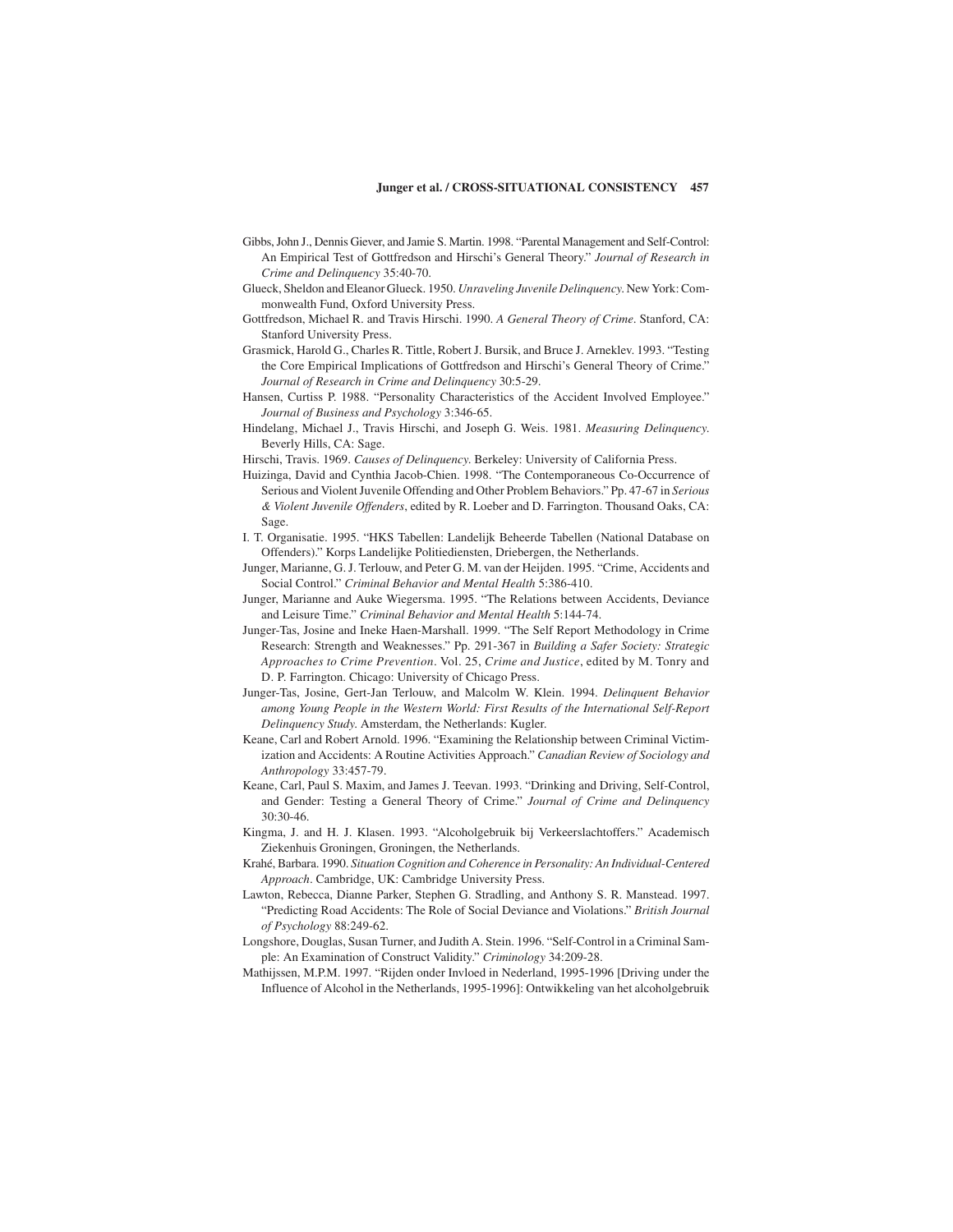van automobilisten in weekendnachten." Stichting Wetenschappelijk Onderzoek Verkeersveiligheid SWOV, Leidschendam, the Netherlands.

- Mawson, A. R., J. J. Biundo, D. I. Clemmer, K. W. Jacobs, V. K. Ktsanes, and J. C. Rice. 1996. "Sensation Seeking, Criminality, and Spinal Cord Injury: A Case Control Study." *American Journal of Epidemiology* 144:463-72.
- Mischel, Walter. 1968. *Personality and Assessment*. New York: John Wiley.

. 1981. *Introduction to Personality*. New York: CBS College.

- Mischel, Walter and Philip K. Peake. 1982. "Beyond Déjà vu in the Search for Cross-Situational Consistency." *Psychological Review* 89:730-55.
- Moskowitz, D. S. 1982. "Coherence and Cross-Situational Generality in Personality: A New Analysis of Old Problems." *Journal of Personality and Social Psychology* 43:754-68.
- Moskowitz, Herbert and Marcelline Burns. 1990. "Effects of Alcohol on Driving Performance." *Alcohol Health and Research World* 14:12-14.
- Nagin, Daniel S. and Raymond Paternoster. 1994. "Personal Capital and Social Control: The Deterrence Implications of a Theory of Individual Differences in Criminal Offending." *Criminology* 32:581-606.
- Nisbett, Richard E. and Lee Ross. 1991. *The Person and the Situation: Essential Contributions of Social Psychology*. Philadelphia: Temple University Press.
- Oei, Tian P. and D. M. Kerschbaumer. 1990. "Peer Attitudes, Sex, and the Effects of Alcohol on Simulated Driving Performance."*American Journal of Drug and Alcohol Abuse* 16:135-46.
- Osgood, Wayne D., Lloyd D. Johnston, Patrick M. O'Malley, and Jerald G. Bachman. 1988. "The Generality of Deviance in Late Adolescence and Early Adulthood." *American Sociological Review* 53:81-93.
- Paternoster, Raymond and Robert Brame. 1998. "The Structural Similarity of Processes Generating Criminal and Analogous Behaviors." *Criminology* 36:633-69.
- Paternoster, Raymond and Sally Simpson. 1996. "Sanction Threats and Appeals to Morality: Testing a Rational Choice Model of Corporate Crime." *Law & Society Review* 30:549-83.
- Peake, Philip K. and Walter Mischel. 1984. "Getting Lost in the Search for Large Coefficients: Reply to Conley (1984)." *Psychological Review* 91:497-501.
- Pervin, Lawrence A. 1989. "Persons, Situations, Interactions: The History of a Controversy and a Discussion of Theoretical Models. Special Issue: Theory Development Forum." *Academy of Management Review* 14:350-60.
	- . 1994. "A Critical Analysis of Current Trait Theory."*Psychological Inquiry* 5:103-13.
- Piquero, Alex and Stephen Tibbetts. 1996. "Specifying the Direct and Indirect Effects of Low Self-Control and Situational Factors in Offenders'Decision Making: Towards a More Complete Model of Rational Offending." *Justice Quarterly* 13:481-510.
- Polakowski, Michael. 1994. "Linking Self- and Social Control with Deviance: Illuminating the Structure Underlying a General Theory of Crime and Its Relation to Deviant Activity." *Journal of Quantitative Criminology* 10:41-78.
- Pratt, T. C., and F. T. Cullen. 2000. "The Empirical Status of Gottfredson and Hirschi's General Theory of Crime: A Meta-Analysis." *Criminology* 38:931-64.
- Pulkkinen, Lea. 1982. "Self-Control and Continuity from Childhood to Late Adolescence." *Life-Span Development and Behaviour* 4:64-105.
- Robertson, Leon S. and Susan P. Baker. 1975. "Prior Violation Records of 1447 Drivers Involved in Fatal Crashes." *Accident Analysis and Prevention* 7:121-28.
- Robins, Lee N. 1966. *Deviant Children Grown Up*. Baltimore: Williams and Wilkins.
- Robins, Lee N. and Eric Wish. 1977. "Childhood Deviance as a Developmental Process: A Study of 223 Urban Black Men from Birth to 18." *Social Forces* 56:448-73.
- Ross, H. Laurence. 1992. *Confronting Drunk Driving: Social Policy for Saving Lives*. London: Yale University Press.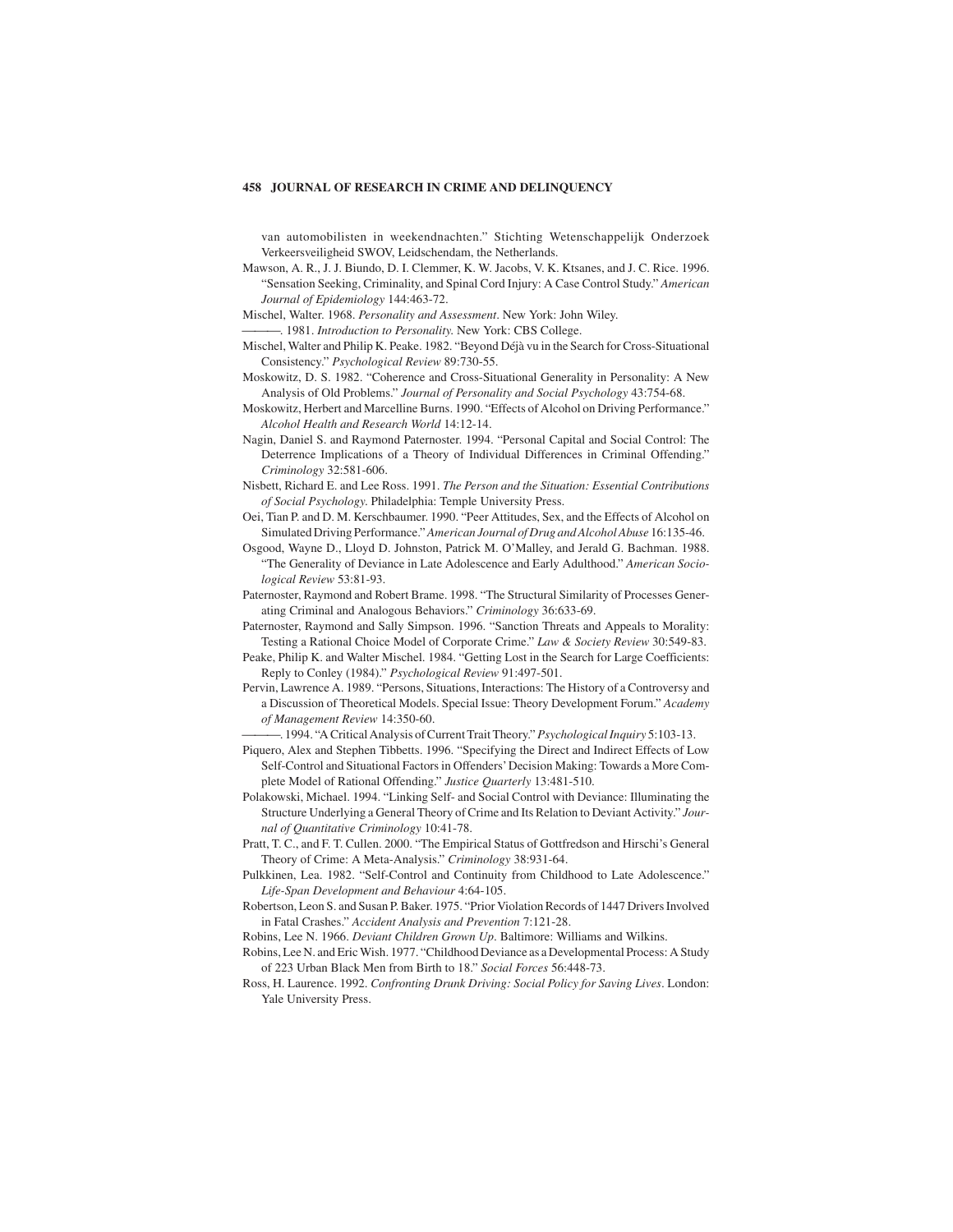- Rowe, David C., D. Wayne Osgood, and W. Alan Nicewander. 1990. "A Latent Trait Approach to Unifying Criminal Careers." *Criminology* 28:237-70.
- Simpson, H. M. and D. R. Mayhew. 1991. "The Hard Core Drinking Driver." Ottawa: Traffic Injury Research Foundation of Canada.
- Sivak, Michael. 1983. "Society's Aggression Level as a Predictor of Traffic Fatality Rate." *Journal of Safety Research* 14:93-99.
- Soderstrom, Carl A., Jane M. Birschbach, and Patricia C. Dischinger. 1990. "Injured Drivers and Alcohol Use: Culpability, Convictions, and Pre- and Post-Crash Driving History." *Journal of Trauma* 30:1208-14.
- Soderstrom, Carl A., Patricia C. Dischinger, Shiu Man Ho, and Margaret T. Soderstrom. 1993. "Alcohol Use, Driving Records, and Crash Culpability among Injured Motorcycle Drivers." *Accident Analysis and Prevention* 25:711-16.
- Sorenson, Ann and David Brownsfield. 1995. "Adolescent Drug Use and a General Theory of Crime: An Analysis of a Theoretical Integration." *Canadian Journal of Criminology* 37:19-38.
- Stroebe, W. and M. S. Stroebe. 1995. *Social Psychology and Health*. Duckingham, UK: Open University Press.
- Tellegen, Auke. 1991. "Personality Traits: Issues of Definition, Evidence, and Assessment." Pp. 10-35 in *Personality and Psychopathology*, Vol. 2, *Thinking Clearly about psychology*, edited by W. M. Grove and D. Cichetti. Minneapolis: University of Minnesota Press.
- Tillman, W. A. and G. E. Hobbs. 1949. "The Accident-Prone Automobile Driver." *American Journal of Psychiatry* 106:321-31.
- Tittle, Charles R. 1995. *Control Balance: Toward a General Theory of Deviance*. Boulder, CO: Westview.
- Tremblay, Richard E., Bernard Boulerice, Marianne Junger, and Louise Arseneault. 1995. "Does Low Self-Control during Childhood Explain the Association between Delinquency and Accidents in Early Adolescence?" *Criminal Behaviour and Mental Health* 5:439-51.
- West, D. J. and D. P. Farrington. 1977. *The Delinquent Way of Life*. London: Heineman Educational.
- West, Robert J. 1997. *Cross-Cultural Generalisability of Relationship between Anti-Social Motivation and Traffic Accident Risk*. Crowthorne Berkshire, UK: Transport Research Laboratory.
- West, Robert J., James Elander, and Davina French. 1993. "Mild Social Deviance, Type-A Behaviour Pattern and Decision-Making Style as Predictors of Self-Reported Driving Style and Traffic Accident Risk." *British Journal of Psychology* 84:207-19.
- West, Robert, Helen Train, Marianne Junger, Alan Pickering, Eric Taylor, and Anne West. 1997. *Childhood Accidents and Their Relationship with Problem Behaviour*. London: St. George's Hospital Medical School.
- West, Robert, Helen Train, Marianne Junger, Anne West, and Alan Pickering. 1998. "Accidents and Problem Behaviour." *The Psychologist* 12:395-97.
- Wick, Robert L. 1992. "Alcohol and Pilot Performance Decrements." *Alcohol, Drugs and Driving* 8:207-15.
- Wilson, R. J. 1992. "Convicted Impaired Drivers and High-Risk Drivers: How Similar Are They?" *Journal of Studies on Alcohol* 53:335-44.
- Wood, Peter B., Betty Pfefferbaum, and Bruce J. Arneklev. 1993. "Risk-Taking and Self-Control: Social Psychological Correlates of Delinquency." *Journal of Crime and Justice* 16:111-30.
- Yeager, C. A. and D. Otnow-Lewis. 1990. "Mortality in a Group of Formally Incarcerated Juvenile Delinquents." *American Journal of Psychiatry* 147:612-14.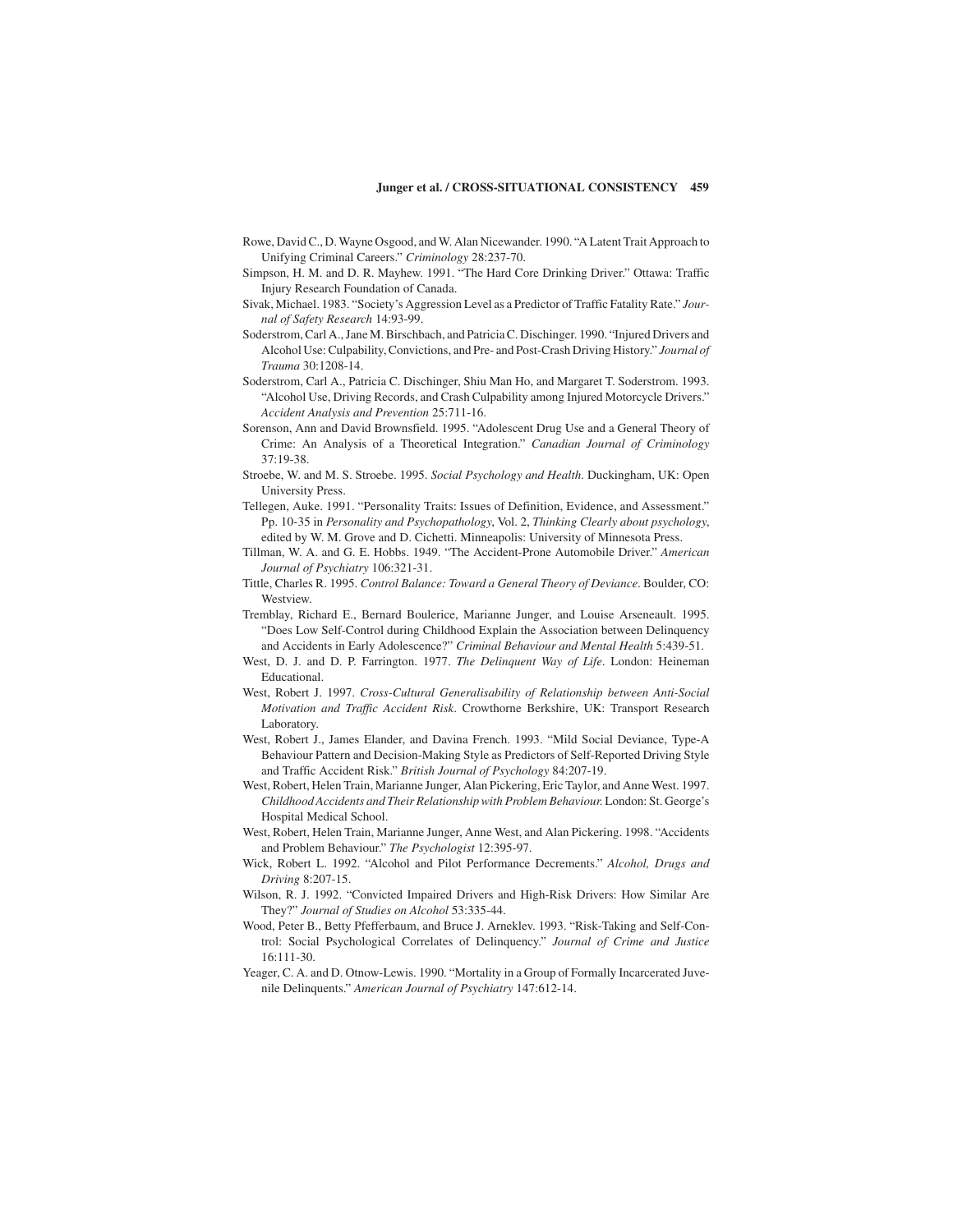# **ABOUT THE AUTHORS**

**Robert Agnew** is a professor of sociology at Emory University in Atlanta. His teaching and research interests focus on the causes of crime and delinquency, especially his general strain theory of crime. His most recent publication is the textbook titled *Juvenile Delinquency: Causes and Control* (Roxbury, 2001).

**Timothy Brezina** received his Ph.D. in sociology from Emory University in 1996 and is currently an assistant professor of sociology at Tulane University. His current research examines the personal consequences of delinquency as experienced by the offender. Recent publications appear in the journals *Criminology*, *Journal of Research in Crime and Delinquency*, *Justice Quarterly*, and *Youth & Society*.

**Marianne Junger** studied sociology at the University of Leiden and obtained her Ph.D. at the Free University of Amsterdam. Since November 2000, she has been working at the Department of Developmental Psychology of Utrecht University. She has published in *The British Journal of Criminology*, *Criminal Justice and Behavior*, the *Journal of Quantitative Criminology*, and the *Journal of Research in Crime and Delinquency*. Her current research interests include the generality of deviance, theories of crime, with a special focus on the relation between crime, accidents, and health.

**Paul Mazerolle** received his Ph.D. in criminology from the University of Maryland in 1995. His research investigates issues related to criminal careers, criminological theory, and developmental factors in crime causation. His publications have appeared in the *Journal of Research in Crime and Delinquency*, *Journal of Quantitative Criminology*, *Justice Quarterly*, *Violence and Victims*, and *Studies on Crime and Crime Prevention*.

**Alex R. Piquero** received his Ph.D. in criminology from the University of Maryland and is currently an associate professor of criminology and sociology at the Center for Studies in Criminology and Lawat the University of Florida, member of the National Consortium on Violence Research, and network associate with the MacArthur Foundation's Research Network on

JOURNAL OF RESEARCH IN CRIME AND DELINQUENCY, Vol. 38 No. 4, November 2001 460-462 © 2001 Sage Publications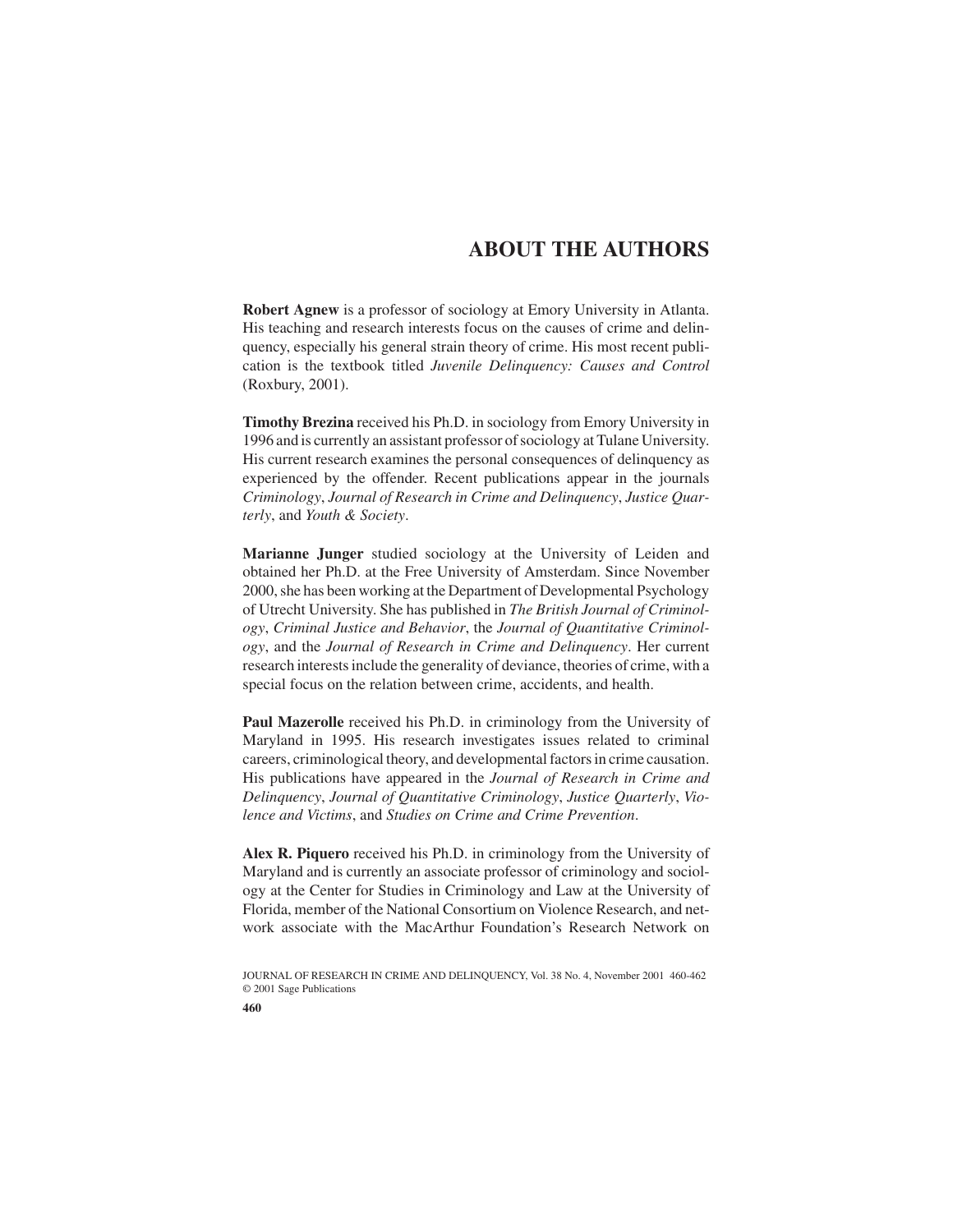Adolescent Development and Juvenile Justice. His research interests include criminological theory, life-course criminology, and quantitative research methods.

**David Thacher** is an assistant professor of public policy and urban planning at the University of Michigan. He received his Ph.D. from the Massachusetts Institute of Technology in 1999. His research focuses on how public institutions should cope with conflicting and ambiguous values.

**Reinier Timman** studied psychology at the University of Leiden. From 1997 to 1999, he worked as a methodologist at the Netherlands Institute of Criminality and LawEnforcement (NISCALE). Since 1999, he has been working as a researcher at the Erasmus University Rotterdam. His interests are in the field of longitudinal research methods, hierarchical regression, linear structural models, and loglinear models. He collaborated on this study when he worked at NISCALE.

**John W. Welte** is a senior research scientist at the Research Institute on Addictions in Buffalo, New York. His research interests include the substance abuse/crime nexus, the epidemiology of substance abuse, and the etiology and epidemiology of pathological gambling. He is currently principal investigator of a national survey of pathological gambling.

**Robert West** has been working in the field of accidents since 1985. His research has focused on psychological factors underlying accident involvement. He has conducted studies on links between personality, driving style, and accidents in experienced and novice drivers and on characteristics of children that put them at increased risk of a pedestrian or diving accident. His other main area of research is nicotine dependence. He has published more than 150 articles, books, and chapters.

**William F. Wieczorek** is the director of the Center for Health and Social Research at the State University College at Buffalo. His research interests include the substance abuse/crime nexus, geographic influences on alcohol and drug abuse, and intervention with DWI offenders. He is currently principal investigator of a study of geographic influences on the health outcomes of drug abuse.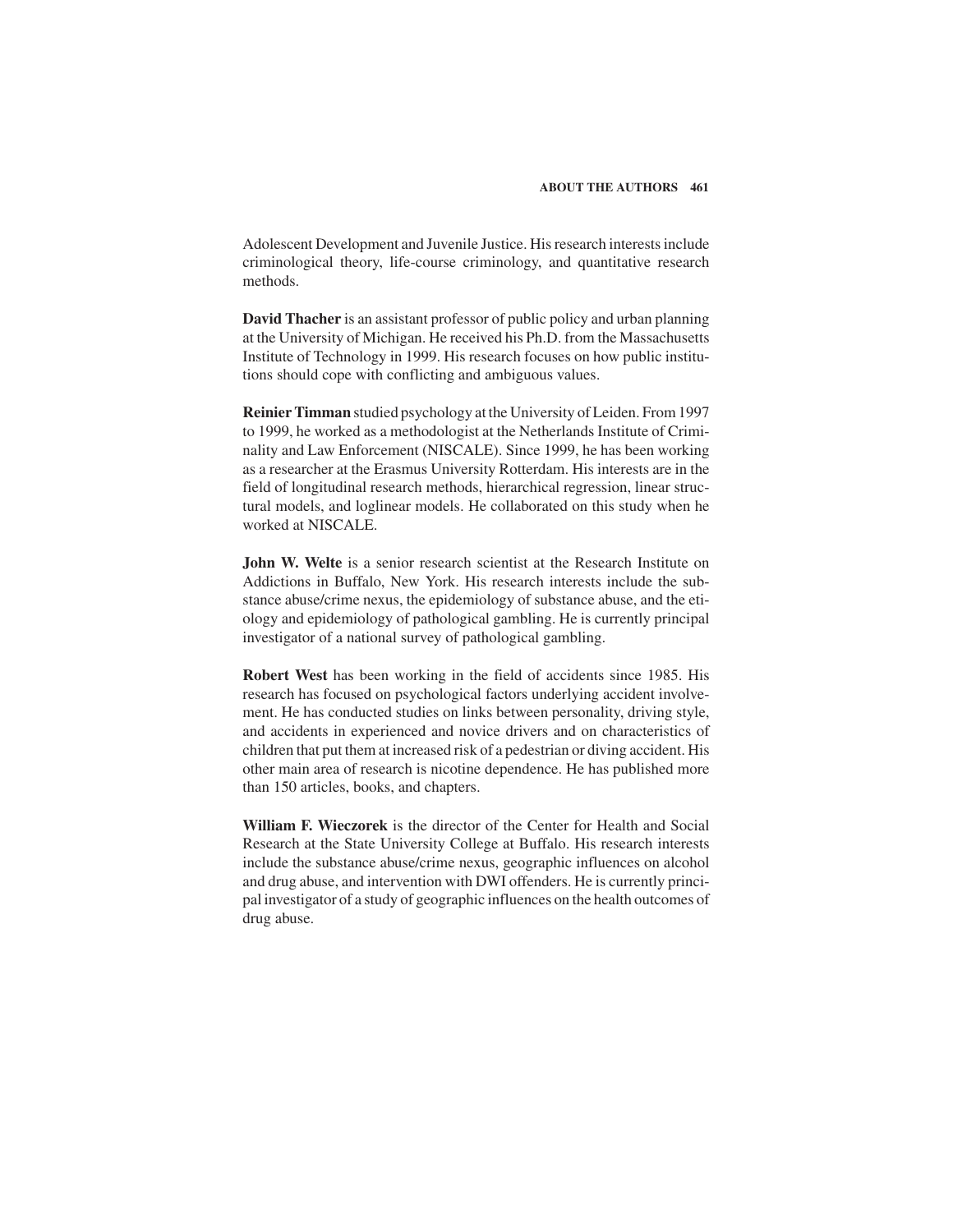# **462 JOURNAL OF RESEARCH IN CRIME AND DELINQUENCY**

**Lening Zhang** is an assistant professor of behavioral science at St. Francis College in Loretto, Pennsylvania. He holds a doctorate in sociology from the State University of New York at Albany. He has conducted criminological research in both the United States and China. His research interests include substance abuse, victimization, and the criminal justice system.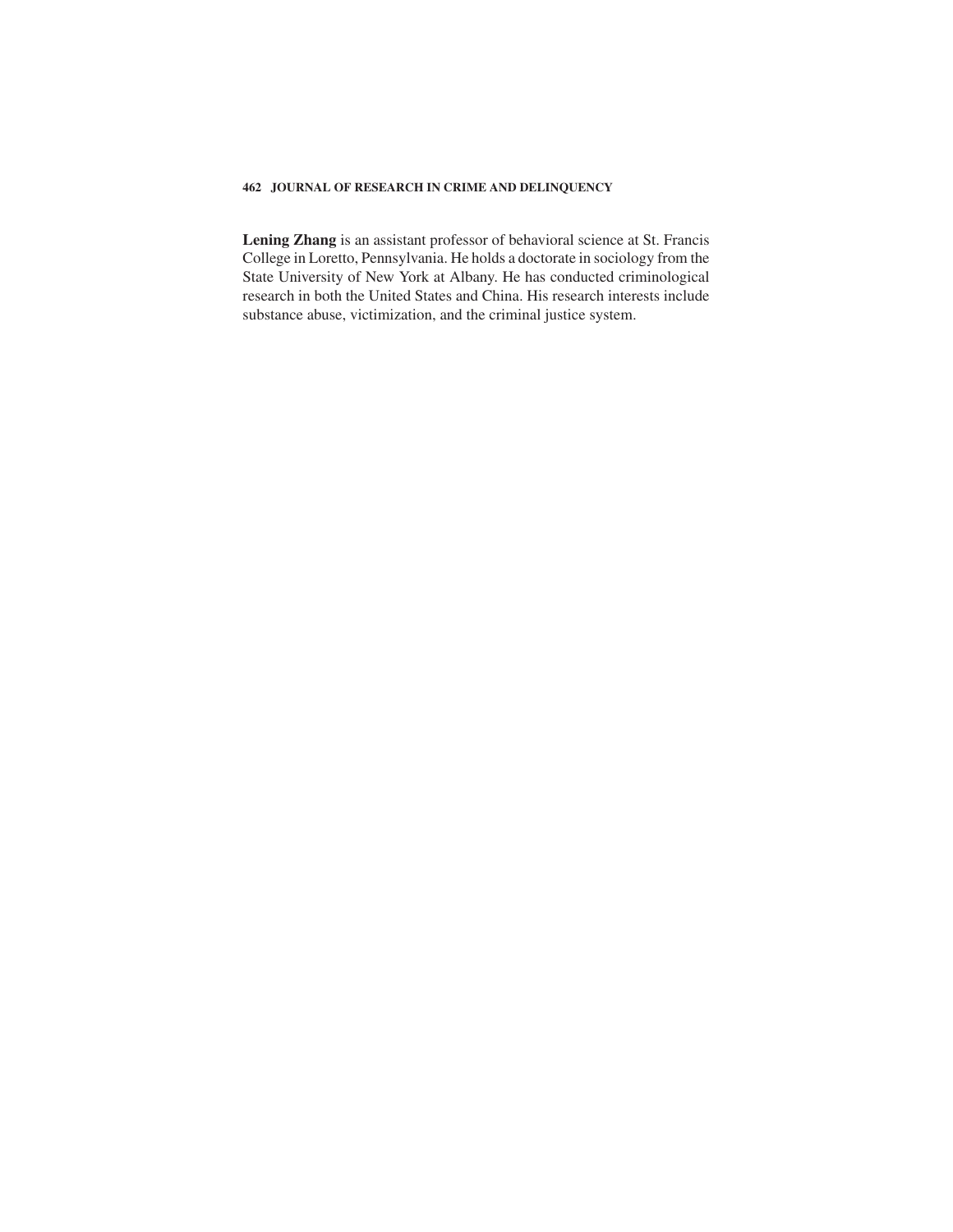## **INDEX**

**to**

# **JOURNAL OF RESEARCH IN CRIME AND DELINQUENCY**

## **Volume 38**

# **Number 1 (February 2001) pp. 1-88 Number 2 (May 2001) pp. 89-192 Number 3 (August 2001) pp. 193-316 Number 4 (November 2001) pp. 317-468**

## **Authors:**

AGNEW, ROBERT, "Building on the Foundation of General Strain Theory: Specifying the Types of Strain Most Likely to Lead to Crime and Delinquency," 319.

ARMSTRONG, GAYLENE STYVE, see MacKenzie, D. L.

BAIER, COLIN J., and BRADLEY R. E. WRIGHT, " 'If You Love Me, Keep My Commandments': A Meta-Analysis of the Effect of Religion on Crime," 3.

BRAGA, ANTHONY A., DAVID M. KENNEDY, ELIN J. WARING, and ANNE MORRISON PIEHL, "Problem-Oriented Policing, Deterrence, and Youth Violence: An Evaluation of Boston's Operation Ceasefire," 195.

BREZINA, TIMOTHY, ALEX R. PIQUERO, and PAUL MAZEROLLE, "Student Anger and Aggressive Behavior in School: An Initial Test of Agnew's Macro-Level Strain Theory," 362.

CATALANO, RICHARD F., see Herrenkohl, T. I.

CATALANO, RICHARD F., see Huang, B.

DE LI, SPENCER, see Johnson, B. R.

DOBRIN, ADAM, "The Risk of Offending on Homicide Victimization: A Case Control Study," 154.

FLEWELLING, ROBERT L., see Paschall, M. J.

GOVER, ANGELA R., see MacKenzie, D. L.

GROFF, ELIZABETH R., and NANCY G. LA VIGNE, "Mapping an Opportunity Surface of Residential Burglary," 257.

HAWKINS, J. DAVID, see Herrenkohl, T. I.

HAWKINS, J. DAVID, see Huang, B.

HAY, CARTER, "An Exploratory Test of Braithwaite's Reintegrative Shaming Theory," 132.

HERRENKOHL, TODD I., BU HUANG, RICK KOSTERMAN, J. DAVID HAWKINS, RICHARD F. CATALANO, and BRIAN H. SMITH, "A Comparison of Social Development Processes Leading to Violent Behavior in Late Adolescence for Childhood Initiators and Adolescent Initiators of Violence," 45.

HESSING, DICK, see Vazsonyi, A. T.

JOURNAL OF RESEARCH IN CRIME AND DELINQUENCY, Vol. 38 No. 4, November 2001 463-465 © 2001 Sage Publications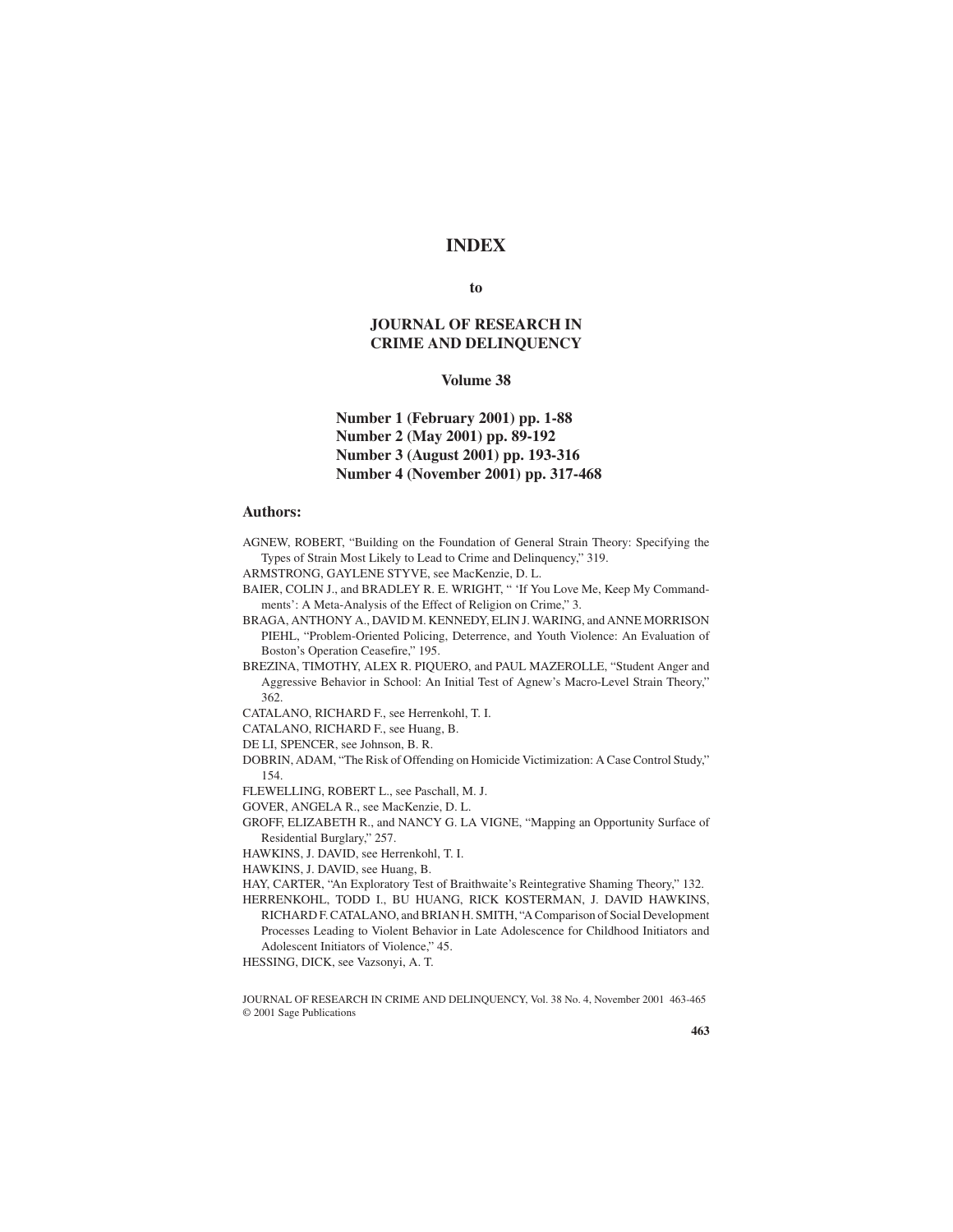#### **464 JOURNAL OF RESEARCH IN CRIME AND DELINQUENCY**

HUANG, BU, see Herrenkohl, T. I.

- HUANG, BU, HELENE R. WHITE, RICK KOSTERMAN, RICHARD F. CATALANO, and J. DAVID HAWKINS, "Developmental Associations between Alcohol and Interpersonal Aggression during Adolescence," 64.
- JANG, SUNG JOON, see Johnson, B. R.
- JOHNSON, BYRON R., SUNG JOON JANG, DAVID B. LARSON, and SPENCER DE LI, "Does Adolescent Religious Commitment Matter? A Reexamination of the Effects of Religiosity on Delinquency," 22.

JUNGER, MARIANNE, see Vazsonyi, A. T.

- JUNGER, MARIANNE, ROBERT WEST, and REINIER TIMMAN, "Crime and Risky Behavior in Traffic: An Example of Cross-Situational Consistency," 439.
- KENNEDY, DAVID M., see Braga, A. A.
- KOSTERMAN, RICK, see Herrenkohl, T. I.
- KOSTERMAN, RICK, see Huang, B.
- LARSON, DAVID B., see Johnson, B. R.
- LA VIGNE, NANCY G., see Groff, E. R.
- MACKENZIE, DORIS LAYTON, DAVID B. WILSON, GAYLENE STYVE ARMSTRONG, and ANGELA R. GOVER, "The Impact of Boot Camps and Traditional Institutions on Juvenile Residents: Perceptions, Adjustment, and Change," 279.
- MAZEROLLE, PAUL, see Brezina, T.
- ORNSTEIN, MIRIAM L., see Paschall, M. J.
- PASCHALL, MALLIE J., MIRIAM L. ORNSTEIN, and ROBERT L. FLEWELLING, "African American Male Adolescents'Involvement in the Criminal Justice System: The Criterion Validity of Self-Report Measures in a Prospective Study," 174.
- PICKERING, LLOYD E., see Vazsonyi, A. T.
- PIEHL, ANNE MORRISON, see Braga, A. A.
- PIQUERO, ALEX R., see Brezina, T.
- SMITH, BRIAN H., see Herrenkohl, T. I.
- STOUTLAND, SARA E., "The Multiple Dimensions of Trust in Resident/Police Relations in Boston," 226.
- THACHER, DAVID, "Policing Is Not a Treatment: Alternatives to the Medical Model of Police Research," 387.
- TIMMAN, REINIER, see Junger, M.

VAZSONYI, ALEXANDER T., LLOYD E. PICKERING, MARIANNE JUNGER, and DICK HESSING, "An Empirical Test of a General Theory of Crime: A Four-Nation Comparative Study of Self-Control and the Prediction of Deviance," 91.

WARING, ELIN J., see Braga, A. A.

- WELTE, JOHN W., LENING ZHANG, and WILLIAM F. WIECZOREK, "The Effects of Substance Use on Specific Types of Criminal Offending in Young Men," 416.
- WEST, ROBERT, see Junger, M.
- WHITE, HELENE R., see Huang, B.
- WIECZOREK, WILLIAM F., see Welte, J. W.
- WILSON, DAVID B., see MacKenzie, D. L.
- WRIGHT, BRADLEY R. E., see Baier, C. J.
- ZHANG, LENING, see Welte, J. W.